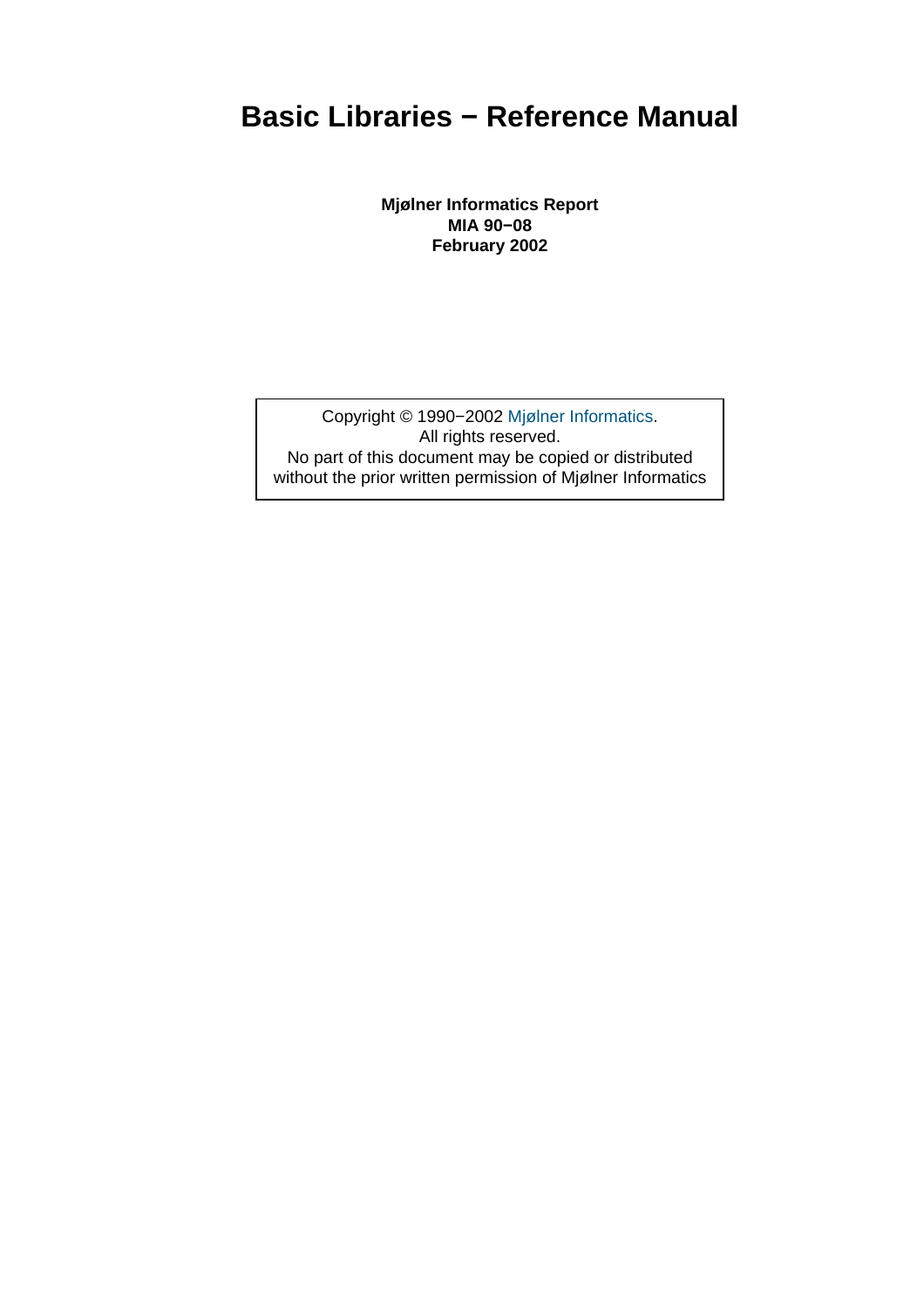| 1.4.3 The charValue, integerValue, booleanValue and realValue Patterns7                         |  |
|-------------------------------------------------------------------------------------------------|--|
| 1.4.4 The charObject, integerObject, booleanObject, trueObject, falseObject and realObject Patt |  |
|                                                                                                 |  |
|                                                                                                 |  |
|                                                                                                 |  |
|                                                                                                 |  |
|                                                                                                 |  |
|                                                                                                 |  |
|                                                                                                 |  |
|                                                                                                 |  |
|                                                                                                 |  |
|                                                                                                 |  |
|                                                                                                 |  |
|                                                                                                 |  |
|                                                                                                 |  |
|                                                                                                 |  |
|                                                                                                 |  |
|                                                                                                 |  |
|                                                                                                 |  |
|                                                                                                 |  |
|                                                                                                 |  |
|                                                                                                 |  |
|                                                                                                 |  |
|                                                                                                 |  |
|                                                                                                 |  |
|                                                                                                 |  |
|                                                                                                 |  |
|                                                                                                 |  |
|                                                                                                 |  |
|                                                                                                 |  |
|                                                                                                 |  |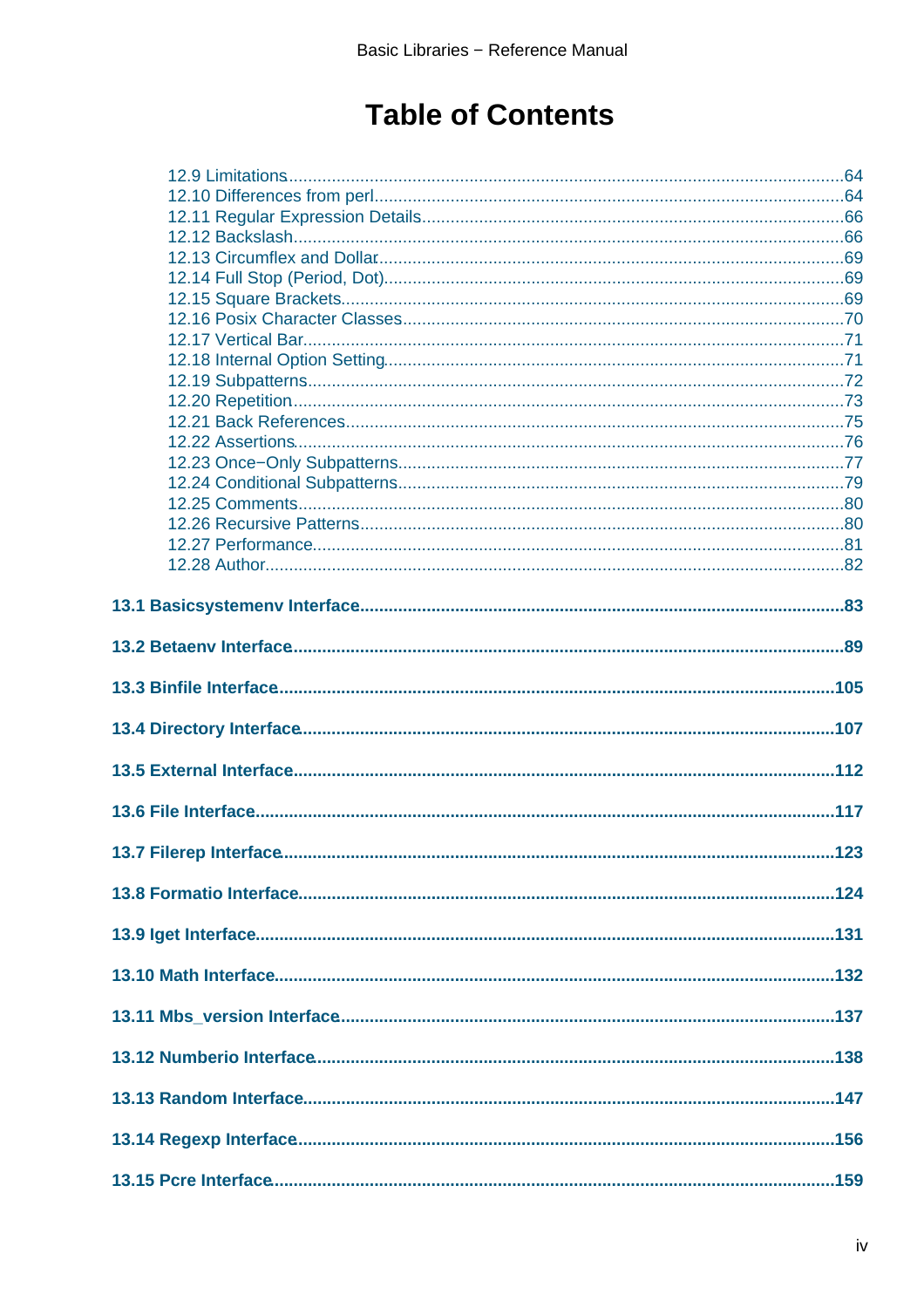| R. | .203 |
|----|------|
|    |      |
|    |      |
|    |      |
|    |      |
|    | .206 |
|    | .206 |
|    |      |
|    |      |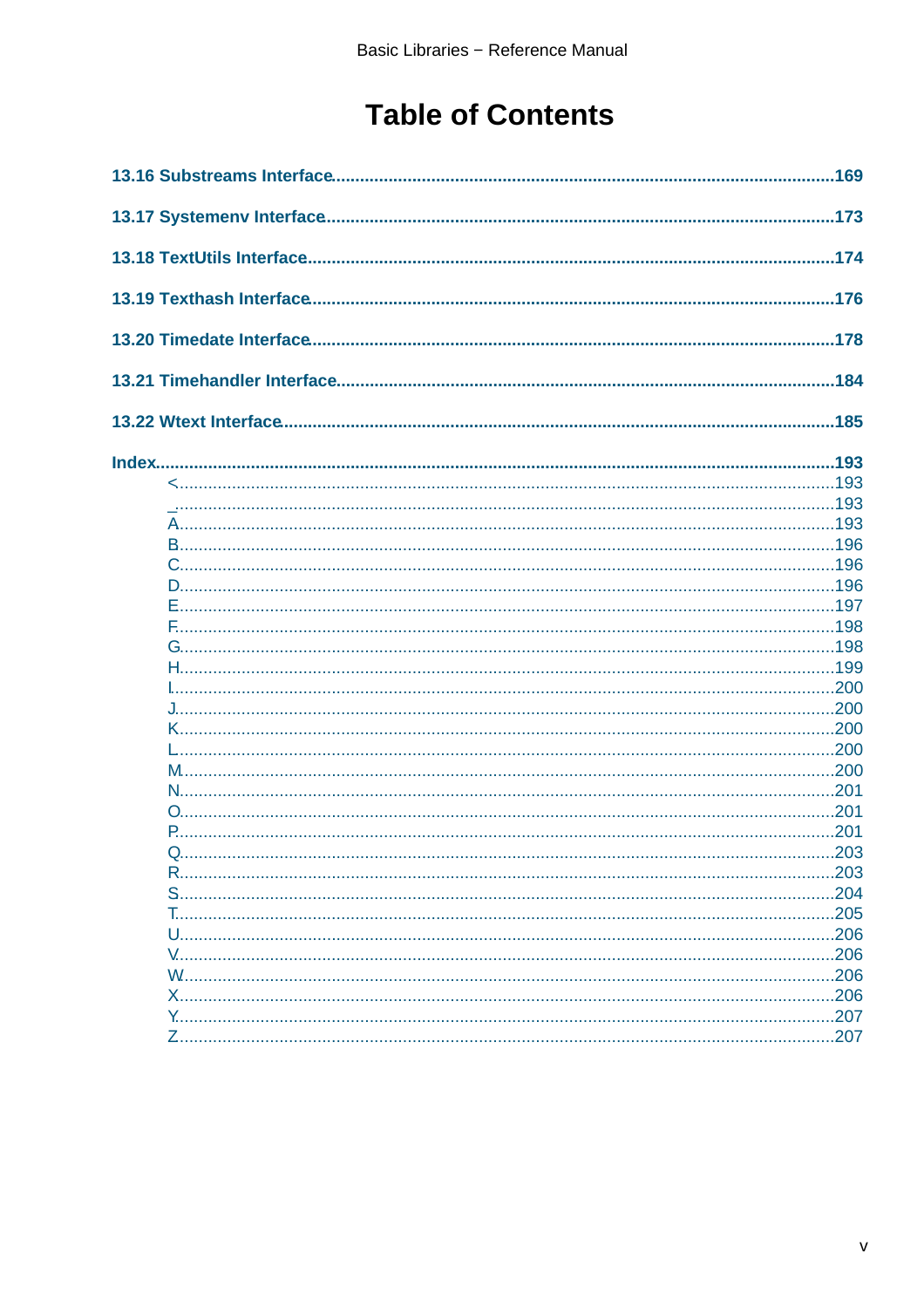# <span id="page-6-0"></span>**List of Programs**

#### **List of Programs**

1 textRecords.bet 2 NumberioDemo.bet 3 putformatDemo.bet [4 getforma](#page-7-0)tDemo.bet [5 tstign.bet](#page-14-0) [6 searchDemo.bet](#page-22-0) [7 replaceDemo.bet](#page-25-0) [8 decompose.bet](#page-25-0) [9 fileerror.b](#page-27-0)et [10 listdir.bet](#page-34-0) [11 buffer.bet](#page-35-0) [12 OCbuf.bet](#page-38-0) [13 altex1.bet](#page-39-0) [14 sys1.bet](#page-41-0)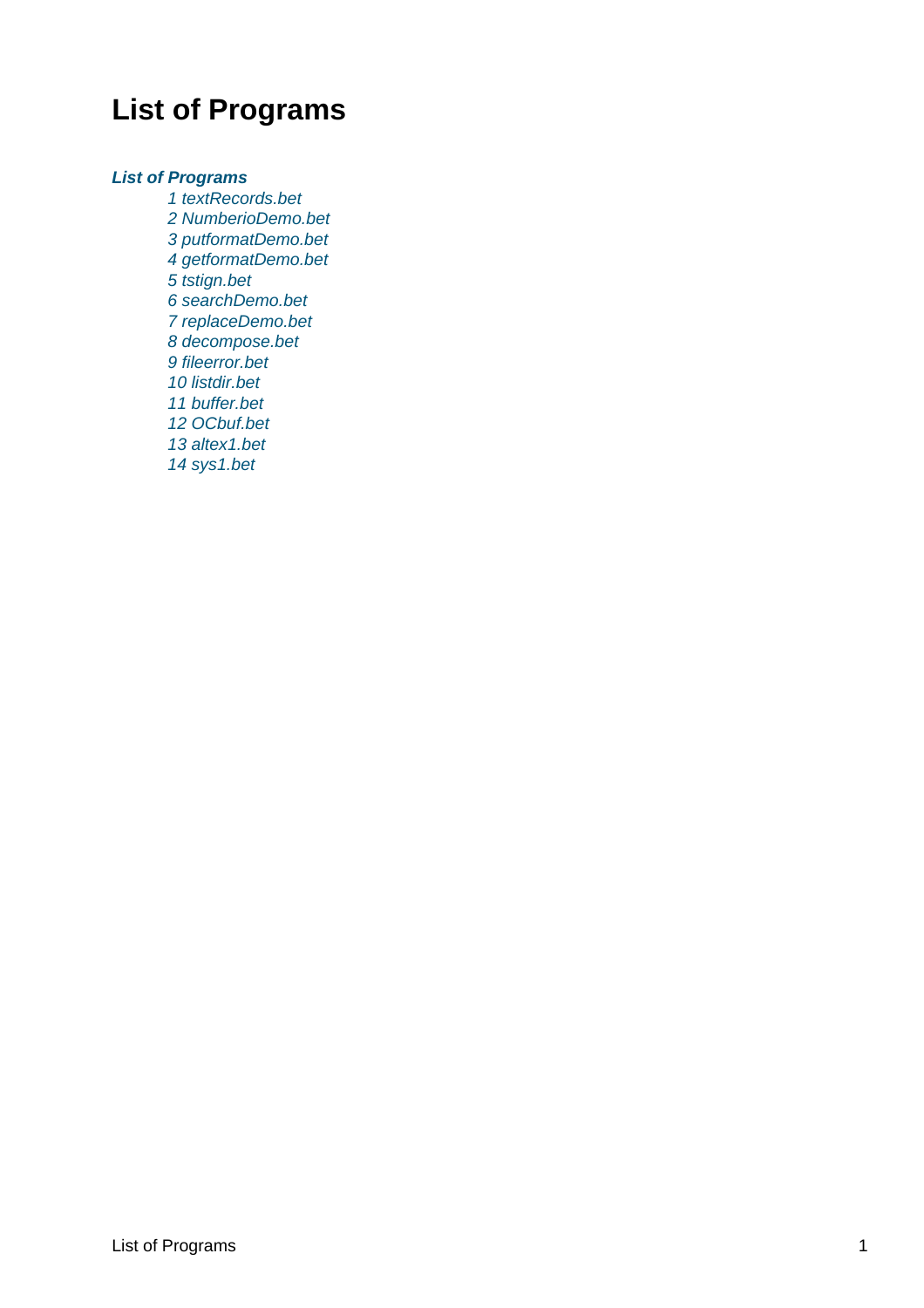# <span id="page-7-0"></span>**1 The Basic Libraries**

This document contains documentation of the basic libraries of the Mjølner System. It is a programmer's guide. The purpose is to provide the necessary information to the users of the libraries. The facilities are documented by means of the BETA interfaces and examples of how to use the facilities.

This document includes the documentation on the following libraries of the Mjølner System:

- betaenv.bet contains the most basic library of the Mjølner System. It contains patterns describing character, integer, streams, exceptions, etc. as well as control patterns and input/output patterns. Most (if not all) BETA programs will use betaenv, either directly or indirectly.
- math.bet contains an interface to standard real functions in BETA. The library contains patterns for mathematical functions: trigonometric, hyperbolic, exponential and logarithmic, floating point manipulation, power, miscellaneous constants.
- numberio.bet contains patterns to be used for reading numbers from any input stream, and for writing any number to any output stream. The patterns are able to read and write all numeric types of the BETA language.
- formatio.bet contains two patterns for making formatted input and output on any stream.
- random.bet contains an elaborate random generator system, containing random generators with many different statistical properties.
- regexp.bet contains facilities for working with regular expressions in text strings.
- file.bet contains the general interface into files, residing on some file system.
- directory.bet contains the general interface into directories on hierarchical file system.
- systemEnv defines the experimental concurrency system for BETA. SystemEnv contain three closely related libraries: basicsystemenv.bet, systemenv.bet, and timehandler.bet.
- repStream.bet contains the definition of a special type of repetitions that has stream−like operations.
- external.bet contains the various facilities for enabling BETA programs to interface to external languages, like C and Pascal.

along with a few other, minor libraries.

## **1.1 The betaenv Library**

When programming in BETA, the basic BETA environment betaenv is utilized. This chapter describes how to use the facilities in betaenv.

Betaenv contains several attributes that are used in any BETA program. That is, each BETA program must have betaenv in its origin path.

The patterns in betaenv are divided into several different categories such as character patterns, integer patterns, boolean patterns, control patterns, input/output patterns, stream and exception patterns.

The first section of this chapter describes how betaenv is used in general, while the subsequent sections concern the individual patterns.

### **1.1.1 Mjølner System Version**

The mbs version.bet library implements a few operations which can be used in BETA programs to test the actual release number of the Mjølner System. See the interface files for details.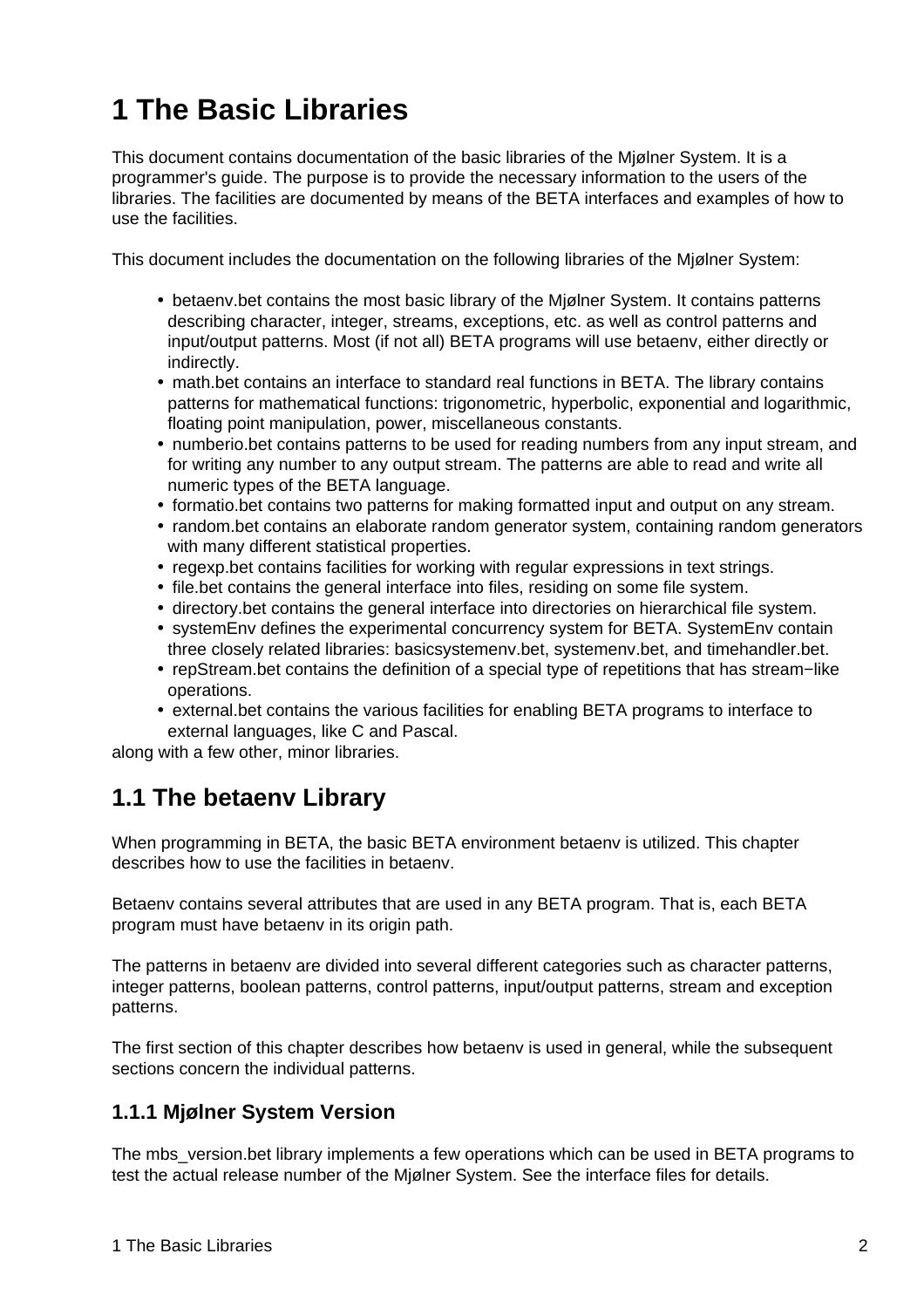#### **1.1.2 Backward compatability**

This version of betaenv contains a few important changes, which are not backward compatible. The most important are:

- The text attribute findCh has been renamed to findAll.
- The text attributes copyAppend and copyPrepend have been removed. To gain the same effect, you can write:

```
'...'−>(t.copy).append
```

```
• or
  '...'−>(t.copy).prepend
```
To ease the process of porting your code, we have included a small fragment called betaenvold.bet containing these obsolite facilities.

## **1.2 Using the betaenv Library**

The basic structure of betaenv is realized by means of the Mjølner fragment system. It is as follows:

```
BODY 'betaenvbody'
−−− betaenv: descriptor −−−
( \# \ldots(* A lot of useful patterns *)
...
theProgram: @<<SLOT program: descriptor>>;
<<SLOT lib: attributes>>
...
do theProgram
#)
```
The program slot must be filled by the user and can have the following form:

```
ORIGIN '~beta/basiclib/betaenv'
−−− program: descriptor −−−
(# 
do 'This is a small BETA program' −> puttext
#)
```
lib slot

The lib slot makes it possible to add attributes to betaenv. An example of this is the following which might be in a file called stack.bet:

```
ORIGIN '~beta/basiclib/betaenv'
−−− lib: attributes −−−
stack: 
(# push: (\# e: @integer enter e do ... #);
    pop: (# e: @integer do ... exit e #);
    empty: ...
    ... 
#)
```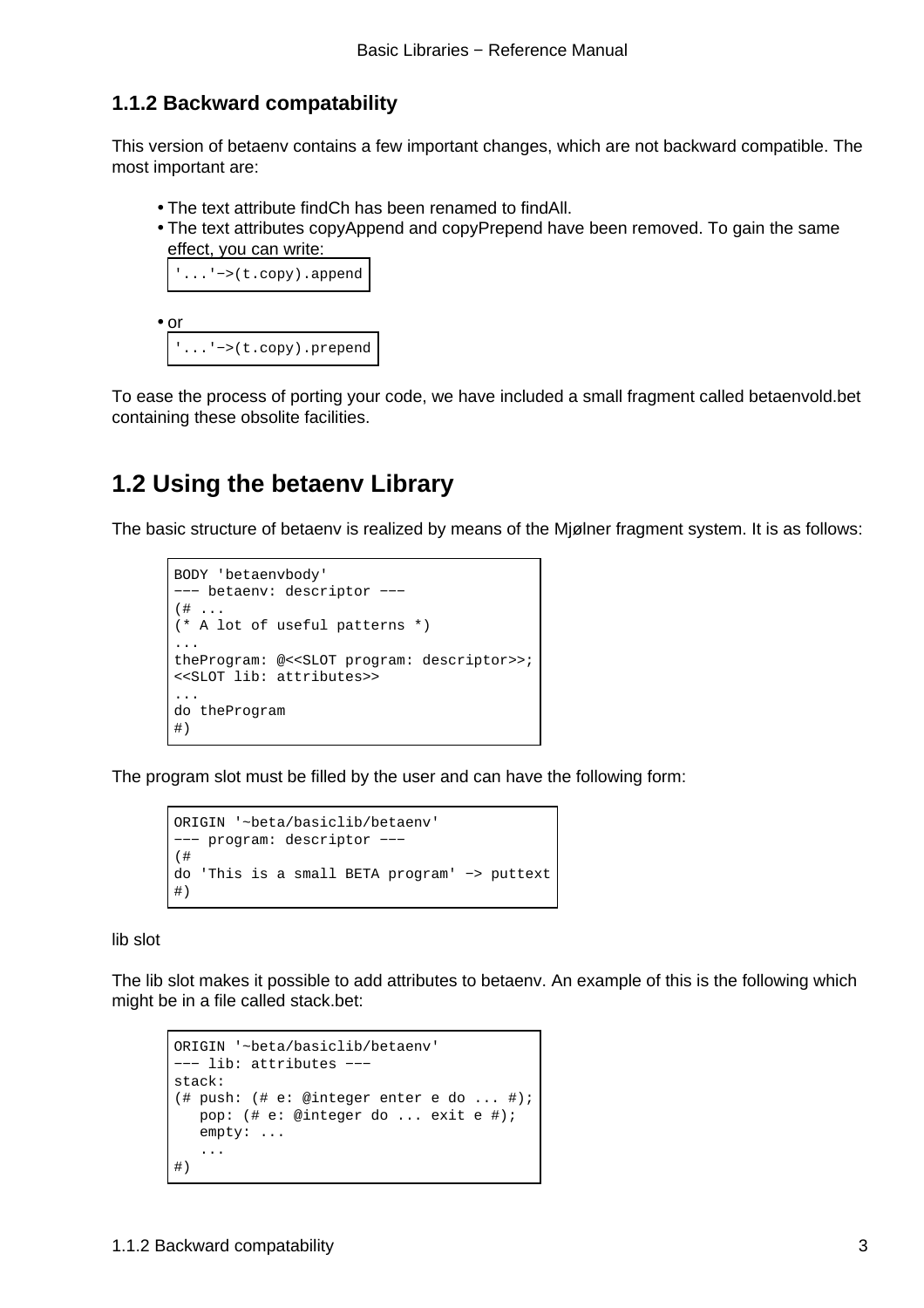The stack can then be used as follows:

```
ORIGIN '~beta/basiclib/betaenv';
INCLUDE 'stack'
−−− program: descriptor −−−
(# s: @stack
do 7 −> s.push; 
   s.pop −> putint;
#)
```
## **1.3 Basic Patterns**

#### **1.3.1 Simple types**

Betaenv contains definitions of the basic patterns char, integer, real, boolean, true and false that are predefined in the BETA language (i.e. built−in data types). These patterns are self−assignable. This means an integer object can be assigned to another integer object, a char object can be assigned to another char object etc.

For efficiency reasons, the usage of the basic patterns char, integer, real, boolean, true and false is somewhat restricted, compared with all other patterns in the system. These restrictions are:

- They cannot be used as superpatterns to other patterns. E.g. subinteger: integer( $\# \dots \#$ ) is illegal.
- Dynamic references to instances of these basic types cannot be obtained. E.g. var[] −> ... is illegal if var is an instance of one of these basic patterns.
- Dynamic references to basic patterns cannot be declared. E.g. var: ^integer is illegal.

True object oriented patterns for integers, characters, reals and booleans are also part of the system (see later). However, using those patterns impose an execution overhead compared with the basic patterns.

### **1.3.2 The Integer Pattern**

#### **1.3.3 Arithmetical operators**

Besides the arithmetical operations: +, -, \*, div, and mod and the relational operations: =, <>, >, >=, < and <=, the Min, Max and Abs patterns are defined for integers. The patterns MaxInt and MinInt returns the largest (respectively smallest) integer on the machine.

```
(# i,j,k: @integer
do 3 −> i; 
    '? '−>puttext; getint−>j; (* read an integer from keyboard *)
   ((i,j) -> Max, j+5) -> Min -> k;
    'k is '−> puttext; k −> putint; newline;
    (if k−1
    // 5 then ...
     // 17 then ...
    if)
#)
```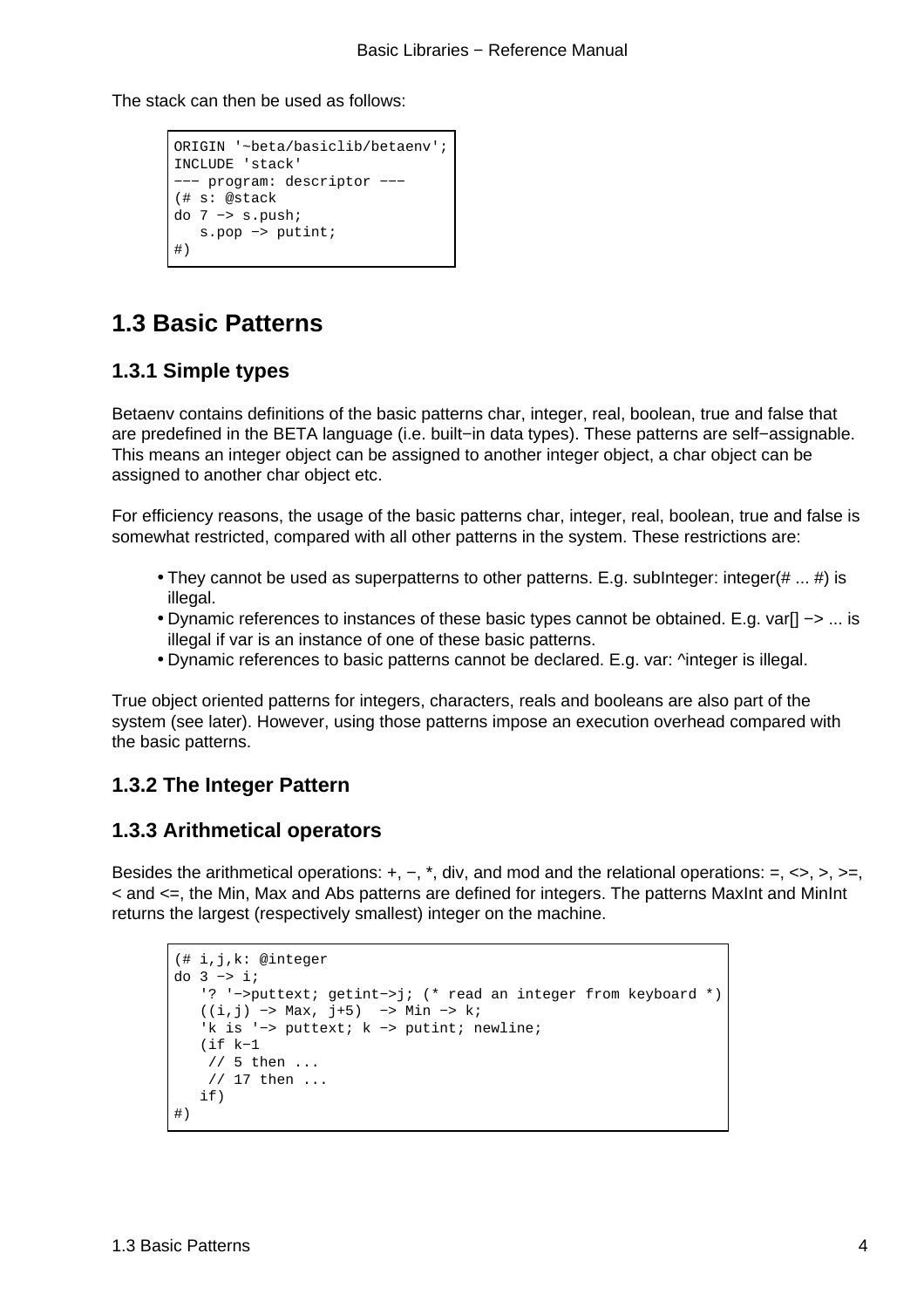### **1.3.4 The Boolean Pattern**

#### **1.3.4.1 Logical operators**

In the current implementation, true and false return respectively the values 1 and 0. The unary operator not and the binary operators and, xor, and or can be applied to booleans.

Booleans are used in the traditional way:

```
(# aBoolean, anotherBoolean: @boolean;
    a: @integer
do ...
   (if aBoolean then 
        ...
    else
      (a>7) and (a<17) −> anotherBoolean
    if)
#)
```
### **1.3.5 The Real Pattern**

#### **1.3.5.1 Arithmetical operations**

The arithmetical operations:  $+, -, *,$  div (or /), and the relational operations:  $=, \leq, >, >=, <$  and  $<=$ are defined for reals. The patterns MaxReal and MinReal (defined in math.bet) returns the largest (respectively smallest) real on the machine.

The following example shows how to use reals. The pattern putreal is described later.

```
(# x,y: @real;
do ... −> x;
    'Print the number 1.23:' −> putline;
    y −> putreal; 
    newline;
  x \rightarrow y; (if x=y then 'x and y are equal!' −> putline if);
    '3.0*7.0 = ' −> puttext;
    3.0 * 7.0 −> putreal;
    newline;
   '(-4.0)*(-3.0) = ' -> puttext; −4.0 * (−3.0) −> putreal;
    newline;
   '(-4.0)/8.0 = ' \rightarrow puttext; −4.0 div 8.0 −> putreal;
    newline;
#)
```
### **1.3.6 The Char Pattern**

#### **1.3.6.1 ASCII**

The char pattern enables the manipulation of characters. Characters can be expressed as literals or as the corresponding ASCII values. The pattern Ascii defines all non−printable characters as constants (such as null, nl, cr, esc, del). Newline however, is a variable containing either nl or cr depending on the computer.

Ascii also contains local patterns for various conversions and testings of characters. E.g. the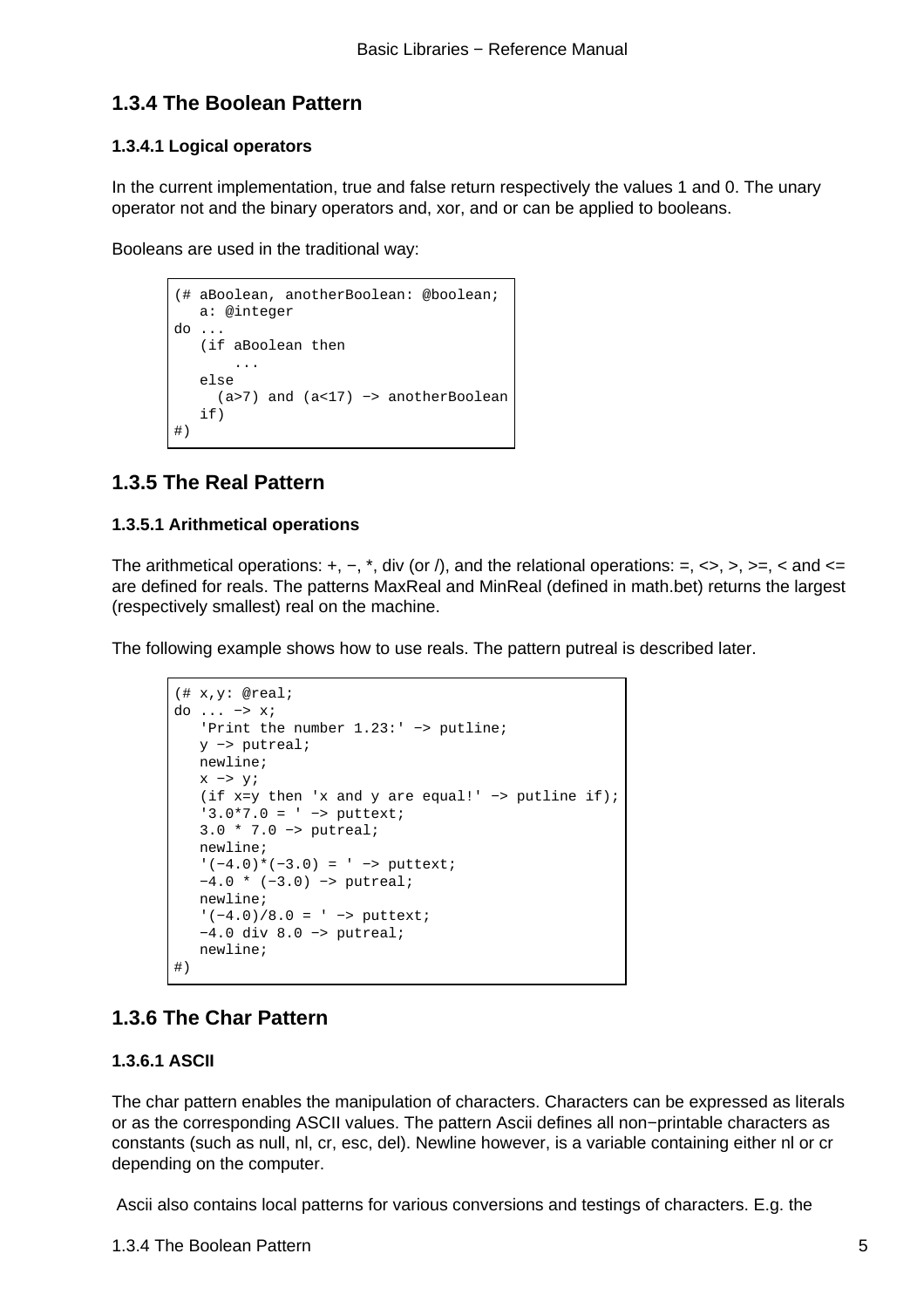patterns IsDigit, IsLetter, IsUpper and IsLower are provided for determining the kind of a character. IsSpace testes whether the character is sp, cr, nl, np, ht or vt. Conversion is available through the upCase and lowCase patterns.

The following example shows how to use char and upCase:

```
(# a,b: @char
do 'a' −> a; 
    98 −> b;
    (if a −> Ascii.upCase
   // 'A' then ... // 'B' then ...
     ...
     if)
#)
```
### **1.3.7 The Repetition Pattern**

The BETA compiler also implements repetitions. Betaenv contains the repetition pattern, defining the available operations on repetitions (apart from the lookup operation: []). These operations are range, new and extend. Range returns the number of repetition positions, new makes it possible to allocate an entire new repetition, and extend is used for dynamically extension of the repetition. Note that the repetition pattern cannot be used as a superpattern:. Also note, that it is only allowed to make repetitions of integer, boolean, char, real, and object references.

## **1.4 Basic Object Patterns**

The basic object oriented patterns are the object pattern and the object oriented variants of the basic patterns.

### **1.4.1 The Object Pattern**

The object pattern functions as the implicit superpattern: for all patterns which do not have any explicit superpattern:. The pattern object is defined as follows:

```
object: (* general superpattern: *)
    (# _struc:
         (#
         exit this(object)##
        #);
      _new:
         (# O: ^object
         do ... 
         exit O[]
         #)
    do inner
    #);
```
The attribute \_struc returns a reference to the structure of the current object (i.e. a pattern reference to the pattern from which this object was created). The attribute struc is maintained in v1.6 for backward−compatability reasons. It will be removed in next release, since it will become obsolite, since O## is allowed in the case where O is the name of an object. However, previous releases of the compiler disallows this construct in some cases due to an error. Only in these cases, it is recommended to use the O. struc construct.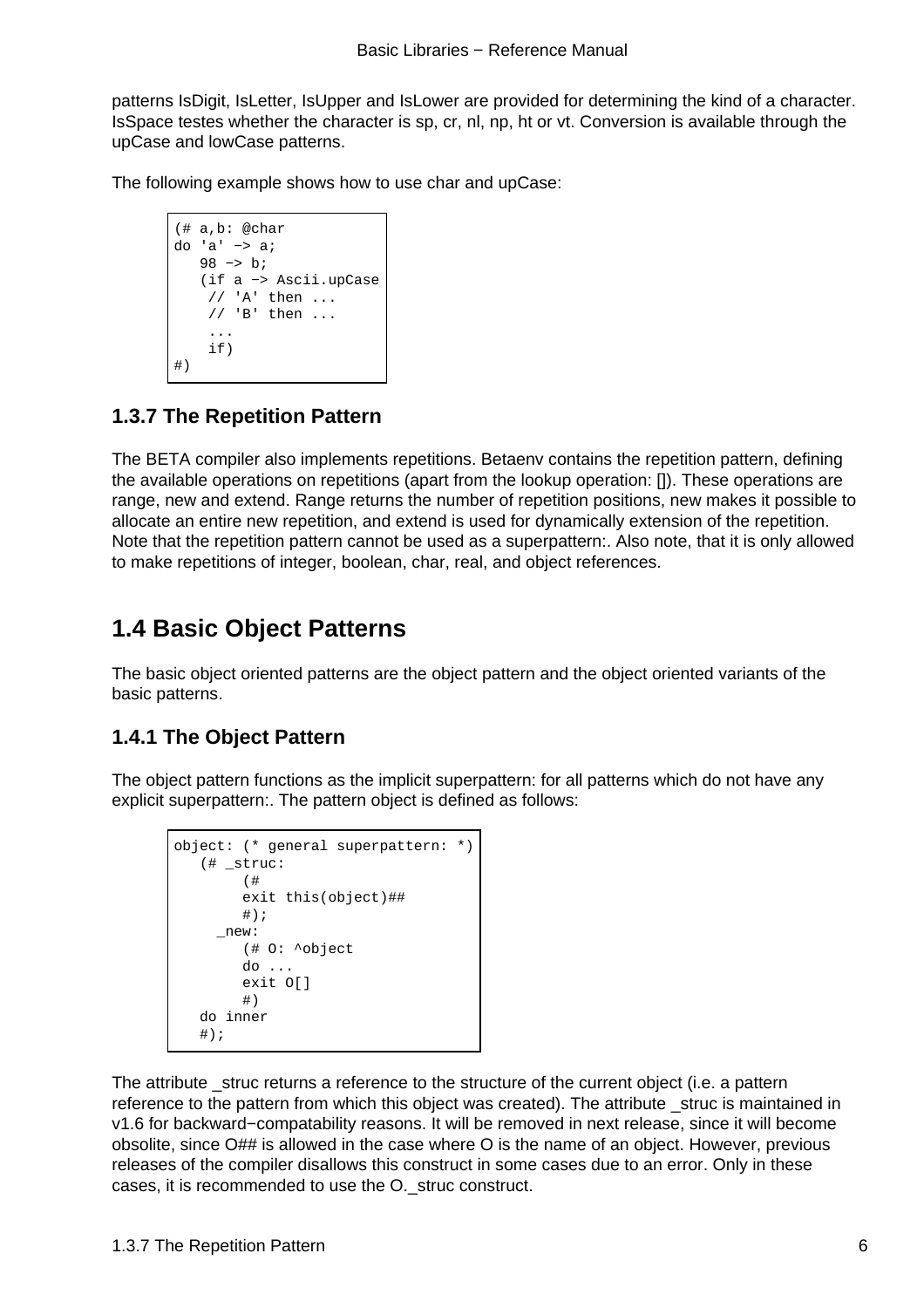The attribute new returns a new object, that is qualified exactly as THIS(object). This new object is default initialized.

#### **1.4.2 Objects of simple types**

All patterns except char, integer, real, boolean, true and false are subpatterns of Object. To enable handling integers, reals, characters and booleans like any other objects in the system, the patterns charObject, integerObject, realObject, booleanObject, trueObject, and falseObject have been introduced. They are genuine patterns, corresponding to the basic patterns, described above. They are specializations of Object that can be used instead of the basic patterns. They have all properties ordinary patterns have (in contrast to the basic patterns).

#### **1.4.3 The charValue, integerValue, booleanValue and realValue Patterns**

The charValue, integerValue, booleanValue, and realValue patterns are object oriented variants of the basic patterns (i.e. built−in patterns). They are used in all cases where a value of the given type is needed. E.g. a booleanValue may be used as superpattern for patterns returning boolean results.

#### **1.4.4 The charObject, integerObject, booleanObject, trueObject, falseObject and realObject Patterns**

These patterns are subpatterns: of the charValue, integerValue, etc. patterns above, and gives the final functionality to allow these variants of the basic patterns to be used a genuine patterns.

These patterns can for instance be utilized when programming general data structures. Consider a data structure list which defines its element type as a virtual Object.

```
list: 
(# element :< object;
   insert: (# e: ^element enter e[] do ... #)
    remove: (# e: ^element do ... exit e[] #)
#)
```
When list is applied in a specific application, the element type is bound. The following is an example of how a list of integers and a list of editors can be declared and manipulated:

```
(# integerList: @list(# element::< integerObject #); 
    editor: 
      (# window: ...
        menus: ...
         cut: ...
        copy: ...
        paste: ...
     \#);
    ed: ^editor;
    editorList: @list(# element::< editor #); 
    io: ^integerObject;
do &integerObject[] −> io[]; 7 −> io;
   io[] −> integerList.insert;
    ...
    editorList.remove −> ed[];
    ...
#)
```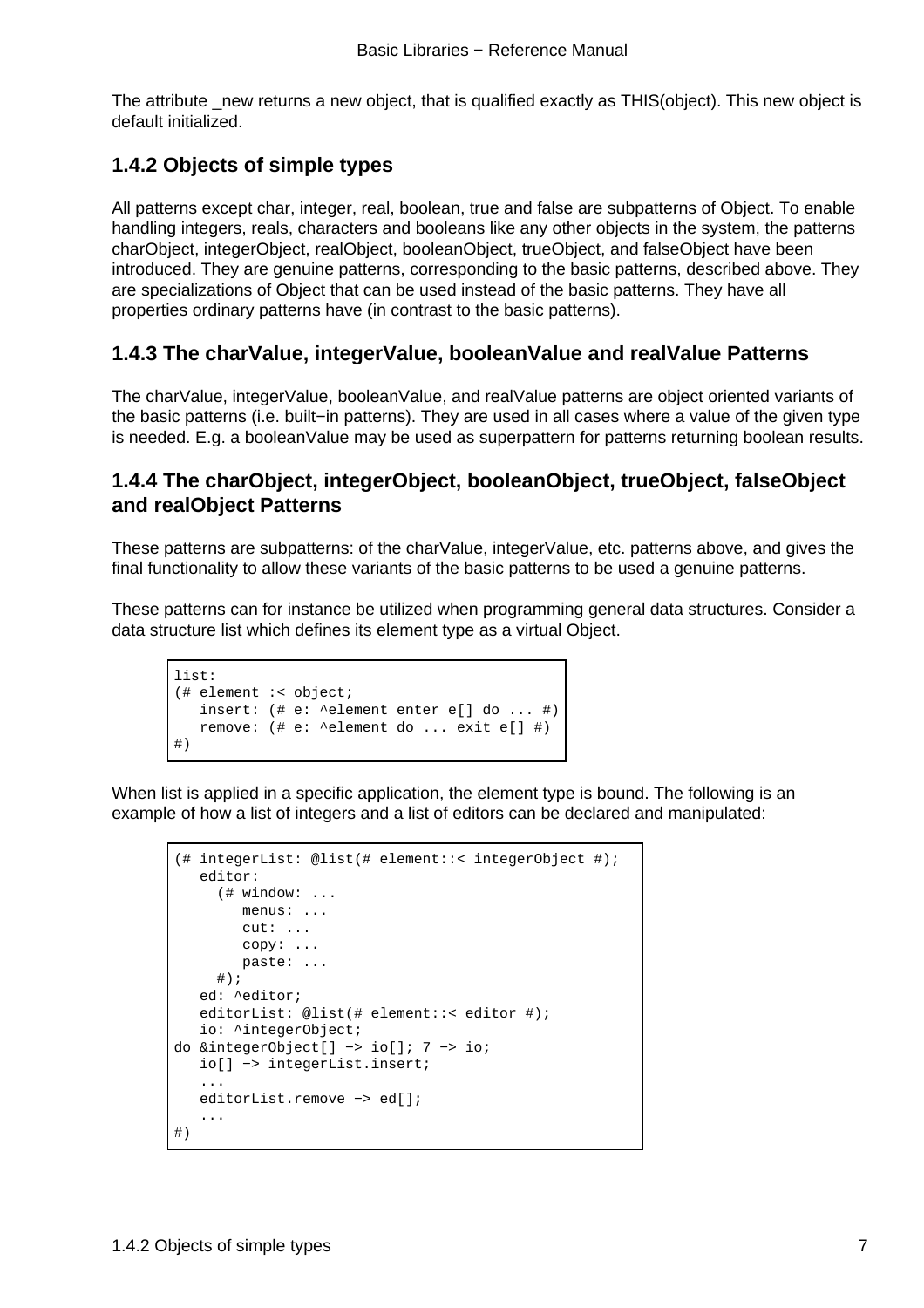## **1.5 The Streams Patterns**

A stream is a generalization of internal and external text objects. An internal text object (text) is a sequence (repetition) of chars. An external text object (file) corresponds to a traditional text file. Stream, text and file are organized in the following hierarchy:

Stream, text, and file

```
stream: (# ... #);
text: stream(# ... #);
file: stream(\# ... \#); (* described in a later chapter *)
unixFile: file(# ... #);(* described in a later chapter *)
macFile: file(# ... #); (* described in the Macintosh
                             * Library manual *)
```
### **1.5.1 The Stream Pattern**

The stream pattern is an abstract superpattern: which provides general stream manipulating procedure patterns: getPos, setPos, eos, length, reset, newline, put, get, peek, putint, getint, puttext, gettext, putline, getNonBlank, getline, getAtom, scan, scanBlanks, scanToNL and scanAtom. The stream pattern also defines exception patterns (e.g. EOSerror). See the interface of stream for more details.

### **1.5.2 Substreams**

There is an additional library called substreams.bet, which implements a substrems concept (and a subtext concept). A substream refers to a (consequtive) portion of another stream. Manipulations on the substream will thereby actually change that portion of this other stream. All usual stream operations applies to a substream. See the interface of substream for more details.

### **1.5.3 The Text Pattern**

The text concept is intended for 'small' texts, but there is no size limit. Some of the operations might however be inefficient on large text objects.

A text is a sequence of characters. The range of a text object T is [1,T.length]. A text can be initialized by executing T.clear or by assigning it with another (initialized) text. Like the predefined patterns integer, real, char and boolean, Text objects are self−assignable. A text constant has the form 'foo' or 'a'. The ' character may by specified as part of a text constant by repeating it, e.g. 'is''s like this' is the text constant: is's like this.

Besides defining the implementations of the abstract stream operations (e.g. put and get), the text pattern defines the following patterns: empty, clear, inxGet, inxPut, append, prepend, scanAll, sub, insert, delete, equal, equalNCS, less, greater, makeLC, makeUC, find, findAll, findText, findTextAll, copy, and asInt.

All error messages from exceptions originating from text objects are followed by the text lines:

```
Error in text which begins as follows:
<THIS(text)>.....
```
where <THIS(text)> is the text where the error occurred.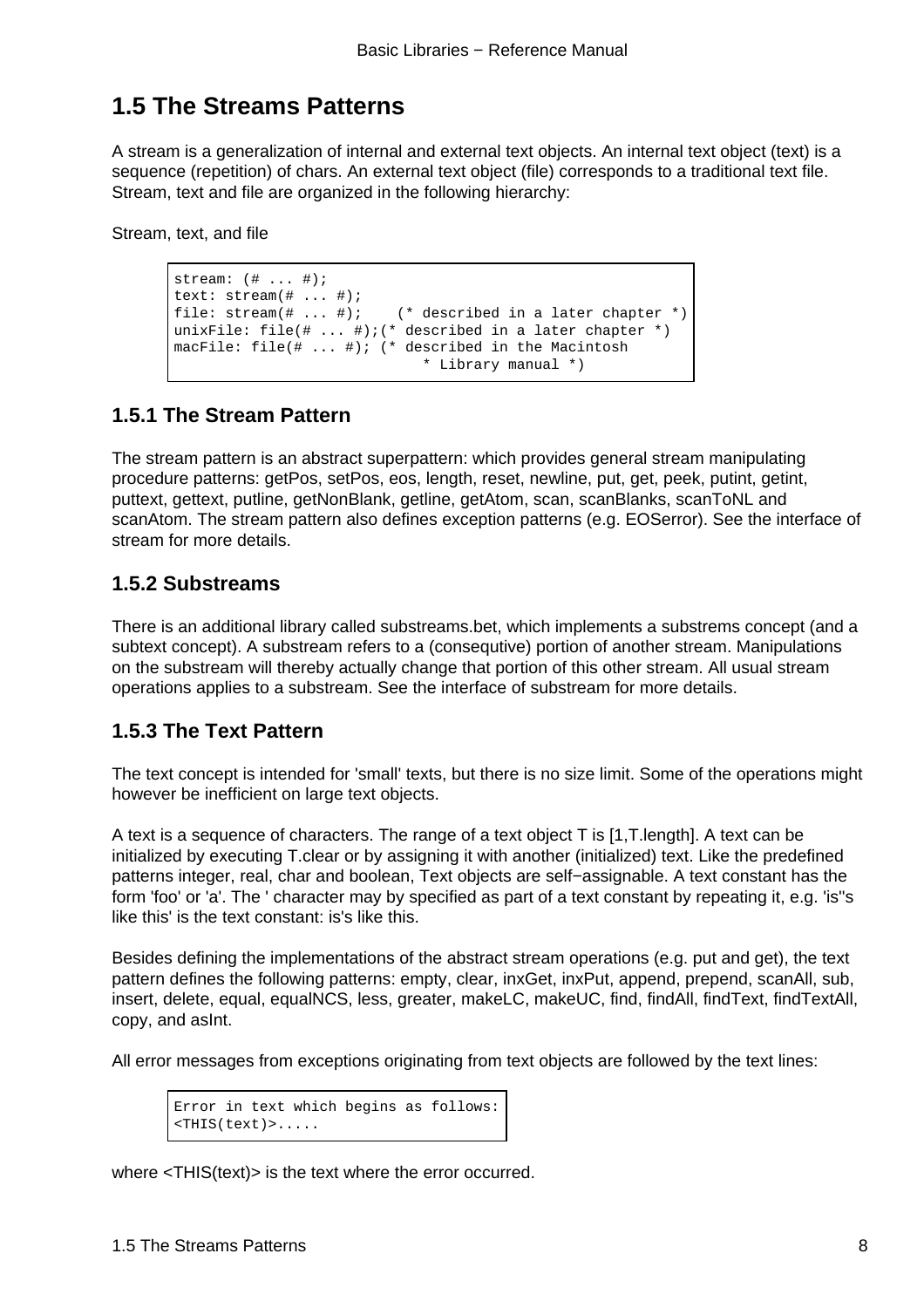### <span id="page-14-0"></span>**1.5.4 Text utilities**

The library textUtils.bet contains a number of additional text attributes, such as getBoolean, putBoolean, set, setText, setInt, setBased, setReal, and setBoolean. See the interface of textUtils for more details.

The library texthash.bet contains a single operation: honeyman, which is an efficient and nearly optimal hash−function for text hash keys. See the interface of texthash for more details.

#### **1.5.5 Using Text**

This example gives examples of how to use the text pattern. The text object Records consists of a sequence of records. Each record has the form:

```
name Job:aJob Salary:aSalary /
```
The program shows various patterns for manipulating the Records text:

#### **Program 1: textRecords.bet**

```
ORIGIN '~beta/basiclib/betaenv';
 −−− program: descriptor −−
(* Demo example shwoing examples of how to use the text concept from betaenv.
  * The text object Records, consists of a sequence of records. Each record
 * has the form:
     name Job:aJob Salary:aSalary /
 * The program shows various patterns for manipulating the Records text.
 *)
(# GetName: (* read next name from T *)
      (# T: ^text; T1: @text
      enter T[]
      do (* scan and skip until a letter is met *)
         T.scan(# while::<(#do NOT (ch−>Ascii.isLetter)−>value #)#);
         (* scan and read while letters in T *)
         T.scan
         (# while::<(#do ch−>Ascii.isLetter−>value #)
         do ch−>T1.put
         #)
      exit T1
     \#);
    GetRecord: 
      (* Get the record with the name N and return name and dat part *)
      (# N: ^Text; name,data: @Text
      enter N[]
      do Records.reset;
         FindName:
           (if not Records.eos then
               Records[]−>getName−>name;
               data.clear;
               (* scan and read until '/' is met *)
               Records.scan(# while::<(#do (ch<>'/')−>value#) do ch−>data.put #);
             (if not (N[]−>name.equal) then restart FindName 
        i f)i f)
      exit(name,data)
     #);
    GetJobAndSalary: 
      (* get the job and salary from data part, which is the part after name *)
```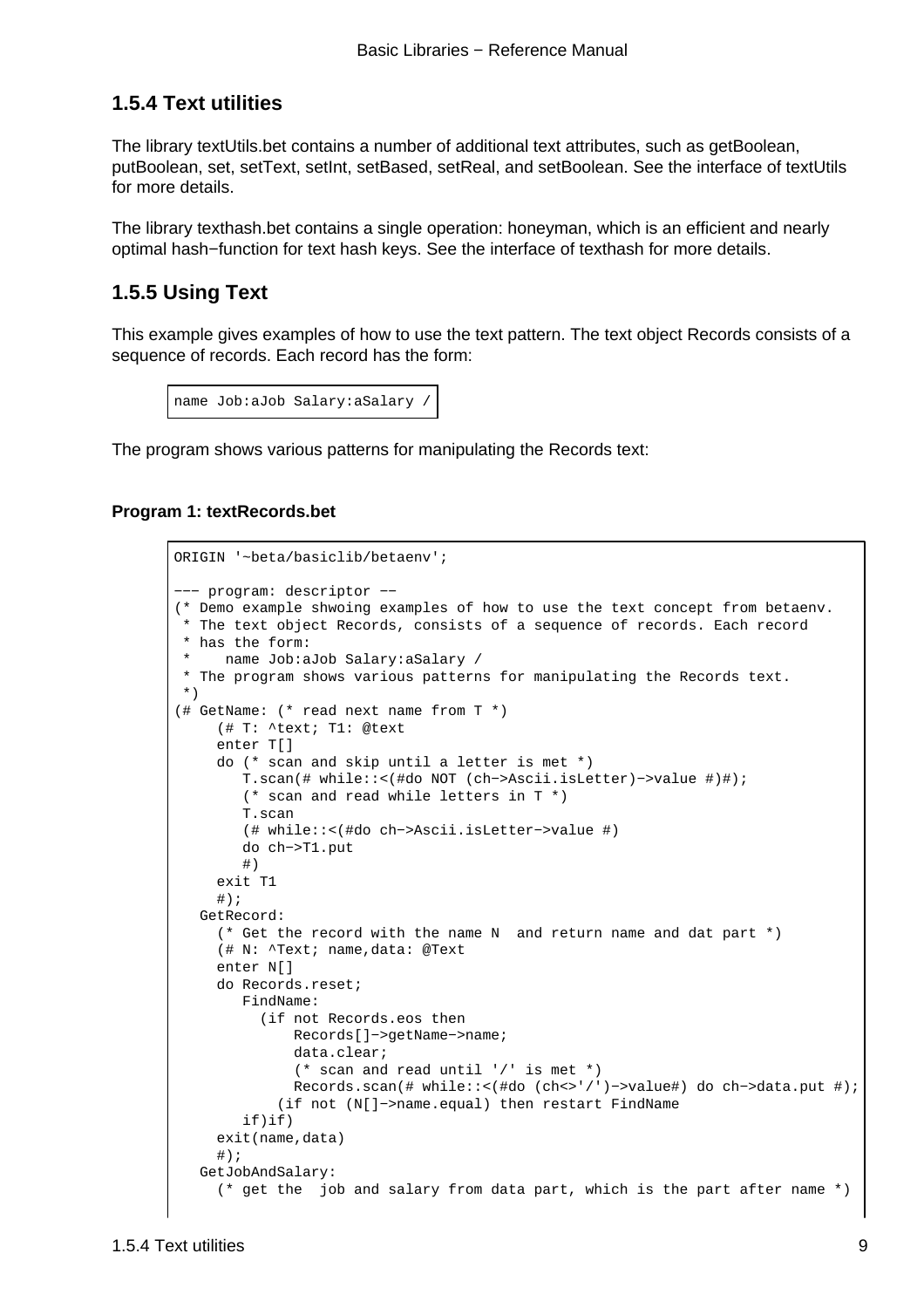```
 (# Data: ^Text; Job: @Text; Salary: @integer
      enter Data[]
      do Data.reset;
         Data[]−>GetName; Data.get (* skip ':' *); Data[]−>GetName−>Job;
         Data[]−>GetName; Data.get; Data.GetInt−>Salary
      exit(Job,Salary)
     \#);
    Records: @Text;
do '−−−−−−−−−−1:'−>putLine; 
    (* initialize Records *)
    'John Job:Programmer salary:120000 / '−>Records.append;
    'Joan Job:Doctor salary:130000 / '−>Records.append;
    'Mary Job:Boss salary:140000 / '−>Records.append;
    Records[]−>putLine;
    '−−−−−−−−−−2:'−>putLine;
    (* split Records into atoms *)
    Records.reset;
    scan:
    cycle
      (# 
      do Records.getAtom−>putline; 
         (if Records.eos then leave scan
      if)#);
    '−−−−−−−−−−3:'−>putLine;
    (* Find record with name Joan and decode data part *)
    (# Name,Data,Job: @ text; Salary: @Integer
    do 'Joan'−>GetRecord−>(Name,Data);
       'Ms. '−>Name.prePend; 
       ' II'−>name.append;
       Name[]−>putText; ' has the data: '−>putText;
       Data[]−>GetJobAndSalary−>(Job,Salary);
       'Job='−>putText; Job.makeUC; Job[]−>putText;
       ' Salary='−>putText; Salary−>putInt; newline;
    #)
#)
```
### **1.5.6 UniCode Text**

This release contains an experimental implementation of an UniCode stream and UniCode text. The fragment is called wtext.bet, and a UniCode stream is realized by the wstream pattern and a UniCode text is realized by the wtext pattern.

Besides these two patterns, this fragment defines a conversion pattern ascii2wtext, which takes a regular BETA text and converts it into a UniCode text (a wtext instance). Furthermere, this fragment extends the text interface with one additional operation aswtext, which converts the text instance to a wtext instance.

See the interface file for wtext for further details.

## **1.6 Exceptions and Program Termination**

The pattern exception is used as a superpattern: for all exceptions in the system. The default action of an exception is to stop the program execution and print an informative error message on the stream screen. In addition, the file <programname>.dump contains a dump of the call stack. Exception uses the pattern Stop for termination. Specific error messages can be defined by specializing the exception pattern. The attribute msg of exception is a text object that is used to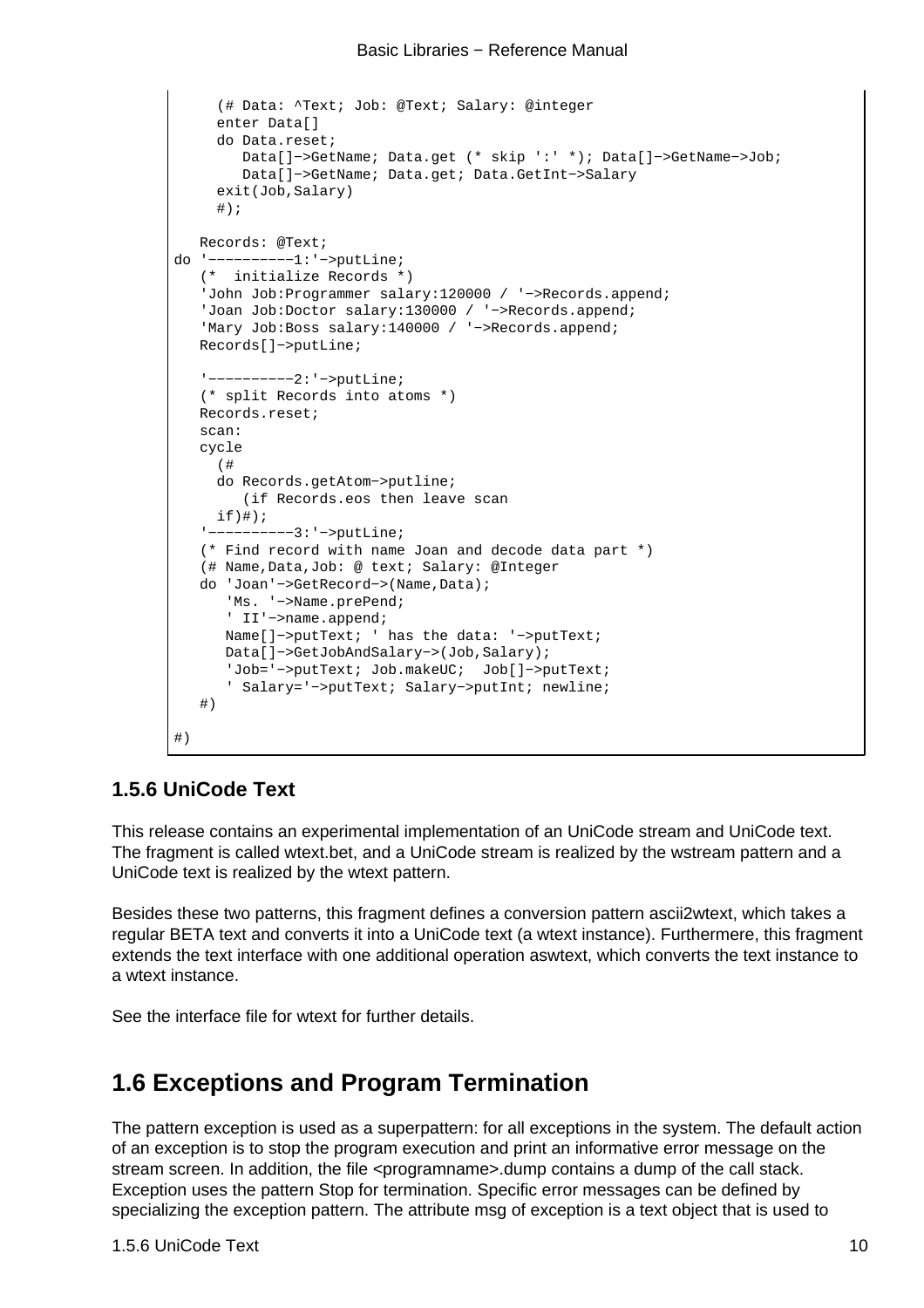accumulate error messages in the classification hierarchy of exceptions. If the programmer wishes to prevent the program execution from being stopped in order to handle the exception himself, the boolean attribute continue of exception must be set to true.

The exceptions are often defined as virtual procedure patterns of other patterns (such as the file pattern, discussed below). At the appropriate levels in the pattern hierarchy, the virtual patterns are bound so that the error messages are tailored to the specific context. The user can augment these error messages by means of the msg text object or choose to ignore the exception and continue execution.

In order to differentiate between potential fatal exceptions and more harmless exceptions, the notification pattern is defined as:

```
notification: exception(# do true−>continue; INNER #);
```
#### **1.6.1 Examples Using Exception**

In order to illustrate the use of exceptions, let us return to the previous file exception example. Without using the exception handling facilities an attempt to open a non−existing file will produce the following error messages:

```
**** Exception processing
Error in file 'in.bet'
No such file
```
Now let us see what can be done by using exceptions.

The binding of noSpaceError shows that a message can be added to msg. Msg could also have been overwritten, by first clearing msg (msg.clear). The binding of noSuchFileError shows how to prevent the system from stopping the execution when the program attempts to open a non−existing file. Instead the user is prompted for another file name. In fact there exists a procedure pattern (exists) that tests for the existence of a file, but this has not been used in this example.

```
(# outFile: @file
(# noSpaceError::
     (# do 'It is time to delete garbage!'−>msg.putline #)#); 
   inFile: @file 
     (# noSuchFileError:: (# do true−>continue; false−>OK #)#);
    OK: @ boolean; 
do 'in.bet' −> inFile.name;
    true −> OK;
    openFile: 
    (# 
    do inFile.openRead;
       (if not OK then
           'File does not exist!' −> screen.putline;
           'Type input file name: ' −> screen.puttext;
          inFile.readFileName;
          true −> OK;
          restart openFile
       if)
   #);
    'out.bet' −> outFile.name;
    outFile.openWrite;
    readFile:
```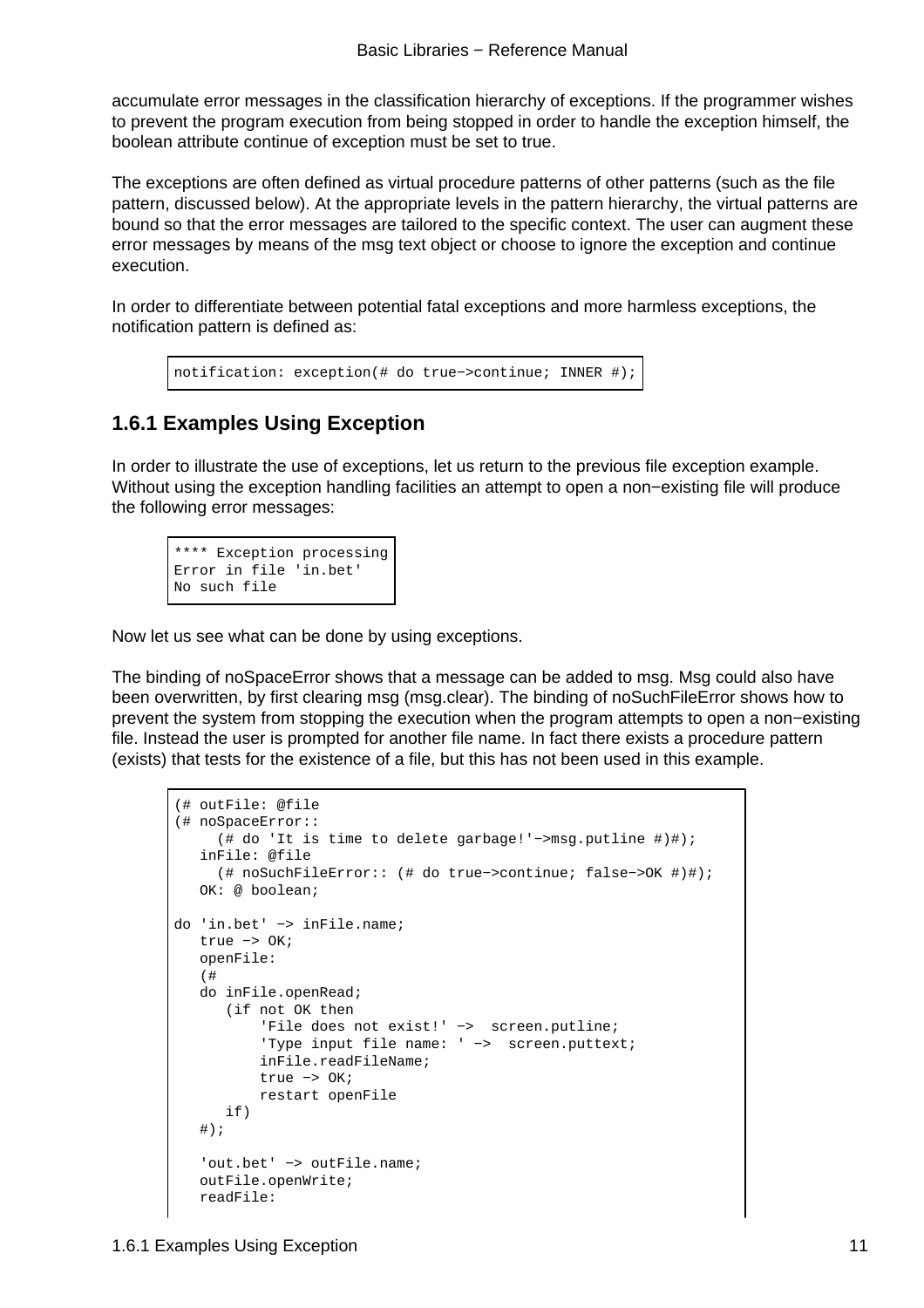```
 (# 
      do (if not inFile.eos then 
              false −> inFile.gettext −> outFile.puttext;
              outFile.newline;
             restart readFile
         else 
              leave readFile
         if)
     \#);
    inFile.close;
    outFile.close;
#)
```
In case of disk space exhausted, the following message will be printed on the screen before the program execution is stopped:

```
**** Exception processing
Error in file 'in.bet'
File system is full
It is time to delete garbage!
```
The first line is from the general pattern exception, the second and the third lines are from the binding of noSpaceError in file and the fourth line is from the binding above, i.e. at the user level.

An attempt to open a non−existing file will produce the following error messages:

```
File does not exist!
Type input file name:
```
It gives the programmer the possibility to proceed with another file name.

### **1.7 Various Other Patterns**

### **1.7.1 Control Patterns**

Betaenv contains three predefined control patterns: forTo, cycle and loop. They are respectively defined as:

```
forTo: (* for inx in [min,max] do inner *)
  (# min,max,inx: @integer
   enter (min,max) 
  do ... inner;
      ...
  \#);
cycle: (* executes inner forever *)
 (\# \text{ do } l: (\#... \text{ inner}; ... \#))loop: (* control pattern for while− and repeat−loop *)
   (# while:< booleanValue(# do ... inner; ... #);
     until:< booleanValue(# do ... inner; ... #);
   do ... inner; ...
   #)
```
Recall that control patterns are procedure patterns that are to be used as superpattern:s. The first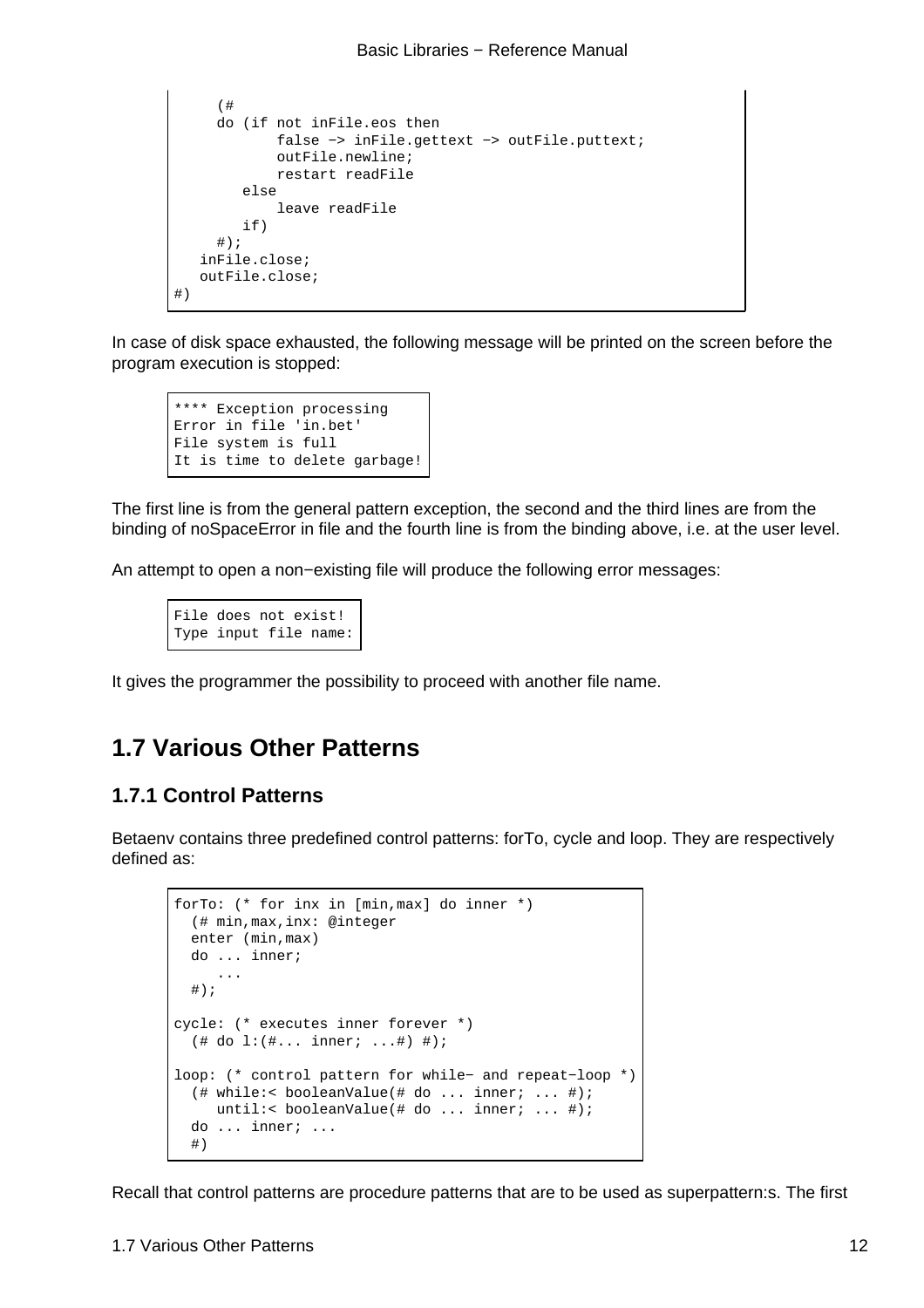example illustrates the use of forTo in an inserted item:

```
do ... 
   (3,17) -> forTo(# do inx*inx -> putint; newline #);
    ...
```
It will cause printing of the values 32, 42, ..., 172. The next example illustrates the use of cycle in the definition of another control pattern.

```
countCycle: cycle 
   (* increments inx and executes inner forever *)
   (# inx: @integer
   do inx + 1 −> inx;
   inner
  #);
```
Finally, the following loop example reads a sequence of integers from standard input until either a non−positive integer is read or the sum of integers exceeds 1000:

```
loop(# while::< (# do getint−>i; i>0−>value #);
       until::< (# do sum>1000−>value #);
       sum, i: @integer
    do i+sum−>sum
     #)
```
### **1.7.2 Input/Output Patterns**

#### **1.7.2.1 Screen and keyboard**

Standard input/output is available through dynamic references to objects that are instances of the pattern stream (see later). These streams are automatically opened. Abbreviations for the most often used input/output operations are defined (e.g. put for screen.put and get for keyboard.get).

```
(# j: @integer
do (for i: 5 repeat
         '? '−> puttext; getint −> j;
         j*j −> putint; newline
    for) 
#)
```
#### **1.7.2.2 Single character input − iget.bet**

The iget.bet library implements immediate character input (i.e. non−buffered input). This is through the iget operation, which returns a single character. iget returns as soon as a character is typed.

#### **1.7.3 Command Line Arguments**

It is possible to let BETA programs access the command line arguments through the noOfArguments and arguments patterns. NoOfArguments returns the number of text atoms on the command line, including the program name. The text atoms are numbered from 1 to noOfArguments. The program name is obtained by 1 -> arguments, the first argument is obtained by 2 −> arguments, etc.

The following example displays the number of arguments of a command line followed by the arguments.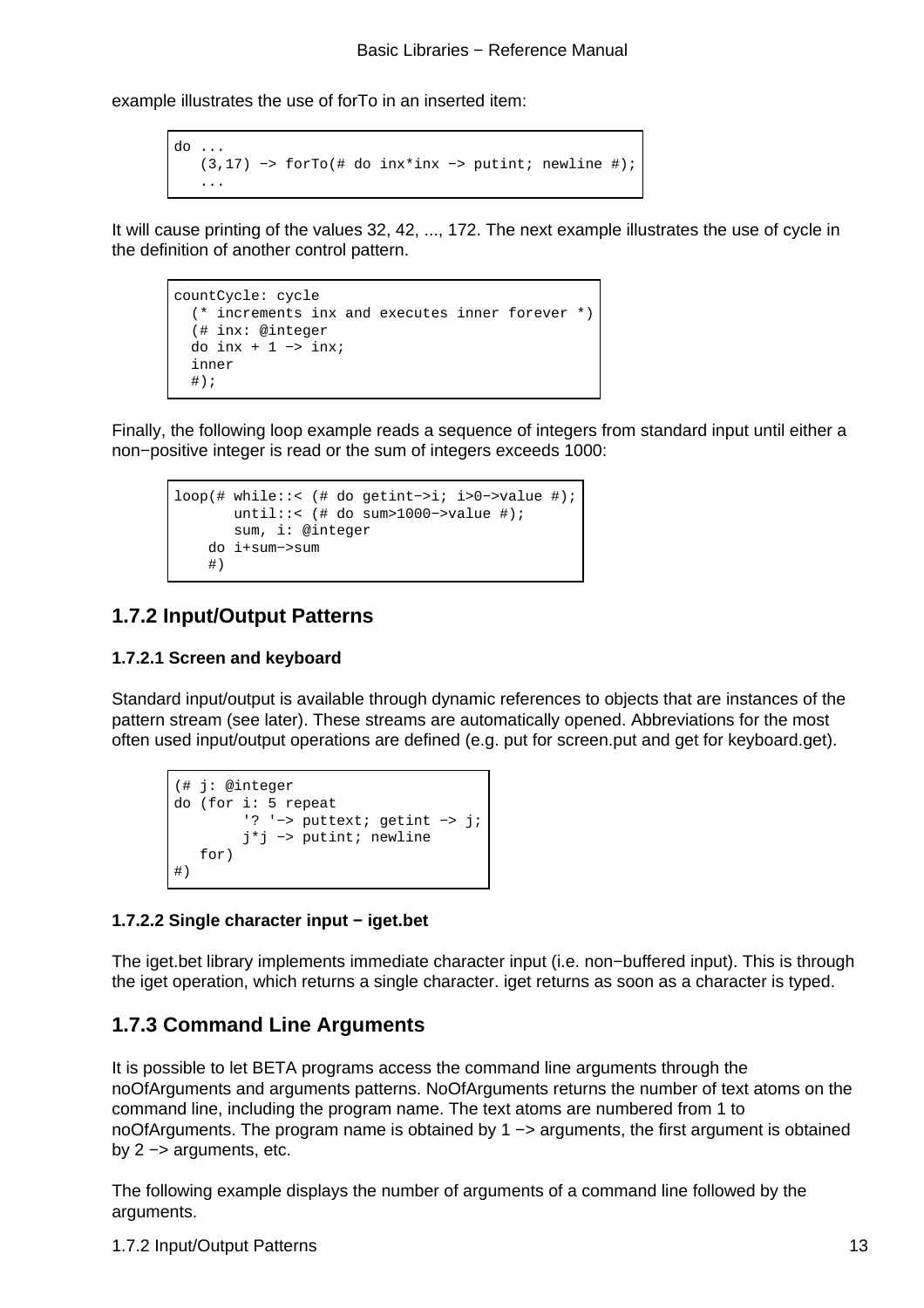```
(# 
do 'This program was called with ' −> puttext;
    noOfArguments −> putint; ' argument(s):' −> putline;
    (for i: noOfArguments repeat
         i −> arguments −> puttext; ' ' −> put;
    for); 
    newline;
#)
```
### **1.7.4 Object Pool**

The objectPool is for keeping track of unique instances of patterns. A call of the form

```
objectPool.get(# type::< T #) −> obj[]
```
will return an instance of T. The first call will create an instance of T. Subsequent calls will return this instance again. The objectPool is useful in systems where many fragments must refer to the same unique instance of a pattern T. ObjectPool also defines a scan operation which may be used for scanning the objects in the pool. For more operations, please consult the interface descriptions later.

### **1.7.5 Concurrency − SystemEnv**

The current version of the Mjølner System includes an experimental implementation of concurrency. The complete environment for concurrency is defined in the systemEnv library, described in a later chapter. However, some concurrency facilities are necessarily defined in the betaenv library. Please refer to the later chapter on the systemEnv library for details.

### **1.7.6 External Language Interface**

External and cStruct

Betaenv contains the shortInt, external and cStruct patterns for interfacing into facilities written in other languages, such as C and Pascal. Please refer to the later chapter on the external library for details.

## **1.8 Time and Date Library**

The basic libraries also contains a library: timedate.bet, which defines a series of patterns for manipulating time and date informations. See the interface of timedate for more details.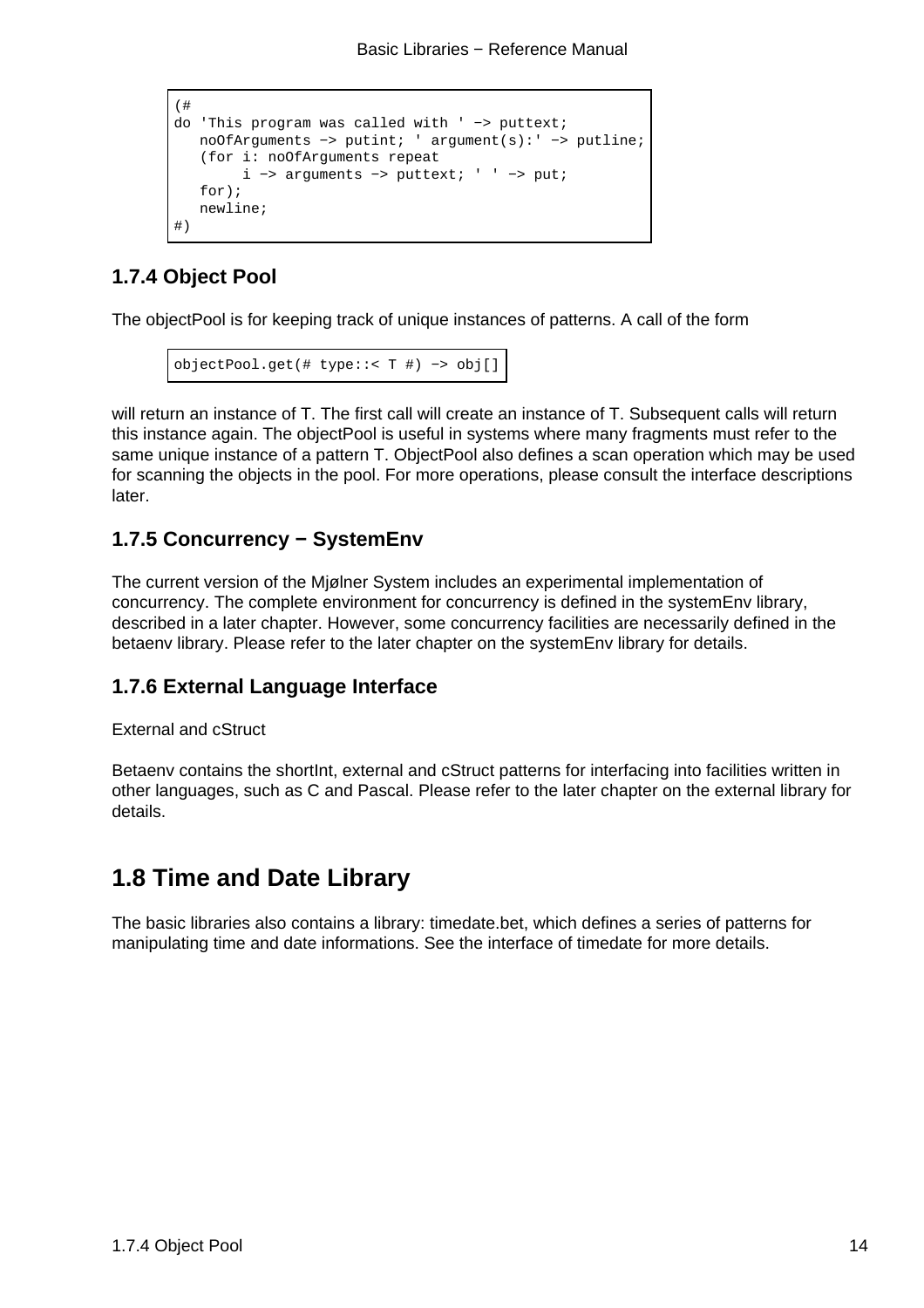# <span id="page-20-0"></span>**2 The math Library**

This library provides mathematical patterns: trigonometric, hyperbolic, exponential and logarithmic, floating point manipulation, and miscellaneous constants.

# **2.1 Using the math Fragment**

A program using the math fragment will have the following structure:

```
INCLUDE '~beta/basiclib/math
−−− program: descriptor −−−
(# ...
   r: @real;
do ...
  1.234 −> sin −> r;
    ...
#)
```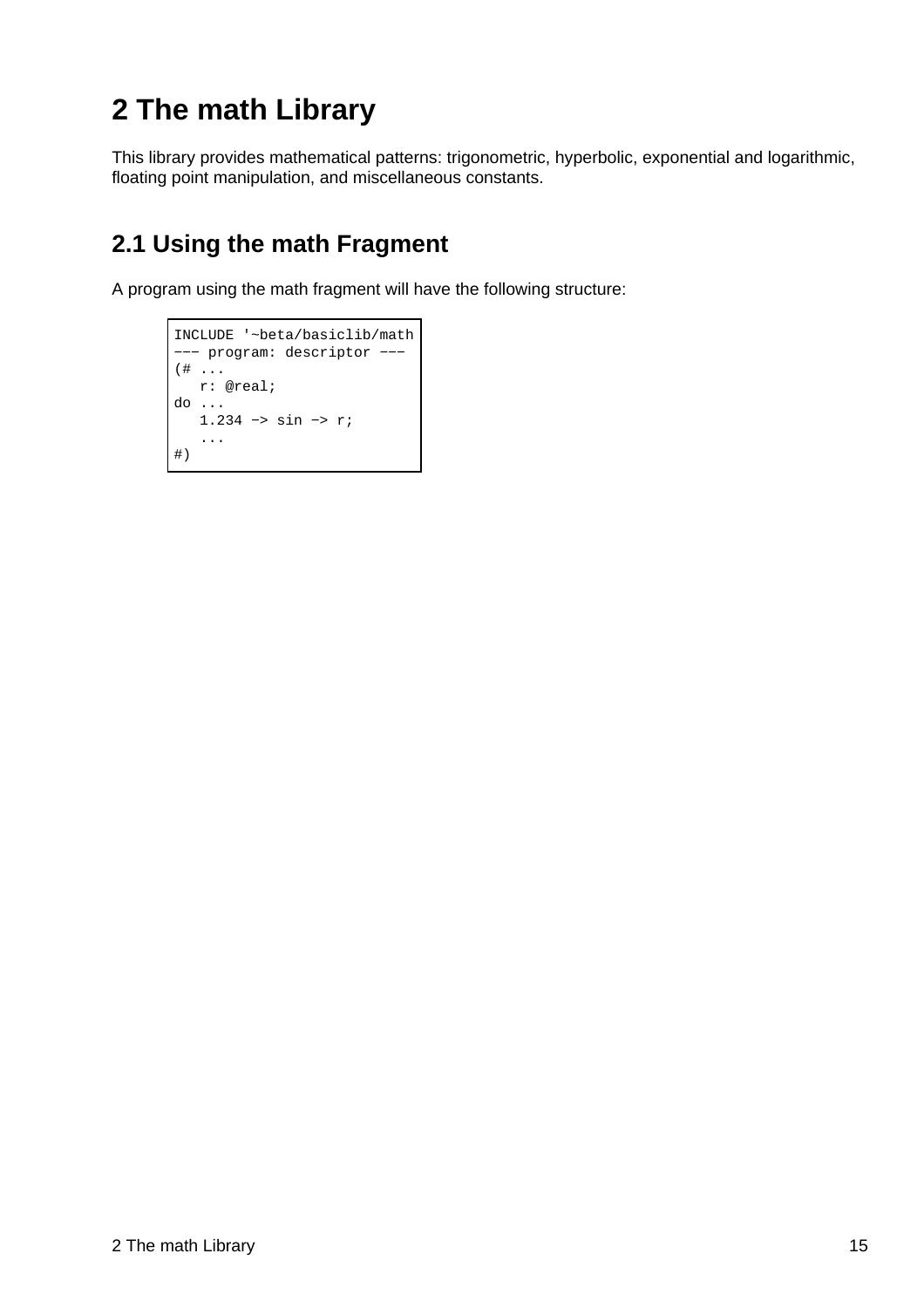# <span id="page-21-0"></span>**3 The numberio Library**

### **3.1 Based integers and reals**

 Numberio is a library for reading and writing numerals (integers, based integers, radix integers, and reals). The format of these numerals corresponds directly to the format of these numerals as defined by the BETA language (except for radix integers that are not supported by the BETA language). Numberio also contains a general getNumber operation, that is able to read any numeral, and return the proper value read.

Grammar for getNumber operation

| N<br>$: := D+$                                                                     | int   | 314         |
|------------------------------------------------------------------------------------|-------|-------------|
| $D+ '$ .' $D+$                                                                     | real  | 3.14        |
| $D+$ '.' $D+$ 'E' E                                                                | real  | 3.14E8      |
|                                                                                    | real  | $3.14E + 8$ |
|                                                                                    | real  | $3.14E - 8$ |
| $'E'$ E<br>D+                                                                      | real  | 3E8         |
|                                                                                    | real  | $3E+8$      |
|                                                                                    | real  | $3E-8$      |
| $D+ 'X'$ $(D L)+$                                                                  | based | 2X0101      |
|                                                                                    | based | 8x0845      |
|                                                                                    | based | 16xAF12     |
| $(D L)$ +                                                                          | radix | AF12        |
| ا 9 ا<br>'0'<br>D<br>$\therefore$ $\therefore$ =                                   |       |             |
| ' Z '<br>$\mathbf{I} : \mathbf{I} = \mathbf{I} \times \mathbf{A}$<br>$\cdots$<br>L |       |             |
| Е<br>$D+$<br>$: :=$                                                                |       |             |
| $+1$<br>$D+$                                                                       |       |             |
| $1 = 1$<br>$D+$                                                                    |       |             |
|                                                                                    |       |             |

The following grammar defines the exact syntax of the numerals:

Integer examples:

10 0 123

A based integer has the form <br/>base>X<number>. Examples are:

```
2X101 base=2, number= 4*1 + 2*0 + 1*1 = 5
8X12 base=8, number= 8*1 + 1*2 = 10
16x2A1 base=16, number= 256*2 + 16*10 + 1*1 = 673
0x2A1 base=16, i.e. base=0 is interpreted as base=16
```
Examples of reals are:

3.14 3.14E−8 3E+8

All letters may be in lower or upper case.

The various read and write operations contain several facilities for controlling the read and write. Please consult the interface description later for details.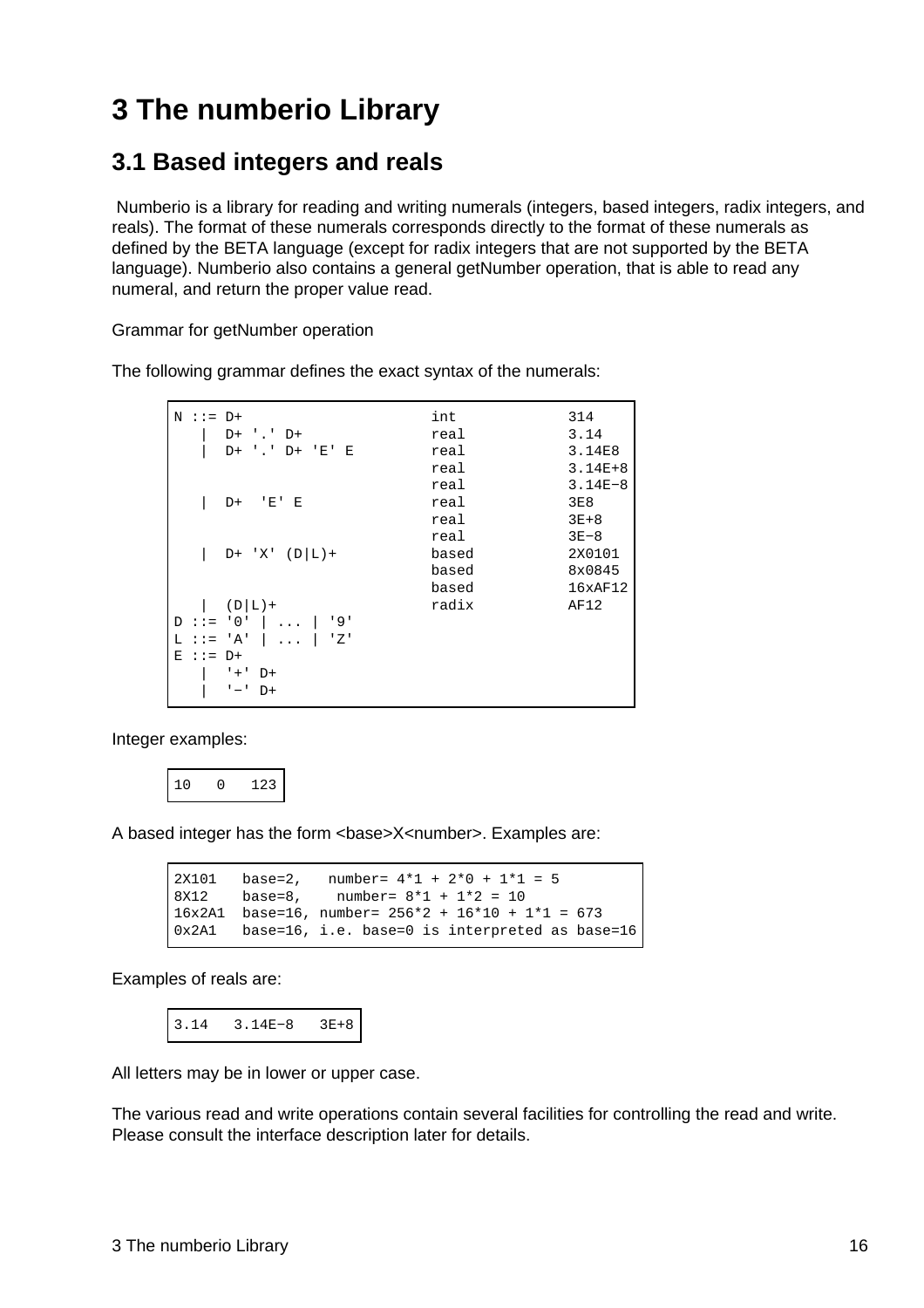## <span id="page-22-0"></span>**3.2 Using the numberio Fragment**

A program using the numberio fragment will have the following structure:

```
INCLUDE '~beta/basiclib/numberio
−−− program: descriptor −−−
( # . . . r: @real;
do ...
    getReal −> r;
    ...
#)
```
#### **3.2.1 Reading numbers from standard input**

The following example illustrates using numberio to read general numerics, as well as based, integer and reals from keyboard.

#### **Program 2: NumberioDemo.bet**

```
ORIGIN '~beta/basiclib/numberio';
−−− program: descriptor −−−
(#
do L: (#
       do 'Enter a general number: '−>puttext;
          getNumber
          (# valueError::< (# do msg[]−>screen.putline; true−>continue #);
             syntaxError::< (# do msg[]−>screen.putline; get; true−>continue #);
             baseError::< (# do msg[]−>screen.putline; true−>continue #);
             integerValue::<
               (# do '\tInteger='−>puttext; value−>putInt #);
             basedValue::<
 (#
               do '\tBase='−>puttext; base−>putint;
                   ' Value='−>puttext; value−>putInt;
                  ' BasedValue='−>puttext; (base,value)−>putBased;
              #);
             realValue::<
(#)
               do '\tReal='−>puttext; 
                  value−>screen.putReal(# format::< (# do exp−>style; true−>upcase #)
              #) #) ;
          do newline;
         \#) :
          'Enter a based number: '−>puttext;
          getBased
          (# valueError::< (# do msg[]−>screen.putline; true−>continue #);
             syntaxError::< (# do msg[]−>screen.putline; true−>continue #);
             baseError::< (# do msg[]−>screen.putline; true−>continue #);
          do '\tBase='−>puttext; b−>putint;
             ' Value='−>puttext; i−>putInt;
             ' BasedValue='−>puttext; (b,i)−>putBased;
          #); newline;
          'Enter a real number: '−>puttext;
          getReal
          (# valueError::< (# do msg[]−>screen.putline; true−>continue #);
             syntaxError::< (# do msg[]−>screen.putline; true−>continue #);
             baseError::< (# do msg[]−>screen.putline; true−>continue #);
          do '\tReal='−>puttext
```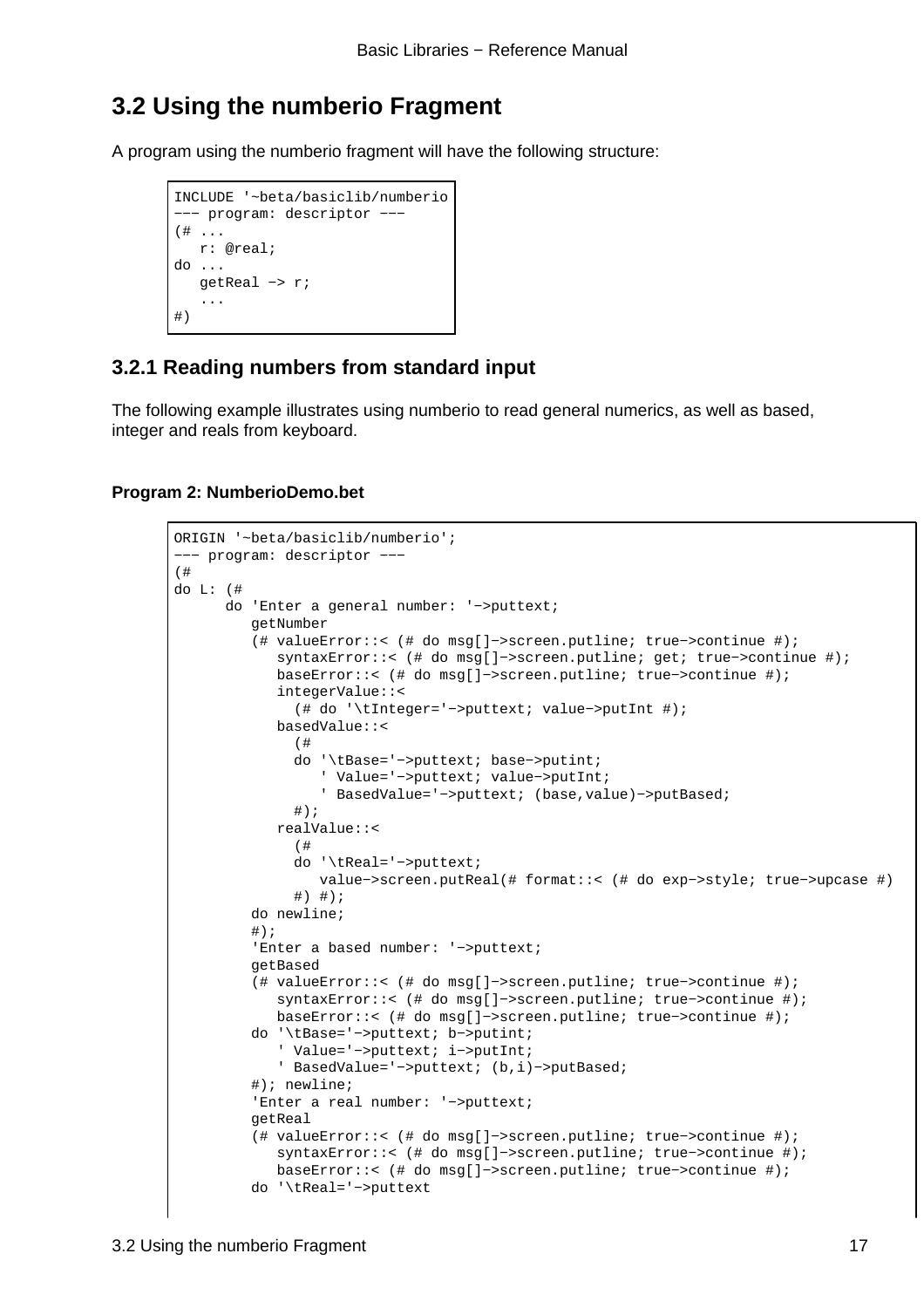```
 #)−>screen.putreal(# format::< (# do exp−>style; true−>upcase #) #); newline;
          'Enter an integer number: '−>puttext;
          getInteger
          (# valueError::< (# do msg[]−>screen.putline; true−>continue #);
             syntaxError::< (# do msg[]−>screen.putline; true−>continue #);
             baseError::< (# do msg[]−>screen.putline; true−>continue #);
          do '\tInteger='−>puttext
          #)−>putInt; newline;
          restart L
       #) 
\# )
```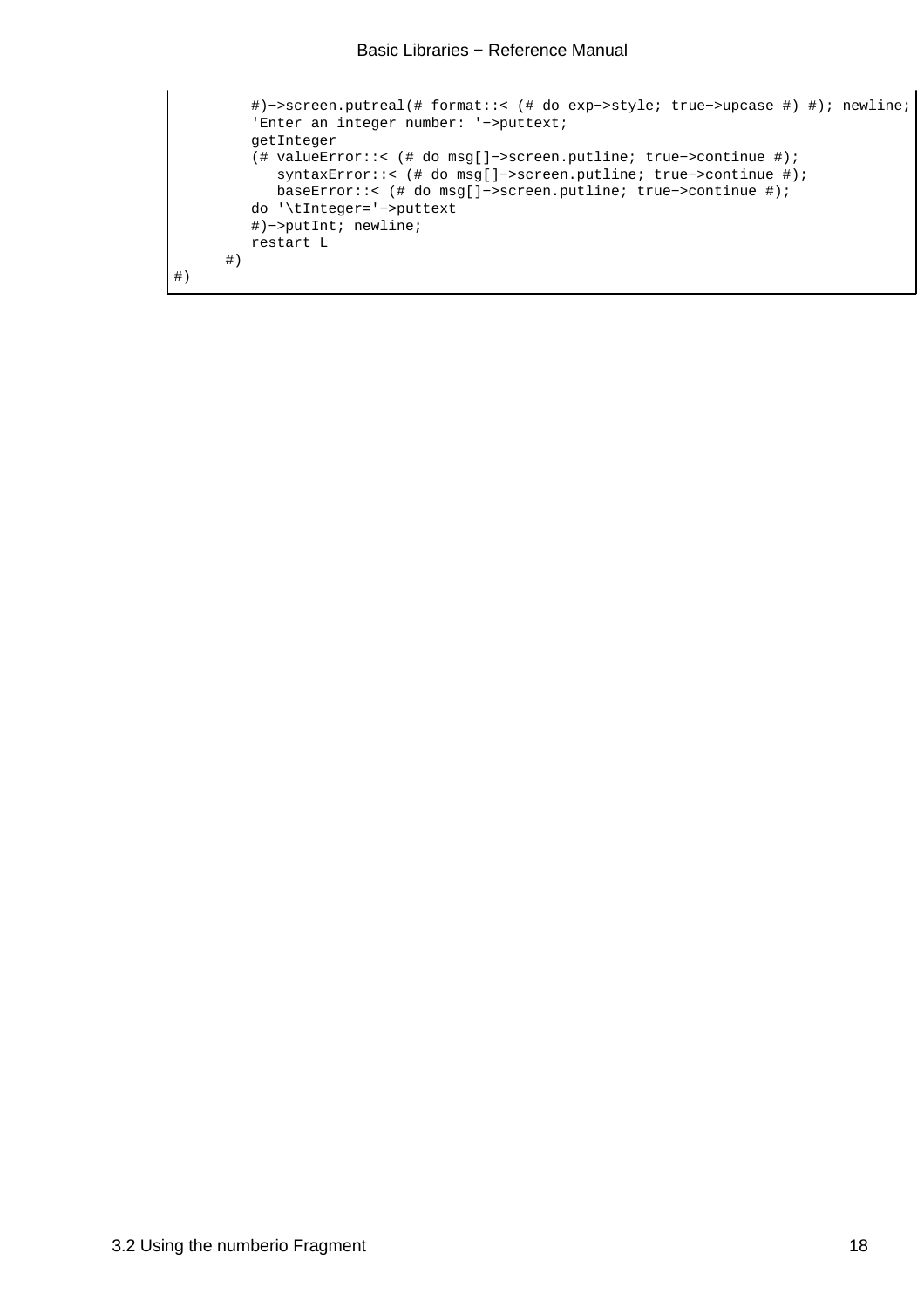# <span id="page-24-0"></span>**4 The formatio Library**

## **4.1 Formatted input/output**

This library provides facilities for formatted input and output (similar to the scanf and printf functions in C). These facilities are implemented in the form of the getFormat and putFormat operations that are added as stream attributes, making formatted input and output available for any stream.

## **4.2 Format string**

Both getFormat and putFormat take a text string as argument. This text string must contain a format specification of the input to be read from (respectively output to) the stream. The format string may be any string, possibly with one or more embedded markers. The markers specify the variable parts of the expected input (respectively output), such as integer values. The markers are indicated in the string by a leading '%'. Following the '%' is the specification of the marker type.

getFormat accepts the following marker syntax:

```
%[width][.[precision]]dioxXrRbBfeEgGcsn%
```
putFormat accepts the following marker syntax:

```
%−+ [[0]width][.[[0]precision]]dioxXrRbBfeEgGcsn%
```
As it can be seen, the marker syntax is very similar.

## **4.3 Marker type**

Corresponding to every marker type (given by the dioxXrRbBfeEgGcsn part of the marker syntax), getFormat and putFormat defines an attribute (with the same name) as the marker symbol an attribute with the name d, corresponding to the d marker type. Due to BETA not being case−sensitive in identifiers, the attributes corresponding to the upper−case marker types are called e.g. uG for upper g.

The functionality of formatted input and output can now easiest be described by showing the following example:

```
(# t, s: @text;
   theName: ^text; theValue: integer;
do 'name: temperature value: 72 name: speed value: 35' −> t;
   0−>t.pos;
   'name: %s value: %d'
   t.getFormat(# do s−>theName[]; d−>theValue #);
   'The name is %s and the value is %d\n'
   s.putFormat(# do theName[]−>s; theValue−>d #);
   'name: %s value: %d'
    t.getFormat(# do s−>theName[]; d−>theValue #);
    'The name is: %s and the value is: %d\n'
    s.putFormat(# do theName[]−>s; theValue−>d #)
#)
```
At the end of this program, s will contain the following text: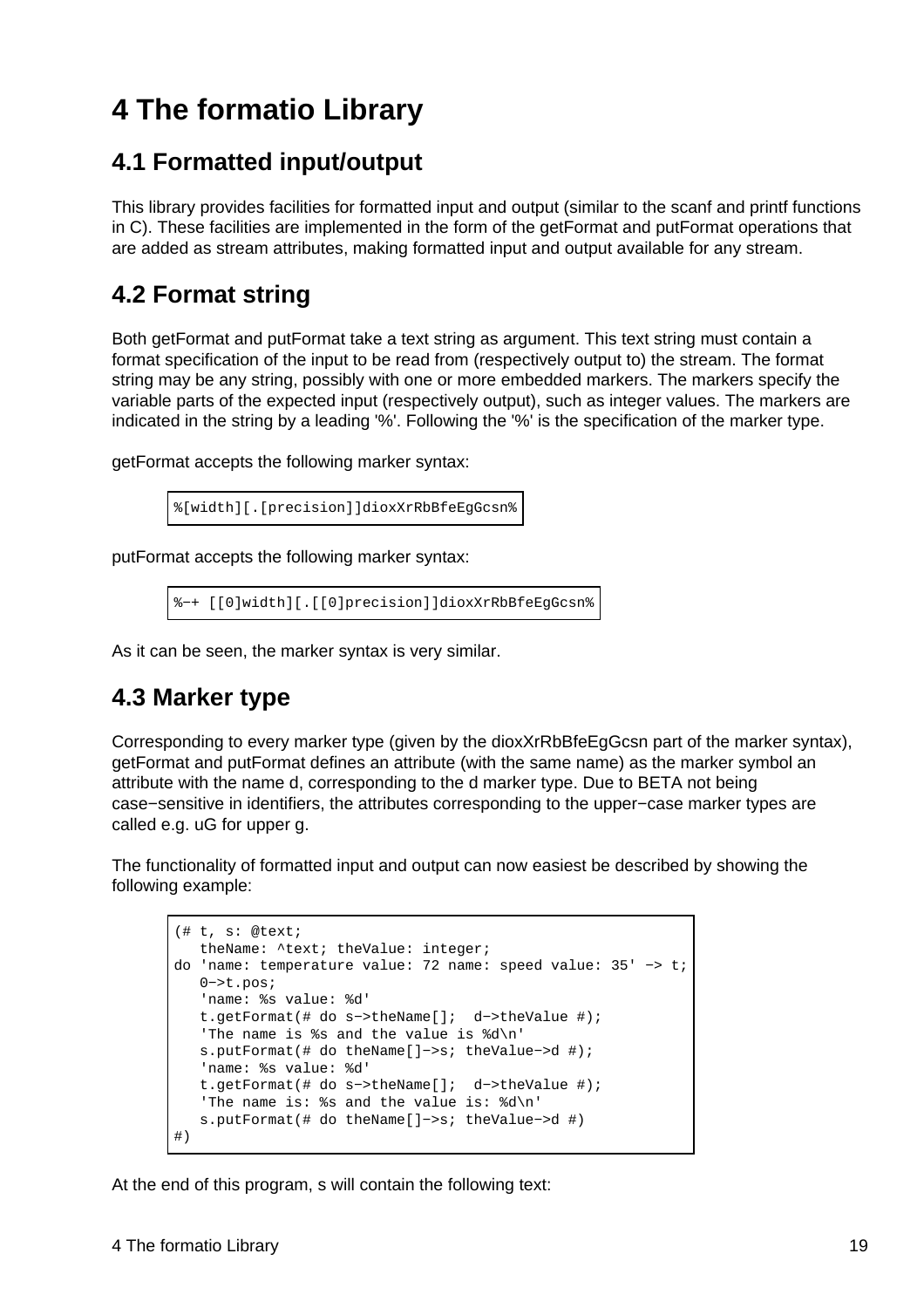```
The name is: temperature and the value is: 72
The name is: speed and the value is: 35
```
<span id="page-25-0"></span>The getFormat and putFormat operations raise exceptions if the format specifications are not satisfied.

### **4.4 Using the formatio Fragment**

A program using the formatio fragment will have the following structure:

```
INCLUDE '~beta/basiclib/formatio
−−− program: descriptor −−−
( \# \ldots r: @real;
do ...
    'real value: %e' −> putformat(# do r−>e #);
    ..
#)
```
#### **4.4.1 Illustrating putFormat**

**Program 3: putformatDemo.bet**

```
ORIGIN '~beta/basiclib/formatio';
−−− program: descriptor −−−
(#
do 'string=%s, integer=%i, real=%f\n\n'
     −> putFormat(# do 'abc'−>s; −30−>i; 3.14−>f #);
    '(1234567){12345678}[123456789]\n' −> putFormat;
    '(%7i){%8i}[%9i]\n\n' −> putFormat(# do 27−>i; 30−>i; −45−>i #);
   '"%%s,%%.5s,%%s,%%2.3s#" = %s,%.5s,%s,%2.3s#\n\n'
      −> putFormat(# do '27'−>s; 'Hello world'−>s; '−45'−>s; none−>s #);
    ' 123456789 1234567890123456 12345678\n' −> putFormat;
    'x=%9.3f,y=%16.e,z=%.8f\n\n'
      −> putFormat(# do 27.5−>f; 30.5−>e; −45.5−>f #);
    ' 1234567890 1234567890 12345678\n' −> putFormat;
   x= * . *f, y= * . 2e, z= 8. *f\n\times n' −> putFormat(# do 10−>width; 3−>precision; 27.5−>f; 30.5−>e; −45.5−>f #);
#)
```
#### **4.4.2 Illustrating getFormat**

**Program 4: getformatDemo.bet**

```
ORIGIN '~beta/basiclib/formatio';
−−− program: descriptor −−−
(# i1, i2, i3, i4, i5: @integer;
   s1, s2: ^text;
   r1, r2, r3: @real;
```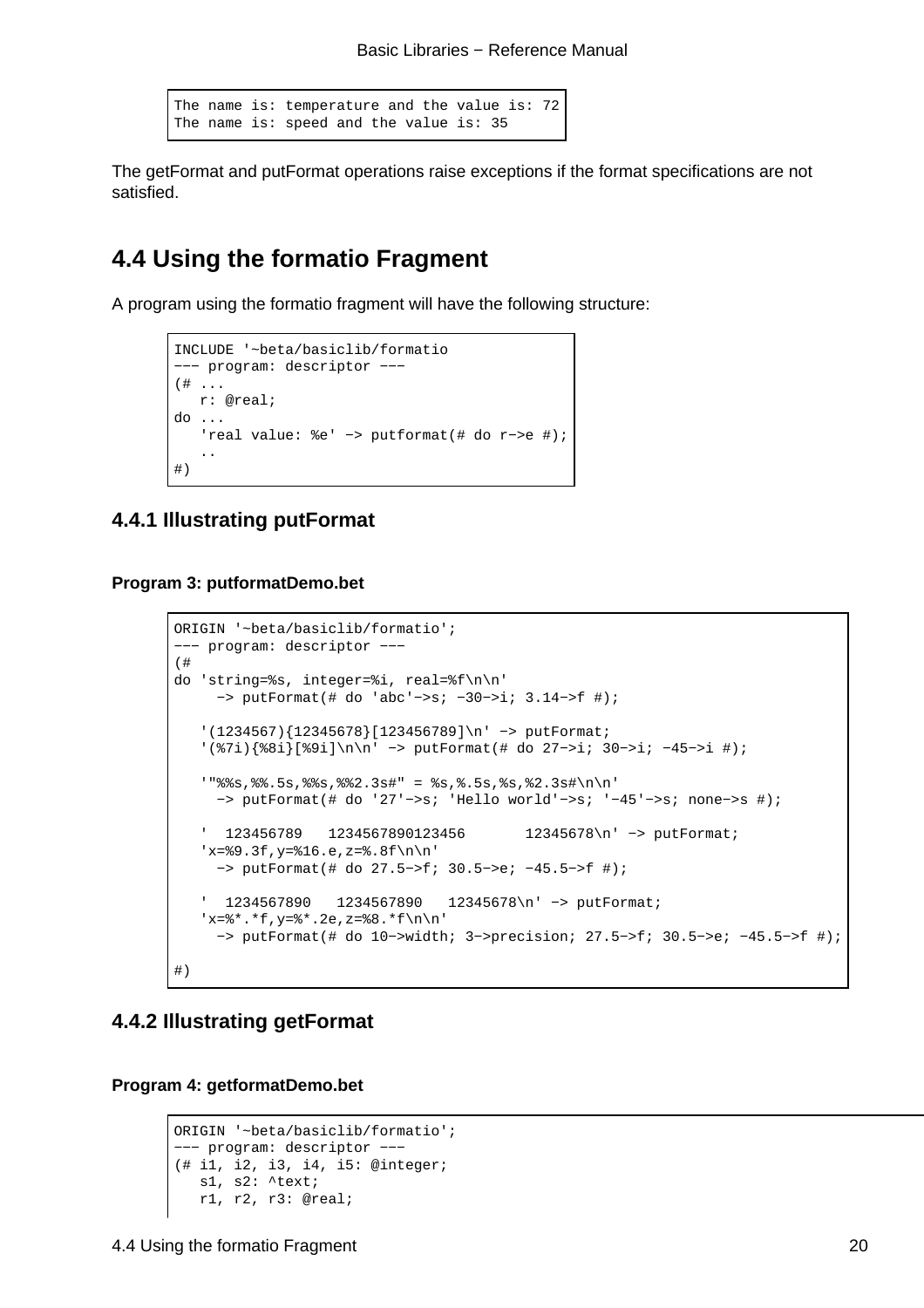```
 chr: @char;
    t, fmt: ^text;
do '123,%456, 789 JorgenLKnudsen 1.2,2+2=43.45, 67.89 abc, 101, 0x101, 0101, 101xxx'−>t[];
   0−>t.pos;
    'input:\t"%s"\n\n' −> putFormat(# do t[]−>s #); newline;
    '%i,%%%i, %i' −> fmt[] −> t.getFormat(# do i−>i1; i−>i2; i−>i3 #);
    'format:\t%s\nread:\t%i, %i, %i\n\n'
      −> putFormat(# do fmt[]−>s; i1−>i; i2−>i; i3−>i #);
    '%6s%c%s' −> fmt[] −> t.getFormat(# do s−>s1[]; c−>chr; s−>s2[] #);
    'format:\t"%s"\nread:\t"%s", "%c", "%s"\n\n'
      −> putFormat(# do fmt[]−>s; s1[]−>s; chr−>c; s2[]−>s #);
    '%f,2+2=4%e, %f' −> fmt[] −> t.getFormat(# do f−>r1; e−>r2; f−>r3 #);
    'format:\t"%s"\nread:\t%f, %f, %f\n\n'
      −> putFormat(# do fmt[]−>s; r1−>f; r2−>f; r3−>f #);
    '%x, %o, %i, %i, %i%s' −> fmt[] 
      −> t.getFormat(# do x−>i1; o−>i2; i−>i3; i−>i4; i−>i5; s−>s1[] #);
    'format:\t"%s"\nread:\t%i, %i, %i, %i, %i, "%s"\n'
      −> putFormat(# do fmt[]−>s; i1−>i; i2−>i; i3−>i; i4−>i; i5−>i; s1[]−>s #);
    '123,%456, 124 %JorgenLKnudsen 1.2,2+2=43.45, 67.89 abc, 111, 0x111, 0111, 111xxx'−>t[];
    0−>t.pos;
   '\n\ninput:\t"%s"\n\n' -> putFormat(# do t[]->s #); newline;
    '%i,%%%i, %i %6s%c%s%f' −> fmt[] −> t.getFormat(# do i−>i1; i; i−>i2; s; c; s; f−>r1; #);
    'format:\t%s\nread:\t%i, %i, %f\n\n'
      −> putFormat(# do fmt[]−>s; i1−>i; i2−>i; r1−>f; #);
#)
```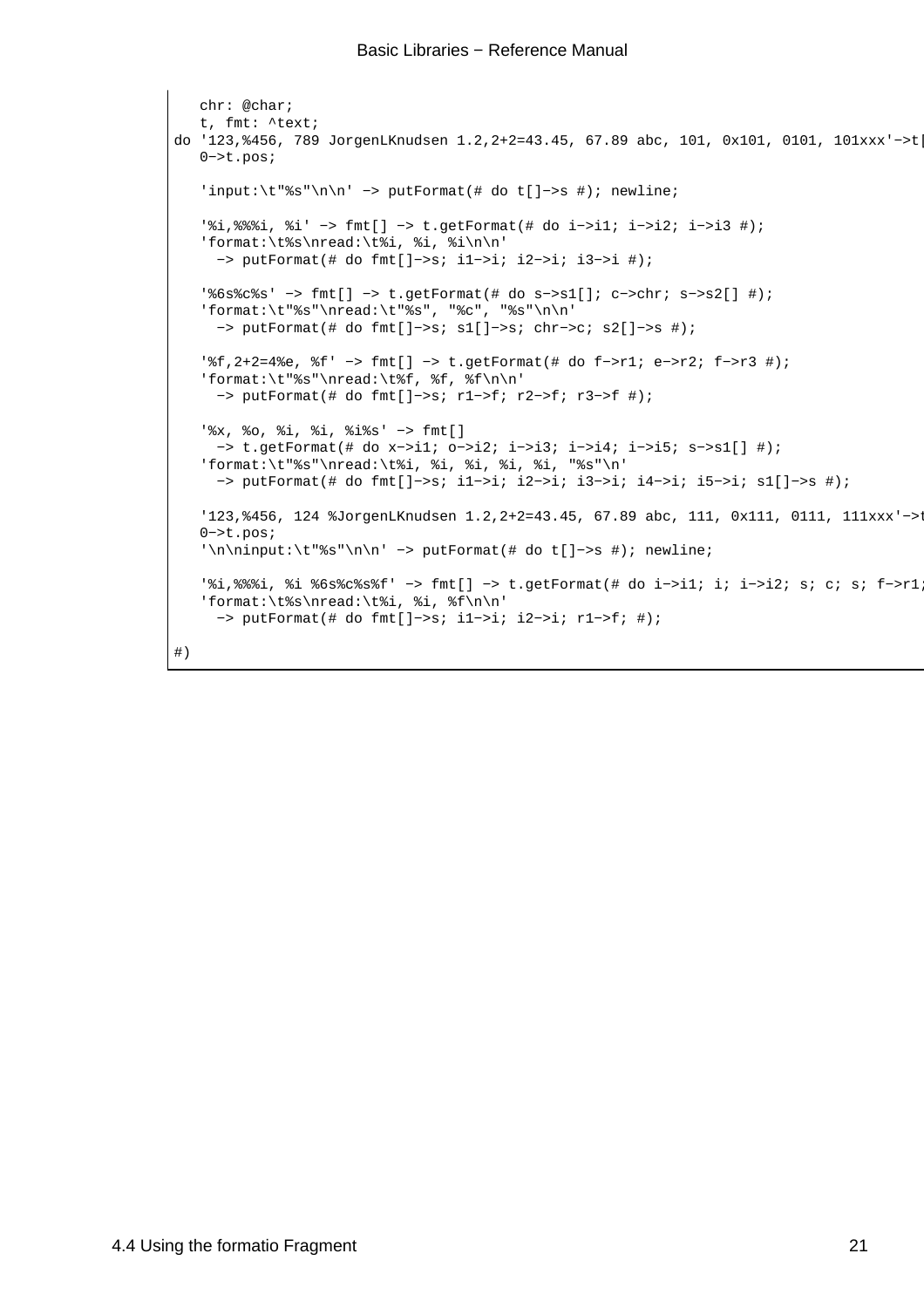# <span id="page-27-0"></span>**5 The random Library**

This library provides elaborate random number generation facilities. The random library contains random generators with different statistical distributions, such as uniform, normal, binomial and poison distributions.

The library offers facilities for specifying the seeds of the generator by the setsd operation.

The library offers facilities for maintaining up to 32 parallel random generators.

For more details, see the interface descriptions.

### **5.1 simple random generators: ignlgi and ranf**

The simple random generator most often used (namely the uniform integer random generator) is in this library the ignlgi generator which returns a uniformly distributed integer in the range [1, 2147483562]. It is also available in the ignuin variant which returns a uniformly distributed integer in a range specified by the user.

Another simple and often used random generator is the uniform real random generator which in this library is available as the ranf generator which returns a uniformly distributed real in the range [0, 1] (i.e. 0 and 1 are never returned). The genunf variant returns a uniformly distributed real in a range specified by the user.

### **5.2 Using the random Fragment**

A program using the random fragment will have the following structure:

```
INCLUDE '~beta/basiclib/random
−−− program: descriptor −−−
(# ...
   i: @integer;
do ...
   (123, 456) −> setsd;
 ...
    (1,100) −> inguin −> i;
    ...
#)
```
### **5.2.1 Illustrating Integer Random Generator**

**Program 5: tstign.bet**

```
ORIGIN '~beta/basiclib/random';
−−− program: descriptor −−−
(# testIgn:
    (# iarray: [mxint]@integer;
        itmp: @integer;
        lo, hi, i, up: @integer
    do (for i:nrep repeat
             (1,mxint)−>ignuin−>itmp;
             itmp−>screen.putint(# do 7−>width #);
            (if (i mod 10) = 0 then newline if);
```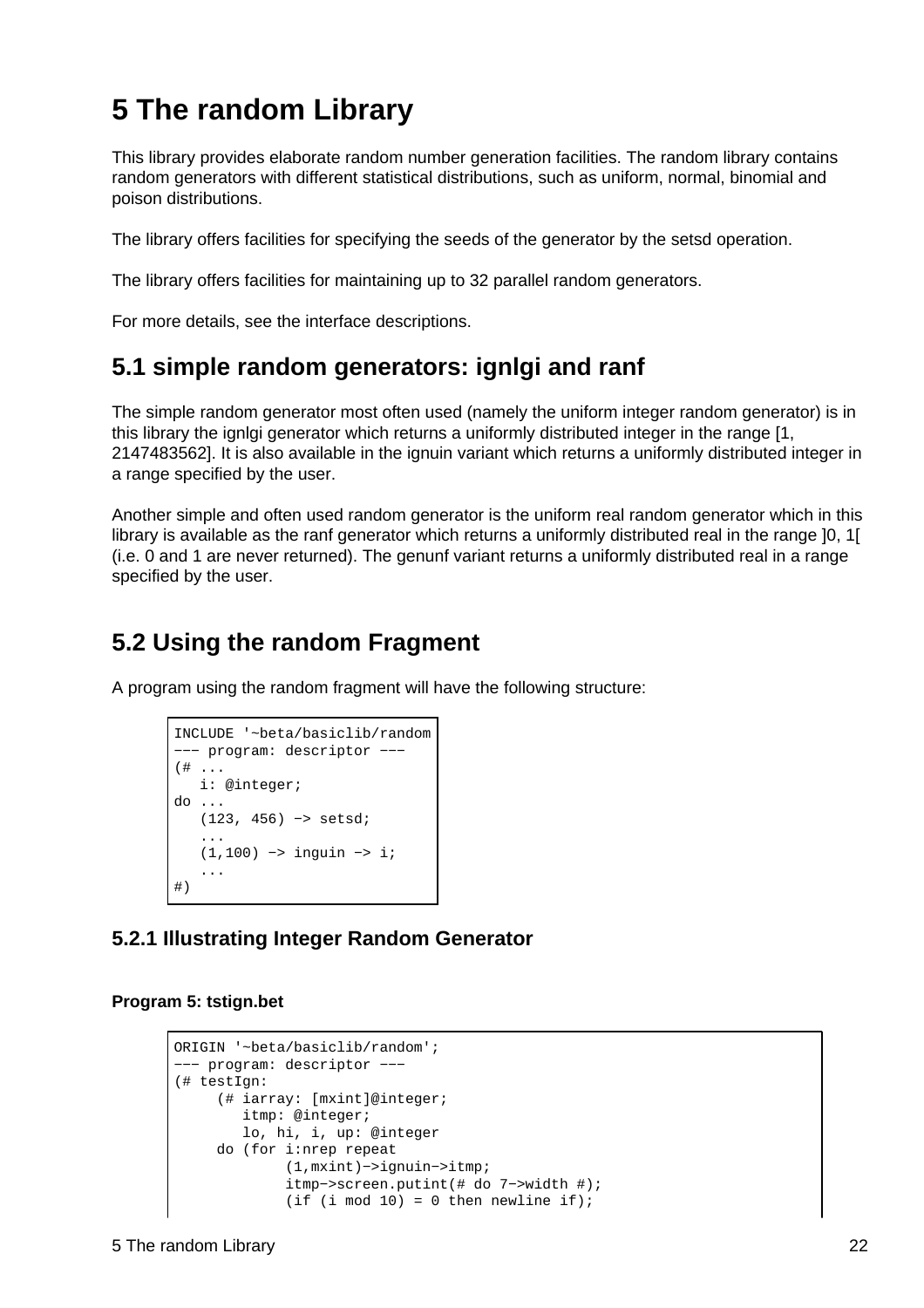#### Basic Libraries − Reference Manual

```
 iarray[itmp]+1−>iarray[itmp];
         for);
         newline;
                   ' Counts of Integers Generated:'−>putline;
         (* Print 10 to a line using 7 characters for each field. *)
         mxint−>up; 1−>lo;
         l: (if lo<=up then
                 (lo+9,up)−>min−>hi;
                lo−>i;
                ll: (if i<=hi then
                         iarray[i]−>screen.putint(# do 7−>width #);
                         i+1−>i;
                        restart ll
                     if);
                screen.newline;
                lo+10−>lo;
                restart l;
            if)
     \#);
    mxint,nrep: @integer;
do ' Tests uniform random integer generator.'−>putline; newline;
    ' Enter two seeds to initialize rn generator: '−>puttext;
    (getint,getint)−>setall;
    ' Enter maximum uniform integer: '−>puttext;
    getint−>mxint;
    ' Enter number of randoms to generate: '−>puttext;
    getint−>nrep;
    testIgn;
\# )
```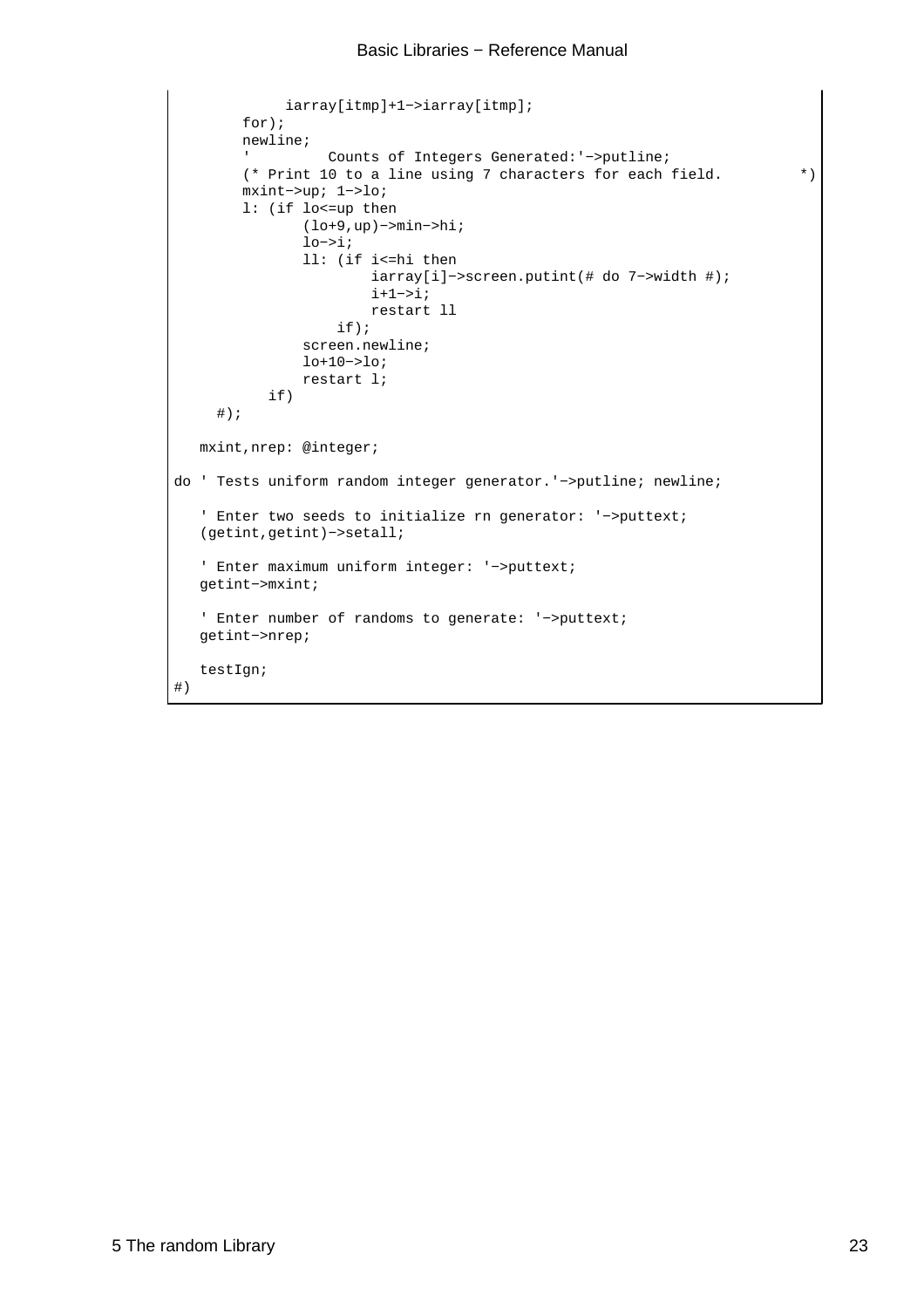# <span id="page-29-0"></span>**6 The regexp Library**

The regexp library augments the text pattern in betaenv with four new attributes:

regexp\_match regexp\_search regexp\_replace regexp\_replace\_literally

All four operations give facilities for working with regular expressions in text strings.

## **6.1 Regular expression**

A regular expression (regexp, for short) is a pattern that denotes a set of strings, possibly an infinite set. Searching for matches for a regexp is a very powerful operation that editors on Unix systems have traditionally offered.

Regular expressions are used to locate occurrences of substrings in text, where the substring is expected to be of a certain structure. E.g. the regexp '[Ww]ord' will match the substring 'word' or 'Word'. The four operations offer slightly different possibilities, described below:

## **6.2 regexp\_match**

Takes a regexp as enter parameter (in the form of a reference to a text, containing the regexp. Matches THIS(text) against the regexp. INNER is executed if THIS(text) matches the regexp, and the virtual notification noMatch is invoked otherwise. Returns true if a match is found, false otherwise. The regexp must be found starting at the current position of THIS(text).

### **6.3 regexp\_search**

Like regexp match, except that the match is allowed to be found anywhere between the current position and the end of THIS(text).

## **6.4 regexp\_replace**

Like regexp search, except that it takes a second enter parameter, replacement string. Regexp\_replace searches for the regexp, and replaces the matched substring of THIS(text) with the replacement string. The replacement string may contain  $\{0, \{1, \ldots, \emptyset\}$ , representing the substring matched by the i'th parenthesis in the regexp. \0 represents the entire substring matched. INNER is executed after the replace has taken place.

## **6.5 regexp\_replace\_literally**

Like regexp\_replace, except that the replacement string is taken literally (i.e. \0, \1, etc. are not representing any matched substrings)

All four regexp operations defines the same local attributes: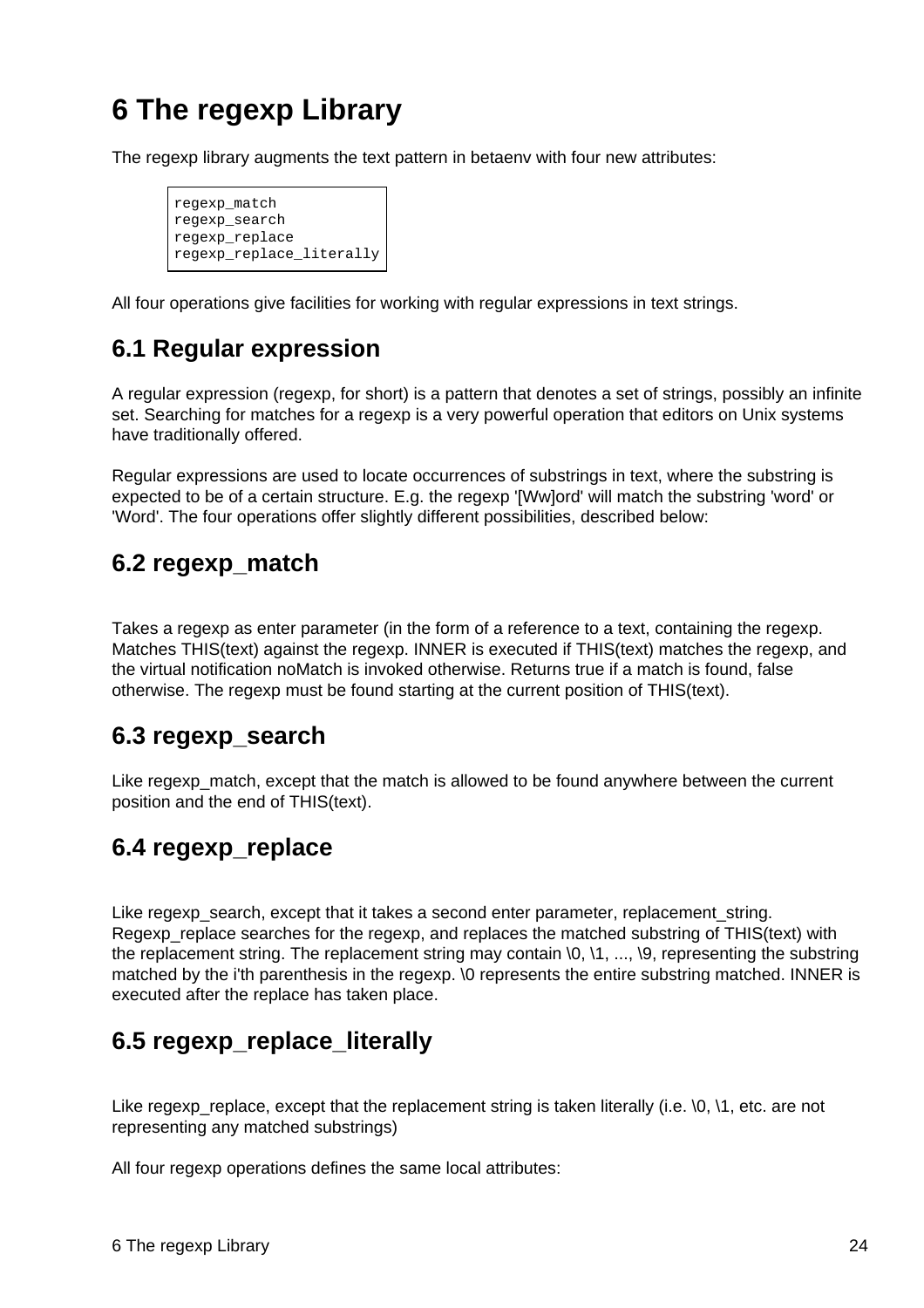- start: start position for search in THIS(text). Default: pos
- limit: end position for search in THIS(text). Default: length
- posToMatchEnd: if true, move THIS(text).pos to the end of the matched substring. Default: false
- regs: structure for getting access to the matched substring. noMatch: invoked if no matches are found.
- regexpError: is invoked if error occurs in the regexp implementation.
- value: true, if any match is found.

Regexp string are compiled implicitly by the operations to ensure efficient matching in all operations. If the same regexp\_string is to be used several times, the repetition of this compilation can be avoided by generating an instance of the operation (say regexp\_search), and then use that instance repeatedly (as is illustrated in the following example):

```
(# regexp_s: @mytext.regexp_search(# ... #);
do ...
regexp_string[]−>regexp_s;(* first search, implicit regexp
compilation *)
...
regexp_s; (* repeating the search with the same regexp.
No regexp compilation *)
...
regexp_s; (* repeating the search with the same regexp.
No regexp compilation *)
...
#)
```
## **6.6 Syntax of Regular Expressions**

The syntax of regular expressions in this library follows the syntax of Emacs regular expressions. Some of the documentation below is from the interactive Emacs Info system.

Regular expressions have a syntax in which a few characters are special constructs and the rest are ordinary. An ordinary character is a simple regular expression which matches that character and nothing else. The special characters are '\$', '^', '.', '\*', '+', '?', '[', ']' and '\'; no new special characters will be defined. Any other character appearing in a regular expression is ordinary, unless a '\' precedes it.

For example, 'f' is not a special character, so it is ordinary, and therefore 'f' is a regular expression that matches the string 'f' and no other string. (It does not match the string 'ff'.) Likewise, 'o' is a regular expression that matches only 'o'.

Any two regular expressions A and B can be concatenated. The result is a regular expression which matches a string if A matches some amount of the beginning of that string and B matches the rest of the string.

As a simple example, we can concatenate the regular expressions 'f' and 'o' to get the regular expression 'fo', which matches only the string 'fo'. Still trivial. To do something nontrivial, you need to use one of the special characters. Here is a list of them.

### **6.7 List of special characters**

• '.' is a special character that matches any single character except a newline. Using concatenation, we can make regular expressions like 'a.b' which matches any three−character string which begins with 'a' and ends with 'b'.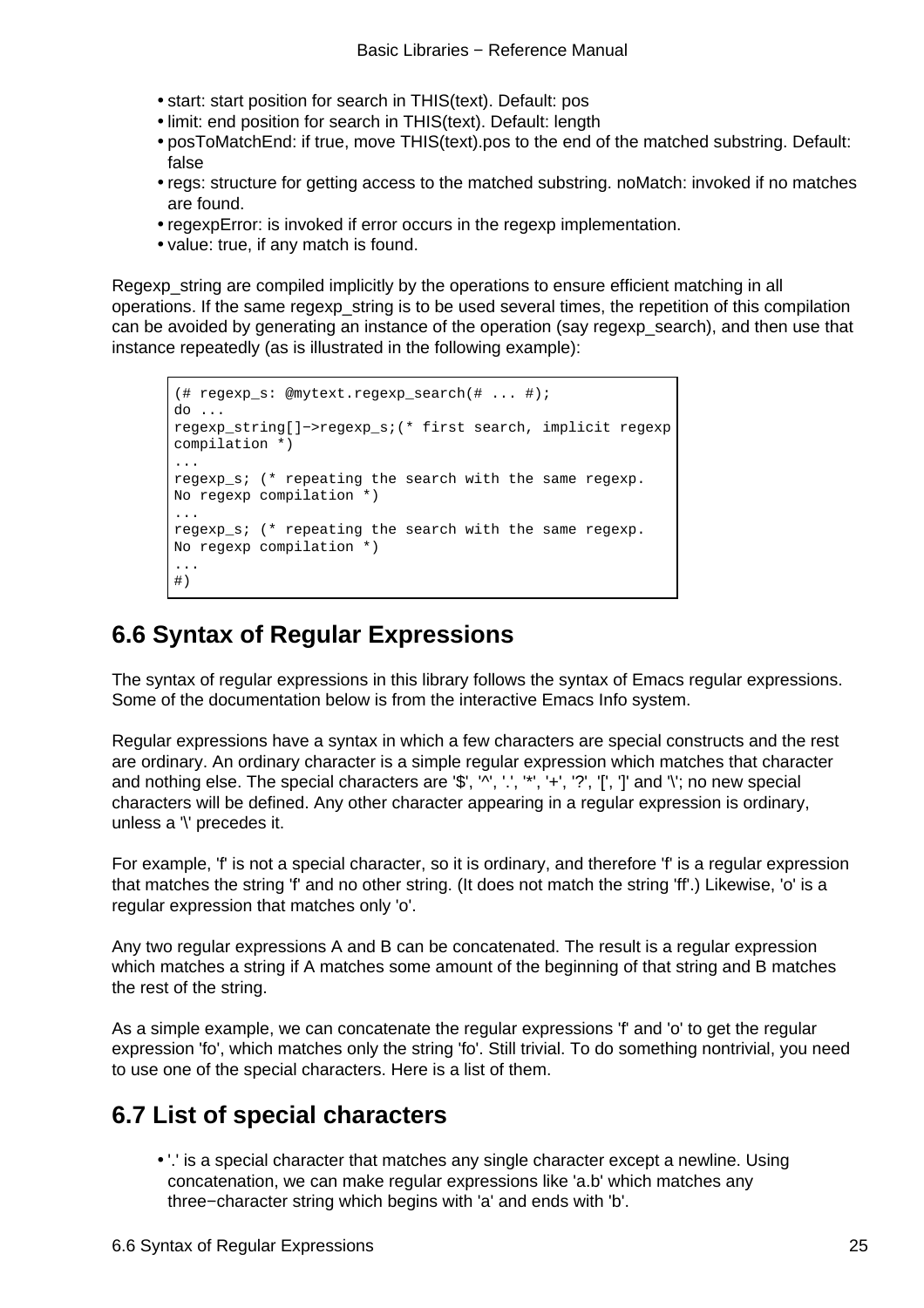- '\*' is not a construct by itself; it is a suffix, which means the preceding regular expression is to be repeated as many times as possible. In 'fo\*', the '\*' applies to the 'o', so 'fo\*' matches one 'f' followed by any number of 'o's. The case of zero 'o's is allowed: 'fo\*' does match 'f'.
- '\*' always applies to the smallest possible preceding expression. Thus, 'fo\*' has a repeating 'o', not a repeating 'fo'.
- The matcher processes a '\*' construct by matching, immediately, as many repetitions as can be found. Then it continues with the rest of the pattern. If that fails, backtracking occurs, discarding some of the matches of the '\*'−modified construct in case that makes it possible to match the rest of the pattern. For example, matching 'ca\*ar' against the string 'caaar', the 'a\*' first tries to match all three 'a's; but the rest of the pattern is 'ar' and there is only 'r' left to match, so this try fails. The next alternative is for 'a\*' to match only two 'a's. With this choice, the rest of the regexp matches successfully.
- '+' Is a suffix character similar to '\*' except that it requires that the preceding expression be matched at least once. So, for example, 'ca+r' will match the strings 'car' and 'caaaar' but not the string 'cr', whereas 'ca\*r' would match all three strings.
- '?' Is a suffix character similar to '\*' except that it can match the preceding expression either once or not at all. For example, 'ca?r' will match 'car' or 'cr'; nothing else.
- '[...]' '[' begins a character set, which is terminated by a ']'. In the simplest case, the characters between the two form the set. Thus, '[ad]' matches either one 'a' or one 'd', and '[ad]\*' matches any string composed of just 'a's and 'd's (including the empty string), from which it follows that 'c[ad]\*r' matches 'cr', 'car', 'cdr', 'caddaar', etc.
- Character ranges can also be included in a character set, by writing two characters with a '−' between them. Thus, '[a−z]' matches any lower−case letter. Ranges may be intermixed freely with individual characters, as in '[a−z\$%.]', which matches any lower case letter or '\$', '%' or period.
- Note that the usual special characters are not special any more inside a character set. A completely different set of special characters exists inside character sets: ']', '−' and '^'.
- To include a ']' in a character set, you must make it the first character. For example, '[]a]' matches ']' or 'a'. To include a '−', write '−−', which is a range containing only '−'. To include '^', make it other than the first character in the set.
- '[^...]' '[^' begins a complement character set, which matches any character except the ones specified. Thus, '[^a-z0-9A-Z]' matches all characters except letters and digits.
- '^' is not special in a character set unless it is the first character. The character following the '<sup>^'</sup> is treated as if it were first ('−' and ']' are not special there).
- Note that a complement character set can match a newline, unless newline is mentioned as one of the characters not to match.
- '<sup>N'</sup> is a special character that matches the empty string, but only if at the beginning of a line in the text being matched. Otherwise it fails to match anything. Thus, '^foo' matches a 'foo' which occurs at the beginning of a line.
- '\$' is similar to '^' but matches only at the end of a line. Thus, 'xx\*\$' matches a string of one 'x' or more at the end of a line.
- '\' has two functions: it quotes the special characters (including '\'), and it introduces additional special constructs.
- Because '\' quotes special characters, '\\$' is a regular expression which matches only '\$', and '\[' is a regular expression which matches only '[', and so on.
- Note, that '\' is also a special character in BETA literals. This implies, that in order to specify a '\' regexp special character in a BETA string literal, you have to type it twice, e.g. 'US\\\$'.

Note: for historical compatibility, special characters are treated as ordinary ones if they are in contexts where their special meanings make no sense. For example, '\*foo' treats '\*' as ordinary since there is no preceding expression on which the '\*' can act. It is poor practice to depend on this behavior; better to quote the special character anyway, regardless of where is appears.

For the most part, '\' followed by any character matches only that character. However, there are several exceptions: characters which, when preceded by '\', are special constructs. Such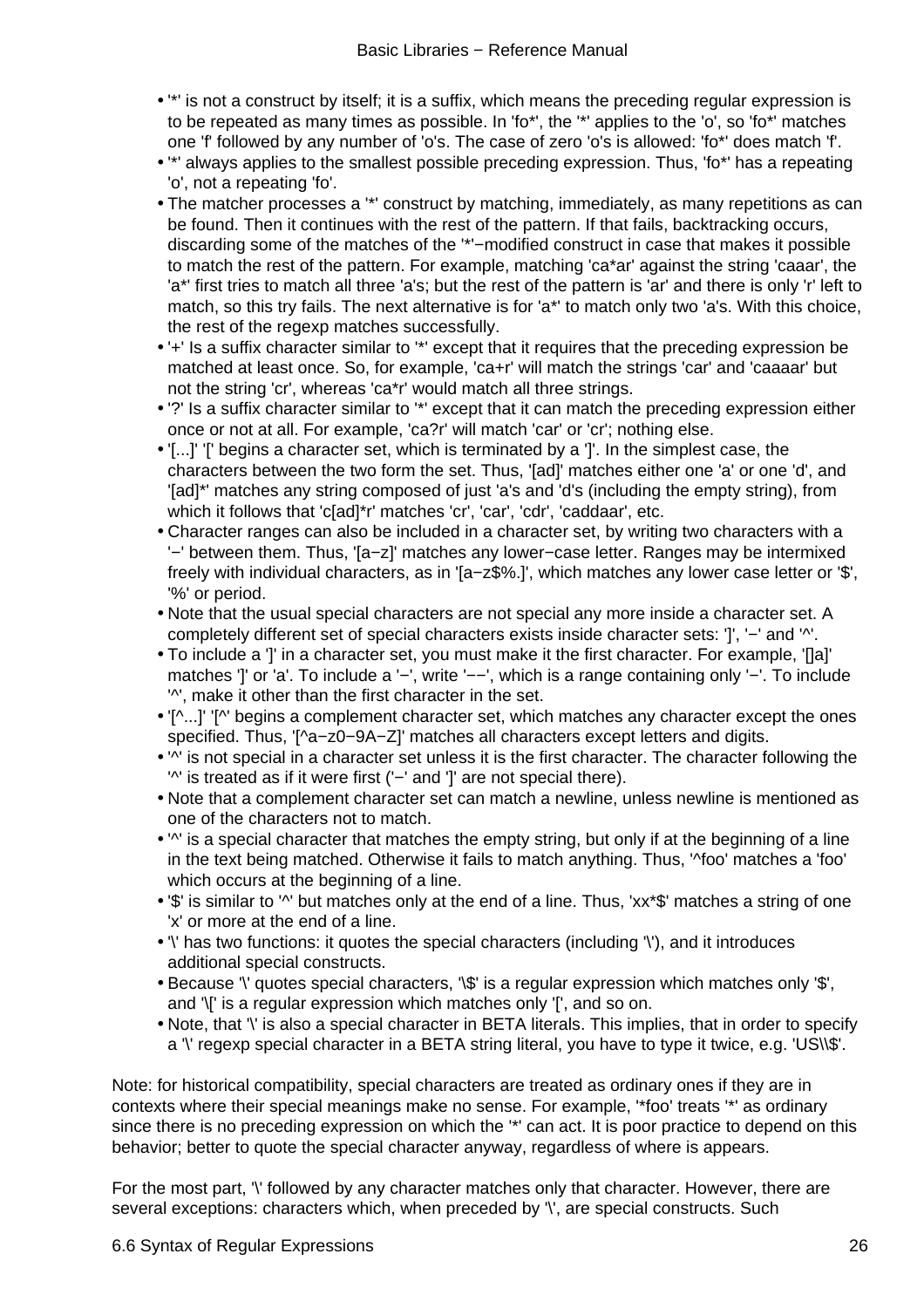characters are always ordinary when encountered on their own. Here is a table of '\' constructs.

## **6.8 Table of '\' constructs**

- '\|' specifies an alternative. Two regular expressions A and B with '\|' in between form an expression that matches anything that either A or B will match.
- Thus, 'foo\|bar' matches either 'foo' or 'bar' but no other string.
- $\lvert \cdot \rvert'$  applies to the largest possible surrounding expressions. Only a surrounding  $\lvert \cdot \rvert$  ...  $\lvert \cdot \rvert$ grouping can limit the grouping power of '\|'.
- Full backtracking capability exists to handle multiple uses of '\|'.
- '\(...\)' is a grouping construct that serves three purposes:
	- ♦ To enclose a set of '\|' alternatives for other operations. Thus, '\(foo\|bar\)x' matches either 'foox' or 'barx'.
	- ♦ To enclose a complicated expression for the postfix '\*' to operate on. Thus, 'ba\(na\)\*' matches 'bananana', etc., with any (zero or more) number of 'na' strings. ♦ To mark a matched substring for future reference.
	-
- This last application is not a consequence of the idea of a parenthetical grouping; it is a separate feature which happens to be assigned as a second meaning to the same '\( ... \)' construct because there is no conflict in practice between the two meanings. Here is an explanation of this feature:
- '\DIGIT' after the end of a '\( ... \)' construct, the matcher remembers the beginning and end of the text matched by that construct. Then, later on in the regular expression, you can use '\' followed by DIGIT to mean 'match the same text matched the DIGIT'th time by the '\ $(\ldots \)$ ' construct.'
- The strings matching the first nine '\( ... \)' constructs appearing in a regular expression are assigned numbers 1 through 9 in order that the open−parentheses appear in the regular expression. '\1' through '\9' may be used to refer to the text matched by the corresponding '\( ... \)' construct.
- For example, '\(.\*\)\1' matches any newline−free string that is composed of two identical halves. The '\(.\*\)' matches the first half, which may be anything, but the '\1' that follows must match the same exact text.
- '\'' matches the empty string, provided it is at the beginning of the buffer.
- '\'' matches the empty string, provided it is at the end of the buffer.
- '\b' matches the empty string, provided it is at the beginning or end of a word. Thus, '\bfoo\b' matches any occurrence of 'foo' as a separate word. '\bballs?\b' matches 'ball' or 'balls' as a separate word.
- '\B' matches the empty string, provided it is not at the beginning or end of a word.
- '\<' matches the empty string, provided it is at the beginning of a word.
- '\>' matches the empty string, provided it is at the end of a word.
- '\w' matches any word−constituent character. The editor syntax table determines which characters these are.
- '\W' matches any character that is not a word−constituent.
- '\sCODE' matches any character whose syntax is CODE. CODE is a character which represents a syntax code: thus, 'w' for word constituent, '−' for whitespace, '(' for open−parenthesis, etc.
- '\SCODE' matches any character whose syntax is not CODE.

## **6.9 A complicated regexp**

Here is a complicated regexp, used to recognize the end of a sentence together with any whitespace that follows. It is given in BETA text string syntax to enable you to distinguish the spaces from the tab characters. In BETA text string syntax, the string constant begins and ends with a double−quote. '""' stands for a double−quote as part of the regexp, '\\' for a backslash as part of the regexp, '\t' for a tab and '\n' for a newline.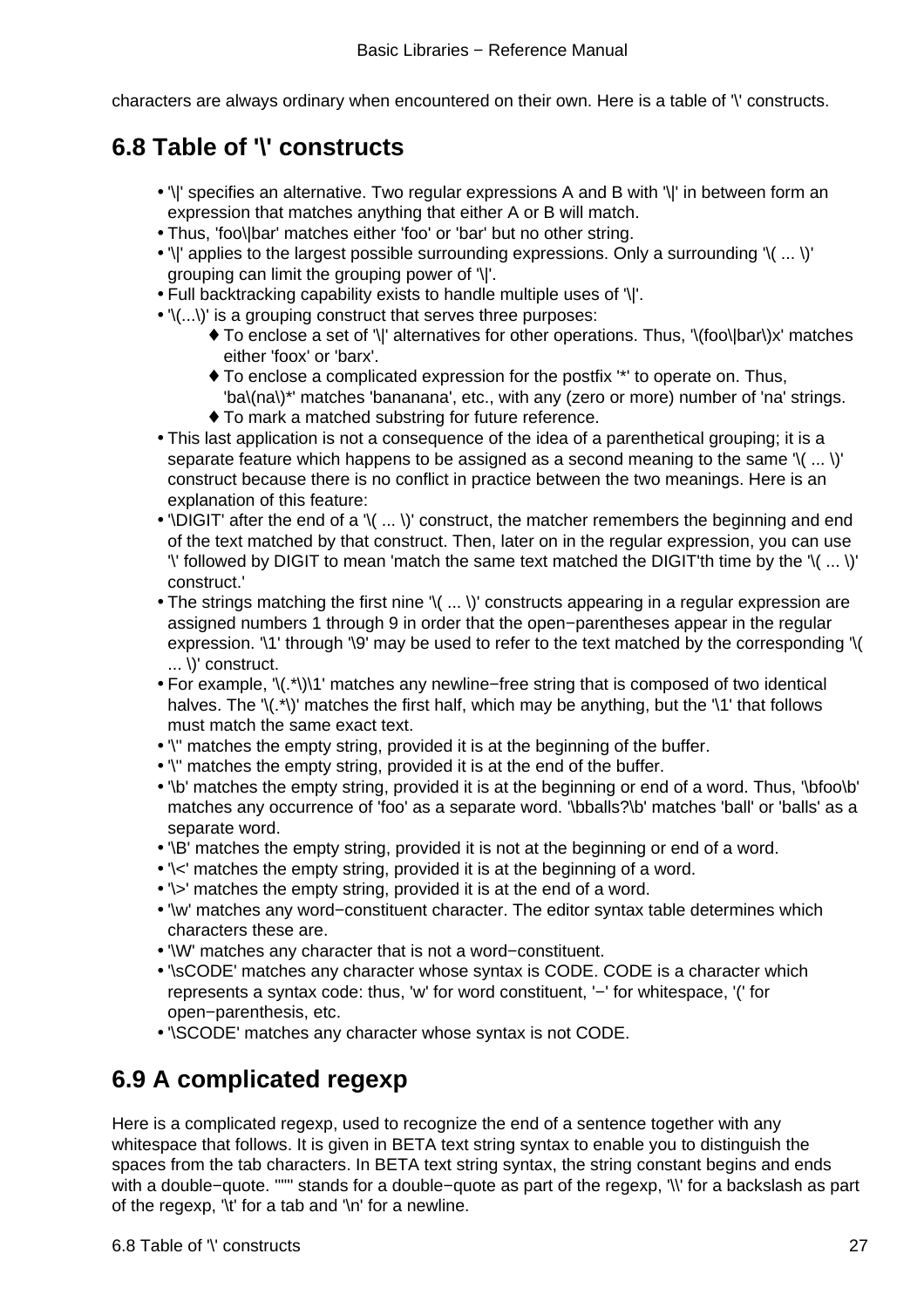```
"[ . ? ! ] [ ]""') ] * \ \{ \xi \} \ \{ \ \} \ \{ \ \} \
```
This contains four parts in succession: a character set matching period, '?' or '!'; a character set matching close−brackets, quotes or parentheses, repeated any number of times; an alternative in backslash−parentheses that matches end−of−line, a tab or two spaces; and a character set matching whitespace characters, repeated any number of times.

### **6.10 Regular Expression Registers**

The special regexp parenthesis (i.e.  $\langle$  ...  $\rangle$ )) are used for three different purposes:

- to make the regexp operators work on entire sub−regexp: e.g.
- 123\*4 matches 124, 1234, 12334, 123334, etc., whereas 1\(23\)\*4 matches 124, 1234, 123234, 12323234, etc. (and not 12334, 123334, etc.).
- to delimit alternatives: e.g. 1\(2\|3\)4 matches 124 and 134.
- to mark a matched substring for future reference. In regexg replace,  $\langle 0, \langle 1, \langle 2, \ldots, \langle 9 \rangle \rangle$ substrings will be replaced with the matched substring. We will here give a short introduction to accessing these registers from a BETA program.

We would like to give a little more details on the (3) purpose. Let us assume, that we invoke:

```
'sum: \([0−9]+\)\.\([0−9]\) US$'
  −> t.regexp_search 
        (# 
        do 'The amount is: '−>puttext;
          (1−>regs.start+1,1−>regs.end)−>t.sub−>puttext;
            ' dollars and '−>puttext;
           (2−>regs.start+1,2−>regs.end)−>t.sub−>puttext;
             ' cents'−>putline
         #)
```
The intent is to find some amount i the t text variable. The amount should be found in a context of the form: 'sum: XXX.YYY US\$', where XXX and YYY may be any number. If found, the amount will be written on standard screen in the form: 'The amount is: XXX dollars and YYY cents'.

Note the use of i−>regs.start and i−>regs.end, which returns the character positions of the i'th matched substring (in this case the 1'st and 2'nd substring, containing the amount of dollars and the amount of cents, respectively). As it can be seen, these constructs can be used within the action−parts of all regexp operations to gain access to the matched substrings (note that the 0'th substring is the entire string matched).

### **6.11 Known bugs or Inconveniences**

- $\mathbf{i}$  (i= 0, 1, ...,9) matches the empty string if it is positioned before the i'th parenthesis. According to the specification, \i should match 'i' if positioned before the i'th parenthesis. E.g.  $\setminus$ 1 matches the empty string in  $\setminus$ 1 $\setminus$ (2 $\setminus$ )3.
- There is a slight error in the current implementation of registers, when the parenthesis bounds a repetitive regexp, i.e. a '\*' or '+' regexp. In this case, the register will not contain the correct character positions, but instead refer to the empty string, immediately after the matched substring. Use an extra pair of parenthesis to get the correct substring (e.g. use  $1\langle (\langle 2\rangle)^* \rangle$ 3 instead of  $1\langle 2\rangle^*3$  to refer to the matched '2's – the matched '2's can be referred to through register 1.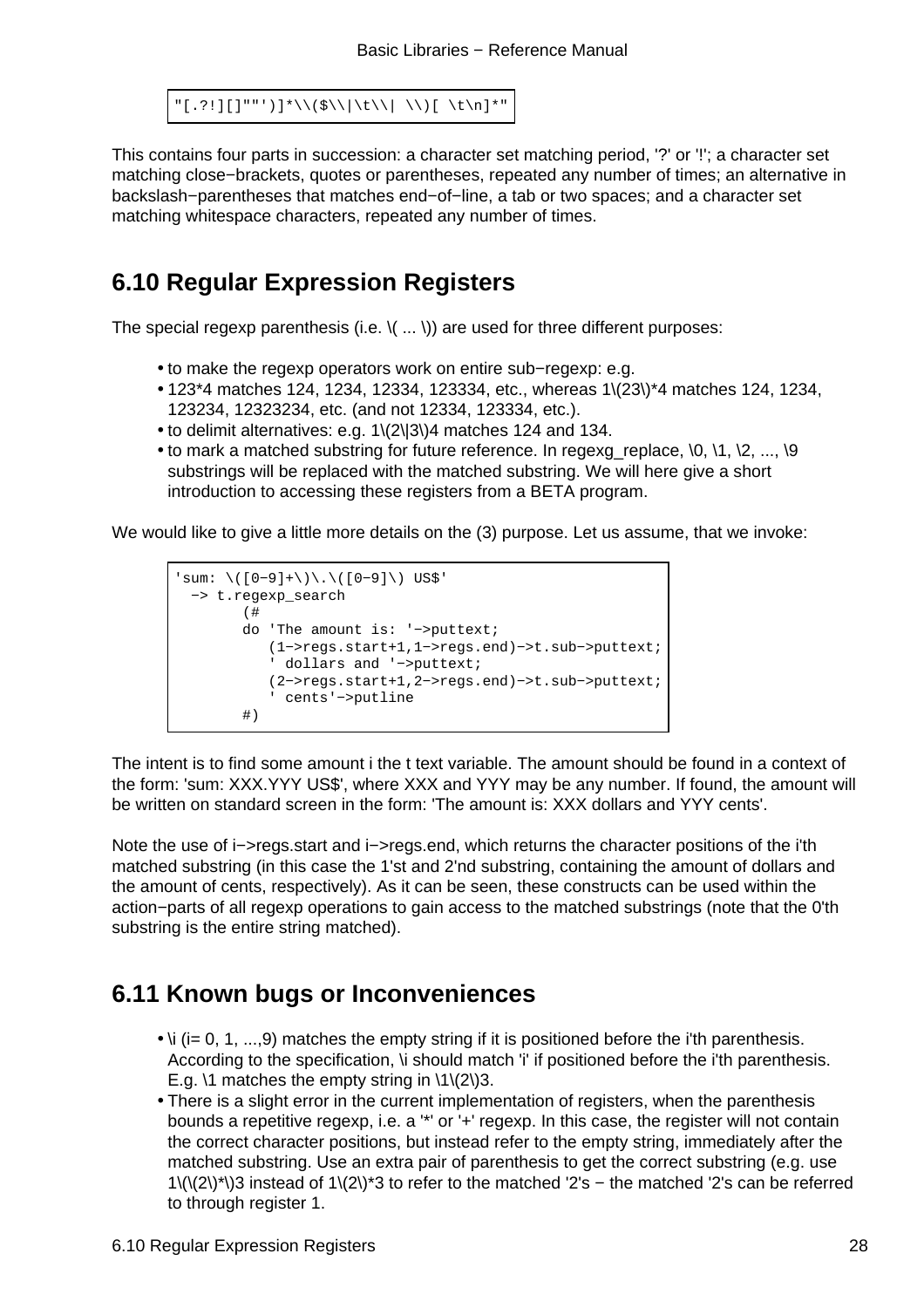### <span id="page-34-0"></span>**6.12 Using the regexp Fragment**

A program using the regexp fragment will have the following structure:

```
INCLUDE '~beta/basiclib/regexp
−−− program: descriptor −−−
( \# \ldotst: ^text
do ...
    'Hello world' −> t[]; t.reset;
    ('\\<w.*\\>', '\\0 champion') −> t.regexp_replace;
    t[] −> putline; (* prints 'Hello world champion' *)
 ...
#)
```
### **6.13 Regexp Demos**

#### **6.13.1 Search for regexp**

The following example is a simple program that enters a regexp from the keyboard, followed by another test string, trying to find the regexp in the test string. If found, the registers are printed on the screen, and the corresponding matched substrings:

#### **Program 6: searchDemo.bet**

```
ORIGIN '~beta/basiclib/regexp';
−−− program: descriptor −−−
(#
do loop:
      (# regex: ^text;
      do 'Search for: ' −> puttext; getLine −> regex[];
        (if regex.length = 0 then leave loop if);
         loop:
           (# string: ^text;
           do 'Search for: '−>puttext; regex[]−>puttext;
              ' in: ' −> puttext; getline −> string[];
             (if string.length = 0 then leave loop if);
              0 −> string.pos;
              regex[] −> string.regexp_search
              (# noMatch::< (# do '\tNo match' −> putline #)
              do (for i: regexp_numberOfRegisters repeat
                      (if (i−1−>regs.start)>=0 then
                          '\tregister '−>puttext; i−1 −> putint; ': '−>puttext;
                          i−1−>regs.start−>putint;
                          ' to '−>puttext;
                          i−1−>regs.end−>putint;
                          ': '−>puttext;
                          ((i−1−>regs.start)+1, i−1−>regs.end)−>string.sub−>putline
 if)
                 for);
             #);
              restart loop
          #);
         restart loop
      #)
#)
```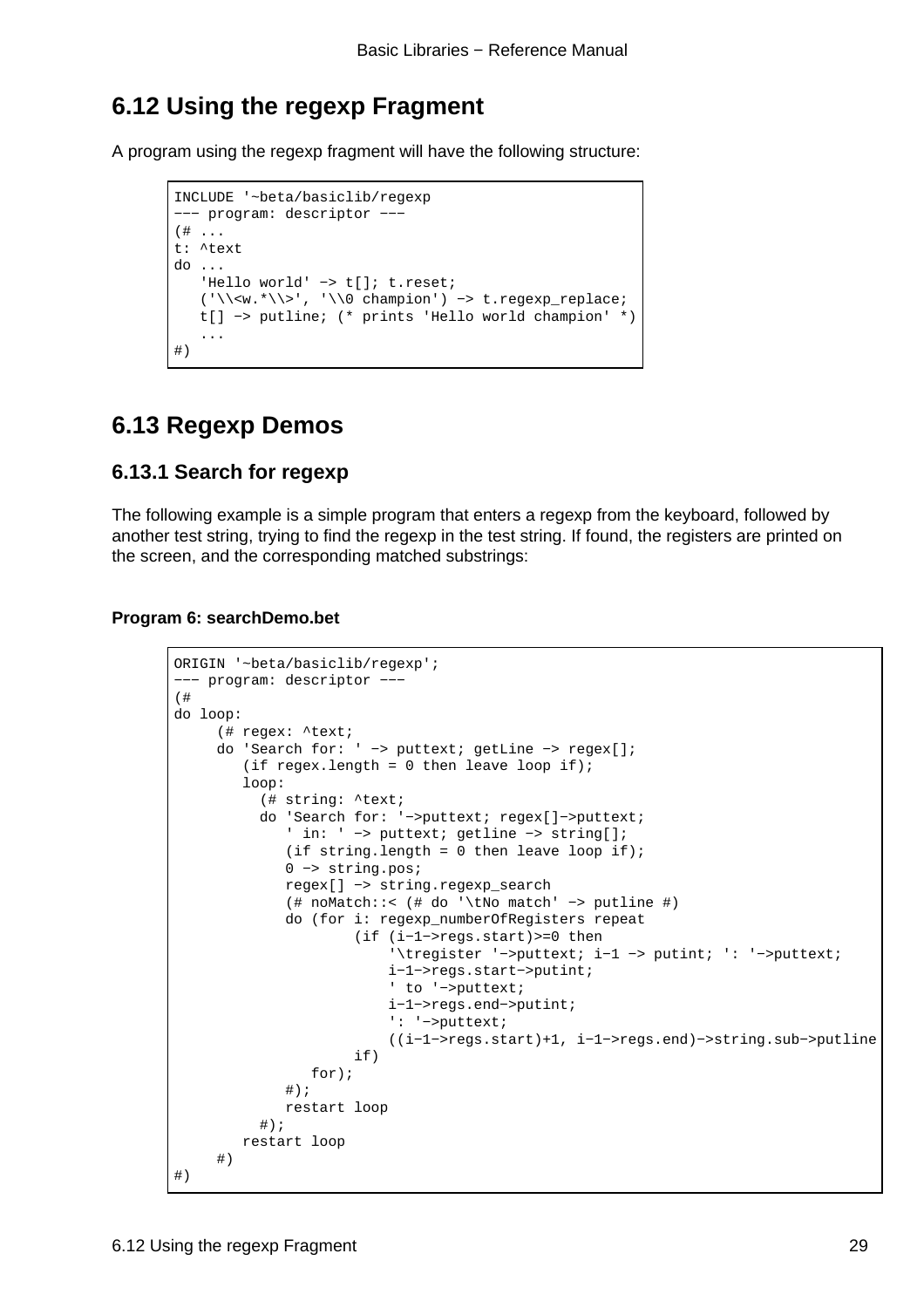<span id="page-35-0"></span>Output from the demo might be:

```
Search for: 1\(234\)5
Search for: 1\backslash(234\backslash)5 in: dfjdfhdf1235jfdkj12345ghdf
register 0: 17 to 22: 12345
register 1: 18 to 21: 234
Search for: 1\(234\)5 in: 12345
register 0: 0 to 5: 12345
register 1: 1 to 4: 234
Search for: 1\(234\)5 in: 123
No match
Search for: 1 \ (234) 5 in:
Search for: \(22)\. *\1Search for: \(22)\. *\1 in: xxx22yyy2zzz
No match
Search for: \(22\).*\1 in: xxx22yyy22zzz
register 0: 3 to 10: 22yyy22
register 1: 3 to 5: 22
```
#### **6.13.2 Replace with a regexp**

The following example is nearly identical to the previous, except that it allows for the specification of a replacement string:

#### **Program 7: replaceDemo.bet**

```
ORIGIN '~beta/basiclib/regexp';
−−− program: descriptor −−−
(#
do loop:
      (# regex: ^text;
      do 'Replace: ' −> puttext; getLine −> regex[];
        (if regex.length = 0 then leave loop if);
         loop:
           (# string: ^text;
           do 'Replace: '−>puttext; regex[]−>puttext;
              ' in: ' −> puttext; getline −> string[];
             (if string.length = 0 then leave loop if);
              loop:
                 (# t, replacement: ^text
                do string.copy −> t[]; 0 −> t.pos;
                    'Replace: '−>puttext; regex[]−>puttext;
                    ' in: ' −> puttext; string[]−>puttext;
                    ' with: '−>puttext; getline −> replacement[];
                   (if replacement.length = 0 then leave loop if);
                    (regex[], replacement[]) −> t.regexp_replace
                    (# noMatch::< (# do '\tNo match'−>screen.putline #) #);
                   'Replace: '−>puttext; regex[]−>puttext;
                    ' in: ' −> puttext; string[]−>puttext;
                    ' with: '−>puttext; replacement[]−>puttext;
                    ' gives: '−>puttext; t[] −> putline;
                   restart loop
               #);
              restart loop
           #);
         restart loop
      #)
#)
```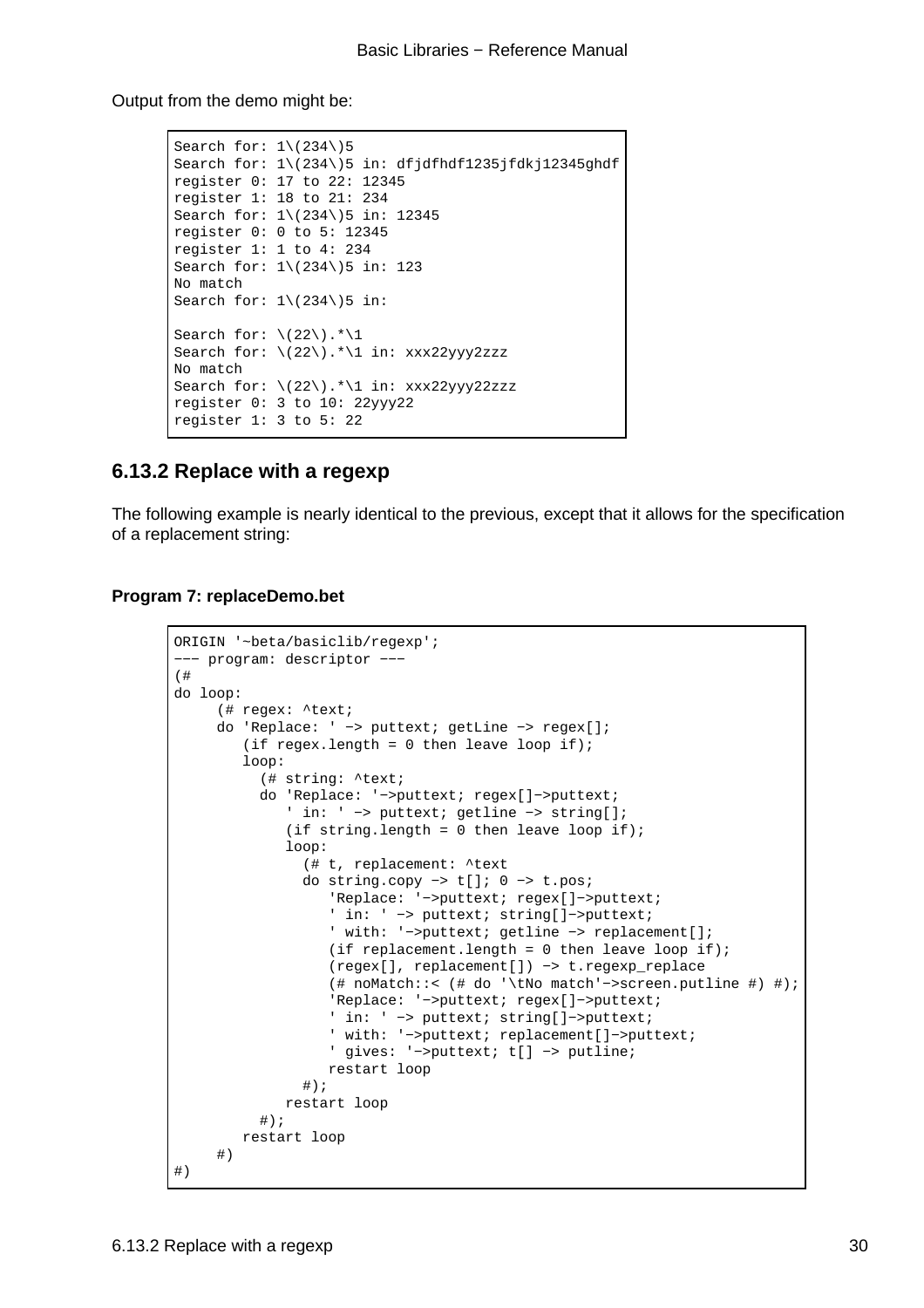Output from the demo might be:

Replace: [Ww]ord Replace: [Ww]ord in: This Word is in capital Replace: [Ww]ord in: This Word is in capital with: sentence Replace: [Ww]ord in: This Word is in capital with: sentence gives: This sentence is in capital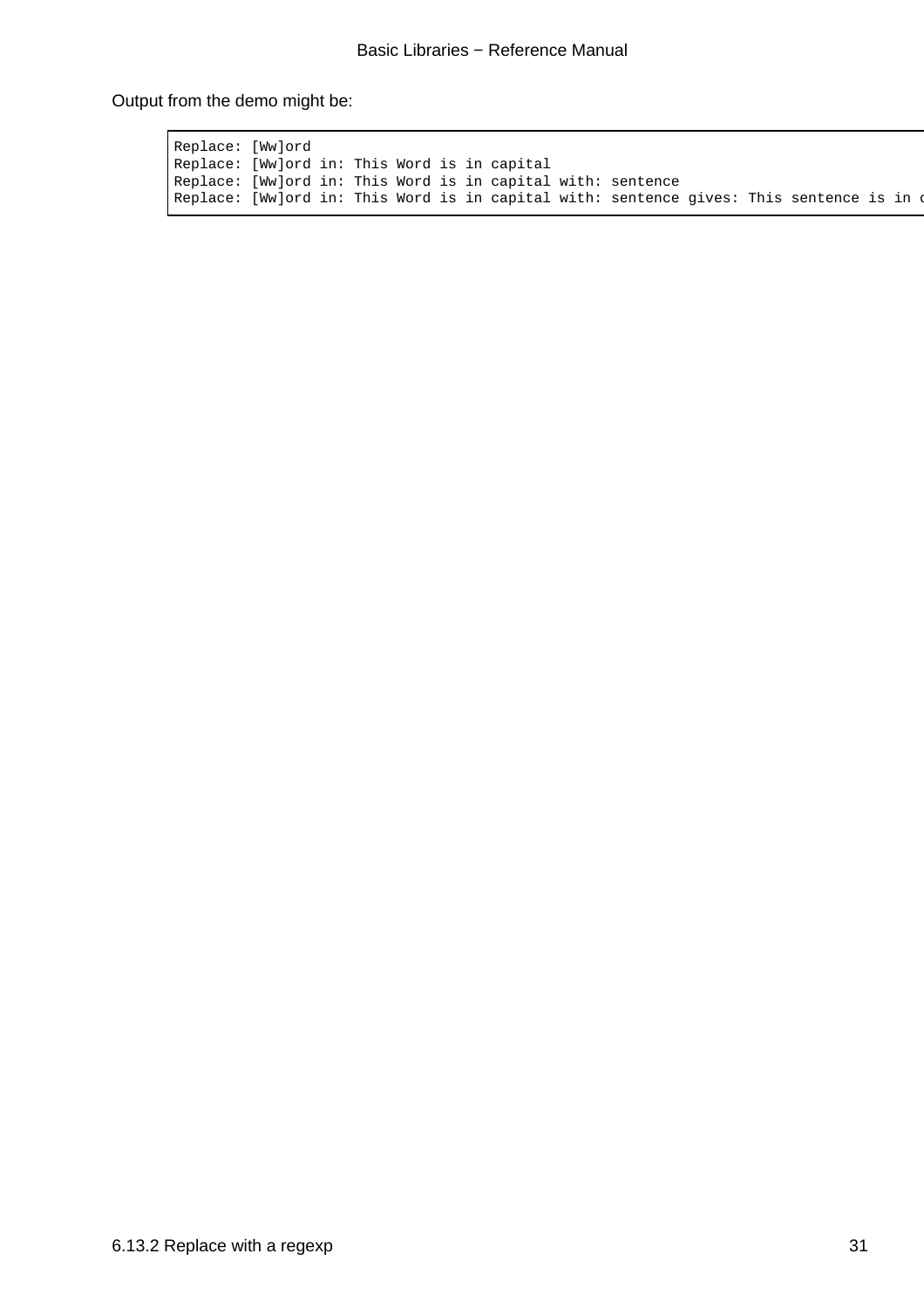# **7 The file Library**

The file library implements the diskEntry, file, fileRep, patterns, all used to model external storage media such as disk files.

# **7.1 File and diskEntry**

The file library implements the file pattern that is used to represent external storage media such as disk files. File is an abstract subpattern of stream, specifying the machine independent attributes of such media. Specific subpatterns: exists for the different machine types such as UNIX and Macintosh (unixFile, respectively macFile, see later).

The attributes of file are divided into two parts: the disk entry attributes and the contents related attributes. The disk entry attributes are located in the entry attribute of file, whereas the contents related attributes are ordinary attributes of file.

## **7.2 Disk entry attributes**

The disk entry attributes are defined in the diskEntry pattern: path, size, readable, writable, isFile, isDirectory, exists, modtime, touch, and rename. Also related to the disk entry are the following exceptions: diskEntryExistsException, diskEntryModtimeException, diskEntryTouchException, and diskEntryRenameException. These attributes are accessed through the entry attribute of a file, e.g. if aFile is a file object, then aFile.entry.modtime will return the last modification time of the associated disk file.

# **7.3 File attributes**

The contents related attributes are: entry, name, touch, delete, openRead, openWrite, openAppend, openReadWrite, openReadAppend, flush, and close. Note that file also inherits all the stream attributes (further binding several of them). File also defines the following exceptions: openException, accessError, writeError, readError, noSuchFileError, fileExistsError, noSpaceError, and otherError.

# **7.4 The FileRep Library**

The fileRep pattern is consisting of a repetition of integers and operations which makes it possible to save and restore this repetition in one chunk from a file. When saving, the repetition elements [1:top−1] are saved (top is an attribute of fileRep) and when restoring, top will become equal to range of the stored repetition. The repetition is in the R attribute, and save and restore is used for saving and restoring the repetition onto some file.

# **7.5 The BinFile Library**

This fragment declare attributes for direct reading/writing of various data sizes to a file. The data is written out exactly as is:

```
64 −> aBinFile.putLong
```
will write the number 0x00000020 to aBinFile, whereas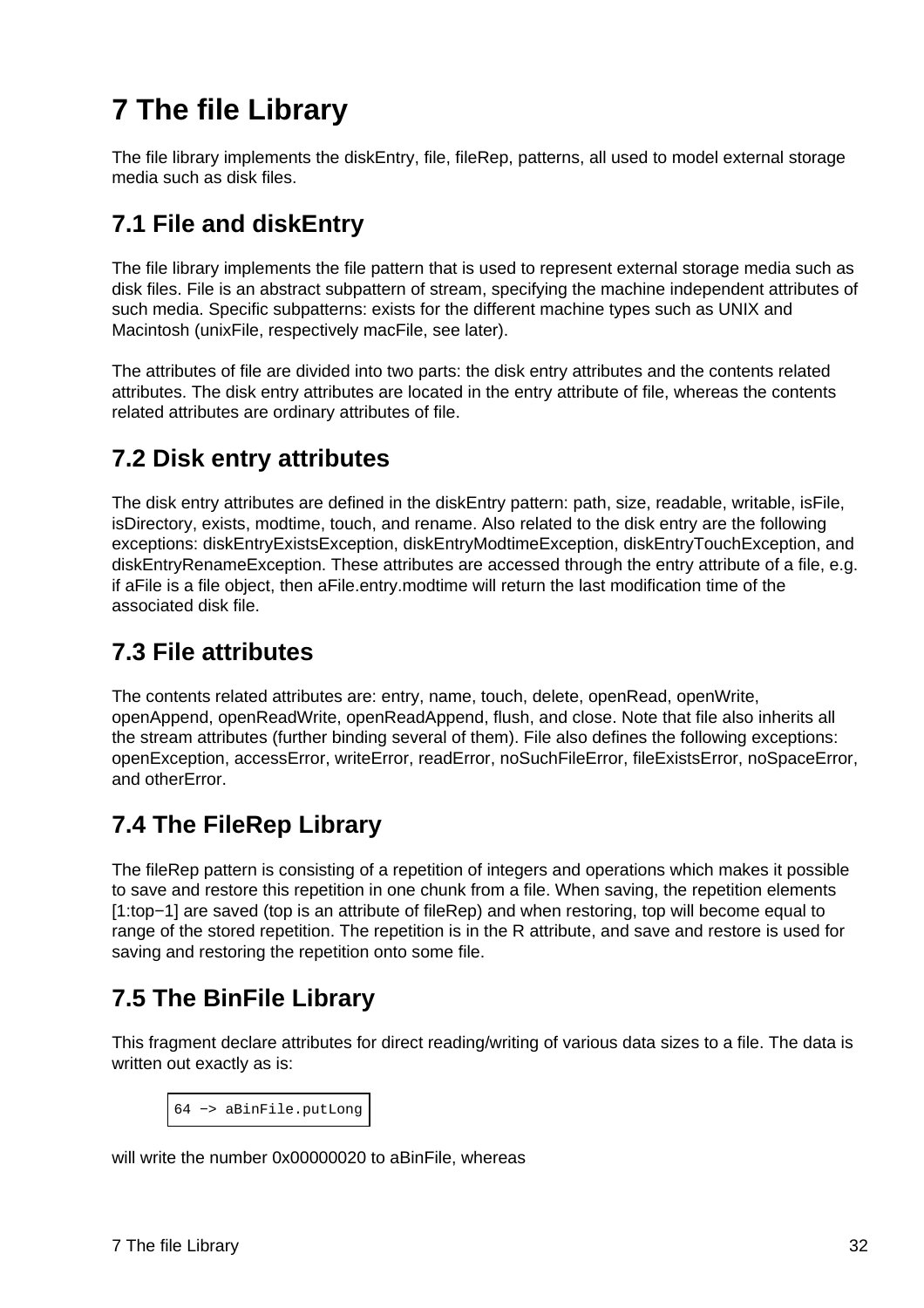64 −> aBinFile.putInt

will write the two characters '6' (ascii 54) and '4' (ascii 52) to the file.

The operations putBytes and getBytes allow an arbitrary sequence of bytes to be written/read to/from a file. E.g.

```
buffer: [1000]@char;
   putB: @aFile.putBytes;
do ...
    (@@buffer[1],500) −> putB;
```
This will write the first 500 characters from the buffer repetition to the file. NOTICE, that you must have a static instance of putBytes/getBytes when using them, since they require an address argument. If dynamic instances are used, a garbage− collection may be triggered, and the address argument would be illegal.

These operations are declared in FileLib, e.g. they become usable for any file, by just including this fragment file. However, on some platforms, the "binary" virtual of File MUST be further bound to TrueObject for these operations to work. The binfile pattern below adds this further binding.

You should remember this further binding if you are using these operations on a file, that is not a binfile.

Exceptions: If any of the put−operations fail, they raise the WriteError file−exception. If any of the get−operations fail, they raise the ReadError file−exception.

#### **7.5.1 Using the file Fragment**

A program using the file fragment will have the following structure:

```
INCLUDE '~beta/basiclib/file
−−− program: descriptor −−−
( \# \ldots f: @file;
do ...
    'Hello world' −> f.putline;
...
#)
```
#### **7.5.2 Using diskEntry**

An example showing the use of the path attribute of DiskEntry: The path specified on the command line is decomposed, and the various parts of it are printed:

#### **Program 8: decompose.bet**

```
ORIGIN '~beta/basiclib/file';
−−− program: descriptor −−−
(* An example showing the use of the 'path' attribute of DiskEntry: The path
  * specified on the command line is decomposed, and the various parts of it are
```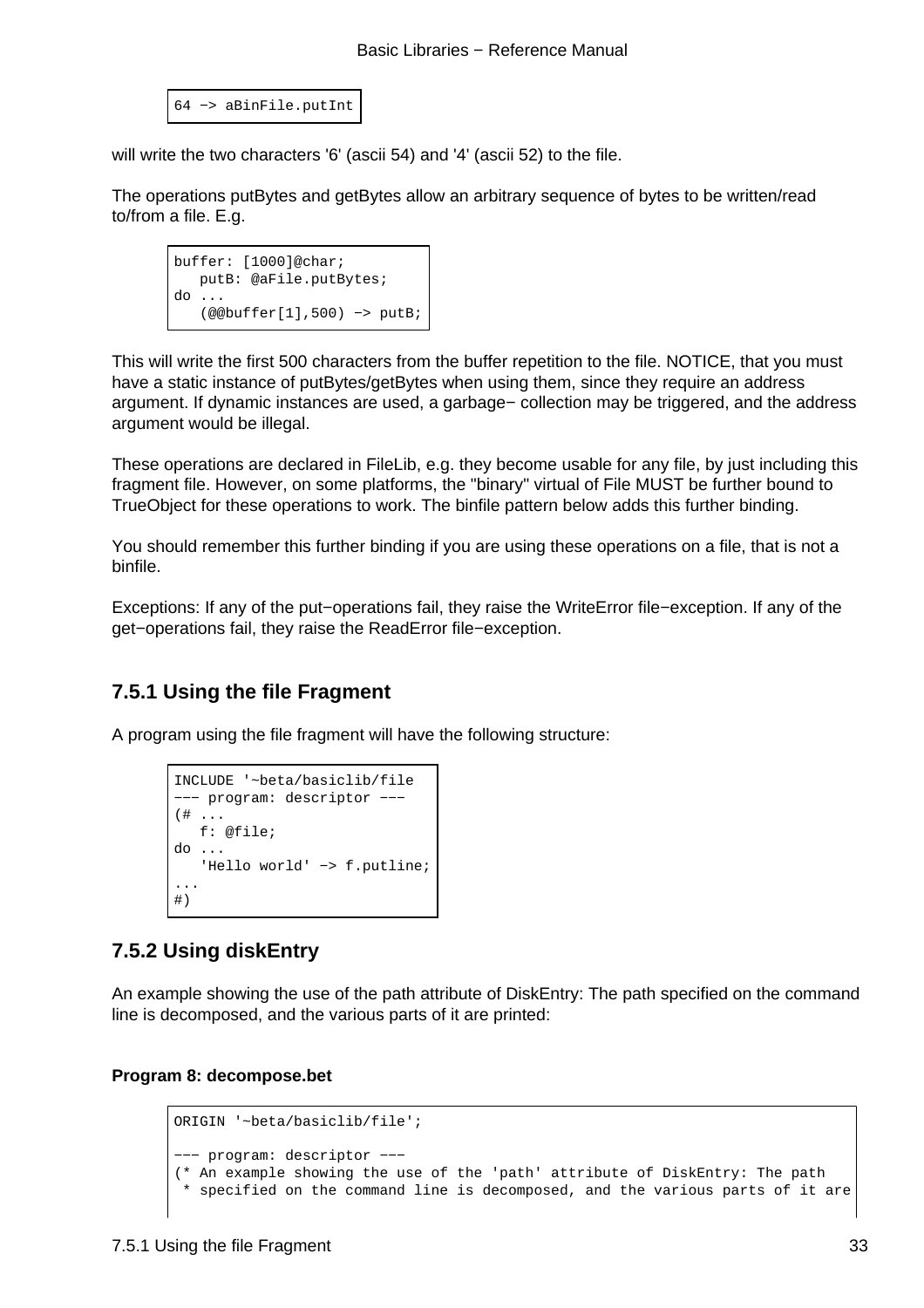```
 * printed.
  *)
(# e: @diskentry;
do (if noOfArguments <> 2 then
        'Usage: ' −> puttext; 1−>arguments−>puttext; ' path' −> putline;
       stop;
    if);
    2 −> arguments −> e.path;
    'The path \''−>puttext; 
    e.path −> puttext;
    '\' is composed like this:'−>putline;
                       '->puttext; e.path.head -> putline;
    'Name: '−>puttext; e.path.name −> putline;
    'Prefix of name: '−>puttext; e.path.name.prefix −> putline;
    'Suffix of name: '−>puttext; e.path.name.suffix −> putline;
    'Extension of name: '−>puttext; e.path.name.extension −> putline;
    (if e.exists then '(and the entry exists on disk)' −> putline;
     else '(there is no such entry on disk)' −> putline;
    if);
#)
```
#### **7.6 Using File**

Program showing the use of exceptions in files: if the input file specified on the command line cannot be opened, the exception noSuchFileError is raised. In this example, it is further bound specifying that the program should continue after the exception is raised. Then a new file name is prompted for. Instead of this approach, of course, the attributes exists of diskEntry could have been used.

If the output file could not be opened, the exception noSpaceError is raised, and this exception is further bound to print a message:

#### **Program 9: fileerror.bet**

```
ORIGIN '~beta/basiclib/file';
−−− program: descriptor −−−
(* Program showing the use of exceptions in files: if the input file
 * specified on the command line cannot be opened, the exception
 * NoSuchFileError is raised. In this example, it is further bound
 * specifying that the program should continue after the exception is raised.
 * Then a new file name is prompted for.
 * Instead of this approach, of course, the attributes 'exists' of DiskEntry
  * could have been used.
 * If the output file could not be opened, the exception NoSpaceError is raised,
 * and this exception is further bound to print a message.
 *)
(# outFile: @file
      (# NoSpaceError ::< 
           (# do 'It is time to delete garbage!' −> msg.putLine #); 
      #); 
    inFile: @ file 
     (# NoSuchFileError ::< (# do true −> continue; false −> OK #); 
      #);
    OK: @ boolean; 
do (if noOfArguments <> 2 then
```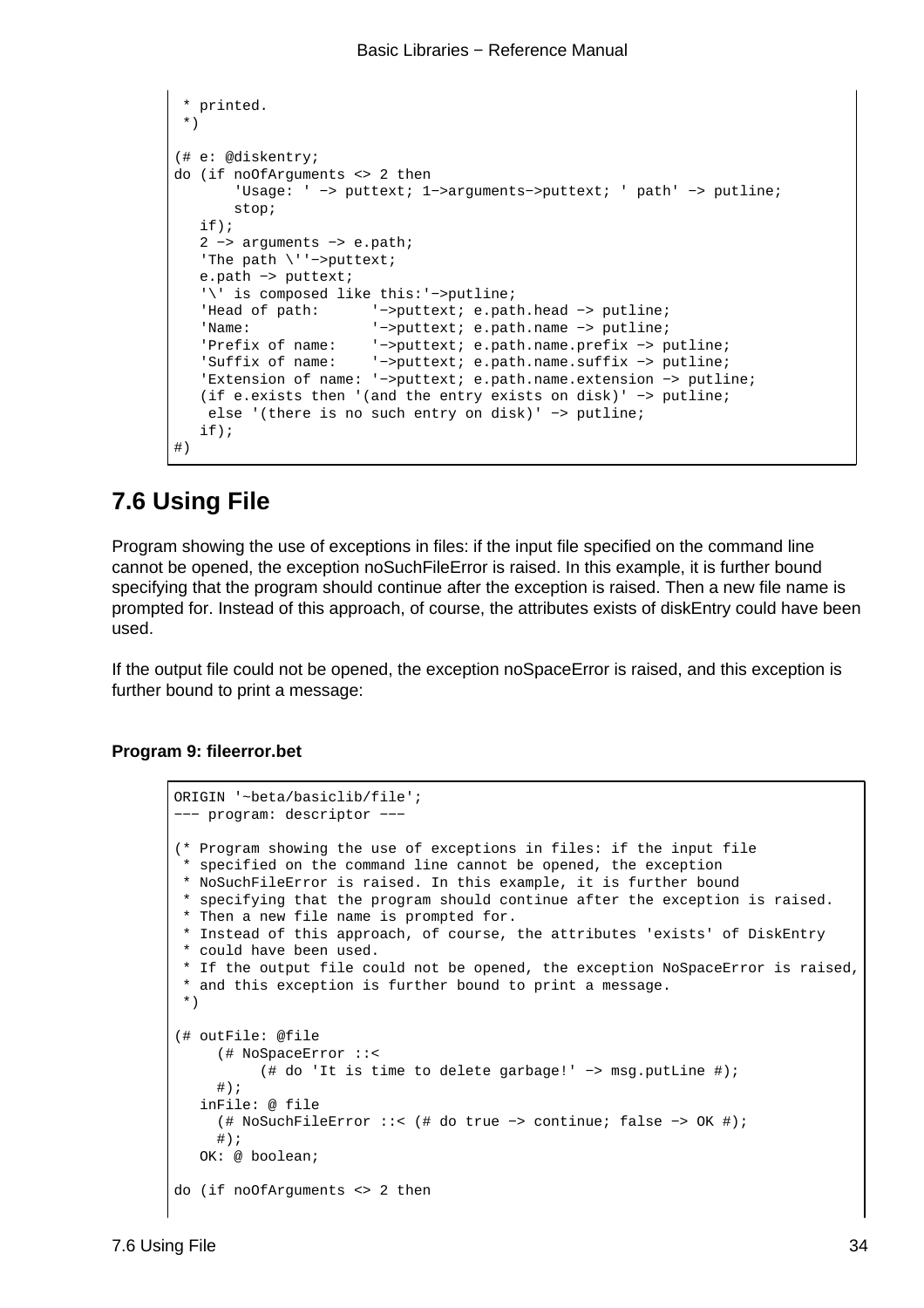```
 'Usage: ' −> puttext; 1−>arguments−>puttext; ' out−file' −> putline;
        stop;
    if);
    2 −> arguments −> outFile.name;
    outFile.OpenWrite;
    'nofile.bet' −> inFile.name;
    true −> OK;
    openFile: 
      (# 
      do inFile.OpenRead;
         (if not OK then
              'File does not exist: ' −> screen.puttext;
             infile.name −> putline;
             'Type input file name: ' −> screen.putText;
             inFile.name.read;
             true −> OK;
             restart openFile
         if);
     \# ) \, ;
    readFile: 
      (# 
      do (if not inFile.eos then 
             inFile.getatom −> outFile.putText;
             outFile.newLine;
             restart readFile
             else leave readFile
         if)
     #);
    inFile.close;
    outFile.close;
    'Tokens from \''−>puttext; infile.name −> puttext;
    '\' copied to \''−>puttext; outfile.name −> puttext;
    '\''−>putline;
#)
```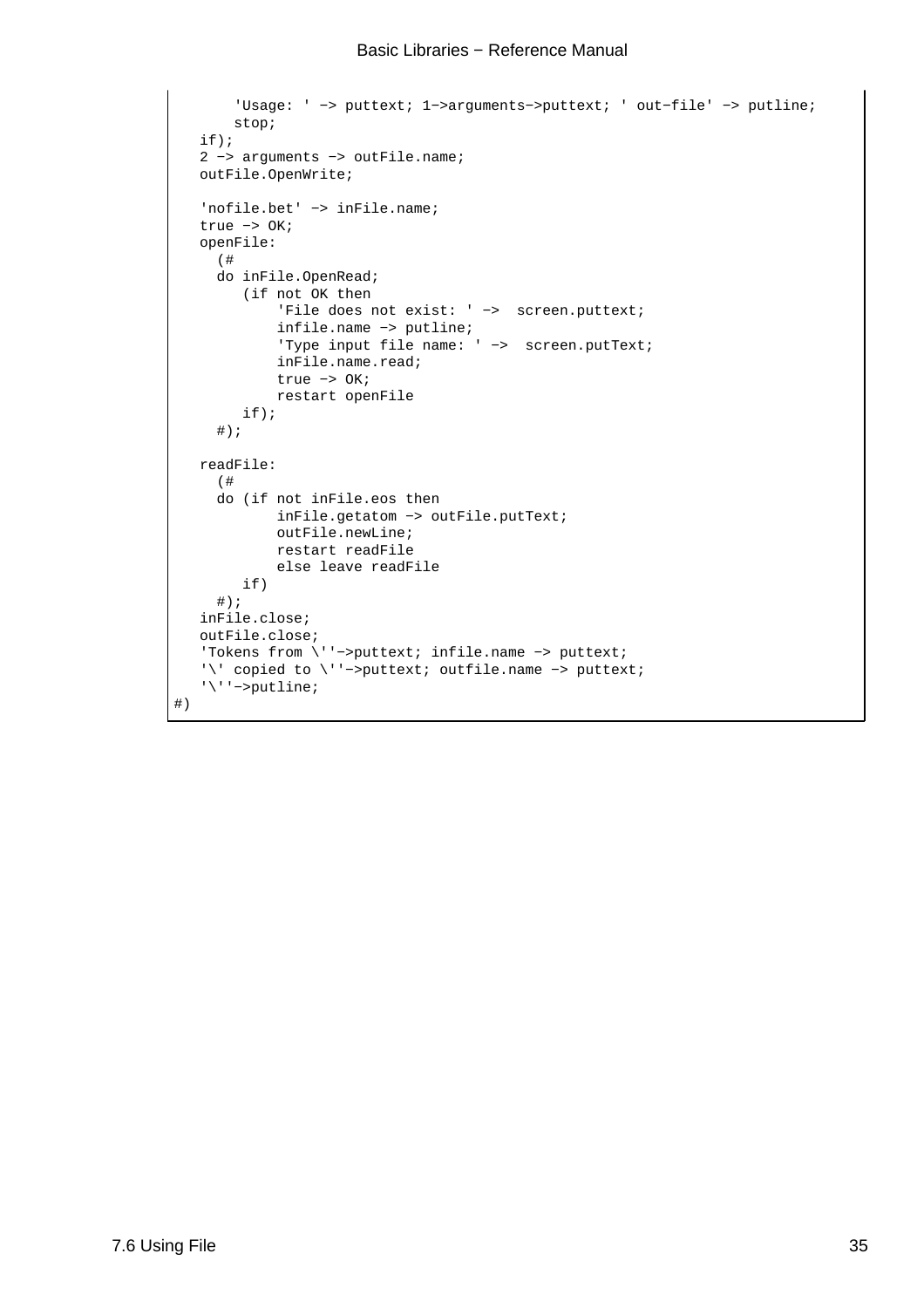# **8 The directory Library**

The directory library defines the directory pattern that is the interface into file directories in a hierarchical file system. Directory is an abstract pattern, specifying the machine independent attributes of such directories. Specific subpatterns: exists for the different machine types such as UNIX and Macintosh (unixDirectory, respectively macDirectory, see later).

Similar to file, the attributes of directory are divided into two parts: the disk entry attributes and the directory related attributes. The disk entry attributes are located in the entry attribute of directory, whereas the directory related attributes are ordinary attributes of directory .

The disk entry attributes of directory are the same as for file, and will therefore not be discussed here (see previous chapter).

### **8.1 Directory attributes**

The directory related attributes are: entry, name, touch, delete, createFile, deleteFile, createDir, deleteDir, noOfEntries, empty, findEntry, and scanEntries. Directory also defines the following exceptions: entryExistException, dirScanException, dirSearchException, noSuchException, and notFoundException.

# **8.2 Using the directory Fragment**

A program using the directory fragment will have the following structure:

```
INCLUDE '~beta/basiclib/directory'
−−− program: descriptor −−−
(# ...
   dir: @directory;
do ...
   '/user/local/lib/beta/basiclib/' −> dir.name;
   dir.scanEntries(# do found.name −> putline #);
...
#)
```
#### **8.2.1 Listing a directory**

Program showing a simple use of directory: The directory with the path given as argument is scanned, and the names of all the entries are printed with an indication of what type of entry it is. This is done using the select pattern of scanentries. This is a more efficient strategy than using found.entry.isFile etc., possibly correcting for the case that 'd' is not current working directory.

If the path given is not a directory, an exception will be raised:

#### **Program 10: listdir.bet**

```
ORIGIN '~beta/basiclib/directory';
 −−− program: descriptor −−−
(* Program showing a simple use of directory: The directory with the path 
  * given as argument is scanned, and the names of all the entries are printed
```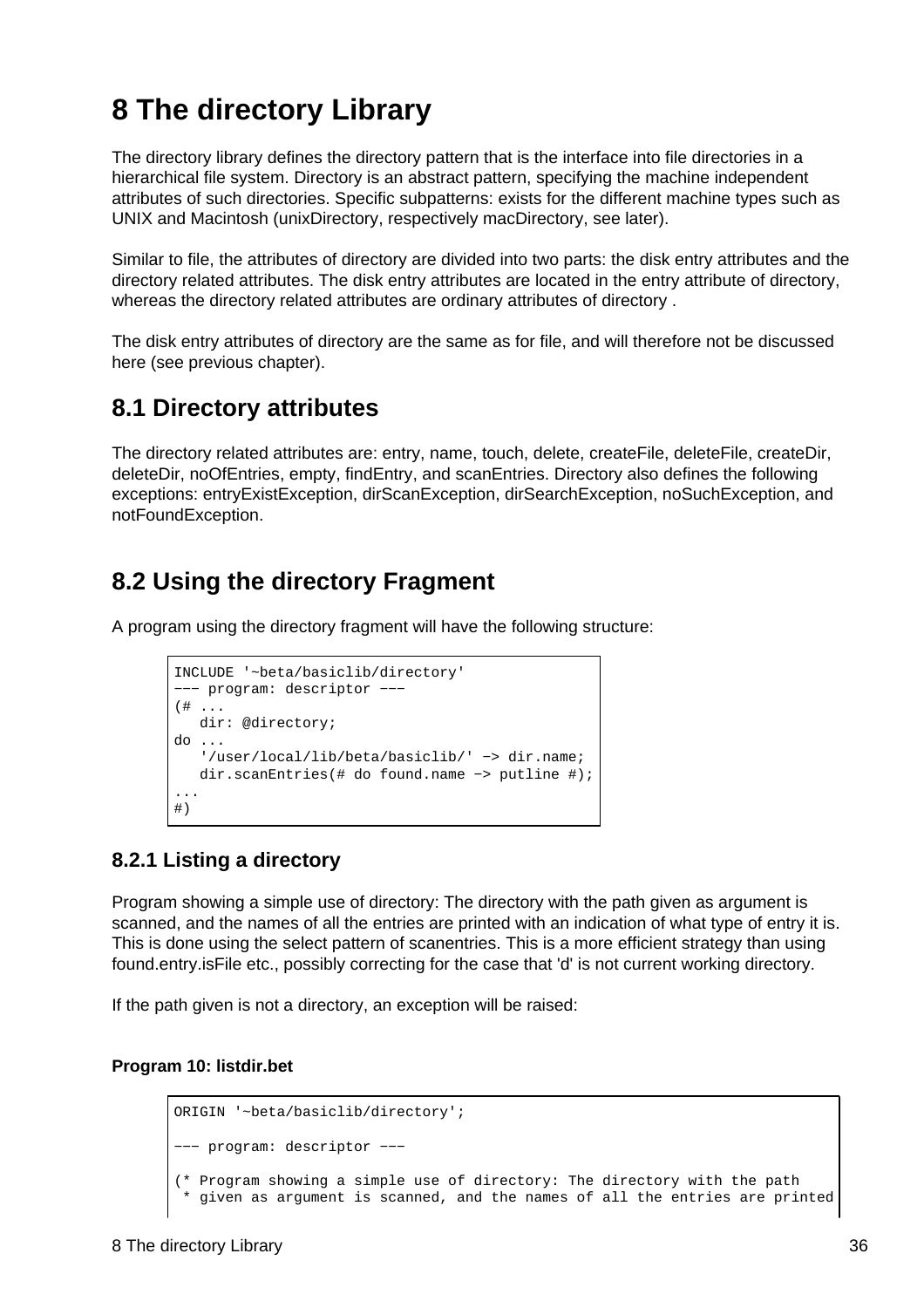```
 * with an indication of what type of entry it is.
  * This is done using the 'select' pattern of 'scanentries'. This is a more
 * efficient startegy than using 'found.entry.isFile' etc., possibly 
 * correcting for the case that 'd' is not current working directory.
 * If the path given is not a directory, an exception will be raised.
 *)
(# arg: ^text; 
   d: @directory; 
    nl: @boolean; 
    full: @boolean;
    usage:
      (# do 'Usage: ' −> puttext; 
         1−>arguments−>puttext; 
         ' [−f] path' −> putline;
         stop;
     \#);
do (* Parse command line *)
    (if noOfArguments
     // 1 then '.' −> d.name
     // 2 then
       2 −> arguments −> arg[];
        (if '−f' −> arg.equal then
            true −> full;
            '.' −> d.name;
         else
            arg[] −> d.name;
        if)
     // 3 then
        2 −> arguments −> arg[];
        (if '−f' −> arg.equal then
            true −> full;
         else usage;
        if);
        3 −> arguments −> d.name;
     else
        usage;
    if);
    (* Scan directory *)
    newline;
    'The content of \''−> puttext;
    d.name −> puttext;
    '\' is: ' −> putline;
    d.scanEntries
    (# 
    do select
       (# whenFile::<
            (# do 'File: ' −> puttext; #);
          whenDir::<
            (# do 'Directory: ' −> puttext; #);
          whenOther::<
            (# do '(Unknown): ' −> puttext; #);
      #);
       (if full then foundFullPath −> putline; 
        else found.path −> putline; 
       if);
   #);
    newline;
#)
```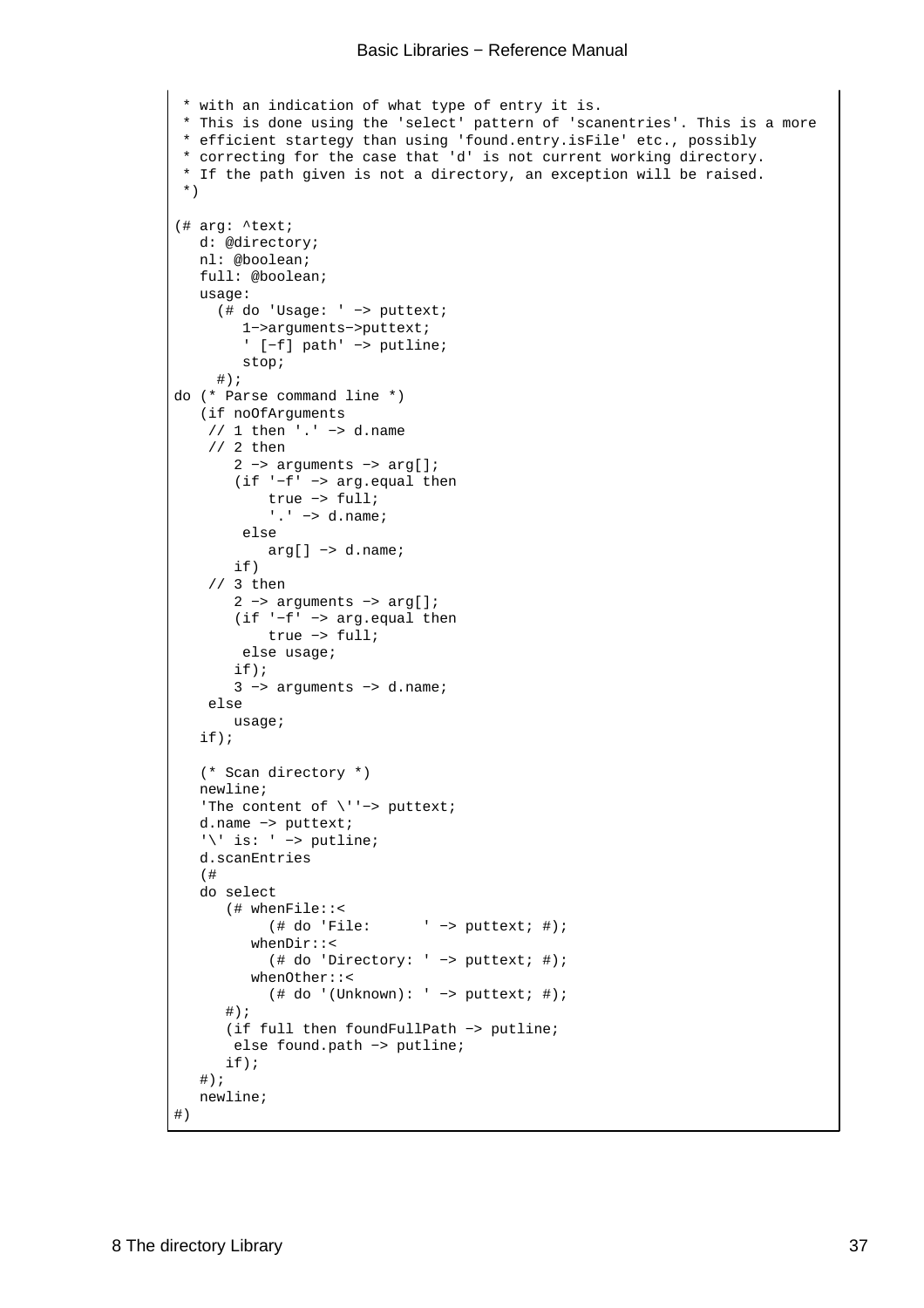# **9 The systemEnv Libraries**

The systemEnv libraries define the experimental concurrency system for BETA. The systemEnv libraries contain five closely related libraries: basicsystemenv.bet, systemenv.bet, and timehandler.bet.

### **9.1 basicsystemenv**

The basicsyst emenv.bet fragment contains the core of the concurrency system, and is the prime fragment for information on the concurrency facilities.

### **9.2 systemenv**

The systemenv.bet fragment is to be used if the concurrency is to be used in a program that is not using any graphical user interface system, such as the X Window System. Systemenv.bet does not define any new attributes at all.

### **9.3 timehandler**

The timehandler.bet fragment contains facilities for setting timers in the form of objects to be executed when a given time period have elapsed.

The rest of the chapter will only describe the basicsystemenv.bet fragments. For details on the use of the other fragments, please see the documentation in the interface descriptions.

# **9.4 The basicSystemEnv Library**

The systemEnv fragment contains abstract superpattern:s for describing the BETA concepts of concurrent systems. The basic ideas are:

#### **9.4.1 Basic concepts**

- Components (coroutines) can be executed concurrently.
- A primitive semaphore pattern is available for synchronization. The operations on a semaphore must be executed as an indivisible unit.
- An abstract pattern Monitor similar to the monitor proposed by Hoare and Brinch−Hansen.
- An abstract pattern System is defined. System defines communication between systems by means of synchronized rendezvous. A concurrency imperative conc and an alternation imperative alt are defined for system.

Currently an exploratory style is used to experiment with different variants of the abstract patterns. The current version is thus far from any final form of definition and may contain errors. The separation into interface and implementation has not been completely carried out.

The abstractions defined here are based on the ones described in chapter 12 of the BETA book.

#### **9.4.2 Changes from original design**

The implementation is identical to the design in the BETA book, except for the following changes:

- The syntax of fork is
- 9 The systemEnv Libraries 38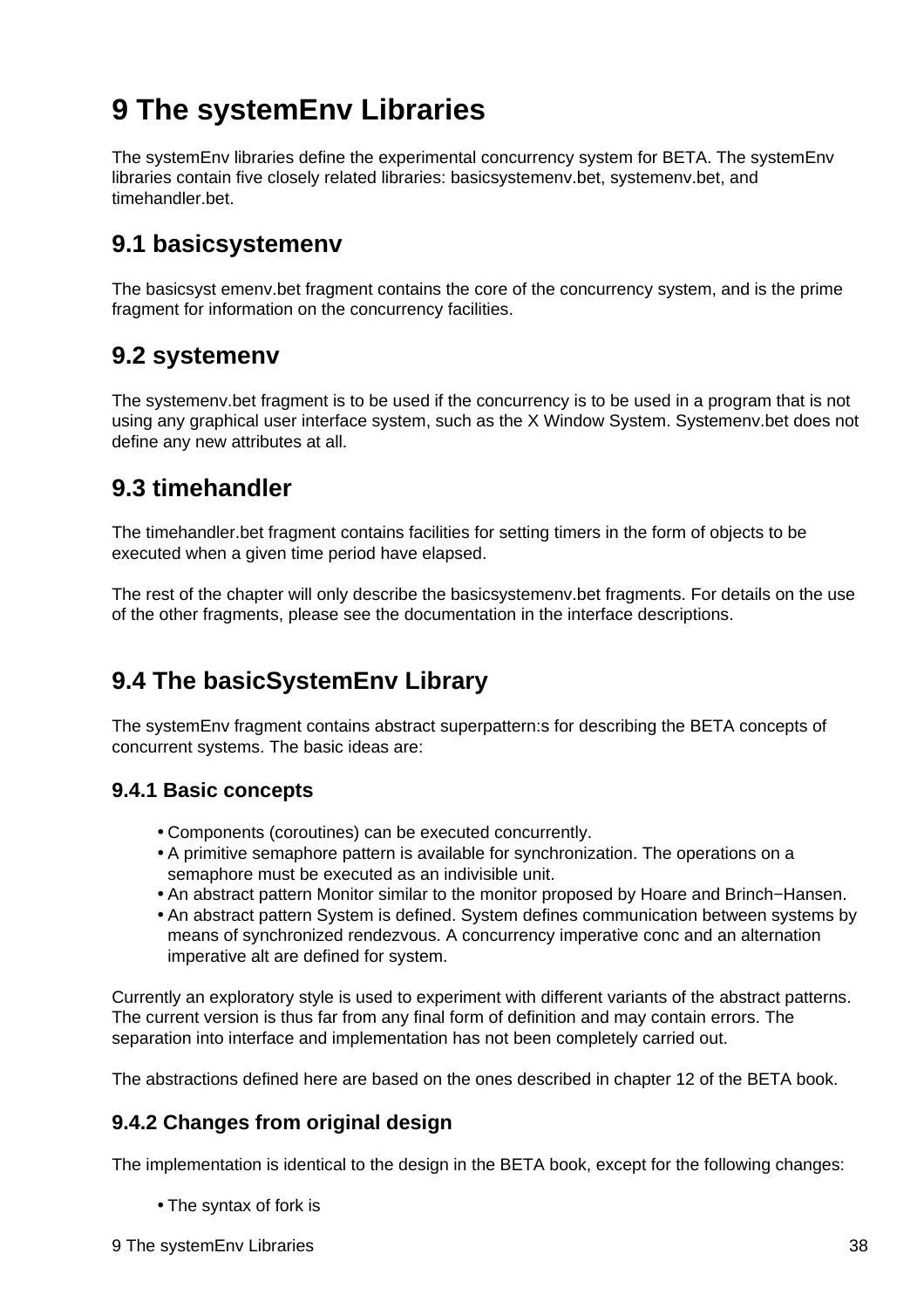

- and not S.fork.
- The syntax of conc is

```
conc(# do S1[]−>start; S2[]−>start; S3[]−>start #)
```
- and not conc(# do S1.start; S2.start; S3.start #).
- The syntax of alt is

```
alt(#do S1[]−>start; S2[]−>start; S3[]−>start #)
```
• and not alt(# do S1.start; S2.start; S3.start #).

#### **9.4.3 New facilities**

This implementation of systemenv included a few new facilities, not described in the BETA book:

- semaphore have an additional attribute: tryP, which is a non−blocking call of P.
- In addition to s[]−>fork, s[]−>kill is now possible, and in addition to pause, 100−>sleep is possible.
- system have a new virtual attribute, on Killed, that is invoked before the system terminates
- systemenv has a new virtual attribute, deadlocked, that is invoked if all processes are deadlocked.
- Finally, systemenv defines three new attributes to cope with event driven user interfaces: windowEnvType, theWindowEnv, and setWindowEnv. See further details on cooperation with user interface environments below.

#### **9.4.4 The Concurrency is Simulated**

In order to implement real concurrency, an interrupt mechanism must be implemented. This is currently not done. A component/system will thus keep the control until it makes an explicit or implicit SUSPEND. An implicit SUSPEND is made when a component must wait for a semaphore, executes the pause pattern, executes the sleep pattern, or performs a blocking communication using the shellEnv distribution libraries (not described in this manual).

#### **9.4.5 Concurrency and User Interface Environments**

User interface environments (such as X Window System) are usually event−driven in the sense that actions in the program are executed as a response to user input events. To handle this, a number of separate implementations of SystemEnv exists for the different user interface libraries, such as xtEnv, awEnv, motifEnv, and guiEnv:

- Use systemenv.bet as origin for programs not using event−driven user−interface libraries.
- Use ~beta/Xt/xsystemenv.bet as origin for programs using xtEnv, awEnv or motifEnv.
- Use ~beta/guienv/guienvsystemenv.bet as origin for programs using GUIenv.

See xsystemenv and guienvsystemenv for a description of using systemenv in conjunction with X and GUIenv programs, respectively.

For examples of using SystemEnv, see the demo directory.

Please note, that programs should only use one of the systemenv, xsystemenv, and guienvsystemenv fragments. It is a fairly common mistake in systemEnv programs to find more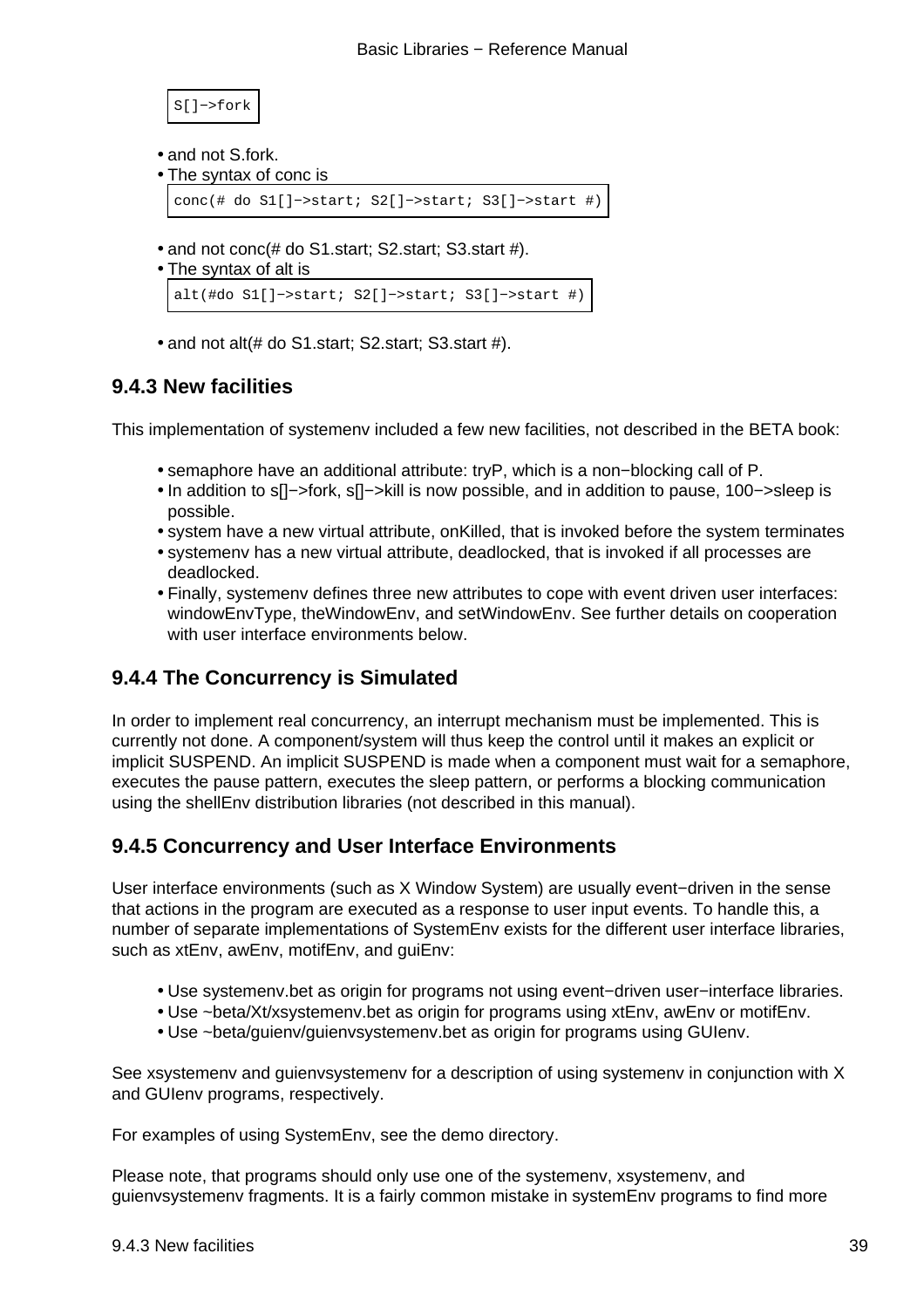than one of these fragments.

#### **9.5 Using the SystemEnv Fragment**

A program using the systemEnv fragment will have the following structure:

```
INCLUDE '~beta/basiclib/systemenv'
−−− program: descriptor −−−
systemenv
(# process: @ | system(# ... #);
do ...
    process[] −> fork;
    ...
#)
```
#### **9.5.1 The Monitor Example**

The following is an example of a producer/consumer system with a shared buffer (implemented as a 20 element character buffer, protected as a monitor. The producer and consumer are concurrent objects:

#### **Program 11: buffer.bet**

```
ORIGIN '~beta/basiclib/systemenv';
−−−program: descriptor−−−
SystemEnv
(# buffer: @Monitor
      (# R: [20] @char; in,out: @integer;
         full,empty: @Condition;
         put: Entry
           (# ch: @char
           enter ch
          do (if in = out then full.wait if);
              ch−>R[in]; (in mod R.range)+1 −>in;
              empty.signal; 
          \#);
         get: Entry
           (# ch: @char
          do (if in = (out mod R.range)+1 then empty.wait if);
              R[(out mod R.range)+1−>out]−>ch; 
              full.signal; 
              (if ch=ascii.eot then stop if);
           exit ch
          \#);
         init::< (# do 1−>in; R.range−>out #)
     \#);
   prod: @| System(# do cycle(# do (if keyboard.EOS then ascii.eot−>buffer.put else key}
    cons: @| System(# do cycle(# do buffer.get−>screen.put #) #);
do buffer.init;
    conc(# do prod[]−>start; cons[]−>start #)
#)
```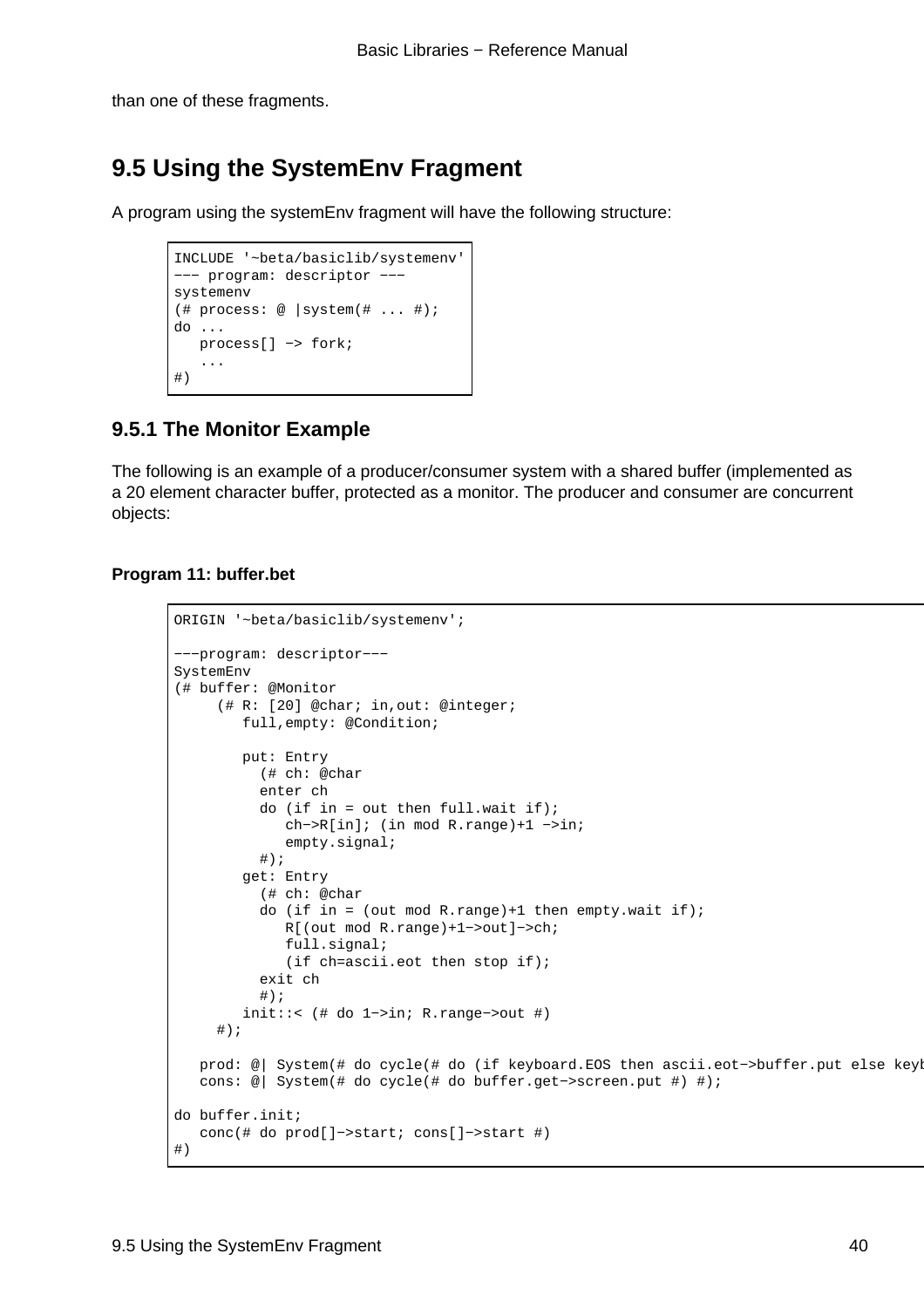#### **9.5.2 The Monitor with Wait Example**

This example is similar to the previous, except that wait is used instead of condition to control the medium−term scheduling of access to the buffer.

#### **Program 12: OCbuf.bet**

```
ORIGIN '~beta/basiclib/systemenv';
 −−−program: descriptor−−
systemenv
(# buffer: @Monitor
      (# R: [4] @char; in,out: @integer;
         full: (# exit in=out #);
         empty: (#exit (in = (out mod R.range)+1) #);
         Put: Entry
           (# ch: @char
           enter ch
           do wait(# do (not full)−>cond #);
              ch−>R[in]; (in mod R.range)+1 −>in;
          \#);
         get: Entry
           (# ch: @char
           do wait(# do (not empty)−>cond #);
             R[(out mod R.range)+1−>out]−>ch; 
           exit ch
          #);
         init::< (# do 1−>in; R.range−>out #)
     #);
  prod: @| System(# do cycle(# do (if keyboard.EOS then stop else keyboard.get->buffer
    cons: @| System(# do cycle(# do buffer.get−>screen.put #) #);
do buffer.init;
    conc(# do prod[]−>start; cons[]−>start #)
#)
```
#### **9.5.3 The Ports Example**

The following is an example of three communicating objects: S, R1 and R2. R1 and R2 are similar (instances of the same Rtype pattern).

Rtype defines two ports: p1 and p2, with a get entry in p1 and a put entry in p2. The get entry prints the value of the x attribute on standard output, and put prints the y attribute. Rtype objects repeatedly accepts p1 communications followed by p2 communications (i.e. since in this example, only get is define in p1, and only put in p2, this implies get followed by put). Note that the use of ports, allows specializations of Rtype to define new entries in p1 and/or p2, such that these communications follow the same communication structure.

The S object defines two internal objects, C1 and C2, which are executed alternating. C1 is responsible for the communication with R1 and C2 is responsible with the communication with R2. It is in this way ensured that the communication pattern between S and R1 follows the get followed by put pattern (the same for S and R2), but these two communication patterns may be non−deterministically interleaved.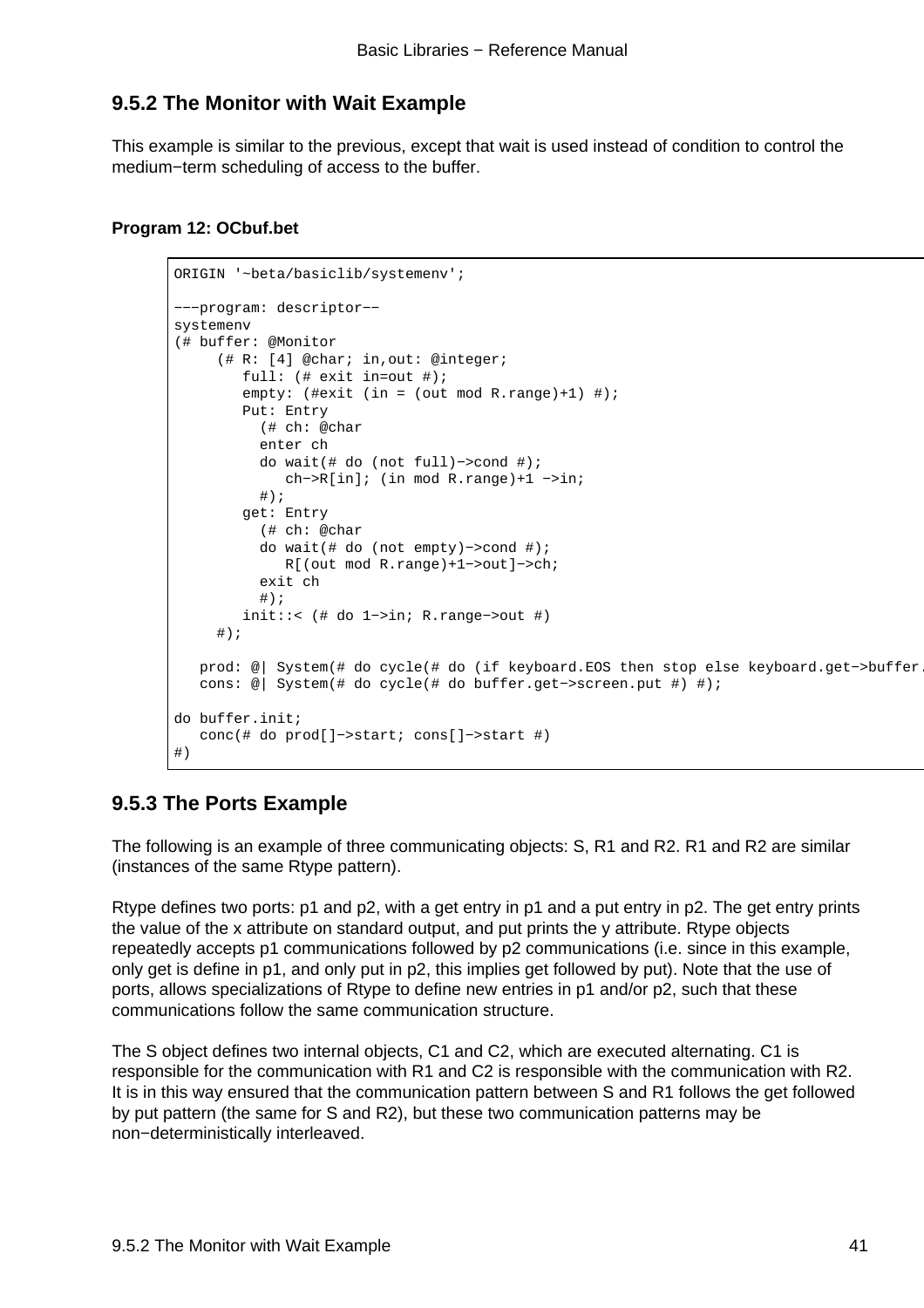#### **Program 13: altex1.bet**

```
ORIGIN '~beta/basiclib/systemenv';
−−−program: descriptor−−
SystemEnv
(# S: @| System
      (# C1: @| System
           (#
           do cycle(# do '1'−>put; R1.get; '2'−>put; R1.put #);
          #);
         C2: @| System
           (#
           do cycle(# do 'a'−>put; R2.get; 'b'−>put; R2.put #)
           #)
      do alt(# do C1[]−>start; C2[]−>start #)
     \#);
    Rtype: System
      (# get: p1.entry(# do x−>screen.put; #); p1: @port;
         put: p2.entry(# do y−>screen.put; #); p2: @port;
         x,y: @char
      do cycle(# do p1.accept; p2.accept #)
     \#);
    R1: @| Rtype;
    R2: @| Rtype;
do '('−>R1.x; ')'−>R1.y; '['−>R2.x; ']'−>R2.y;
    conc(# do S[]−>start; R1[]−>start; R2[]−>start #)
#)
```
#### **9.5.4 The ObjectPort Example**

This example illustrates the use of the ObjectPort facility. The S object defines f1, f2, and f3 communication entries, where f1 is controlled by an objectPort. This enables S to control exactly which object which is allowed to communicate f3's in an accept. Note, that initially, R.R1 is allowed, and later R.R3 is allowed:

#### **Program 14: sys1.bet**

```
ORIGIN '~beta/basiclib/systemenv'; 
−−−program: descriptor−− 
SystemEnv 
(# S: @| System
      (# P1: @ObjectPort;
         f1: P1.entry(# do 'f1 called' −>putline #);
         P2: @Port;
         f2: P2.entry(# do 'f2 called' −>putline #);
         P3: @Port;
         f3: P3.entry(# do 'f3 called' −>putline #);
      do R.R1[]−>P1.accept; 
         P2.accept; 
         P3.accept; 
         R.R3[]−>P1.accept
     \#);
    R: @| System
      (# R1: @| System(# do S.f1; S.f3 #);
        R2: \textcircled{e} System(# do S.f2; #);
```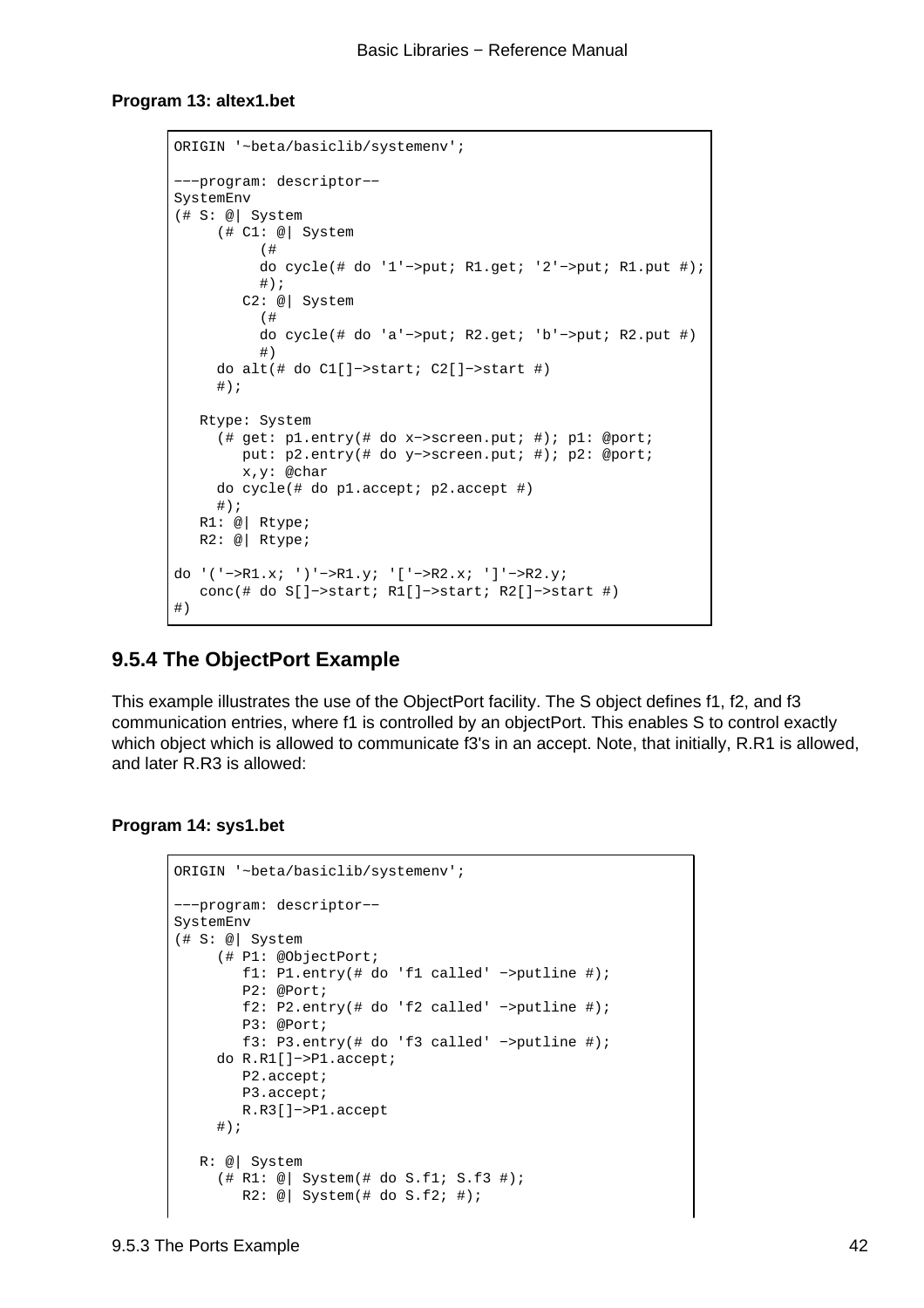```
R3: @| System(# do S.f1 #);
      do 'Start R'−>putLine;
        conc(# do R1[]−>start; R2[]−>start; R3[]−>start #);
         'End R'−>putLine
     \# ) \, ;
do 'Start'−>putLine;
    conc(# do R[]−>start; S[]−>start #);
    'End'−>putLine
\# )
```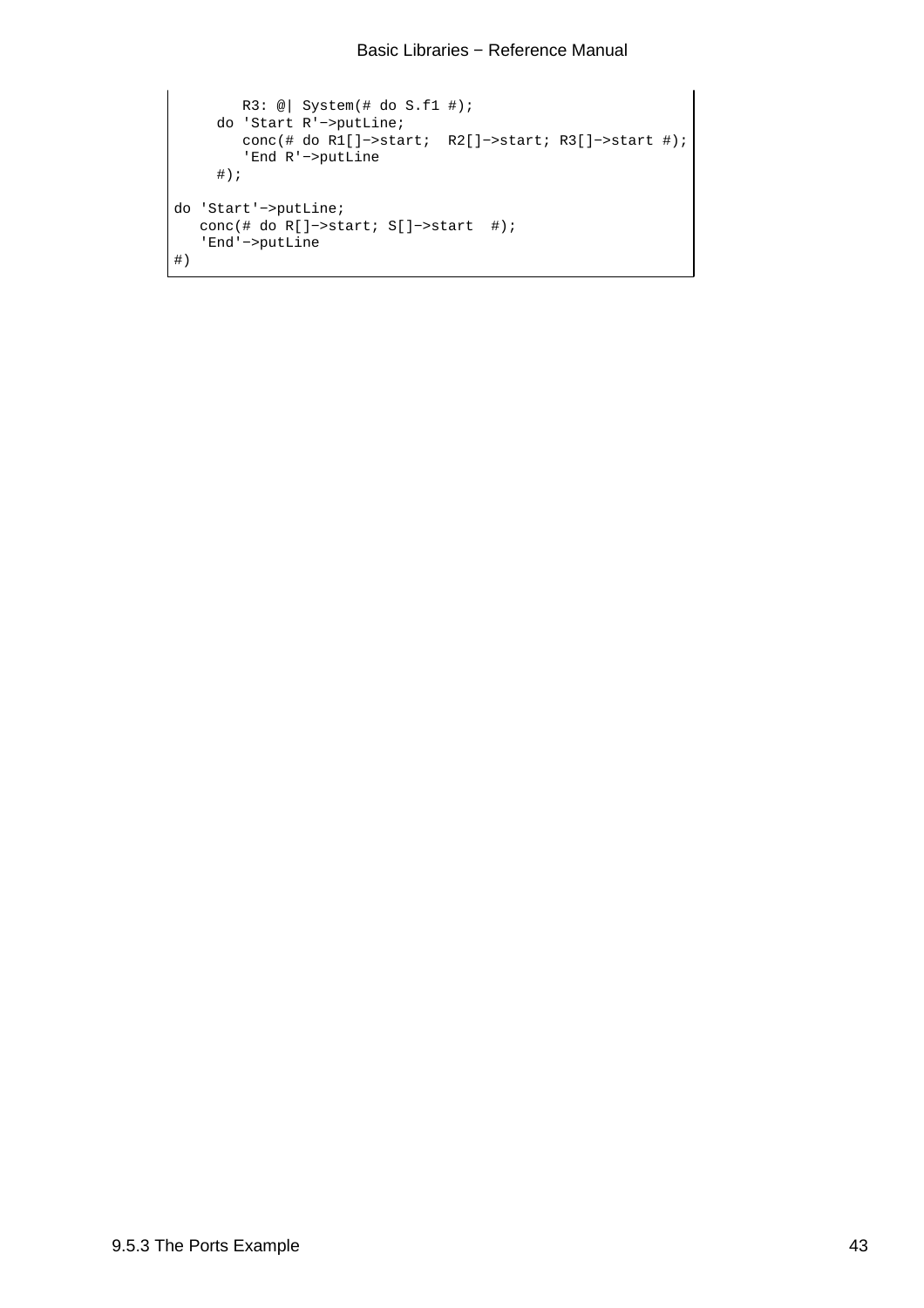# **10 The external Library**

# **10.1 Interfacing to C and Pascal**

The external fragment contains a general interface to other programming languages. This interface is provided by the patterns external and cStruct. The external pattern is used to interface to procedures and functions written in other languages e.g. C or Pascal. The cStruct pattern is used to be able to create BETA objects with a structure similar to C structs or Pascal records. This interface is used heavily in the system, e.g. in the interface to UNIX and Macintosh, and in the user interface toolkit. The basic external and cStruct patterns are defined in betaenv and the external fragment defines the specific attributes of these patterns. Furthermore, the external fragment defines the externalRecord pattern, which is used for defining the BETA interface to data structures, allocated by the external language (e.g. C).

For passing strings to and from C programs you can use the CString pattern.

### **10.2 Using the external Fragment**

A program using the external fragment will have the following structure:

```
INCLUDE '~beta/basiclib/external
−−− program: descriptor −−−
(\# \text{foo: external} (\# \dots \#))do ...
    ... foo ...
#)
```
#### **10.2.1 Interfacing to External C Functions**

When interfacing to C, the pattern callC must be called in the do–part of the External specialization. The BETA compiler will then generate a call to an external routine with the same name as the BETA pattern, using C's style of passing parameters.

A pattern of the form

```
foo: external
   (# enter ... do callC exit ... #)
```
describes the interface to an external C function with entry−point foo(\_foo). (The do−part can be left out.) As a convenience, the call to C above need not be specified in which case the compiler will insert it automatically.

If you prefer to give the external a different name from the entry−point name, you can state the entry−point name explicitly. If the entry−point name contains special characters, you are forced to do this:

```
foo: external
   (# ... enter... do 'X$bar' −> callC exit... #);
```
This pattern describes the interface to an external C function, whose entry−point name is X\$bar (and not foo).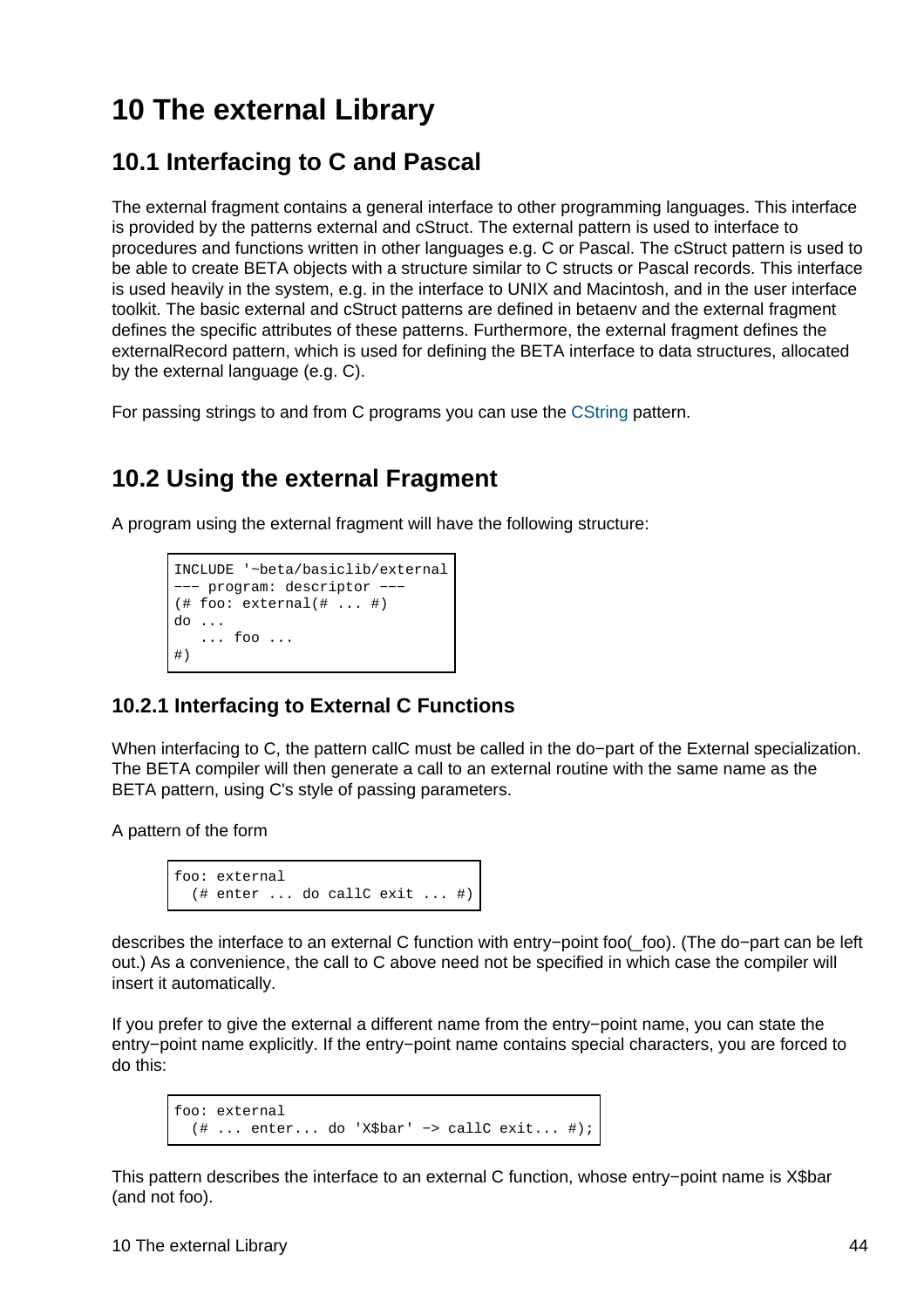It is important that there exist a C function with the same name and exactly the number of enter parameters corresponds to the number of parameters of the C function. If the C function returns any results, it is important that an exit parameters is specified in the BETA external pattern, and that this exit value is evaluated in all usage's of this external (due to an error in the current compiler) If the C function does not return any result, no exit parameters may be specified.

#### **10.2.2 Using call back from C**

The following example shows how to install call backs from C to BETA. Readers not familiar with call backs should skip this section.

We use declarations like:

```
callBackProc: external
   (* This pattern describes the interface to the procedure
    * that is called on the call back. It may have the
    * following type definition in C:
***
       typedef void (*callBackProcPtr)(int i)
    *)
   (# i: @integer;
   enter i
   (* only the types shortInt, integer, char and boolean
    can be used in the enter and exit parts
   *)
  do cExternalEntry;
     inner;
      (* Had the return type not been void,
       * the exit part should have appeared here.
       *)
   #);
installCallBack: external
   (* This pattern describes the interface for the C
    * function that installs the call back.
    * It has the following C description:
 *
      void installCallBack(callBackProcPtr theProcPtr, int j)
   *)
   (# theProcPtr: ##callBackProc;
      j: @integer;
   enter (theProcPtr##,j)
   do callC;
   #);
```
When writing the actual procedure to be called on the call back, it is easiest to specialise the above callBackProc pattern, as in:

```
(# ...
   myCallBack: callBackProc
    (# ...
     (* do not specialize the enter part *)
     do 'There is a call back.' −> putline;
         'Value received in parameter i is ' −> puttext;
         i −> putint; '.' −> put; newline;
    (* do not specialize the exit part *)
   \#);
    j: @integer;
do 46 −> j;
    (* install the call back: *)
```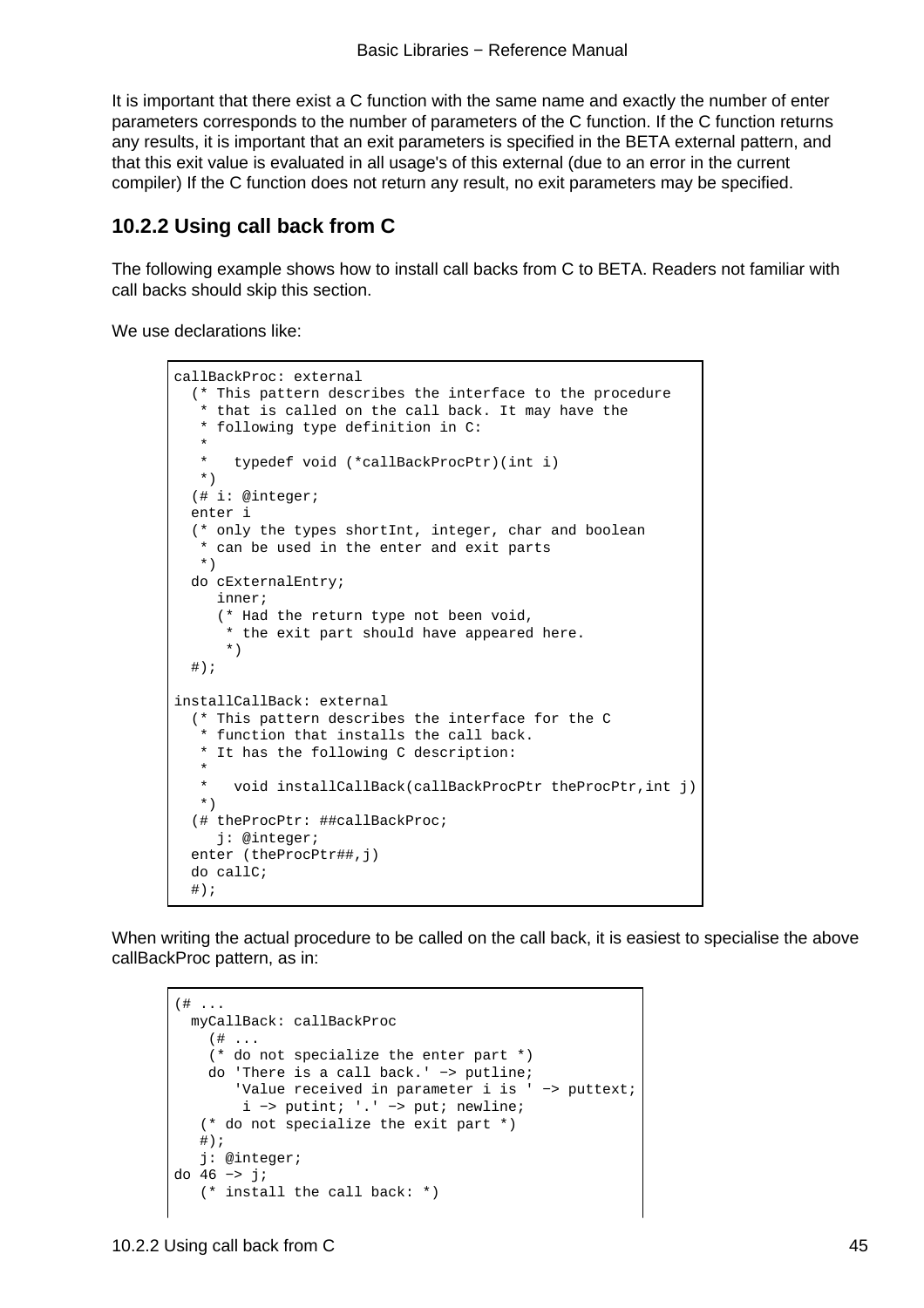```
 (myCallBack##, j) −> installCallBack;
 ...
#)
```
#### **10.2.3 Interfacing to External Pascal Procedures**

When interfacing to Pascal or another programming language with a similar activation record organization the pattern Pascal must be called in the do−part of the External specialization. The BETA compiler will then generate a call to an external routine with the same name as the BETA pattern, using the Pascal style of passing parameters.

A pattern of the form

```
foo: external
   (# enter ... do Pascal exit ... #)
```
describes the interface to an external Pascal function with entry−point foo (\_foo). (Note the exit parameters that must be present in Pascal function interfaces.

A Pascal procedure can be interfaced to through a pattern of the form

```
foo: external
   (# enter ... do Pascal #)
```
If the entry−point of the Pascal function or procedure needs to be explicitly specified, a pattern of the form

```
foo: external
   (# enter ... do 'X$bar' −> Pascal ... #)
```
can be used to describe the interface to an external Pascal procedure, where the entry−point for the Pascal procedure is X\$bar instead of foo.

A pattern of the form

```
foo: external
   (# enter ... do '$...' −> PascalTrap exit ... #)
```
or

```
foo: external
   (# enter ... do '{$...,$...,...}' −> PascalTrap exit ... #)
```
describes the interface to an external Pascal procedure that is called using Motorola traps. The string in the first example is in the form of a single hexadecimal number, preceded with a \$ (e.g. '\$A9FF'). The string in the second example is in the form of a comma separated list of hexadecimal numbers, each preceded with a \$ and enclosed with braces (e.g. '{\$A9FF,\$02F4}'). Decimal numbers may be used for specifying the traps. This is done by leaving out the \$.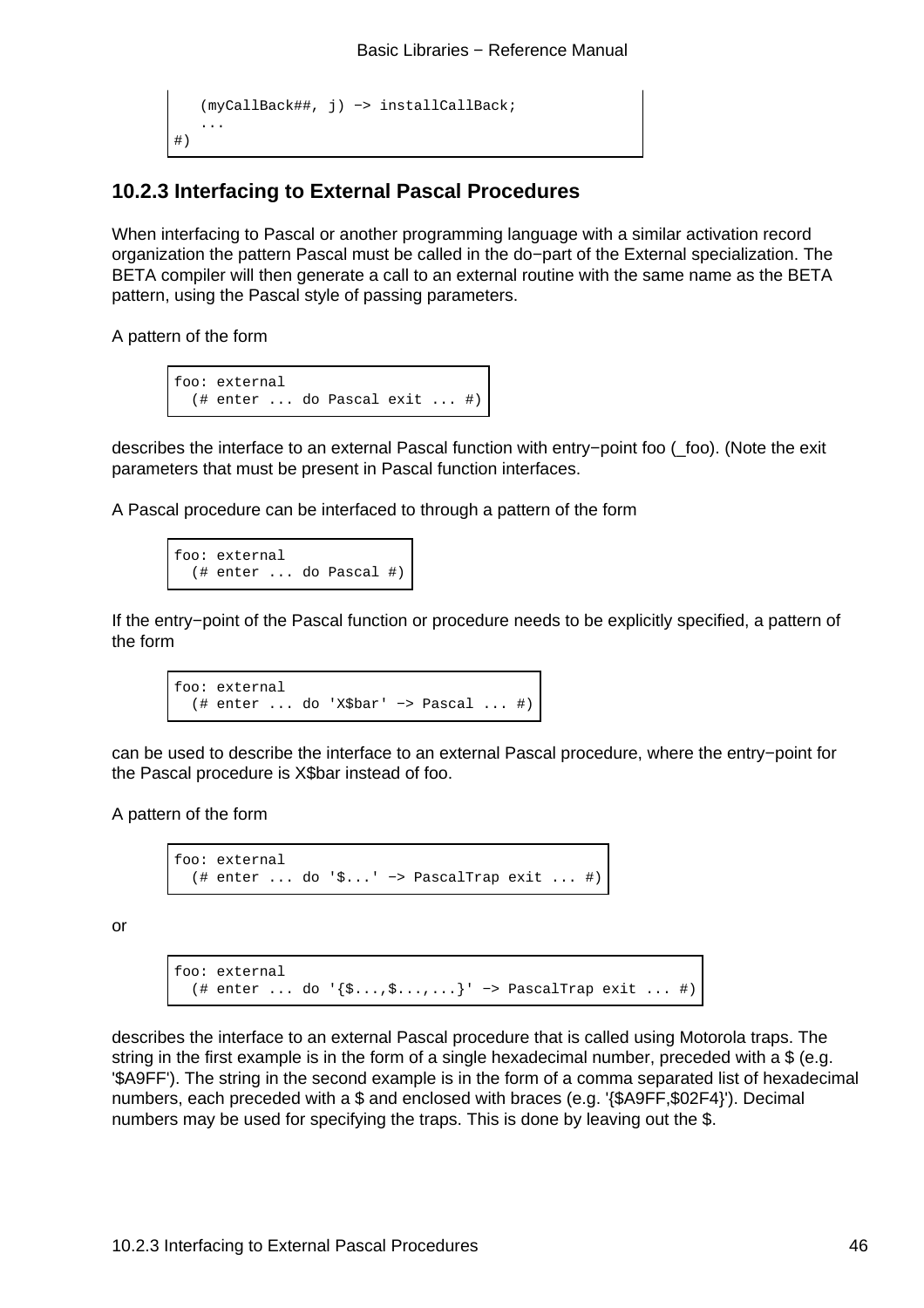#### **10.2.4 Example Interfacing to Pascal**

As an example, an interface routine to a Pascal function (NewHandle) may be implemented in the following way:

```
NEWHANDLE: external 
   (# theHandle: @integer 
   do pascal 
   exit theHandle 
  \#);
```
#### **10.2.5 Using call backs from Pascal**

Call backs from Pascal is handled similar to call backs from C, except that you should use pascalExternalEntry instead of cExternalEntry.

#### **10.2.6 Interfacing to External Data Structures**

 Transferring data to and from the external languages is dealt with through two special purpose patterns: cStruct and externalRecord.

cStruct is the means for specifying a BETA object with a specific storage layout, and with the purpose of transferring this object to the external language for processing. That is, a cStruct object is allocated by BETA and made available for processing by the external language.

ExternalRecord is the means for specifying a BETA interface into some data structures, allocated by the external language.

#### **10.2.7 cStruct**

cStruct defines byteSize  $^{[1]}$  that is used for specifying the number of bytes that should be allocated for the BETA object. For specifying the fields, the local patterns byte, short, signedShort and long are available. These patterns contain a local virtual attribute, pos, that is used to specify the byte position of this field in the cStruct object. Note that there is no check for overlapping fields. cStruct also defines put/getByte, [pu](#page-54-0)t/getShort, put/getSignedShort and put/getLong operations for accessing the bytes, longs, etc. of the cStruct object directly.

#### **10.2.8 ExternalRecord**

 ExternalRecord defines the ptr attribute, that is used to contain the memory address of the externally allocated data structure. For specifying the interface into the fields of this data structure, externalRecord defines byte, short, signedShort and long with local virtual attribute, pos, to describe the byte position of each field (just as cStruct). ExternalRecord also defines the put/getByte, etc. to make direct access to the bytes, shorts, etc. of the external data structure.

The connection between the externalRecord object and the external data structure is established by letting some external routine return the address of the external data structure, and then transfer this integer into the ptr attribute of the externalRecord object. If it is necessary to transfer this address back to the external language, it can be done by transferring the ptr attribute back through some external language routine.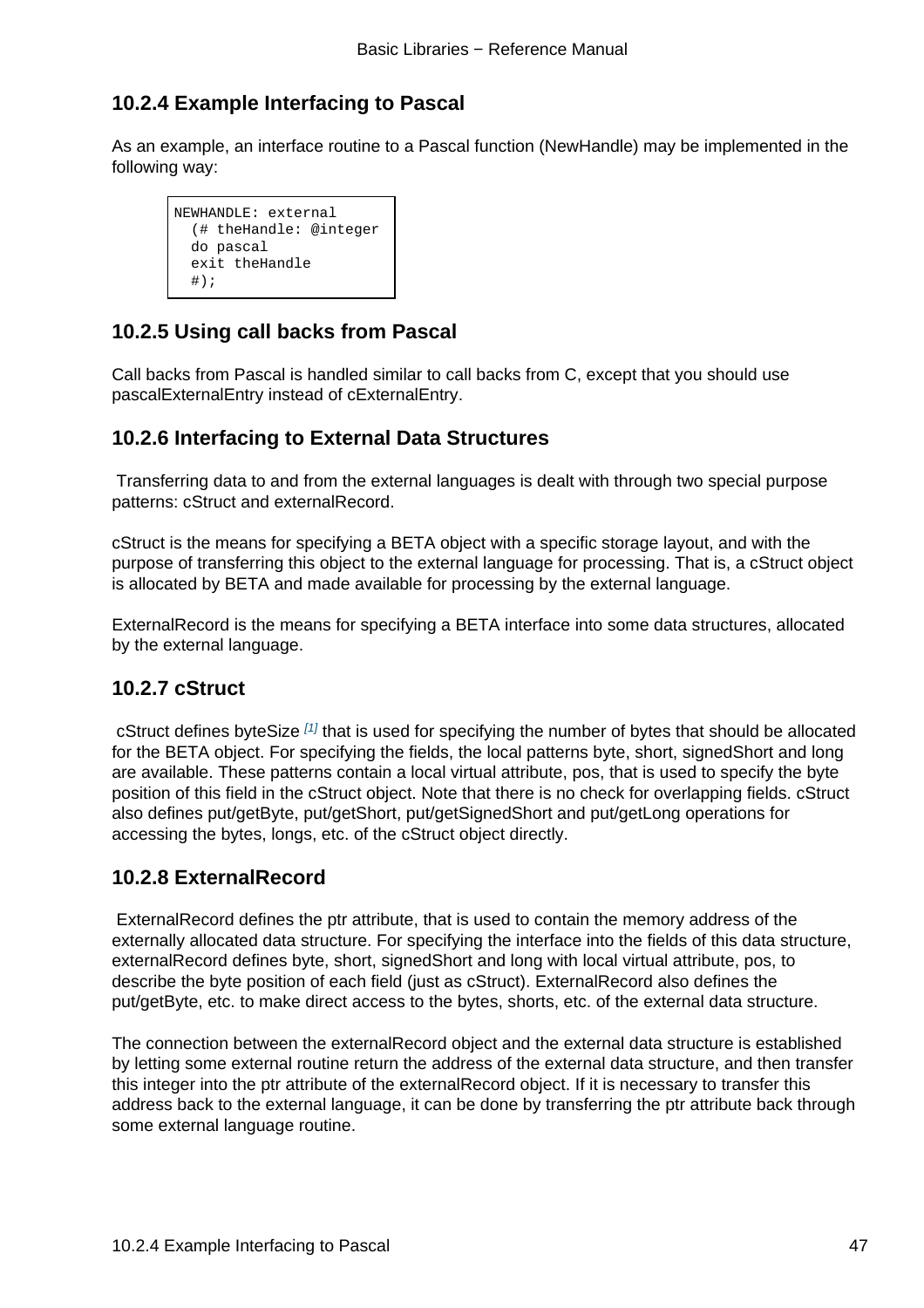#### **10.2.9 Example Using cStruct**

The following example shows how to interface to the C language using cStruct and external. The BETA pattern myStruct describes a BETA object to be transferred to the foo C function. The BETA pattern foo describes the interface to a C function called foo. It is important that there exist a C function with the name foo and exactly the same parameters and result.

```
(# myStruct: cStruct
    (* myStruct describes a cStruct consisting of 8 bytes
       'a' denotes byte[0]
       'b' denotes byte[1]
       'c' denotes byte[2−5]
       'd' denotes byte[6−7]
    *)
    (# byteSize ::< (# do 8 −> value #);
       a: byte (# pos ::< (# do 0 −> value #) #);
       b: byte (# pos ::< (# do 1 −> value #) #);
      c: long (# pos ::< (# do 2 −> value #) #);
      d: short (# pos ::< (# do 6 −> value #) #) 
   \#);
    foo: external 
      (* This pattern describes the interface to the following
       * C function, called 'foo':
\star * int foo(int i, short si, char a, char *t, myStruct *r) 
       *)
      (# i: @integer; si: @shortint;
        a: @char; t: [1] @char;
        r: ^myStruct;
         status: @ integer;
     enter (i, si, a, t, r[])
      exit status
     \#);
    theStruct: @myStruct;
    m, n, status: @integer;
    c: @char;
do ...
    m −> theStruct.a; (* overflow is not detected *)
   17 -> theStruct.b; ...
    (n, 117, c, 'smith', theStruct[]) −> foo −> status;
    (if status
     // 117 then
       theStruct.d −> m;
 ...
   if);
    (11, m, 'x', 'smith', NONE) −> foo −> status;
#)
```
#### **10.2.10 Example Using externalRecord**

Here TCSbuffer is the interface into some data structure in some image processing software. TCAlloc is the interface into the C routine in that software, allocating this data structure, and allocate is an example of using this routine for getting access to the externally allocated data structure. Finally, update illustrates how to transfer the memory address back into the external language.

```
TCSbuffer: externalRecord
(# display: @long(# pos ::< (# do 0 −> value #)#);
   window: @long(# pos ::< (# do 4 −> value #)#);
   visual: @long(# pos ::< (# do 8 −> value #)#);
```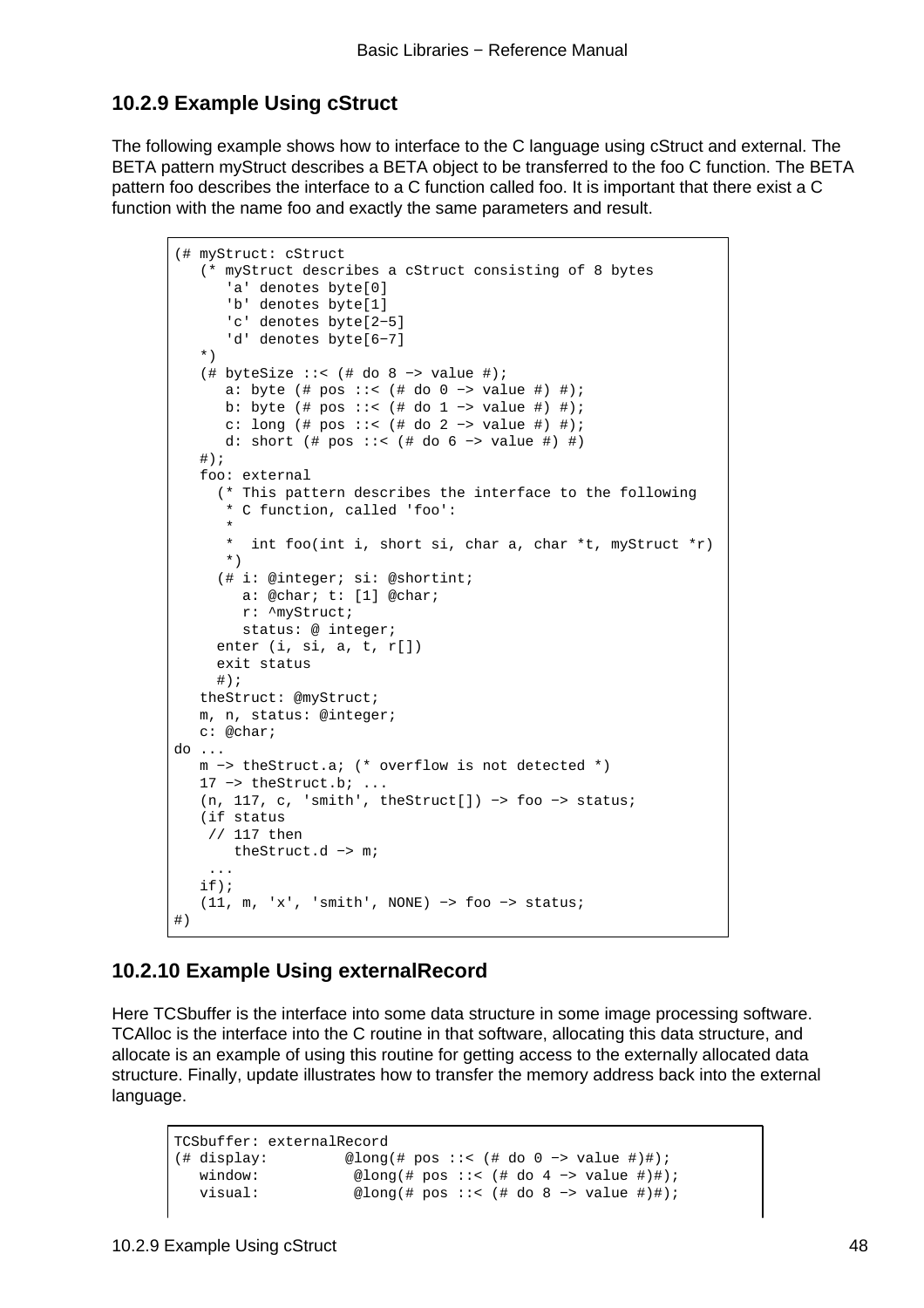```
 colormap: @long(# pos ::< (# do 12 −> value #)#);
   depth: @long(# pos ::< (# do 16 −> value #)#);
   gc: @long(# pos ::< (# do 20 −> value #)#);
   colorLookup: @long(# pos ::< (# do 24 −> value #)#);
   width: @long(# pos ::< (# do 56 −> value #)#);
  height: \text{along}(\# \text{pos} :: \text{((} \# \text{do } 60 \text{ -> value } \# \text{))}) data: @long(# pos ::< (# do 64 −> value #)#);
   xOffset: @long(# pos ::< (# do 68 −> value #)#);
   yOffset: @long(# pos ::< (# do 72 −> value #)#);
   zoom: @long(# pos ::< (# do 76 −> value #)#);
   updateTile: @long(# pos ::< (# do 80 −> value #)#);
\#) :
TCAlloc: External 
  (# width, height: @integer;
     buffer: @integer
  enter (width, height)
  exit buffer
#);
allocate:
  (* allocates a true color buffer of resolution
    * width x height
   *)
   (# width, height: @integer; buffer: ^TCSbuffer
     noMemoryError :< TCSnoMemoryError;
   enter(width, height, buffer[])
  do (width, height) −> TCALLOC −> buffer.ptr;
      (if ptr //−1 then noMemoryError if);
     INNER
  #);
update: 
   (* Draws a region of a true color buffer on the window it's
   associated with. The x, y, width and height arguments
    * give the location and size of the region in BUFFER 
    * coordinates, NOT window coordinates.
   *)
   (# x, y, width, height: @integer; buffer: ^TCSbuffer
     noBufferError :< TCSnoBufferError;
     internError :< TCSinternError;
  enter (buffer, x, y, width, height)
  do (if (buffer.ptr, x, y, width, height) −> TCUPDATE
      // 0 then 'update' −> NoBufferError
      //−4 then 'update' −> internError
     if);
   INNER
#);
```
 [1] Note, that cStruct is defined in betaenv, and that the external library defines additional attributes to this cStruct pattern. ByteSize is defined in betaenv, whereas the rest of the attributes mentioned here, are described in external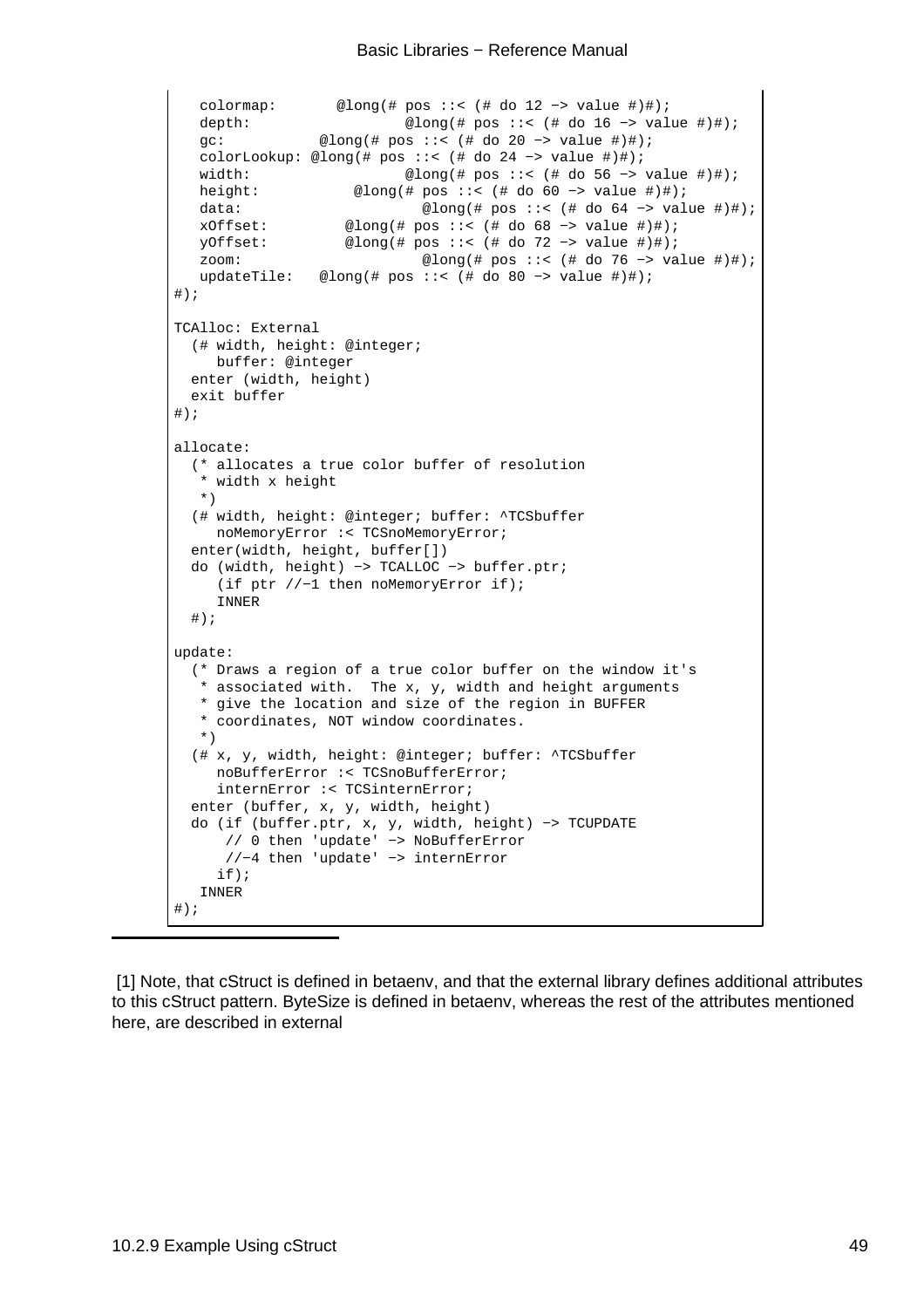# **11 The Perl Compatible Regular Expression Library**

The Perl Compatible Regular Expression Library (PCRE) implements the pcre pattern with the method attributes

init options match matchAll replace [replace](#page-56-0)All

[the value](#page-60-0) attribute

[subPattern](#page-60-0)s

the exception attribute

[compilation](#page-60-0)Error

## **11.1 Regular Expressions**

[A regular expressi](#page-60-0)on (regexp, for short) is a pattern that denotes a set of strings, possibly an infinite set. Searching for matches for a regexp is a very powerful operation that editors and scripting languages on Unix systems have traditionally offered.

This implementation of regular expressions implements a regular expression syntax that is compatible with that in the language Perl. It is based on Philip Hazel's PCRE library. Most of Philip Hazel's documentation also applies to the BETA version.

#### **11.2 pcre**

[The pcre pattern encap](#page-164-0)sulates a regular expression. It takes a Text reference as an enter parameter. The enter parameter is given to the Init method.

The pcre pattern has an empty do−part

The pcre pattern exits a reference to itself

You can use the pcre pattern as in the following example

```
 re: ^Pcre;
do 'trigger' −> pcre −> re[];
    (filename[], re[]) −> myGrep;
```
# **11.3 init**

The init method takes a Text reference as an enter parameter. This string describes the regular expression according to the syntax described in the pcre documentation. Init compiles the regular expression into an internal format suitable for matching against strings. This operation takes some CPU time, so the result [\(store](#page-13-0)d in the pcre object) should be kept if the same pattern is to be used many times.

When compiling the regular expression the options defined by the options method are used.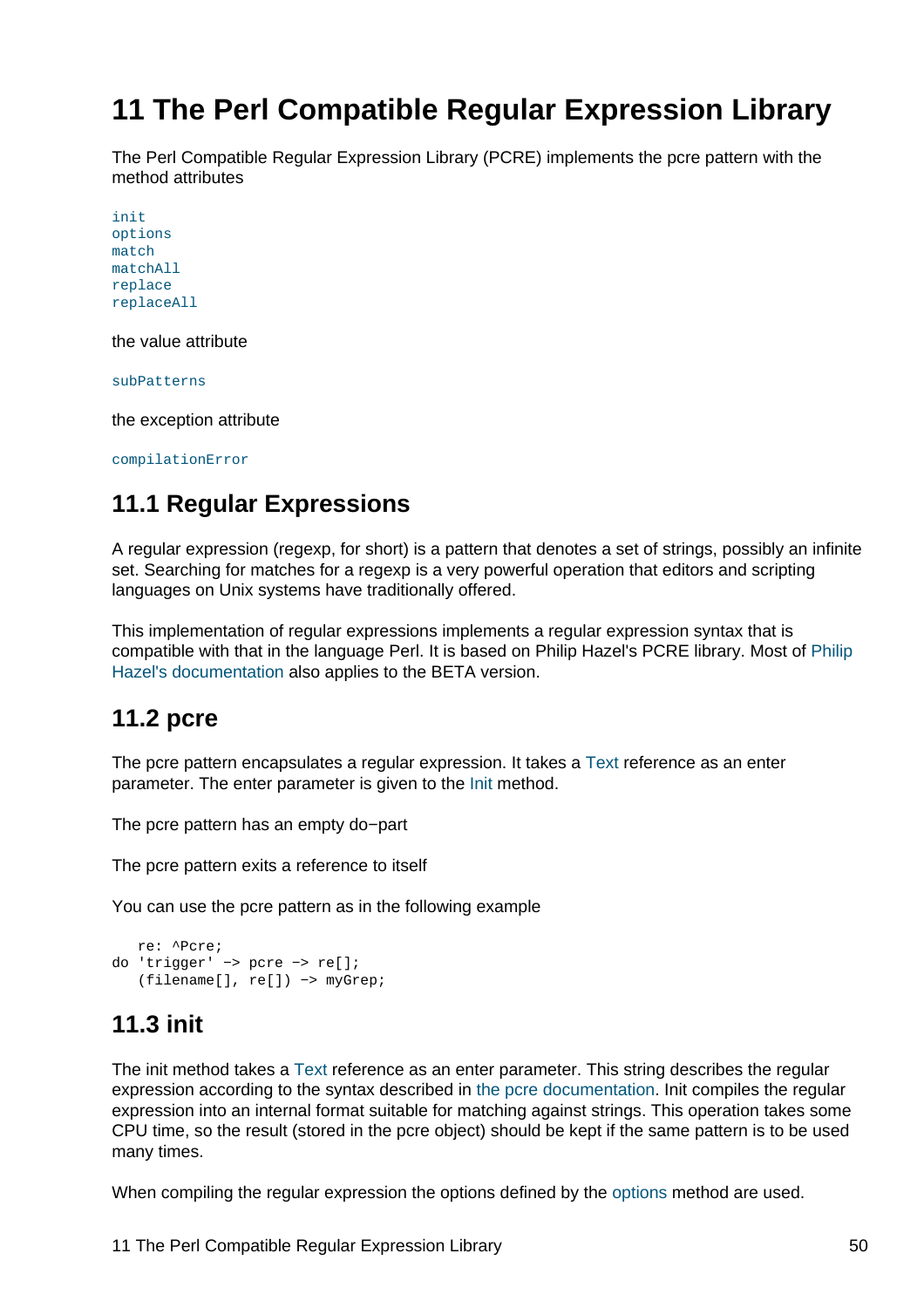<span id="page-56-0"></span>You can call init several times if you want to change the regular expression matched by the pcre object.

# **11.4 options**

The options method is a virtual pattern, which you can specialise. Put the options you need into the do part. For example:

```
 re: @Pcre (# options:: (# do CASELESS; DO_STUDY; #); #)
do 'tRiGgEr' −> re;
    (filename[], re[]) −> myGrep;
```
There is an alternative way to specif[y certain](#page-62-0) options, which involves placing them in the textual representation of the regular expression. For example the option CASELESS can be specified by prepending the string '<?i>' to the regular expression.

The following options are supported

| Option             | Text version Used in |      | Description                                                 |
|--------------------|----------------------|------|-------------------------------------------------------------|
| <b>CASELESS</b>    | (2i)                 | init | Ignore case when matching                                   |
| <b>MULTILINE</b>   | (2m)                 | init | ^ and \$ match after/before newlines                        |
| <b>DOTALL</b>      | (2s)                 | init | . matches newlines                                          |
| <b>EXTENDED</b>    | (?x)                 | init | Extended regexp syntax                                      |
| <b>ANCHORED</b>    | Λ                    | init | Match only at start of string                               |
| DOLLAR_ENDONLY     |                      | init | \$ doesn't match before terminal newline                    |
| <b>EXTRA</b>       | (?X)                 | init | Support PCRE extensions to Perl regexps                     |
| <b>NOTBOL</b>      |                      |      | init or match Do not match ^ at start of string             |
| <b>NOTEOL</b>      |                      |      | init or match Do not match $$$ at end of string             |
| <b>UNGREEDY</b>    | (2U)                 | init | Quantifiers not greedy by default                           |
| <b>NOTEMPTY</b>    |                      |      | init or match Empty string cannot match entire expression   |
| C LOCALE           |                      | init | Use C locale instead of default localei                     |
| <b>DO STUDY</b>    |                      | init | Study regexp after compiling it                             |
| <b>RETURN NONE</b> |                      |      | init or match Return NONE for subpatterns that didn't match |

#### **Notes:**

#### • **More information**

More details are available in the documentation of the pcre library.

#### • **When to set options**

Some options are only used in the init method, while others are set to a default in the init method, but may be overri[dden in the options method of match \(in](#page-164-0)herited by matchAll, replace and replaceAll).

#### • **C\_LOCALE**

Normally pcre will use the locale defined by your C library to determine whether a given character is a letter, etc. If you set this option, then pcre will use the C locale, ie only the characters a−z are letters. Most of the time this option will make no difference.

#### • **DO\_STUDY**

If you are going to be using a pattern many times, then this option may improve performance. See more about this in the documentation of the pcre library.

#### • **RETURN\_NONE**

Normally the subMatchText methods and similar will exit an empty string in the case where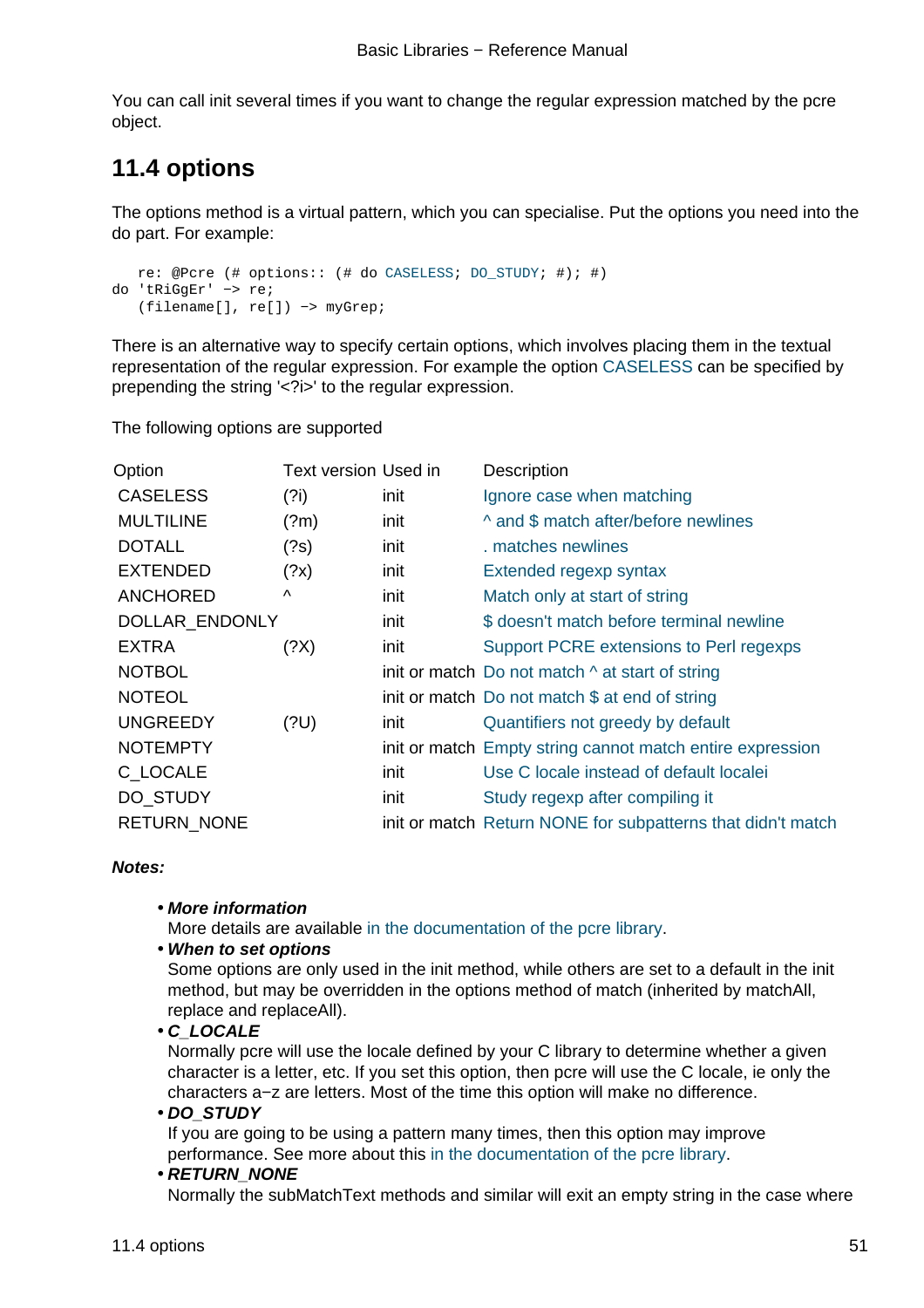<span id="page-57-0"></span>the subpattern didn't match at all. This helps prevent unexpected ref−NONE exceptions in your code. Unfortunately it also makes it difficult to tell the difference between a subpattern that matched an empty string and a subpattern that didn't match at all (because it was in an alternation that wasn't used). If you set this option then you risk getting NONE back from an invocation of subMatchText and your program must be able to cope with that.

#### • **Clearing options**

In some cases you may want to clear an option that has been set by a superpattern. You do this by prefixing the option name with clear. For example:

```
(* p is a perl regexp with my favourite options, including case
  * insensitivity, but just this once I want a case sensitive
  * regexp.
 *)
p: @PcreWithMyFavouriteOptions (# options:: (# do clearCASELESS #) #);
```
## **11.5 match**

The match method takes a Text reference and exits true or false, depending on whether the text matched the expression. It also contains a set of methods that can be overridden to provide much more information about the match.

The INNER part of the mat[ch me](#page-13-0)thod is only called in the case of a match.

```
options
pre
matchPos
matchText
preMatchText
postMatchText
subMatchPos
subMatchText
sub1, sub2, sub3...
noMatch
position
```
### **[11.6 match.op](#page-58-0)tions**

[This meth](#page-59-0)od can be overridden in much the same way as the options method in the pcre pattern in order to pass options to the matching stage of the regular expression engine.

### **11.7 match.pre**

This method is called before any matching takes place. It does nothing, but you can specialise it in your own subclasses.

### **11.8 match.matchPos**

This method can be called from the inner part of the match method. It exits an integer pair, indicating the start and end positions of the matched text in the original text. See the example below.

### **11.9 match.matchText**

This method can be called from the inner part of the match method. It exits a Text reference indicating the text that matched the regular expression. See the example below.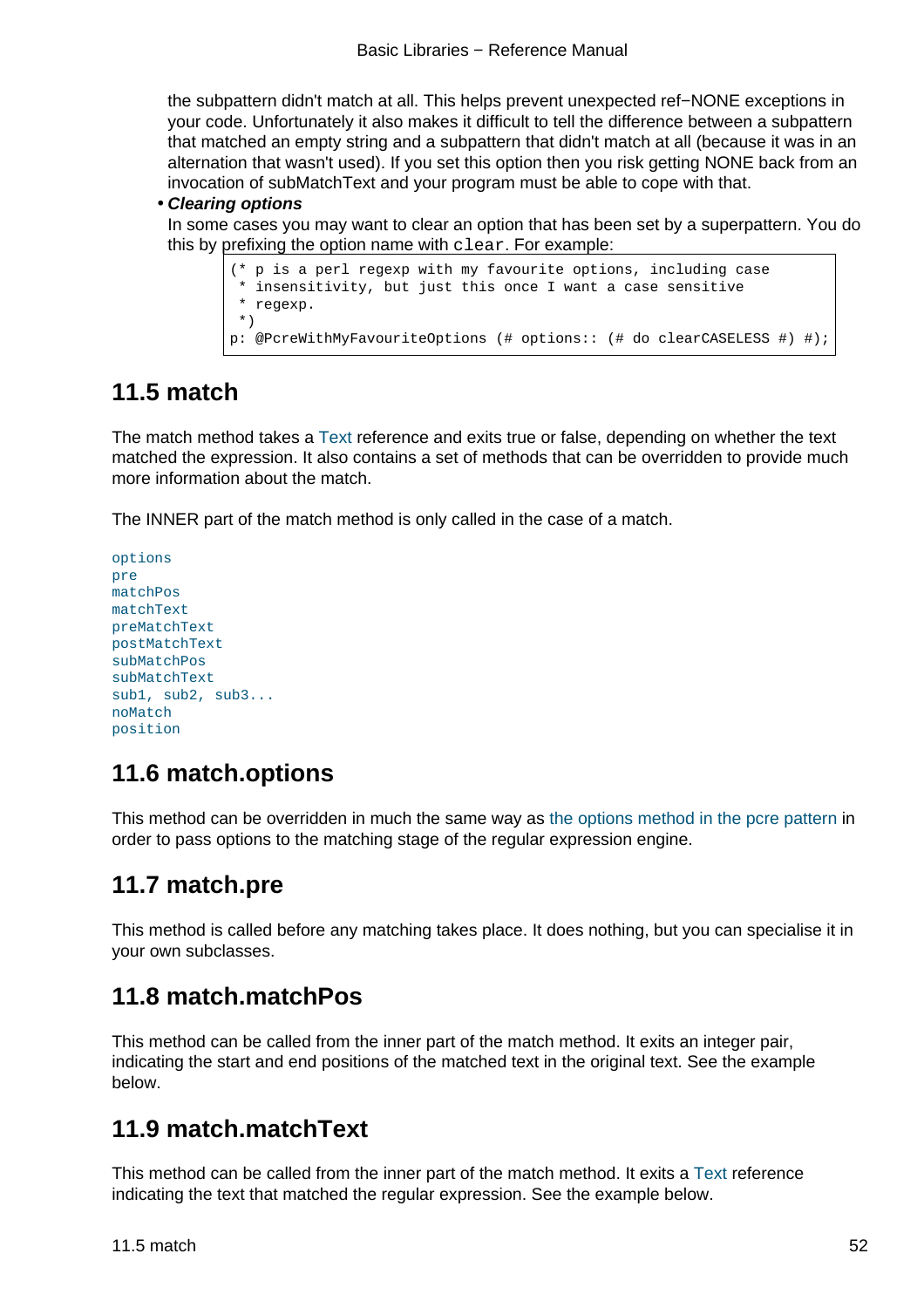### <span id="page-58-0"></span>**11.10 match.preMatchText and match.postMatchText**

These methods can be called from the inner part of the match method. They exit a Text reference indicating the text that preceeded (or followed) the text that matched the regular expression.

For example:

```
(# t1: ^Text;
   t2: ^Text;
   r3: ^Text;
   s: @Integer;
    e: @Integer;
do 'abc123def' −> ('\\d+' −> pcre).match
    (#
    do preMatchText −> t1[];
      matchText −> t2[];
      postMatchText −> t3[];
      matchPos −> (s, e);
   \#);
 ...
\#);
```
Will put 'abc' in t1, '123' in t2 and 'def' in t3. It also puts 4 in s and 6 in e.

## **11.11 match.subMatchPos**

This method can be called from the inner part of the match method. It enters an integer and exits an integer pair, indicating the start and end positions of the nth subpattern in the original text. See the example below.

## **11.12 match.subMatchText**

This method can be called from the inner part of the match method. It enters an integer and exits a text, indicating the text matched by the nth subpattern. See the example below.

### **11.13 match.sub1, match.sub2, match.sub3...**

These methods can be called from the inner part of the match method. They exit a text, indicating the text matched by the nth subpattern. They are simply a shorthand method of invoking subMatchText. See the example below:

```
(# t1: \text{``Text}; t2: ^Text;
    r3: ^Text;
    s: @Integer;
    e: @Integer;
do 'abc123def' −> ('([a−z])(\\d+)([a−z]+)' −> pcre).match
    (#
    do sub1 −> t1[];
      sub2 −> t2[];
       3 −> subMatchText −> t3[];
       3 −> subMatchPos −> (s, e);
   \#);
    ...
\#);
```
Will put 'c' in t1, '123' in t2 and 'def' in t3. It also puts 7 in s and 9 in e.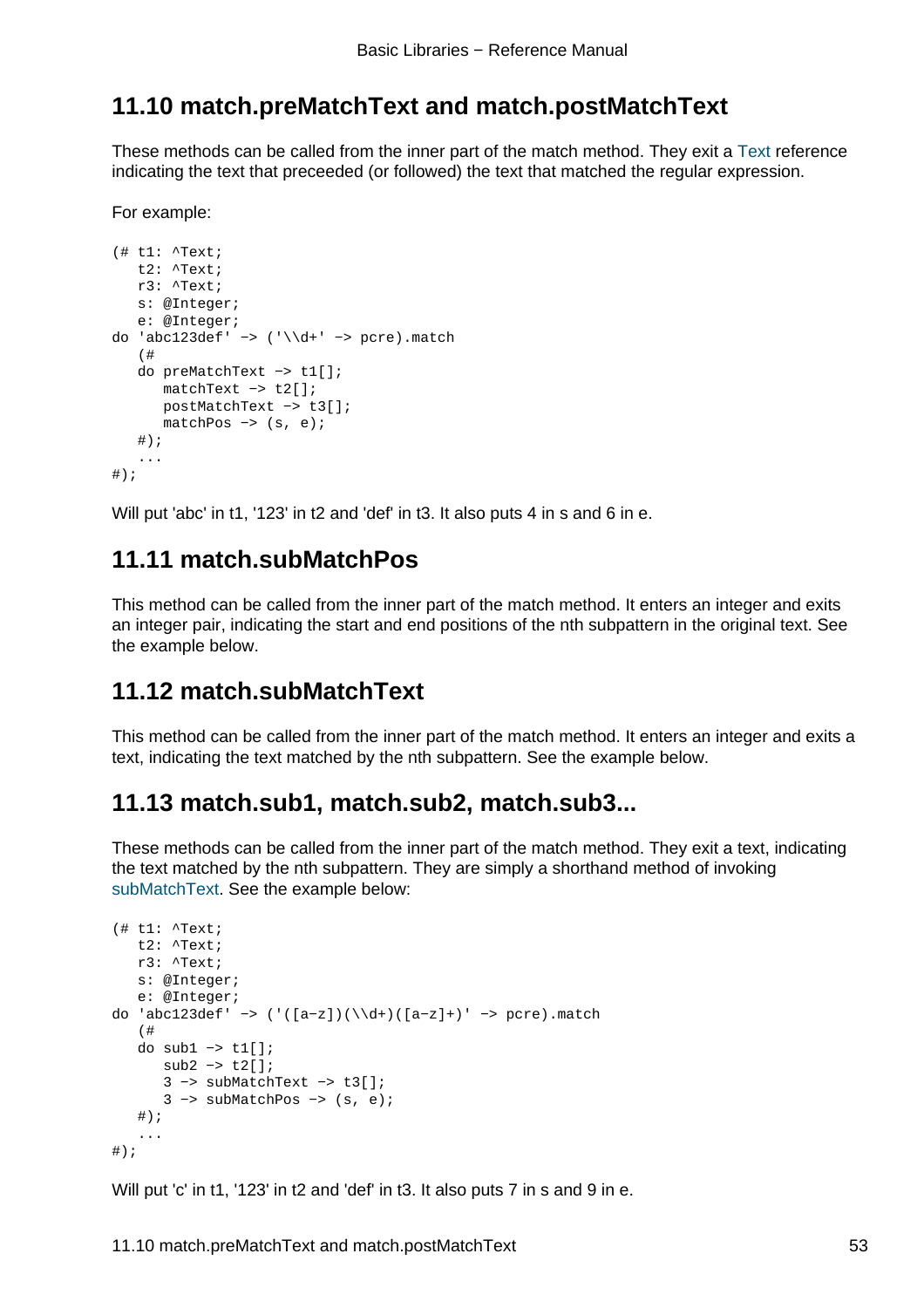### <span id="page-59-0"></span>**11.14 match.noMatch**

This method is called by match when no match is found. You can specialise it to specify an action if no match is found.

## **11.15 match.position**

This method controls where in the input string the search for a regular expression match starts. You can specialise it, putting a different number into the variable 'value'.

### **11.16 replace**

The replace method inherits from the match method. It takes two inputs, firstly a Text reference to a search string, and secondly a text reference to a default replacement string. It exits two values, firstly a boolean (true or false), depending on whether the text matched the expression. Secondly the a text reference to the new text with the replacement carried out. If no replacement is carried out then the text exited is a copy of th[e searc](#page-57-0)h string entered. Replace also cont[ains a](#page-13-0) set of methods that can be overridden to provide much more information about the match and to control the replacement text more accurately. See the example below.

The INNER part of the replace method is only called in the case of a match.

```
options
pre
matchPos
matchText
preMatchText
postMatchText
subMatchPos
subMatchText
sub1, sub2, sub3...
noMatch
position
rep
```
# **[11.17 replace.r](#page-58-0)ep**

This method controls the replacement string. The 'value' variable is a reference to the default replacement text. By assigning a new reference to 'value' you can dynamically choose another replacement string, based on information gleaned from the other methods available in replace.

```
( \# t1: \gammaText;
do ('The y2k problem', 'year 2000' −>
       ('\\by2k\\b' −> pcre).replace −>
      (p, t1[]); ...
\#);
```
Will put 'The year 2000 problem' in t1. (The escape sequence '\b' in a regular expression matches a word boundary. In a BETA string you have to double the backslash.)

```
(# t1: \text{``Texti}do ('The y3k problem', '' −>
       ('\\by([0−9]+)k\\b' −> pcre).replace
       (# rep::
           (#
          do 'year %s000' −> putFormat (# do sub1 −> s #) −> value[];
```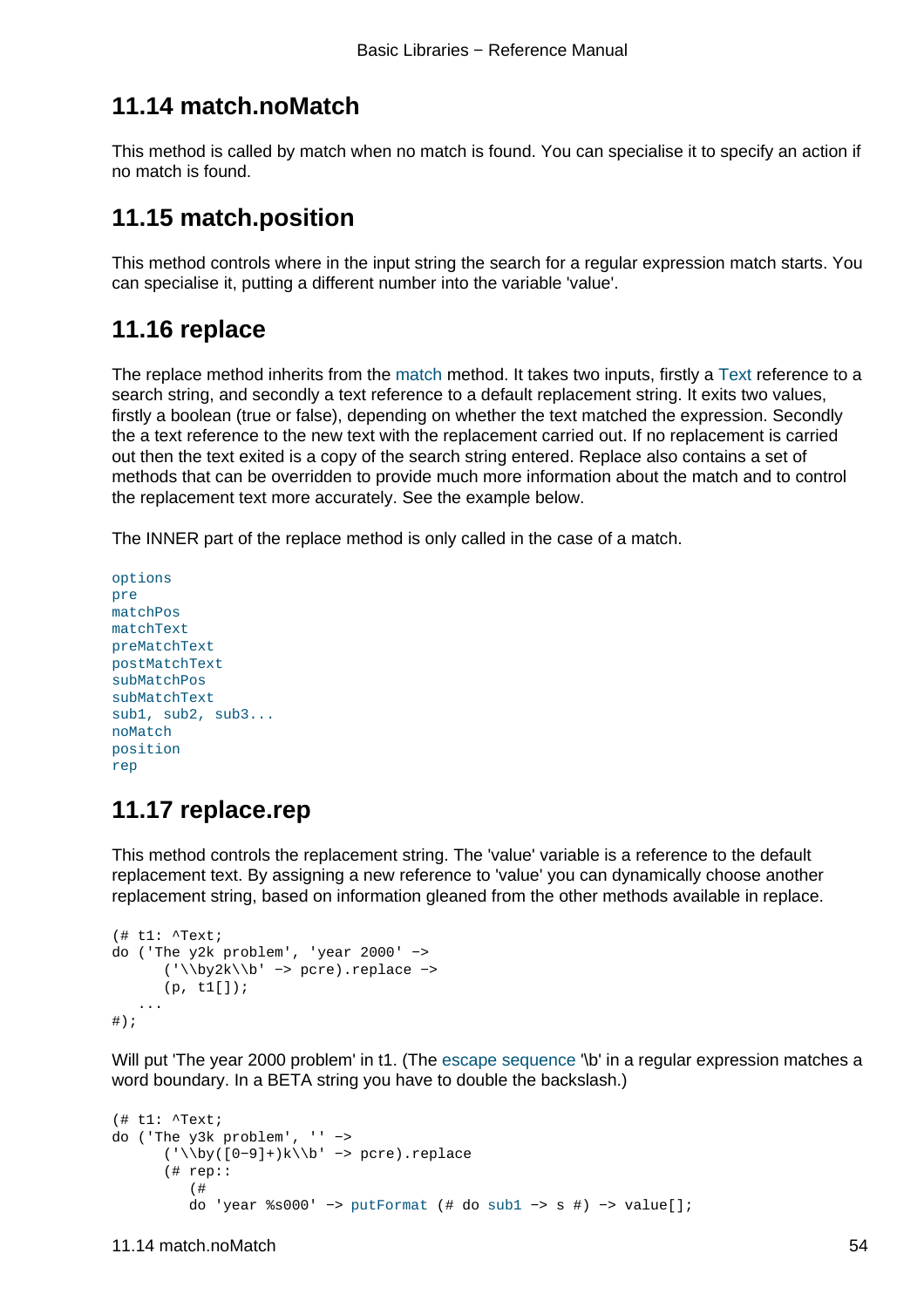```
\#);
        #) −> (p, t1[]);
     ...
\#);
```
# **11.18 matchAll**

This method is similar to match, but calls INNER several times, once for each match. It is not yet fully documented. Please see pcre.bet comments and demo programs.

# **11.19 replaceAll**

This method is similar to replace, but calls INNER several times, once for each match. It is not yet fully documented. Please see pcre.bet comments and demo programs.

# **11.20 subPatter[ns](#page-59-0)**

This is a readonly integer pattern, which tells you how many subpatterns your pattern has. Only useful if you are reading regular expressions from a config file or from the user, since otherwise you should know this figure already.

# **11.21 compilationError**

This pattern is executed if your regular expression contains syntax errors. In this case it is not a good idea to call match or replace on that pattern.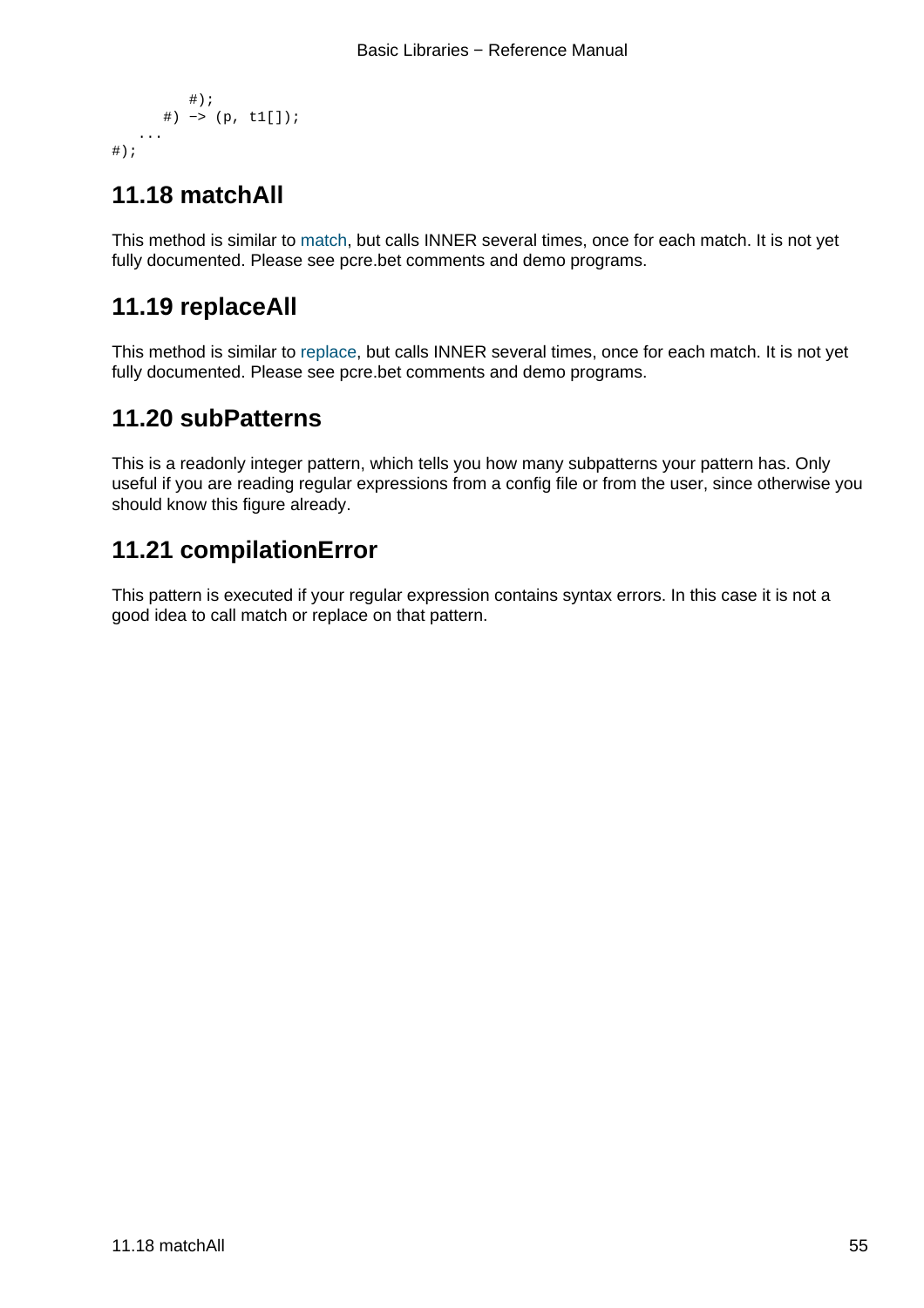# **12 PCRE specification**

- Name
- Description
- Compiling a Pattern
- Studying a Pattern
- Locale Support
- Information About a Pattern
- [Matching a Pattern](#page-62-0)
- [Extracting Capture](#page-63-0)d Substrings
- [Limitations](#page-64-0)
- [Differences from perl](#page-64-0)
- [Regular Expression](#page-66-0) Details
- [Backslash](#page-68-0)
- [Circumflex](#page-69-0) and Dollar
- [Full Stop \(Period, Do](#page-69-0)t)
- [Square Brackets](#page-71-0)
- [Posix Cha](#page-71-0)racter Classes
- [Vertical Bar](#page-74-0)
- [Internal Option Setting](#page-74-0)
- [Subpatterns](#page-74-0)
- [Repetition](#page-75-0)
- [Back Refere](#page-76-0)nces
- [Assertions](#page-76-0)
- [Once−Only S](#page-77-0)ubpatterns
- [Conditiona](#page-78-0)l Subpatterns
- [Comments](#page-80-0)
- [Recursive](#page-81-0) Patterns
- [Performance](#page-82-0)
- [Author](#page-84-0)

# **12.1 [Name](#page-85-0)**

pcre − [Perl−co](#page-87-0)mpatible regular expressions.

# **12.2 Description**

The PCRE library is a set of functions that implement regular expression pattern matching using the same syntax and semantics as Perl 5, with just a few differences (see below). The current implementation corresponds to Perl 5.005, with some additional features from the Perl development release.

This documentation is an edited version of the full documentation for the C language interface to the PCRE library. Some sections that were of no interest to BETA users were removed.

The functions **pcre\_compile()**, **pcre\_study()**, and **pcre\_exec()** are used for compiling and matching regular expressions, while **pcre\_copy\_substring()**, **pcre\_get\_substring()**, and **pcre\_get\_substring\_list()** are convenience functions for extracting captured substrings from a matched subject string. The function **pcre** maketables() is used (optionally) to build a set of character tables in the current locale for passing to **pcre\_compile()**.

The function **pcre\_fullinfo()** is used to find out information about a compiled pattern; **pcre\_info()** is an obsolete version which returns only some of the available information, but is retained for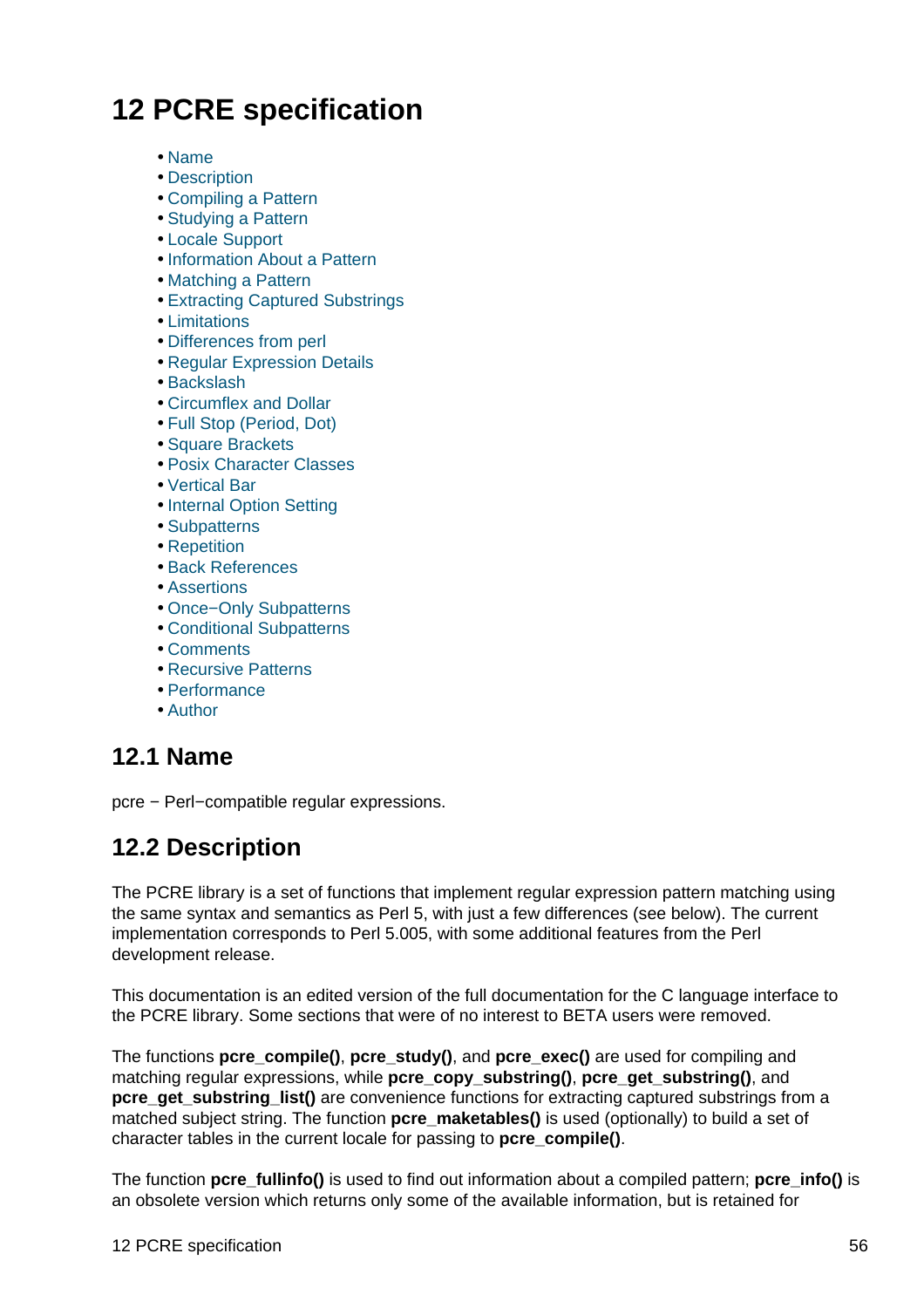<span id="page-62-0"></span>backwards compatibility. The function **pcre\_version()** returns a pointer to a string containing the version of PCRE and its date of release.

The global variables **pcre malloc** and **pcre free** initially contain the entry points of the standard **malloc()** and **free()** functions respectively. PCRE calls the memory management functions via these variables, so a calling program can replace them if it wishes to intercept the calls. This should be done before calling any PCRE functions.

### **12.3 Compiling a Pattern**

The function **pcre** compile() is called to compile a pattern into an internal form. The pattern is a C string terminated by a binary zero, and is passed in the argument *pattern*. A pointer to a single block of memory that is obtained via **pcre\_malloc** is returned. This contains the compiled code and related data. The **pcre** type is defined for this for convenience, but in fact **pcre** is just a typedef for **void**, since the contents of the block are not externally defined. It is up to the caller to free the memory when it is no longer required.

The size of a compiled pattern is roughly proportional to the length of the pattern string, except that each character class (other than those containing just a single character, negated or not) requires 33 bytes, and repeat quantifiers with a minimum greater than one or a bounded maximum cause the relevant portions of the compiled pattern to be replicated.

The options argument contains independent bits that affect the compilation. It should be zero if no options are required. Some of the options, in particular, those that are compatible with Perl, can also be set and unset from within the pattern (see the detailed description of regular expressions below). For these options, the contents of the *options* argument specifies their initial settings at the start of compilation and execution. The PCRE\_ANCHORED option can be set at the time of matching as well as at compile time.

If errptr is NULL, **pcre\_compile()** returns NULL immediately. Otherwise, if compilation of a pattern fails, **pcre\_compile()** returns NULL, and sets the variable pointed to by errptr to point to a textual error message. The offset from the start of the pattern to the character where the error was discovered is placed in the variable pointed to by erroffset, which must not be NULL. If it is, an immediate error is given.

If the final argument, tableptr, is NULL, PCRE uses a default set of character tables which are built when it is compiled, using the default C locale. Otherwise, *tableptr* must be the result of a call to **pcre\_maketables()**. See the section on locale support below.

The following option bits are defined in the header file:

PCRE\_ANCHORED

If this bit is set, the pattern is forced to be "anchored", that is, it is constrained to match only at the start of the string which is being searched (the "subject string"). This effect can also be achieved by appropriate constructs in the pattern itself, which is the only way to do it in Perl.

PCRE\_CASELESS

If this bit is set, letters in the pattern match both upper and lower case letters. It is equivalent to Perl's /i option.

PCRE\_DOLLAR\_ENDONLY

If this bit is set, a dollar metacharacter in the pattern matches only at the end of the subject string.

12.3 Compiling a Pattern 57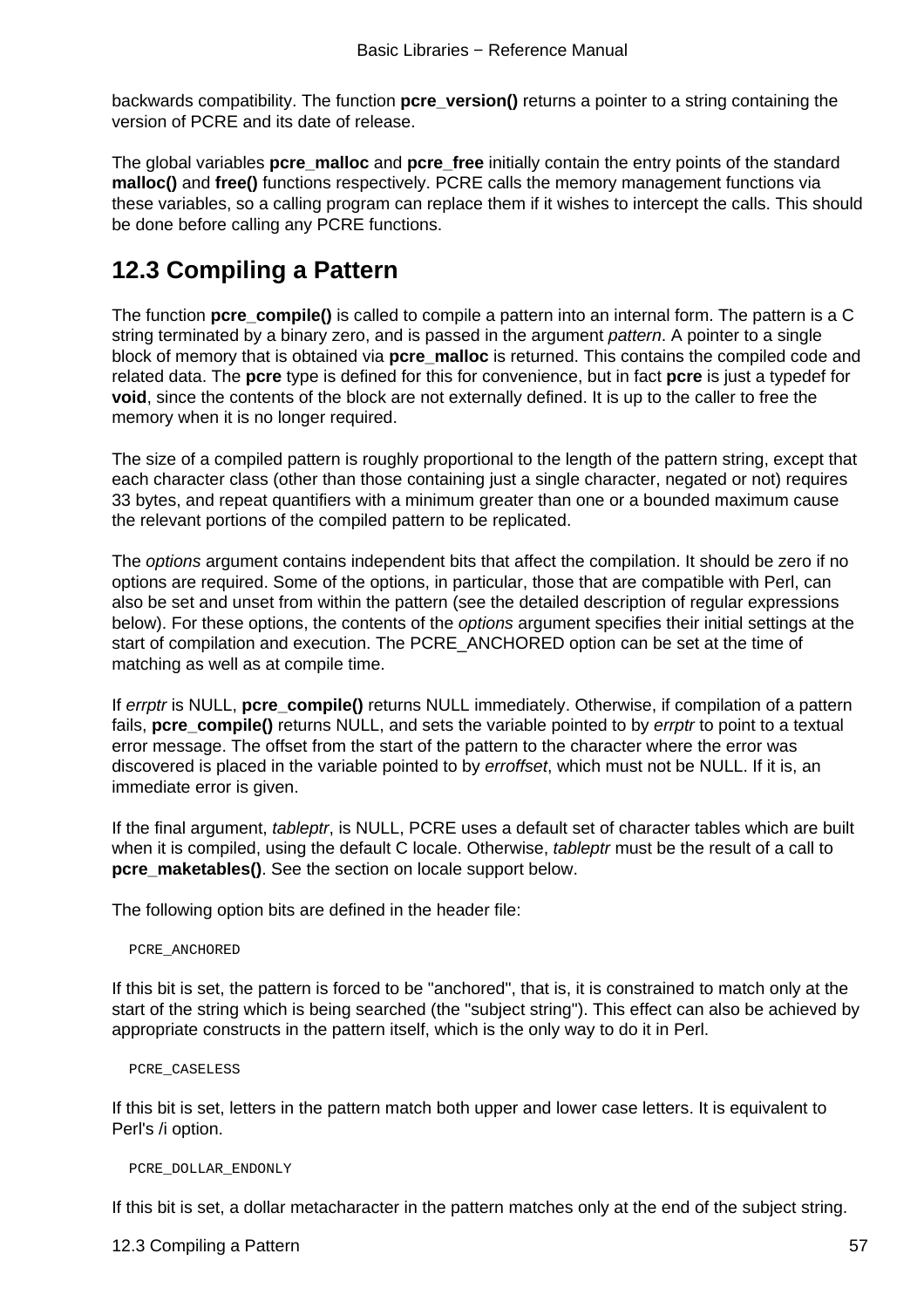<span id="page-63-0"></span>Without this option, a dollar also matches immediately before the final character if it is a newline (but not before any other newlines). The PCRE\_DOLLAR\_ENDONLY option is ignored if PCRE\_MULTILINE is set. There is no equivalent to this option in Perl.

PCRE\_DOTALL

If this bit is set, a dot metacharater in the pattern matches all characters, including newlines. Without it, newlines are excluded. This option is equivalent to Perl's /s option. A negative class such as [^a] always matches a newline character, independent of the setting of this option.

```
 PCRE_EXTENDED
```
If this bit is set, whitespace data characters in the pattern are totally ignored except when escaped or inside a character class, and characters between an unescaped # outside a character class and the next newline character, inclusive, are also ignored. This is equivalent to Perl's /x option, and makes it possible to include comments inside complicated patterns. Note, however, that this applies only to data characters. Whitespace characters may never appear within special character sequences in a pattern, for example within the sequence (?( which introduces a conditional subpattern.

PCRE\_EXTRA

This option was invented in order to turn on additional functionality of PCRE that is incompatible with Perl, but it is currently of very little use. When set, any backslash in a pattern that is followed by a letter that has no special meaning causes an error, thus reserving these combinations for future expansion. By default, as in Perl, a backslash followed by a letter with no special meaning is treated as a literal. There are at present no other features controlled by this option. It can also be set by a (?X) option setting within a pattern.

PCRE MULTILINE

By default, PCRE treats the subject string as consisting of a single "line" of characters (even if it actually contains several newlines). The "start of line" metacharacter (^) matches only at the start of the string, while the "end of line" metacharacter (\$) matches only at the end of the string, or before a terminating newline (unless PCRE\_DOLLAR\_ENDONLY is set). This is the same as Perl.

When PCRE\_MULTILINE it is set, the "start of line" and "end of line" constructs match immediately following or immediately before any newline in the subject string, respectively, as well as at the very start and end. This is equivalent to Perl's /m option. If there are no "\n" characters in a subject string, or no occurrences of  $\wedge$  or \$ in a pattern, setting PCRE\_MULTILINE has no effect.

PCRE\_UNGREEDY

This option inverts the "greediness" of the quantifiers so that they are not greedy by default, but become greedy if followed by "?". It is not compatible with Perl. It can also be set by a (?U) option setting within the pattern.

### **12.4 Studying a Pattern**

When a pattern is going to be used several times, it is worth spending more time analyzing it in order to speed up the time taken for matching. The function **pcre study()** takes a pointer to a compiled pattern as its first argument, and returns a pointer to a **pcre\_extra** block (another **void** typedef) containing additional information about the pattern; this can be passed to **pcre\_exec()**. If no additional information is available, NULL is returned.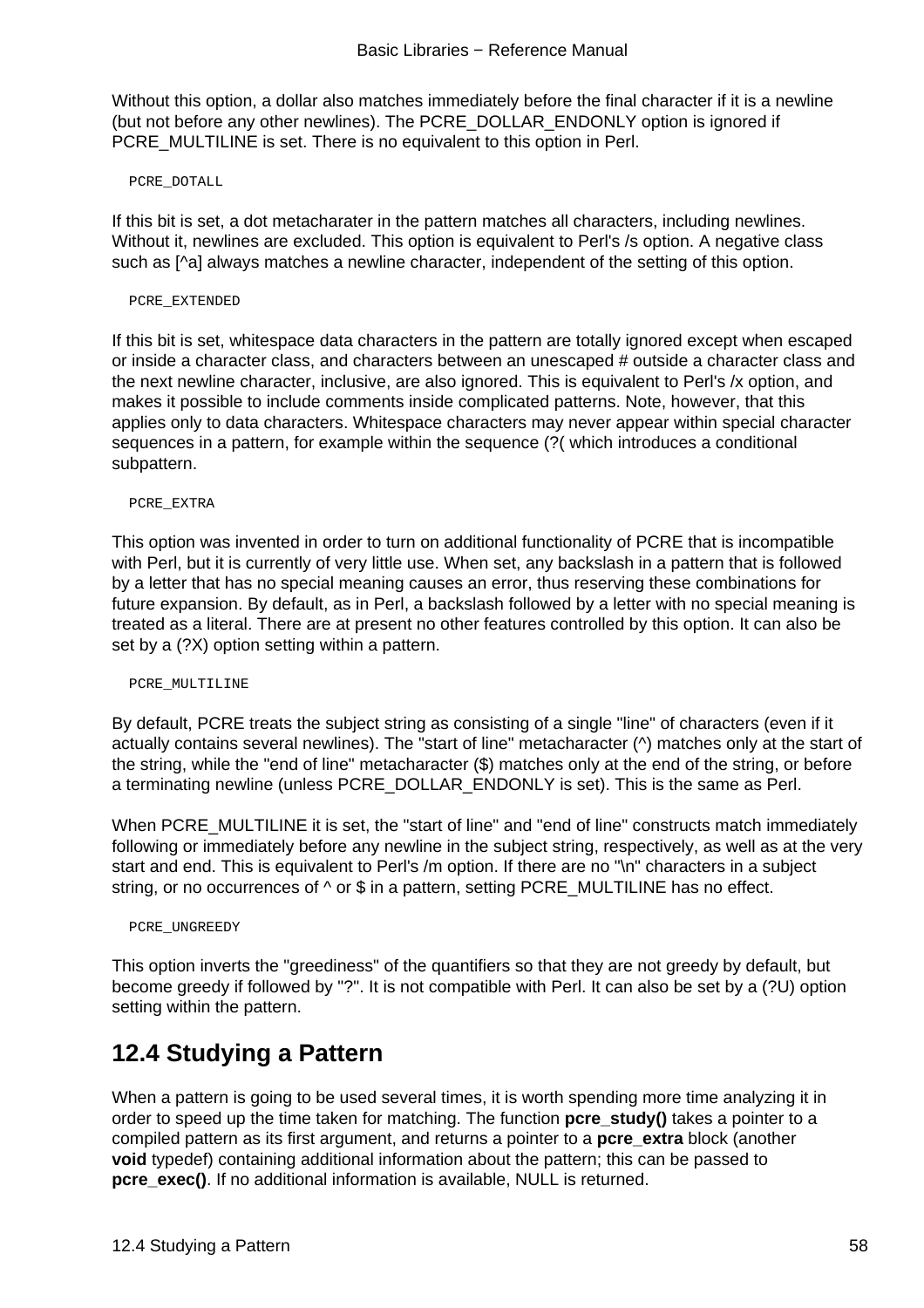<span id="page-64-0"></span>The second argument contains option bits. At present, no options are defined for **pcre\_study()**, and this argument should always be zero.

The third argument for **pcre** study() is a pointer to an error message. If studying succeeds (even if no data is returned), the variable it points to is set to NULL. Otherwise it points to a textual error message.

At present, studying a pattern is useful only for non−anchored patterns that do not have a single fixed starting character. A bitmap of possible starting characters is created.

### **12.5 Locale Support**

PCRE handles caseless matching, and determines whether characters are letters, digits, or whatever, by reference to a set of tables. The library contains a default set of tables which is created in the default C locale when PCRE is compiled. This is used when the final argument of **pcre\_compile()** is NULL, and is sufficient for many applications.

An alternative set of tables can, however, be supplied. Such tables are built by calling the **pcre\_maketables()** function, which has no arguments, in the relevant locale. The result can then be passed to **pcre\_compile()** as often as necessary. For example, to build and use tables that are appropriate for the French locale (where accented characters with codes greater than 128 are treated as letters), the following code could be used:

```
setlocale(LC_CTYPE, "fr");
tables = pore maketables();
 re = pcre_compile(..., tables);
```
The tables are built in memory that is obtained via **pcre\_malloc**. The pointer that is passed to **pcre** compile is saved with the compiled pattern, and the same tables are used via this pointer by **pcre\_study()** and **pcre\_exec()**. Thus for any single pattern, compilation, studying and matching all happen in the same locale, but different patterns can be compiled in different locales. It is the caller's responsibility to ensure that the memory containing the tables remains available for as long as it is needed.

## **12.6 Information About a Pattern**

The **pcre\_fullinfo()** function returns information about a compiled pattern. It replaces the obsolete **pcre info()** function, which is nevertheless retained for backwards compability (and is documented below).

The first argument for **pcre** fullinfo() is a pointer to the compiled pattern. The second argument is the result of **pcre** study(), or NULL if the pattern was not studied. The third argument specifies which piece of information is required, while the fourth argument is a pointer to a variable to receive the data. The yield of the function is zero for success, or one of the following negative numbers:

| PCRE ERROR NULL     | the argument code was NULL                         |
|---------------------|----------------------------------------------------|
|                     | the argument where was NULL                        |
| PCRE ERROR BADMAGIC | the "magic number" was not found                   |
|                     | PCRE ERROR BADOPTION the value of what was invalid |

The possible values for the third argument are defined in **pcre.h**, and are as follows:

PCRE\_INFO\_OPTIONS

Return a copy of the options with which the pattern was compiled. The fourth argument should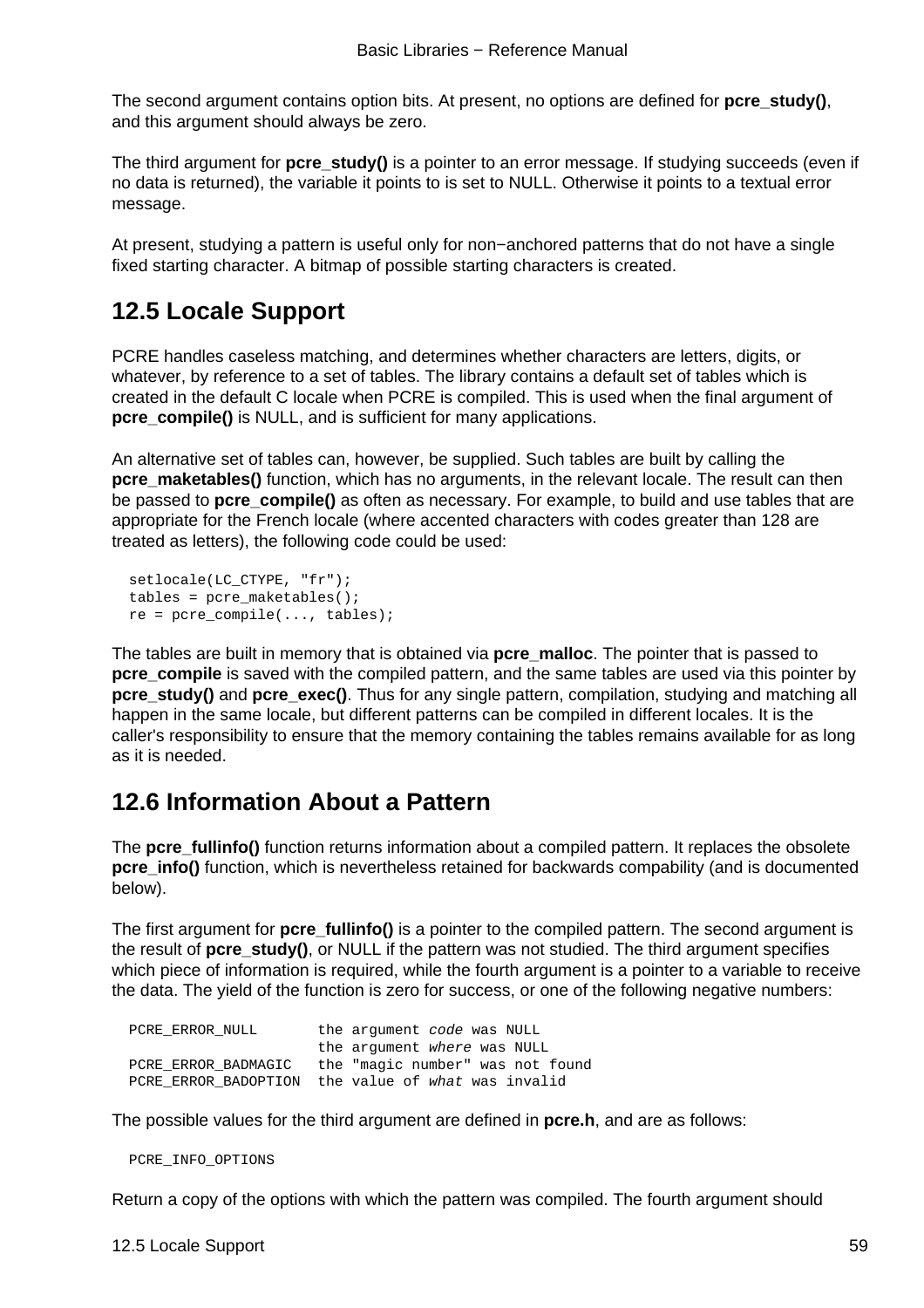point to au **unsigned long int** variable. These option bits are those specified in the call to **pcre\_compile()**, modified by any top−level option settings within the pattern itself, and with the PCRE\_ANCHORED bit forcibly set if the form of the pattern implies that it can match only at the start of a subject string.

PCRE\_INFO\_SIZE

Return the size of the compiled pattern, that is, the value that was passed as the argument to **pcre\_malloc()** when PCRE was getting memory in which to place the compiled data. The fourth argument should point to a **size\_t** variable.

PCRE\_INFO\_CAPTURECOUNT

Return the number of capturing subpatterns in the pattern. The fourth argument should point to an \fbint\fR variable.

PCRE\_INFO\_BACKREFMAX

Return the number of the highest back reference in the pattern. The fourth argument should point to an **int** variable. Zero is returned if there are no back references.

PCRE\_INFO\_FIRSTCHAR

Return information about the first character of any matched string, for a non−anchored pattern. If there is a fixed first character, e.g. from a pattern such as (cat|cow|coyote), it is returned in the integer pointed to by where. Otherwise, if either

(a) the pattern was compiled with the PCRE\_MULTILINE option, and every branch starts with "^", or

(b) every branch of the pattern starts with ".\*" and PCRE\_DOTALL is not set (if it were set, the pattern would be anchored),

−1 is returned, indicating that the pattern matches only at the start of a subject string or after any "\n" within the string. Otherwise −2 is returned. For anchored patterns, −2 is returned.

PCRE\_INFO\_FIRSTTABLE

If the pattern was studied, and this resulted in the construction of a 256−bit table indicating a fixed set of characters for the first character in any matching string, a pointer to the table is returned. Otherwise NULL is returned. The fourth argument should point to an **unsigned char \*** variable.

PCRE\_INFO\_LASTLITERAL

For a non−anchored pattern, return the value of the rightmost literal character which must exist in any matched string, other than at its start. The fourth argument should point to an **int** variable. If there is no such character, or if the pattern is anchored, −1 is returned. For example, for the pattern /a\d+z\d+/ the returned value is 'z'.

The **pcre** info() function is now obsolete because its interface is too restrictive to return all the available data about a compiled pattern. New programs should use **pcre\_fullinfo()** instead. The yield of **pcre\_info()** is the number of capturing subpatterns, or one of the following negative numbers:

PCRE\_ERROR\_NULL the argument code was NULL PCRE\_ERROR\_BADMAGIC the "magic number" was not found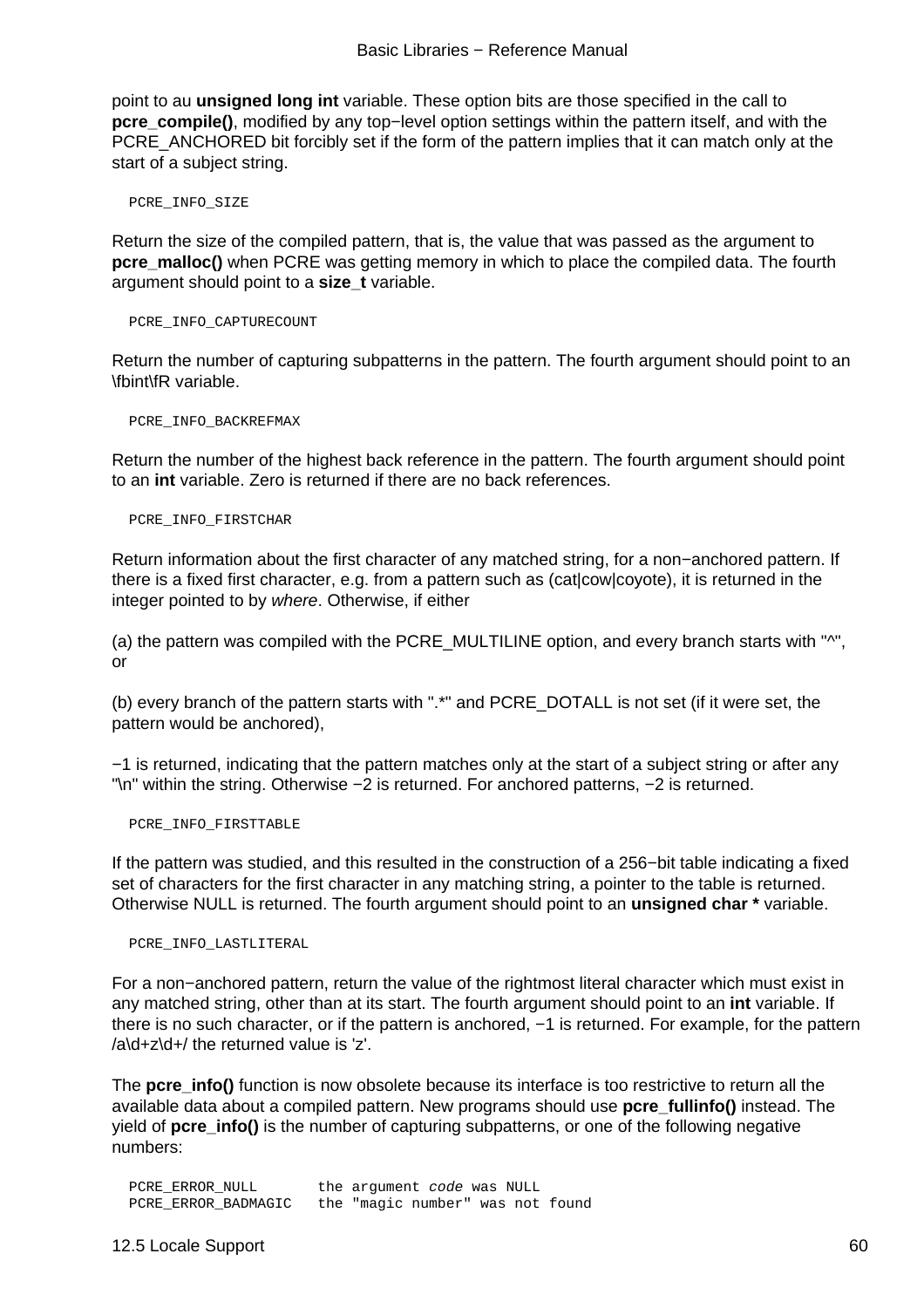<span id="page-66-0"></span>If the *optptr* argument is not NULL, a copy of the options with which the pattern was compiled is placed in the integer it points to (see PCRE\_INFO\_OPTIONS above).

If the pattern is not anchored and the *firstcharptr* argument is not NULL, it is used to pass back information about the first character of any matched string (see PCRE\_INFO\_FIRSTCHAR above).

### **12.7 Matching a Pattern**

The function **pcre\_exec()** is called to match a subject string against a pre–compiled pattern, which is passed in the code argument. If the pattern has been studied, the result of the study should be passed in the extra argument. Otherwise this must be NULL.

The PCRE ANCHORED option can be passed in the *options* argument, whose unused bits must be zero. However, if a pattern was compiled with PCRE\_ANCHORED, or turned out to be anchored by virtue of its contents, it cannot be made unachored at matching time.

There are also three further options that can be set only at matching time:

PCRE\_NOTBOL

The first character of the string is not the beginning of a line, so the circumflex metacharacter should not match before it. Setting this without PCRE\_MULTILINE (at compile time) causes circumflex never to match.

PCRE\_NOTEOL

The end of the string is not the end of a line, so the dollar metacharacter should not match it nor (except in multiline mode) a newline immediately before it. Setting this without PCRE\_MULTILINE (at compile time) causes dollar never to match.

PCRE\_NOTEMPTY

An empty string is not considered to be a valid match if this option is set. If there are alternatives in the pattern, they are tried. If all the alternatives match the empty string, the entire match fails. For example, if the pattern

a?b?

is applied to a string not beginning with "a" or "b", it matches the empty string at the start of the subject. With PCRE\_NOTEMPTY set, this match is not valid, so PCRE searches further into the string for occurrences of "a" or "b".

Perl has no direct equivalent of PCRE\_NOTEMPTY, but it does make a special case of a pattern match of the empty string within its **split()** function, and when using the /g modifier. It is possible to emulate Perl's behaviour after matching a null string by first trying the match again at the same offset with PCRE\_NOTEMPTY set, and then if that fails by advancing the starting offset (see below) and trying an ordinary match again.

The subject string is passed as a pointer in *subject*, a length in *length*, and a starting offset in startoffset. Unlike the pattern string, it may contain binary zero characters. When the starting offset is zero, the search for a match starts at the beginning of the subject, and this is by far the most common case.

A non−zero starting offset is useful when searching for another match in the same subject by calling **pcre\_exec()** again after a previous success. Setting startoffset differs from just passing over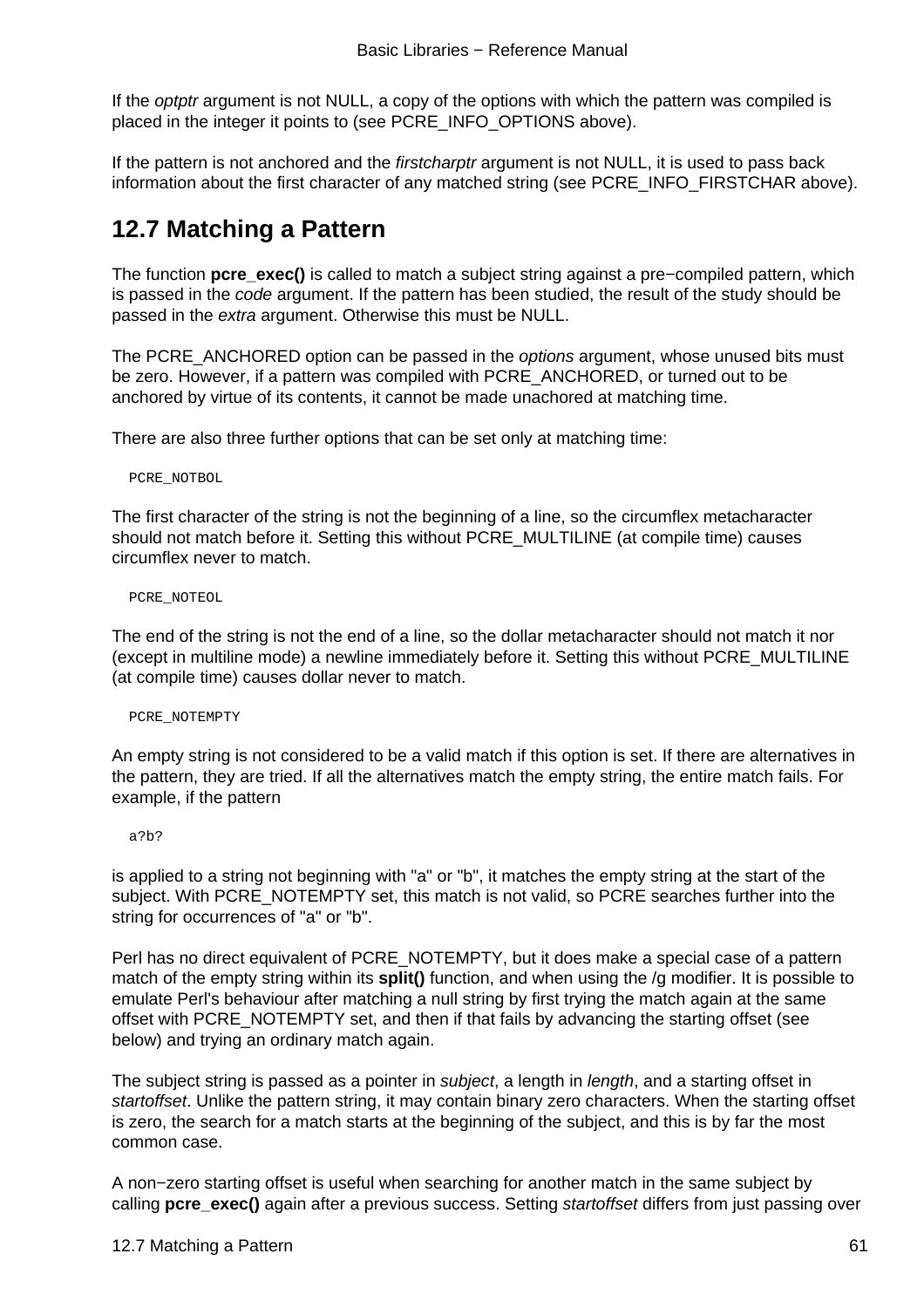a shortened string and setting PCRE\_NOTBOL in the case of a pattern that begins with any kind of lookbehind. For example, consider the pattern

\Biss\B

which finds occurrences of "iss" in the middle of words. (\B matches only if the current position in the subject is not a word boundary.) When applied to the string "Mississipi" the first call to **pcre\_exec()** finds the first occurrence. If **pcre\_exec()** is called again with just the remainder of the subject, namely "issipi", it does not match, because \B is always false at the start of the subject, which is deemed to be a word boundary. However, if **pcre\_exec()** is passed the entire string again, but with startoffset set to 4, it finds the second occurrence of "iss" because it is able to look behind the starting point to discover that it is preceded by a letter.

If a non−zero starting offset is passed when the pattern is anchored, one attempt to match at the given offset is tried. This can only succeed if the pattern does not require the match to be at the start of the subject.

In general, a pattern matches a certain portion of the subject, and in addition, further substrings from the subject may be picked out by parts of the pattern. Following the usage in Jeffrey Friedl's book, this is called "capturing" in what follows, and the phrase "capturing subpattern" is used for a fragment of a pattern that picks out a substring. PCRE supports several other kinds of parenthesized subpattern that do not cause substrings to be captured.

Captured substrings are returned to the caller via a vector of integer offsets whose address is passed in ovector. The number of elements in the vector is passed in ovecsize. The first two-thirds of the vector is used to pass back captured substrings, each substring using a pair of integers. The remaining third of the vector is used as workspace by **pcre** exec() while matching capturing subpatterns, and is not available for passing back information. The length passed in ovecsize should always be a multiple of three. If it is not, it is rounded down.

When a match has been successful, information about captured substrings is returned in pairs of integers, starting at the beginning of ovector, and continuing up to two−thirds of its length at the most. The first element of a pair is set to the offset of the first character in a substring, and the second is set to the offset of the first character after the end of a substring. The first pair, ovector[0] and ovector[1], identify the portion of the subject string matched by the entire pattern. The next pair is used for the first capturing subpattern, and so on. The value returned by **pcre\_exec()** is the number of pairs that have been set. If there are no capturing subpatterns, the return value from a successful match is 1, indicating that just the first pair of offsets has been set.

Some convenience functions are provided for extracting the captured substrings as separate strings. These are described in the following section.

It is possible for an capturing subpattern number  $n+1$  to match some part of the subject when subpattern  $n$  has not been used at all. For example, if the string "abc" is matched against the pattern (a|(z))(bc) subpatterns 1 and 3 are matched, but 2 is not. When this happens, both offset values corresponding to the unused subpattern are set to −1.

If a capturing subpattern is matched repeatedly, it is the last portion of the string that it matched that gets returned.

If the vector is too small to hold all the captured substrings, it is used as far as possible (up to two−thirds of its length), and the function returns a value of zero. In particular, if the substring offsets are not of interest, **pcre\_exec()** may be called with ovector passed as NULL and ovecsize as zero. However, if the pattern contains back references and the ovector isn't big enough to remember the related substrings, PCRE has to get additional memory for use during matching.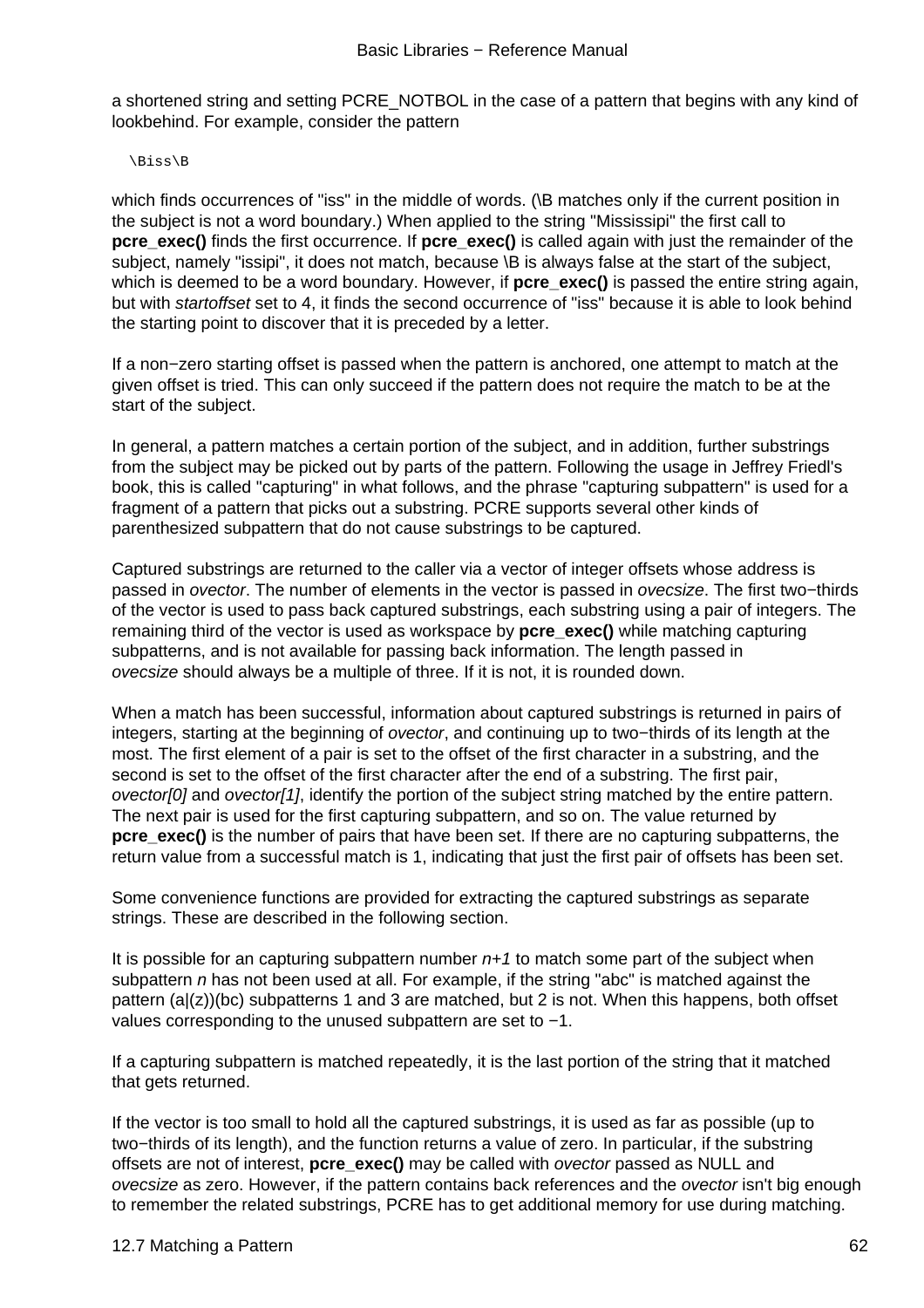<span id="page-68-0"></span>Thus it is usually advisable to supply an ovector.

Note that **pcre\_info()** can be used to find out how many capturing subpatterns there are in a compiled pattern. The smallest size for *ovector* that will allow for *n* captured substrings in addition to the offsets of the substring matched by the whole pattern is  $(n+1)^*3$ .

If **pcre\_exec()** fails, it returns a negative number. The following are defined in the header file:

PCRE\_ERROR\_NOMATCH (−1)

The subject string did not match the pattern.

PCRE\_ERROR\_NULL (−2)

Either code or subject was passed as NULL, or ovector was NULL and ovecsize was not zero.

PCRE ERROR\_BADOPTION (−3)

An unrecognized bit was set in the options argument.

PCRE\_ERROR\_BADMAGIC (−4)

PCRE stores a 4−byte "magic number" at the start of the compiled code, to catch the case when it is passed a junk pointer. This is the error it gives when the magic number isn't present.

PCRE\_ERROR\_UNKNOWN\_NODE (−5)

While running the pattern match, an unknown item was encountered in the compiled pattern. This error could be caused by a bug in PCRE or by overwriting of the compiled pattern.

PCRE ERROR\_NOMEMORY (−6)

If a pattern contains back references, but the *ovector* that is passed to **pcre** exec() is not big enough to remember the referenced substrings, PCRE gets a block of memory at the start of matching to use for this purpose. If the call via **pcre malloc()** fails, this error is given. The memory is freed at the end of matching.

### **12.8 Extracting Captured Substrings**

Captured substrings can be accessed directly by using the offsets returned by **pcre\_exec()** in ovector. For convenience, the functions **pcre\_copy\_substring()**, **pcre\_get\_substring()**, and **pcre\_get\_substring\_list()** are provided for extracting captured substrings as new, separate, zero−terminated strings. A substring that contains a binary zero is correctly extracted and has a further zero added on the end, but the result does not, of course, function as a C string.

The first three arguments are the same for all three functions: *subject* is the subject string which has just been successfully matched, ovector is a pointer to the vector of integer offsets that was passed to **pcre\_exec()**, and *stringcount* is the number of substrings that were captured by the match, including the substring that matched the entire regular expression. This is the value returned by **pcre\_exec** if it is greater than zero. If **pcre\_exec()** returned zero, indicating that it ran out of space in *ovector*, the value passed as *stringcount* should be the size of the vector divided by three.

The functions **pcre\_copy\_substring()** and **pcre\_get\_substring()** extract a single substring, whose number is given as *stringnumber*. A value of zero extracts the substring that matched the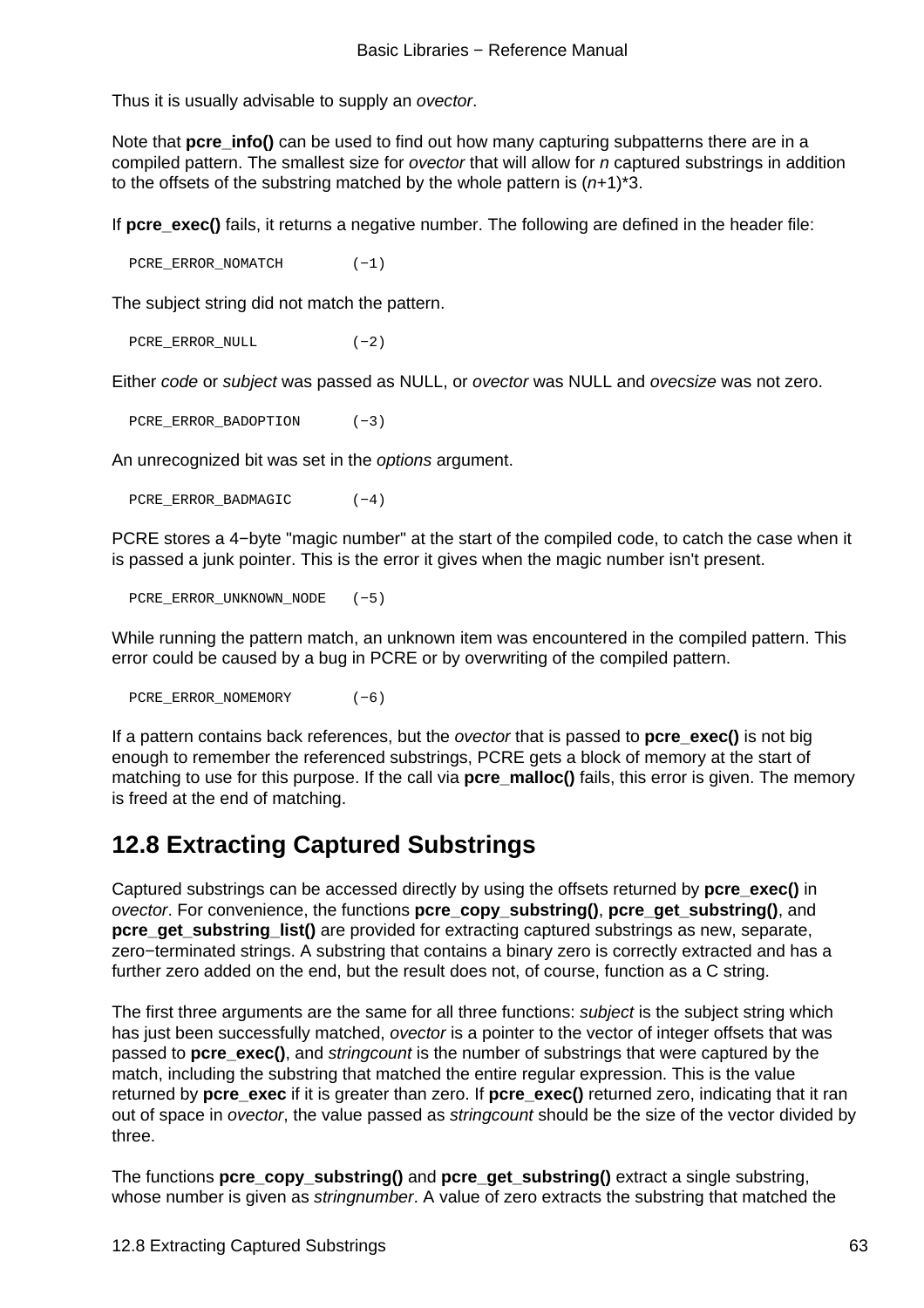<span id="page-69-0"></span>entire pattern, while higher values extract the captured substrings. For **pcre\_copy\_substring()**, the string is placed in *buffer*, whose length is given by *buffersize*, while for **pcre** get substring() a new block of store is obtained via **pcre\_malloc**, and its address is returned via stringptr. The yield of the function is the length of the string, not including the terminating zero, or one of

```
PCRE_ERROR_NOMEMORY (−6)
```
The buffer was too small for **pcre** copy substring(), or the attempt to get memory failed for **pcre\_get\_substring()**.

```
 PCRE_ERROR_NOSUBSTRING (−7)
```
There is no substring whose number is stringnumber.

The **pcre\_get\_substring\_list()** function extracts all available substrings and builds a list of pointers to them. All this is done in a single block of memory which is obtained via **pcre\_malloc**. The address of the memory block is returned via *listotr*, which is also the start of the list of string pointers. The end of the list is marked by a NULL pointer. The yield of the function is zero if all went well, or

```
 PCRE_ERROR_NOMEMORY (−6)
```
if the attempt to get the memory block failed.

When any of these functions encounter a substring that is unset, which can happen when capturing subpattern number  $n+1$  matches some part of the subject, but subpattern n has not been used at all, they return an empty string. This can be distinguished from a genuine zero−length substring by inspecting the appropriate offset in ovector, which is negative for unset substrings.

### **12.9 Limitations**

There are some size limitations in PCRE but it is hoped that they will never in practice be relevant. The maximum length of a compiled pattern is 65539 (sic) bytes. All values in repeating quantifiers must be less than 65536. The maximum number of capturing subpatterns is 99. The maximum number of all parenthesized subpatterns, including capturing subpatterns, assertions, and other types of subpattern, is 200.

The maximum length of a subject string is the largest positive number that an integer variable can hold. However, PCRE uses recursion to handle subpatterns and indefinite repetition. This means that the available stack space may limit the size of a subject string that can be processed by certain patterns.

### **12.10 Differences from perl**

The differences described here are with respect to Perl 5.005.

1. By default, a whitespace character is any character that the C library function **isspace()** recognizes, though it is possible to compile PCRE with alternative character type tables. Normally **isspace()** matches space, formfeed, newline, carriage return, horizontal tab, and vertical tab. Perl 5 no longer includes vertical tab in its set of whitespace characters. The \v escape that was in the Perl documentation for a long time was never in fact recognized. However, the character itself was treated as whitespace at least up to 5.002. In 5.004 and 5.005 it does not match \s.

2. PCRE does not allow repeat quantifiers on lookahead assertions. Perl permits them, but they do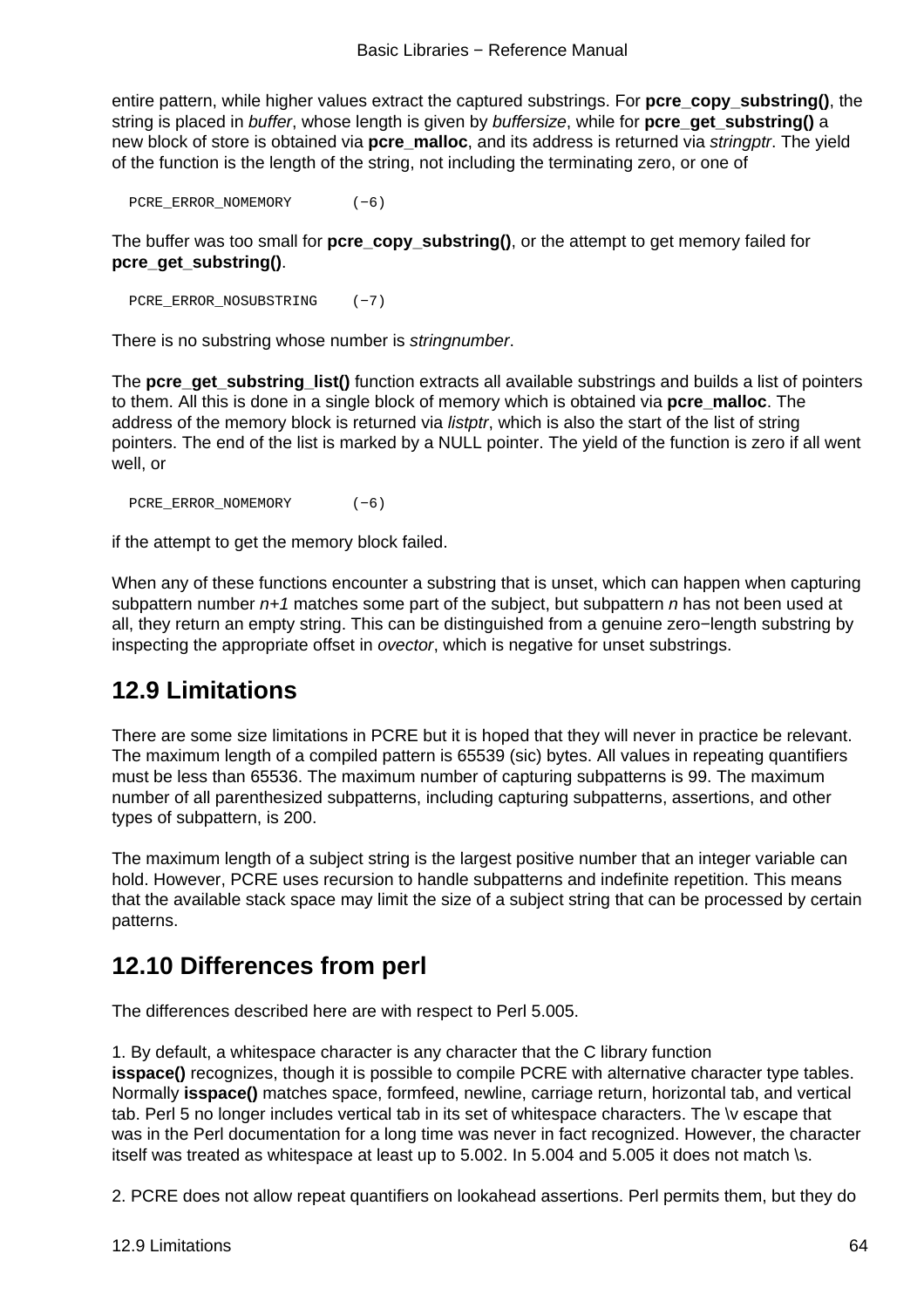not mean what you might think. For example, (?!a){3} does not assert that the next three characters are not "a". It just asserts that the next character is not "a" three times.

3. Capturing subpatterns that occur inside negative lookahead assertions are counted, but their entries in the offsets vector are never set. Perl sets its numerical variables from any such patterns that are matched before the assertion fails to match something (thereby succeeding), but only if the negative lookahead assertion contains just one branch.

4. Though binary zero characters are supported in the subject string, they are not allowed in a pattern string because it is passed as a normal C string, terminated by zero. The escape sequence "\0" can be used in the pattern to represent a binary zero.

5. The following Perl escape sequences are not supported: \I, \u, \L, \U, \E, \Q. In fact these are implemented by Perl's general string−handling and are not part of its pattern matching engine.

6. The Perl \G assertion is not supported as it is not relevant to single pattern matches.

7. Fairly obviously, PCRE does not support the (?{code}) and (?p{code}) constructions. However, there is some experimental support for recursive patterns using the non−Perl item (?R).

8. There are at the time of writing some oddities in Perl 5.005\_02 concerned with the settings of captured strings when part of a pattern is repeated. For example, matching "aba" against the pattern /^(a(b)?)+\$/ sets \$2 to the value "b", but matching "aabbaa" against /^(aa(bb)?)+\$/ leaves \$2 unset. However, if the pattern is changed to  $\sqrt{(aa(b(b))?)}+$  then \$2 (and \$3) are set.

In Perl 5.004 \$2 is set in both cases, and that is also true of PCRE. If in the future Perl changes to a consistent state that is different, PCRE may change to follow.

9. Another as yet unresolved discrepancy is that in Perl 5.005 02 the pattern  $\sqrt{(a)}$ ?(?(1)alb)+\$/ matches the string "a", whereas in PCRE it does not. However, in both Perl and PCRE /^(a)?a/ matched against "a" leaves \$1 unset.

10. PCRE provides some extensions to the Perl regular expression facilities:

(a) Although lookbehind assertions must match fixed length strings, each alternative branch of a lookbehind assertion can match a different length of string. Perl 5.005 requires them all to have the same length.

(b) If PCRE\_DOLLAR\_ENDONLY is set and PCRE\_MULTILINE is not set, the \$ meta− character matches only at the very end of the string.

(c) If PCRE\_EXTRA is set, a backslash followed by a letter with no special meaning is faulted.

(d) If PCRE\_UNGREEDY is set, the greediness of the repetition quantifiers is inverted, that is, by default they are not greedy, but if followed by a question mark they are.

(e) PCRE\_ANCHORED can be used to force a pattern to be tried only at the start of the subject.

(f) The PCRE\_NOTBOL, PCRE\_NOTEOL, and PCRE\_NOTEMPTY options for **pcre\_exec()** have no Perl equivalents.

(g) The (?R) construct allows for recursive pattern matching (Perl 5.6 can do this using the (?p{code}) construct, which PCRE cannot of course support.)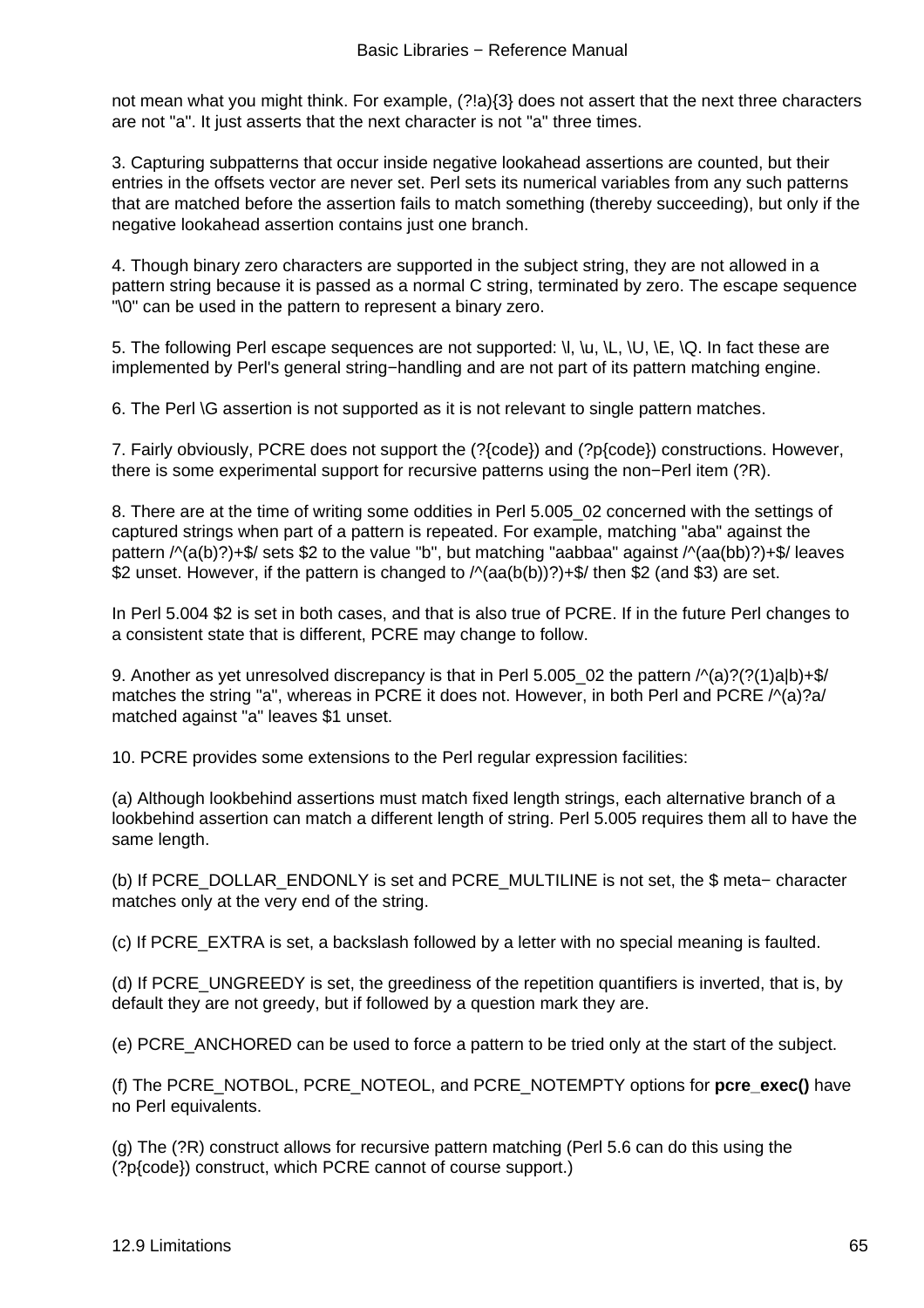### <span id="page-71-0"></span>**12.11 Regular Expression Details**

The syntax and semantics of the regular expressions supported by PCRE are described below. Regular expressions are also described in the Perl documentation and in a number of other books, some of which have copious examples. Jeffrey Friedl's "Mastering Regular Expressions", published by O'Reilly (ISBN 1−56592−257), covers them in great detail. The description here is intended as reference documentation.

A regular expression is a pattern that is matched against a subject string from left to right. Most characters stand for themselves in a pattern, and match the corresponding characters in the subject. As a trivial example, the pattern

The quick brown fox

matches a portion of a subject string that is identical to itself. The power of regular expressions comes from the ability to include alternatives and repetitions in the pattern. These are encoded in the pattern by the use of meta−characters, which do not stand for themselves but instead are interpreted in some special way.

There are two different sets of meta−characters: those that are recognized anywhere in the pattern except within square brackets, and those that are recognized in square brackets. Outside square brackets, the meta−characters are as follows:

|                     | general escape character with several uses           |
|---------------------|------------------------------------------------------|
| $\hat{\phantom{a}}$ | assert start of subject (or line, in multiline mode) |
| \$                  | assert end of subject (or line, in multiline mode)   |
|                     | match any character except newline (by default)      |
|                     | start character class definition                     |
|                     | start of alternative branch                          |
|                     | start subpattern                                     |
|                     | end subpattern                                       |
| ?                   | extends the meaning of (                             |
|                     | also 0 or 1 quantifier                               |
|                     | also quantifier minimizer                            |
| $\star$             | 0 or more quantifier                                 |
| $+$                 | 1 or more quantifier                                 |
|                     | start min/max quantifier                             |
|                     |                                                      |

Part of a pattern that is in square brackets is called a "character class". In a character class the only meta−characters are:

```
 \ general escape character
 ^ negate the class, but only if the first character
      indicates character range
 ] terminates the character class
```
The following sections describe the use of each of the meta−characters.

### **12.12 Backslash**

The backslash character has several uses. Firstly, if it is followed by a non−alphameric character, it takes away any special meaning that character may have. This use of backslash as an escape character applies both inside and outside character classes.

For example, if you want to match a "\*" character, you write "\\*" in the pattern. This applies whether or not the following character would otherwise be interpreted as a meta−character, so it is always safe to precede a non−alphameric with "\" to specify that it stands for itself. In particular, if you want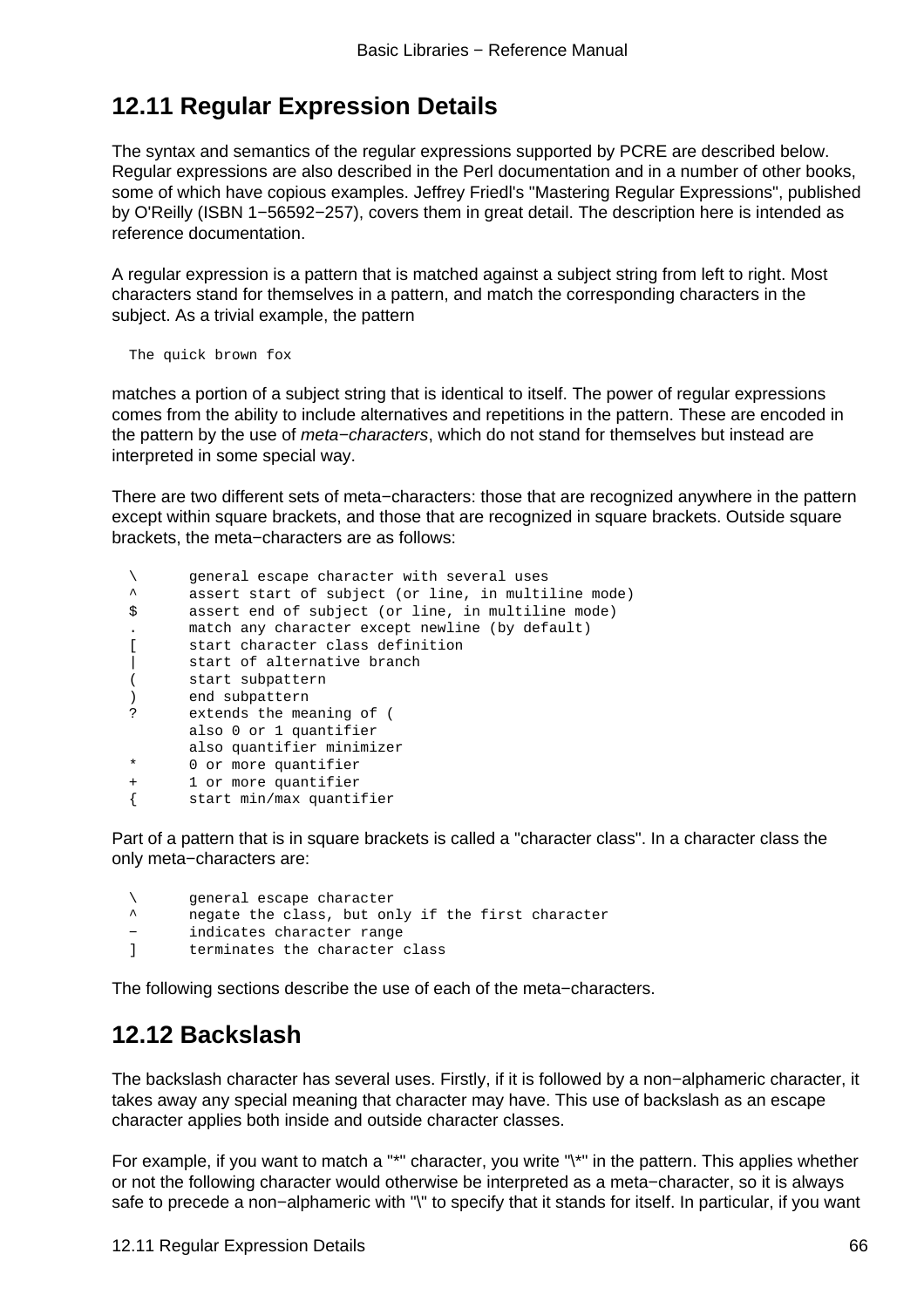to match a backslash, you write "\\".

If a pattern is compiled with the PCRE\_EXTENDED option, whitespace in the pattern (other than in a character class) and characters between a "#" outside a character class and the next newline character are ignored. An escaping backslash can be used to include a whitespace or "#" character as part of the pattern.

A second use of backslash provides a way of encoding non−printing characters in patterns in a visible manner. There is no restriction on the appearance of non−printing characters, apart from the binary zero that terminates a pattern, but when a pattern is being prepared by text editing, it is usually easier to use one of the following escape sequences than the binary character it represents:

 \a alarm, that is, the BEL character (hex 07) \cx "control−x", where x is any character \e escape (hex 1B) \f formfeed (hex 0C) \n newline (hex 0A) \r carriage return (hex 0D) \t tab (hex 09) \xhh character with hex code hh \ddd character with octal code ddd, or backreference

The precise effect of "\cx" is as follows: if "x" is a lower case letter, it is converted to upper case. Then bit 6 of the character (hex 40) is inverted. Thus "\cz" becomes hex 1A, but "\c{" becomes hex 3B, while "\c;" becomes hex 7B.

After "\x", up to two hexadecimal digits are read (letters can be in upper or lower case).

After "\0" up to two further octal digits are read. In both cases, if there are fewer than two digits, just those that are present are used. Thus the sequence "\0\x\07" specifies two binary zeros followed by a BEL character. Make sure you supply two digits after the initial zero if the character that follows is itself an octal digit.

The handling of a backslash followed by a digit other than 0 is complicated. Outside a character class, PCRE reads it and any following digits as a decimal number. If the number is less than 10, or if there have been at least that many previous capturing left parentheses in the expression, the entire sequence is taken as a *back reference*. A description of how this works is given later, following the discussion of parenthesized subpatterns.

Inside a character class, or if the decimal number is greater than 9 and there have not been that many capturing subpatterns, PCRE re−reads up to three octal digits following the backslash, and generates a single byte from the least significant 8 bits of the value. Any subsequent digits stand for themselves. For example:

| $\backslash$ 040 | is another way of writing a space                 |
|------------------|---------------------------------------------------|
| $\backslash$ 40  | is the same, provided there are fewer than 40     |
|                  | previous capturing subpatterns                    |
| $\setminus 7$    | is always a back reference                        |
| $\setminus$ 11   | might be a back reference, or another way of      |
|                  | writing a tab                                     |
| $\setminus$ 011  | is always a tab                                   |
|                  | \0113 is a tab followed by the character "3"      |
| $\backslash$ 113 | is the character with octal code 113 (since there |
|                  | can be no more than 99 back references)           |
| $\backslash$ 377 | is a byte consisting entirely of 1 bits           |
| \81              | is either a back reference, or a binary zero      |
|                  | followed by the two characters "8" and "1"        |
|                  |                                                   |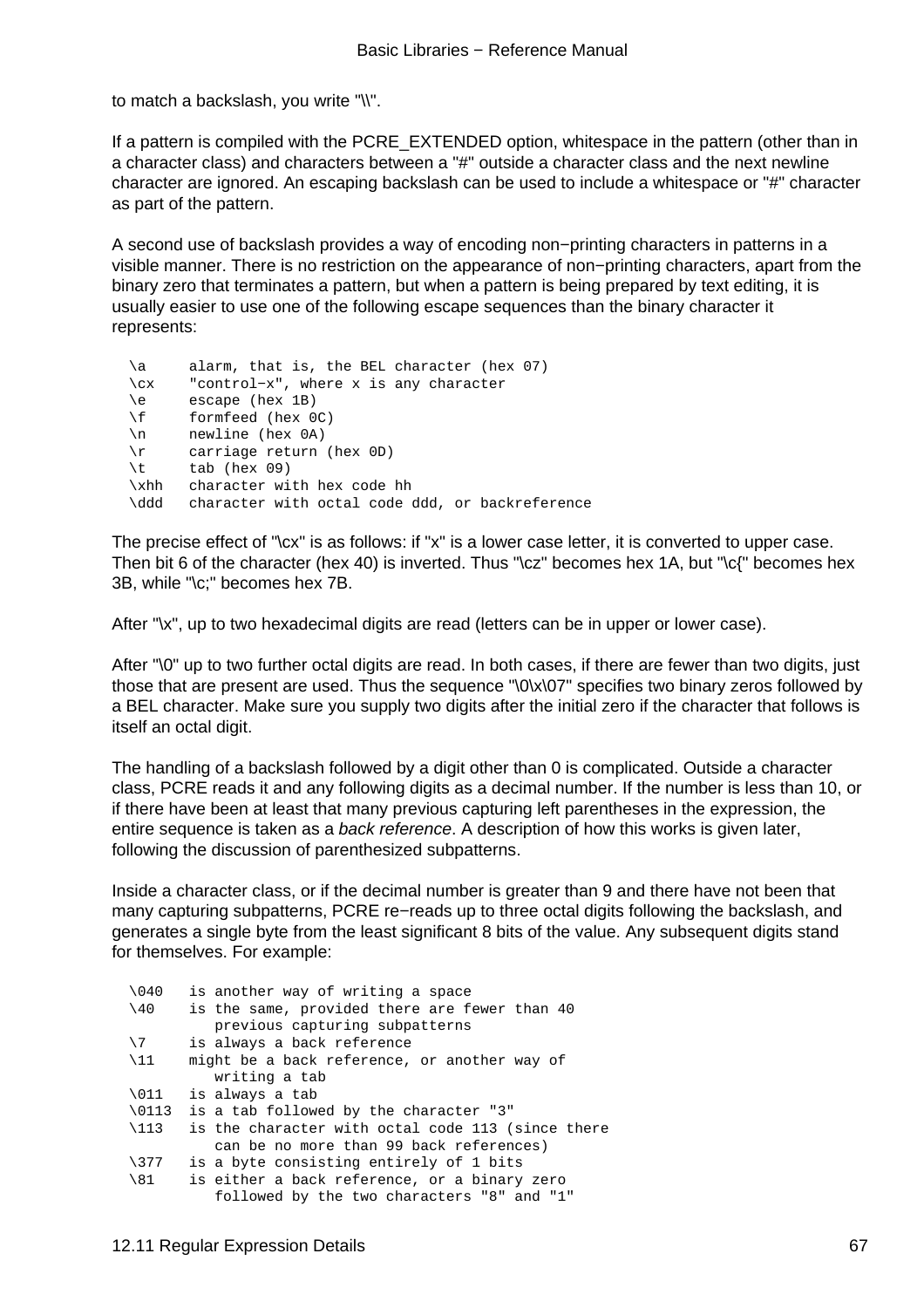Note that octal values of 100 or greater must not be introduced by a leading zero, because no more than three octal digits are ever read.

All the sequences that define a single byte value can be used both inside and outside character classes. In addition, inside a character class, the sequence "\b" is interpreted as the backspace character (hex 08). Outside a character class it has a different meaning (see below).

The third use of backslash is for specifying generic character types:

| \d            | any decimal digit                                |
|---------------|--------------------------------------------------|
| $\setminus D$ | any character that is not a decimal digit        |
| \s            | any whitespace character                         |
| $\setminus S$ | any character that is not a whitespace character |
| $\vee$        | any "word" character                             |
| $\setminus W$ | any "non-word" character                         |

Each pair of escape sequences partitions the complete set of characters into two disjoint sets. Any given character matches one, and only one, of each pair.

A "word" character is any letter or digit or the underscore character, that is, any character which can be part of a Perl "word". The definition of letters and digits is controlled by PCRE's character tables, and may vary if locale− specific matching is taking place (see "Locale support" above). For example, in the "fr" (French) locale, some character codes greater than 128 are used for accented letters, and these are matched by \w.

These character type sequences can appear both inside and outside character classes. They each match one character of the appropriate type. If the current matching point is at the end of the subject string, all of them fail, since there is no character to match.

The fourth use of backslash is for certain simple assertions. An assertion specifies a condition that has to be met at a particular point in a match, without consuming any characters from the subject string. The use of subpatterns for more complicated assertions is described below. The backslashed assertions are

| \b            | word boundary                                                    |
|---------------|------------------------------------------------------------------|
| $\Bbb B$      | not a word boundary                                              |
| $\setminus A$ | start of subject (independent of multiline mode)                 |
| \Z.           | end of subject or newline at end (independent of multiline mode) |
| $\chi$        | end of subject (independent of multiline mode)                   |

These assertions may not appear in character classes (but note that "\b" has a different meaning, namely the backspace character, inside a character class).

A word boundary is a position in the subject string where the current character and the previous character do not both match \w or \W (i.e. one matches \w and the other matches \W), or the start or end of the string if the first or last character matches \w, respectively.

The \A, \Z, and \z assertions differ from the traditional circumflex and dollar (described below) in that they only ever match at the very start and end of the subject string, whatever options are set. They are not affected by the PCRE\_NOTBOL or PCRE\_NOTEOL options. If the startoffset argument of **pcre\_exec()** is non−zero, \A can never match. The difference between \Z and  $\&$  is that  $\&$  matches before a newline that is the last character of the string as well as at the end of the string, whereas \z matches only at the end.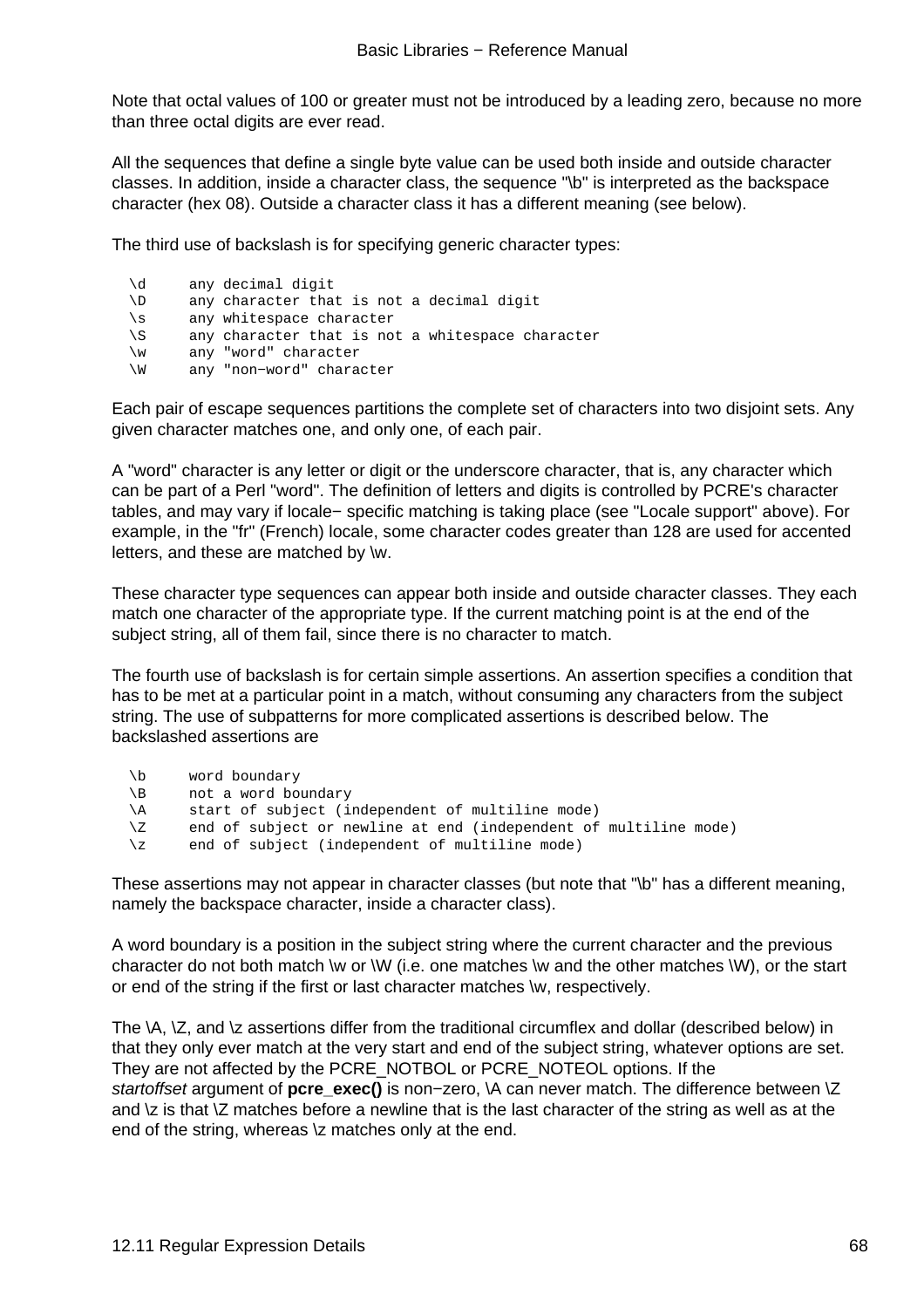## **12.13 Circumflex and Dollar**

Outside a character class, in the default matching mode, the circumflex character is an assertion which is true only if the current matching point is at the start of the subject string. If the startoffset argument of **pcre\_exec()** is non−zero, circumflex can never match. Inside a character class, circumflex has an entirely different meaning (see below).

Circumflex need not be the first character of the pattern if a number of alternatives are involved, but it should be the first thing in each alternative in which it appears if the pattern is ever to match that branch. If all possible alternatives start with a circumflex, that is, if the pattern is constrained to match only at the start of the subject, it is said to be an "anchored" pattern. (There are also other constructs that can cause a pattern to be anchored.)

A dollar character is an assertion which is true only if the current matching point is at the end of the subject string, or immediately before a newline character that is the last character in the string (by default). Dollar need not be the last character of the pattern if a number of alternatives are involved, but it should be the last item in any branch in which it appears. Dollar has no special meaning in a character class.

The meaning of dollar can be changed so that it matches only at the very end of the string, by setting the PCRE\_DOLLAR\_ENDONLY option at compile or matching time. This does not affect the \Z assertion.

The meanings of the circumflex and dollar characters are changed if the PCRE\_MULTILINE option is set. When this is the case, they match immediately after and immediately before an internal "\n" character, respectively, in addition to matching at the start and end of the subject string. For example, the pattern /^abc\$/ matches the subject string "def\nabc" in multiline mode, but not otherwise. Consequently, patterns that are anchored in single line mode because all branches start with "^" are not anchored in multiline mode, and a match for circumflex is possible when the startoffset argument of **pcre\_exec()** is non−zero. The PCRE\_DOLLAR\_ENDONLY option is ignored if PCRE\_MULTILINE is set.

Note that the sequences  $\mathcal{A}, \mathcal{Z},$  and  $\mathcal{Z}$  can be used to match the start and end of the subject in both modes, and if all branches of a pattern start with \A is it always anchored, whether PCRE\_MULTILINE is set or not.

## **12.14 Full Stop (Period, Dot)**

Outside a character class, a dot in the pattern matches any one character in the subject, including a non−printing character, but not (by default) newline. If the PCRE\_DOTALL option is set, dots match newlines as well. The handling of dot is entirely independent of the handling of circumflex and dollar, the only relationship being that they both involve newline characters. Dot has no special meaning in a character class.

## **12.15 Square Brackets**

An opening square bracket introduces a character class, terminated by a closing square bracket. A closing square bracket on its own is not special. If a closing square bracket is required as a member of the class, it should be the first data character in the class (after an initial circumflex, if present) or escaped with a backslash.

A character class matches a single character in the subject; the character must be in the set of characters defined by the class, unless the first character in the class is a circumflex, in which case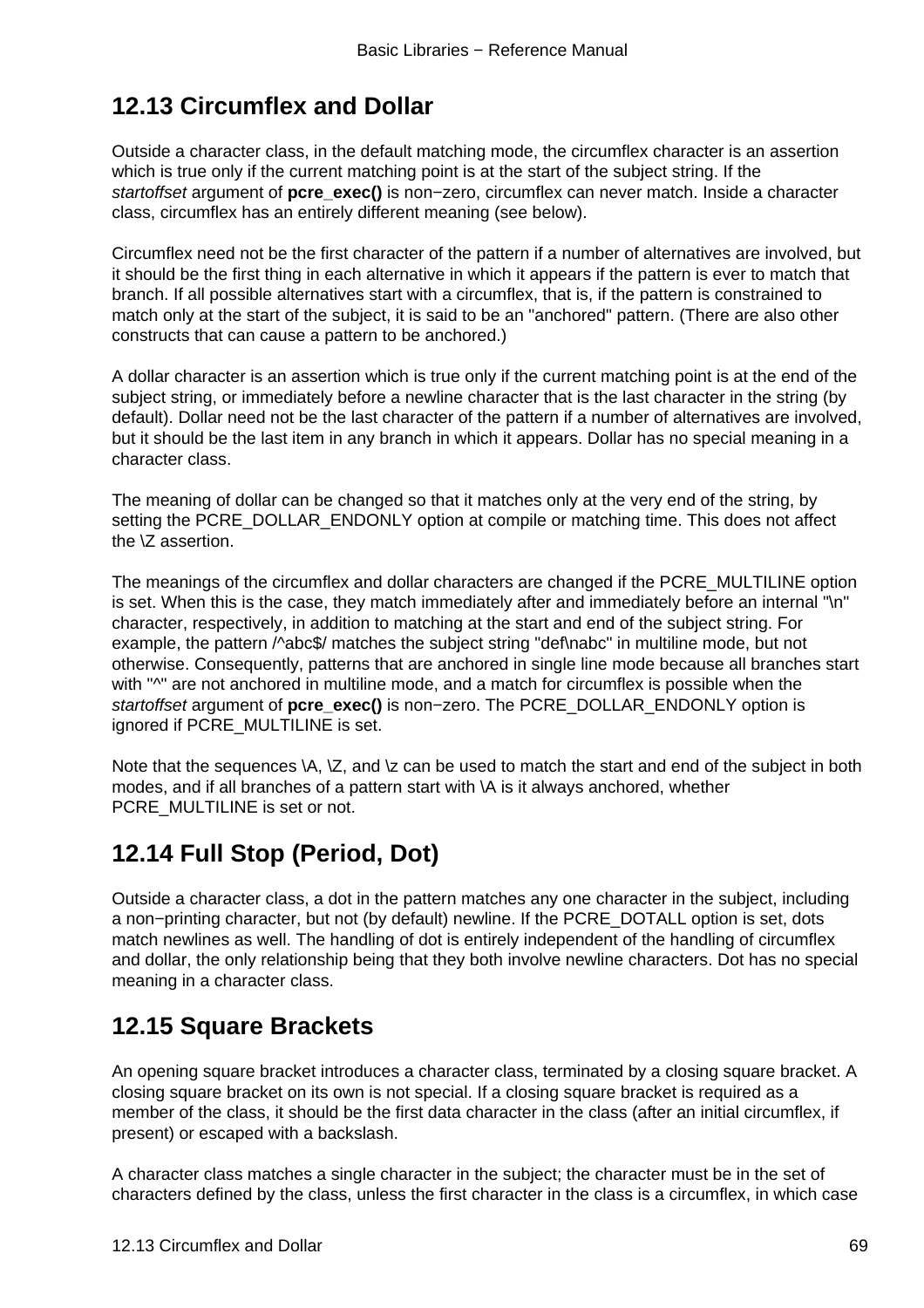the subject character must not be in the set defined by the class. If a circumflex is actually required as a member of the class, ensure it is not the first character, or escape it with a backslash.

For example, the character class [aeiou] matches any lower case vowel, while [^aeiou] matches any character that is not a lower case vowel. Note that a circumflex is just a convenient notation for specifying the characters which are in the class by enumerating those that are not. It is not an assertion: it still consumes a character from the subject string, and fails if the current pointer is at the end of the string.

When caseless matching is set, any letters in a class represent both their upper case and lower case versions, so for example, a caseless [aeiou] matches "A" as well as "a", and a caseless [^aeiou] does not match "A", whereas a caseful version would.

The newline character is never treated in any special way in character classes, whatever the setting of the PCRE\_DOTALL or PCRE\_MULTILINE options is. A class such as [^a] will always match a newline.

The minus (hyphen) character can be used to specify a range of characters in a character class. For example, [d−m] matches any letter between d and m, inclusive. If a minus character is required in a class, it must be escaped with a backslash or appear in a position where it cannot be interpreted as indicating a range, typically as the first or last character in the class.

It is not possible to have the literal character "]" as the end character of a range. A pattern such as [W−]46] is interpreted as a class of two characters ("W" and "−") followed by a literal string "46]", so it would match "W46]" or "−46]". However, if the "]" is escaped with a backslash it is interpreted as the end of range, so [W−\]46] is interpreted as a single class containing a range followed by two separate characters. The octal or hexadecimal representation of "]" can also be used to end a range.

Ranges operate in ASCII collating sequence. They can also be used for characters specified numerically, for example [\000-\037]. If a range that includes letters is used when caseless matching is set, it matches the letters in either case. For example, [W−c] is equivalent to [][\^\_`wxyzabc], matched caselessly, and if character tables for the "fr" locale are in use, [\xc8−\xcb] matches accented E characters in both cases.

The character types  $\backslash d$ ,  $\backslash D$ ,  $\backslash s$ ,  $\backslash S$ ,  $\backslash w$ , and  $\backslash W$  may also appear in a character class, and add the characters that they match to the class. For example, [\dABCDEF] matches any hexadecimal digit. A circumflex can conveniently be used with the upper case character types to specify a more restricted set of characters than the matching lower case type. For example, the class [^\W\_] matches any letter or digit, but not underscore.

All non–alphameric characters other than \, –, ^ (at the start) and the terminating ] are non–special in character classes, but it does no harm if they are escaped.

#### **12.16 Posix Character Classes**

Perl 5.6 (not yet released at the time of writing) is going to support the POSIX notation for character classes, which uses names enclosed by [: and :] within the enclosing square brackets. PCRE supports this notation. For example,

```
 [01[:alpha:]%]
```
matches "0", "1", any alphabetic character, or "%". The supported class names are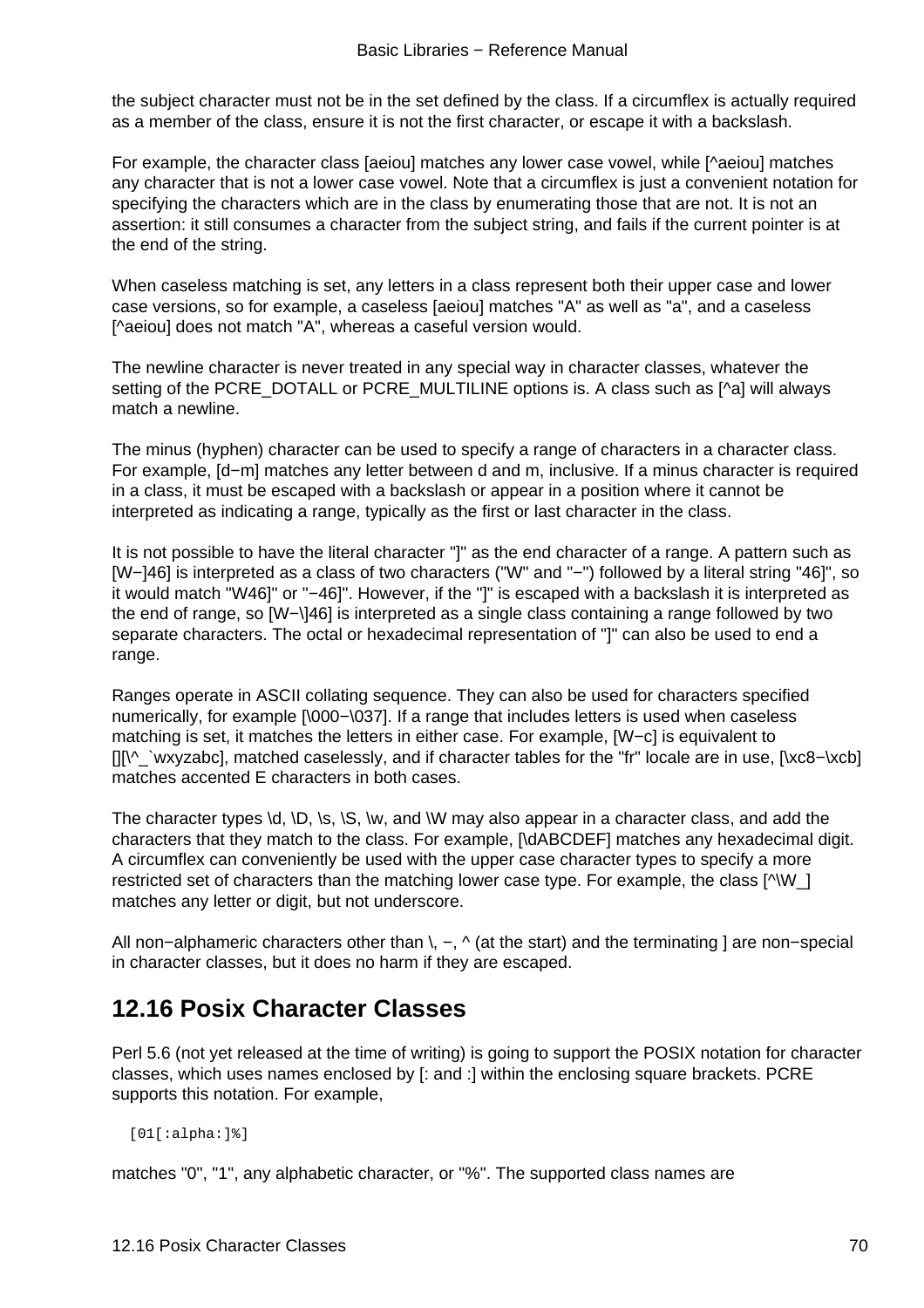| alnum  | letters and digits                                |
|--------|---------------------------------------------------|
| alpha  | letters                                           |
| ascii  | character codes $0 - 127$                         |
| cntrl  | control characters                                |
| digit  | decimal digits (same as $\{d\}$ )                 |
| qraph  | printing characters, excluding space              |
| lower  | lower case letters                                |
| print  | printing characters, including space              |
| punct  | printing characters, excluding letters and digits |
| space  | white space (same as $\succeq$ s)                 |
| upper  | upper case letters                                |
| word   | "word" characters (same as \w)                    |
| xdigit | hexadecimal digits                                |
|        |                                                   |

The names "ascii" and "word" are Perl extensions. Another Perl extension is negation, which is indicated by a ^ character after the colon. For example,

[12[:^digit:]]

matches "1", "2", or any non−digit. PCRE (and Perl) also recogize the POSIX syntax [.ch.] and [=ch=] where "ch" is a "collating element", but these are not supported, and an error is given if they are encountered.

#### **12.17 Vertical Bar**

Vertical bar characters are used to separate alternative patterns. For example, the pattern

gilbert|sullivan

matches either "gilbert" or "sullivan". Any number of alternatives may appear, and an empty alternative is permitted (matching the empty string). The matching process tries each alternative in turn, from left to right, and the first one that succeeds is used. If the alternatives are within a subpattern (defined below), "succeeds" means matching the rest of the main pattern as well as the alternative in the subpattern.

#### **12.18 Internal Option Setting**

The settings of PCRE\_CASELESS, PCRE\_MULTILINE, PCRE\_DOTALL, and PCRE\_EXTENDED can be changed from within the pattern by a sequence of Perl option letters enclosed between "(?" and ")". The option letters are

- i for PCRE\_CASELESS
- m for PCRE\_MULTILINE
- s for PCRE\_DOTALL
- x for PCRE\_EXTENDED

For example, (?im) sets caseless, multiline matching. It is also possible to unset these options by preceding the letter with a hyphen, and a combined setting and unsetting such as (?im−sx), which sets PCRE\_CASELESS and PCRE\_MULTILINE while unsetting PCRE\_DOTALL and PCRE\_EXTENDED, is also permitted. If a letter appears both before and after the hyphen, the option is unset.

The scope of these option changes depends on where in the pattern the setting occurs. For settings that are outside any subpattern (defined below), the effect is the same as if the options were set or unset at the start of matching. The following patterns all behave in exactly the same way: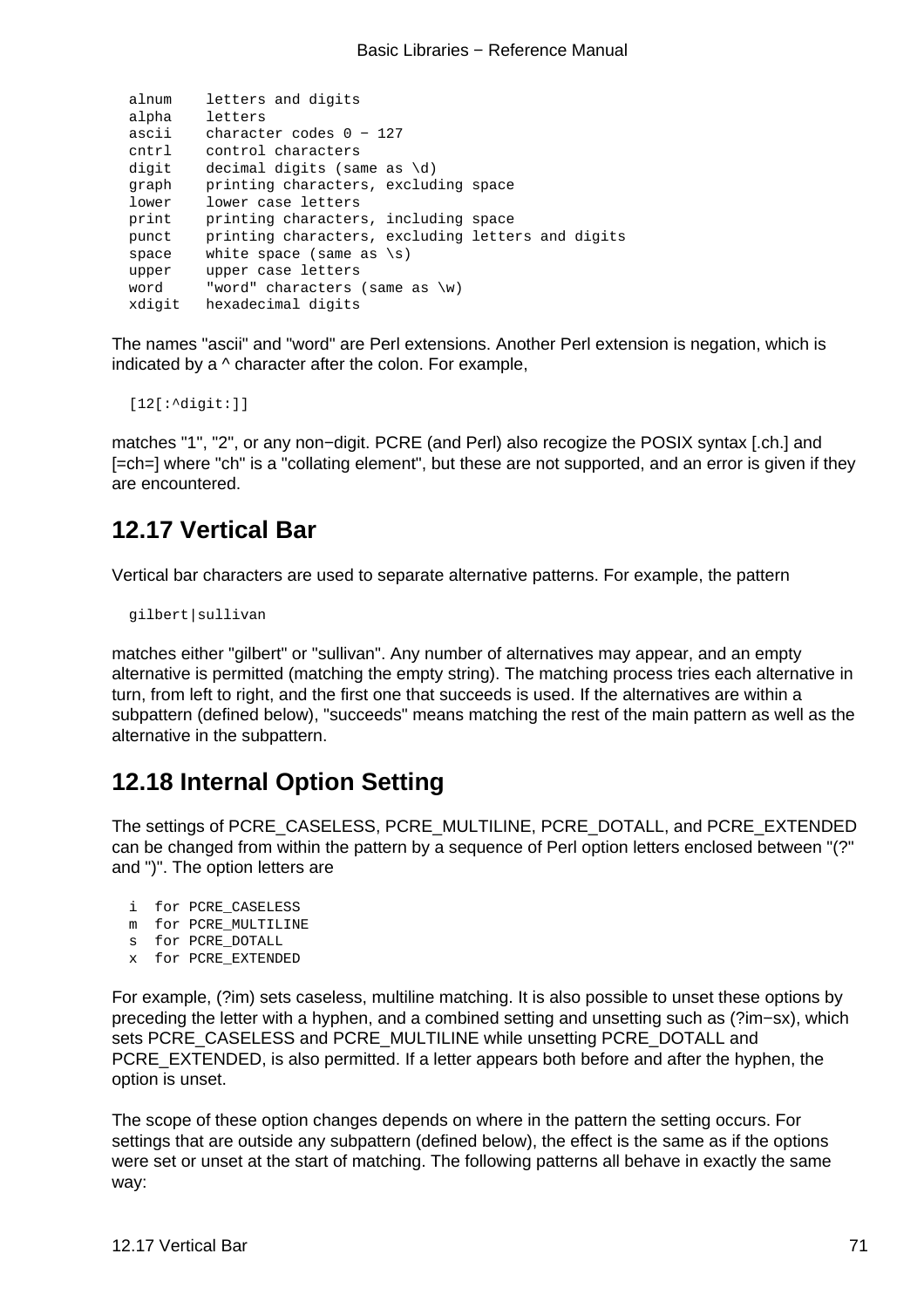(?i)abc a(?i)bc ab(?i)c abc(?i)

which in turn is the same as compiling the pattern abc with PCRE CASELESS set. In other words, such "top level" settings apply to the whole pattern (unless there are other changes inside subpatterns). If there is more than one setting of the same option at top level, the rightmost setting is used.

If an option change occurs inside a subpattern, the effect is different. This is a change of behaviour in Perl 5.005. An option change inside a subpattern affects only that part of the subpattern that follows it, so

 $(a(2i)h)c$ 

matches abc and aBc and no other strings (assuming PCRE\_CASELESS is not used). By this means, options can be made to have different settings in different parts of the pattern. Any changes made in one alternative do carry on into subsequent branches within the same subpattern. For example,

 $(a(?i)b|c)$ 

matches "ab", "aB", "c", and "C", even though when matching "C" the first branch is abandoned before the option setting. This is because the effects of option settings happen at compile time. There would be some very weird behaviour otherwise.

The PCRE−specific options PCRE\_UNGREEDY and PCRE\_EXTRA can be changed in the same way as the Perl−compatible options by using the characters U and X respectively. The (?X) flag setting is special in that it must always occur earlier in the pattern than any of the additional features it turns on, even when it is at top level. It is best put at the start.

#### **12.19 Subpatterns**

Subpatterns are delimited by parentheses (round brackets), which can be nested. Marking part of a pattern as a subpattern does two things:

1. It localizes a set of alternatives. For example, the pattern

```
 cat(aract|erpillar|)
```
matches one of the words "cat", "cataract", or "caterpillar". Without the parentheses, it would match "cataract", "erpillar" or the empty string.

2. It sets up the subpattern as a capturing subpattern (as defined above). When the whole pattern matches, that portion of the subject string that matched the subpattern is passed back to the caller via the ovector argument of **pcre\_exec()**. Opening parentheses are counted from left to right (starting from 1) to obtain the numbers of the capturing subpatterns.

For example, if the string "the red king" is matched against the pattern

```
 the ((red|white) (king|queen))
```
the captured substrings are "red king", "red", and "king", and are numbered 1, 2, and 3.

The fact that plain parentheses fulfil two functions is not always helpful. There are often times when

12.19 Subpatterns 72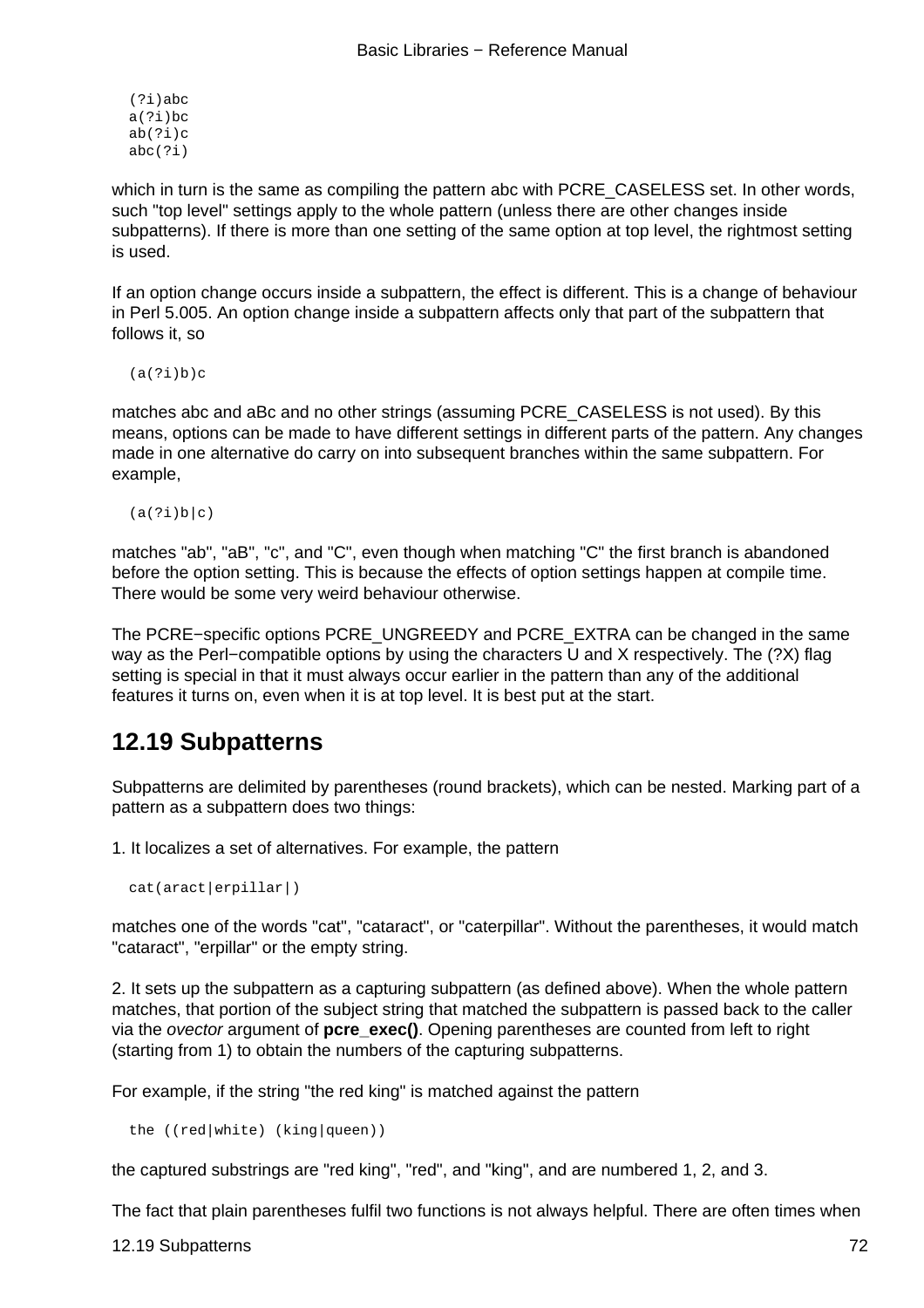a grouping subpattern is required without a capturing requirement. If an opening parenthesis is followed by "?:", the subpattern does not do any capturing, and is not counted when computing the number of any subsequent capturing subpatterns. For example, if the string "the white queen" is matched against the pattern

```
 the ((?:red|white) (king|queen))
```
the captured substrings are "white queen" and "queen", and are numbered 1 and 2. The maximum number of captured substrings is 99, and the maximum number of all subpatterns, both capturing and non−capturing, is 200.

As a convenient shorthand, if any option settings are required at the start of a non−capturing subpattern, the option letters may appear between the "?" and the ":". Thus the two patterns

```
 (?i:saturday|sunday)
 (?:(?i)saturday|sunday)
```
match exactly the same set of strings. Because alternative branches are tried from left to right, and options are not reset until the end of the subpattern is reached, an option setting in one branch does affect subsequent branches, so the above patterns match "SUNDAY" as well as "Saturday".

### **12.20 Repetition**

Repetition is specified by quantifiers, which can follow any of the following items:

```
 a single character, possibly escaped
 the . metacharacter
 a character class
 a back reference (see next section)
 a parenthesized subpattern (unless it is an assertion − see below)
```
The general repetition quantifier specifies a minimum and maximum number of permitted matches, by giving the two numbers in curly brackets (braces), separated by a comma. The numbers must be less than 65536, and the first must be less than or equal to the second. For example:

z{2,4}

matches "zz", "zzz", or "zzzz". A closing brace on its own is not a special character. If the second number is omitted, but the comma is present, there is no upper limit; if the second number and the comma are both omitted, the quantifier specifies an exact number of required matches. Thus

 $[aeiou]{3}$ 

matches at least 3 successive vowels, but may match many more, while

 $\d{8}$ 

matches exactly 8 digits. An opening curly bracket that appears in a position where a quantifier is not allowed, or one that does not match the syntax of a quantifier, is taken as a literal character. For example, {,6} is not a quantifier, but a literal string of four characters.

The quantifier  $\{0\}$  is permitted, causing the expression to behave as if the previous item and the quantifier were not present.

For convenience (and historical compatibility) the three most common quantifiers have single−character abbreviations: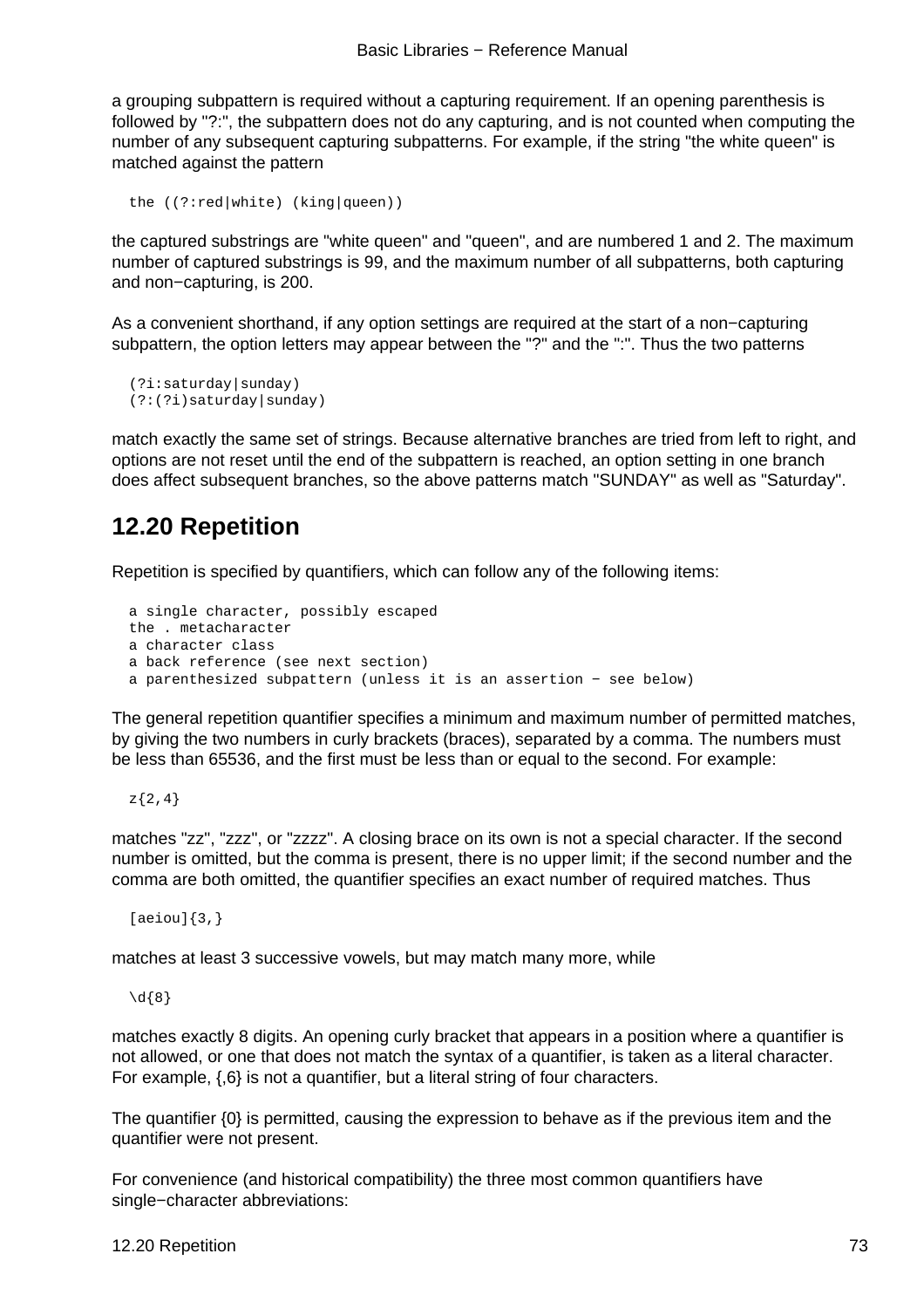\* is equivalent to {0,} + is equivalent to {1,} ? is equivalent to {0,1}

It is possible to construct infinite loops by following a subpattern that can match no characters with a quantifier that has no upper limit, for example:

 $(a?)$  \*

Earlier versions of Perl and PCRE used to give an error at compile time for such patterns. However, because there are cases where this can be useful, such patterns are now accepted, but if any repetition of the subpattern does in fact match no characters, the loop is forcibly broken.

By default, the quantifiers are "greedy", that is, they match as much as possible (up to the maximum number of permitted times), without causing the rest of the pattern to fail. The classic example of where this gives problems is in trying to match comments in C programs. These appear between the sequences /\* and \*/ and within the sequence, individual \* and / characters may appear. An attempt to match C comments by applying the pattern

 $/\backslash *$ .  $*\backslash *$ /

to the string

/\* first command \*/ not comment /\* second comment \*/

fails, because it matches the entire string due to the greediness of the .\* item.

However, if a quantifier is followed by a question mark, it ceases to be greedy, and instead matches the minimum number of times possible, so the pattern

 $1$   $*$ . \*?\\*/

does the right thing with the C comments. The meaning of the various quantifiers is not otherwise changed, just the preferred number of matches. Do not confuse this use of question mark with its use as a quantifier in its own right. Because it has two uses, it can sometimes appear doubled, as in

 $\lambda$ ssb/d

which matches one digit by preference, but can match two if that is the only way the rest of the pattern matches.

If the PCRE\_UNGREEDY option is set (an option which is not available in Perl), the quantifiers are not greedy by default, but individual ones can be made greedy by following them with a question mark. In other words, it inverts the default behaviour.

When a parenthesized subpattern is quantified with a minimum repeat count that is greater than 1 or with a limited maximum, more store is required for the compiled pattern, in proportion to the size of the minimum or maximum.

If a pattern starts with .\* or .{0,} and the PCRE\_DOTALL option (equivalent to Perl's /s) is set, thus allowing the . to match newlines, the pattern is implicitly anchored, because whatever follows will be tried against every character position in the subject string, so there is no point in retrying the overall match at any position after the first. PCRE treats such a pattern as though it were preceded by \A. In cases where it is known that the subject string contains no newlines, it is worth setting PCRE\_DOTALL when the pattern begins with .\* in order to obtain this optimization, or alternatively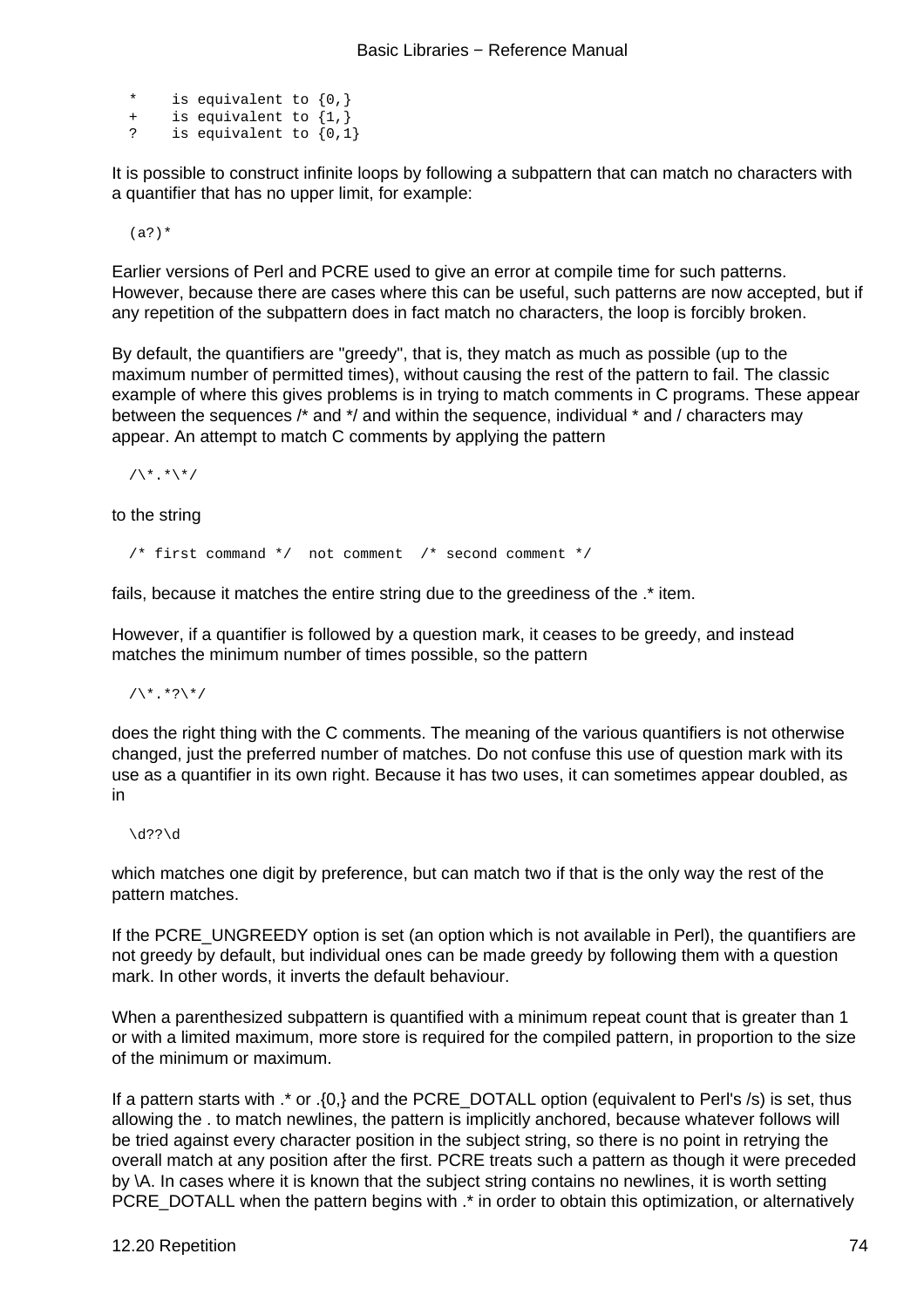using ^ to indicate anchoring explicitly.

When a capturing subpattern is repeated, the value captured is the substring that matched the final iteration. For example, after

 $(tweedle[dume]{3}\s$ 

has matched "tweedledum tweedledee" the value of the captured substring is "tweedledee". However, if there are nested capturing subpatterns, the corresponding captured values may have been set in previous iterations. For example, after

 $/(a|(b))$ +/

matches "aba" the value of the second captured substring is "b".

#### **12.21 Back References**

Outside a character class, a backslash followed by a digit greater than 0 (and possibly further digits) is a back reference to a capturing subpattern earlier (i.e. to its left) in the pattern, provided there have been that many previous capturing left parentheses.

However, if the decimal number following the backslash is less than 10, it is always taken as a back reference, and causes an error only if there are not that many capturing left parentheses in the entire pattern. In other words, the parentheses that are referenced need not be to the left of the reference for numbers less than 10. See the section entitled "Backslash" above for further details of the handling of digits following a backslash.

A back reference matches whatever actually matched the capturing subpattern in the current subject string, rather than anything matching the subpattern itself. So the pattern

(sens|respons)e and \1ibility

matches "sense and sensibility" and "response and responsibility", but not "sense and responsibility". If caseful matching is in force at the time of the back reference, the case of letters is relevant. For example,

```
((?i)rah)\s + \1
```
matches "rah rah" and "RAH RAH", but not "RAH rah", even though the original capturing subpattern is matched caselessly.

There may be more than one back reference to the same subpattern. If a subpattern has not actually been used in a particular match, any back references to it always fail. For example, the pattern

 $(a|(bc))\$ 2

always fails if it starts to match "a" rather than "bc". Because there may be up to 99 back references, all digits following the backslash are taken as part of a potential back reference number. If the pattern continues with a digit character, some delimiter must be used to terminate the back reference. If the PCRE\_EXTENDED option is set, this can be whitespace. Otherwise an empty comment can be used.

A back reference that occurs inside the parentheses to which it refers fails when the subpattern is first used, so, for example, (a\1) never matches. However, such references can be useful inside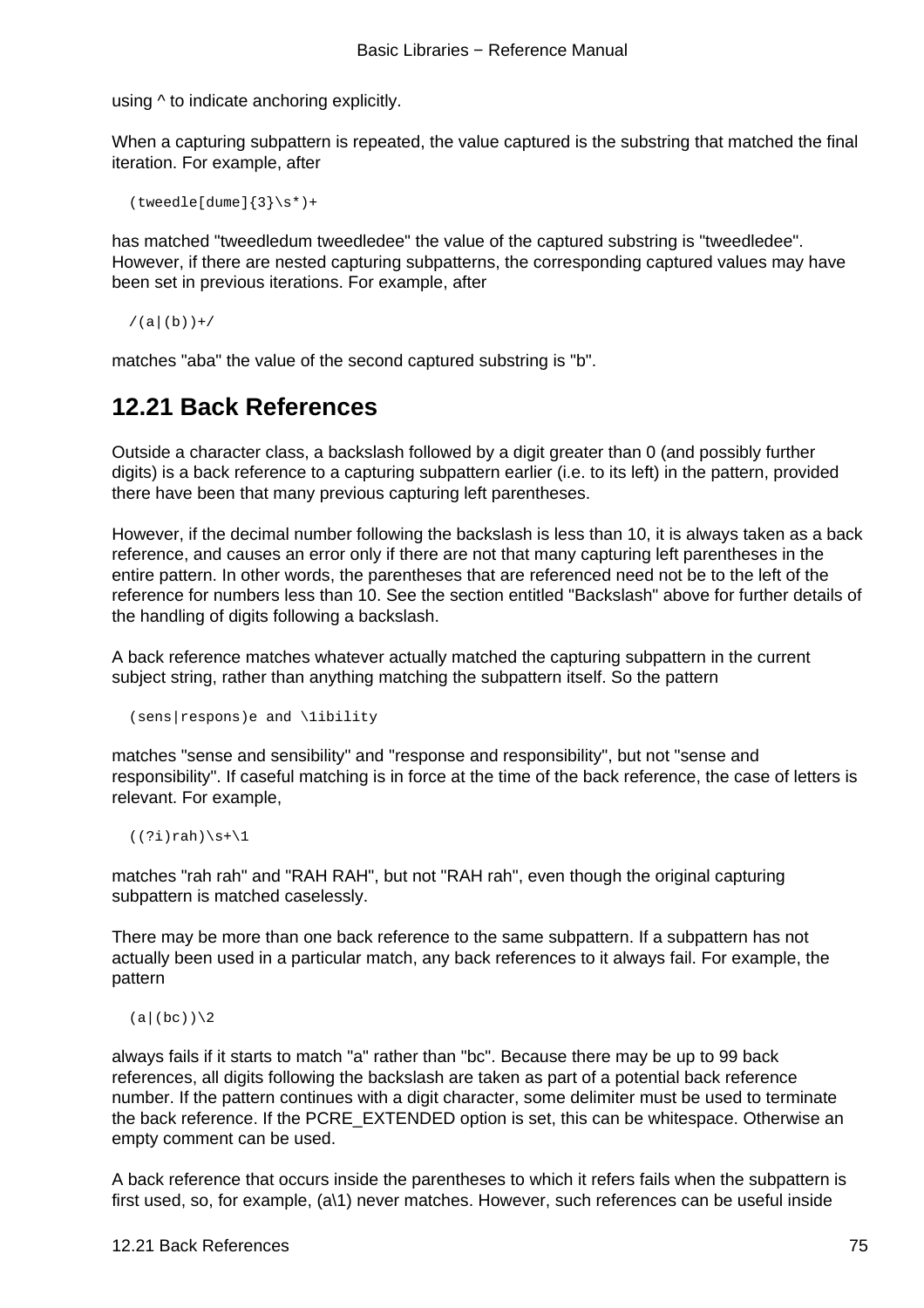repeated subpatterns. For example, the pattern

 $(a|b\1)$ +

matches any number of "a"s and also "aba", "ababaa" etc. At each iteration of the subpattern, the back reference matches the character string corresponding to the previous iteration. In order for this to work, the pattern must be such that the first iteration does not need to match the back reference. This can be done using alternation, as in the example above, or by a quantifier with a minimum of zero.

#### **12.22 Assertions**

An assertion is a test on the characters following or preceding the current matching point that does not actually consume any characters. The simple assertions coded as  $\mathbb{R}$ ,  $\mathbb{R}$ ,  $\mathbb{R}$ ,  $\mathbb{R}$ ,  $\mathbb{R}$ ,  $\mathbb{R}$ ,  $\mathbb{R}$ ,  $\mathbb{R}$ ,  $\mathbb{R}$ ,  $\mathbb{R}$ ,  $\mathbb{R}$ ,  $\mathbb{R}$ ,  $\mathbb{R}$ ,  $\mathbb{R}$ ,  $\mathbb{R}$ ,  $\math$ described above. More complicated assertions are coded as subpatterns. There are two kinds: those that look ahead of the current position in the subject string, and those that look behind it.

An assertion subpattern is matched in the normal way, except that it does not cause the current matching position to be changed. Lookahead assertions start with (?= for positive assertions and (?! for negative assertions. For example,

 $\forall w + ( ? = ; )$ 

matches a word followed by a semicolon, but does not include the semicolon in the match, and

foo(?!bar)

matches any occurrence of "foo" that is not followed by "bar". Note that the apparently similar pattern

(?!foo)bar

does not find an occurrence of "bar" that is preceded by something other than "foo"; it finds any occurrence of "bar" whatsoever, because the assertion (?!foo) is always true when the next three characters are "bar". A lookbehind assertion is needed to achieve this effect.

Lookbehind assertions start with (?<= for positive assertions and (?<! for negative assertions. For example,

```
 (?60;!foo)bar
```
does find an occurrence of "bar" that is not preceded by "foo". The contents of a lookbehind assertion are restricted such that all the strings it matches must have a fixed length. However, if there are several alternatives, they do not all have to have the same fixed length. Thus

```
 (?60;=bullock|donkey)
```
is permitted, but

(?60;!dogs?|cats?)

causes an error at compile time. Branches that match different length strings are permitted only at the top level of a lookbehind assertion. This is an extension compared with Perl 5.005, which requires all branches to match the same length of string. An assertion such as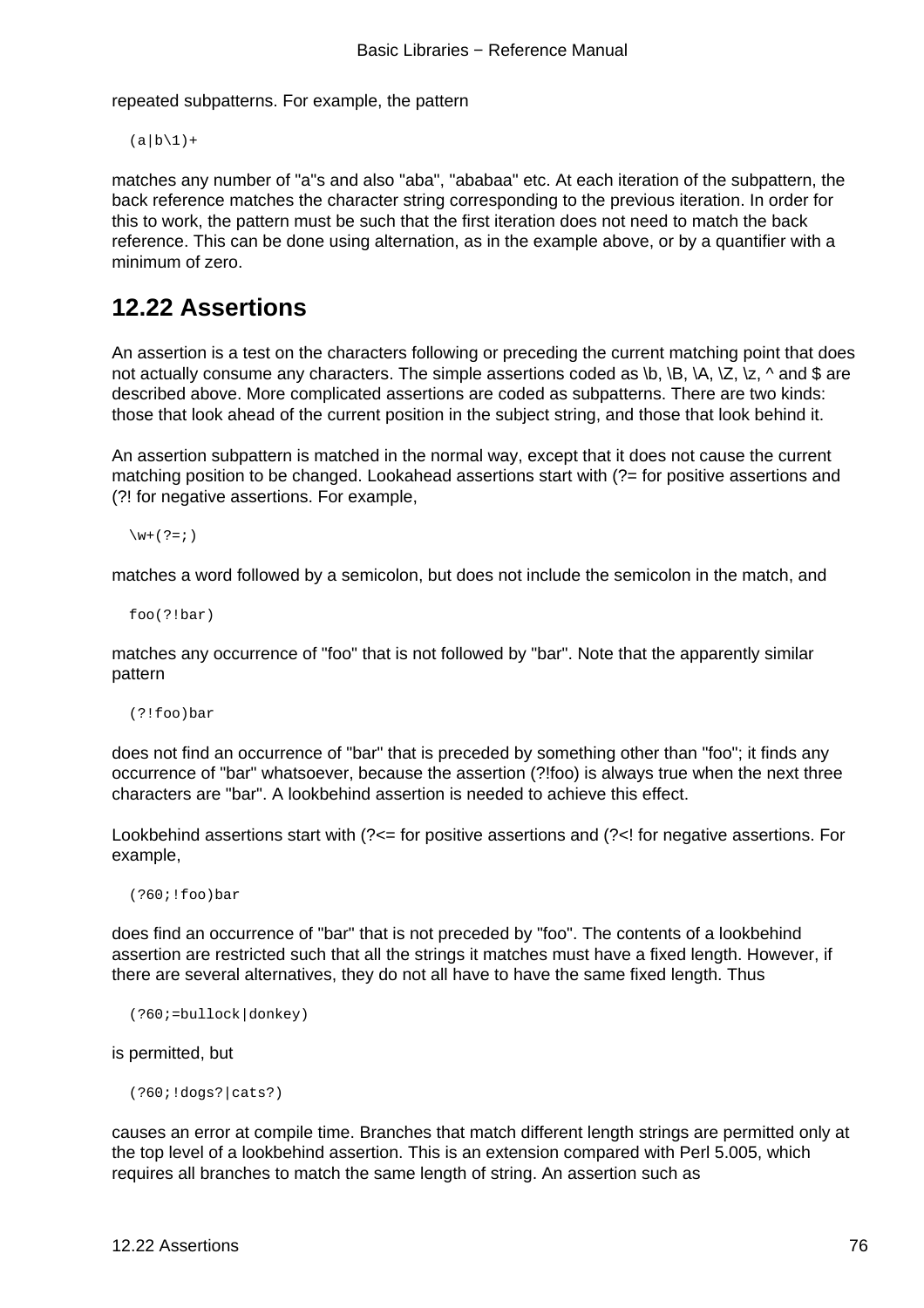$(?60; =ab(c|de))$ 

is not permitted, because its single top−level branch can match two different lengths, but it is acceptable if rewritten to use two top−level branches:

 $(?60; =abc|abc)$ 

The implementation of lookbehind assertions is, for each alternative, to temporarily move the current position back by the fixed width and then try to match. If there are insufficient characters before the current position, the match is deemed to fail. Lookbehinds in conjunction with once−only subpatterns can be particularly useful for matching at the ends of strings; an example is given at the end of the section on once−only subpatterns.

Several assertions (of any sort) may occur in succession. For example,

 $(?60;=\d{3})(?60;1999)$ foo

matches "foo" preceded by three digits that are not "999". Notice that each of the assertions is applied independently at the same point in the subject string. First there is a check that the previous three characters are all digits, and then there is a check that the same three characters are not "999". This pattern does not match "foo" preceded by six characters, the first of which are digits and the last three of which are not "999". For example, it doesn't match "123abcfoo". A pattern to do that is

 $(?60;=\d{3}...)(?60;1999)$ foo

This time the first assertion looks at the preceding six characters, checking that the first three are digits, and then the second assertion checks that the preceding three characters are not "999".

Assertions can be nested in any combination. For example,

```
 (?60;=(?60;!foo)bar)baz
```
matches an occurrence of "baz" that is preceded by "bar" which in turn is not preceded by "foo", while

```
(?60;=\ddot{3}(?1999)...)foo
```
is another pattern which matches "foo" preceded by three digits and any three characters that are not "999".

Assertion subpatterns are not capturing subpatterns, and may not be repeated, because it makes no sense to assert the same thing several times. If any kind of assertion contains capturing subpatterns within it, these are counted for the purposes of numbering the capturing subpatterns in the whole pattern. However, substring capturing is carried out only for positive assertions, because it does not make sense for negative assertions.

Assertions count towards the maximum of 200 parenthesized subpatterns.

#### **12.23 Once−Only Subpatterns**

With both maximizing and minimizing repetition, failure of what follows normally causes the repeated item to be re−evaluated to see if a different number of repeats allows the rest of the pattern to match. Sometimes it is useful to prevent this, either to change the nature of the match, or to cause it fail earlier than it otherwise might, when the author of the pattern knows there is no point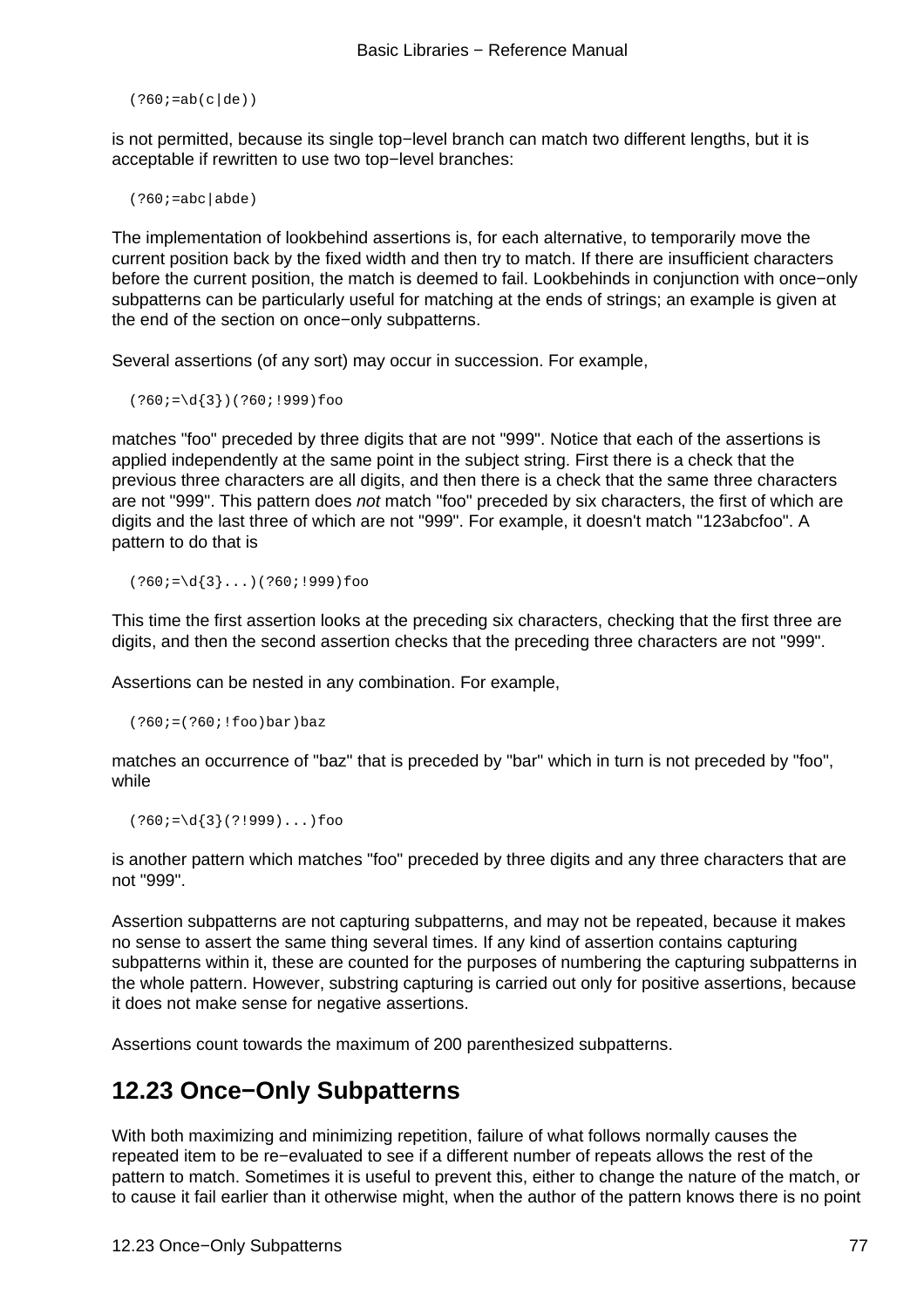in carrying on.

Consider, for example, the pattern \d+foo when applied to the subject line

123456bar

After matching all 6 digits and then failing to match "foo", the normal action of the matcher is to try again with only 5 digits matching the \d+ item, and then with 4, and so on, before ultimately failing. Once−only subpatterns provide the means for specifying that once a portion of the pattern has matched, it is not to be re−evaluated in this way, so the matcher would give up immediately on failing to match "foo" the first time. The notation is another kind of special parenthesis, starting with (?> as in this example:

 $(?62; \ddot{\text{d}}+)$ bar

This kind of parenthesis "locks up" the part of the pattern it contains once it has matched, and a failure further into the pattern is prevented from backtracking into it. Backtracking past it to previous items, however, works as normal.

An alternative description is that a subpattern of this type matches the string of characters that an identical standalone pattern would match, if anchored at the current point in the subject string.

Once−only subpatterns are not capturing subpatterns. Simple cases such as the above example can be thought of as a maximizing repeat that must swallow everything it can. So, while both \d+ and \d+? are prepared to adjust the number of digits they match in order to make the rest of the pattern match, (?>\d+) can only match an entire sequence of digits.

This construction can of course contain arbitrarily complicated subpatterns, and it can be nested.

Once−only subpatterns can be used in conjunction with lookbehind assertions to specify efficient matching at the end of the subject string. Consider a simple pattern such as

abcd\$

when applied to a long string which does not match. Because matching proceeds from left to right, PCRE will look for each "a" in the subject and then see if what follows matches the rest of the pattern. If the pattern is specified as

^.\*abcd\$

the initial .\* matches the entire string at first, but when this fails (because there is no following "a"), it backtracks to match all but the last character, then all but the last two characters, and so on. Once again the search for "a" covers the entire string, from right to left, so we are no better off. However, if the pattern is written as

 $*(?62;.*)(?60;=abcd)$ 

there can be no backtracking for the .\* item; it can match only the entire string. The subsequent lookbehind assertion does a single test on the last four characters. If it fails, the match fails immediately. For long strings, this approach makes a significant difference to the processing time.

When a pattern contains an unlimited repeat inside a subpattern that can itself be repeated an unlimited number of times, the use of a once−only subpattern is the only way to avoid some failing matches taking a very long time indeed. The pattern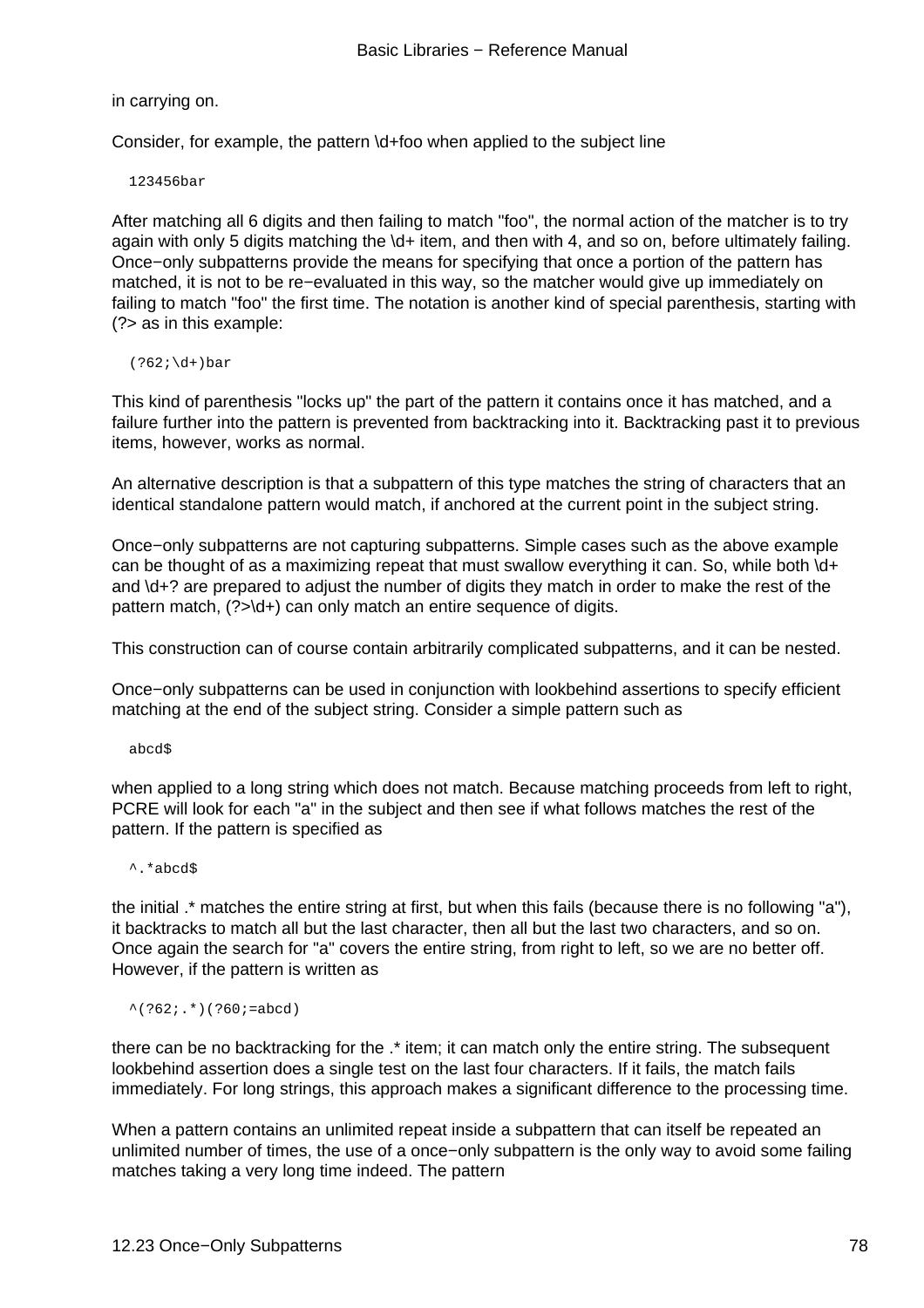$(\D+|60;\d+62;)*[!]$ 

matches an unlimited number of substrings that either consist of non−digits, or digits enclosed in <>, followed by either ! or ?. When it matches, it runs quickly. However, if it is applied to

```
 aaaaaaaaaaaaaaaaaaaaaaaaaaaaaaaaaaaaaaaaaaaaaaaaaaaa
```
it takes a long time before reporting failure. This is because the string can be divided between the two repeats in a large number of ways, and all have to be tried. (The example used [!?] rather than a single character at the end, because both PCRE and Perl have an optimization that allows for fast failure when a single character is used. They remember the last single character that is required for a match, and fail early if it is not present in the string.) If the pattern is changed to

```
((?62; \D+) | 60; \d+62; )*[?]
```
sequences of non−digits cannot be broken, and failure happens quickly.

## **12.24 Conditional Subpatterns**

It is possible to cause the matching process to obey a subpattern conditionally or to choose between two alternative subpatterns, depending on the result of an assertion, or whether a previous capturing subpattern matched or not. The two possible forms of conditional subpattern are

```
 (?(condition)yes−pattern)
 (?(condition)yes−pattern|no−pattern)
```
If the condition is satisfied, the yes−pattern is used; otherwise the no−pattern (if present) is used. If there are more than two alternatives in the subpattern, a compile−time error occurs.

There are two kinds of condition. If the text between the parentheses consists of a sequence of digits, the condition is satisfied if the capturing subpattern of that number has previously matched. Consider the following pattern, which contains non−significant white space to make it more readable (assume the PCRE\_EXTENDED option) and to divide it into three parts for ease of discussion:

 $(\ \ ( \ \ ) ? \ \ [^{\wedge}() ] + ( ?(1) ) )$ 

The first part matches an optional opening parenthesis, and if that character is present, sets it as the first captured substring. The second part matches one or more characters that are not parentheses. The third part is a conditional subpattern that tests whether the first set of parentheses matched or not. If they did, that is, if subject started with an opening parenthesis, the condition is true, and so the yes−pattern is executed and a closing parenthesis is required. Otherwise, since no−pattern is not present, the subpattern matches nothing. In other words, this pattern matches a sequence of non−parentheses, optionally enclosed in parentheses.

If the condition is not a sequence of digits, it must be an assertion. This may be a positive or negative lookahead or lookbehind assertion. Consider this pattern, again containing non−significant white space, and with the two alternatives on the second line:

```
(?('?=[^Aa-z]*[a-z])\d{2} - [a-z]{3} - \d{2} | \d{2} - \d{2} - \d{2} )
```
The condition is a positive lookahead assertion that matches an optional sequence of non−letters followed by a letter. In other words, it tests for the presence of at least one letter in the subject. If a letter is found, the subject is matched against the first alternative; otherwise it is matched against the second. This pattern matches strings in one of the two forms dd−aaa−dd or dd−dd−dd, where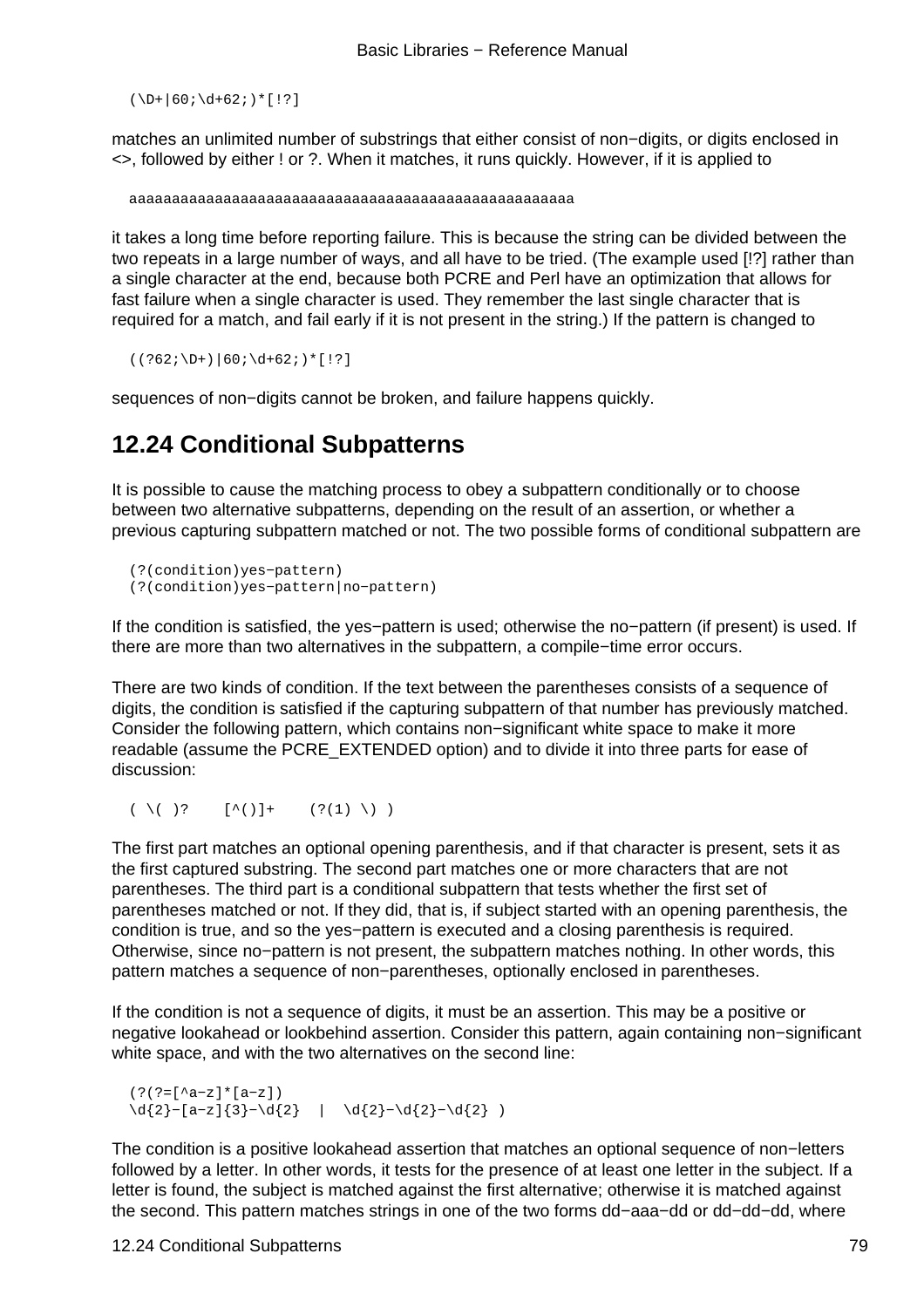aaa are letters and dd are digits.

#### **12.25 Comments**

The sequence (?# marks the start of a comment which continues up to the next closing parenthesis. Nested parentheses are not permitted. The characters that make up a comment play no part in the pattern matching at all.

If the PCRE EXTENDED option is set, an unescaped # character outside a character class introduces a comment that continues up to the next newline character in the pattern.

#### **12.26 Recursive Patterns**

Consider the problem of matching a string in parentheses, allowing for unlimited nested parentheses. Without the use of recursion, the best that can be done is to use a pattern that matches up to some fixed depth of nesting. It is not possible to handle an arbitrary nesting depth. Perl 5.6 has provided an experimental facility that allows regular expressions to recurse (amongst other things). It does this by interpolating Perl code in the expression at run time, and the code can refer to the expression itself. A Perl pattern to solve the parentheses problem can be created like this:

 $\frac{1}{2}$ re = qr{\( (?: (?62;[^()]+) | (?p{ $\frac{1}{2}$ re}) )\* \)}x;

The (?p{...}) item interpolates Perl code at run time, and in this case refers recursively to the pattern in which it appears. Obviously, PCRE cannot support the interpolation of Perl code. Instead, the special item (?R) is provided for the specific case of recursion. This PCRE pattern solves the parentheses problem (assume the PCRE\_EXTENDED option is set so that white space is ignored):

 $\setminus$ ( ( (?62;[^()]+) | (?R) )\*  $\setminus$ )

First it matches an opening parenthesis. Then it matches any number of substrings which can either be a sequence of non−parentheses, or a recursive match of the pattern itself (i.e. a correctly parenthesized substring). Finally there is a closing parenthesis.

This particular example pattern contains nested unlimited repeats, and so the use of a once−only subpattern for matching strings of non−parentheses is important when applying the pattern to strings that do not match. For example, when it is applied to

(aaaaaaaaaaaaaaaaaaaaaaaaaaaaaaaaaaaaaaaaaaaaaaaaaaaaa()

it yields "no match" quickly. However, if a once−only subpattern is not used, the match runs for a very long time indeed because there are so many different ways the + and \* repeats can carve up the subject, and all have to be tested before failure can be reported.

The values set for any capturing subpatterns are those from the outermost level of the recursion at which the subpattern value is set. If the pattern above is matched against

 $(ab(cd)ef)$ 

the value for the capturing parentheses is "ef", which is the last value taken on at the top level. If additional parentheses are added, giving

\( ( (  $( ?62; [^())]+)$  |  $(?R)$  ) \* ) \)  $\lambda$   $\lambda$  $\lambda$   $\lambda$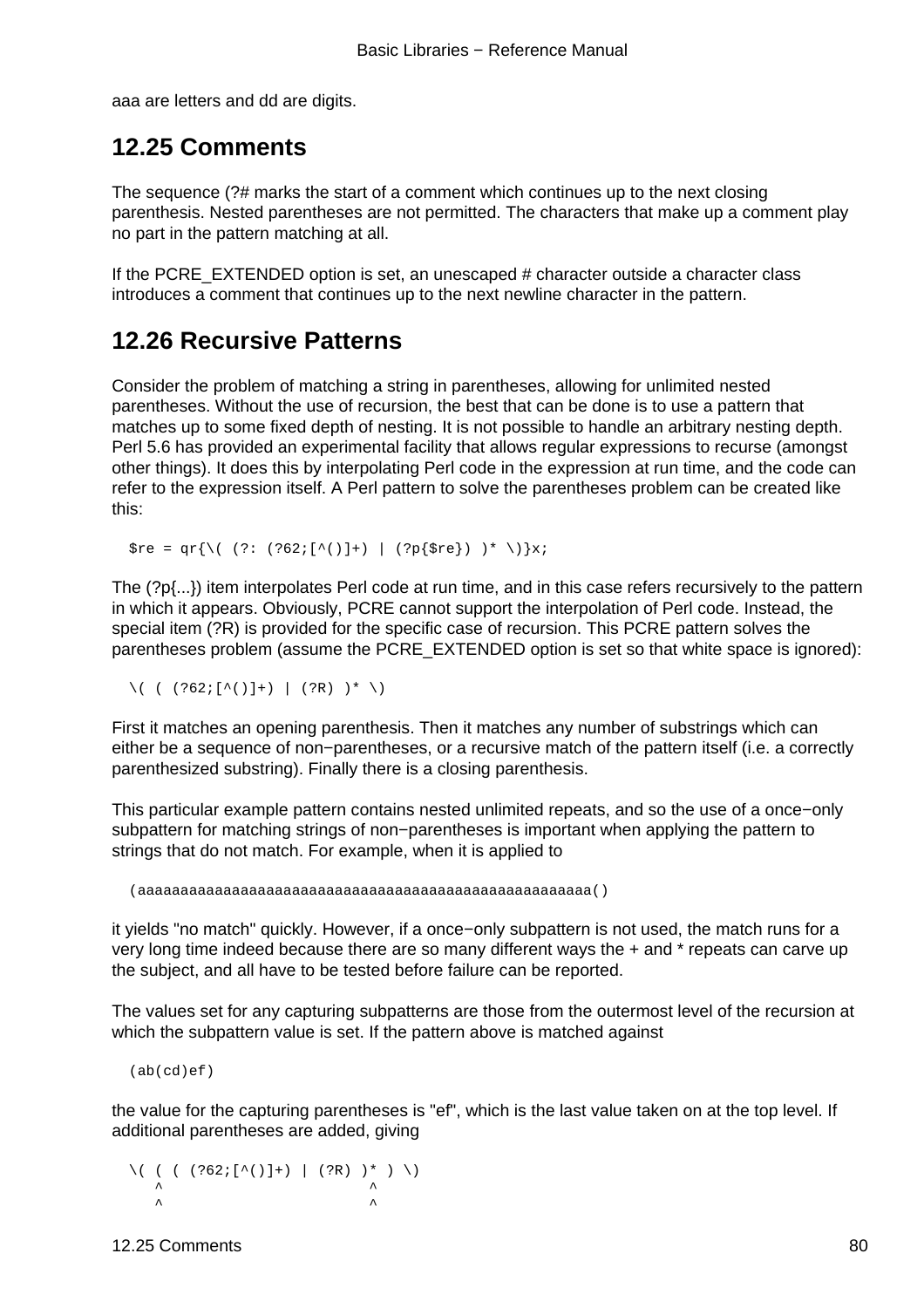the string they capture is "ab(cd)ef", the contents of the top level parentheses. If there are more than 15 capturing parentheses in a pattern, PCRE has to obtain extra memory to store data during a recursion, which it does by using **pcre\_malloc**, freeing it via **pcre\_free** afterwards. If no memory can be obtained, it saves data for the first 15 capturing parentheses only, as there is no way to give an out−of−memory error from within a recursion.

## **12.27 Performance**

Certain items that may appear in patterns are more efficient than others. It is more efficient to use a character class like [aeiou] than a set of alternatives such as (a|e|i|o|u). In general, the simplest construction that provides the required behaviour is usually the most efficient. Jeffrey Friedl's book contains a lot of discussion about optimizing regular expressions for efficient performance.

When a pattern begins with .\* and the PCRE\_DOTALL option is set, the pattern is implicitly anchored by PCRE, since it can match only at the start of a subject string. However, if PCRE\_DOTALL is not set. PCRE cannot make this optimization, because the . metacharacter does not then match a newline, and if the subject string contains newlines, the pattern may match from the character immediately following one of them instead of from the very start. For example, the pattern

(.\*) second

matches the subject "first\nand second" (where \n stands for a newline character) with the first captured substring being "and". In order to do this, PCRE has to retry the match starting after every newline in the subject.

If you are using such a pattern with subject strings that do not contain newlines, the best performance is obtained by setting PCRE\_DOTALL, or starting the pattern with ^.\* to indicate explicit anchoring. That saves PCRE from having to scan along the subject looking for a newline to restart at.

Beware of patterns that contain nested indefinite repeats. These can take a long time to run when applied to a string that does not match. Consider the pattern fragment

 $(a+)$ \*

This can match "aaaa" in 33 different ways, and this number increases very rapidly as the string gets longer. (The \* repeat can match 0, 1, 2, 3, or 4 times, and for each of those cases other than 0, the + repeats can match different numbers of times.) When the remainder of the pattern is such that the entire match is going to fail, PCRE has in principle to try every possible variation, and this can take an extremely long time.

An optimization catches some of the more simple cases such as

 $(a+) * b$ 

where a literal character follows. Before embarking on the standard matching procedure, PCRE checks that there is a "b" later in the subject string, and if there is not, it fails the match immediately. However, when there is no following literal this optimization cannot be used. You can see the difference by comparing the behaviour of

 $h^{*}(a+1)$ 

with the pattern above. The former gives a failure almost instantly when applied to a whole line of "a" characters, whereas the latter takes an appreciable time with strings longer than about 20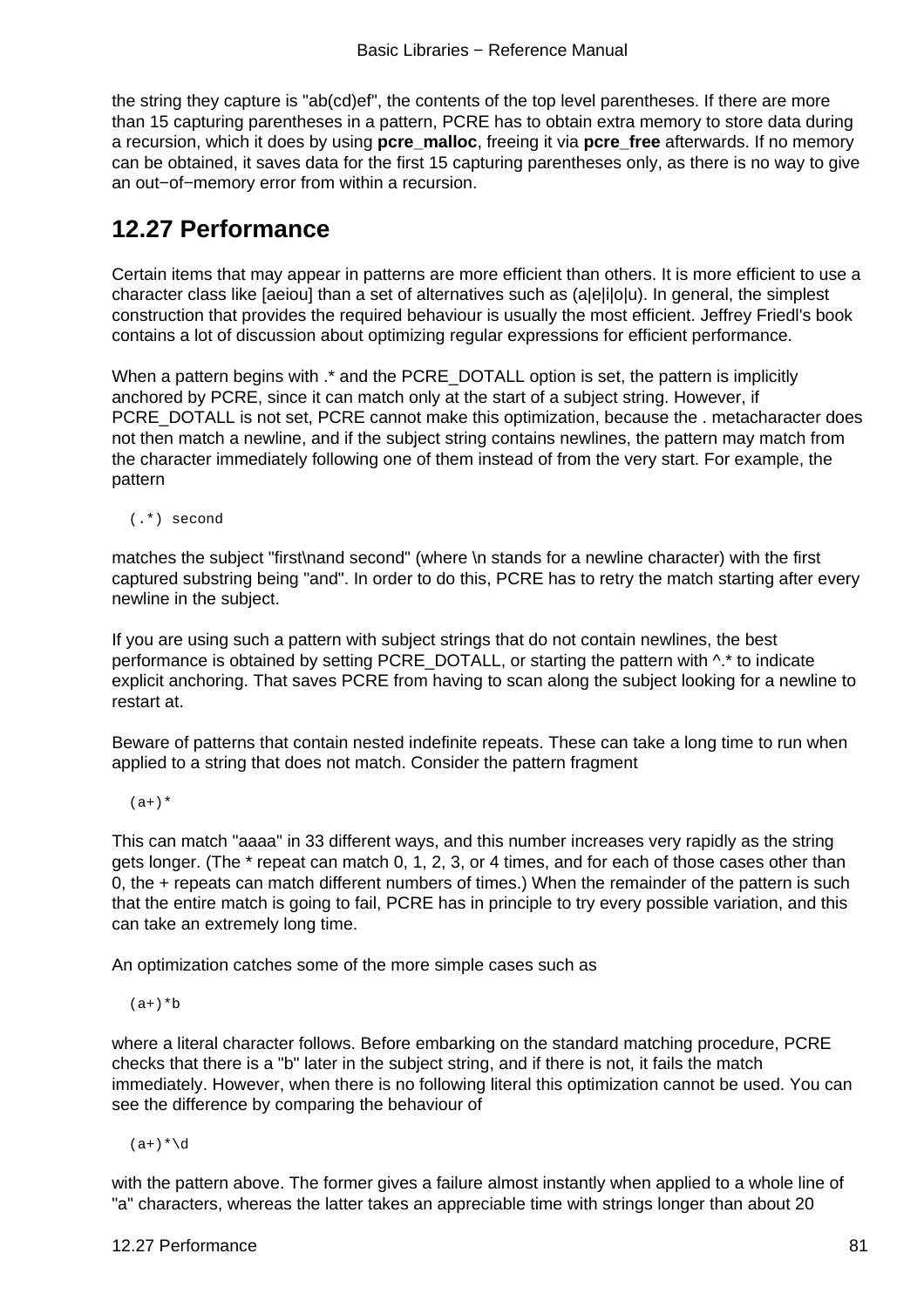characters.

## **12.28 Author**

Philip Hazel <ph10@cam.ac.uk> University Computing Service, New Museums Site, Cambridge CB2 3QG, England. Phone: +44 1223 334714

Last updated: 27 January 2000 Copyright (c) 1997−2000 University of Cambridge.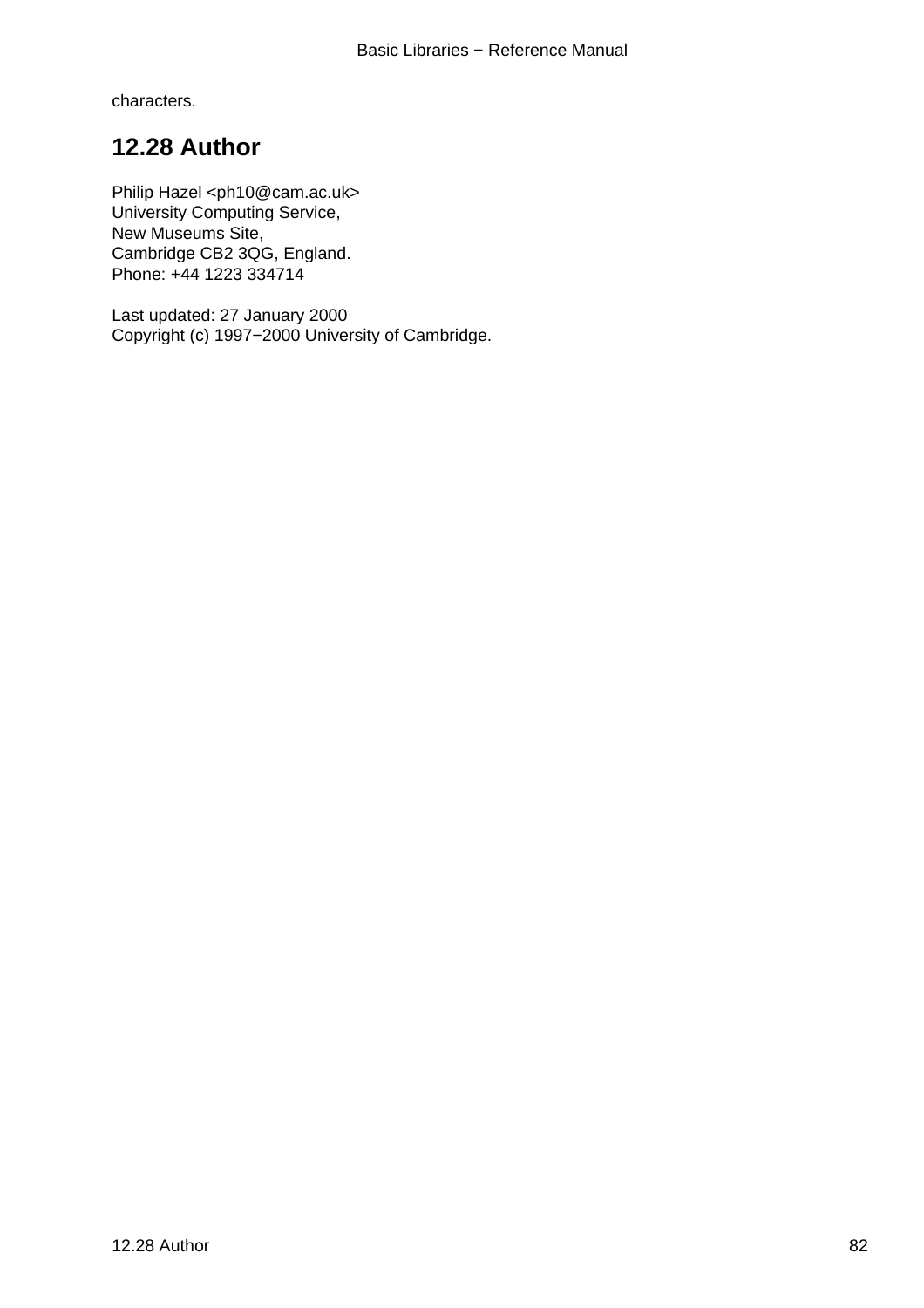# **13.1 Basicsystemenv Interface**

```
ORIGIN 'betaenv';
LIB_DEF 'basicsystemenv' '../lib';
BODY 'private/basicsystemenvbody'
−−−LIB:attributes−−−
(*
  * COPYRIGHT 
        Copyright Mjolner Informatics, 1992-96
        All rights reserved.
 * 
  * This fragment contains abstract superpatterns for describing the
  * BETA concepts of concurrent systems.
 * 
  * The basic ideas are
 * 
  * A. Components (coroutines) can be executed concurrently
 * 
  * B. A primitive semaphore pattern is available for
           syncronization.
 * 
  * C. An abstract pattern 'Monitor' similar to the monitor
            * proposed by Hoare and Brinch−Hansen
 * 
  * D. An abstract pattern 'System' is defined. System defines
           communication between systems by means of synchronized
           rendezvous. A concurreny imperative 'conc' is defined for
           systems.
 * 
  * The abstractions defined here are identical to the ones described
  * in chapter 12 of the BETA book except for the following points:
 * 
  * 1. The syntax of 'fork' is
       S[]−>fork
     and NOT S.fork
 * 
  * 2. The syntax of 'conc' is
        * conc(# do S1[]−>start; S2[]−>start; S3[]−>start #)
     and NOT conc(# do S1.start; S2.start; S3.start #)
 * 
  * 4. THE CONCURRENCY IS SIMULATED In order to implement real
     concurreny, an interrupt mechanism must be implemented. This is
     currently NOT done. A component/system will thus keep the
     control until it makes an explicit or implicit SUSPEND. An
     implicit SUSPEND is made when a component must wait for a
     semaphore, executes the pause pattern, executes the sleep
     pattern, or performs a blocking communication using the shellEnv
     distribution abstractions. As the concurrency is simulated,
     there is no difference between the implementation of the alt and
     conc imperatives.
 * 
  * 5. A program using concurrency must have the form:
       systemenv(# ... do ... #)
 * 
  * 6. Concurrency and X−Windows/macenv/guienv
     User interface environments are usually event-driven in the
     sense that actions in the program are executed as a response to
     user input events. To handle this, a number of separate
     implementations of SystemEnv exists for different user interface
     libraries:
 * 
     Use systemenv.bet as origin for programs not using event-driven
  * user−interface libraries.
 *
```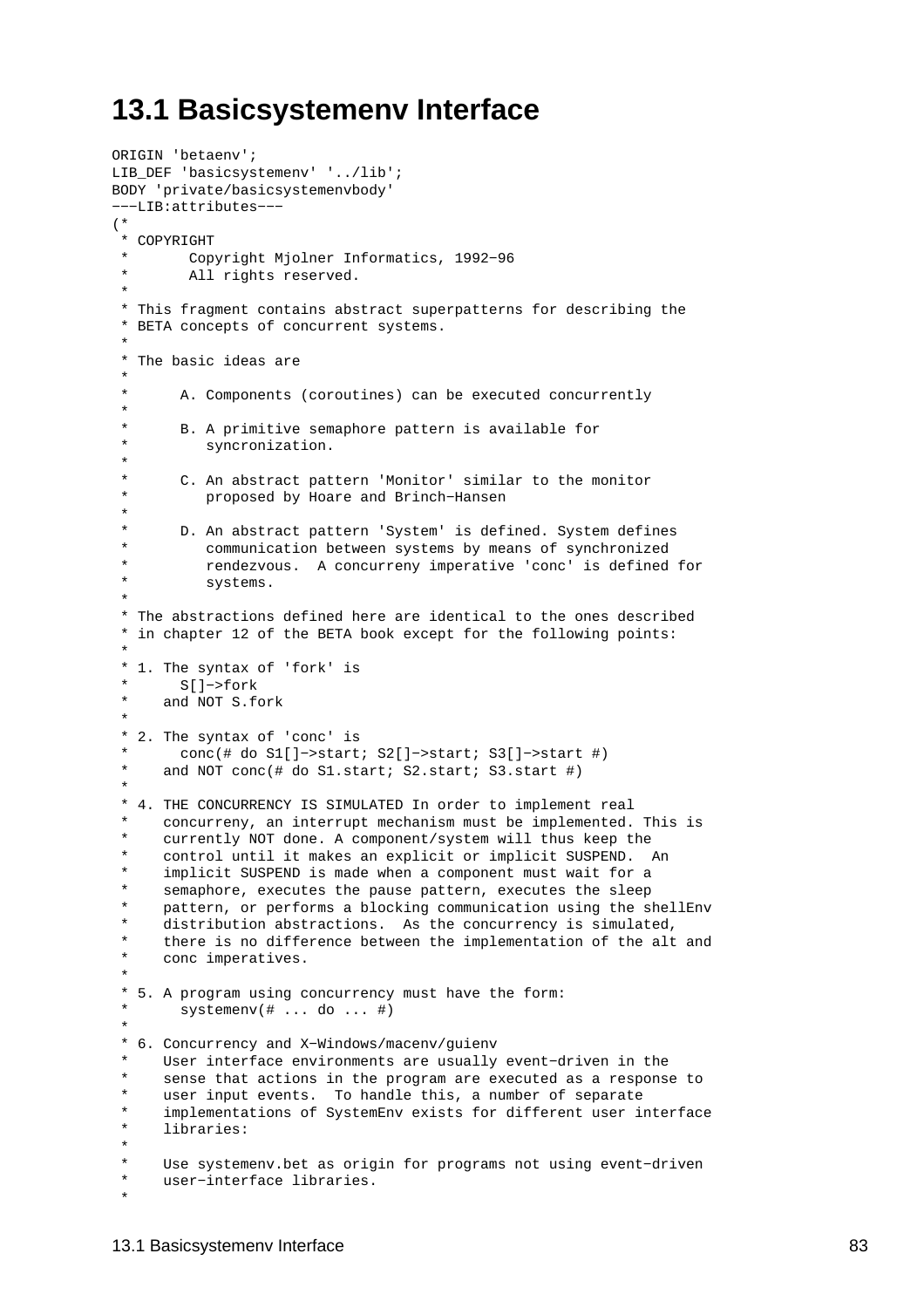#### Basic Libraries − Reference Manual

```
* Use ~beta/Xt/current/xsystemenv.bet as origin for programs using<br>* * ***** AvEny or MotifEny
      XtEnv, AwEnv or MotifEnv.
  * 
  * Use ~beta/guienv/current/guienvsystemenv.bet as origin for
      programs using GUIenv (Lidskvjalv).
 * 
  * See xsystemenv and guienvsystemenv for a description of using
      systemenv in conjunction with X and GUIenv programs,
  * respectively.
 * 
  * See ~beta/macenv/current/macsystemenv for a description of using
      systemeny and maceny.
 * 
  * For examples of using SystemEnv see the demo directory.
  *)
getSystemEnv: 
   (* Returns the unique systemEnv instance running *)
   (# systemEnvType:< systemEnv;
     theSystemEnv: ^systemEnvType;
   do(* SystemEnv## −> objectPool.strucGet 
     ( # init::< ( #
           do (failure, 
               'Program:descriptor must be a subpattern of systemEnv')
                −> stop
      #)#) −> theSystemEnv[]; *)
      objectPool.get
      (# type::systemEnvType;
         init::
           (# 
           do (failure,'Illegal use of systemenv. You may have precisely one systemenv instance!')
                −>stop;
           #)
      #)−>theSystemEnv[];
   exit theSystemEnv[]
  #);
SystemEnv: SysHead
   (# <<SLOT systemlib:attributes >>;
     semaphore:
        (* P and V are the usual semaphore operations.
 * 
         * tryP returns true if the P operation succeded. Returns false
         * if a P would block the caller. In that case the P operation
         * is not performed.
 * 
         * Count returns the number of components waiting for the
                  semaphore.
         *)
        (# P: @...;
           V: @...;
           tryP: @BooleanValue
            ( # ... #); Count: @
             (# value: @Integer;
             ...
             exit value
            \#);
           semRep: @...
       \#);
     fork: @
        (* S is put into the queue of scheduled systems. The calling
         * system keeps control, i.e. is not preempted.
         *)
        (# first: @...;
           second: @...;
           S: ^|SysHead 
        enter S[]
```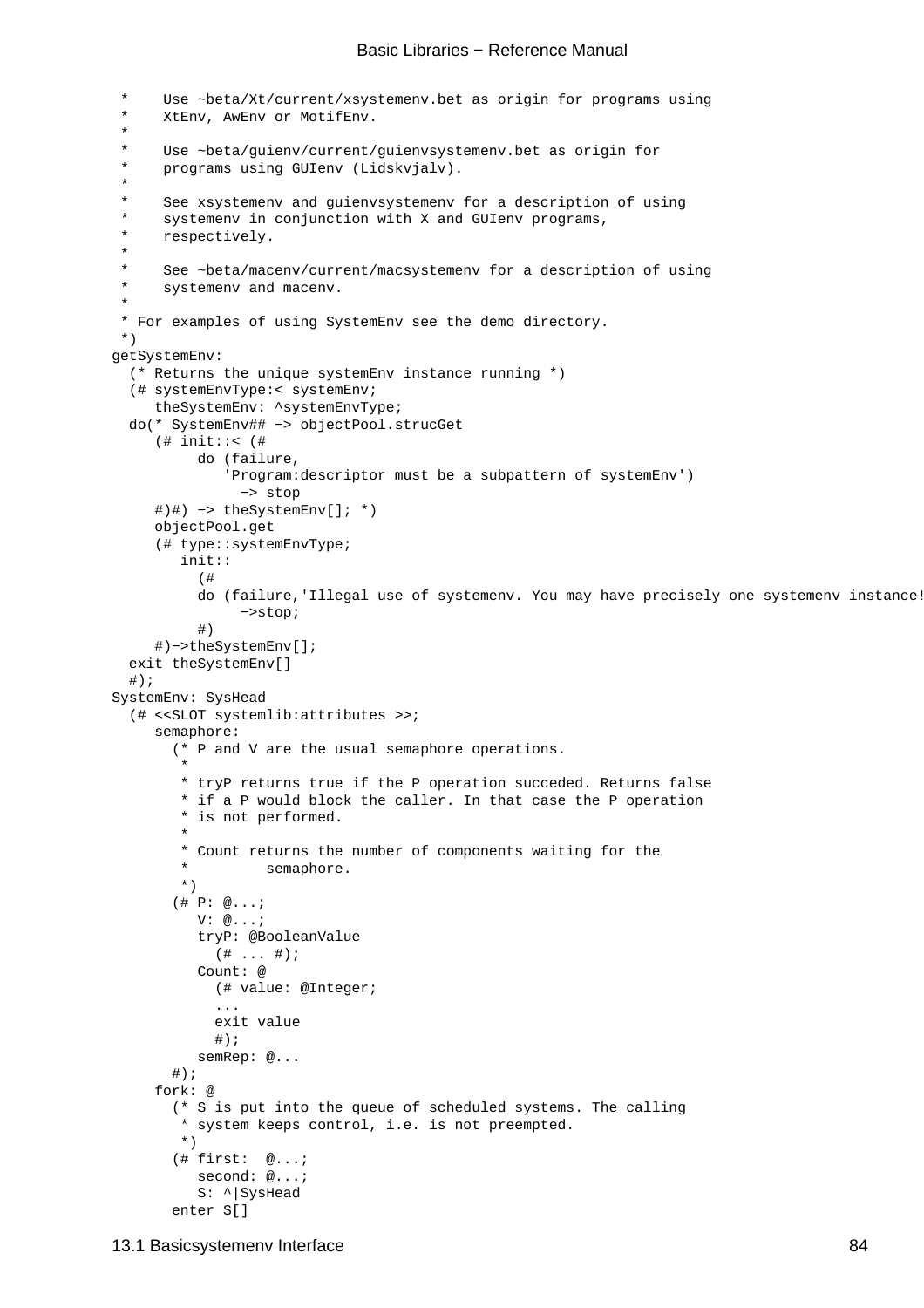```
 do first; second; none −> s[];
      \#);
     kill: @
        (* Kills S. If S is the active system, this is equivalent to a
         * direct suspend.
        *)
        (# S: ^|SysHead; doKill: @...
        enter S[] 
       do doKill
       \#);
     pause: @
        (* Moves the calling system to the end of the queue of
         * scheduled systems.
         *)
        ...;
     sleep: @
        (* Makes the calling system sleep at least time seconds. If
        * time is 0 or negative, sleep has no effect.
        *)
        (# time: @Real
       enter time 
        ... 
       #);
     sleepUntil:
        (* Makes the calling system sleep until at least time. If
         * time is less than the current time, sleepUntil has no effect.
        *)
        (# time: @Real
       enter time 
        ... 
      \#);
     timeStamp:
       (# value: @Real;
        ...
       exit value
      \#);
    Monitor:
        (# (* idx+ *)
         Condition:
             (# q: @Semaphore;
               Wait: ...;
               Signal: ...;
            \#);
          Wait:
             (# cond: @boolean 
             do INNER;
                (if not cond then 
                    return; (* exit monitor *)
                    pause;
                    mutex.P; (* reentry of monitor *)
                    restart Wait
                if)
            \#);
           Entry: (# do mutex.P; INNER; return #);
           init:< (# do INNER; mutex.V; #);
           (* private:
 * 
            * mutex controls entry to the Monitor. urgent delays a
            * signalling process.
 * 
            * return is executed by processes leaving the monitor.
            * Reactivates possible processes waiting for entry: delayed
            * signalling processes (urgent) have first priority
            *)
           mutex: @semaphore;
           urgent: @semaphore;
```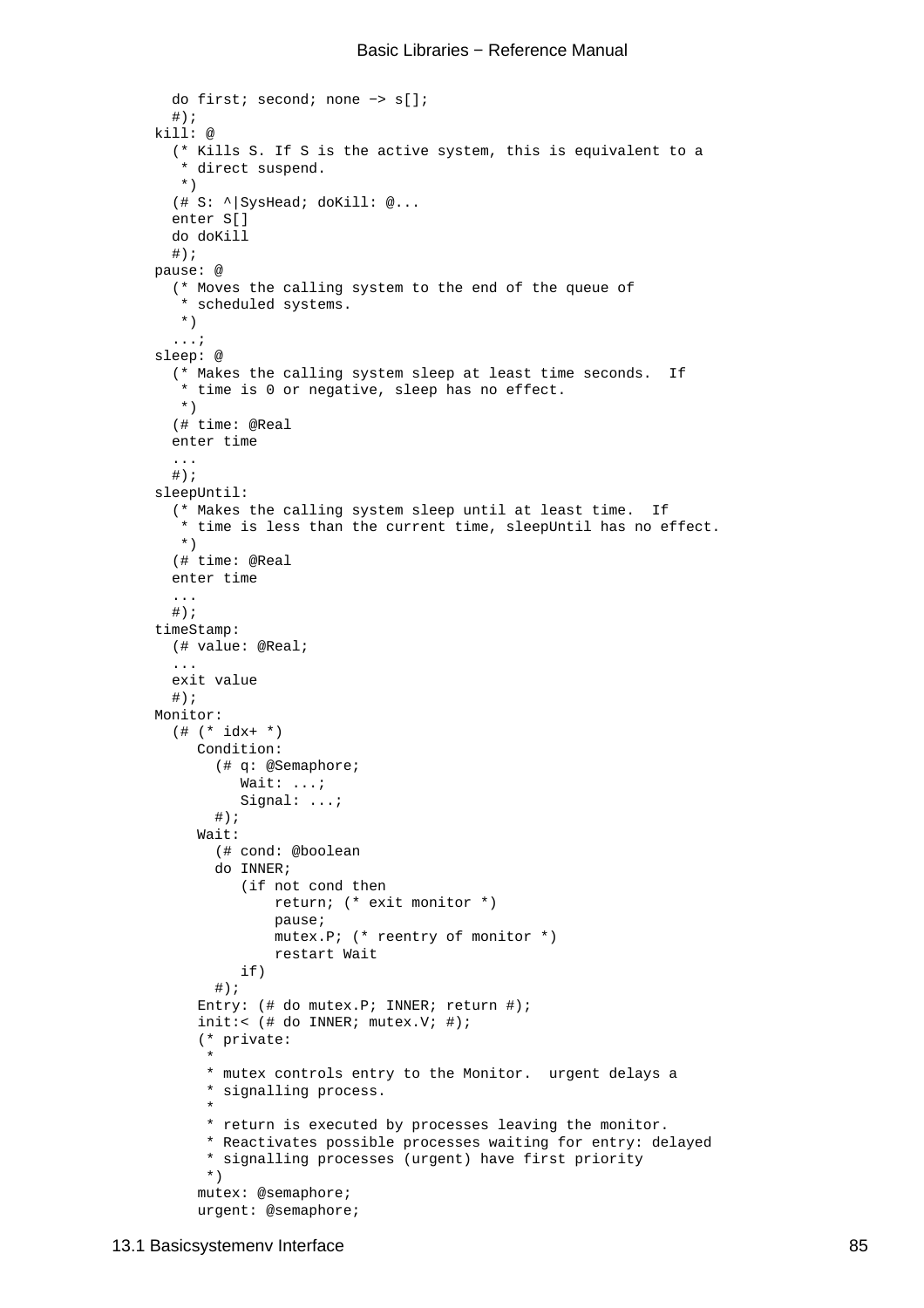```
 return: @...;
       #);
     System: SysHead
        (# Port:
             (# mx,m: @Semaphore;
               entry: (# do m.P; INNER; mx.V #);
               accept: (\# do m.V: mx.P #)#);
          RestrictedPort:
             (# mx, am: @Semaphore;
                delayed: @...;
                accept:<
                 ( # ... #); acceptable:<
                  (# OK: @Boolean; s: ^|sysHead enter s[] do INNER exit OK #);
                restrictedEntry:
                 ( # ... #);#);
          ObjectPort: RestrictedPort
             (# accept::< (# enter sender[] do none−>sender[] #);
                acceptable::< (# ... #);
               entry: RestrictedEntry (# do INNER #);
               sender: \wedge| sysHead
            #);
          QualifiedPort: RestrictedPort
             (# accept::< (# enter sender## do none−>sender## #);
                acceptable::< (# ... #);
                entry: RestrictedEntry(# do INNER #);
                sender: ##sysHead
            #);
          conc:
             (# start:
                  (# s: ^|system
                  enter s[]
 ...
                 \#);
                concPriv: @...
             do INNER; ...; 
            #);
          alt: conc (# do INNER #);
          onKilled:<
             (* Called before this system terminates. *)
             (# 
             do (if caller[]<>NONE then (* not the outermost system *)
                    caller.dec; NONE −> caller[]
                if);
                INNER;
            #);
          caller: ^protectedInt;
       do INNER;
       \#);
     deadLocked:< Exception
        (* This exception is called when all coroutines are blocked
         * and none are waiting for I/O.
        *)
        (# 
       do INNER;
           (if not continue then
               'BasicSystemEnv: All coroutines blocked on semaphores.'
                 −> msg.append;
           if);
       #);
     conc:
        (# start:
             (# s: ^|system
             enter s[]
```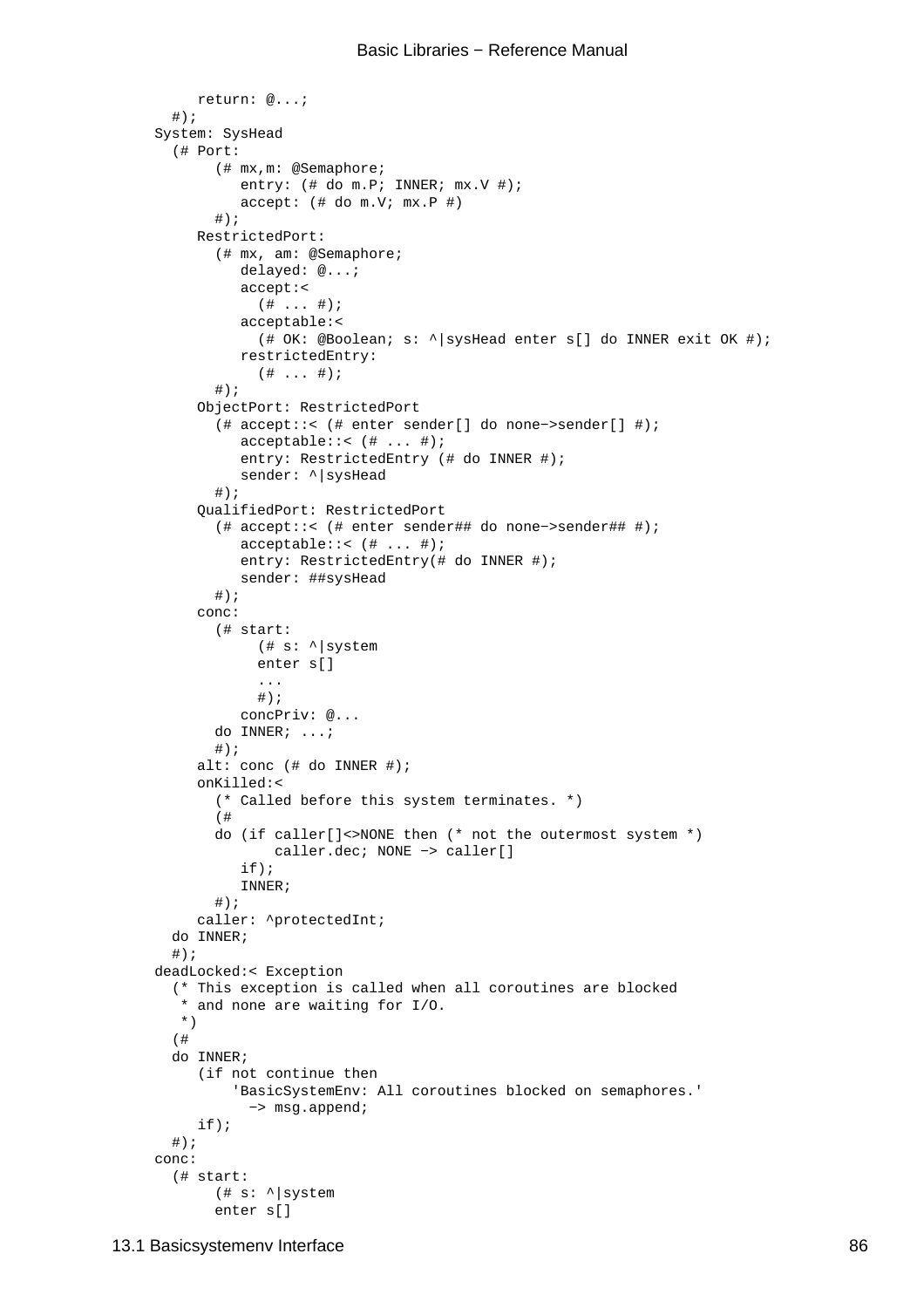```
 ...
            #);
          concPriv: @...
        do INNER; ...; 
       #);
     a1t:
        (* Same as conc as a consequence of non−preemtive scheduling.
         *)
        conc (# #);
      (* ATTRIBUTES FOR EVENT−DRIVEN WINDOWING ENVIRONMENTS
\star * These attributes are only used when combining SystemEnv with
       * an event−driven windowing environment. This demands an
       * alternative implementation than the standard SystemEnv
       * implementation. See the file: xsystemenv.bet
      *windowEnvType:< Object;
     theWindowEnv: ^windowEnvType;
     setWindowEnv:< Object;
      (* PRIVATE
\star * Everything below is in principle private implementation stuff.
       *)
     private: @ ...;
     BasicScheduler: ...; 
     theActive: \land sysHead;
     ProtectedInt: IntegerObject
        (* Used in implementation of conc. *)
        (# mutex: @semaphore;
          atZero: @semaphore;
          dec:
             (# 
             do mutex.P; (if (value−1−>value)=0 then atZero.V if); mutex.V;
            \#);
          waitForZero: (# do atZero.P #);
          init: (# enter value do mutex.V #);
       #);
     initBeforeScheduler:< 
        (* Called before the scheduler is activated and before
         * setWindowEnv and the systemenv INNER is called.
         *)
        Object;
  do ...;
     INNER
  #);
cyclicElm:
   (# s: ^|SysHead;
    next, prev: ^cyclicElm;
     due: @Real
        (* due is used by sleepingQueue. If zero, this element is
         * currently not in a sleepingQueue.
         *)
   #);
cyclicQueue:
   (# onDelete:< Object;
     onDel: @onDelete;
    onInsert:< Object;
    onIns: @onInsert;
     first, freeList: ^cyclicElm;
     insert: @
        (# s: ^|sysHead; new: ^cyclicElm;
        enter s[]
        ...
```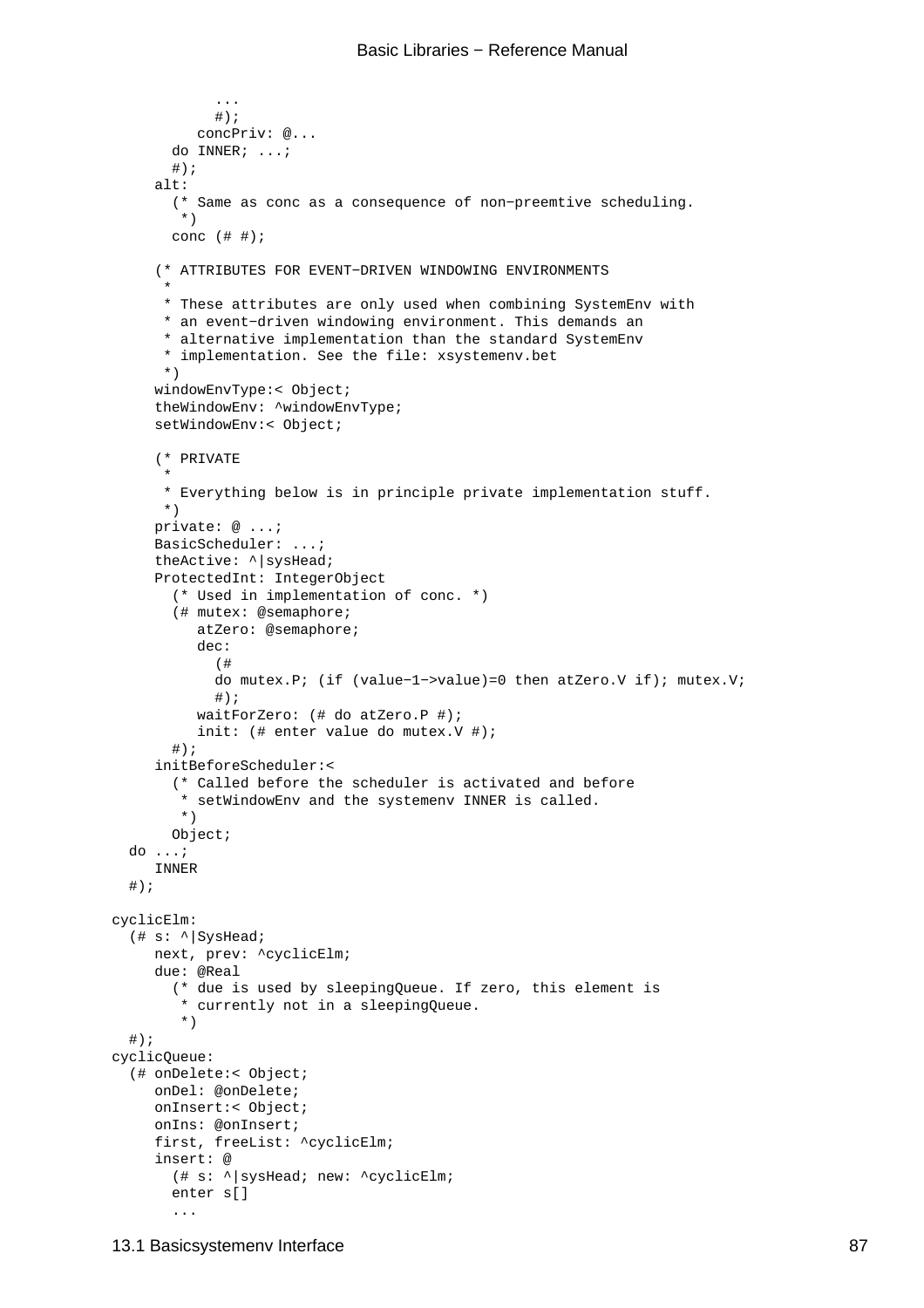```
 exit new[]
       \#);
     append: @
        (# elm: ^cyclicElm;
        enter elm[]
         ...
       \#);
     prepend: @
        (# elm: ^cyclicElm;
        enter elm[] 
         ...
       #);
     insertBefore: @
         (# new, old: ^cyclicElm;
         enter (new[],old[])
         ...
       #);
     getFirst: @
        (# elm: ^cyclicElm;
         ...
        exit elm[]
       \#);
     delete: @
        (# elm: ^cyclicElm;
        enter elm[]
        ...
        exit elm[]
       \#);
     remove: @ 
        (* elm should not be reused after remove. Use delete instead.
         *)
        (# elm: ^cyclicElm; s: ^|sysHead;
        enter elm[]
         ...
        exit s[]
       \#);
     scan:
        (# current: ^cyclicElm;
         ...
       #);
     size: @Integer;
  #);
SysHead: 
   (# shstatus: @Integer; 
     lc: ^Object; (* Last errorCatcher for distribution errors. *)
     ce: ^cyclicElm; (* ce,q <> none => this(sysHead) is ce in q. *)
     q: ^cyclicQueue;
   do INNER
  \#);
(* SysHead.shstatus values: *)
SE_RUNNING: (\# \text{exit 1 } \#); (* Current system. *)
SE_WAITING: (# exit 2 #); (* Blocked on semaphore. *)
SE_READY: (\# \text{ exit } 3 \#); (* \text{ Ready to run. } * )<br>SE SLEEPING: (\# \text{ exit } 4 \#); (* \text{ Sleeping. } * )SE_SLEEPING: (# exit 4 #); (* Sleeping.
SE_KILLED: (# exit 5 #)
```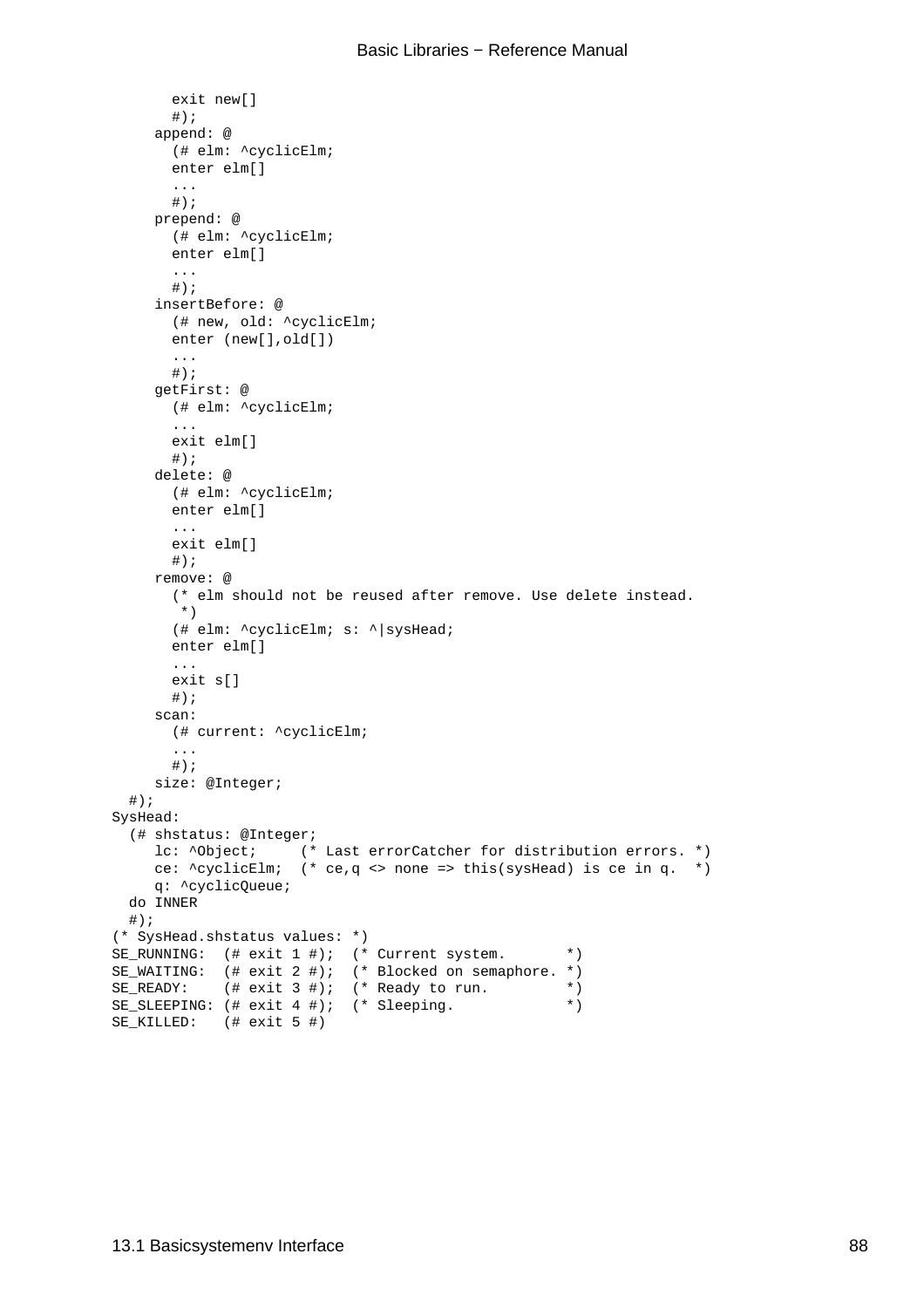# **13.2 Betaenv Interface**

```
LIB_DEF 'betaenv' '../lib';
BODY 'private/betaenvbody';
(*
  * COPYRIGHT
        Copyright (C) Mjolner Informatics, 1984-96
        All rights reserved.
 *
  * This fragment implements the very basic patterns, utilized by most
  * BETA programs
  *)
−− betaenv: descriptor −−
(# <<SLOT lib: attributes>>;
    (******************************************************************)
    (* The simple patterns for simple values and variables. These
    * simple patterns are treated special by the compiler.
    *)
   integer: (* 32 bit signed long *) (# #);
   shortInt: (* 16 bit unsigned half *) (# #); (* do not use shortInt anymore,
                                                 * use int16u instead.
\star )
   char: (* 8 bit unsigned byte *) (# #);
   boolean: (* 8 bit unsigned byte, values 0 or 1 *) (# #);
   false: boolean (* 8 bit unsigned byte with value 0 *) (# #);
   true: boolean (* 8 bit unsigned byte with value 1 *) (# #);
   real: (* double precision floating point number *) (# #);
   int8: (* 8 bit signed integer *) (# #); 
   int8u: (* 8 bit unsigned integer *) (# #);
   int16: (* 16 bit signed integer *) (# #);
   int16u: (* 16 bit unsigned integer.
            * int16u will eventually replace shortInt *) (# #);
   int32: (* 32 bit signed integer
            * int32 is semantically identical to integer *) (# #);
   int32u: (* 32 bit unsigned integer *) (# #);
    (* int64 and int64u are NOT yet implemented;
     * the compiler allows variables of these types,
    * but no operations, including assignment,
    * are implemented, so don't use them.
    *)
   int64: (* 64 bit signed integer *) (# #); 
   int64u: (* 64 bit unsigned integer *) (# #);
    (* The pattern wchar is for experimenting with implementing
     * support for the UniCode character set. The name wchar
    * is preliminary. wchar is semantically identical to int16u.
     * Patterns wcharValue and wcharObject have also been introduced below
     *)
   wchar: (\# \#); (* 16 bit unsigend integer *)
    (* The pattern COM is a general super pattern for
    * objects that may used with Microsoft COM
    *)
   COM: (# #); 
    (* Holder is general superpattern for holder−patterns used for 
     * parameters in COM.
    *)
   Holder: (# adr: @integer #); 
   object: (* General superpattern *)
      (# _struc:
```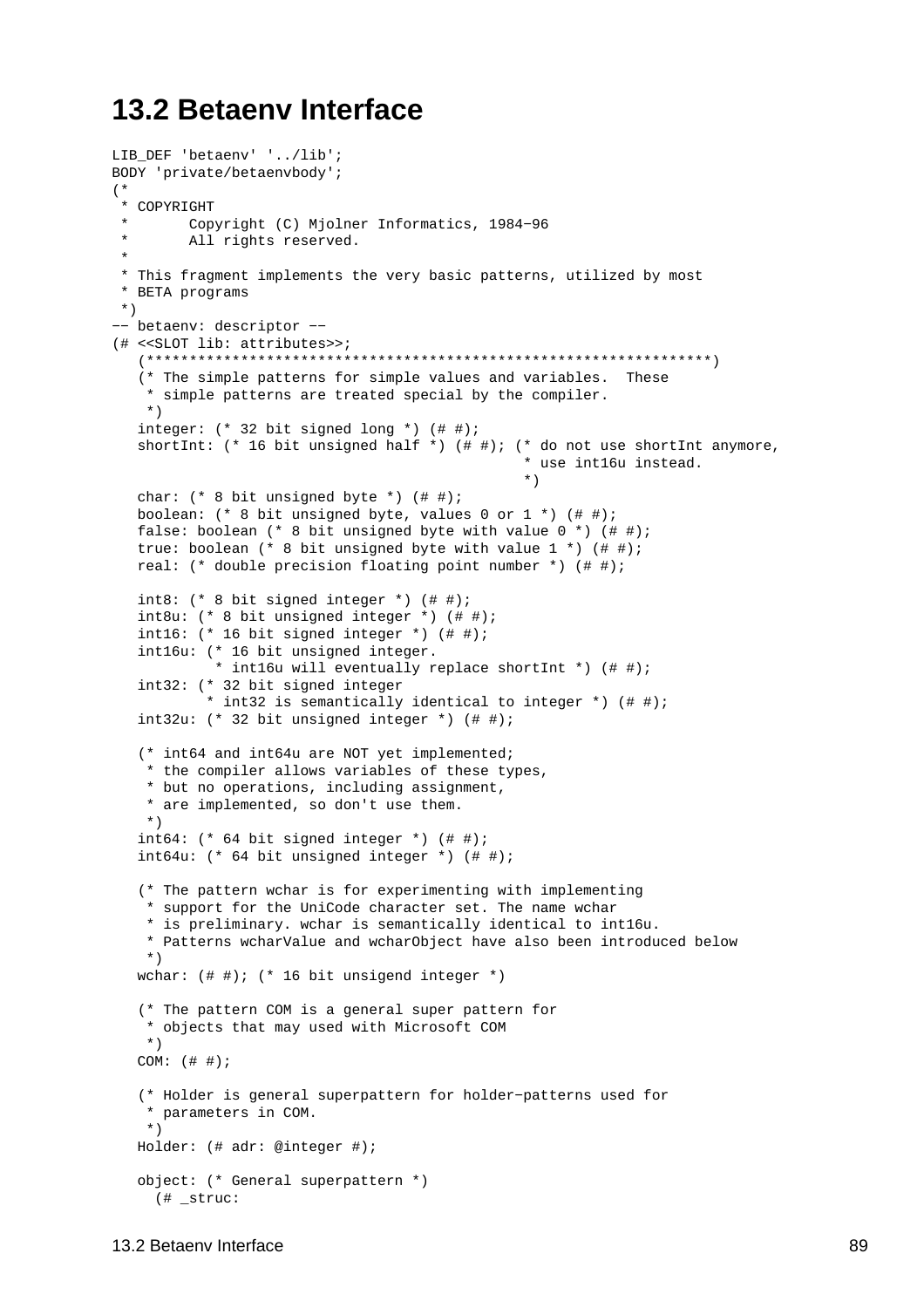```
 (* Exit a pattern reference for THIS(Object).
         * Is now obsolete: the new form obj## is preferred
         * to the old form obj.struc
        *)
        (#
        exit this(object)##
       #);
     _new: 
        (* returns a new object, that is qualified exactly
         * as THIS(object)
        *)
        (# newObj: ^object; oType: ##object
        do this(object)##−>oType##; &oType[]−>newObj[]; INNER _new
        exit newObj[]
       #);
     _state: 
        (* Pattern _state is for experimental purpose only
        * and using it may give undefined results 
        *)
        (# S: ##object
        enter S##
        ...
        #)
  do INNER object
  \#);
(* idx * ) (* The following patterns define 'real' patterns corresponding to
  * the predefined simple patterns
 *)
integerValue: (# value: @integer do INNER integerValue exit value #);
integerObject: integerValue(# enter value do INNER integerObject #);
charValue: (# value: @char do INNER charValue exit value #);
charObject: charValue(# enter value do INNER charObject #);
wcharValue: (# value: @wchar do INNER wcharValue exit value #);
wcharObject: wcharValue(# enter value do INNER wcharObject #);
booleanValue: (# value: @boolean do INNER booleanValue exit value #);
booleanObject: booleanValue(# enter value do INNER booleanObject #);
trueObject: booleanObject(# do true−>value; INNER trueObject #);
falseObject: booleanObject(# do INNER falseObject #);
realValue: (# value: @real do INNER realValue exit value #);
realObject: realValue(# enter value do INNER realObject #);
 (**** Integer limits *********************************************) 
MaxInt8: (# exit 0x7f #);
MinInt8: (# exit 0x80 #);
MaxInt8u: (# exit 0xff #);
MinInt8u: (# exit 0x00 #);
MaxInt16: (# exit 0x7fff #);
MinInt16: (# exit 0x8000 #);
MaxInt16u: (# exit 0xffff #);
MinInt16u: (# exit 0x0000 #);
MaxInt32: (# exit 0x7fffffff #);
MinInt32: (# exit 0x80000000 #);
MaxInt32u: (# exit 0xffffffff #);
MinInt32u: (# exit 0x00000000 #);
MaxInt: (# exit MaxInt32 #);
MinInt: (# exit MinInt32 #);
MaxReal: (# exit 1.797693134862315E+308 #);
MinReal: (# exit 2.225073858507201E−308 #);
```

```
 (**** Implementation dependent constants *************************)
```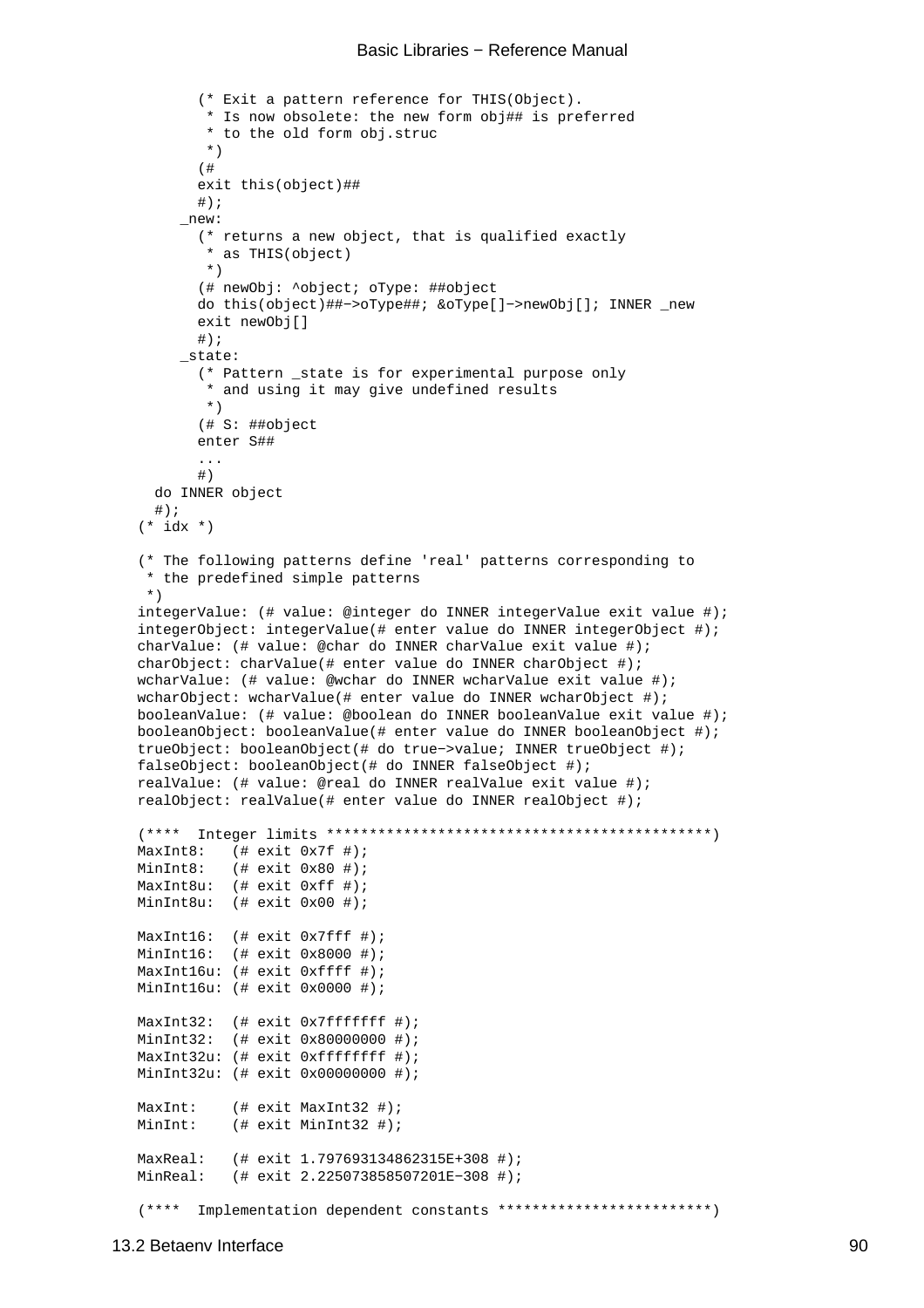```
infReal: (* Returns the real value 'Infinity' *)
  realValue(# ... #);
 (***** Functional patterns ***************************************)
min: (* Returns the minimum of 2 integers *)
  (# a,b: @integer
   enter (a,b)
  do (if (a < b) then a−>b if)
  exit b
  #);
max: (* Returns the maximum of 2 integers *)
  (# a,b: @integer
   enter (a,b)
  do (if (a < b) then b−>a if)
   exit a
  #);
abs: (* Returns the absolute value of an integer *)
  (# n: @integer
   enter n
  do (if (n < 0) then −n−>n if)
  exit n
  #);
 (***** Simple standard input/output patterns *********************)
keyboard, screen: ^stream;
get:
   (# ch: @char; getC: @keyboard.get do getC−>ch; INNER get exit ch #);
put:
  (# ch: @char; putC: @screen.put enter ch do INNER put; ch−>putC #);
newline:
  screen.newline(# #);
putint:
 screen.putint(# do INNER putint #);
getint:
  keyBoard.getint(# do INNER getint #);
puttext:
   (# t: ^text; putT: @screen.puttext
   enter t[]
  do INNER puttext; t[]−>putT
   #);
putline:
 screen.putline(# do INNER putline #);
getNonBlank:
  keyBoard.getNonBlank(# do INNER getNonBlank #);
scanAtom:
  keyBoard.scanAtom(# do INNER scanAtom #);
getAtom:
  (# t: ^text; getA: @keyBoard.getAtom
  do getA−>t[]; INNER getAtom
  exit t[]
 \#);
getline:
  (# t: ^text; getL: @keyBoard.getline
  do getL−>t[]; INNER getline
  exit t[]
  \#);
 (***** Control patterns ******************************************)
forTo: (* for 'inx' in [low:high] do INNER forTo *)
  (# low, high, inx: @integer;
  enter (low, high)
   ... 
   #);
cycle: (* Executes INNER forever *)
   (# ... #);
loop:
```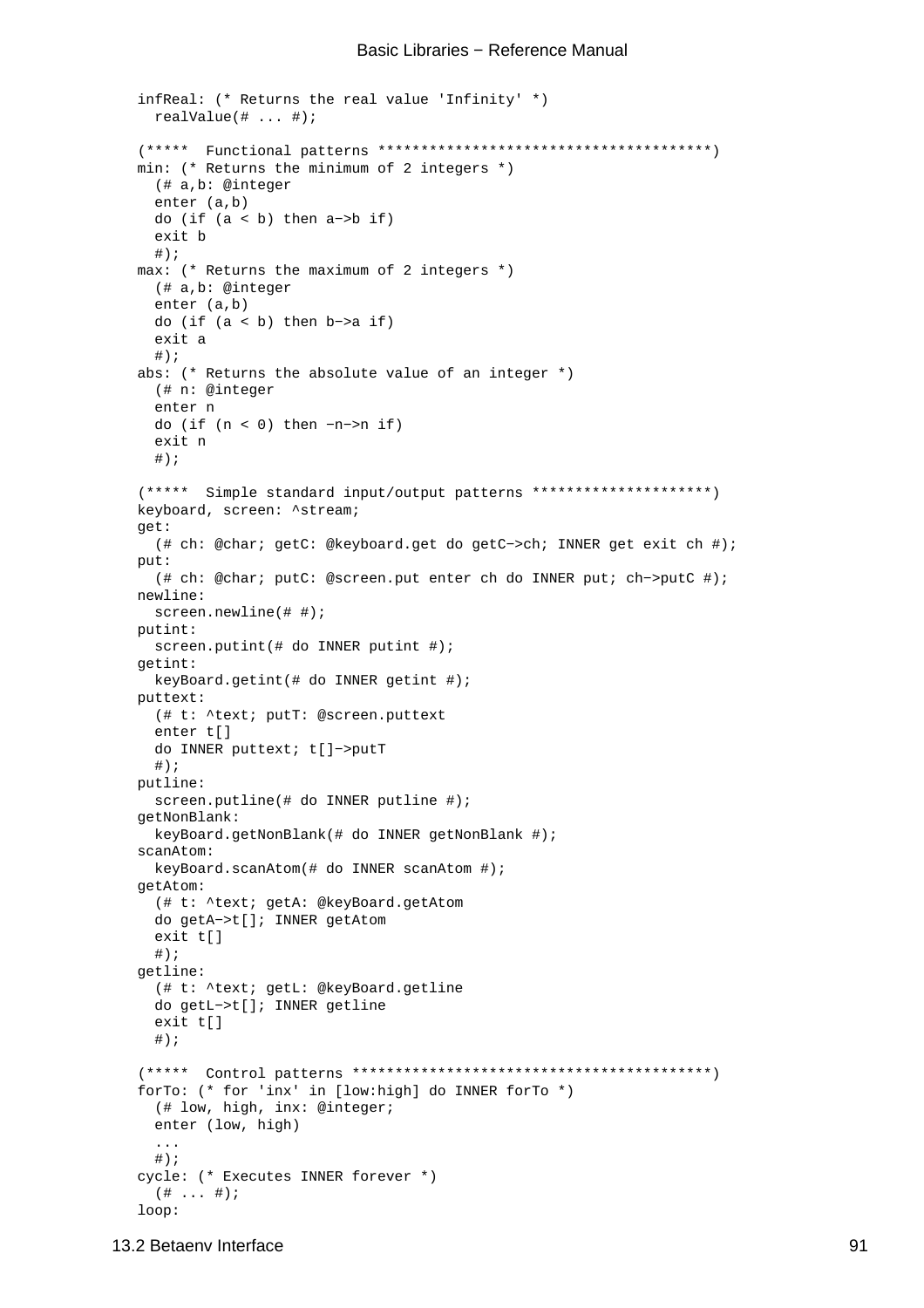```
 (# while:< booleanValue(# do true−>value; INNER while #);
       until:< booleanValue;
       whilecondition: @while;
       untilcondition: @until;
 ...
    #);
  qua:
     (* Pattern replacing the BETA language construct QUA. To be
       * used as 't1[]−>qua(# as::< Tn #)−>t2[]'. The 'qua' pattern
       * checks, whether 't1' is qualified by 'Tn'. If not, the
       * 'quaError' exception is invoked. Otherwise, a reference
       * qualified by 'Tn', and referring to the same object as 't1[]'
       * is referring, is returned.
      *)
      (# as:< object; R: ^object; thisObj: ^as;
        quaError:< exception
          (# do 'Qualification error'−>msg.append; INNER quaError #)
     enter R[]
      ... 
    exit thisObj[]
    #);
   (***** Stream patterns *******************************************)
  stream: 
      (# <<SLOT streamLib: attributes>>;
       length:< integerValue (* returns the length of THIS(stream) *)
           (#
           do −1−>value; INNER length
           #);
       position: (* current position of THIS(stream) *)
           (# 
           enter setPos
          exit getPos
           #);
       eos:< (* returns 'true' if THIS(stream) is at end−of−stream *)
          booleanValue;
       reset: (* sets 'position' to zero *)
           (#
           do 0−>setPos
           exit THIS(stream)[]
           #);
       peek:< (* looks at the next character of THIS(stream) *)
           (# ch: @char
          do INNER peek
          exit ch
           #);
       get:< (* reads a character from THIS(stream) *)
           (# ch: @char
          do INNER get
          exit ch
          #);
       getNonBlank: 
           (* Reads first non−whitespace character from THIS(stream).
            * If called at end−of−stream the character 'ascii.fs' is
            * returned
           *)
           (# ch: @char;
             skipblanks: @scanWhiteSpace;
             testEOS: @EOS;
            getCh: @get;
           ...
           exit ch
          #);
       getint: integerValue
           (* Reads an integer: skips whitespace characters and
            * returns the following digits.
```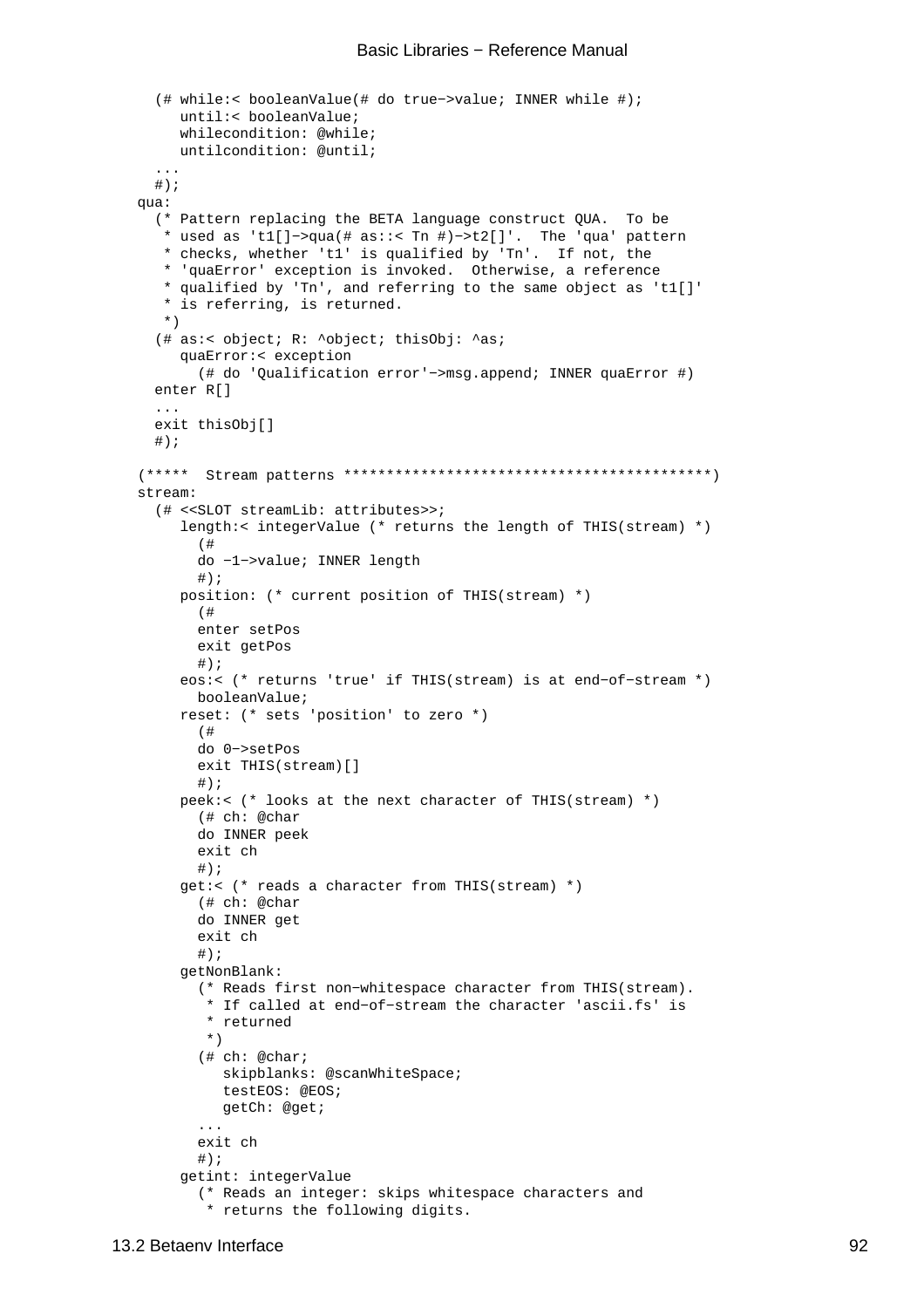```
 * 
            * See numberio.bet for more numerical output operations
           *)
           (# syntaxError:< streamException
( # ...
               #);
             geti: @... 
           do geti; INNER getint
          #);
       getAtom:<
           (* Returns the next atom (i.e. sequence of non−white
            * characters − skipping leading blanks)
           *)
           (# txt: ^text;
           do &text[]−>txt[]; INNER getAtom;
          exit txt[]
           #);
       getline:<
           (* Reads a sequence of characters until nl−character
            * appears and returns the characters read.
           *)
           (# txt: ^text;
            missing_newline:< Object
                (* Called if last line of THIS(Stream) is
                 * not terminated by a newline character.
                 *);
           do &text[]−>txt[]; INNER getline
           exit txt[]
          #);
       asInt:
           (* converts THIS(text) to an integer value, ignoring
            * leading and trailing whitespace. See numberio.bet for
           * more numerical conversion operations.
           *)
           (# i: @integer;
             syntaxError:< streamException
 (# 
                ...
                #);
           ...
           exit i
          #);
       put:< (* writes a character to THIS(stream) *)
           (# ch: @char
           enter ch
          do INNER put
          exit THIS(stream)[]
          \#);
       newline: (* writes the nl−character *) 
           (#
          do ascii.newline−>put
          exit THIS(stream)[]
         \#);
       putint: 
           (* Writes an integer to THIS(stream); The format may be
            * controlled by the 'signed', 'blankSign', 'width',
           * 'adjustLeft' and 'zeroPadding' variable attributes.
            * 'width' is extended if it is too small. Examples:
            * '10−>putint' yields: '10'; '10*pi−>putint(# do 10−>width;
            * true−>adjustLeft #)' yields: '10 '; and '10−>putint(# do
            * 10−>width; true−>zeroPadding #)' yields: '0000000010'.
 * 
            * See numberio.bet for more numerical output operations
            *)
           (# n: @integer;
```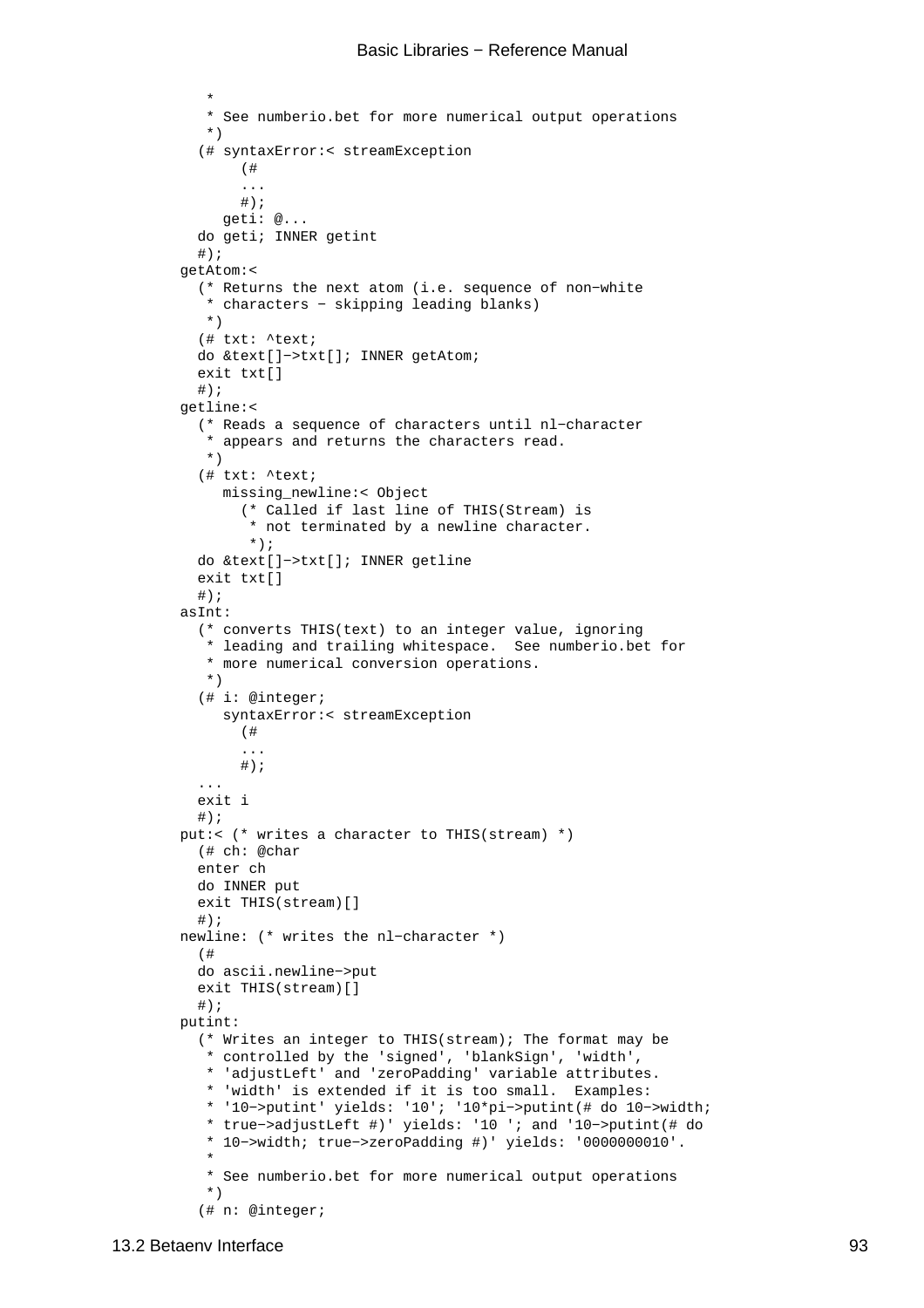```
signed: @boolean
        (* If integer is positive, a '+' will always be
         * displayed
         *);
     blankSign: @boolean 
        (* If integer is positive, a ' ' space is displayed as
         * the sign. Ignored if 'signed=true'
         *);
     width: @integer
        (* Minimum width *);
     adjustLeft: @boolean
        (* Specifies if the number is to be aligned left or
          * right, if padding of spaces is necessary to fill up
         * the specified width.
         *);
     zeroPadding: @boolean
        (* width is padded with leading zero instead of
         * spaces. Ignored if 'adjustLeft=true'
         *);
     format:< (# do INNER format #);
     puti: @...
   enter n
   do 1−>width; format; INNER putint; puti
   exit THIS(stream)[]
  #);
puttext:< (* Writes a text to THIS(stream). *)
   (# txt: ^text
   enter txt[]
   do (if txt[]<>NONE then INNER puttext if)
   exit THIS(stream)[]
  #);
putline: 
   (* 'puttext' followed by 'newline' *)
   (# T: ^text; putT: @puttext; newL: @newline
   enter T[]
   do INNER putline; T[]−>putT; newL
   exit THIS(stream)[]
  #);
scan: 
   (* Scan chars from current position in THIS(stream) while
     * '(ch−>while)=true'; perform INNER for each char being
    * scanned
    *)
   (# while:<
        (# ch: @char; value: @boolean
        enter ch
        do true−>value; INNER while
        exit value
       \#);
     ch: @char;
     whilecondition: @while;
     testEOS: @EOS;
     getPeek: @peek;
    getCh: @get;
   ...
   exit THIS(stream)[]
  \#);
scanWhiteSpace: scan 
   (* Scan whitespace characters *)
   (# while::< (# do ch−>ascii.isWhiteSpace−>value #)
   do INNER scanWhiteSpace
   exit THIS(stream)[]
  #);
scanAtom: 
   (* Scan until first non−whitespace char. Scan the next
     * sequence of non−whitespace chars. Stop at first
```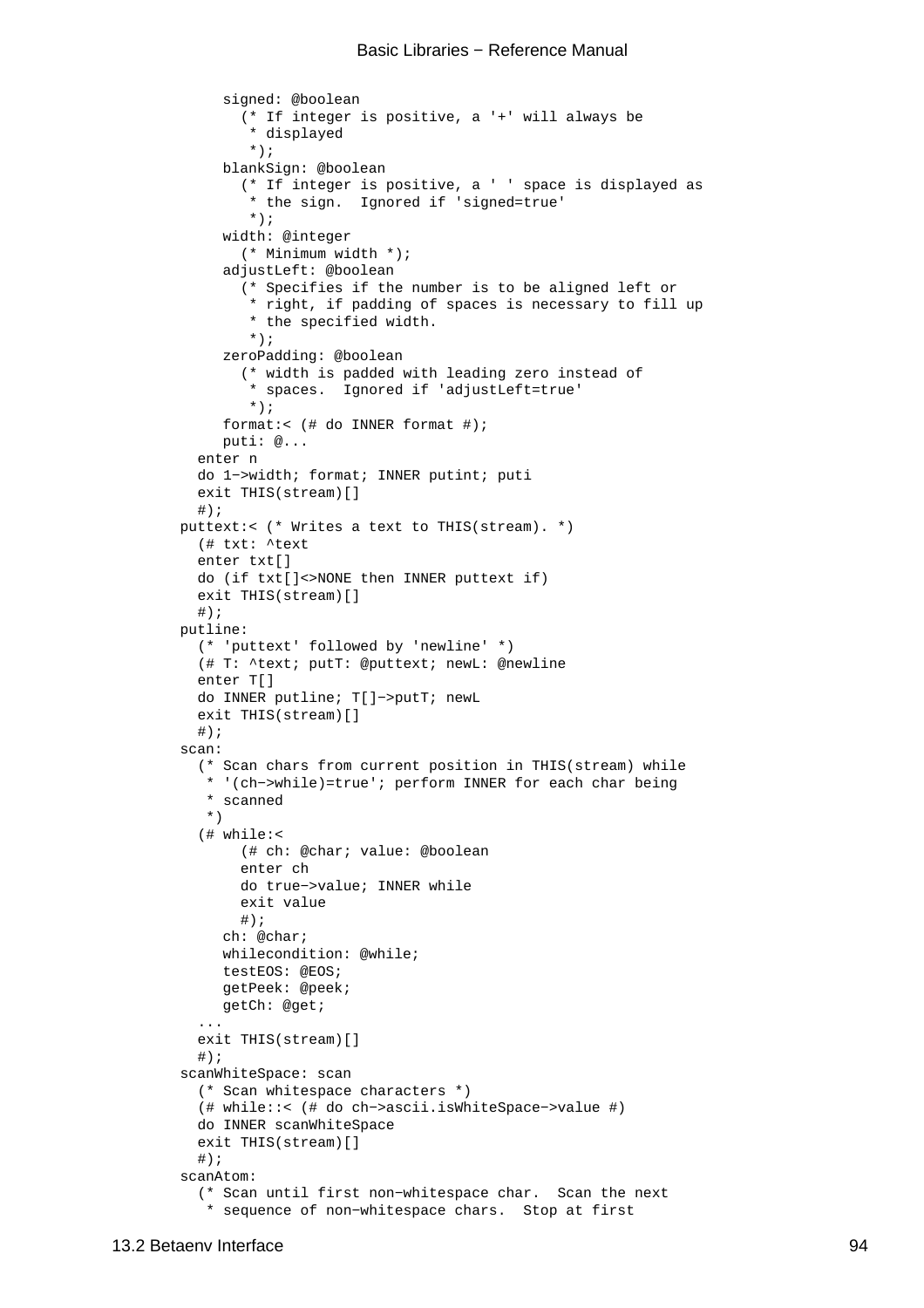```
 * whitespace char. For each non−whitespace char an INNER
         * is performed. Usage: 'scanAtom(# do ch−><destination> #)'
         *)
        (# ch: @char;
        ...
        exit THIS(stream)[]
       \#);
     scanToNl: 
        (* Scan all chars in current line including newline char *)
        (# ch: @char; getCh: @get;
          missing_newline:< Object
             (* Called if last line of THIS(Stream) is
              * not terminated by a newline character.
              *);
        ...
        exit THIS(stream)[]
        #);
    streamException: exception
        (# do INNER streamException #);
    EOSerror:< streamException
        (* Raised from 'get' and 'peek' when attempted to read past
         * the end of the stream.
        *)
        (# 
        do 'Attempt to read past end−of−stream'−>msg.putline; 
           INNER EOSerror
       \#);
     otherError:< streamException
        (* Raised when some other kind of stream error apart from
         * the one mentioned above occurs.
         *);
    getPos:< (* returns current position of THIS(Stream) *)
        integerValue;
    setPos:< (* sets current position in THIS(stream) to 'p' *)
        (# p: @integer
        enter p
        do INNER setPos
       exit THIS(stream)[]
        #)
  #); (* pattern stream *)
 (***** Text pattern **********************************************)
text: stream
   (* A text is a sequence of characters. Let 'T: @text'. The
    * range of 'T' is '[1,T.length]'. A text can be initialized by
    * executing 'T.clear' or by assigning it another (initialized)
    * text. A text−constant has the form 'foo'. The 'text' pattern
    * is primarily intended for small texts but there is no upper
    * limit in the size. However, most of the operations becomes
    * less efficient with larger texts.
   *)
   (# <<SLOT textLib: attributes>>;
    length::< (* Returns the length of THIS(text) *) 
        (# do lgth−>value; INNER length #);
    eos::<
       (# ... #);
    empty: 
       (\# exit (lgth = 0) #);clear: (* Sets the length and position of THIS(text) to zero *)
        (#
       do 0−>pos−>lgth
        exit THIS(text)[]
       #);
     equal: booleanValue
        (* Tests if THIS(text) is equal to the entered text. If
         'NCS' is further bound to 'trueObject', the comparison
```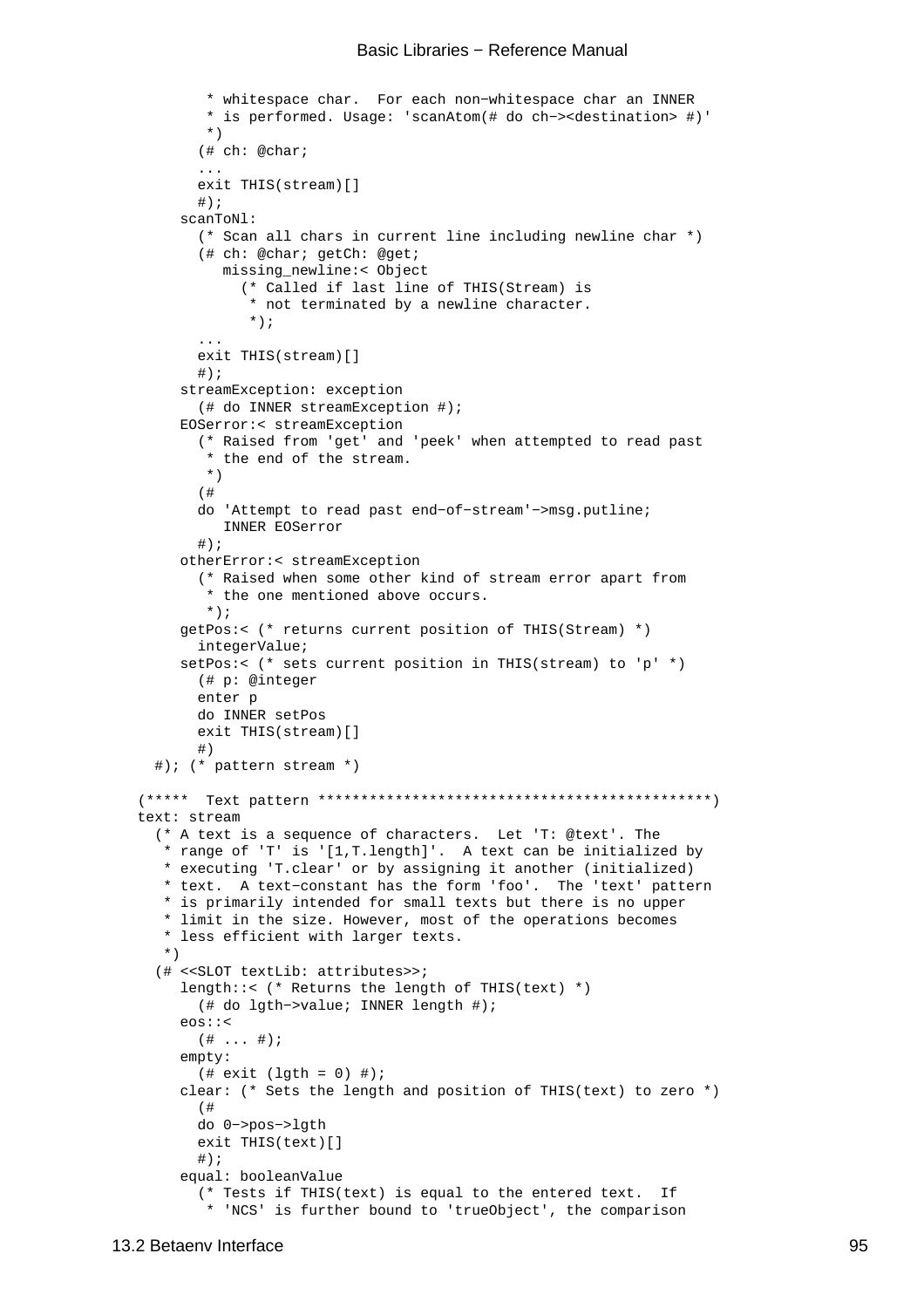```
 * will be done Non Case Sensitive.
    *)
   (# txt: ^text;
    NCS:< booleanObject
   enter txt[]
   ...
  #);
equalNCS: equal
   (* As 'equal', except the the comparison will be done Non
    * Case Sensitive
   *)
   (# NCS:: trueObject #);
less: booleanValue
   (* Tests whether the entered text 'T1[1: length]' is less
    * than 'THIS(text)[1: T1.length]'. The lexicographical
    * ordering is used.
   *)
   (# T1: ^text
   enter T1[]
   ...
  #);
greater: booleanValue
   (* Tests whether the entered text 'T1[1: length]' is
    * greater than 'THIS(text)[1: T1.length]'. The
    * lexicographical ordering is used.
   *)
   (# T1: ^text
   enter T1[]
   ...
  \#);
peek::<
   (* Returns the character at current position; does not
    * update 'position'
    *)
  ( # ... #);get::<
   (* Returns the character at current position; increments
    * 'position'
    *) 
  ( # ... #);
inxGet: charValue
   (* Returns the character at position 'i' *)
   (# i: @integer;
    iget: @...
   enter i
  do iget
  \#);
getAtom::<
   (* Returns the next atom (i.e. sequence of non−white
    * characters − skipping leading blanks)
   *)
  ( # ... #);getline::<
   (* Reads a sequence of characters until nl−character
    * appears and returns the characters read.
   *)
   (# ... #);
put::<
   (* writes the character 'ch' at current position in
    * THIS(text); increments 'position'
    *) 
   (# ... #);
inxPut: 
   (* Replaces the character at position 'i' *)
   (# ch: @char;
     i: @integer;
```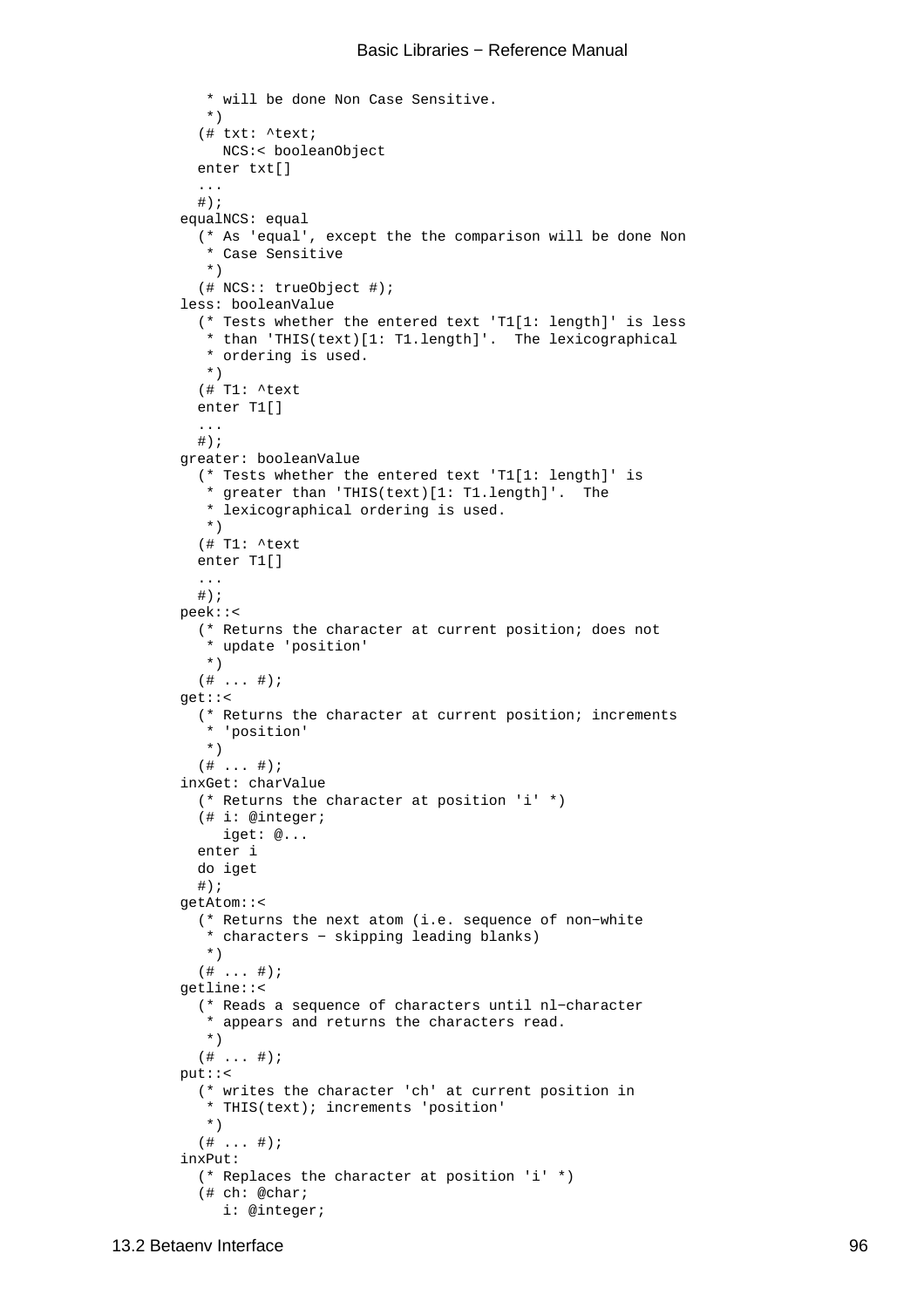```
iput: @...
   enter (ch,i)
   do iput
   exit THIS(text)[]
  \#);
puttext::<
  ( # ... #);append: 
   (* Appends a text to THIS(text); does not change 'position'
   *)
   (# T1: ^text
   enter T1[]
   ...
  exit THIS(text)[]
  \#);
prepend: 
   (* Inserts the text in 'T1' in front of THIS(text); updates
   * current position to 'position+T1.length' if 'position>0'
   *)
   (# T1: ^text
   enter T1[]
   ...
   exit THIS(text)[]
  \#);
insert: 
   (* Inserts a text before the character at position 'inx'.
    * Note: inx<1 means inx=1; inx>length means inx=length+1.
    * If 'position>=inx' then 'position+T1.length−>position'.
   *)
   (# T1: ^text;
    inx: @integer
   enter (T1[],inx)
   ...
   exit THIS(text)[]
  \#);
delete: 
   (* Deletes THIS(text)[i: j]; updates current position:
  * i<=position<j => i−1->position<br>* i<=position => position (i i
            * j<=position => position−(j−i+1)−>position
    *)
   (# i,j: @integer; 
    deleteT: @...
   enter (i,j)
   do deleteT
   exit THIS(text)[]
   #);
makeLC: (* Converts all characters to lower case *)
   (# ...
   exit THIS(text)[]
  \#);
makeUC: 
   (* Converts all characters to upper case *)
  ( # . . . exit THIS(text)[]
  \#);
sub:
   (* Returns a copy of THIS(text)[i:j]. If 'i<1', 'i' is
    * adjusted to 1. If 'j>length', 'j' is adjusted to
    * 'length'. If (after adjustment) 'i>j', an empty text is
    * returned.
    *)
   (# i,j: @integer; T1: ^text;
     subI: @...
   enter (i,j)
   do subI
   exit T1[]
```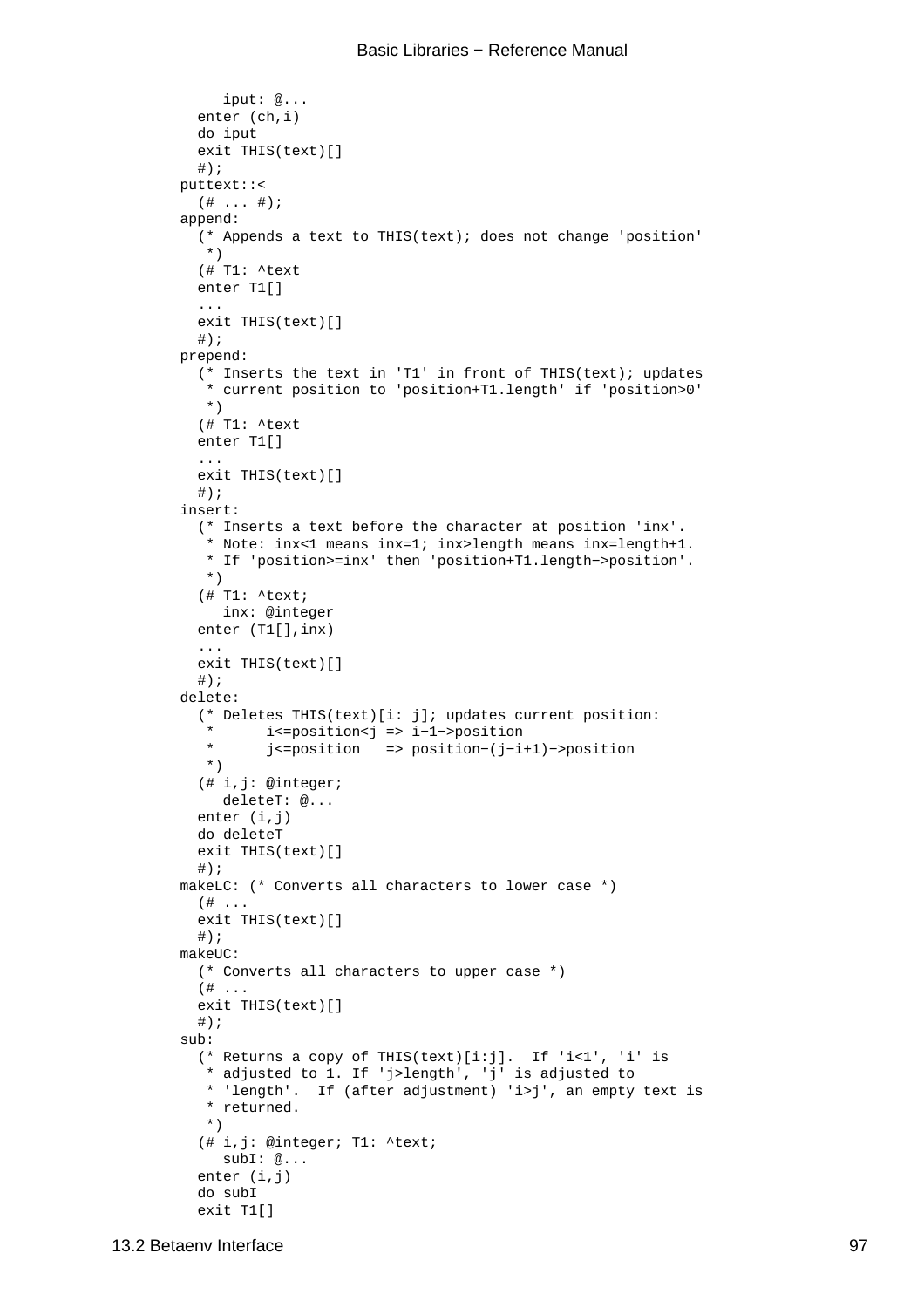```
#);
copy: 
   (# T1: ^text;
    copyI: @...
   do copyI
   exit T1[]
  \#);
scanAll: 
   (* Scans all the elements in THIS(text). For 'ch' in '[1:
    * THIS(text).length]' do INNER
   *)
   (# ch: @char
   do (for i: lgth repeat T[i]−>ch; INNER scanAll for)
   exit THIS(text)[]
   #);
find:
   (* find all occurrences of the character 'ch' in
    * THIS(text), executing INNER for each occurrence found,
    * beginning at 'THIS(text).position'. 'inx' will contain
    * the position of each 'ch' in THIS(text). If 'NCS' is
    * further bound to 'trueObject', the comparison will be
    * done Non Case Sensitive. If 'from' is further bound, the
    * search will begin at position 'from'.
    *)
   (# ch: @char;
     inx: @integer;
     NCS:< booleanObject;
     from:< integerObject(# do pos−>value; INNER from #)
   enter ch
   ...
   exit THIS(text)[]
   #);
findAll: find
   (* As 'find', except that the entire text will be searched.
    * Replaces 'findCh' in previous versions of betaenv (v1.4
    * and earlier)
    *)
   (# from:: (# do 0−>value #)
   do INNER findAll
  #);
findText:
   (* find all occurrences of the 'txt' in THIS(text),
     * executing INNER for each occurrence found, beginning at
    * 'THIS(text).position'. 'inx' will contain the position
    * of the first character of each occurrence found
    * THIS(text). If 'NCS' is further bound to 'trueObject',
    * the comparison will be done Non Case Sensitive. If
    * 'from' is further bound, the search will begin at
    * position 'from'.
    *)
   (# txt: ^text;
     inx: @integer;
     NCS:< booleanObject;
     from:< integerObject(# do pos−>value; INNER from #)
   enter txt[]
   ...
   exit THIS(text)[]
   #);
findTextAll: findText
   (* As 'findText', except that the entire text will be
    * searched
    *)
   (# from:: (# do 0−>value #)
   do INNER findTextAll
  \#);
extend:
```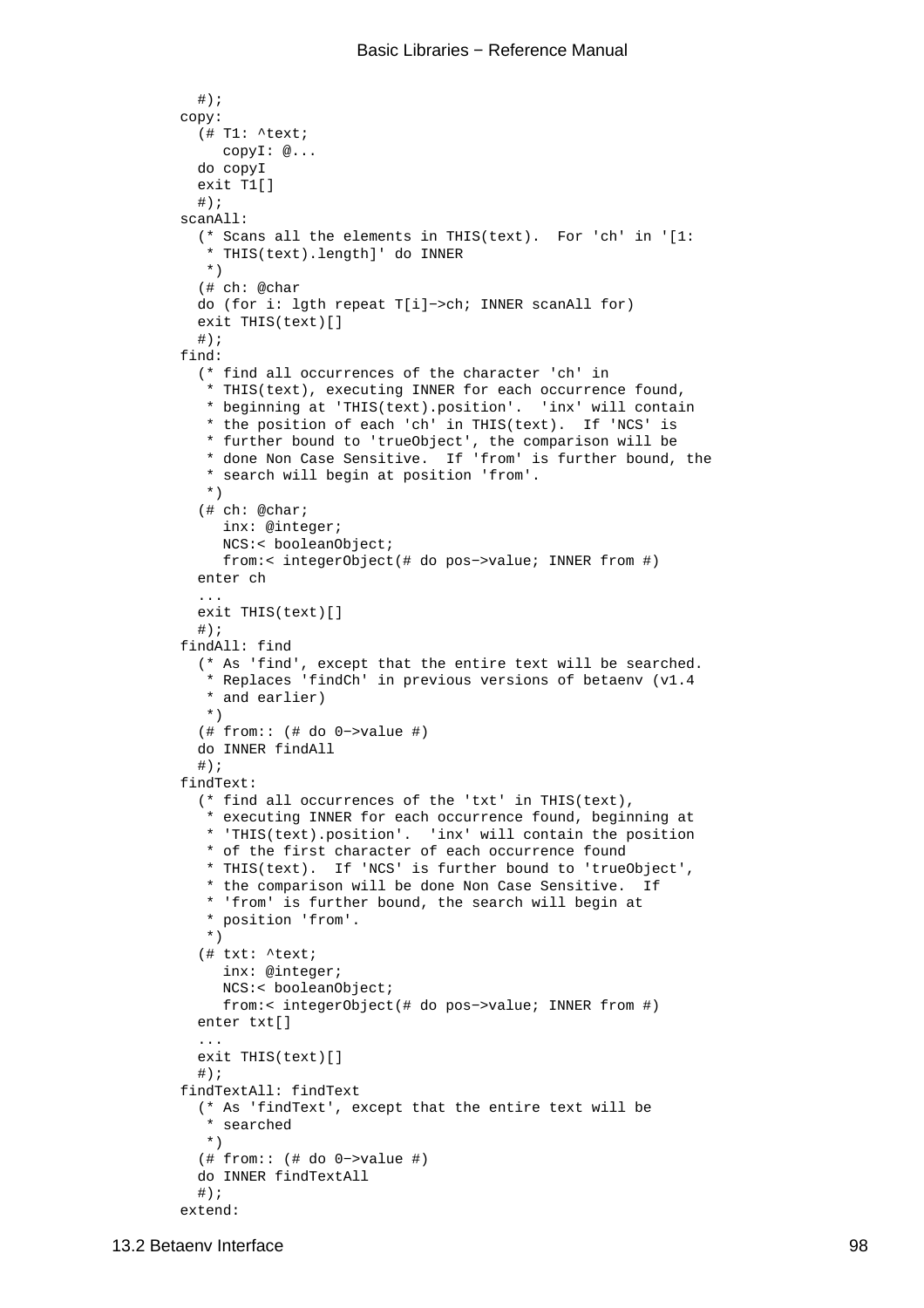```
 (* Extend THIS(text) with 'L' (undefined) chars. Notice
         * that it is only the representation of the THIS(text),
         * that is extended, the 'length' and 'position' are not
         * changed.
         *)
        (# L: @integer
        enter L do L−>T.extend
        exit THIS(text)[]
        #);
     indexError:< streamException
        (* Raised from 'Check' when the index goes outside the
         * range of the text. Message: "Index error in text!".
         *)
        (# inx: @integer 
        enter inx
        ...
        #);
     EOSerror::<
        (* Raised from 'get' and 'peek' when the end of the stream is
         * passed.
         *) 
        (# ... #);
     otherError::<
        (* Raised when an error other than the Index−/EOSerror
         * occurs.
         *) 
       ( # ... #);setPos::<
      ( # ... #);getPos::<
        (# do pos−>value; INNER getPos #);
      (* Private attributes: !!OBS!! The 3 attributes 'T', 'lgth'
       * and 'pos' declared below MUST be the first data items
       * declared in 'stream' and 'text' since their addresses are
       * hardcoded into the compiler.
       *)
     T: [16] @char;
     lgth,pos: (* 16 is default size *) @integer;
     setT: (# enter T do T.range−>lgth−>pos #)
   enter setT
   exit T[1: lgth]
   #) (* Pattern text *); 
 (***** ASCII character constants and attributes ******************)
ascii: @
   (# <<SLOT asciiLib: attributes>>;
     nul: (# exit 0 #);
     soh: (# exit 1 #);
     stx: (# exit 2 #);
     etx: (# exit 3 #);
     eot: (\# \text{exit } 4 \#):enq: (# exit 5 #);
     ack: (# exit 6 #);
     bel: (# exit 7 #);
    bs: (# exit 8 #);
     ht: (# exit 9 #);
     nl: (# exit 10 #);
     vt: (# exit 11 #);
     np: (# exit 12 #);
     cr: (# exit 13 #);
     so: (# exit 14 #);
     si: (# exit 15 #);
     dle: (# exit 16 #);
     dc1: (# exit 17 #);
     dc2: (# exit 18 #);
     dc3: (# exit 19 #);
```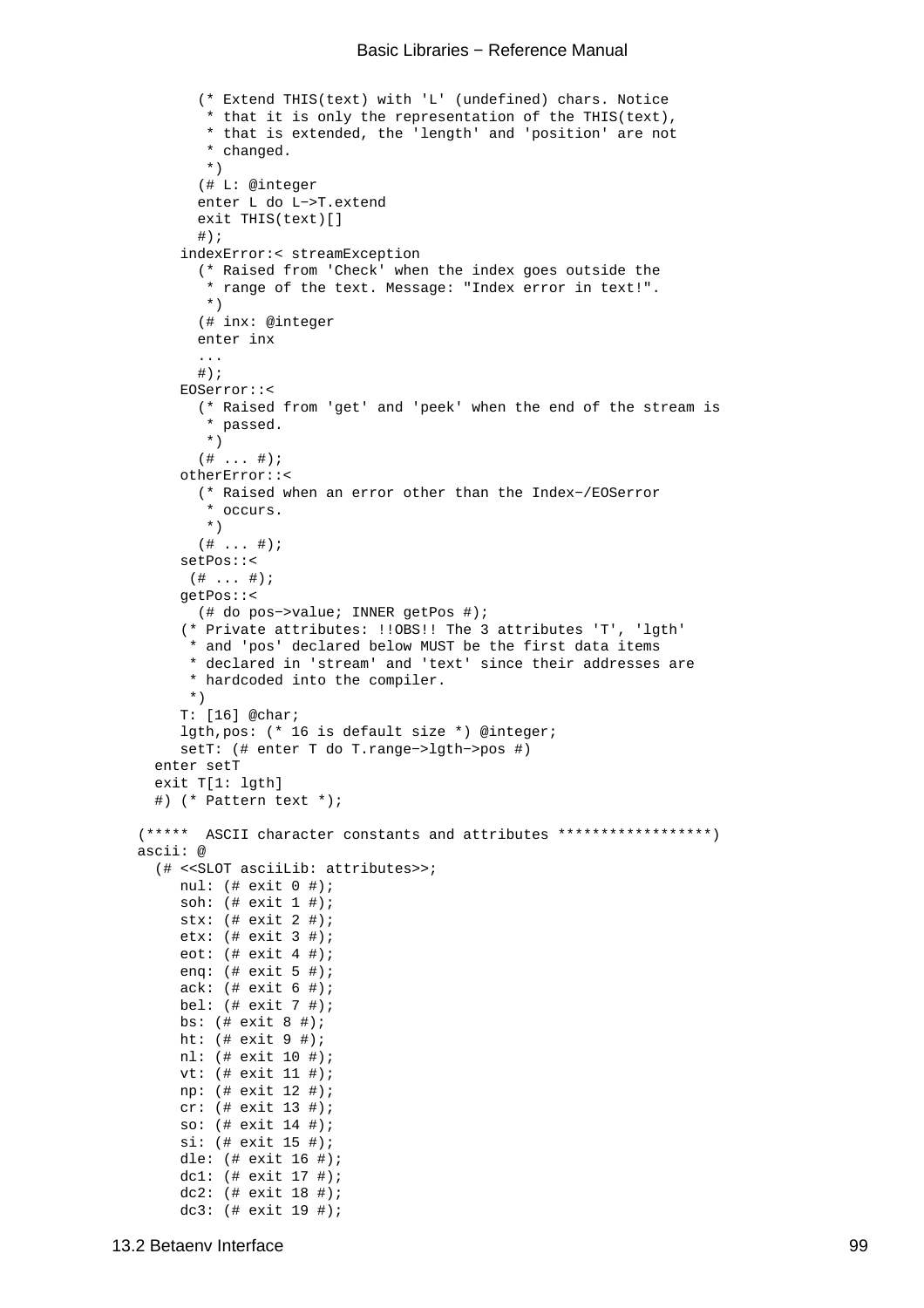```
dc4: (\# exit 20 \#);
       nak: (# exit 21 #);
       syn: (# exit 22 #);
       etb: (# exit 23 #);
       can: (# exit 24 #);
       em: (# exit 25 #);
       sub: (# exit 26 #);
       esc: (# exit 27 #);
       fs: (# exit 28 #);
       gs: (# exit 29 #);
       rs: (# exit 30 #);
       us: (# exit 31 #);
       sp: (# exit 32 #);
       capA: (# exit 65 #);
       smalla: (# exit 97 #);
       del: (# exit 127 #);
       newline: @char; (* either 'lf' or 'cr' *)
       init: ...;
       upCase: @charObject
         ( # ... #);lowCase: @charObject
         ( # ... #);testChar: booleanValue
           (# ch: @char
           enter ch
          do INNER testchar
         \#);
       isUpper: @testChar
          (# ... #);
       isLower: @testChar
         ( # ... #);isDigit: @testChar
         ( # ... #);isLetter: @testChar
           (# ... #);
       isSpace: @testChar
         (* True if 'ch' in \{sp, cr, nl, np, ht, vt\} *)
          ( # ... #);isWhiteSpace: @testChar
          (* True if 'ch' is a whitespace char *) 
          ( # ... #);
       private: @...
    #);
   (***** Exception Patterns ****************************************)
  stop: 
     (* Terminates program execution: 
      * termCode=normal : normal termination; 
       * termCode=failure : abnormal termination;
       * termCode=failureTrace : abnormal termination with trace of
                                  run-time stack on dump-file;
       * termCode=dumpStack : Trace of run−time stack on console 
                                  without termination.
 * 
       * 'T' will be printed on the screen.
      *)
     (# termCode: @integer; T: ^text
     enter (termCode,T[])
     ...
     #);
  normal: (# exit 0 #);
  failure: (# exit −1 #);
  failureTrace: (# exit −2 #);
  dumpStack: (# exit −3 #);
  exception:
      (# <<SLOT exceptionLib: attributes>>;
```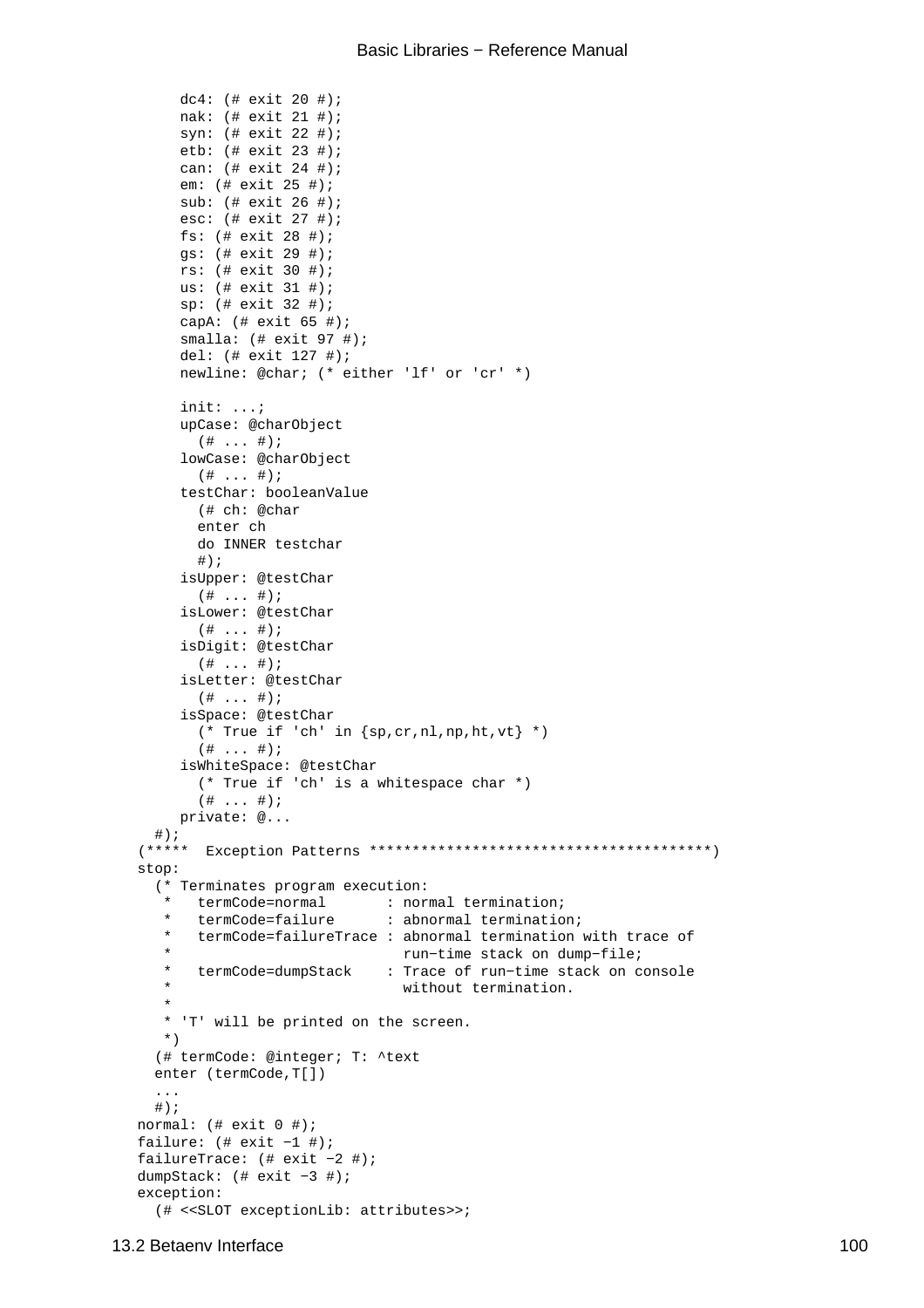```
msg:
        (* append text to this 'msg' vatiable to specify the
         * exception error message for this(exception)
         *)
       @text;
     continue: @boolean
        (* the valur of this variable determines the control−flow
         * behaviour of this(exception): 
             true: continue execution after exception
         * false: terminate execution by calling 'stop'; default
         *);
     propagate:<
        (* if further bound to trueObject, this(exception) allows
          propagation (i.e. this(exception will _not_ terminate)
         *)
        booleanValue;
     error:
        (* used to define local exception conditions which can be
         * handled separately. All 'error's that are not handled
         * separately will be handled by this(exception)
         *)
        (# <<SLOT errorLib: attributes>>
        do false−>continue;
           INNER;
           '**** Error processing\n'−>msg.prepend;
           (if not propagate and not continue then this(exception) if)
        exit propagate
       \#);
     notify: error
        (* used to define local notification conditions which can be
         * handled separately. All 'notify's that are not handled
         * separately will be handled by this(exception)
         *)
        (# do true−>continue; INNER #);
     termCode: @integer
        (* Arg. to pattern 'stop'; initial failureTrace *);
   do failureTrace−>termCode;
      INNER exception;
      (if not continue and not propagate then
          '**** Exception processing\n'−>msg.prepend;
          (termCode,msg[])−>stop
      if)
  #);
notification: exception
   (# do true−>continue; INNER notification #);
 (***** Object Pool ***********************************************)
objectPool: @
   (# <<SLOT objectPoolLib: attributes>>;
     get: 
        (# type:< object;
           obj: ^type;
           exact:< booleanValue;
           init:< object(* Called if an object was created *)
        ...
        exit obj[]
       \#);
     strucGet: 
        (# type: ##object;
           obj: ^object;
           exact:< booleanValue;
           init:< object(* Called if an object was created *);
        enter type##
        ...
        exit obj[]
       #);
```
scan: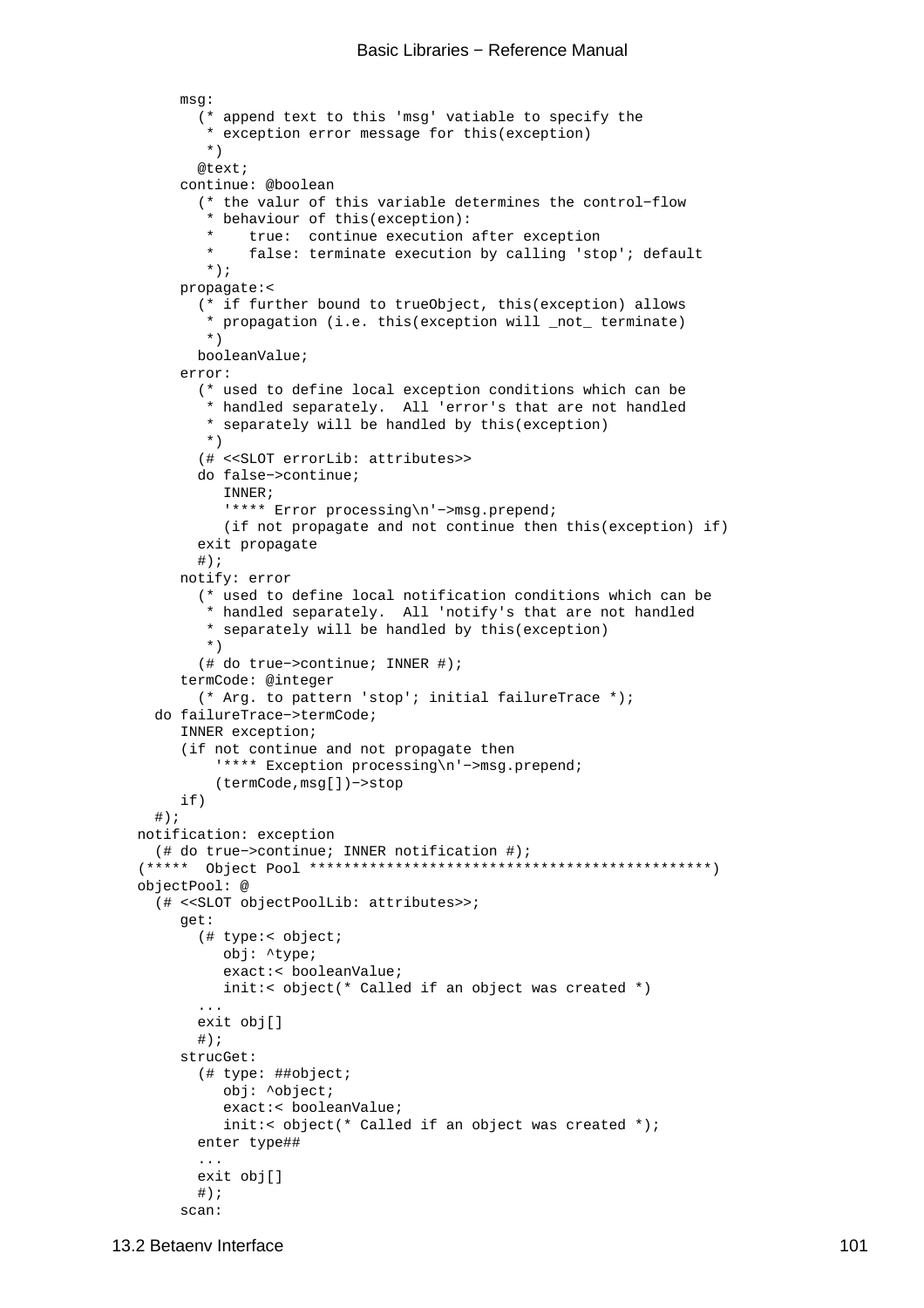```
 (* Scan through all objects in 'objectPool', (at least)
            * qualified by 'type'.
            *)
           (# type:< object;
              current: ^type;
              exact:< booleanValue;
 ...
           #);
        strucScan: 
           (* Scan through all objects in 'objectPool', (at least)
            * qualified by 'type'
            *)
           (# type: ##object;
              current: ^object;
              exact:< booleanValue
           enter type##
           ...
          #);
        put: 
           (* Puts a given object into 'objectPool'. If an object with
            * (at least) the qualification of the given object is
            * already present in 'objectPool', the exception
            * 'alreadyThere' is raised.
            *)
           (# obj: ^object;
              exact:< booleanValue;
              alreadyThere:< exception;
             putObj: @...
           enter obj[]
           do putObj
          #);
        private: @...;
     #);
    (***** Command line arguments ************************************)
  argumentHandlerType:
      (# 
        noOfArguments:< 
           (* Return the number of arguments on command line.
            * The number includes the program name.
            *)
           integervalue;
        getArgByNumber:<
           (* Returns argument number argNo. 
            * Number 1 is the program name, 
            * number 2 is the first program argument, etc.
            *)
           (# argNo: @integer; theArg: ^text;
           enter argNo
           do INNER
           exit theArg[]
          \#);
      #);
  rawArgumentHandler: argumentHandlerType
      (# 
       noOfArguments::
           (# ... #);
        getArgByNumber::
          ( # ... #);#);
   expandWildcardsArgumentHandler: argumentHandlerType
      (# private: @...;
        noOfArguments::
```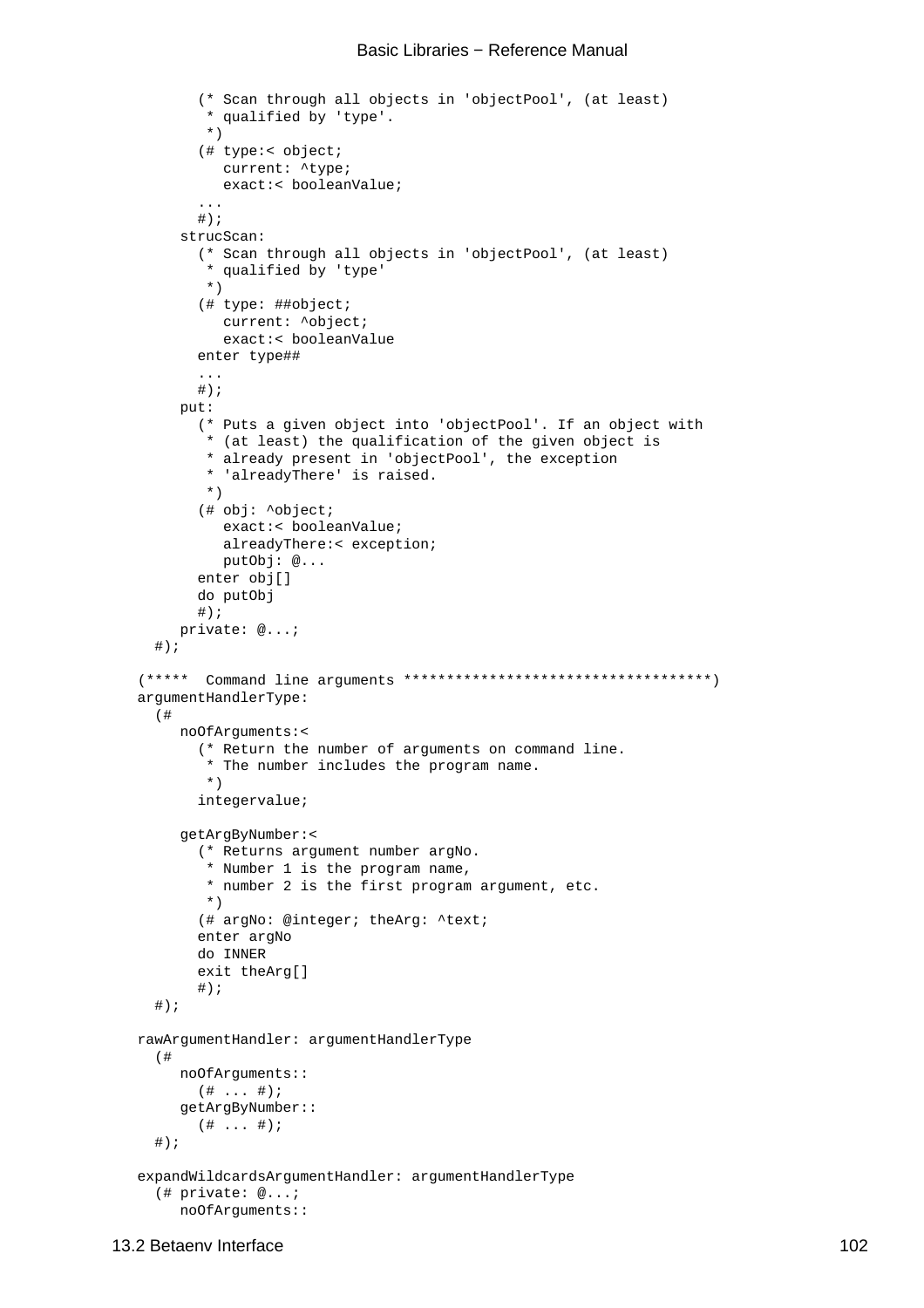```
( # ... #)getArgByNumber::
          ( # ... #);#);
  argumentHandler: ^argumentHandlerType;
   (* Backwards compatible interface *)
  noOfArguments: integervalue(# do argumentHandler.noOfArguments −> value #);
  arguments: 
      (# argNo: @integer; theArg: ^text;
     enter argNo
     do argNo −> argumentHandler.getArgByNumber −> theArg[]
     exit theArg[]
     #);
    (******************************************************************)
    (* External language interface: See file 'external.bet' for further
    * patterns.
    *)
  External:
     (* Is only meaningful with interface to externals *)
     (# callC,callPascal,pascal,pascalTrap,callStd,
        cExternalEntry,pascalExternalEntry,stdExternalEntry: @text
    \#);
  cStruct: 
     (* Super−pattern for describing structures which can be given
       * 'by refererence' (using the usual [] notation) to an external
      * function (e.g. a C function described as a specialization
       * of the above External pattern). See file external.bet for
      * supported operations on cStruct.
      *)
      (# <<SLOT cStructLib: attributes>>;
         (* 'R' is the bytestream containing THIS(cStruct). 
          * MUST be declared as the first attribute
          *);
       R: [(byteSize−1) div 4 + 1] @integer;
       byteSize:< 
           (* Number of bytes in THIS(cStruct) *)
           IntegerObject;
       BoundsExceeded:< Exception
           (* Raised if indexing outside range of R *)
           (# inx: @integer; 
           enter inx
 ...
           #);
       chk: @(# inx: @integer enter inx ... #);
     #);
  data:
      (* The 'data' pattern may be used for definining simple data
       * objects. Data−objects have no 'type' information. They can
      * thus NOT be allocated dynamically in the BETA heap. They do
       * not have the overhead of extra attributes used for virtual
       * dispatch and garbage collection. One main use of data−objects
      * is as interface to external data such as 'cstruct'. For
       * details see the manuals
      *)
     (# #);
  doGC: (* will force a garbage collection to happen *)
     (# ... #);
  machine_type:
      (* Exits a reference to a copy of a text indicating the machine
       * type in lowercase, e.g. 'sun4s', 'linux', 'nti'.
      *)
      (# T: @Text;
     do machine_typeexternal−>T;
```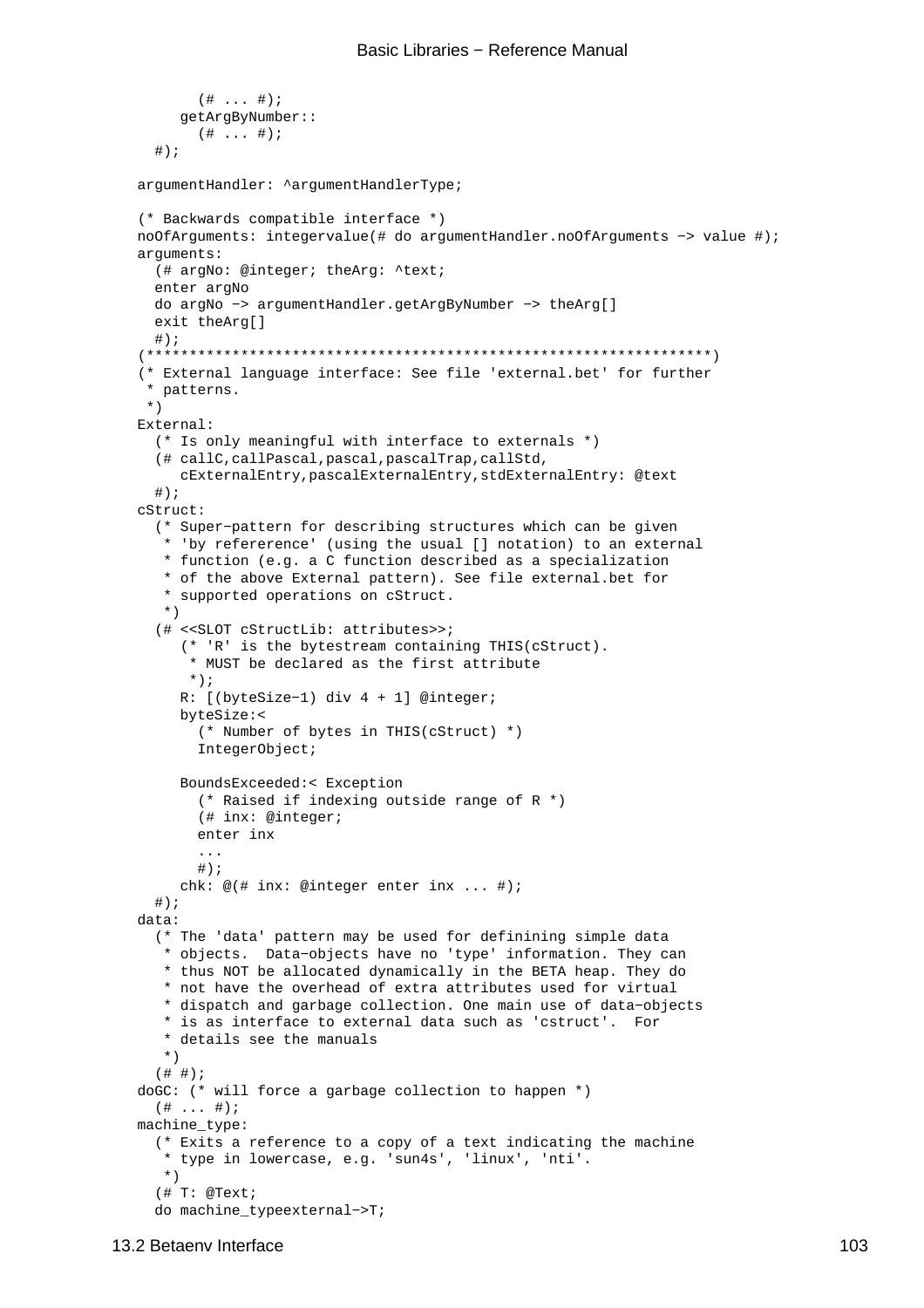```
 exit T.copy
     \#);
   machine_typeexternal: external
      (# T: [1]@Char; do 'machine_type'−>callC; exit T #);
   program: (* descriptor executed by this environment *)
      ...;
   theProgram: ^|program;
   theScheduler: ^|object
      (* Scheduler installed by 'basicSystemEnv' (if used in program) *);
    (******************************************************************)
    (* The following patterns are only used by the compiler and should
     * NOT be used for other purposes.
     *)
   repetition: 
      (# range: (* Returns the range of THIS(repetition) *)
            (# n: @integer
           exit n
            #);
        new: 
            (* Allocates a new repetition of 'n' elements. The previous
            * elements in THIS(repetition) become inaccessible
            * hereafter
            *)
           (# n: @integer
           enter n
          \#);
        extend:
            (* Extends THIS(repetition) by 'n' elements. The existing
             * elements are retained. The new elements are allocated
            * after the existing elements (i.e. with index from the
            * 'range+1')
            *)
            (# n: @integer
            enter n
            #)
     \#);
   state: (# #); (* Pattern STATE is for experimental purpose only
                    * and using it may give undefined results 
\left( \begin{array}{c} \star \\ \star \end{array} \right)errorName: (# #)
    (******************************************************************)
do ...;
    &|program[]−>theProgram[];
    theProgram;
   (if theScheduler[]<>NONE then theScheduler if);
    ... ;
#)
```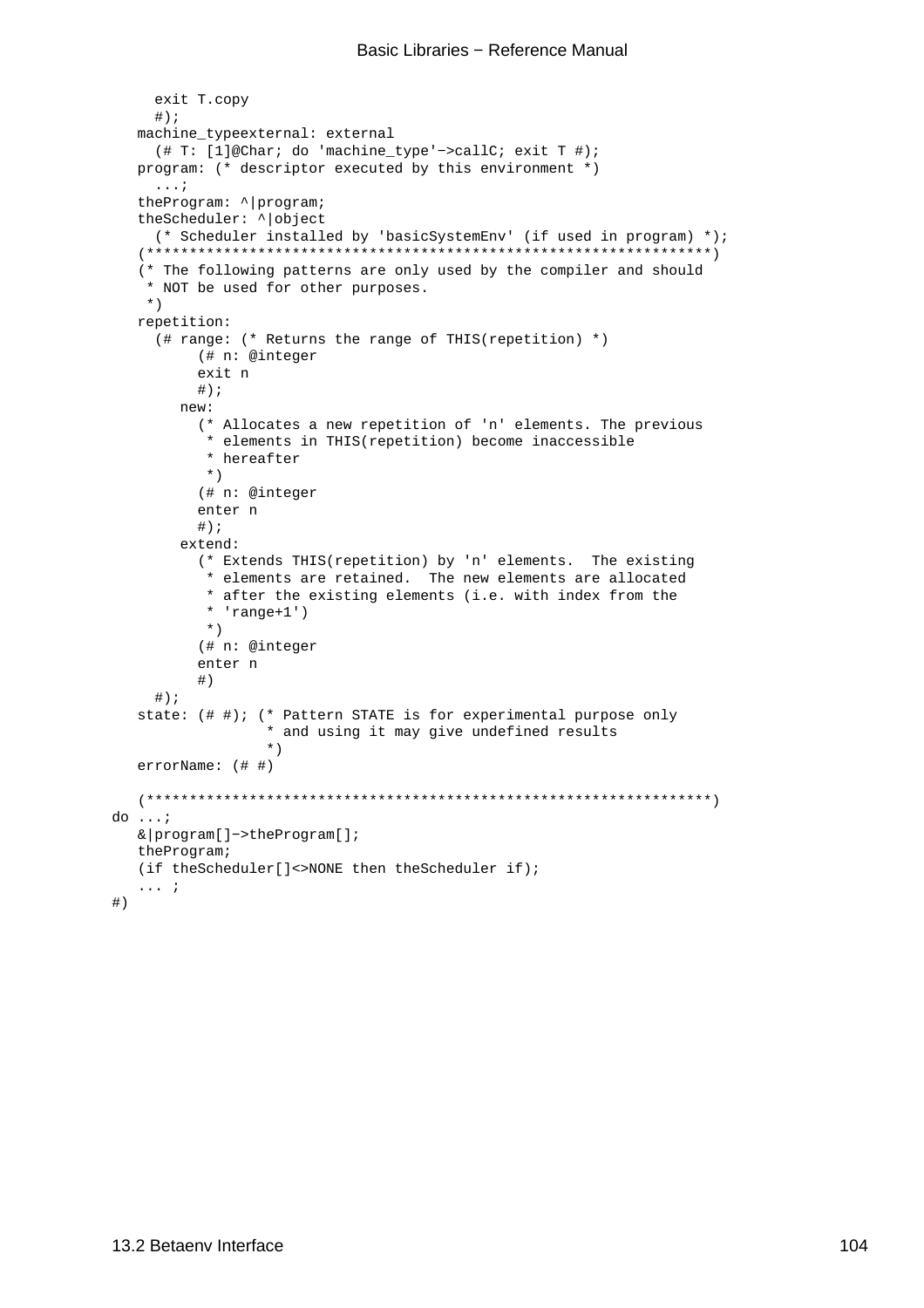### **13.3 Binfile Interface**

```
ORIGIN '~beta/basiclib/file';
LIB_DEF 'binfile' '../lib';
BODY 'private/binfilebody';
(* binfile:
    These fragments declare attributes for direct reading/writing
    of various data sizes to a file. The data is written out exactly
  * as is:
        * 64 −> aBinFile.putLong 
    will write the number 0x00000020 to aBinFile, whereas
  * 64 −> aBinFile.putInt
  * will write the two characters '6' (ascii 54) and '4' (ascii 52)
  * to the file.
 * 
  * The operations putBytes and getBytes allow an arbitrary
  * sequence of bytes to be written/read to/from a file.
    E.9.
       buffer: [1000]@char;
       putB: @aFile.putBytes;
  * do ...
         * (@@buffer[1],500) −> putB;
    This will write the first 500 characters from the buffer
    repetition to the file. NOTICE, that you must have a static
     instance of putBytes/getBytes when using them, since they require
     an address argument. If dynamic instances are used, a garbage-
    collection may be triggered, and the address argument would be
    illegal.
 * 
    These operations are declared in FileLib, e.g. they become
    usable for any file, by just including this fragment file.
    However, on some platforms, the "binary" virtual of File
    MUST be further bound to TrueObject for these operations
    to work. The binfile pattern below adds this further binding.
 * 
  * You should remember this further binding if you are using 
  * these operations on a file, that is not a binfile.
 * 
    Exceptions:
    If any of the put-operations fail, they raise the WriteError
  * file−exception. If any of the get−operations fail, they raise 
     the ReadError file-exception.
  *)
−− LIB: attributes −−
binfile: file
   (# <<SLOT BinFileLib: attributes>>;
    binary :: trueobject
  #);
−− FileLib: attributes −−
putdouble: 
   (* Write binary representation of i (8 bytes) to file *)
   (# i: @real;
  enter i
 ...
 #);
putlong: 
   (* Write binary representation of i (4 bytes) to file *)
   (# i: @integer;
  enter i
   ...
```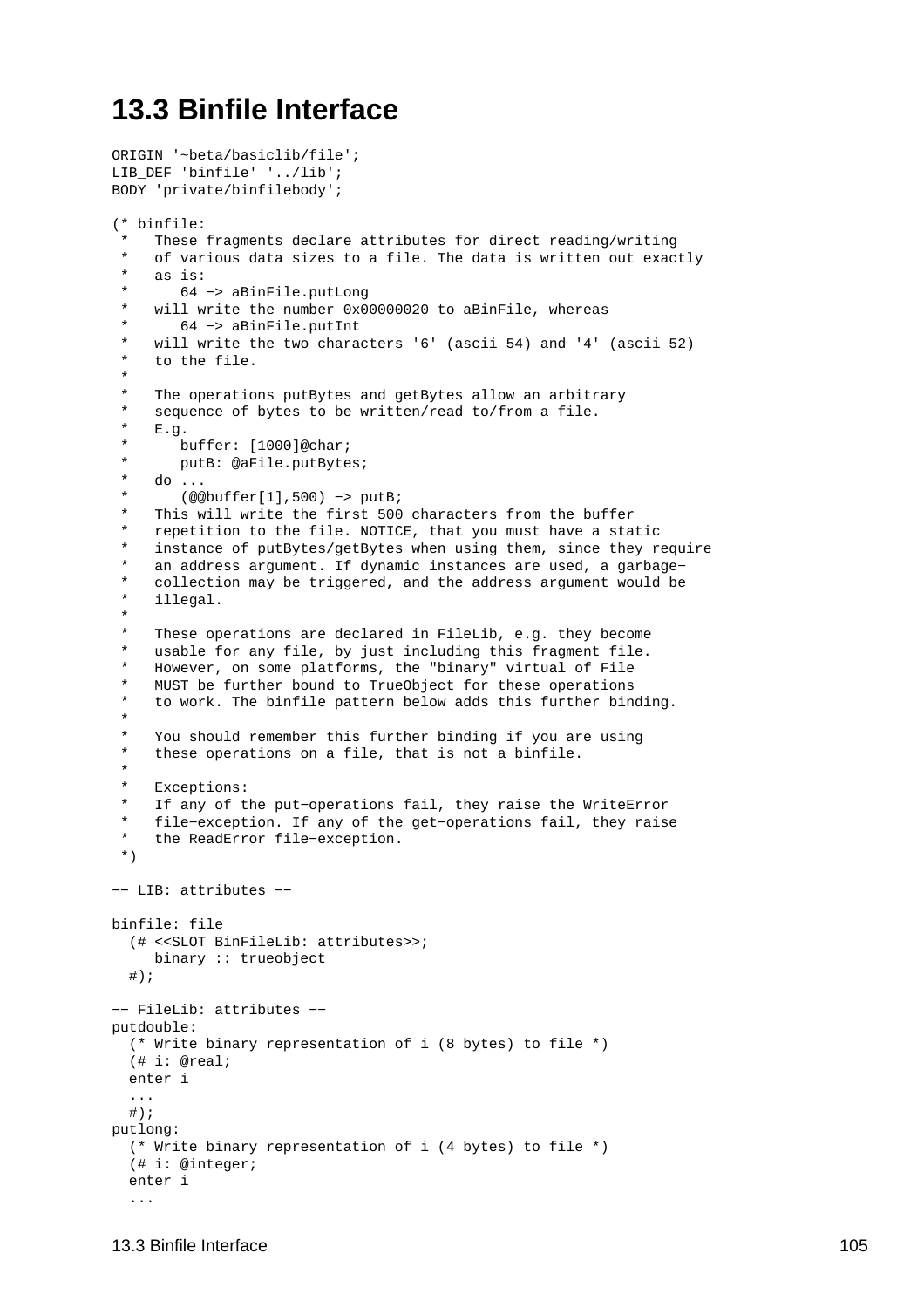```
#);
putshort: 
   (* Write binary representation of i (2 bytes) to file *)
   (# i: @int16;
   enter i
   ...
  #);
putbyte: 
  (* Write binary representation of i (1 byte) to file *)
   (# i: @char;
   enter i
   ...
  #);
getDouble:
   (* Read binary representation of i (8 bytes) from file *)
   (# i: @real;
   ...
   exit i
  \#);
getLong:
   (* Read binary representation of i (4 bytes) from file *)
   (# i: @integer;
   ...
  exit i
  \#);
getShort:
   (* Read binary representation of i (2 bytes) from file *)
   (# i: @int16;
   ...
  exit i
  \#);
getByte:
  (* Read binary representation of i (1 byte) from file *)
   (# i: @char;
   ...
   exit i
  \#);
putBytes:
   (* Write num bytes to file from memory
   * starting at address addr.
   *)
   (# addr, num: @integer;
   enter (addr, num)
   ...
  #);
getBytes:
   (* Read in num bytes from file to memory
    * starting at address addr.
   *)
   (# addr, num: @integer;
   enter (addr, num)
   ...
   #)
```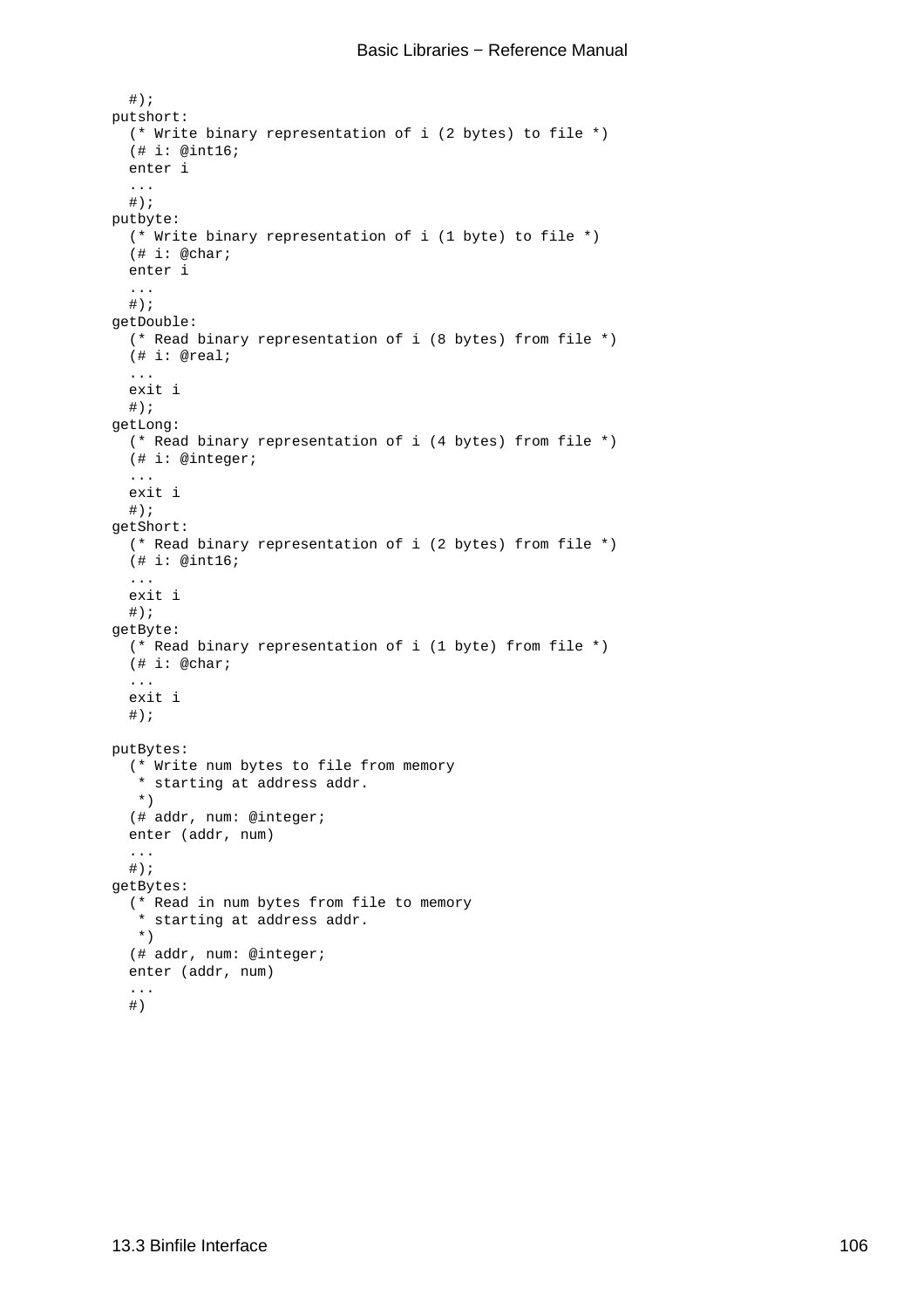## **13.4 Directory Interface**

```
ORIGIN 'file';
LIB_DEF 'directory' '../lib';
BODY 'private/directorybody';
(*
  * COPYRIGHT
          * Copyright (C) Mjolner Informatics, 1984−96
         All rights reserved.
 \ddot{\phantom{0}} *)
−−−− LIB: attributes −−−−
directory:
   (* Generalization of disk folder/directory. Describes the list
    * aspects of directories and contains a DiskEntry item describing
    * the other properties of a directory.
    *)
   (#
      <<SLOT DirectoryLib: attributes>>;
     EntryDesc:< DiskEntry;
     entry: @EntryDesc
        (* The item holding most characterizing attributes of
          * THIS(directory)
        *);
     name: @
        (* convenient interface to entry.path *)
        (# read:
              (* Reads a directory name from the Keyboard *)
              (# do ... #);
        enter entry.path
        exit entry.path
       #);
      (* Directory exceptions *)
     DirException: Exception
        (* General directory exception *)
       (\# \text{do} \dots; \text{INNER } \#);EntryExistException: DirException
        (* Raised on attempt to create a file or directory that
         * allready existed in THIS(directory). Message: "Directory
         * entry allready exist"
         *)
       (\# do \dots; i \text{INNER } \#);DirScanException: DirException
        (* Raised if a scan of THIS(directory) has failed. Message:
          * "Scan of directory failed.", and an indication of why it
         * failed.
         *)
       (\# \text{do} \dots; \text{INNER } \#);DirSearchException: DirException
        (* Raised if a find in THIS(directory) has failed. Message:
         * "Search of directory failed.", and an indication of why it
         * failed.
         *)
       (\# \text{do} \dots; \text{INNER } \#);NoSuchException: DirException
        (* Raised on attempt to delete a file or directory that did
          * not exist in THIS(directory). Message: "Attempt to delete a
         * nonexisting entry."
         *)
       (\# \text{do} \dots; \text{INNER } \#);NotFoundException: DirException
```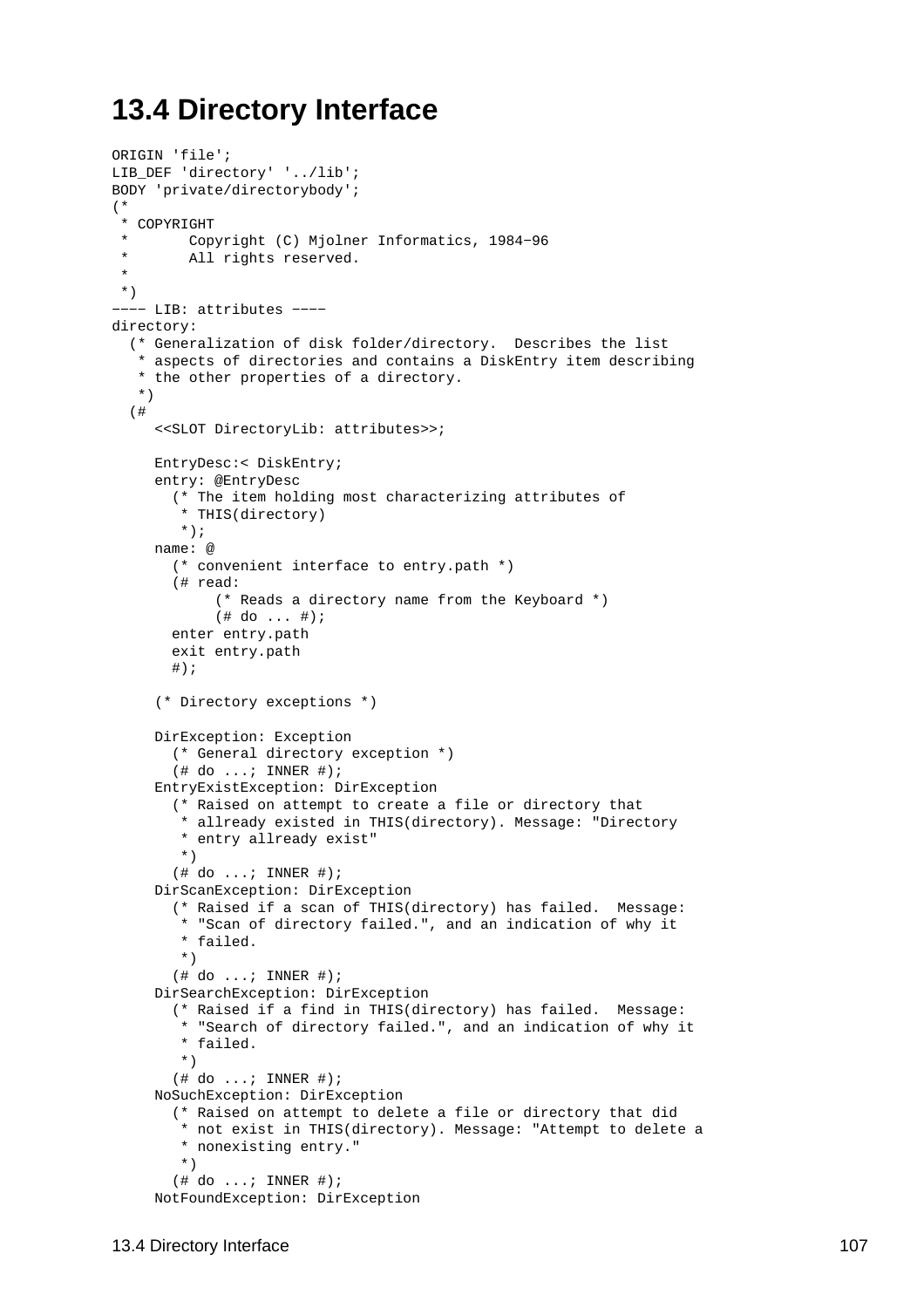#### Basic Libraries − Reference Manual

```
 (* Raised if findEntry.select is used in findEntry.notFound,
    * or in other situations that findEntry.found[]=NONE. Message:
    * "Attempt to use 'select' in 'findEntry' when the candidate
    * was not found."
    *)
  (\# \text{do} \dots; \text{INNER } \#); (* Manipulations of THIS(directory) *)
touch: entry.touch
   (* If the disk entry does not exist, an empty directory will
    * be created.
   *)
   (# touchD: @...; 
  do touchD 
 \#);
delete:
   (* Delete THIS(directory) *)
   (# nosuch:< NoSuchException
        (* Raised if there was no disk entry corresponding to
         * THIS(Directory)
         *);
      error:< entry.DiskEntryException
        (* Raised if other errors occurred *);
      deleteD: @...; 
  do deleteD
  \#);
createFile:
   (* Create a file named 'name' in THIS(Directory) *)
   (# name: ^text;
      newEntry: ^EntryDesc;
      exists:< EntryExistException
       (* Raised if en entry of that name already existed *);
      error:< DirException
       (* Raised if other errors occurred *);
   enter name[]
   ...
   exit newEntry[]
  #);
deleteFile: 
   (* Delete a file named 'name' in THIS(Directory) *)
  (# name: ^text;
      nosuch:< NoSuchException
        (* Raised if there was no disk entry in THIS(Directory)
         * named 'name'
         *);
      error:<DirException
        (* Raised if other errors occured *)
   enter name[]
   ...
  #);
createDir:
   (* Create a directory named 'name' in THIS(Directory) *)
   (# name: ^text;
      newEntry: ^EntryDesc;
      exists:< EntryExistException
        (* Raised if en entry of that name already existed *);
      error:< DirException
       (* Raised if other errors occurred *);
   enter name[]
   ...
  exit newEntry[]
  \#);
deleteDir:
   (* Delete a directory named 'name' in THIS(Directory) *)
   (# name: ^text;
```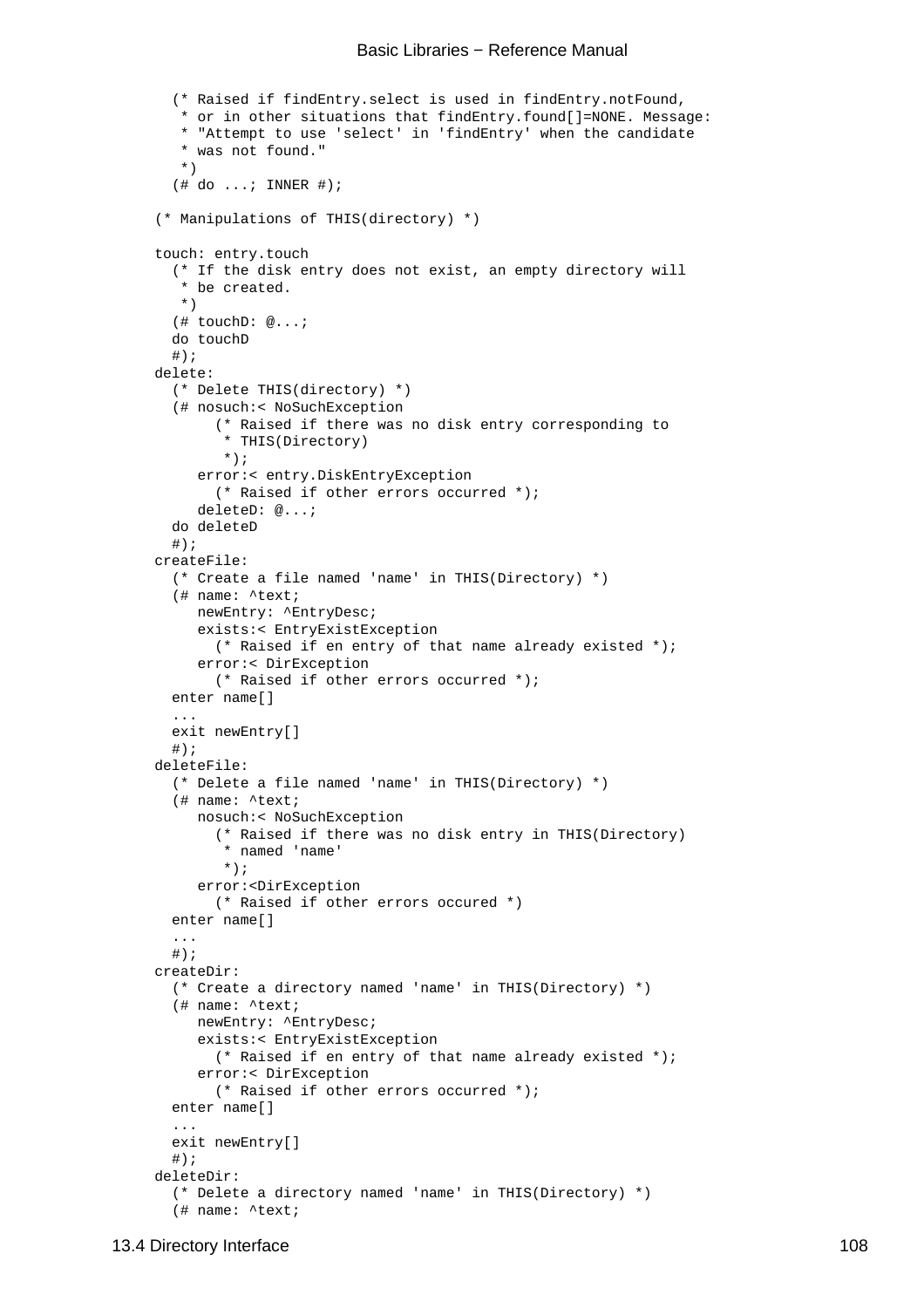```
 nosuch:< NoSuchException
             (* Raised if there was no disk entry in THIS(Directory)
              * named 'name'
              *);
           error:< DirException
             (* Raised if other errors occured *)
        enter name[]
        ...
       #);
    noOfEntries: IntegerValue
        (* exit the number of entries in THIS(directory) *)
        (# error:<DirException; 
        ... 
      #);
    empty: BooleanValue
        (* TRUE iff THIS(directory) is empty. Note that this does not
         * always imply NoOfEntries=0
        *)
        (# error:<DirException; 
        ... 
       #);
    findEntry:
        (* Calls INNER if entry was found in THIS(directory), and
         * otherwise calls notFound
        *)
        (# <<SLOT DirFindLib: attributes>>;
         candidate: ^text;
           (* The name of the entry to search for *)
          foundDesc:< DiskEntry;
           (* Qualification of "found" *)
          found: ^foundDesc;
           (* Reference to entry, if found. Notice that 'found.path'
            * is relative to THIS(directory). The full path may be
            * obtained by 'foundFullPath' Also 'foundFullPath −>
            * found.path' may be needed before is queried for modtime
            * etc., if THIS(Directory) is not the current working
            * directory.
            *)
          foundFile:< File; 
           (* Qualification of file generated in
            * select.whenfile.thefile
            *)
          foundDir:< Directory;
           (* Qualification of directory generated in
            * select.whendir.thedir
            *)
          foundFullPath: (* Fullpath of "found" *)
             (# p: ^text do ... exit p[] #);
          notfound:< (* Called if the entry was not found *)
            ( # do INNER # );
          select:
             (* Used to distinguish between the various entries that
              * may be found
              *)
             (# error:< found.DiskEntryException;
               whenFile:<
                  (* Called when the entry found is a file *)
                  (# thefile: 
                        (* Generate an instance of foundFile
                         * corresponding to the entry found. Notice that
                        * 'found' and 'f.entry' are two distinct
                        * objects; 'f.entry' has a full path, 'found'
                        * may or may not have a path relative to
                        * THIS(Directory).
\star )
```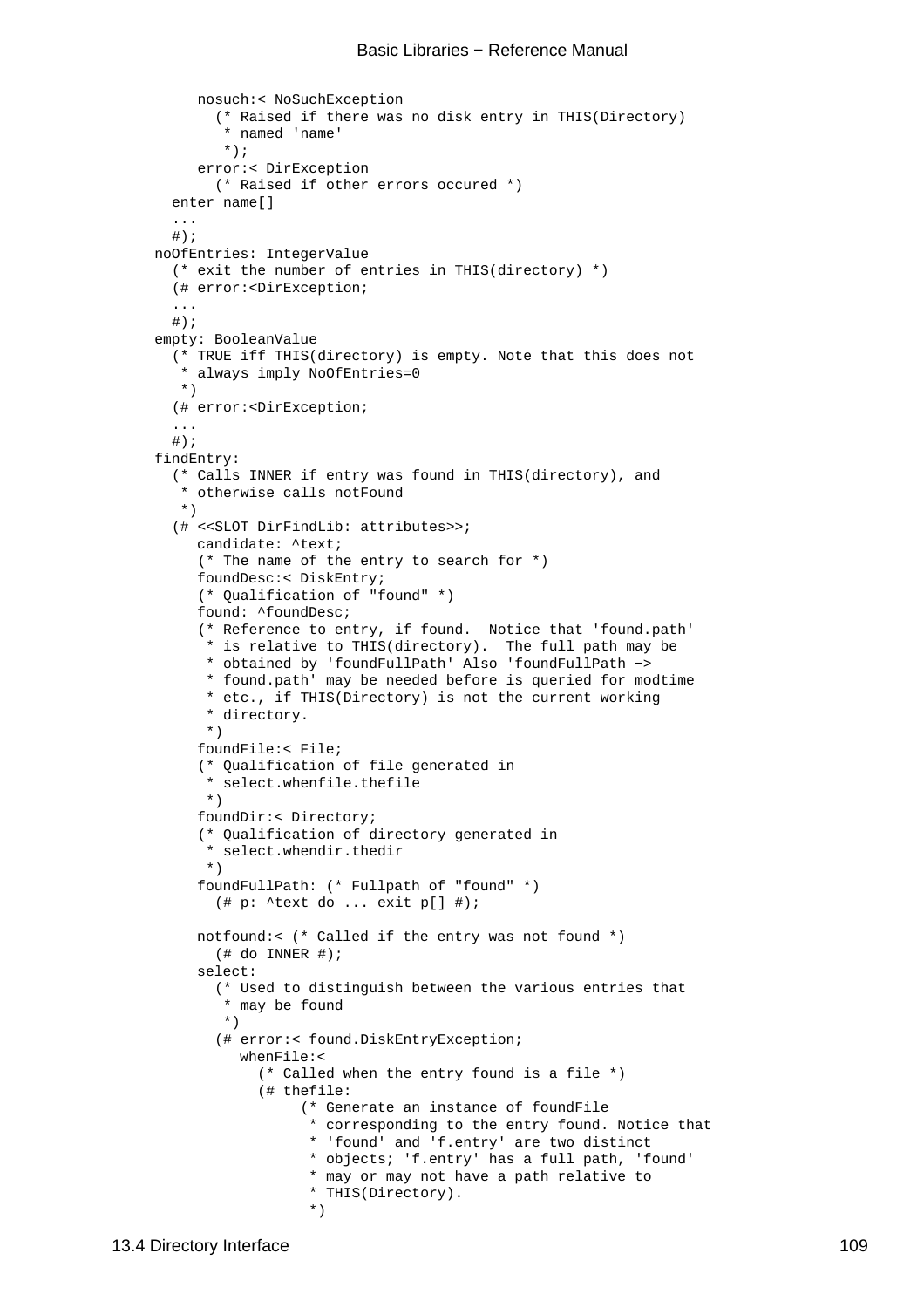```
 (# f: ^foundFile 
                       do ...
                       exit f[]
                       #);
                  do INNER
                 #);
               whenDir:<
                  (* Called when the entry found is a directory *)
                  (# theDir: 
                       (* Generate an instance of foundDir
                         * corresponding to the entry found. Notice that
                        * 'found' and 'd.entry' are two distinct
                        * objects; 'd.entry' has a full path, 'found'
                        * may or may not have a path relative to
                        * THIS(Directory).
\star )
                       (# d: ^foundDir 
                       do ...
                       exit d[]
 #);
                  do INNER
                 #);
               whenOther:<
                  (* Called when the entry found is neither a file nor
                   * a directory
\left( \begin{array}{c} \star \\ \star \end{array} \right)( # do INNER #);
               selectImpl:< (* private *)
                  (# selectedInInner: @boolean
                  do ...;
                     INNER; ...;
 #)
             do selectImpl;
             #); (* select *)
          error:< DirSearchException
             (* Raised if the search fails *);
        enter candidate[]
       do ...;
        #); (* findEntry *)
    scanEntries:
        (* Calls INNER for each entry in THIS(directory) *)
        (# <<SLOT DirScanLib: attributes>>;
          longest: @integer;
           (* The length of the longest entry−name in THIS(directory)
           *)
         foundDesc:< DiskEntry;
           (* Qualification of "found" *)
          found: ^foundDesc;
           (* Reference to entry, if found. Notice that 'found.path'
            * is relative to THIS(directory). The full path may be
            * obtained by 'foundFullPath' Also 'foundFullPath −>
            * found.path' may be needed before is queried for modtime
            * etc., if THIS(Directory) is not the current working
            * directory.
           *)
          foundFile:< File; 
           (* Qualification of file generated in
            * select.whenfile.thefile
            *)
          foundDir:< Directory;
           (* Qualification of directory generated in
            * select.whendir.thedir
            *)
          foundFullPath: (* Fullpath of "found" *)
             (# p: ^text do ... exit p[] #);
          select:
```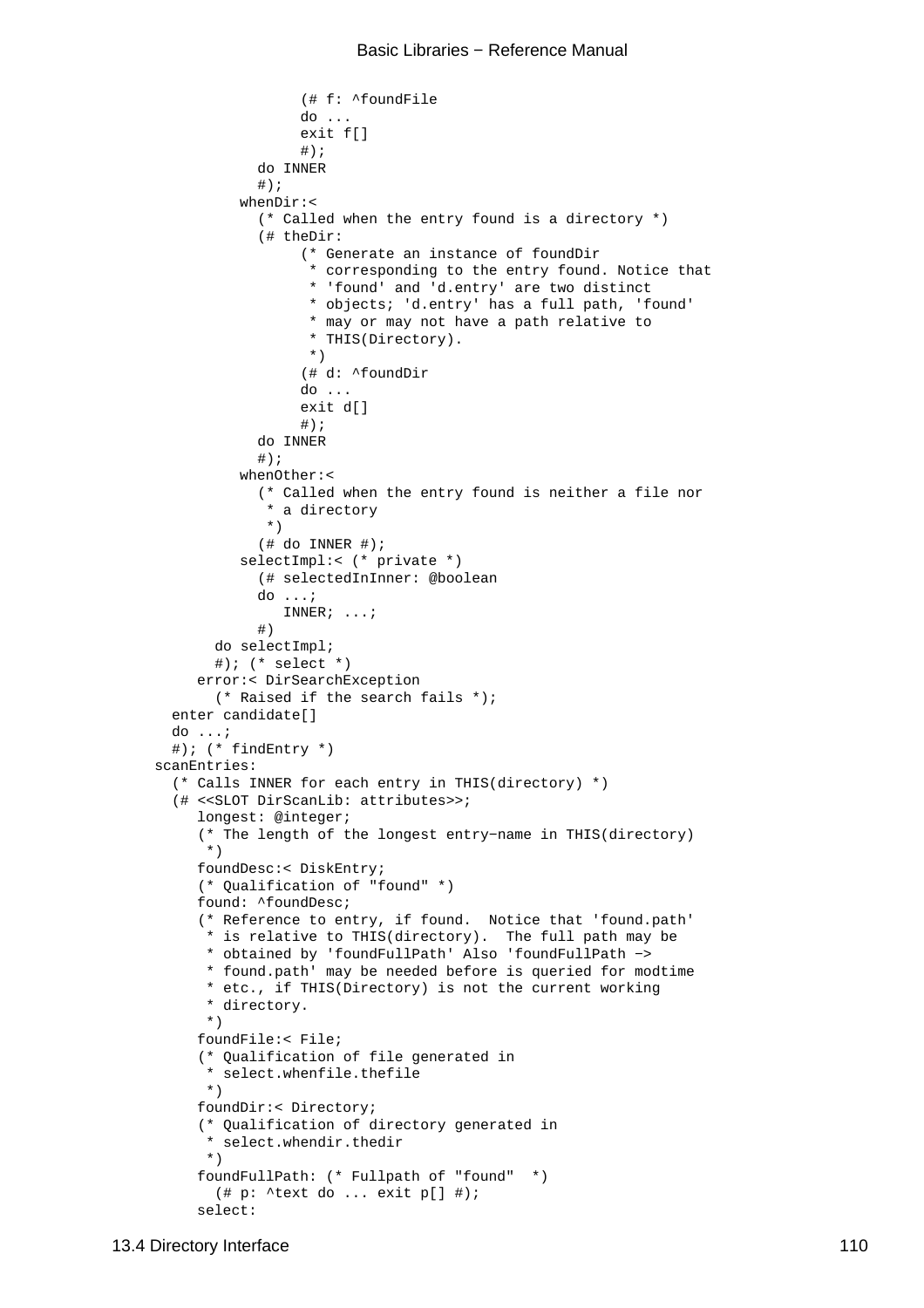```
 (* Used to distinguish between the various entries that
             * may be found
             *)
            (# error:< found.DiskEntryException;
              whenFile:<
                 (* Called when the entry found is a file *)
                  (# thefile: 
                       (* Generate an instance of foundFile
                        * corresponding to the entry found. Notice that
                        * 'found' and 'f.entry' are two distinct
                        * objects; 'f.entry' has a full path, 'found'
                        * may or may not have a path relative to
                        * THIS(Directory).
\rightarrow )
                       (# f: ^foundFile 
                       do ...
                      exit f[]
                     #);
                 do INNER
                #);
              whenDir:<
                 (* Called when the entry found is a directory *)
                  (# theDir: 
                       (* Generate an instance of foundDir
                        * corresponding to the entry found. Notice that
                        * 'found' and 'd.entry' are two distinct
                        * objects; 'd.entry' has a full path, 'found'
                        * may or may not have a path relative to
                        * THIS(Directory).
\star )
                       (# d: ^foundDir 
                      do ...
                      exit d[]
\#);
                 do INNER
                #);
              whenOther:<
                  (* Called when the entry found is neither a file nor
                  * a directory
                  *)
                ( # do INNER #);
               selectImpl:< (* private *)
                 (# selectedInInner: @boolean
                 do ...;
                    INNER; ...;
 #)
            do selectImpl;
           #); (* \text{ select } *)error:< DirScanException
            (* Raised if the scan fails *);
           (* idx− *) (* idx− *)
       do ...;
       #); (* scanEntries *)
    private: @...;
```
#)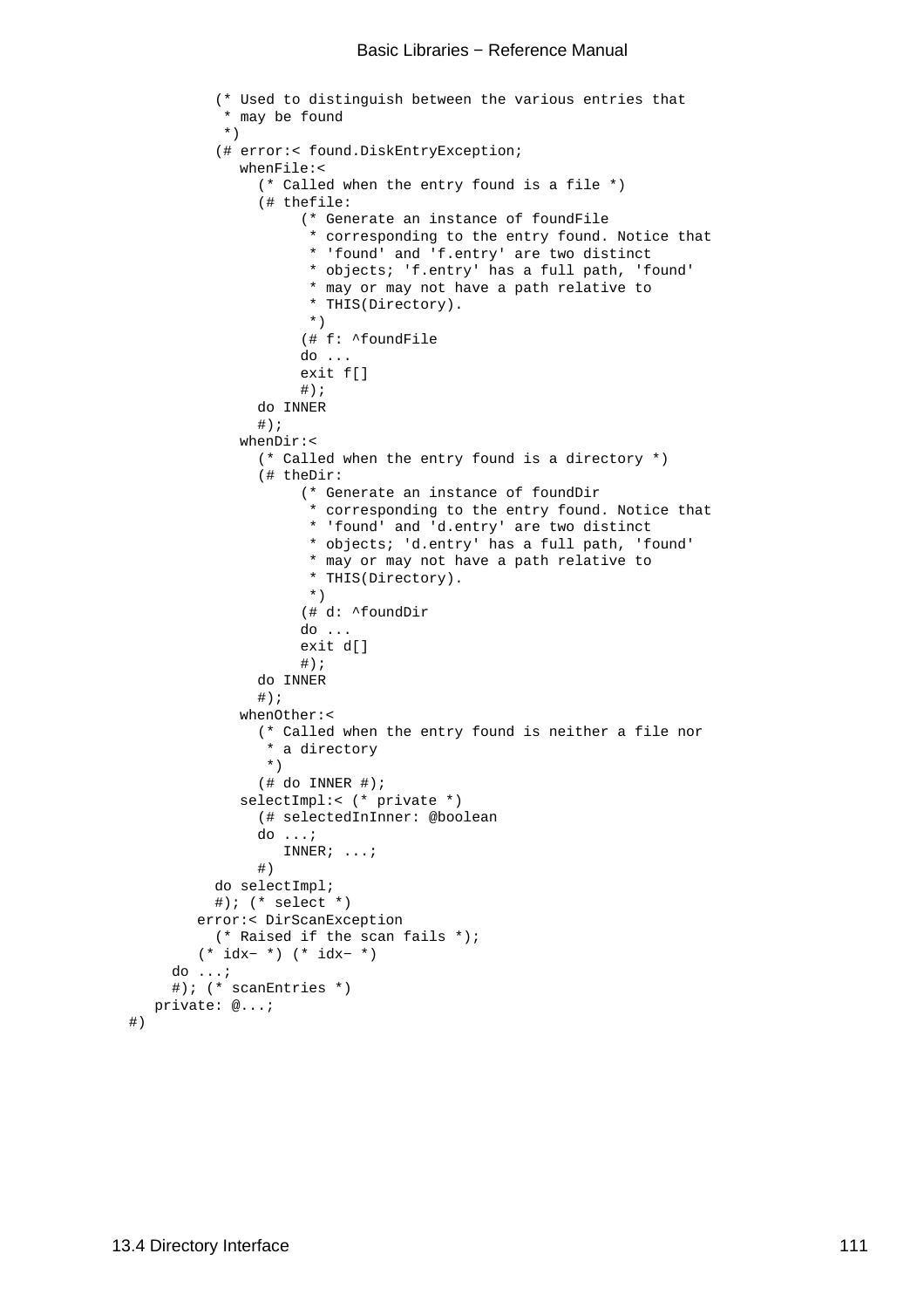#### **13.5 External Interface**

```
ORIGIN 'betaenv';
LIB_DEF 'external' '../lib';
−− CStructLib: attributes−−−
(*
  * COPYRIGHT
          * Copyright Mjolner Informatics, 1992−99
         All rights reserved.
 *
  ****** Patterns for external interface *****
 * 
  * In CStructLib, the operations on a cStruct are defined.
  * The pattern ExternalRecord is an interface to e.g. CStruct objects
  * allocated from C or other external languages.
  *)
GetByte: 
  (# byteno: @int32;
   enter byteno−>chk
   exit byteNo −> R.%getByte
  \#);
PutByte: 
   (# val: @int8;
      byteno: @int32;
  enter(byteno, val)
   do byteno−>chk;
      (val,byteno) −>R.%putbyte
  \#) :
GetShort: 
   (# byteno: @int32;
   enter byteno−>chk 
   exit (byteno div 2) −>R.%getShort
   #);
PutShort: 
   (# val: @int16;
     byteno: @int32;
  enter (byteno, val)
   do byteno−>chk;
      (val,byteno div 2) −> R.%putShort
  #);
GetSignedShort: 
   (# byteno: @int32;
   enter byteno−>chk 
  exit (byteno div 2) ->R.%getSignedShort
   #);
GetLong: 
   (# byteno: @int32;
   enter byteno−>chk
   exit (byteno div 4) −>R.%getLong
  #);
PutLong: 
   (# val: @int32;
     byteno: @int32
  enter (byteno, val)
   do byteno−>chk; 
      (val,byteno div 4) −>R.%putLong
  #);
CStructField: 
   (* Used for declaring CStruct fields *)
   (# pos:< IntegerObject; 
     p: @pos; 
  #);
```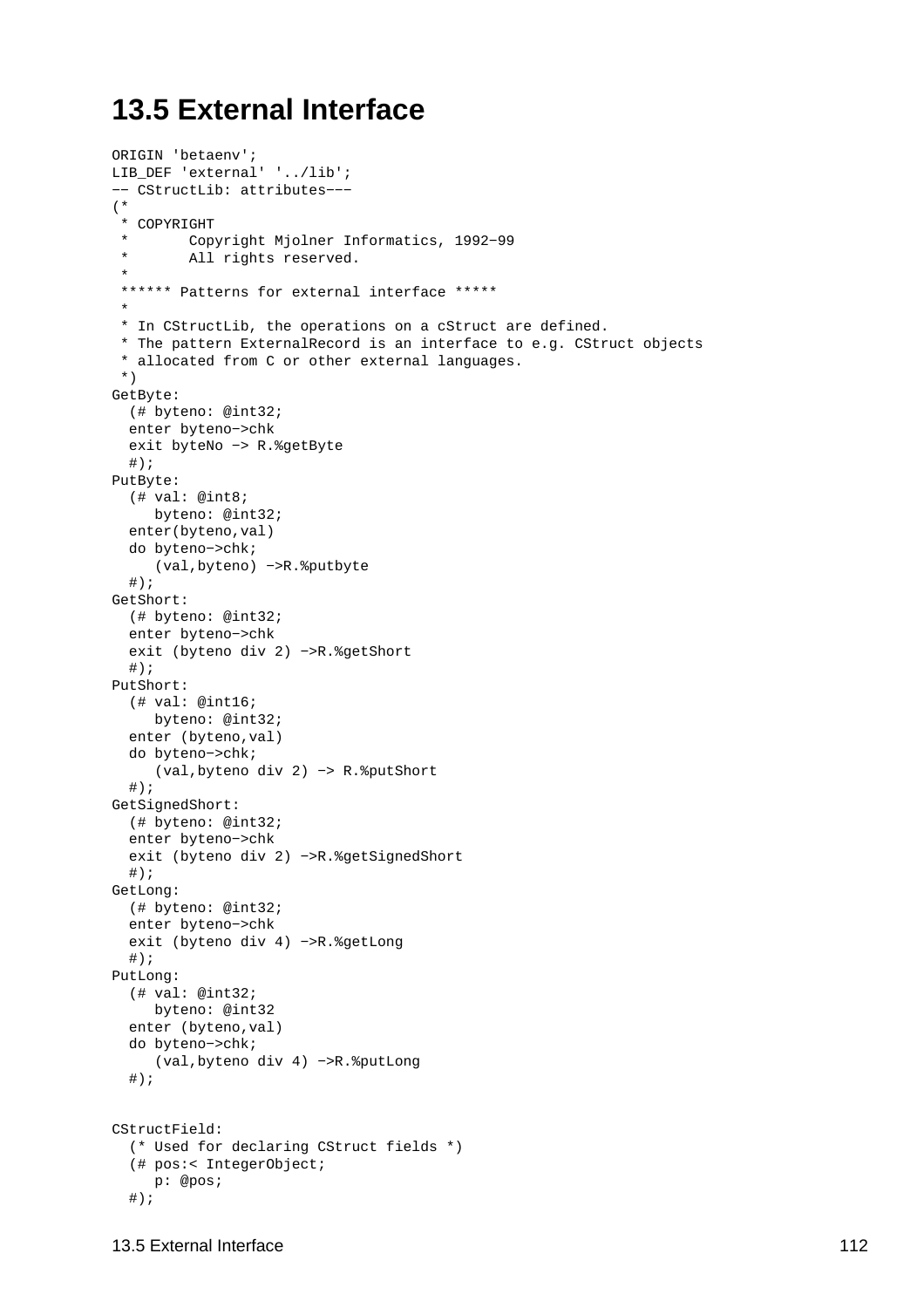```
Byte: CStructField
  (# set: @(# val: @int8 enter val do (val,p) −>R.%putByte #);
   enter set
   exit p −>R.%getByte
  \#);
Short: CStructField
   (# set: @(# val: @int16 enter val do (val,p div 2) −>R.%putShort #);
   enter set
   exit (p div 2) −>R.%getShort
  #);
SignedShort: CStructField
   (# set: @(# val: @int16 enter val do (val,p div 2) −>R.%putShort #);
   enter set
   exit (p div 2) −>R.%getSignedShort
   #);
Long: CStructField
   (# set: @(# val: @int32 enter val do (val,p div 4) −>R.%putLong #);
   enter set
   exit (p div 4)−>R.%getLong
   #);
−−LIB: attributes−−
(* Various C functions *)
malloc: External
   (# size: @integer;
    ptr: @integer;
   enter size
   exit ptr
  \#);
memcpy: external
   (# s1, s2, nbytes: @int32;
   enter (s1, s2, nbytes)
   exit s1
  #);
ExternalRecord: 
   (* Super−pattern for describing externally allocated record−structures.
    * A call to e.g. a C routine may often return a pointer to a CStruct.
    * By assigning such a pointer to the ptr−field of an externalRecord 
    * object it is possible to interface to such an external CStruct.
    * Notice the difference to the CStruct pattern, which is typically used
    * to *provide* external code with a structure allocated in BETA.
    *)
   (# ptr: @int32; (* pointer to the externally allocated record *)
     GetByte: 
        (# byteno: @int32;
        enter byteno
        exit %getByteAt (ptr+byteno)
       \#);
     PutByte: 
        (# val: @int8;
           byteno: @int32;
        enter(byteno,val)
        do val %putByteAt (ptr+byteno)
       \# ) \; ;
     GetShort: 
        (# byteno: @int32;
        enter byteno
        exit %getShortAt (ptr+byteno)
       \#);
     GetSignedShort: 
        (# byteno: @int32;
        enter byteno
        exit %getSignedShortAt (ptr+byteno)
```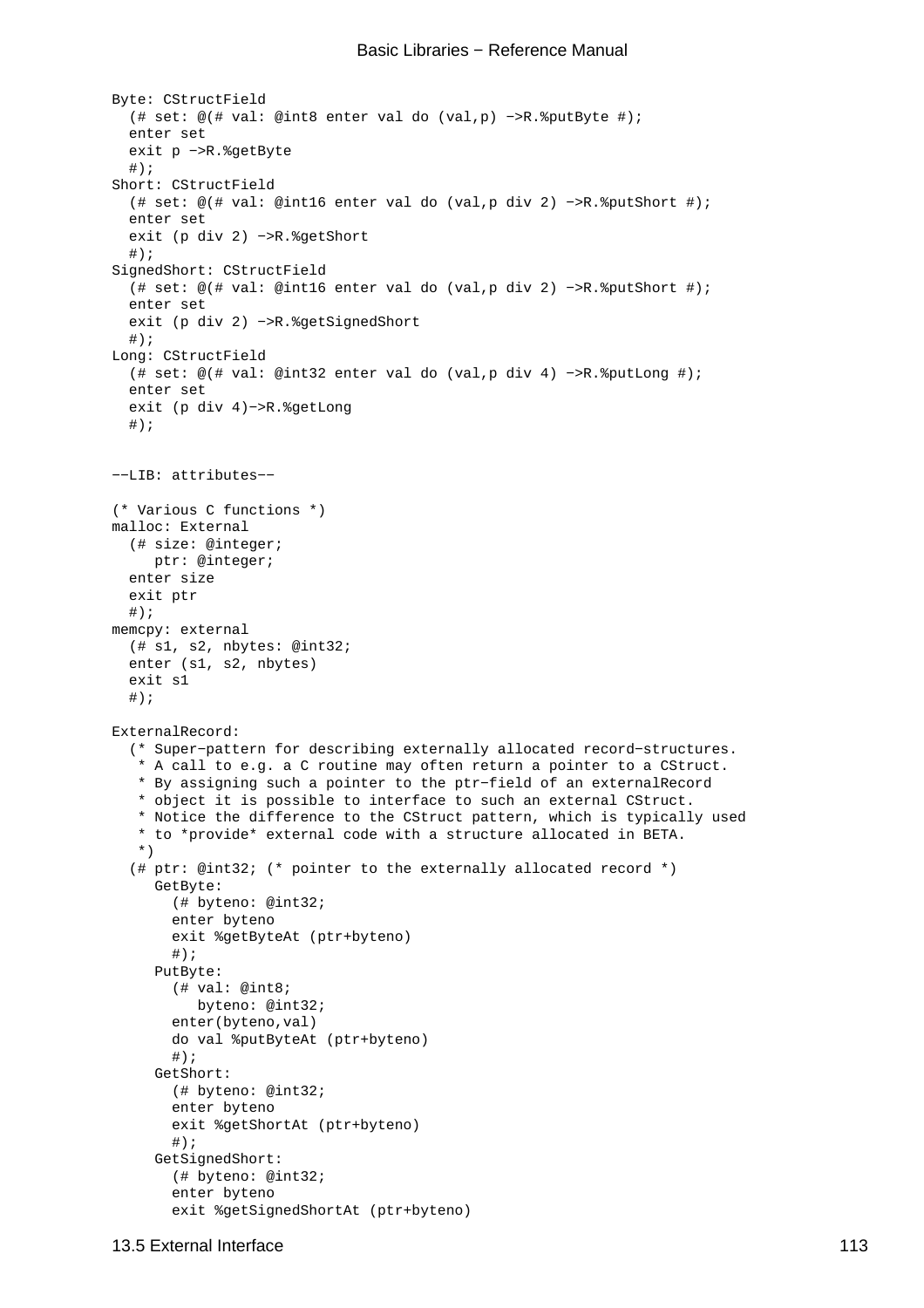```
#);
     PutShort: 
        (# val: @int16;
           byteno: @int32;
        enter(byteno,val)
        do val %putShortAt (ptr+byteno)
       \# ) \, ;
     GetLong: 
        (# byteno: @int32
        enter byteno
        exit %getLongAt (ptr+byteno)
       #);
     PutLong: 
        (# val: @int32;
           byteno: @int32
        enter(byteno,val)
        do val %putLongAt (ptr+byteno)
       #);
     ExternalRecordField: 
        (* For declaring fields in ExternalRecords *)
        (# pos:< IntegerValue; 
           p: @pos;
       \#);
     Byte: ExternalRecordField
        (# set: @(# val: @int8 enter val do val %putByteAt (ptr+p) #)
        enter set
        exit %getByteAt (ptr+p)
       \#);
     Short: ExternalRecordField
        (# set: @(# val: @int16 enter val do val %putShortAt (ptr+p) #);
        enter set
        exit %getShortAt (ptr+p)
       \# ) \, ;
     SignedShort: ExternalRecordField
        (# set: @(# val: @int16 enter val do val %putShortAt (ptr+p) #);
        enter set
        exit %getSignedShortAt (ptr+p)
       #);
     Long: ExternalRecordField
        (# val: @int32;
           set: @(# enter val do val %putLongAt (ptr+p) #);
        enter set
        exit %getLongAt (ptr+p)
       \#);
     DoubleLong: ExternalRecordField
        (# v1,v2: @int32; 
          set: @(# enter(v1, v2)
                  do v1 %putLongAt (ptr+p);
                     v2 %putLongAt (ptr+p+4);
                  #);
        enter set
        exit (%getLongAt (ptr+p), %getLongAt (ptr+p+4))
       \#);
   enter ptr
  do INNER
   exit ptr
   #) (* ExternalRecord *);
ExternalRepetition: ExternalRecord
   (# elementSize:<integerValue;
     init:
        (# enter new #);
     new: 
        (# newrange: @int32
        enter newrange
```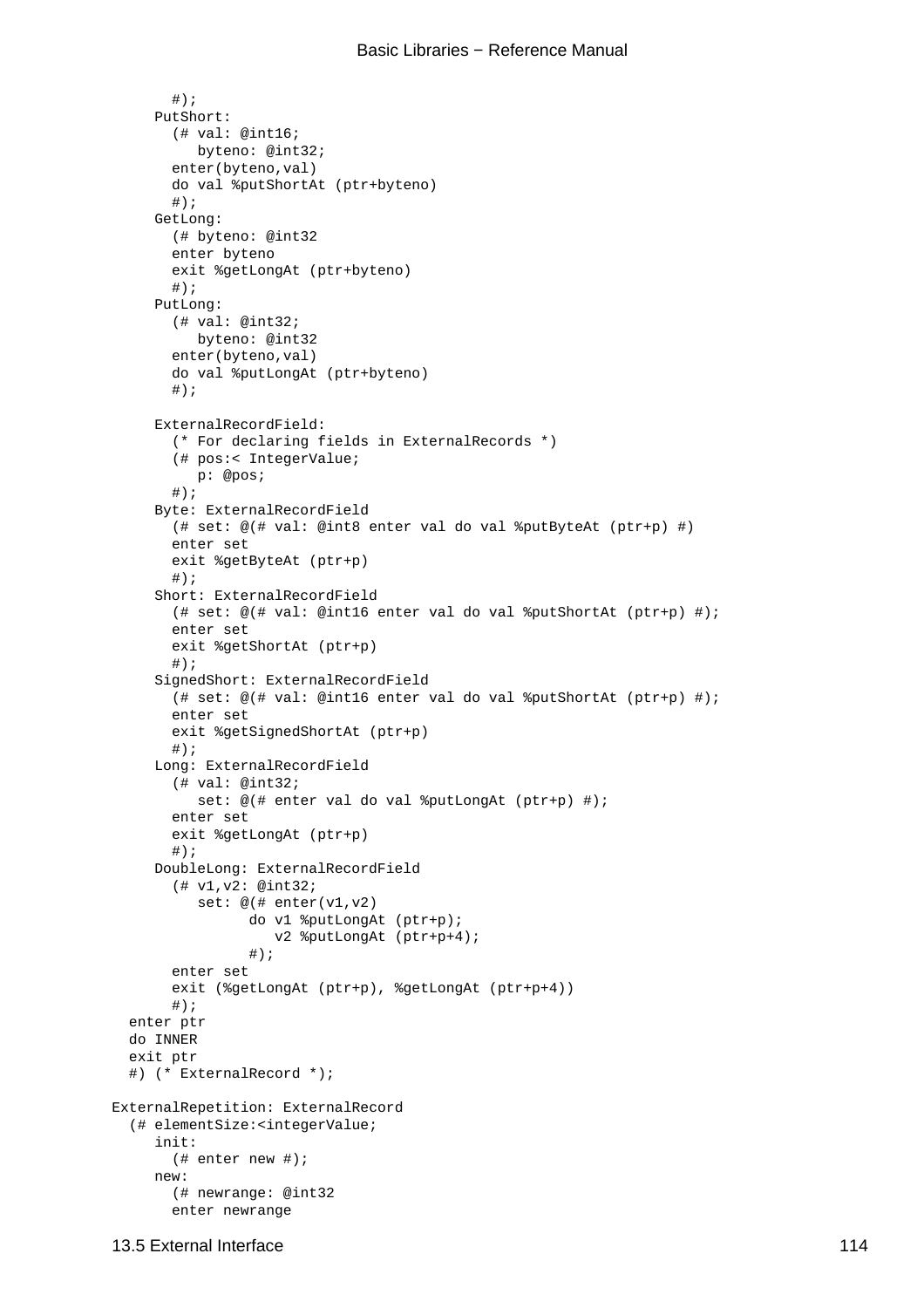```
 do free;
          newrange−>range;
       \#);
     extend:
        (# extra: @int32;
           newptr, newrange, size: @int32;
        enter extra
        do (* is realloc available on all platforms? *)
           elementSize−>size;
           (*'EXTEND: elementsize: ' −> puttext;
            * elementsize −> putint; ', range.r: ' −> puttext;
            * range.r−>putint; newline;
            *)
           range.r+extra −> newrange;
           size*newrange −> malloc −> newptr;
           (if newPtr=0 then
               'ExternalRepetition.extend: malloc failed' −> screen.putline;
            else
               (if ptr<>0 then
                    (* 'memcpy ' −> puttext; size*range.r−>putint; 
                     * ' bytes.'−>putline;
\rightarrow )
                    (newptr, ptr, size*range.r) −> memcpy;
                   free;
               if);
               newptr−>ptr;
               newrange −> range.r;
           if);
       \#);
     range: @
        (# r: @int32;
        enter (# r2: @int32 enter r2 do r2−r−>extend #)
        exit r
       #);
     free:
        (# cfree: External
             (# ptr: @integer
             enter ptr
             do 'free' −> callC;
             #);
       do (if ptr<>0 then ptr −> cfree; 0−>ptr; if);
           0 −> range.r;
       #);
     inxPut:
       (* Only for elementSize in \{1,2,4\}. Inx zero based. No index check *)
        (# elm, inx: @int32;
       enter (elm, inx)
       do (if elementSize
            // 1 then elm %putByteAt (ptr+inx) 
            // 2 then elm %putShortAt (ptr+2*inx) 
            // 4 then elm %putLongAt (ptr+4*inx) 
            else
               'ExternalRepetition.inxPut: Not for elementSize='−>screen.puttext;
               elementSize−>screen.putInt; 
               screen.newline;
           if);
       #);
     inxCopy:
        (* Copy elementSize bytes from "element" (which is assumed to 
         * point to data of the same type as the external repetition elements)
         * to index number inx (counting from zero) in the external 
         * repetition. 
         * Can be used for any elementSize.
         *)
        (# inx: @int32;
```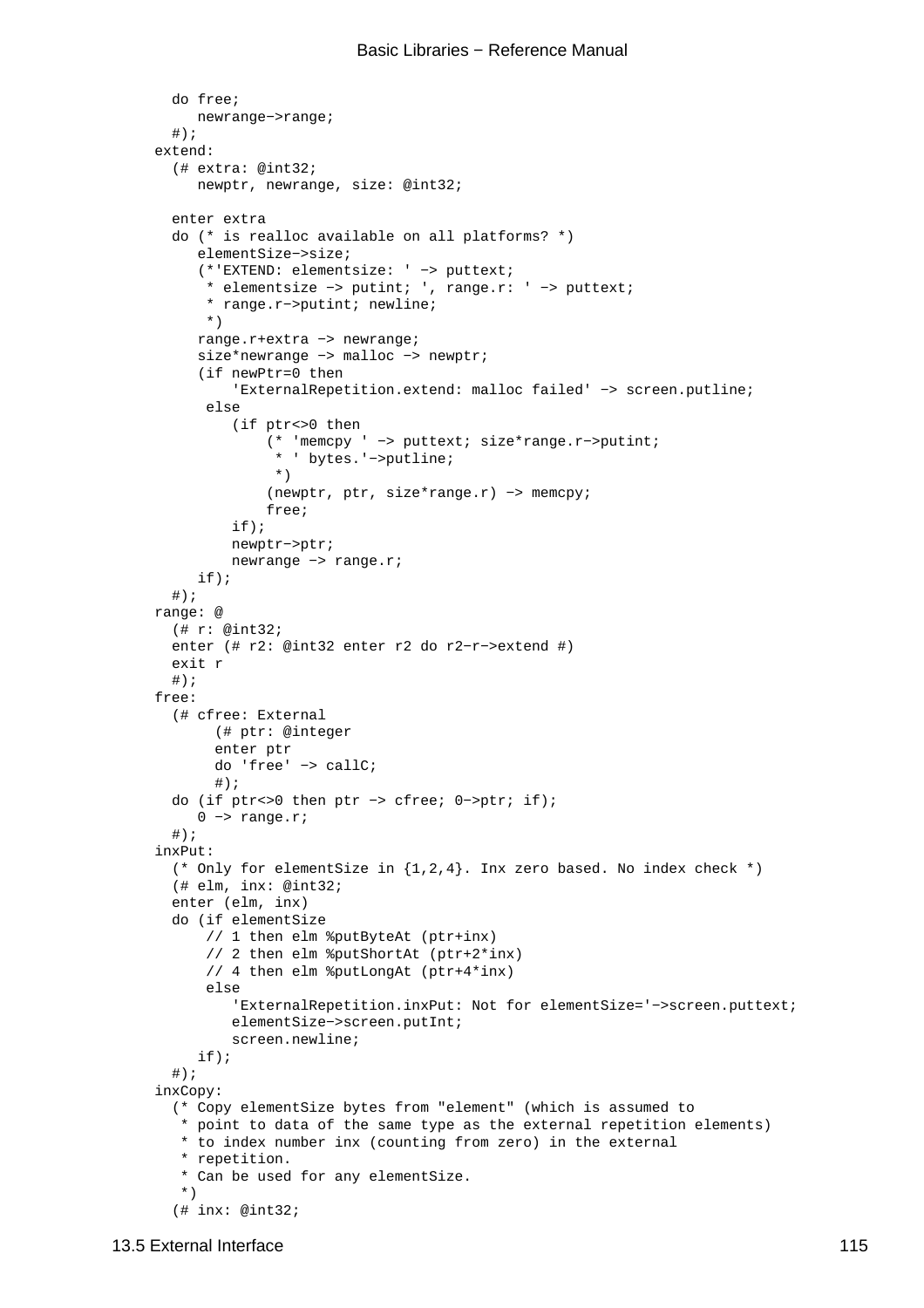```
 element: ^data;
           n: @integer;
        enter (inx, element[])
        do elementSize −> n;
           (ptr+inx*n, %getLongAt(@@element), n) −> memcpy
       #);
     inxGet:
        (* Only for elementSize in {1,2,4}. Inx zero based. No index check *)
        (# elm, inx: @int32;
        enter (inx)
        do (if elementSize
            // 1 then (%getByteAt (ptr+inx)) −> elm
            // 2 then (%getShortAt (ptr+2*inx)) −> elm;
            // 4 then (%getLongAt (ptr+4*inx)) −> elm;
            else
                'ExternalRepetition.inxGet: Not for elementSize='−>screen.puttext;
                elementSize−>screen.putInt; 
                screen.newline;
           if);
        exit elm
       #);
  #);
makeCBF: External
   (* Call this external to install a callback and get
    * an int32 pointer to it.
    *)
   (# pat: ##External;
    cb: @int32;
   enter pat##
   exit cb
  #);
freeCBF: External
   (* Call this external with an int32 pointer to an installed
    * callback (obtained via MakeCBF) when it is certain that the
    * callback will NOT be called again.
    * This will free BETA heap space associated with the callback.
    *)
   (# cbf: @int32;
   enter cbf
   #)
```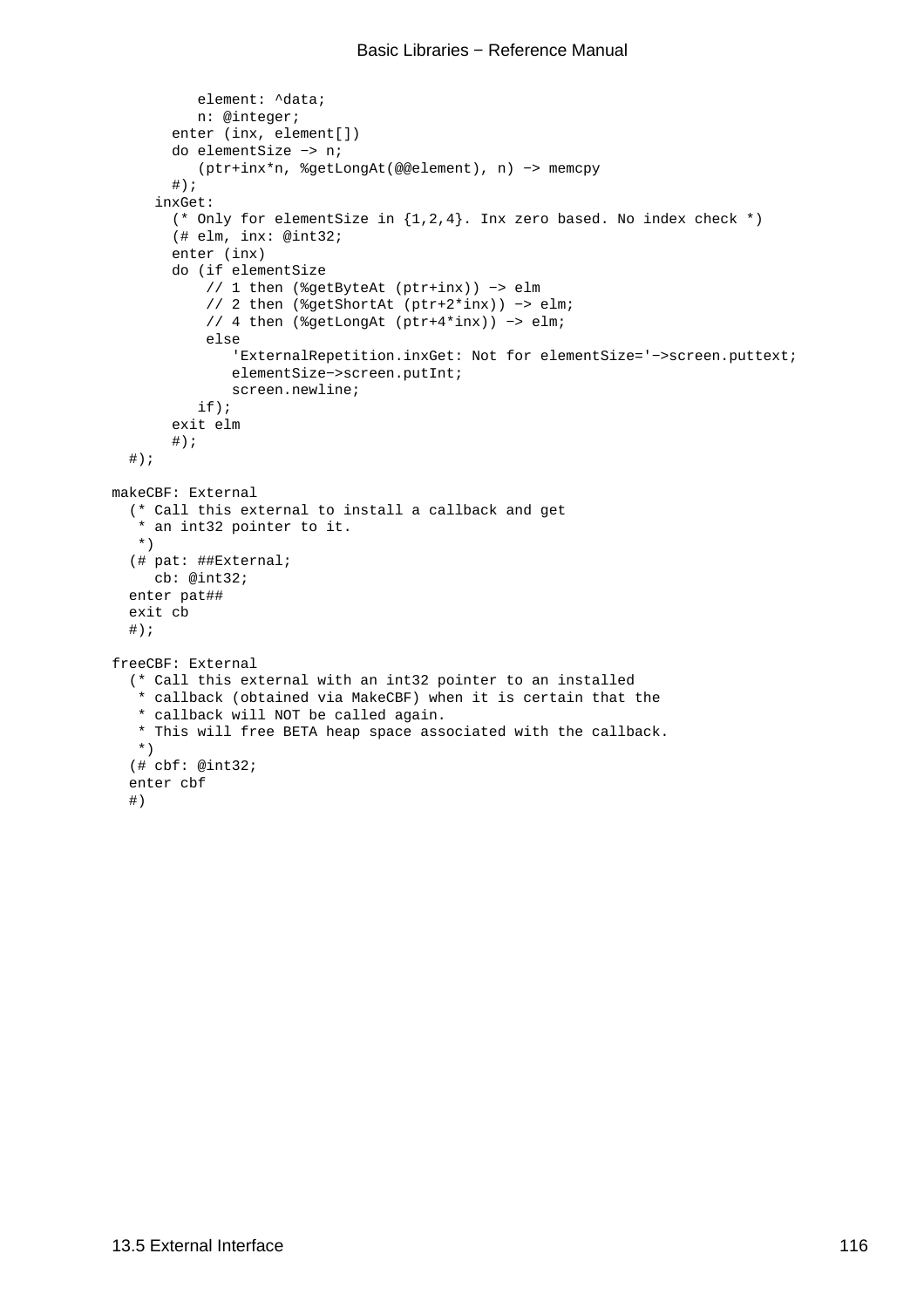## **13.6 File Interface**

```
ORIGIN 'betaenv';
LIB_DEF 'file' '../lib';
BODY 'private/filebody';
(*
  * COPYRIGHT
          * Copyright (C) Mjolner Informatics, 1984−96
         All rights reserved.
 *
  * The BETA interface to disk−entries in a hierarchic file system
  * files, and directories is organised as follows:
 * 
  * DiskEntry: Machine independent interface to entries like
                   file and directories on the disk
  * (file 'file.bet').
    UnixEntry: Unix specific specialization of DiskEntry
                   (file 'unixfile.bet').
    MacEntry: Macintosh specific specialization of DiskEntry
                   (file 'macfile.bet').
 * 
  * File: Machine independent interface to disk files. Is 
                   a specialization of Stream (file 'betaenv.bet'),
                   and contains a DiskEntry (file 'file.bet').
  * UnixFile: Unix specific specialization of File, which 
                   contains a UnixEntry (file 'unixfile.bet').
  * MacFile: Macintosh specific specialization of File,
                    which contains a MacEntry (file 'macfile.bet').
 * 
  * Directory: Machine independent interface to 
                   directories/folders. Contains a DiskEntry
                   (file 'directory.bet').
    UnixDirectory: Unix specific specialization of Directory,
                   which contains a UnixEntry
                   (file 'unixdirectory.bet').
  * MacDirectory: Macintosh specific specialization of Directory,
  * which contains a MacEntry 
                   (file 'macdirectory.bet').
  *)
−− LIB: Attributes −−
DiskEntry:
   (* Pattern describing various attributes of disk−entries like files
    * and directories in a hierarchic file system
   *)
   (# <<SLOT DiskEntryLib: attributes>>;
      (* DISK ENTRY EXCEPTIONS *)
    DiskEntryException: Exception
        (* General exception for disk entries *)
       ( # ... #);DiskEntryExistsException: DiskEntryException
        (* Raised if a test for disk entry existence has
         failed. Message: "Test for disk entry existence failed.",
         * and an indication of why it failed.
        *)
       ( # ... #);DiskEntryModtimeException: DiskEntryException
        (* Raised if examination or setting of disk entry modtime has failed.
         * Message: "Examination/setting of disk entry modtime failed.", and an
         * indication of why it failed.
        *)
       ( # ... #);DiskEntryTouchException: DiskEntryException
        (* Raised if touch of a disk entry has failed. Message: "Touch
```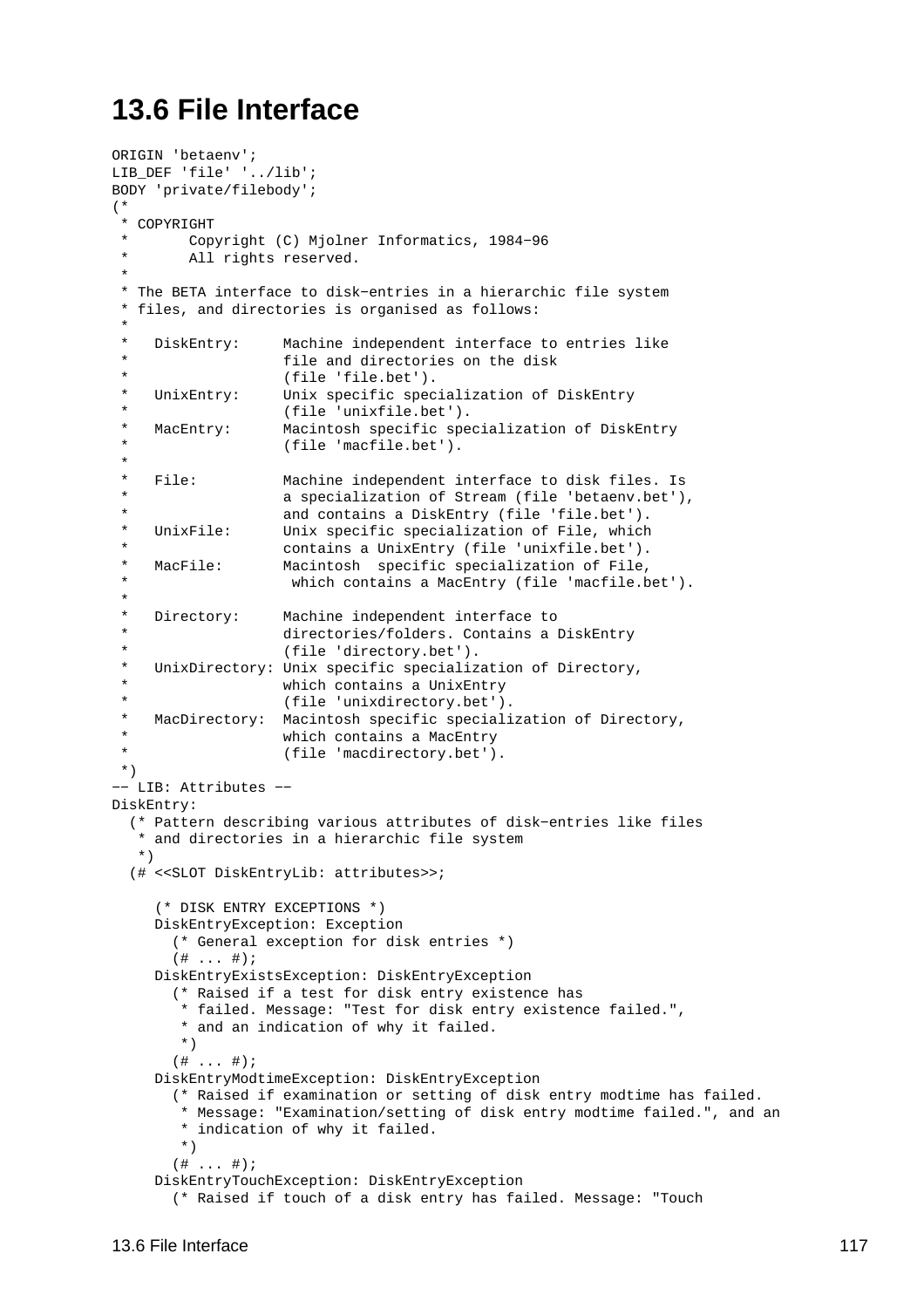```
 * of disk entry failed.", and an indication of why it failed.
        *)
        (# ... #);
     DiskEntryRenameException: DiskEntryException
        (* Raised if rename of a disk entry has failed. Message:
         * "Rename of disk entry failed.", and an indication of why it
        * failed.
        *)
       ( # ... #);pathDesc:<
        (* A virtual descriptor for the full or relative path of
        * THIS(DiskEntry)
        *)
        (# head:<
             (* The head of the path, e.g. head of '/usr/smith/foo.bet'
              * is '/usr/smith'
              *)
             (# h: ^text
             ... 
             exit h[] 
             #);
          nameDesc:< 
             (* The actual name−part of the path, e.g. name part of
              * '/usr/smith/foo.bet' is 'foo.bet'
              *) 
             (# prefix:<
                  (* exits the prefix part of the name, i.e. what is
                   * before the last dot (.), e.g 'foo' for 'foo.bet'
                   *)
                  (# p: ^text 
                  ... 
                  exit p[]
                  #);
               extension:<
                  (* exits the extension part of the name, i.e. what
                   * is after the last dot (.), e.g. 'bet' for 'foo.bet'
                   *)
                  (# e: ^text 
                  ... 
                  exit e[]
                 \#);
               suffix:<
                  (* like extension, but includes the dot (.),
                   * e.g. '.bet' for 'foo.bet'
                   *)
                  (# s: ^text
 ...
                  exit s[]
                 \#);
               get:<
                  (* exits "prefix.extension" *)
                  (# n: ^text 
                  ... 
                  exit n[]
                 \#);
             exit get
            \#);
          name: @nameDesc;
          set:< 
             (* set the entire path *)
             (# p: ^text 
             enter p[]
             ... 
             #);
          get:< 
             (* get the entire path *)
```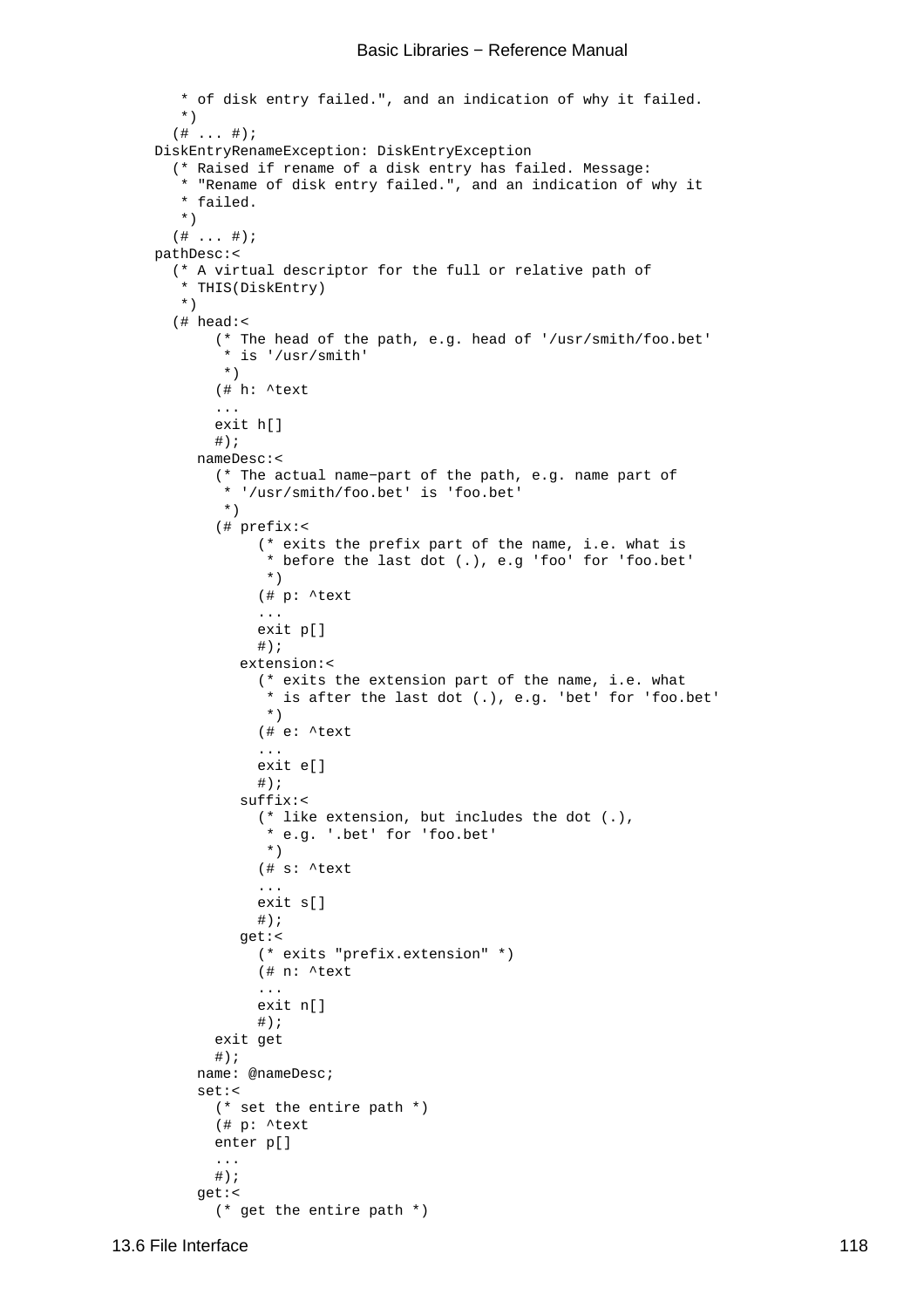```
 (# p: ^text 
             ... 
             exit p[]
            \#);
        enter set
       do INNER
       exit get
       #);
     path: @pathDesc;
     exists: BooleanValue
        (* exits a boolean indicating whether the disk entry
         * corresponding to the current setting of path actually exists
        *)
        (# error:< DiskEntryExistsException;
        ...
       #);
    modtime: 
        (* exits an integer denoting the (system) time of the last
                  modification
        *)
        (# time: @integer;
          error:<DiskEntryModTimeException;
        enter (# enter time ... #)
       exit (# ... exit time #)
       \#);
     touch:
        (* Updates the modtime to the current (system) time. *)
        (# error:< DiskEntryTouchException;
        ...
      \#);
     rename:
        (* Rename the disk entry. Changes the physical disk entry and
         * updates THIS(DiskEntry).path
         *)
        (# newpath: ^text;
          error:< DiskEntryRenameException;
       enter newpath[]
        ...
       #);
     size: IntegerValue
        (* exits the size of THIS(DiskEntry) in bytes *)
        (# error:<DiskEntryException;
 ... 
      #);
     readable: BooleanValue
        (* exits true if THIS(DiskEntry) can be read *)
        (# error:< DiskEntryException;
        ... 
      #);
     writeable: BooleanValue
        (* exits true if THIS(DiskEntry) can be written to *)
        (# error:< DiskEntryException;
           checkwrite: @...; 
       do checkwrite
       \#);
     isFile: BooleanValue
        (* True if THIS(DiskEntry) is a regular file *)
        (# error:< DiskEntryException;
        ...
       #);
     isDirectory: BooleanValue
        (* True if THIS(DiskEntry) is a directory *)
        (# error:<DiskEntryException;
        ...
       #);
```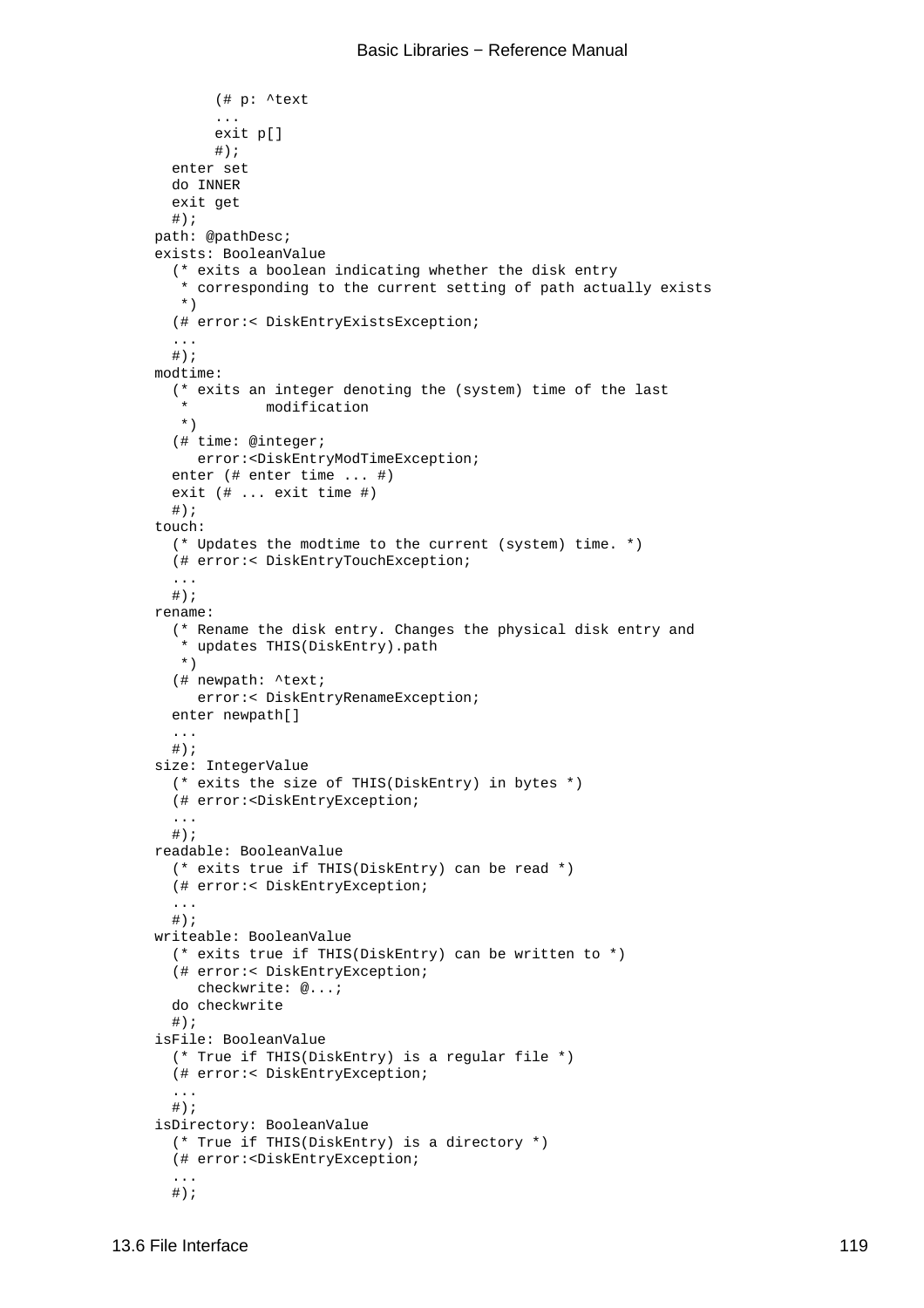```
private: @...
   do INNER
   #); (* DiskEntry *)
(* Constants used for specifying mode to File.SetPos. *)
FromBeginning: 
   (* Seeks relative to the beginning of a file. Corresponds to
    * absolute positions in File[0:File.Length−1].
    *)
   (# exit 0 #);
FromCurrent: 
   (* Seeks relative to the current position. *)
   (# exit 1 #); 
FromEnd: 
   (* Seeks relative to the end of a file. *)
   (# exit 2 #);
File: Stream
   (* Generalization of disk file. Describes the stream aspects of
    * files, providing buffered I/O, and contains a DiskEntry object
    * describing the other properties of a file.
    *)
   (# <<SLOT FileLib: attributes>>;
     EntryDesc:< DiskEntry;
     Entry: @EntryDesc
        (* The item holding most characterizing attributes of
         * THIS(file)
         *);
     name: @
        (* convenient interface to entry.path *)
        (# read:
             (* Reads the file name from the Keyboard *)
            ( # ... #); enter entry.path
        exit entry.path
       \#);
     Put::< (\# ... \#);
     Get::< (# ... #);
     Peek::< (# ... #);
     PutText::< (\# ... \#);
     GetAtom::< (# ... #);
     GetLine::< (# ... #);
     Length::<
        (* Returns the byte size of THIS(file). Notice that this is
         * not always the same as entry.size, which is how many bytes
         * THIS(file) occupies on the disk
         *)
       ( # ... #);GetPos::<
        (* Returns current position of THIS(File) *)
       ( # ... #);SetPos::<
        (* Sets position on THIS(file). Enters position and mode. See
         * above for definition of constants to use as mode,
         * FromBeginning, FromCurrent, FromEnd. Returns the absolute
         * position seeked to [0..File.Length−1].
         *)
        (# mode,newpos: @integer
        enter mode
        ... 
        exit newpos
       \#);
     Eos::< ( # ... # ) ;
     touch: entry.touch
        (* If the disk entry does not exist, an empty file will be
```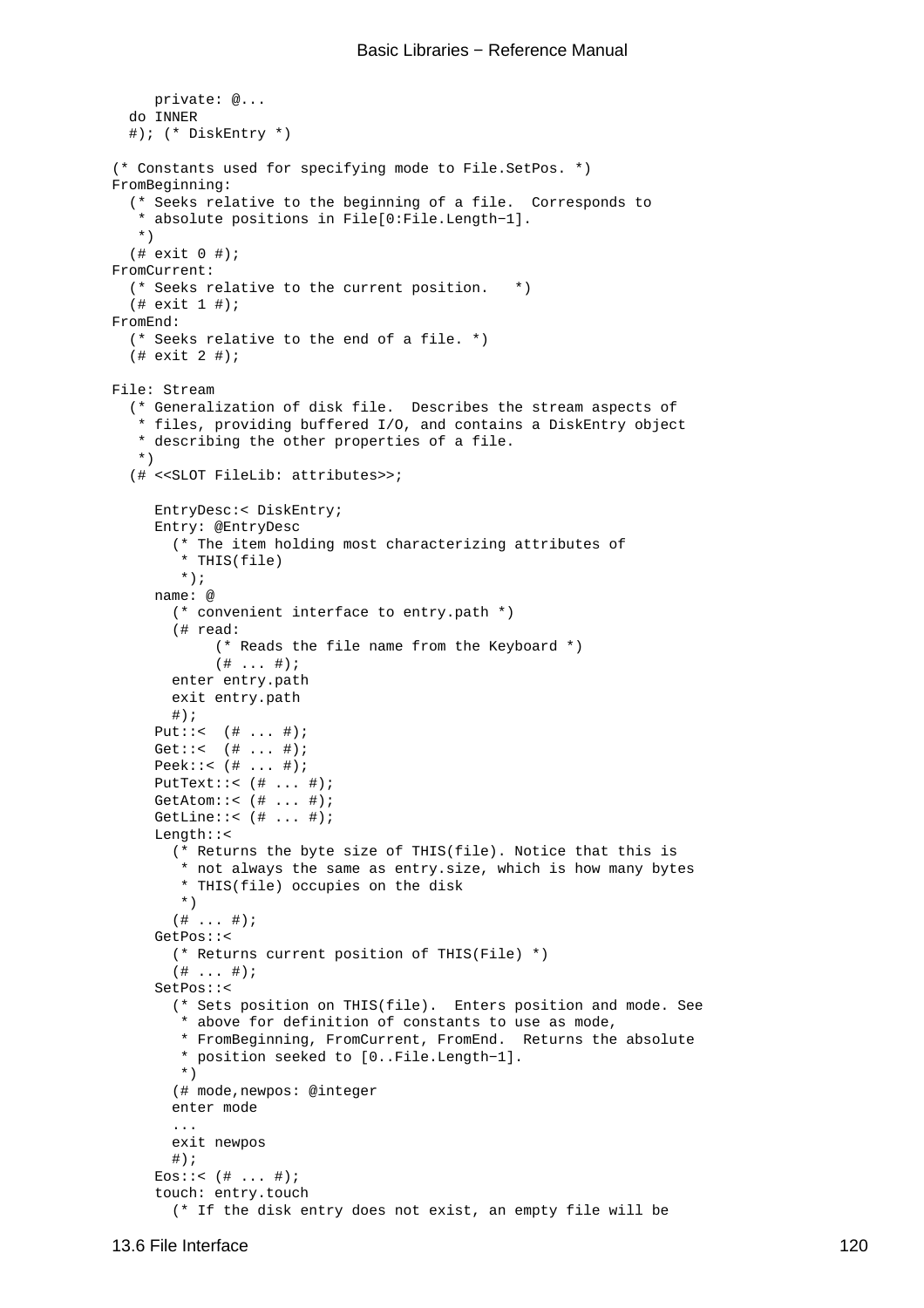```
 * created.
   *)
  ( # ... #);delete:
   (* Deletes THIS(File) *)
  ( # ... #);binary:< booleanvalue
   (* THIS(File) is binary if value is true. On some systems a
    * non−binary (e.g. textual) file may behave differently, than
    * a binary file. A binary file is always treated as raw bytes,
    * whereas a non−binary file may treat some characters, notably
    * the end−of−line marker, differently.
    *);
openRead:
   (* opens THIS(File) for reading, starting at the beginning *)
  ( # ... #);openWrite:
   (* Opens THIS(File) for writing. truncates the contents of
    the disk file if it already existed, and creates the disk
    * file if not
   *)
  ( # ... #);openAppend:
   (* Opens THIS(File) for writing at the end. Setpos cannot be
    * used to write other places than at the end. Creates the
    * file if it did not exist.
   *)
  (# ... #);
openReadWrite:
   (* Opens THIS(File) for both reading and writing. The file is
    * positioned at the beginning. To switch between writing and
    * reading an intermediate setpos may be necessary.
   *)
  ( # ... #);openReadAppend:
   (* Like OpenReadWrite, but positiones at the end *)
  ( # ... #);flush: 
   (* Flushes THIS(File). Affects only files opened for output *)
  ( # . . . #)close: (* Closes THIS(File) *)
  ( # ... #); (* FILE EXCEPTIONS *)
FileException: StreamException
  (* General File exception *)
  (# m: ^text
  enter m[]
   ...
 \#);
OpenException: FileException
   (* Raised if opening of a file has failed. Message: "Cannot
             open file".
   *)
  ( # ... #);
AccessError:< OpenException
   (* Raised on attempt to access a file with insufficient
   * privilegies. Message: "Insufficient access privilegies".
   *)
  ( # ... #);WriteError:< FileException
   (* Raised from Put, PutText and Flush on attempt to write on a
    * non−existing block. Message: "Write block error".
   *)
  ( # ... #);
```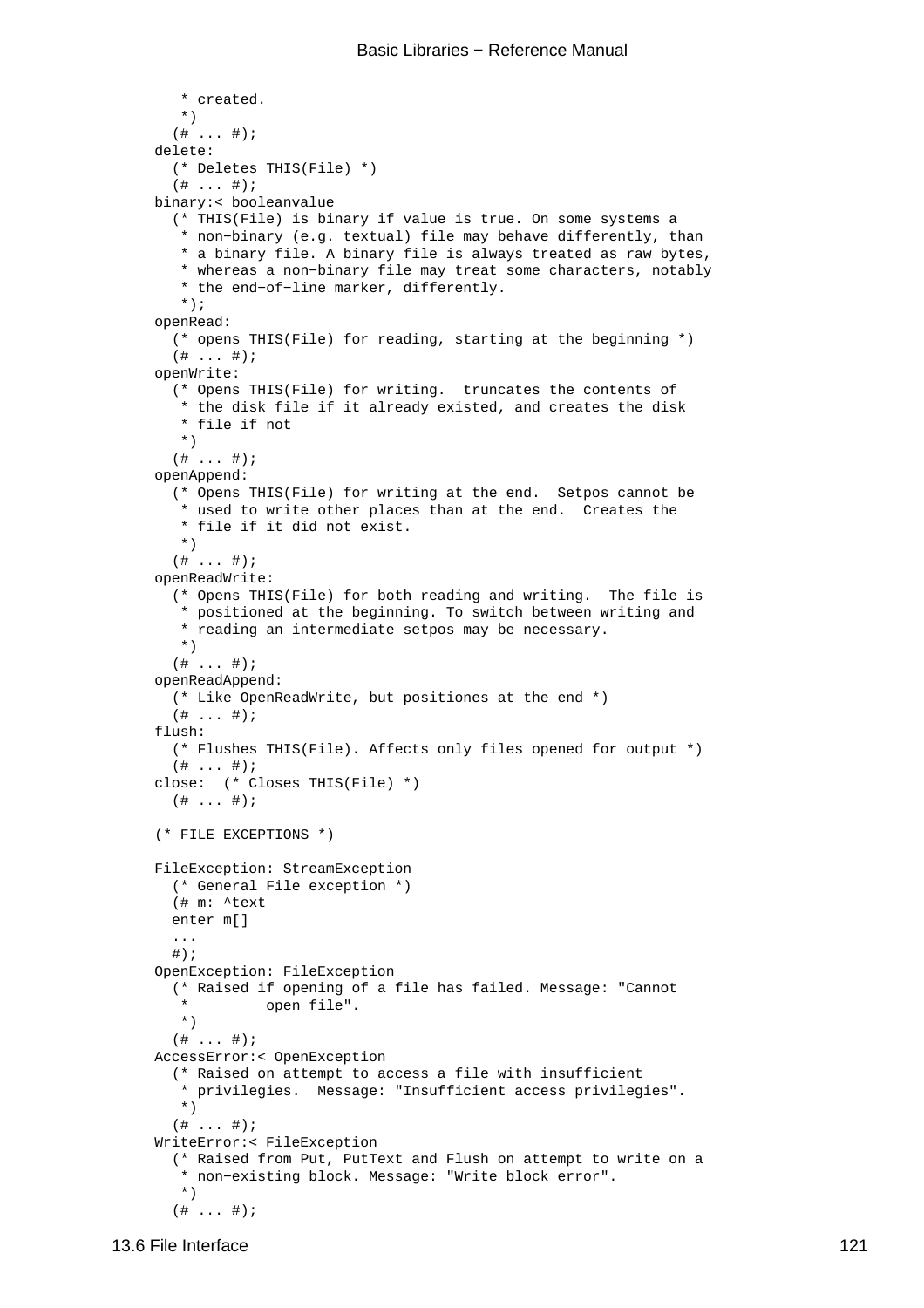```
ReadError:< FileException
   (* Raised from Get and Peek on attempt to read a non−existing
    * block. Message: "Read block error".
   *)
  ( # ... #);EOSerror::< 
  ( # ... #);NoSuchFileError:< FileException
   (* Raised on attempt to open a non−existing file. Message:
    * "File does not exist"
    *)
  ( # ... #);FileExistsError:< FileException
   (* Raised when creating an already existing file. Message:
    * "File does already exist".
    *)
  ( # ... #);NoSpaceError:< FileException
   (* Raised when the file system is full. Message: "File system
    * is full".
   *)
   (# ... #);
OtherError:< FileException
   (* Raised when errors other than the above occur *)
  ( # ... #);
private: @ ...; 
getRep:
   (* OBSOLETE − only supplied for compatibility. 
    * The operation getBytes from binfile should be used instead.
   *)
   (# repAdr (* @@ rep[inx]: start address *),
      length (* max. no. of elements to read *): @integer;
   enter(repAdr,length)
   ...
   exit(length div 4)
  \#);
putRep:
   (* OBSOLETE − only supplied for compatibility. 
    * The operation putBytes from binfile should be used instead.
    *)
   (# repAdr (* @@rep[inx]: start address *),
      length (* no. of rep−elements to be and was written
              *): @integer;
   enter(repAdr,length)
   ...
   exit (length div 4)
  #);
```
#)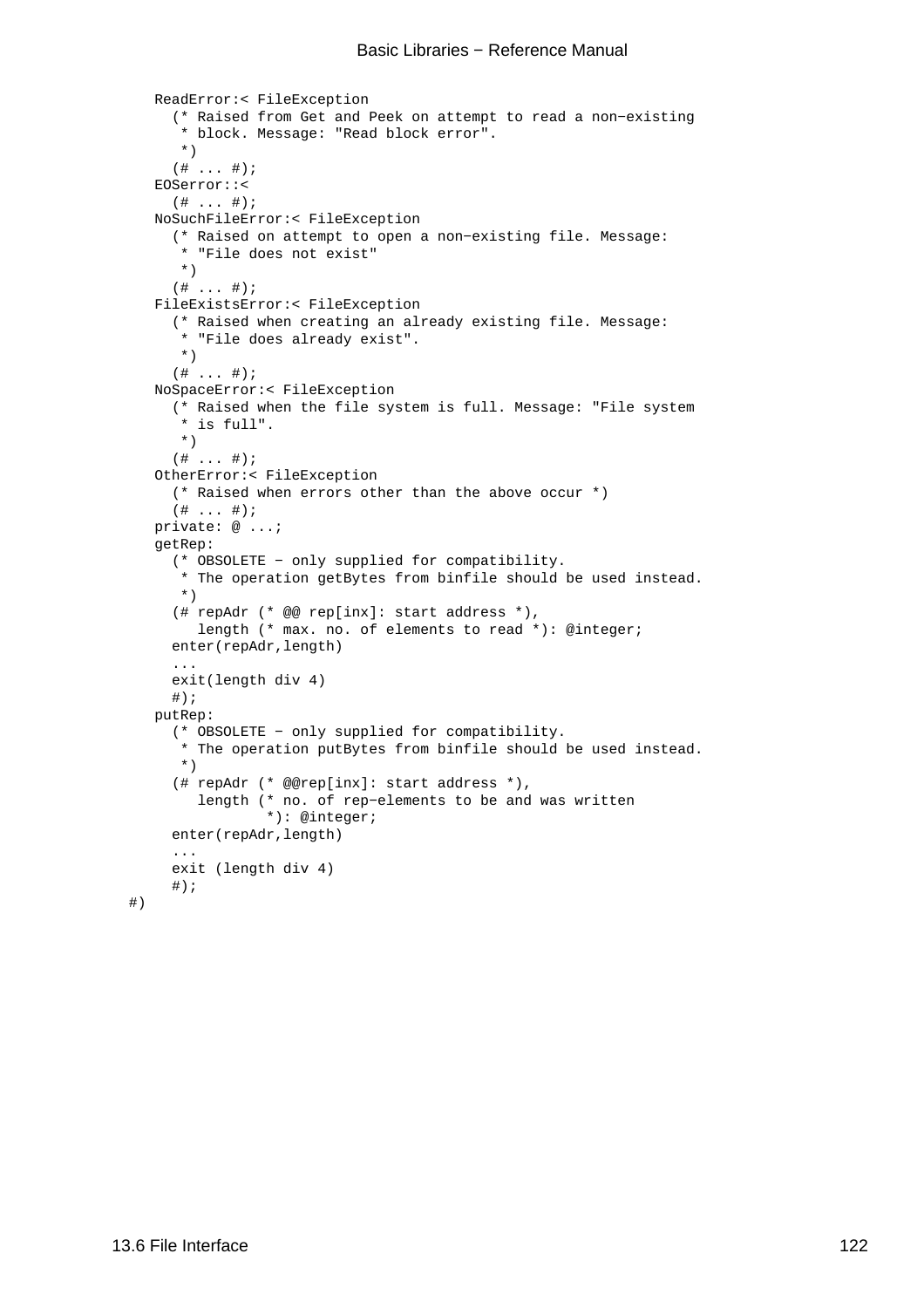# **13.7 Filerep Interface**

```
ORIGIN 'betaenv';
LIB_DEF 'filerep' '../lib';
BODY 'private/filerepbody'
−−−lib:attributes−−−
FileRep:
   (* A pattern consisting of a repetition R which may be
    * saved/restored in one chunk from a file; When saving, the
    * elements R[1:top−1] are saved; After restoring top is R.range
    *)
   (# <<SLOT FileRepLib: attributes>>;
    R: [1] @integer;
     top: @integer;
     Save:
        (# filename: ^text 
        enter filename[]
       do ...
       \#);
     Restore:
        (# filename: ^text
        enter filename[] 
        do ...
        #)
   #)
```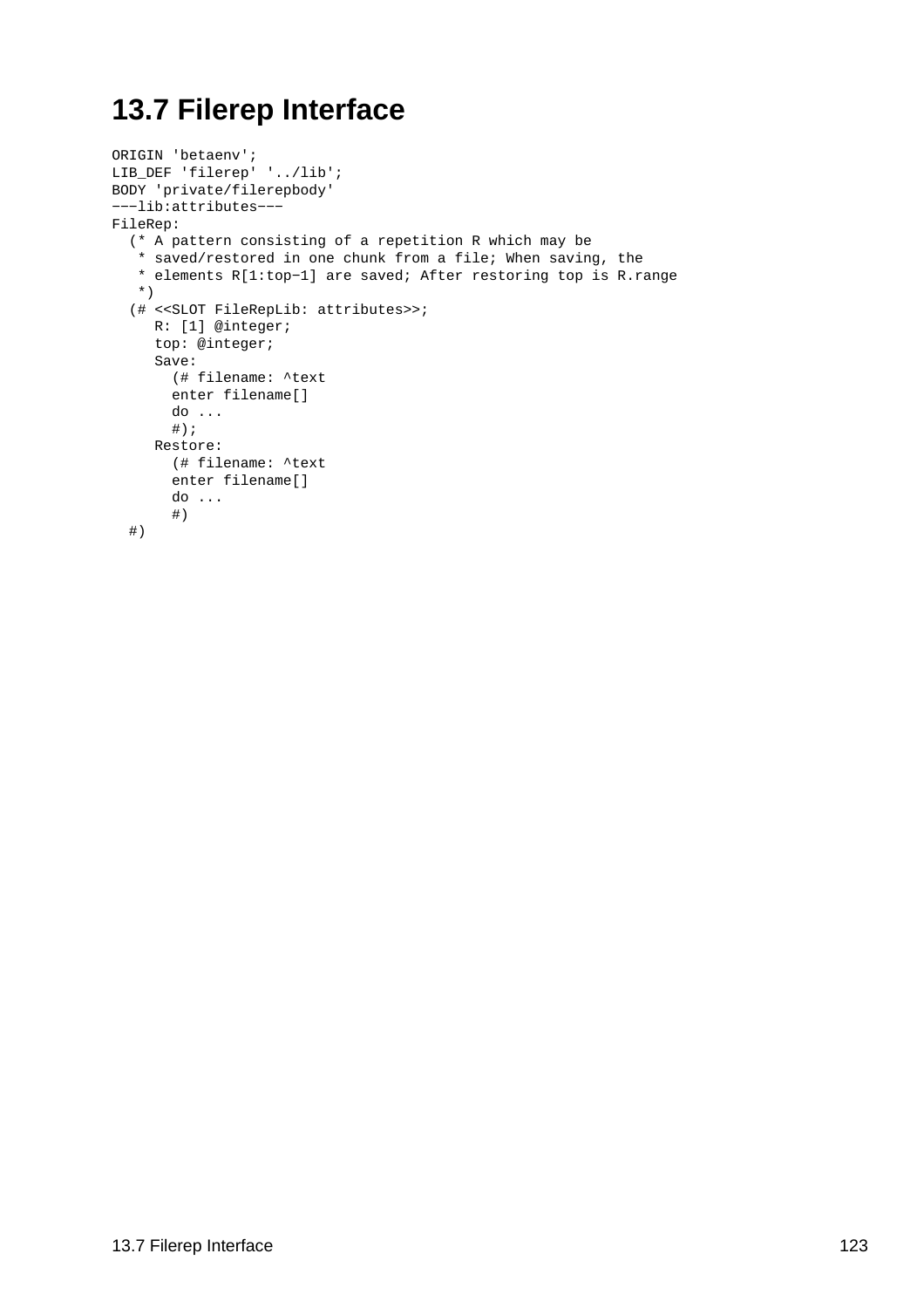### **13.8 Formatio Interface**

```
ORIGIN 'betaenv';
LIB_DEF 'formatio' '../lib';
BODY 'private/formatioBody'
(*
  * COPYRIGHT
        Copyright (C) Mjolner Informatics, 1984-96
        All rights reserved.
 \ddot{\phantom{a}} *)
−−− streamLib: attributes −−−
getFormat: formatter
   (* getFormat accepts the following syntax for markers:
 * 
           * %[width][.[precision]]{dioxXrRbBfeEgGcsn%}
 * 
    * where width is a (unsigned) decimal number (or '*'), and
     precision is a (unsigned) decimal number (or '*'),
 * 
    * and where
         [ ... ] means that the enclodes is optional,
    * and { ... } means one if the enclosed characters.
 * 
    * Width is only interpreted in conjunction with the 's' marker.
    * Precision is only interpreted in conjunction with the
    * 'r' and 'R' markers.
 * 
    * For all but the 'c' marker, leading white space are skipped.
 * 
    * The '%' marker means that a '%' is expected on the input stream.
 * 
    * Actually, getFormat accepts the same syntax as putFormat (see
    * later):
 * 
           * %{−+ }[[0]width][.[[0]precision]]{dioxXrRbBfeEgGcsn%}
 * 
    * but only the above part of that syntax is actually interpreted by
    * getFormat. The reason for accepting the same syntax is to allow
    * a format string to be used both for getFormat and putFormat.
    *)
   (# width:
        (* sets the default precision to be used in future '*' width
         * specifications
         *)
        (# w: @integer enter w ... #);
     precision:
        (* sets the default precision to be used in future '*'
         * precision specifications
         *)
        (# p: @integer enter p ... #);
     marker: scanForMarker
        (# formatEOS:: (# do mark−>missingMarker #)
 ...
        #);
     d: marker (* read a decimal number *)
        (# mark:: (# do 'd'−>value #);
          value: @integer
        ... 
        exit value
       \#);
     i: marker
        (* read a number, either decimal, octal or hexadecimal using C
         * conventions: 0nnn implies octal, 0xnnn implies hexadecimal,
```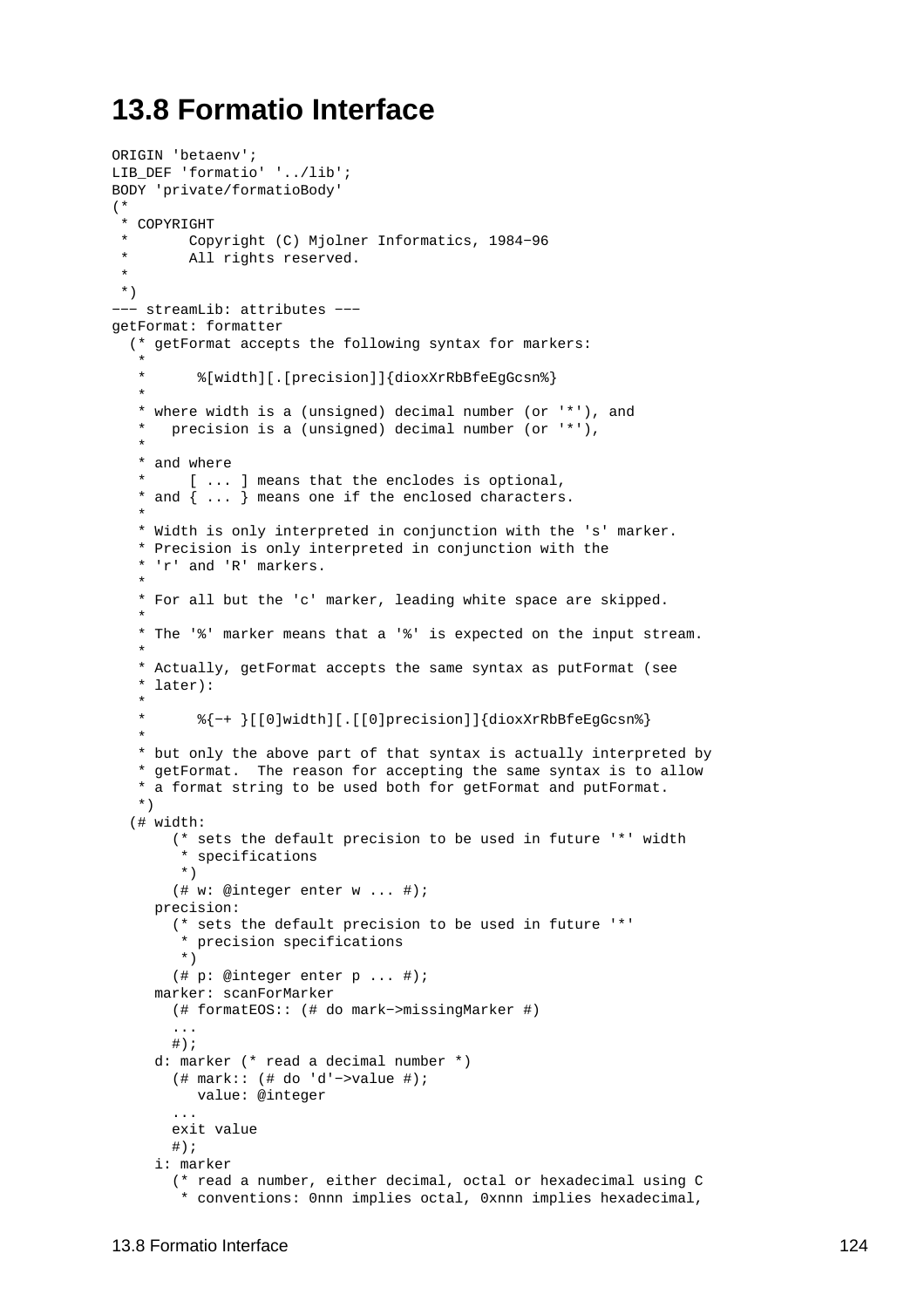```
 * decimal otherwise.
        *)
        (# mark:: (# do 'i'−>value #);
         value: @integer
 ... 
       exit value
      \#);
     o: marker (* read an octal number *)
        (# mark:: (# do 'o'−>value #);
          value: @integer
        ... 
       exit value
      \#);
     x: marker (* read a hexadecimal number *)
        (# mark:: (# do 'x'−>value #);
          value: @integer
        ... 
       exit value
      \#);
     uX: marker (* read a hexadecimal number. Identical to 'x' *)
        (# mark:: (# do 'X'−>value #);
          value: @integer
        ... 
       exit value
      \#);
     r: marker
        (* read a number in radix given by precision *)
        (# mark:: (# do 'r'−>value #);
          value: @integer
        ... 
       exit value
      #);
     uR: marker
        (* read a number in radix given by precision. Identical to
        * 'r'
        *)
        (# mark:: (# do 'R'−>value #);
          value: @integer
        ... 
       exit value
      \#);
    b: marker
        (* read a number as based number (i.e. in the bbxnnn format) *)
        (# mark:: (# do 'b'−>value #);
          base, value: @integer
 ... 
       exit (base,value)
      \#);
     uB: marker
        (* read a number as based number (i.e. in the bbxnnn format).
         * Identical to 'b'
        *)
        (# mark:: (# do 'B'−>value #);
          base, value: @integer
        ... 
       exit (base,value)
      \#);
     f: marker (* read a real *)
        (# mark:: (# do 'f'−>value #);
           value: @real
        ... 
       exit value
      \#);
     e: marker (* read a real. Identical to 'f' *)
        (# mark:: (# do 'e'−>value #);
           value: @real
```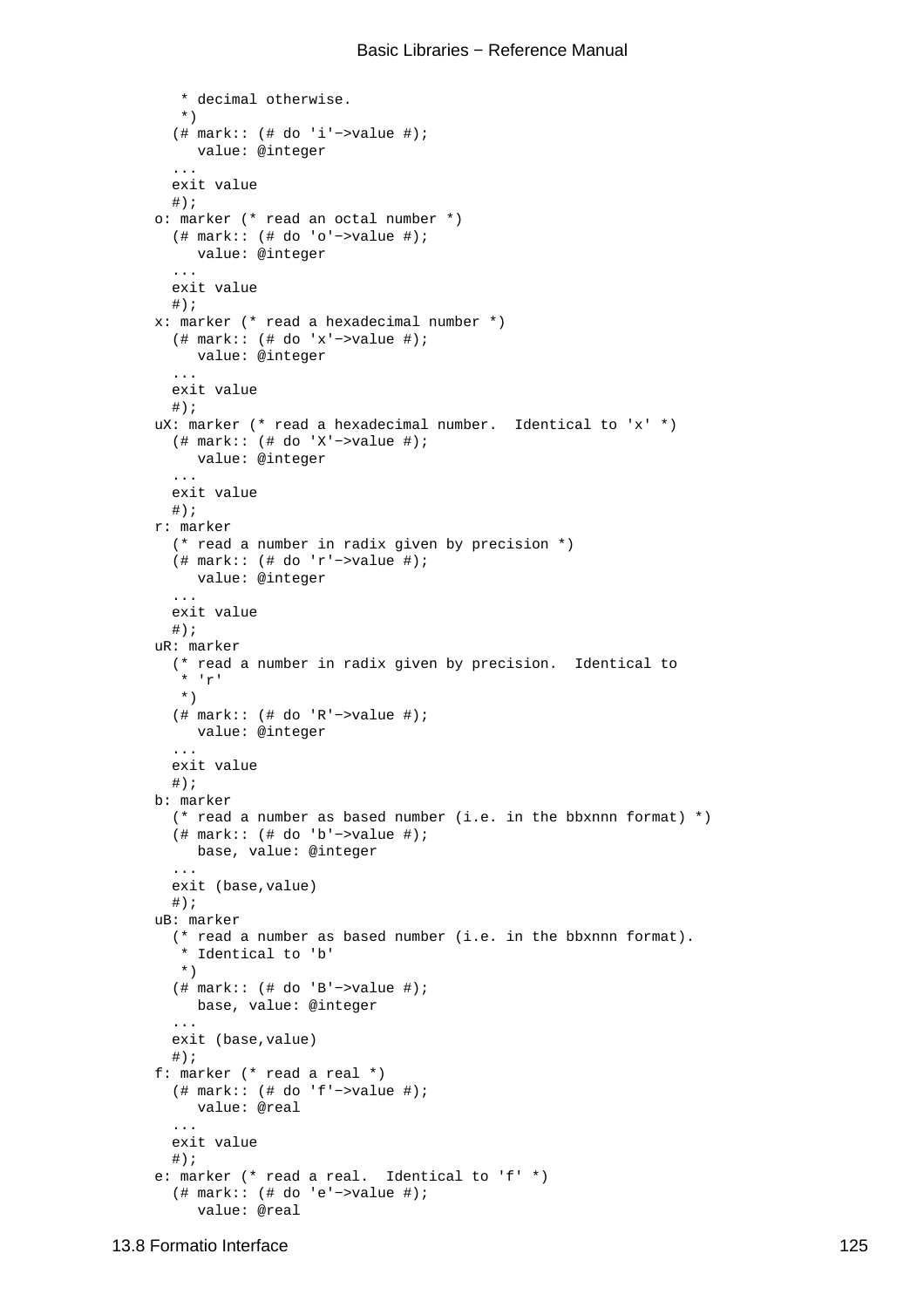```
 ... 
        exit value
       \#);
     uE: marker (* read a real. Identical to 'f' *)
        (# mark:: (# do 'E'−>value #);
          value: @real
 ... 
       exit value
      \#);
     g: marker (* read a real. Identical to 'f' *)
        (# mark:: (# do 'g'−>value #);
          value: @real
        ... 
        exit value
       \#);
     uG: marker (* read a real. Identical to 'f' *)
        (# mark:: (# do 'G'−>value #);
          value: @real
 ... 
       exit value
        #);
     c: marker (* read a single character *)
        (# mark:: (# do 'c'−>value #);
          value: @char
        ... 
       exit value
      \#);
     s: marker 
        (* read a text atom (i.e. a sequence of non−white space
        * characters, terminated by a white space character − similar
        * to getAtom). If width is non−zero, at most width characters
        * are read. Otherwise, characters are read until next
        * whitespace character
        *)
        (# mark:: (# do 's'−>value #);
          value: ^text
        ... 
        exit value[]
       #);
     n: marker
        (* return the number of characters read until this point *)
        (# mark:: (# do 'n'−>value #);
          value: @integer
        ... 
       exit value
       #);
    match:: (* private *)
       (# ... #)
   do INNER getFormat
  \#);
putFormat: formatter
   (* putFormat accepts the following syntax for markers:
 * 
    * %{−+ }[[0]width][.[[0]precision]]{dioxXrRbBfeEgGcsnt%}
 * 
    * where width is a (unsigned) decimal number (or '*'), and
     precision is a (unsigned) decimal number (or '*') and where
 * 
    * [ ... ] means that the enclodes is optional,
    * and { ... } means one if the enclosed characters.
 * 
    * '−' implies output leftjustified in field
    * '+' implies output numbers signed (always with leading '+' or
 * '−')
    * ' ' implies output numbers with blank sign (i.e. leading ' ' if
```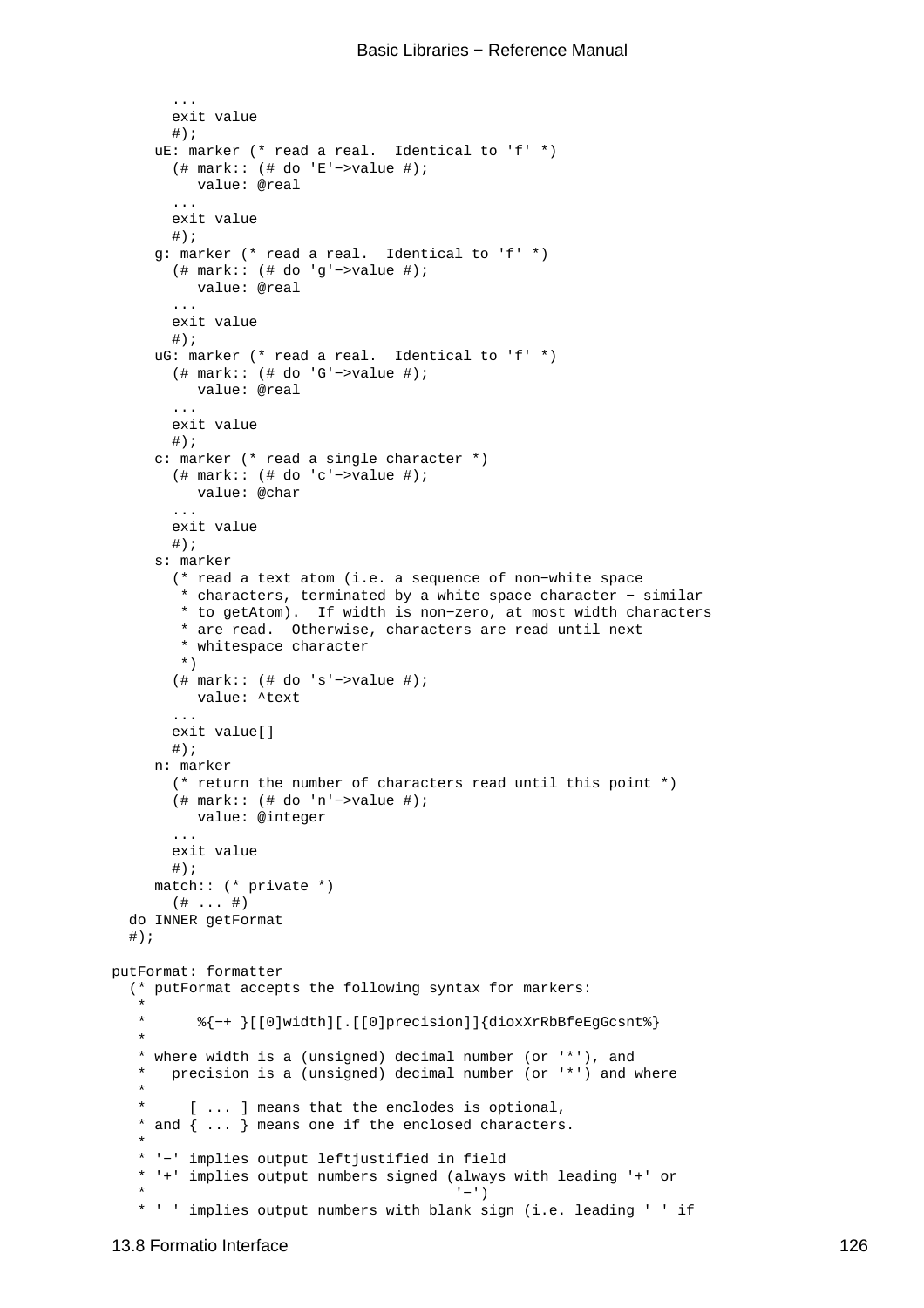#### Basic Libraries − Reference Manual

```
 * positive)
   * '0' in front of either width or precision implies zero padding
   * width specifies the minimun width of the output field.
   * precision is interpreted for various things in the 'rRbBfeEgG'
        markers.
 * 
   * The '%' marker means that a '%' is put on the output stream.
 * 
   * The '%t' marker prints booleans, use it with tv.
   *)
  (# width:
       (* sets the default precision to be used in future '*' width
         * specifications
        *)
       (# w: @integer enter w ... #);
    precision:
       (* sets the default precision to be used in future '*'
        * precision specifications
        *)
       (# p: @integer enter p ... #);
    marker: scanForMarker
       (# formatEOS:: (# do mark−>missingMarker #)
       ...
      #);
    d: marker (* insert the integer *)
       (# mark:: (# do 'd'−>value #);
          value: @integer
       enter value
        ... 
      #);
    i: marker (* insert the integer. Identical to 'd' *)
       (# mark:: (# do 'i'−>value #);
          value: @integer
       enter value
        ... 
      \#);
    y: marker (* insert the integer in binary *)
       (# mark:: (# do 'y'−>value #);
          value: @integer
       enter value
 ...
      #);
    o: marker (* insert the integer in octal, at least 10 ciffers *)
       (# mark:: (# do 'o'−>value #);
          value: @integer
       enter value
        ... 
      #);
    x: marker (* insert the integer in hexadecimal, at least 8 ciffers *)
       (# mark:: (# do 'x'−>value #);
          value: @integer
       enter value
        ... 
      \#);
    uX: marker
       (* insert the integer in hexadecimal, using uppercase letters
        *)
       (# mark:: (# do 'X'−>value #);
          value: @integer
       enter value
       ... 
      \#);
    r: marker
        (* insert the integer in radix given by precision *)
        (# mark:: (# do 'r'−>value #);
          value: @integer
```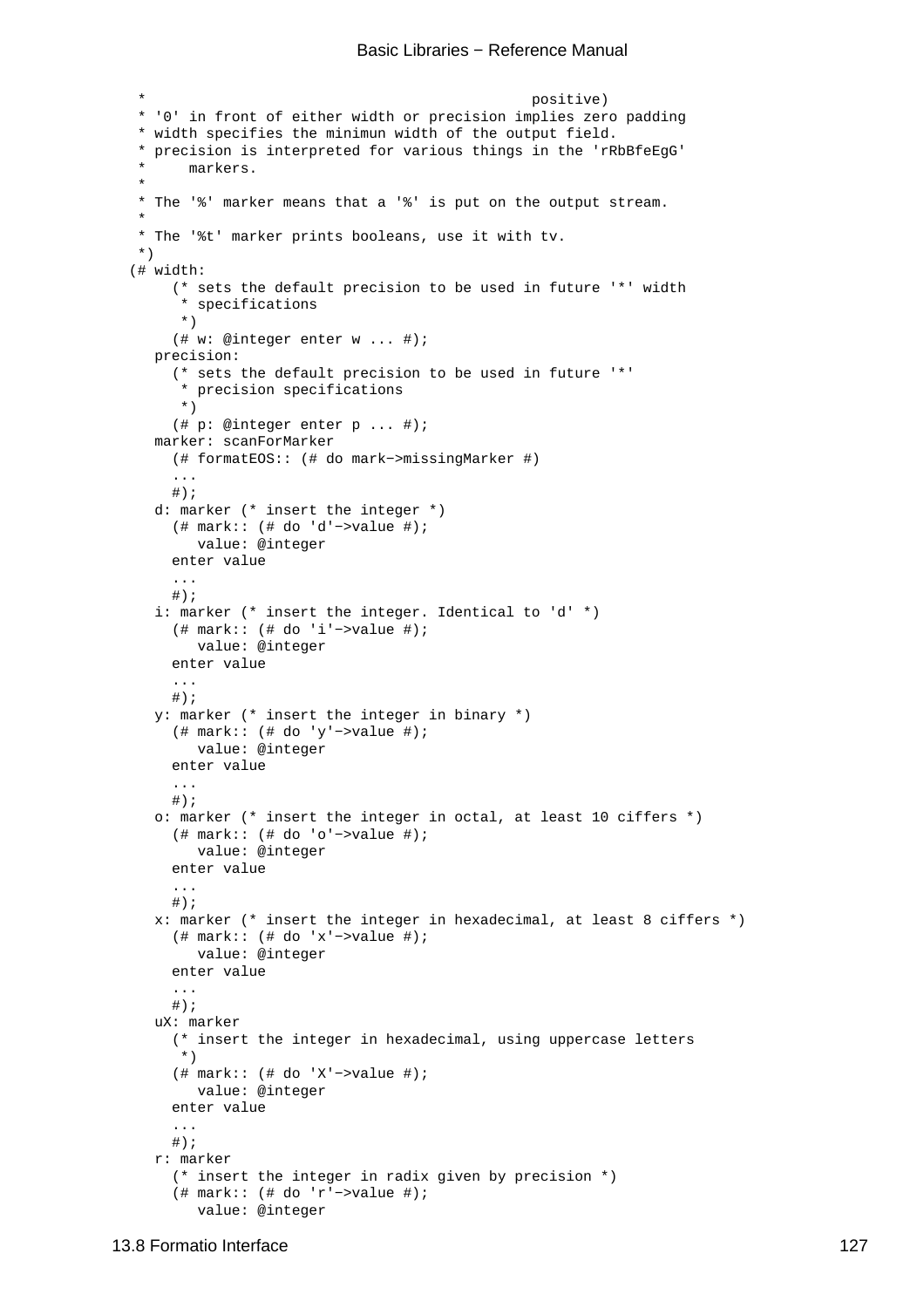```
 enter value
        ... 
       \#);
     uR: marker
        (* insert the integer in radix given by precision, using
         * uppercase letters if radix>10
        *)
        (# mark:: (# do 'R'−>value #);
           value: @integer
        enter value
        ... 
       #);
     b: marker
        (* insert the integer as based number (i.e. in the bbxnnn
         * format) with base given by precision
        *)
        (# mark:: (# do 'b'−>value #);
          value: @integer
        enter value
        ... 
       #);
     uB: marker
        (* insert the integer as based number (i.e. in the bbxnnn
         * format) with base given by precision, using uppercase
        * letters if base>10
         *)
        (# mark:: (# do 'B'−>value #);
          value: @integer
        enter value
        ... 
       \#);
     f: marker (* insert the real in noexp style *)
        (# mark:: (# do 'f'−>value #);
          value: @real
        enter value
        ... 
       #);
     e: marker (* insert the real in exp style *)
        (# mark:: (# do 'e'−>value #);
          value: @real
        enter value
 ... 
       \# ) \; ;
     uE: marker (* insert the real in exp style and upcase 'E' *)
        (# mark:: (# do 'E'−>value #);
          value: @real
        enter value
        ... 
       #);
    g: marker (* insert the real in plain style *)
        (# mark:: (# do 'g'−>value #);
          value: @real
        enter value
        ... 
       \# ) \; ;
     uG: marker (* insert the real in plain style and upcase 'E' *)
        (# mark:: (# do 'G'−>value #);
           value: @real
        enter value
        ... 
       #);
     c: marker (* insert the char *)
        (# mark:: (# do 'c'−>value #);
           value: @char;
           putc: @(* Private *)... 
        enter value
```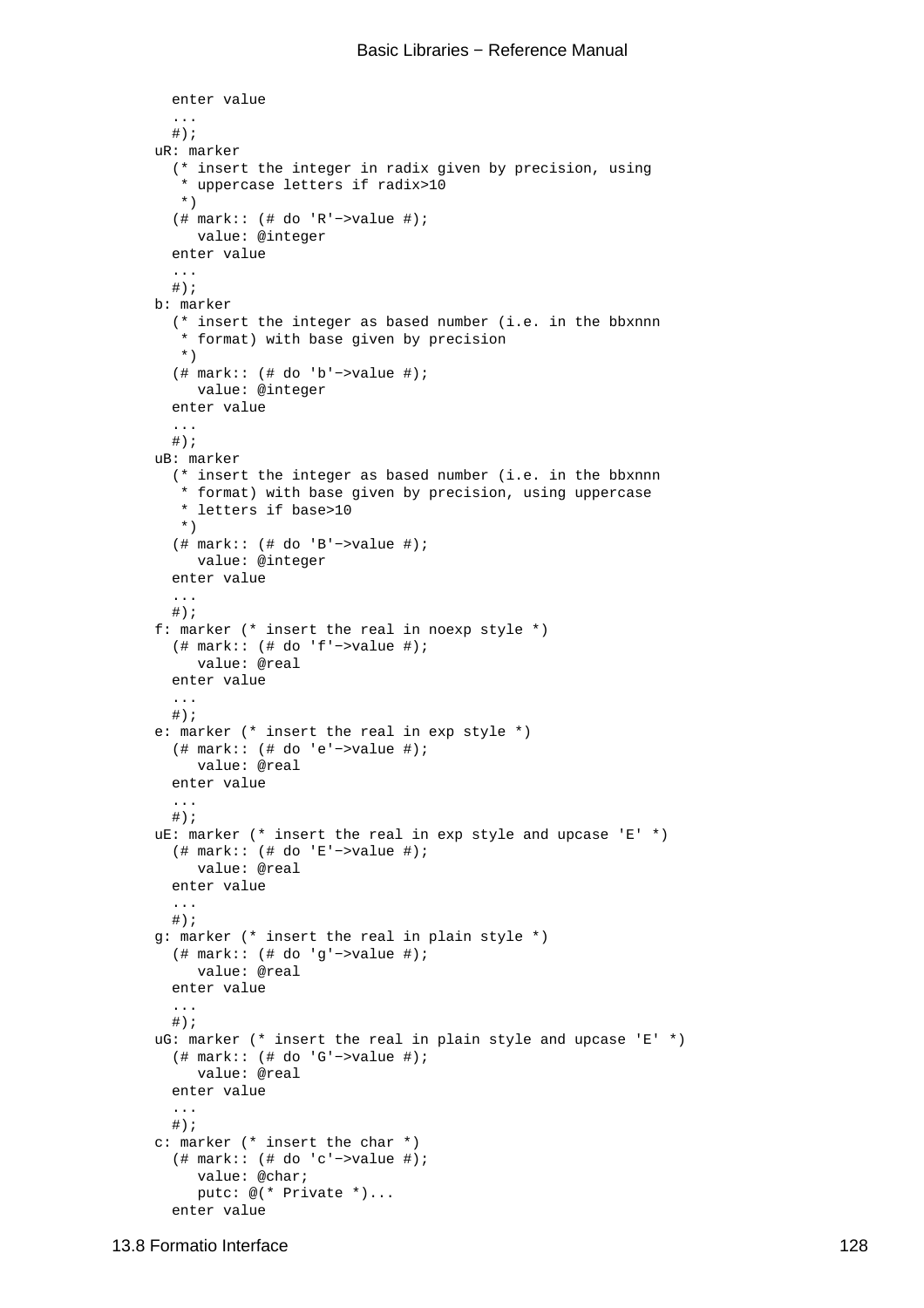```
 do putc
       \#);
     s: marker (* insert the text *)
        (# mark:: (# do 's'−>value #);
          value: ^text;
           puts: @(* Private *)...
        enter value[]
        do puts
       \#);
     n: marker
        (* return the length of the result string until this point *)
        (# mark:: (# do 'n'−>value #);
           value: @integer
        ... 
        exit value
       \#);
     trueText:<(# t:^text; do 'true'−>t[]; INNER exit t[] #);
     falseText:<(# t:^text; do 'false'−>t[]; INNER exit t[] #); 
     tv: marker (* Truth−value, prints trueText of falseText *)
        (# mark:: (# do 't'−>value #);
           localTrueText:<(# t:^text; enter t[] do INNER exit t[] #); 
           localFalseText:<(# t:^text; enter t[] do INNER exit t[] #); 
           value:@boolean
        enter value
        ...
       #);
     match:: (* private *)
        (# ... #)
   do INNER putFormat
  #);
formatter: (* superpattern for putFormat and getFormat *)
   (# illegalFormat:< exception
        (# mark: @char
        enter mark
        ...
       #);
     missingMarker:< exception
        (# mark: @char
        enter mark
        ...
       #);
     missingField:< exception
       ( # ... #);inputError:< exception
        (# chFound, chExpected: @char
        enter (chFound, chExpected)
        ...
       #);
     scanForMarker: (* Private *)
        (# mark:< charValue;
           formatEOS:< exception;
           fieldWidth, precisionSpec: @integer;
           leftFlag, signedFlag, blankFlag,
           alternativeFlag, zeroFlag, longFlag: @boolean
        ...
       \#);
     match:< (* private *)
        (# ch: @char
        enter ch
        do INNER match
       \#);
     private: @...;
     formatStr: ^text
   enter formatStr[]
   ...
```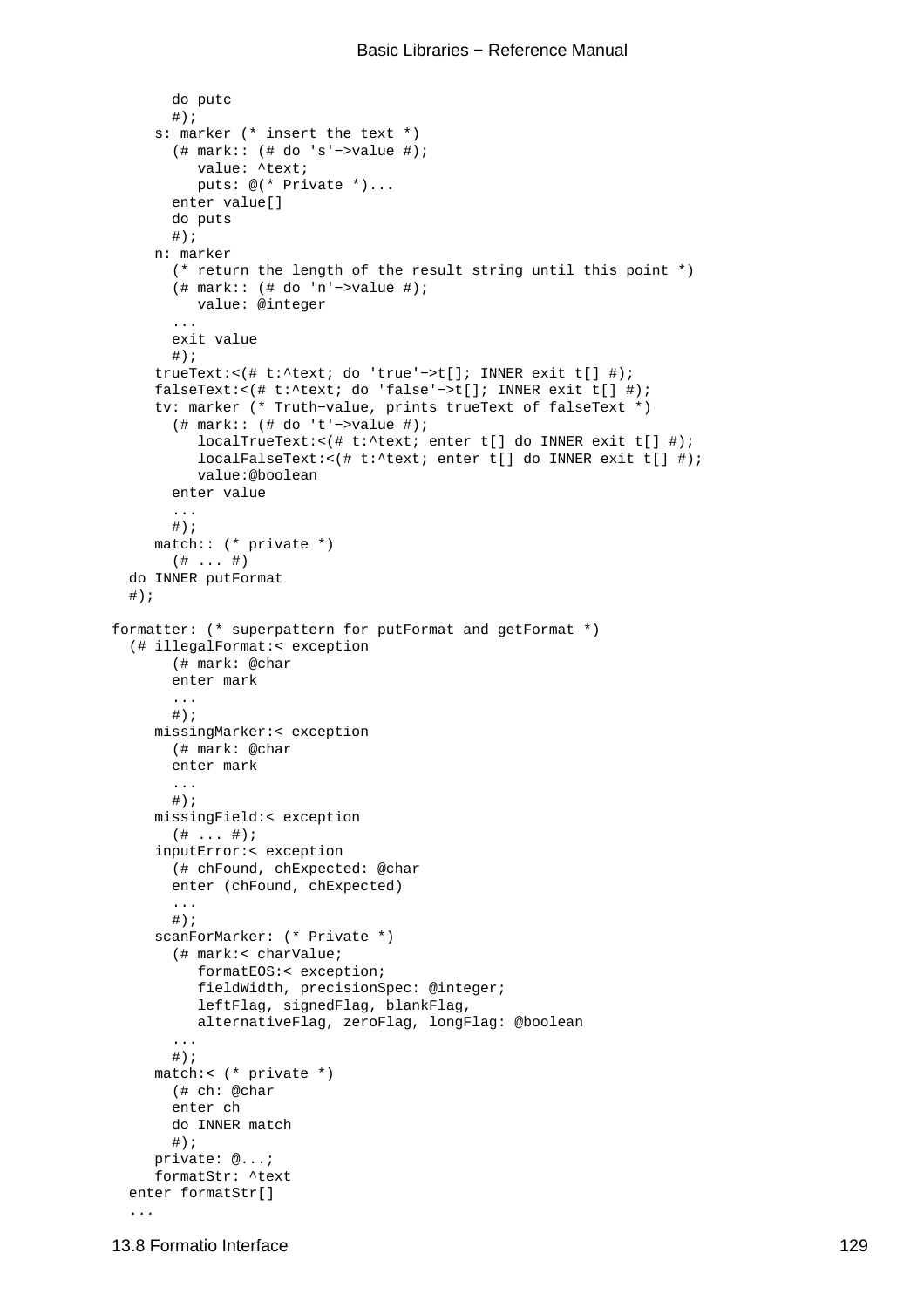exit this(stream)[]  $\#$ ); −−− lib: attributes −−− getFormat: keyboard.getFormat(# do INNER getFormat #); putFormat: screen.putFormat(# do INNER putFormat #)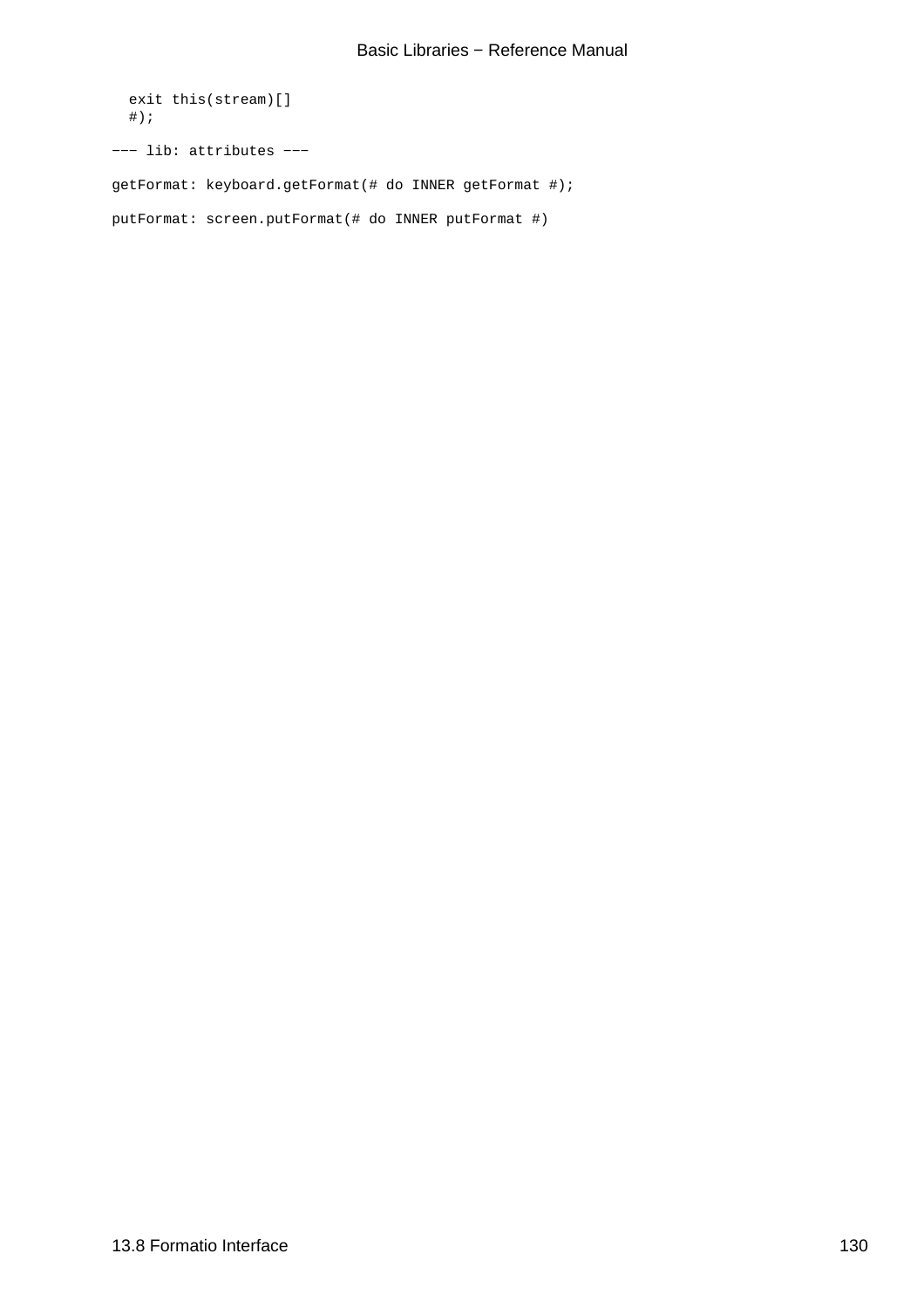# **13.9 Iget Interface**

```
ORIGIN 'betaenv';
BODY 'private/igetbody';
(*
* COPYRIGHT<br>* COPY
  * Copyright (C) Mjolner Informatics, 1984−96
       All rights reserved.
  *
 *)
−−LIB: attributes−−
iget:
  (* Pattern to get a single character from the keyboard immediately
   * without having to type <RETURN> after the character.
   *)
  (# ch: @char;
  ...
  exit ch
  #)
```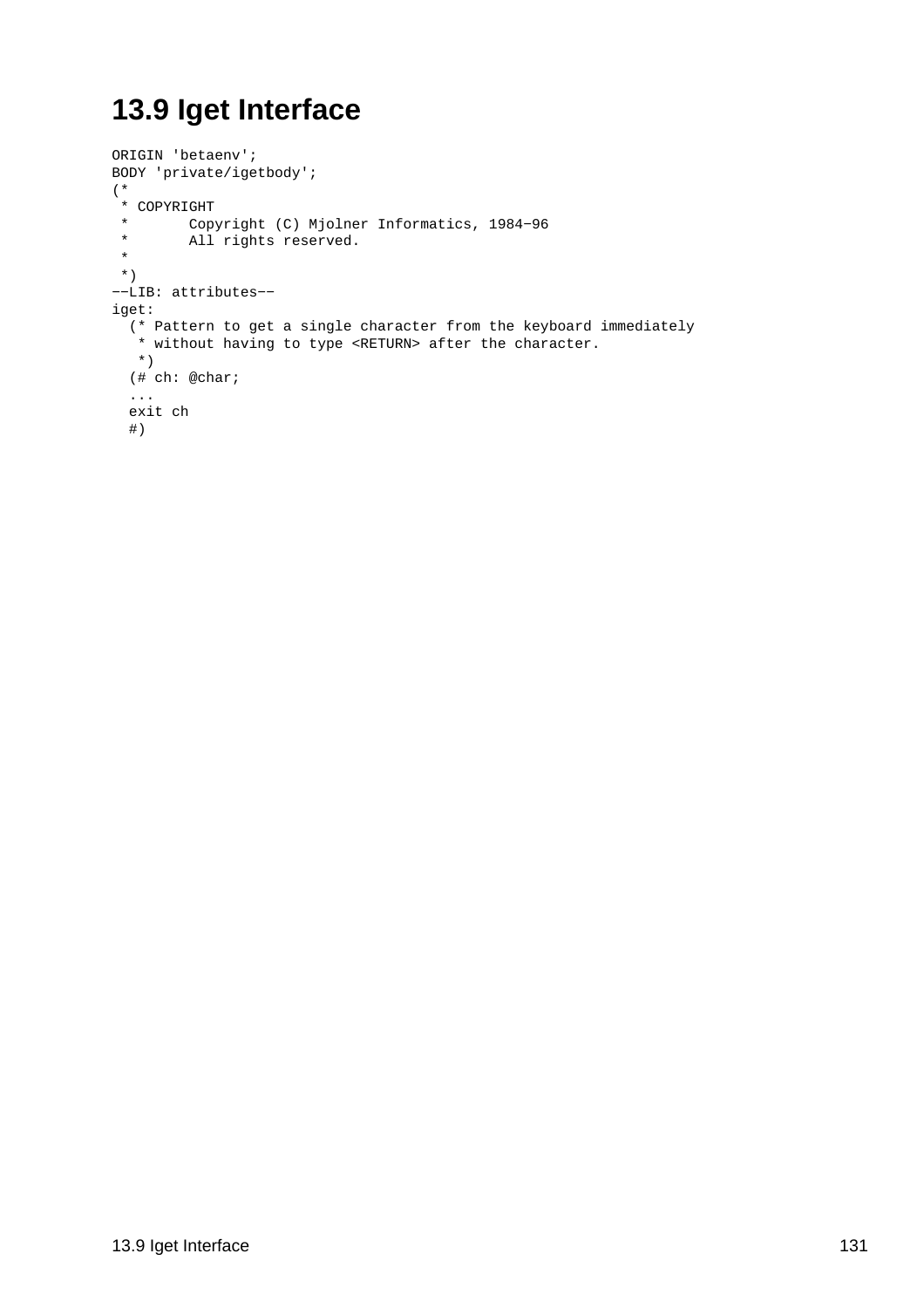#### **13.10 Math Interface**

```
ORIGIN 'betaenv';
LIB_DEF 'math' '../lib';
(*
  * COPYRIGHT
         * Copyright (C) Mjolner Informatics, 1984−96
         All rights reserved.
 *
  * Math.bet: mathematical functions
 * 
  * This library provides mathematical patterns: trigonometric,
  * hyperbolic, exponential and logarithmic, floating point
  * manipulation and miscellaneous constants.
  *)
−−− LIB: Attributes −−−
(* miscellaneous constants *)
e: (# Exit 2.7182818284590452354 #);
log2e: (# Exit 1.4426950408889634074 #);
log10e: (# Exit 0.43429448190325182765 #);
ln2: (# Exit 0.69314718055994530942 #);
ln10: (# Exit 2.30258509299404568402 #);
pi: (# Exit 3.14159265358979323846 #);
pihalf: (# Exit 1.57079632679489661923 #);
piforth: (# Exit 0.78539816339744830962 #);
(* trigonometric functions *)
acos: external
   (* returns the arccosine of x in radians, in the range 0 to pi. If
    * x is a NaN (Not−a−Number) or if the absolute value of x exceeds
    * 1.0, acos(x) returns a NaN. Invalid operation/DOMAIN error is
   * signaled if x is a NaN or if |x| > 1.0.
   *)
   (# x,res: @Real;
  enter x
  exit res
  \#);
asin: external
   (* returns the arcsine of x in radians, in the range −pi/2 to pi/2.
    * If x is a NaN or if the absolute value of x exceeds 1.0, asin
    * returns a NaN. Invalid operation/DOMAIN error is signaled if x
   * is a NaN or if |x| > 1.0.
    *)
   (# x,res: @Real;
   enter x
   exit res
  #);
atan: external
   (* returns the arctangent of x, in the range of −pi/2 to pi/2
    radians. If x = +-\infty, then \arctan(x) returns +-pi/2. If x
    * is +− 0, then atan returns x. If x is a NaN, then atan returns a
    * NaN. An invalid operation/DOMAIN error is signaled by atan only
    * if x is a NaN.
    *)
   (# x,res: @Real;
  enter x
  exit res
  #);
atan2: external
   (* returns the arctangent of y/x in radians, in the range −pi to
    * pi, using the signs of both arguments to determine the quadrant
```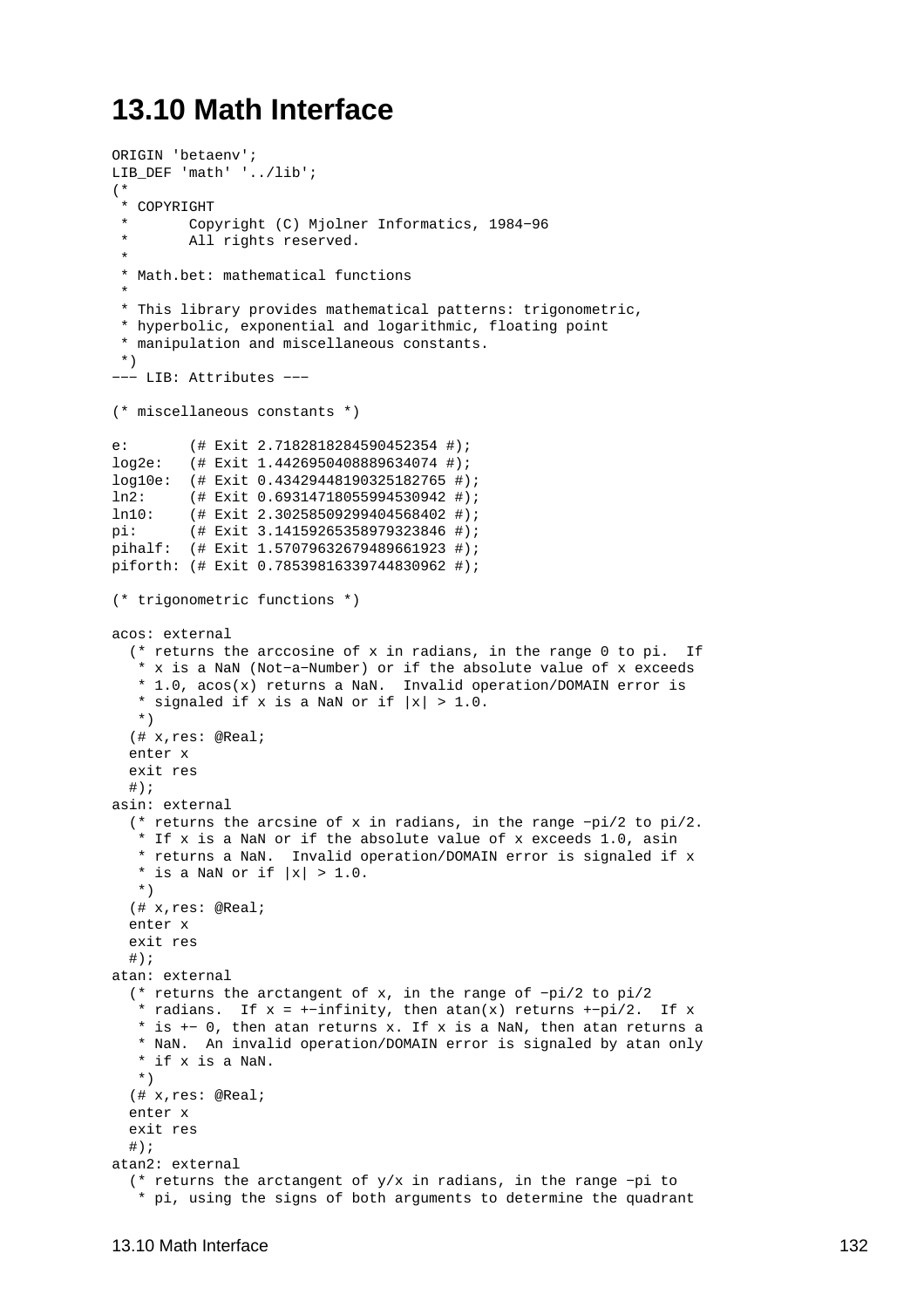```
 * of the return value.
 * 
    * If x is a NaN or if y is a NaN or if both x and y are infinities,
    * atan2 returns a NaN. If both x and y are zero, atan2 returns
    * zero. Invalid operation/DOMAIN error is signaled by atan2 if
    * both x and y are infinite or if either x or y is a NaN.
   *)
   (# y,x,res: @Real;
   enter (y,x)
   exit res
  \#);
cos: external
   (* computes the cosine of x, where x is expressed in radians.
 * 
    * The cos function uses an argument reduction based on the
    * remainder function and pi. The cos function is periodic with
    * respect to pi, so its period differs slightly from its
    * mathematical counterpart and diverges from its counterpart when
    * the argument becomes very large.
 * 
    * If x is infinite or a NaN, then cos returns a NaN and signals
    * invalid/DOMAIN error.
   *)
   (# x,res: @Real;
  enter x
  exit res
  \#);
sin: external
   (* computes the sine of x, where x is expressed in radians.
 * 
   * The sin function uses an argument reduction based on the
    * remainder function and pi. The sin function is periodic with
    * respect to pi, so its period differs slightly from its
    * mathematical counterpart and diverges from its counterpart when
    * the argument becomes very large.
 * 
    * If x is infinite or a NaN, then sin returns a NaN and signals
    * invalid/DOMAIN error.
   *)
   (# x,res: @Real;
   enter x
  exit res
  \#);
tan: external
   (* computes the tangent of x, where x is expressed in radians.
 * 
   * The tan function uses an argument reduction based on the
    * remainder function and pi The tan function is periodic with
    * respect to pi, so its period differs slightly from its
    * mathematical counterpart and diverges from its counterpart when
    * the argument becomes very large.
   *)
   (# x,res: @Real;
   enter x
   exit res
   #);
(* hyperbolic functions *)
cosh: external
   (* returns the hyberbolic cosine of x.
 * 
    * If x is a NaN, cosh returns a NaN.
    *)
   (# x,res: @Real;
   enter x
```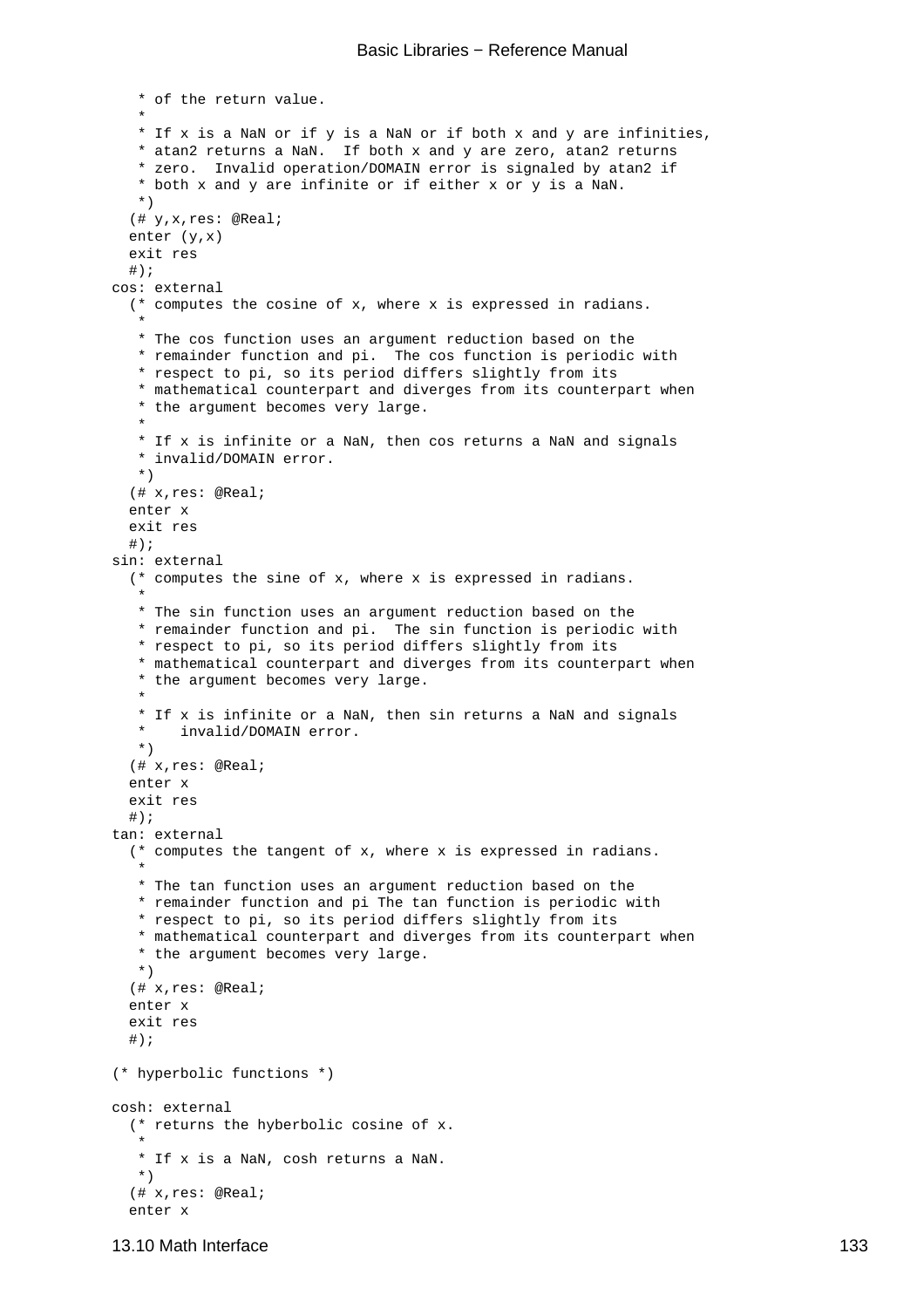```
 exit res
 \#);
sinh: external
   (* returns the hyberbolic sine of x.
 * 
    * If x is a NaN, sinh returns a NaN.
   *)
   (# x,res: @Real;
  enter x
   exit res
  \#);
tanh: external
   (* returns the hyberbolic tangent of x.
 * 
    * If x is a NaN, tanh returns a NaN.
   *)
   (# x,res: @Real;
  enter x
  exit res
   #);
(* exponential and logarithmic functions *)
exp: external
   (* returns the base−e or natural exponential e^x.
 * 
    * Special cases for exp:
 * 
    * If x = +infinity, then exp returns +infinity and does not signal
    * an exception. If x = -infinity, then exp returns 0 and does not
    * signal an exception. If x is a NaN, then exp returns a NaN.
    *)
   (# x,res: @Real;
   enter x
  exit res
  \#);
ldexp: external
  (* returns the quantity x * 2^{\circ}exp. *)
   (# x,res: @Real;
    exp: @Integer;
  enter (x,exp)
  exit res
  \#);
log: external
   (* returns the base e or natural logarithm of its argument x.
 * 
    * Special cases for log:
 * 
    * If x is +infinity, then log returns +infinity and signals no
    * exceptions. If x is 0, then log returns −infinity and signals
    * divide−by−zero. If x < 0, then log returns a NaN and signals
    * invalid/DOMAIN error.
   *)
   (# x,res: @Real;
  enter x
  exit res
   #);
log10: external
   (* returns the base 10 logarithm of x.
 * 
    * If x is a NaN or is negative, log10 returns a NaN. If x is
    * +infinity, log10(x) returns +infinity. If x is zero, log10
    * returns −infinity and signals divide by zero/SING error.
    *)
   (# x,res: @Real;
   enter x
```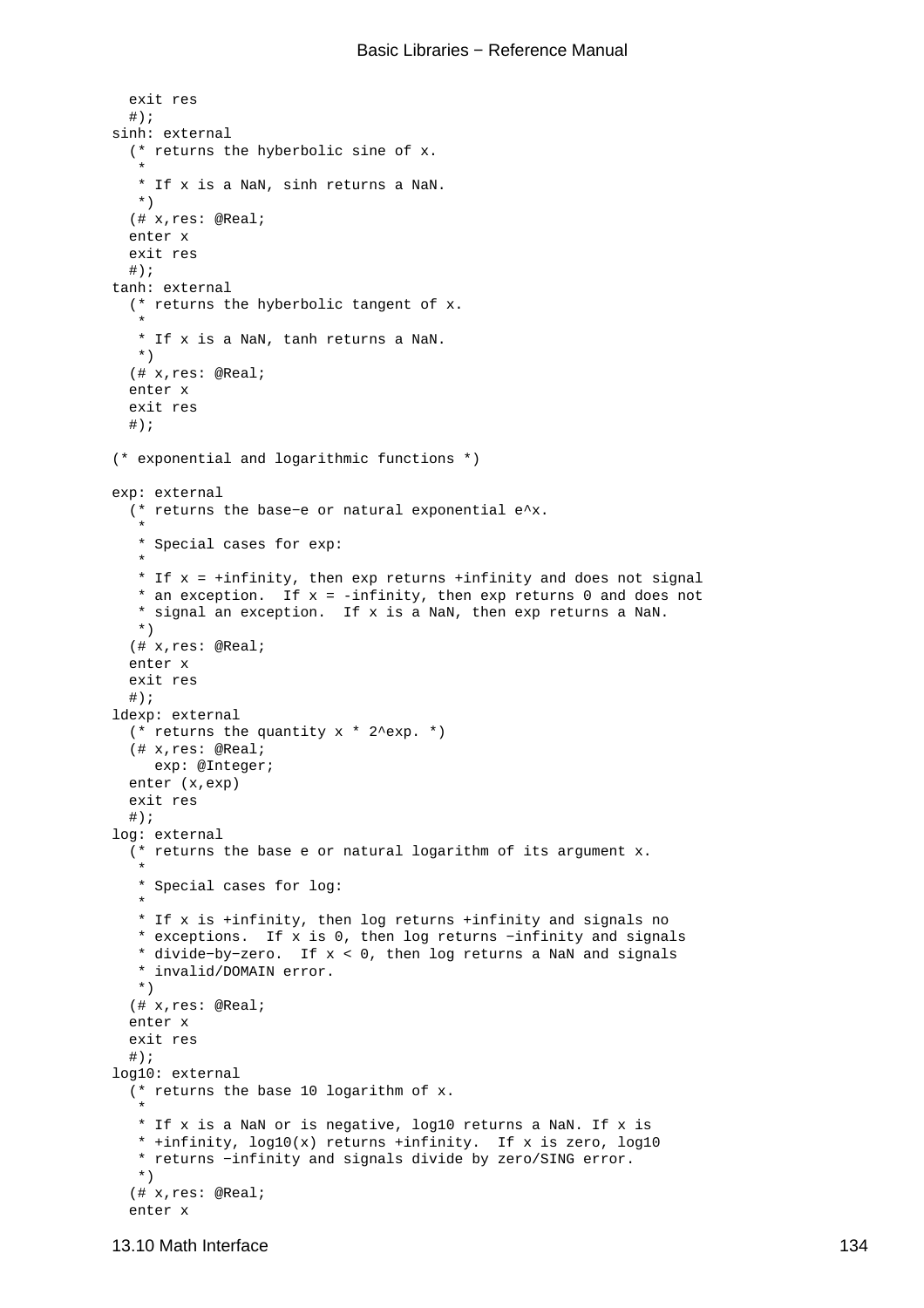```
 exit res
  \#);
(* floating point manipulation *)
modf: external
   (* returns the fractional part of x and stores the integral part
    * indirectly in the location pointed to by ipPtr. Both the return
    * value and the value stored in ipPtr share the same sign as x.
 * 
    * If x is infinite, modf returns a zero with the sign of x and sets
    * ipPtr to x. If x is a NaN, mod returns a NaN and sets ipPtr to
    * the same NaN.
    *)
   (# x,res: @Real;
     ipPtr: @Integer;
   enter (x,ipPtr)
   exit res
  \#);
pow: external
   (* returns x^y *)
   (# x,y,res: @Real;
   enter (x,y)
   exit res
  \#);
sqrt: external
   (* computes the square root of x.
 * 
    * Special cases for sqrt:
    * 
    * If x is a NaN, sqrt returns a NaN and signals no exceptions. If
    * x is a NaN or if x < 0, sqrt returns a NaN and signals invalid
    * operation/DOMAIN error.
    *)
   (# x,res: @Real;
   enter x
   exit res
   #);
ceil: external
   (* returns the smallest integer value (in real format) not less
    * than x.
 * 
    * If x is a NaN, ceil returns a NaN. If x is infinite, ceil
    * returns x. Invalid operation is signaled by ceil if x is a NaN.
    * If x is a non−integral finite value, ceil signals inexact
    *)
   (# x,res: @Real;
   enter x
   exit res
  \#);
fmin: (* Returns the minimum of 2 reals *)
   (# a,b: @real
   enter (a,b)
   do (if (a < b) then a−>b if)
   exit b
  #);
fmax: (* Returns the maximum of 2 reals *)
   (# a,b: @real
   enter (a,b)
   do (if (a < b) then b−>a if)
   exit a
  \#);
fabs: external
  (* returns |x|, the absolute value of x *)
   (# x,res: @Real;
   enter x
```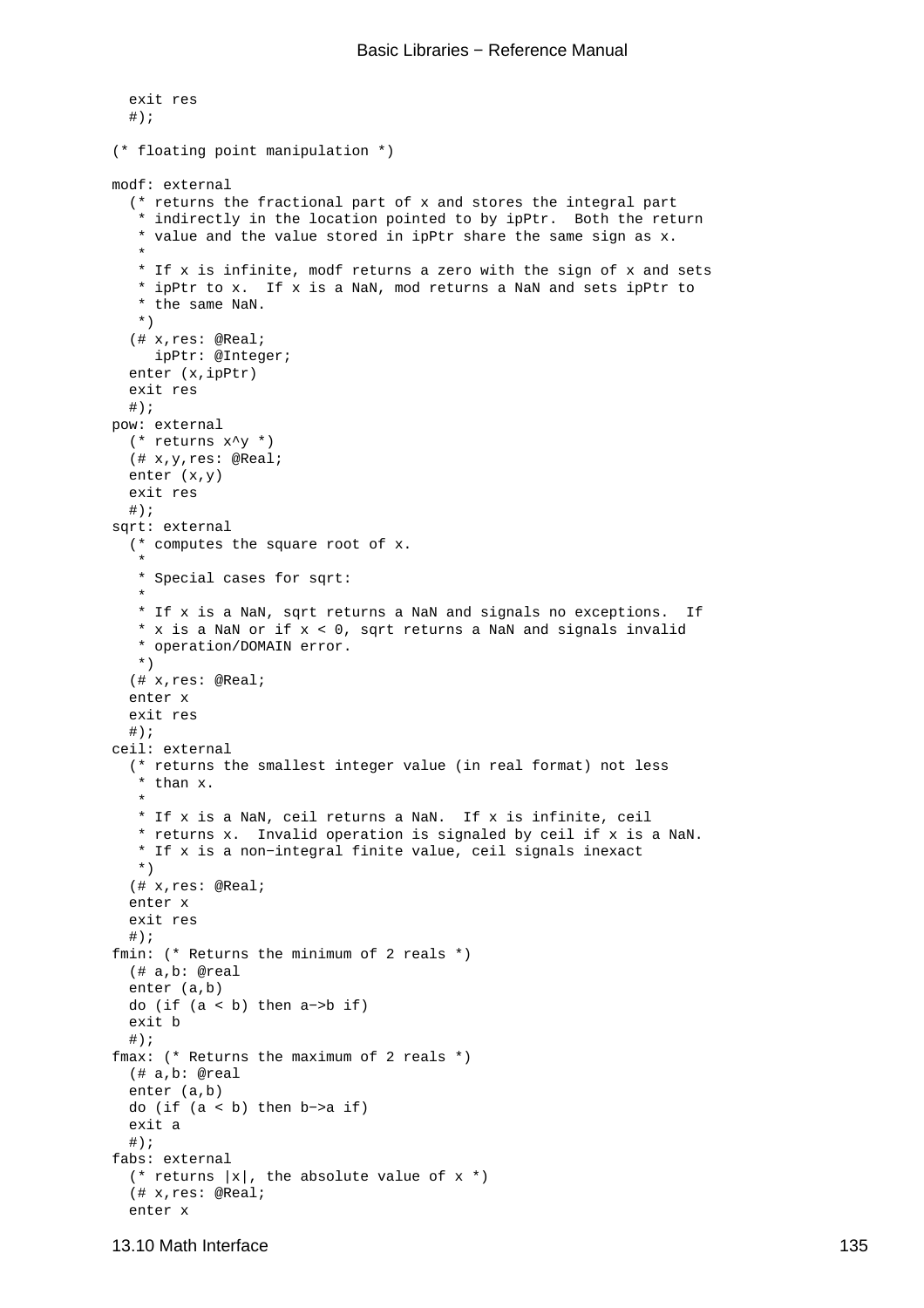```
 exit res
 \#);
floor: external
   (* largest integer value (in real format) not greater than x.
 * 
   * If x is a NaN, floor returns a NaN. If x is infinite, floor
    * returns x. Invalid operation is signaled by floor if x is a NaN.
    * If x is a non−integral finite value, floor signals inexact.
    *)
   (# x,res: @Real;
  enter x
  exit res
  #);
fmod: external
   (* Whenever possible, the fmod pattern returns the number f with
   * the same sign as x, such that x = i*y + f for some integer i, and
   * |f| < |y|. If y is 0, fmod returns a NaN.
   *)
   (# x,y,f: @Real;
  enter (x,y)
  exit f
   #)
```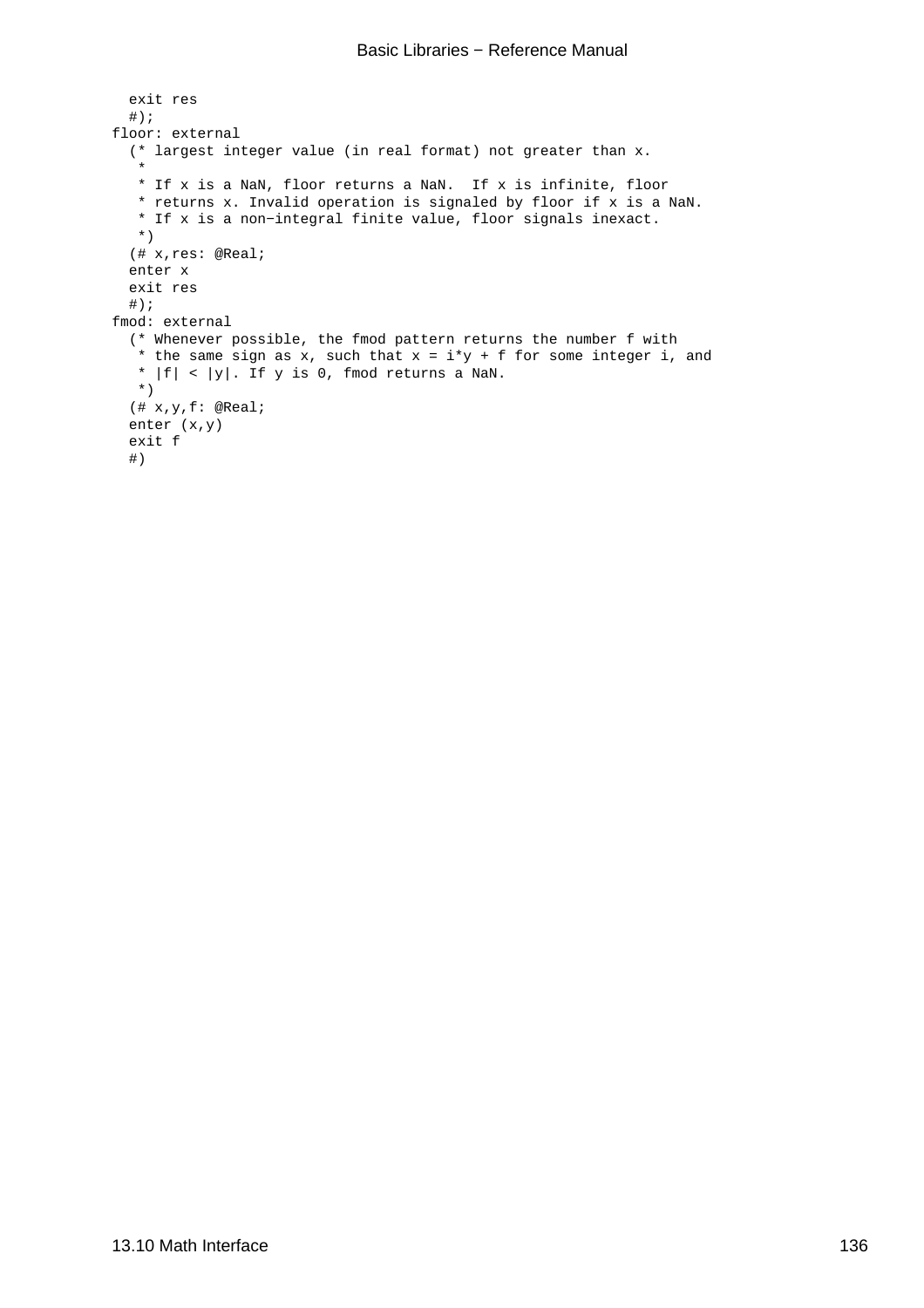# **13.11 Mbs\_version Interface**

```
ORIGIN 'betaenv';
LIB_DEF 'mbs_version' '../lib';
(*
* COPYRIGHT
 * Copyright (C) Mjolner Informatics, 1984−2001
       All rights reserved.
 *)
−− LIB: attributes −−
mbs_version:
  (* Defines the current version of the Mjolner System 
   * in various ways. Typical usage:
   * 
   * (if (mbs_version).major >= 4 then
  * \dots<br>* if);
     if);
   *)
 (# major: (# exit 5 #);
     minor: (# exit 2 #);
    revision: (# exit 2 #);
     release: (# exit 050202 #);
     desc: (# exit '5.2.2' #);
   exit THIS(mbs_version)[]
   #)
```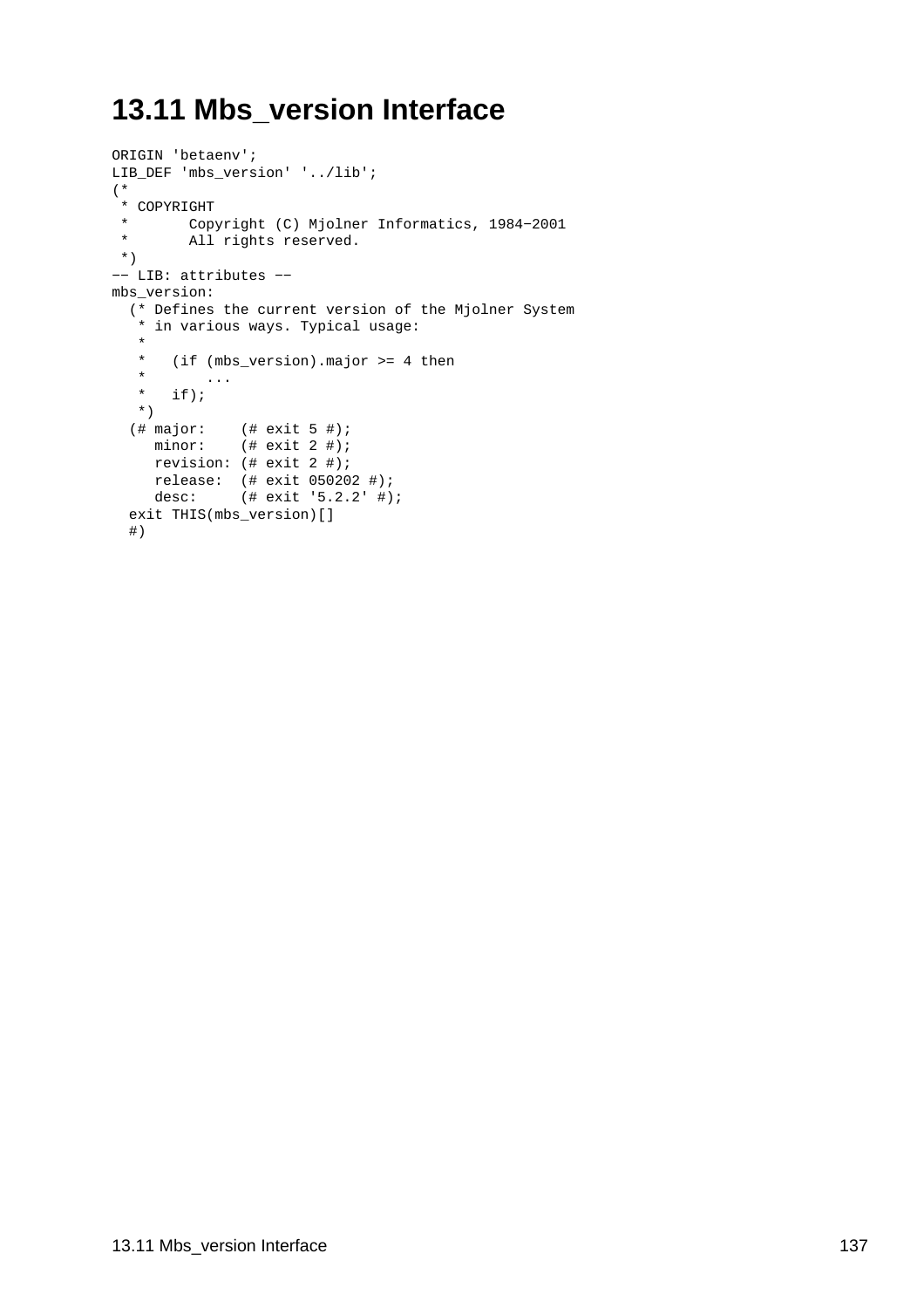#### **13.12 Numberio Interface**

```
ORIGIN 'betaenv';
LIB_DEF 'numberio' '../lib';
BODY 'private/numberioBody'
(*
  * COPYRIGHT
        Copyright (C) Mjolner Informatics, 1992-96
        All rights reserved.
 *
  * This fragment implements the following stream operations:
      * getNumber * reads a number from THIS(stream).
                 * * The number may be either an integer, 
                 * * a based number or a real number
  * getBased * reads a based number from THIS(stream)
      * getRadix * reads a based number from THIS(stream), 
                * without the 'bbx' part
  * getInteger * reads an integer number from THIS(stream)
      * getReal * reads a real number from THIS(stream)
     putReal * appends a textual rep. of a real value to
                * THIS(stream)
  * putBased * appends a textual rep. of a integer value in a 
                * particular to THIS(stream). The textual
                 * * representation in in the given base
  * putRadix * as putBased, except that the 'bbx' part is
                 * * not printed
  * getHex * similar to getRadix with radix 16, but more efficient.
      * putHex * similar to putBased with base 16, but more efficient.
      * getOctal * similar to getOctal with base 8, but more efficient.
      * putOctal * similar to putBased with base 8, but more efficient.
     etBinary * similar to getRadix with radix 2, but more efficient.
     putBinary * similar to putBased with base 2, but more efficient.
     putByteHex * like putHex, except that it only prints one byte.
     putByteBinary * like putBinary, except that it only prints one byte.
 * 
  * asNumber * abstract pattern for the following asBased,
  * * asRadix, and asReal operations
  * asBased * returns the based number present in
  * * THIS(stream)
  * asRadix * returns the based number present in
  * * THIS(stream), without the 'bbx' part
  * asReal * returns the real number present in
                 * * THIS(stream)
 * 
 * The corresponding short−cuts for keyboard.getNumber, etc, and 
  * screen.putReal, etc. are also included in this fragment.
 * 
  * Since the asNumber operations does not make sence for keyboard,
  * no short−cuts are defined for these.
 *)
−−− StreamLib: attributes −−−
getNumber: 
   (* getNumber reads a number from the current position of 
   this(stream).
    * The number is either an integer (in base 10), an integer with a
    given base, or a real.
    * Integer examples: 10, 0, 123
   * A based integer has the form <br/>base>X<number>. Examples are:
       2X101 base=2, number= 4*1 + 2*0 + 1*1 = 58X12 base=8, number= 8*1 + 1*2 = 10<br>16x2A1 base=16, number= 256*2 + 16*10base=16, number= 256*2 + 16*10 + 1*1 = 6730x2A1 base=16, i.e. base=0 is interpreted as base=16
    * Examples of reals are:
      3.14, 3.14E−8, 3E+8
```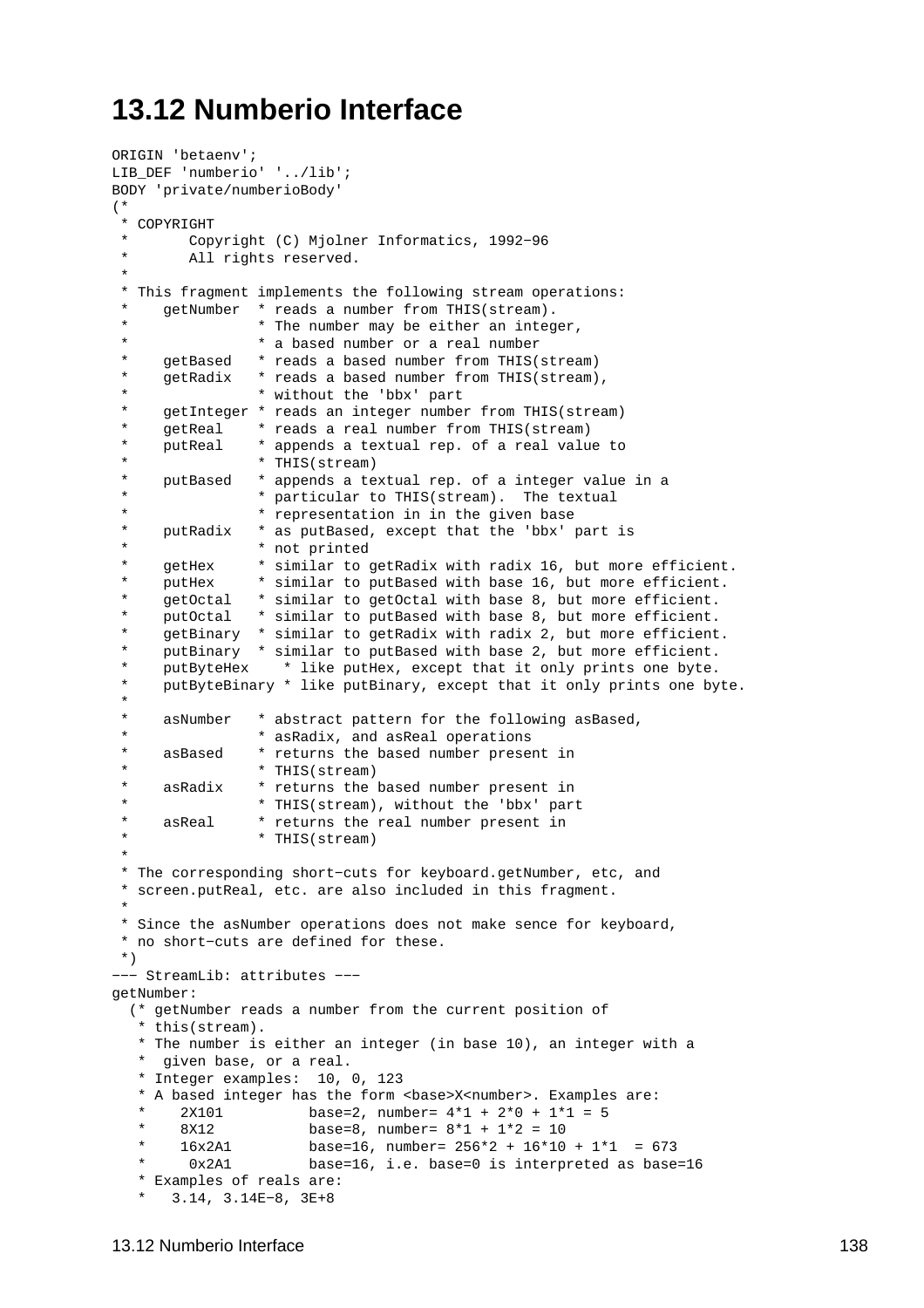```
 * The following grammar defines the exact syntax of the numbers:
 *
   * N ::= {D}+ Int 314
  * | {D}+ '.' {D}+ real 3.14<br>* | {D}+ '.' {D}+ 'E' E real 3.14E8
       \{D\} + '.' \{D\} + 'E' E real
                                    real 3.14E+8
                                    real 3.14E-8
 *
  * | {D}+ 'E' E real 3E8<br>* real 3E+8
 * real 3E+8
 * real 3E−8
   * | 'X' {D | L}+ based 2X0101
 * based 8x0845
                                    based 16xAF12
  * D ::= \{ '0' \mid ... \mid '9' \}* L ::= \{ 'A' \mid ... \mid 'Z' \}* E := \{D\} +<br>* | In1+\left\{\n \begin{array}{ccc} 1 & \text{if } D+ & \text{if } D & \text{if } D \end{array}\n \right\} * | {D}+ '−' {D}+
 * 
   * All letters may be in lower or upper case.
   * After the call, the stream is positioned
   * after the first char not in the number.
   *)
  (# integerValue:<
       (* the number has the form
        * x
        * value contains the integer value
        *)
       integerValuePtn;
    integerValuePtn:
       (# value: @integer enter value do INNER #);
    basedValue:<
       (* the number has the form
            * bXy
        * base contains the base number
        * value contains the integer value (in base 10)
        *)
       basedValuePtn;
    basedValuePtn:
       (# base,value: @integer enter (base,value) do INNER #);
    realValue:<
      (* the number has the form 
               * x.yEz
        * l is the number of leading zero's in y. i.e. in
             3.0017E−12, x=3, y=17,l=2 and z=−12
        * value contains the real value
        *)
       realValuePtn;
    realValuePtn:
      (\# x,y,1,z: @real; value: @real enter(x,y,l,z,value)
       do INNER #);
    syntaxError:< streamException
       (# peekCh: @char
       enter peekCh
       do 'getNumber: Syntax error − looking at: "'−>msg.append;
          (if peekCh = ascii.nul then 'NUL'−>msg.puttext
          else peekCh−>msg.put if);
          '"'−>msg.put; INNER #);
    baseError:< streamException
       (# base: @integer
       enter base
       do 'getNumber: Error in base − looking at: "'−>msg.append; 
          base−>msg.putInt; '"'−>msg.put; INNER #);
    valueError:< streamException
       (# peekCh: @char
```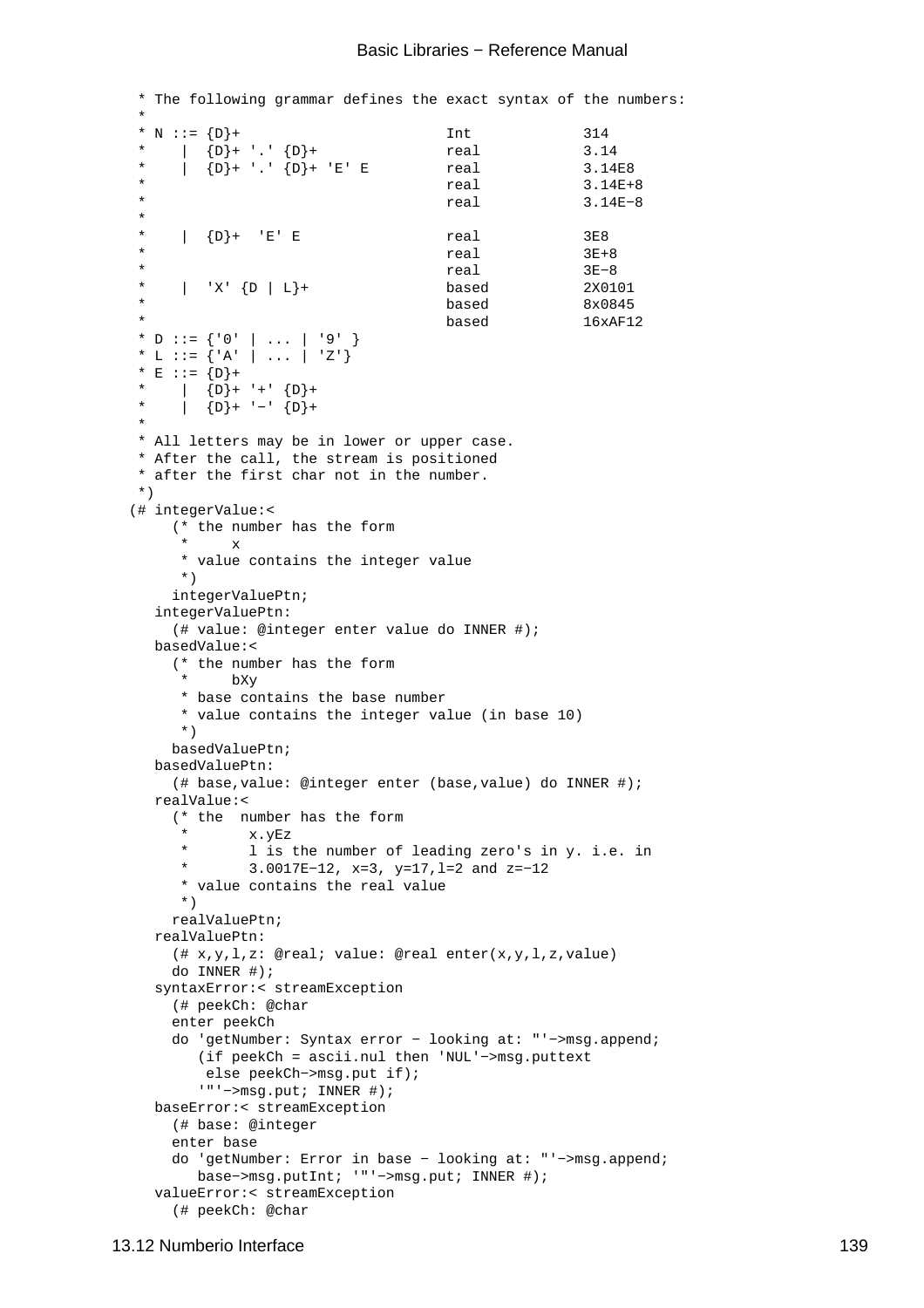```
 enter peekCh
        do 'getNumber: Illegal value type − looking at: "'−>msg.append;
           peekCh−>msg.put; '"'−>msg.put; INNER #);
     overflow:< streamException
        (# value: @integer
        do 'getNumber: Overflow in integer− or based−value'−>msg.append;
           INNER
        exit value
       #);
     underflow:< streamException
        (# value: @integer
        do 'getNumber: Underflow in integer− or based−value'−>msg.append;
           INNER
        exit value
       \#);
     getn: @...
   do getn;
      INNER getNumber
  \#);
getReal: getNumber
   (# r: @real;
     realValue::< (# do value−>r #)
   do INNER getReal
  exit r
  #);
getBased: getNumber
   (# i, b: @integer;
     basedValue::< (# do value−>i; base−>b #)
  do INNER getBased
  exit (b,i)
  #);
getInteger: getNumber
   (# i: @integer;
     integerValue::< (# do value−>i #)
   do INNER getInteger
   exit i
  #);
getRadix:
   (* gets a number in the specified radix. GetRadix is similar to
    getBased, except that is does NOT expect the 'bbx' prefix
    *)
   (# radix, value: @integer;
     radixError:< streamException
        (# radix: @integer
        enter radix
        ...
       #);
     getr: (* private *) @...
   enter radix
   do getr;
      INNER getRadix
   exit value
  #);
putBased:
   (* Takes a number and a base, and prints the number in that base.
    * If base is 0, base 16 is assumed, and the format "0xnnn" is used.
    * If base is negative, 1 or greater that 126, the baseError
    * exception is invoked.
 * 
    * The format is default "bbxnnnn", where "bb" is the base (in
    * decimal), and "nnnn" is the number, printed in the base. "x"
    * separates the two parts. The format may be controlled by the
    * signed, blankSign, upcase, uppercase, width, adjustLeft,
    * zeroPadding, noBasePrefix, baseWidth and baseZeroPadding variable
    * attributes. If noBasePrefix is true, the "bbx" part is omitted.
```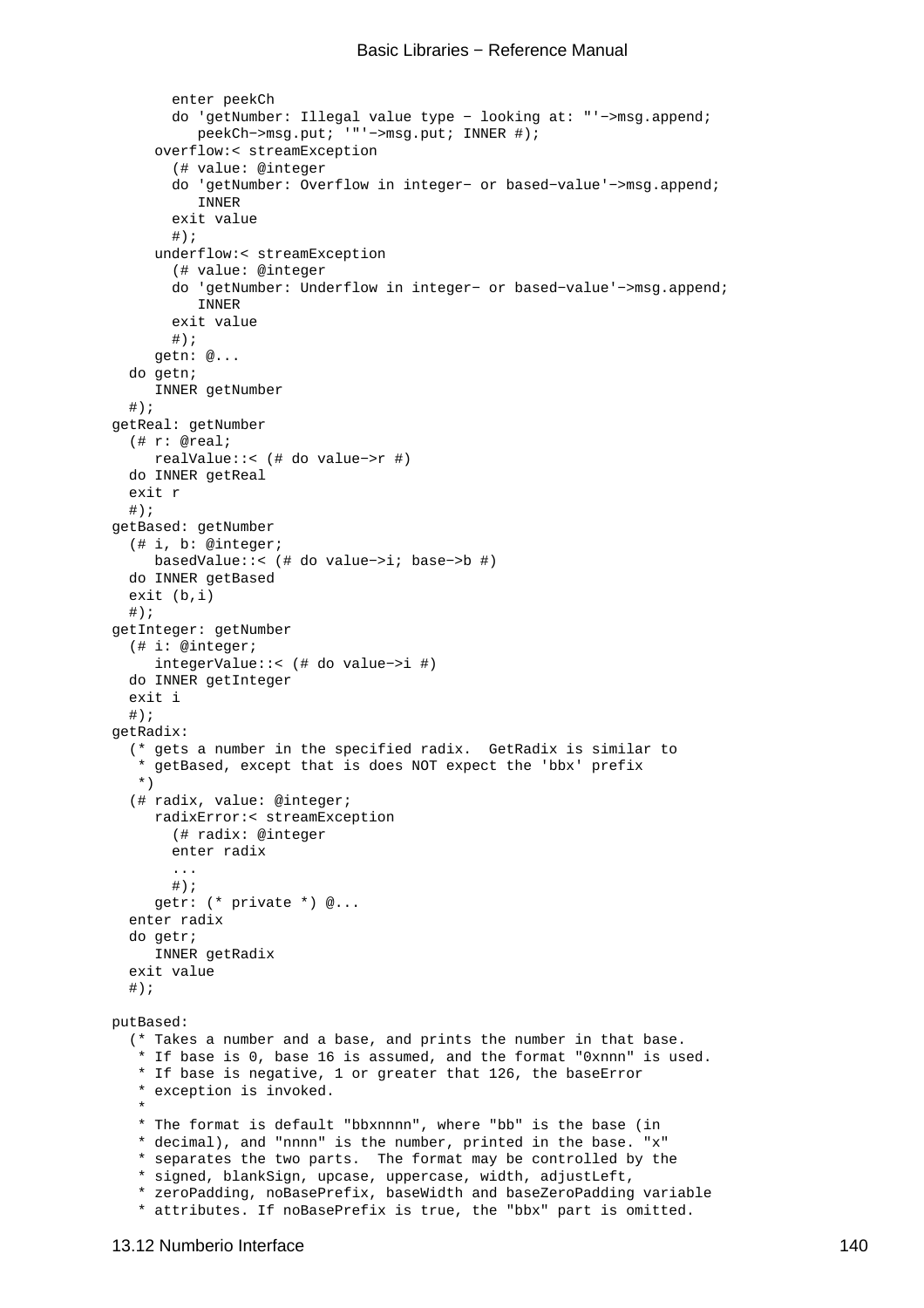```
 *)
   (# value, base: @integer;
     baseError:< streamException
        (# base: @integer
        enter base
        do 'putBased: Illegal base: "'−>msg.append; 
           base−>msg.putInt; '"'−>msg.put; INNER #);
      (* The format may be further controlled by the signed, blankSign,
       * width, adjustLeft and zeroPadding variable attributes. 
       * width is extended if it is too small.
 *
       * Examples:
           * (10,10)−>putBased
             vields: '10x10'
           * (2,5)−>putBased(# do 10−>width; true−>adjustLeft #);
             yields: '2x101
           * (2,5)−>putBased(# do 10−>width; true−>zeroPadding #);
             yields: '2x00000101'
       *)
     signed:
        (* If the number is positive, a '+' will always be displayed
         *)
        @boolean;
     blankSign:
        (* If the number is positive, a ' ' space is displayed as the
         * sign. Ignored if signed=true
         *)
        @boolean;
     upcase: @boolean
        (* Specifies whether an upcase 'X' or a lowcase 'x' is the
         * be used in the 'bbx' part.
         *);
     uppercase: @boolean
        (* Specifies whether uppercase letters or lowercase letters
         * are used in the 'nnnn' part (for base>9).
         *);
     width: (* Minimum width *) @integer;
     adjustLeft: @boolean
        (* Specifies if the number is to be aligned left or right,
         * if padding of spaces is necessary to fill up the specified
         * width.
         *);
     zeroPadding:
        (* width is padded with leading zero instead of spaces.
         * Ignored if adjustLeft=true
         *)
        @boolean;
     noBasePrefix: (* If true, the 'bbx' part is omitted *)
        @boolean;
     baseWidth: (* minimun width for the 'bbx' part *)
        @integer;
     baseZeroPadding:
        (* baseWidth is padded with leading zero instead of spaces *)
        @boolean;
     format:< (# do INNER #);
    putb: @...
   enter (base, value)
   do INNER putBased; putb
  \#);
putReal:
   (* Append a real to THIS(stream). The format may be controlled by
    * the style, signed, blankSign, precision, upcase, width,
    * adjustLeft and zeroPadding variable attributes
    *)
   (# r: @real;
     style: @integer
```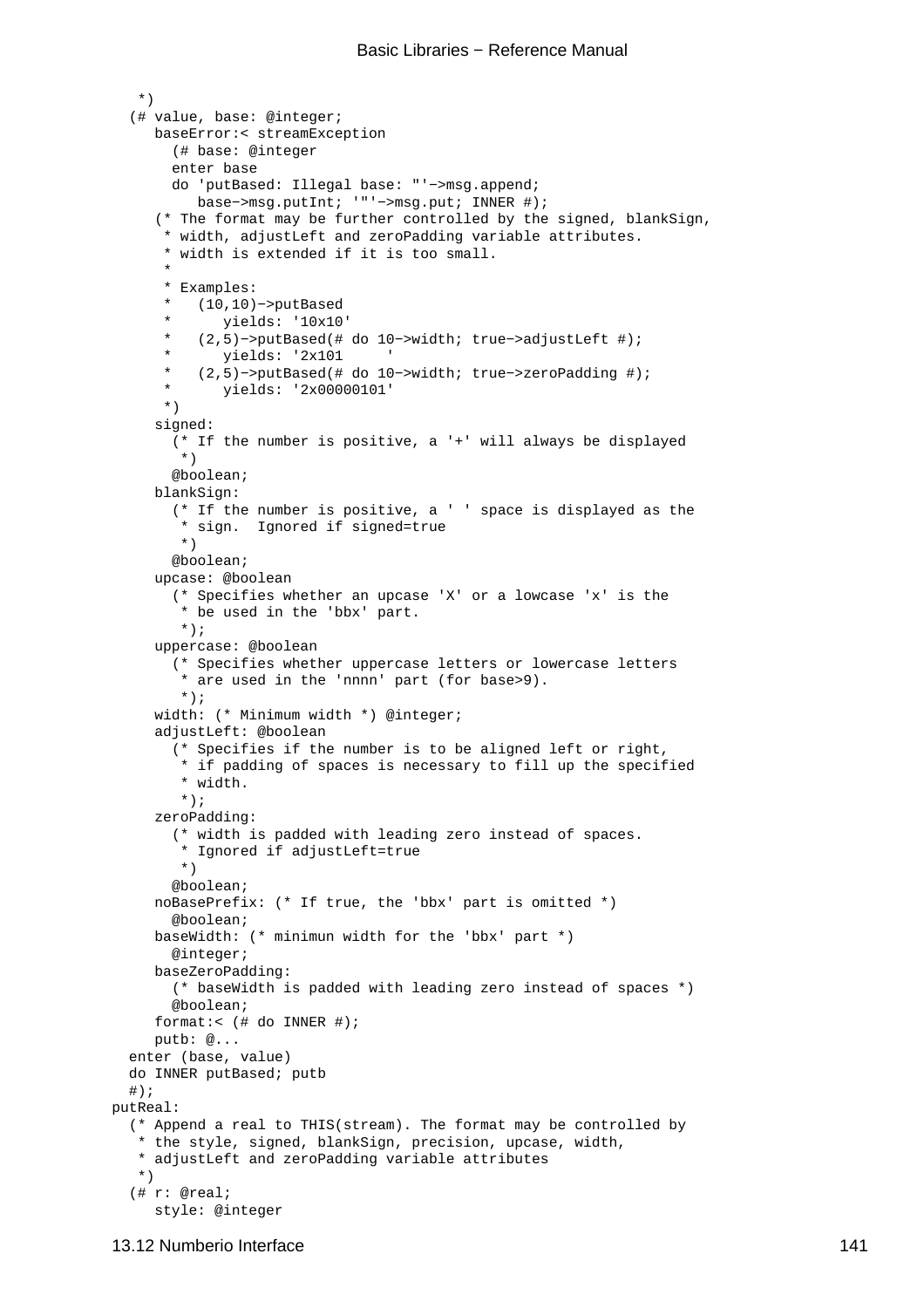```
 (* Controls the style, and may be one of plain, exp and noexp
         * (noexp is the default)
        ^{\star} ) ^{\star}noexp: (* The notation [−]mmm.dddddd is used *)
        (# exit 0 #);
     exp: (* The notation [−]m.ddddddE[+|−]xx is used *)
        (# exit 1 #);
     plain:
        (* In this style, precision is the total number of digits in
         * the printed real (not the number of digits in the fraction,
         * as in the other styles).
 * 
         * The exp or noexp style is used, dependent on the value being
         * printed. Exp style is used only if the exponent is less
         * than −4 or greater than or equal to the precision; otherwise
         * the noexp notation is used. Trailing zeros are not printed
         * as part of the fractional part and a decimal point is
         * printed if not followed by a digit
         *)
        (# exit 2 #);
     signed: (* If real is positive, a '+' will always be displayed *)
        @boolean;
     blankSign:
        (* If real is positive, a ' ' space is displayed as the sign.
         * Ignored if signed=true
         *)
        @boolean;
     precision: @integer
       (* The number of d's in the expressions above, default 6 *);
     upcase: @boolean
        (* Specifies whether an upcase 'E' or a lowcase 'e' is the
         * be used in the exp style.
         *);
     width: (* Minimum width *)
        @integer;
     adjustLeft: @boolean
        (* Specifies if the number is to be aligned left or right,
         * if padding of spaces is necessary to fill up the specified
         * width.
         *);
     zeroPadding:
        (* width is padded with leading zero instead of spaces.
         * Ignored if adjustLeft=true
         *)
        @boolean;
      (* Examples:
         10*pi −> putreal;
             yields: '31.415926'
       * 10*pi −> putreal(# do 10−>width; true−>adjustLeft #);
             yields: '31.415926
           * 10*pi −> putreal(# do exp−>style; true−>upcase #);
             yields: '3.1415926E+01'
       * 10*pi −> putreal(# do exp−>style; 2−>precision #);
             yields: '3.14e+01'
       *)
     format:< (# do INNER #);
     putr: @...
   enter r
   do 1−>width; 6−>precision; format; INNER putReal; putr
  \#);
putRadix: putBased
   (#
   do true−>noBasePrefix; INNER putRadix 
  #);
```

```
putHex:
```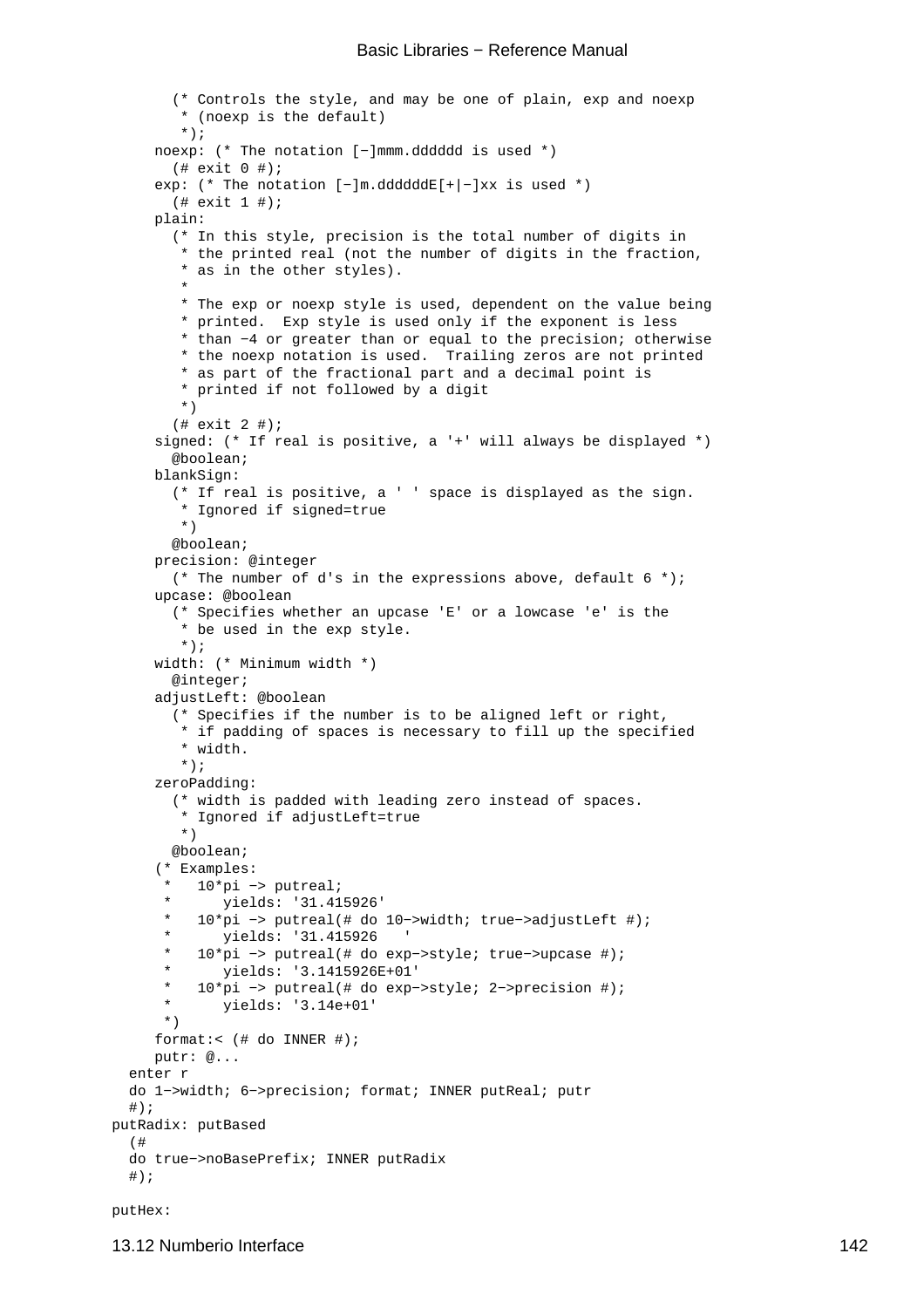```
 (* prints a hexadecimal representation of x (as unsigned word) on
    * this(stream). Similar to
    * (16,x)−>putRadix(# do true−>zeroPadding; 8−>width #)
    * but more efficient.
    *) 
   (# uppercase: @boolean;
     width: @integer;
     zeroPadding: @boolean;
     x: @integer;
     format:< (# do INNER #);
     putH: (*private*)@...
   enter x
   do 8−>width; true−>zeroPadding; format; INNER putHex; putH
  #);
putByteHex:
   (* prints a hexadecimal representation of byte 'byte' in x (as
   * unsigned word) on this(stream)
   *)
   (# x: @integer;
    byte: @integer;
    putBH: (*private*)@...
   enter (x,byte)
   do INNER putByteHex; putBH
  \#);
putOctal:
   (* prints a octal representation of x (as unsigned word) on
    * this (stream). Similar to
    * (8,x)−>putRadix(# do true−>zeroPadding; #)
    * but more efficient.
    *)
   (# width: @integer;
    zeroPadding: @boolean;
     x: @integer;
     format:< (# do INNER #);
     putO:(*private*)@...
   enter x
   do true−>zeroPadding; format; INNER putOctal; putO;
  #);
putBinary:
   (* prints a binary representation of x (as unsigned word) on
     * this(stream). Similar to
    * (2,x)−>putRadix(# do true−>zeroPadding; #)
    * but more efficient.
    *)
   (# width: @integer;
    zeroPadding: @boolean;
     x: @integer;
    format:< (# do INNER #);
    putB: (*private*)@...
   enter x
   do true−>zeroPadding; format; INNER putBinary; putB
   #);
putByteBinary:
   (* prints a binary representation of byte 'byte' of x (as unsigned
    * word) on this(stream)
   *)
   (# x: @integer;
    byte: @integer;
     putBB: (*private*)@...
   enter (x, byte)
   do INNER putByteBinary; putBB
  #);
```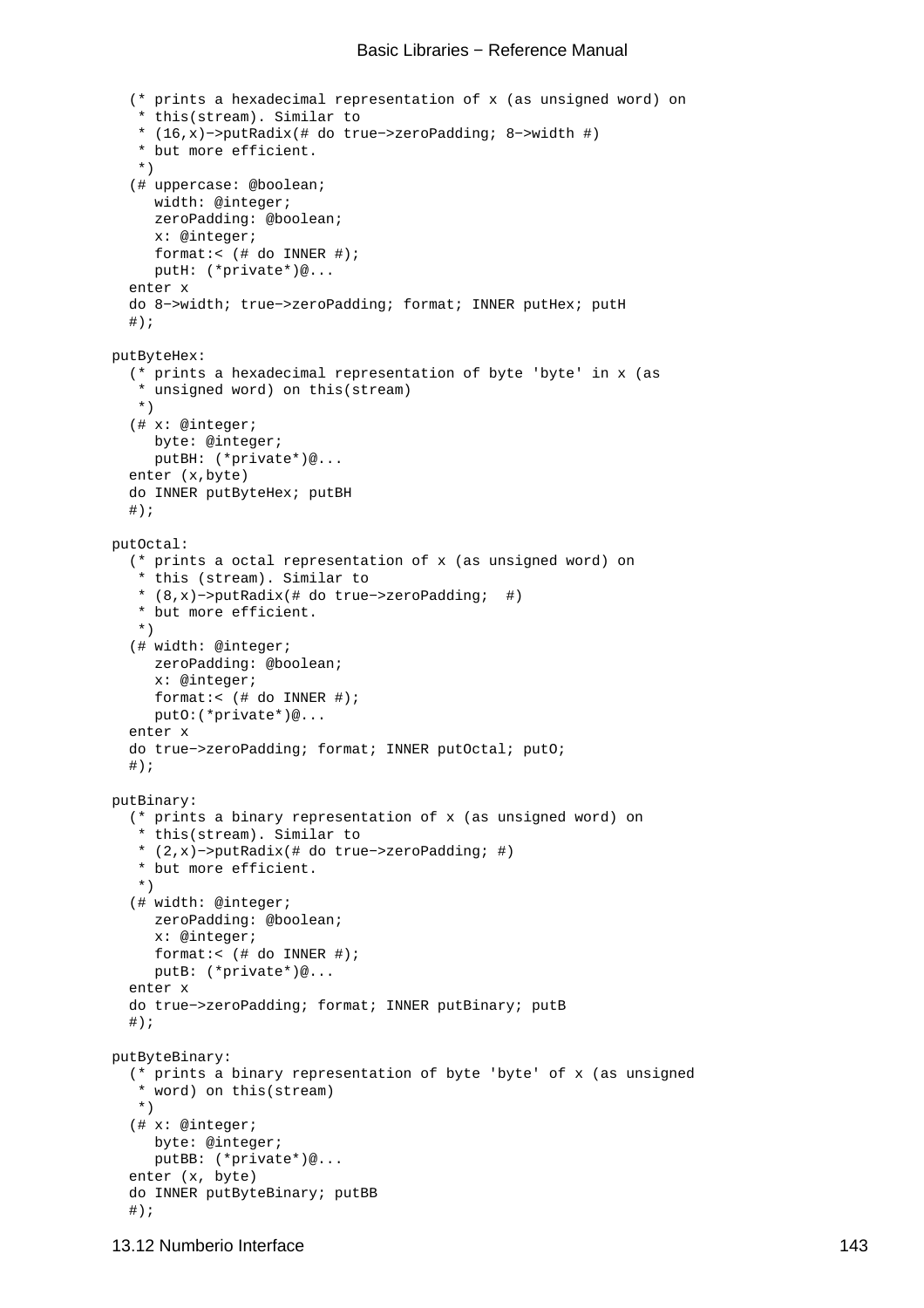```
getHex:
   (* reads a hexadecimal number from this(stream) and returns the
    * value in x (as unsigned word). Similar to 16−>getRadix but more
    * efficient.
    *)
   (# x: @integer;
     noNumberError:< streamException
        (# peekCh: @char
        enter peekCh
        do 'getHex: the number begins with: "'−>msg.append;
           (if peekCh = ascii.nul then 'NUL'−>msg.puttext
            else peekCh−>msg.put if);
           '". Not a legal hexadecimal digit'−>msg.puttext;
           INNER noNumberError
       #);
     getH: (*private*)...
   do INNER getHex; getH
   exit x
   #);
getOctal:
   (* reads a hexadecimal number from this(stream) and returns the
    * value in x (as unsigned word). Similar to 16−>getRadix but more
    * efficient.
    *) 
   (# x: @integer;
    noNumberError:< streamException
        (# peekCh: @char
        enter peekCh
        do 'getHex: the number begins with: "'−>msg.append;
           (if peekCh = ascii.nul then 'NUL'−>msg.puttext
            else peekCh−>msg.put if);
           '". Not a legal hexadecimal digit'−>msg.puttext;
           INNER noNumberError
       #);
     getO: (*private*)...
   do INNER getOctal; getO
   exit x
  #);
getBinary:
   (* reads a binary number from this(stream) and returns the value in
    * x (as unsigned word). Similar to 2−>getRadix but more efficient.
    *)
   (# x: @integer;
     noNumberError:< streamException
        (# peekCh: @char
        enter peekCh
        do 'getBinary: the number begins with: "'−>msg.append;
           (if peekCh = ascii.nul then 'NUL'−>msg.puttext
            else peekCh−>msg.put if);
           '". Not a legal binary digit'−>msg.puttext;
           INNER noNumberError
       #);
     getB: (*private*)...
   do INNER getBinary; getB
   exit x
  \#);
asNumber:
   (# syntaxError:< streamException
        (# peekCh: @char
        enter peekCh
        do 'asNumber: Syntax error − looking at: "'−>msg.append;
           peekCh−>msg.put; '"'−>msg.put;
```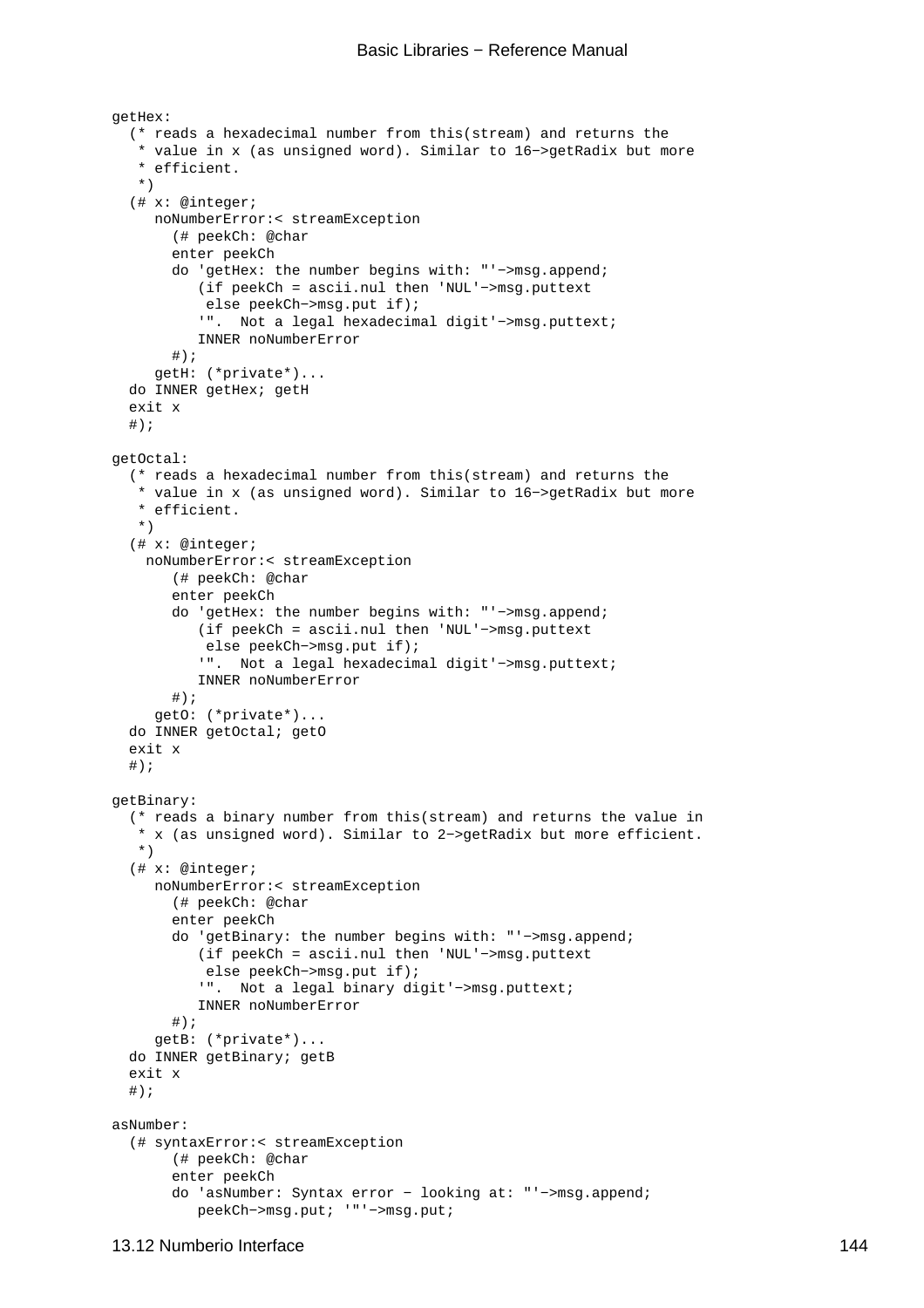```
 INNER syntaxError
       #);
     baseError:< streamException
        (# base: @integer
        enter base
        do 'asNumber: Error in base − looking at: "'−>msg.append;
           base−>msg.putInt; '"'−>msg.put;
           INNER baseError
       #);
     valueError:< streamException
        (# peekCh: @char
        enter peekCh
        do 'asNumber: Illegal value type − looking at: "'−>msg.append;
           peekCh−>msg.put; '"'−>msg.put;
           INNER valueError
       #);
   do reset;
      INNER asNumber;
      ScanWhiteSpace; (if not eos then peek−>syntaxError if)
  #);
asReal: asNumber
   (# r: @real
     ...
   exit r
  #);
asBased: asNumber
   (# i, b: @integer
     ...
   exit (b,i)
   #);
asRadix: asNumber
   (# radix, value: @integer
   enter radix
   ...
   exit value
  \#);
asInteger: asNumber
   (# i: @integer
     ...
   exit i
   #)
−−− lib: attributes −−−
getNumber: keyboard.getNumber
  (# do INNER getNumber #);
getReal: keyboard.getReal
  (# do INNER getReal #);
getBased: keyboard.getBased
   (# do INNER getbased #);
getRadix: keyboard.getRadix
   (# do INNER getRadix #);
getInteger: keyboard.getInteger
   (# do INNER getInteger #);
putReal: screen.putReal
   (# do INNER putReal #);
putBased: screen.putBased
   (# do INNER putBased #);
putRadix: screen.putRadix
   (# do INNER putRadix #);
getHex: keyboard.getHex
   (# do INNER getHex #);
getOctal: keyboard.getOctal
```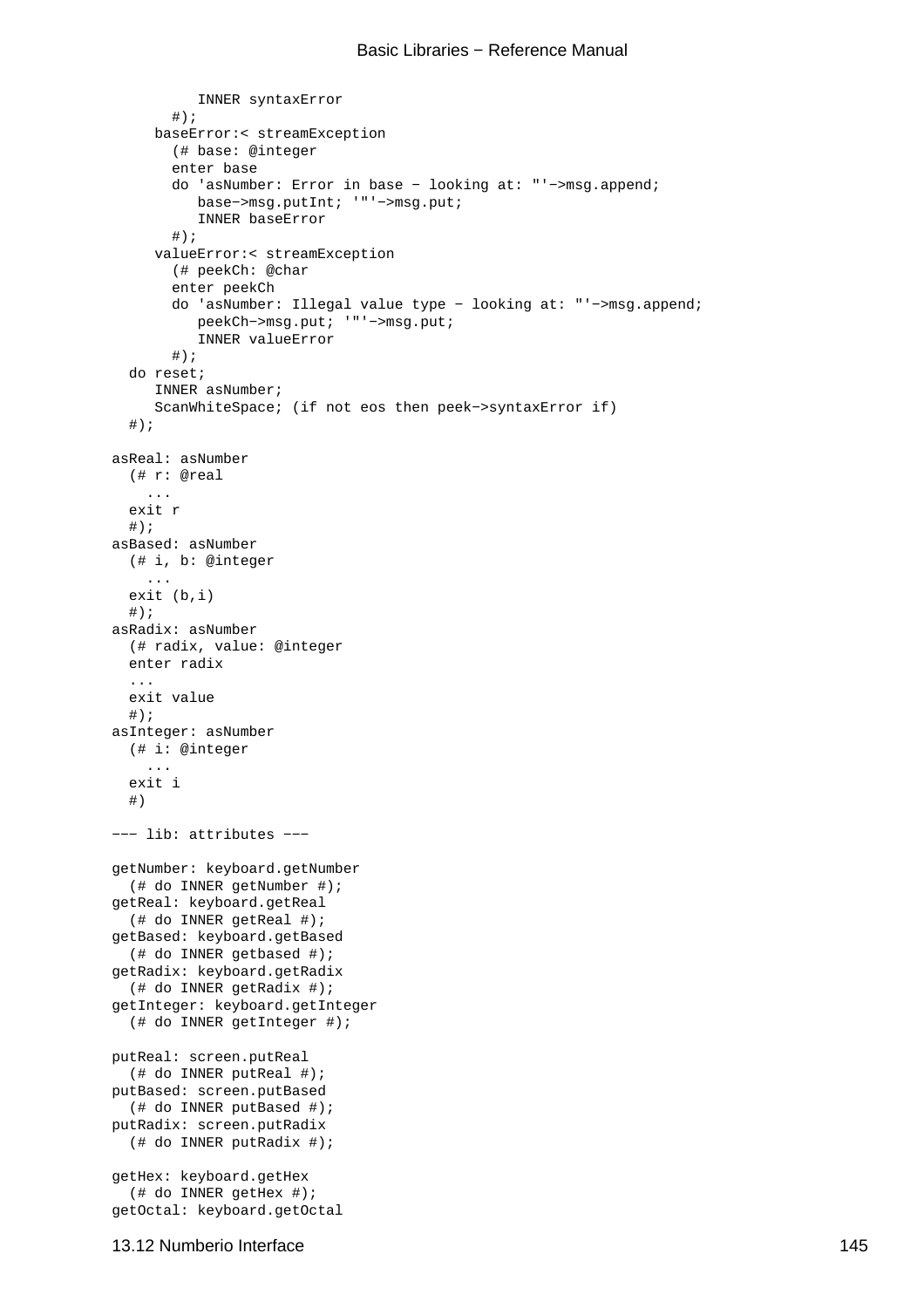```
 (# do INNER getOctal #);
getBinary: keyboard.getBinary
   (# do INNER getBinary #);
putHex: screen.putHex
  (# do INNER putHex #);
putByteHex: screen.putByteHex
  (# do INNER putByteHex #);
putOctal:screen.putOctal
  (# do INNER putOctal #);
putBinary: screen.putBinary
   (# do INNER putBinary #);
putByteBinary: screen.putByteBinary
   (# do INNER putByteBinary #)
```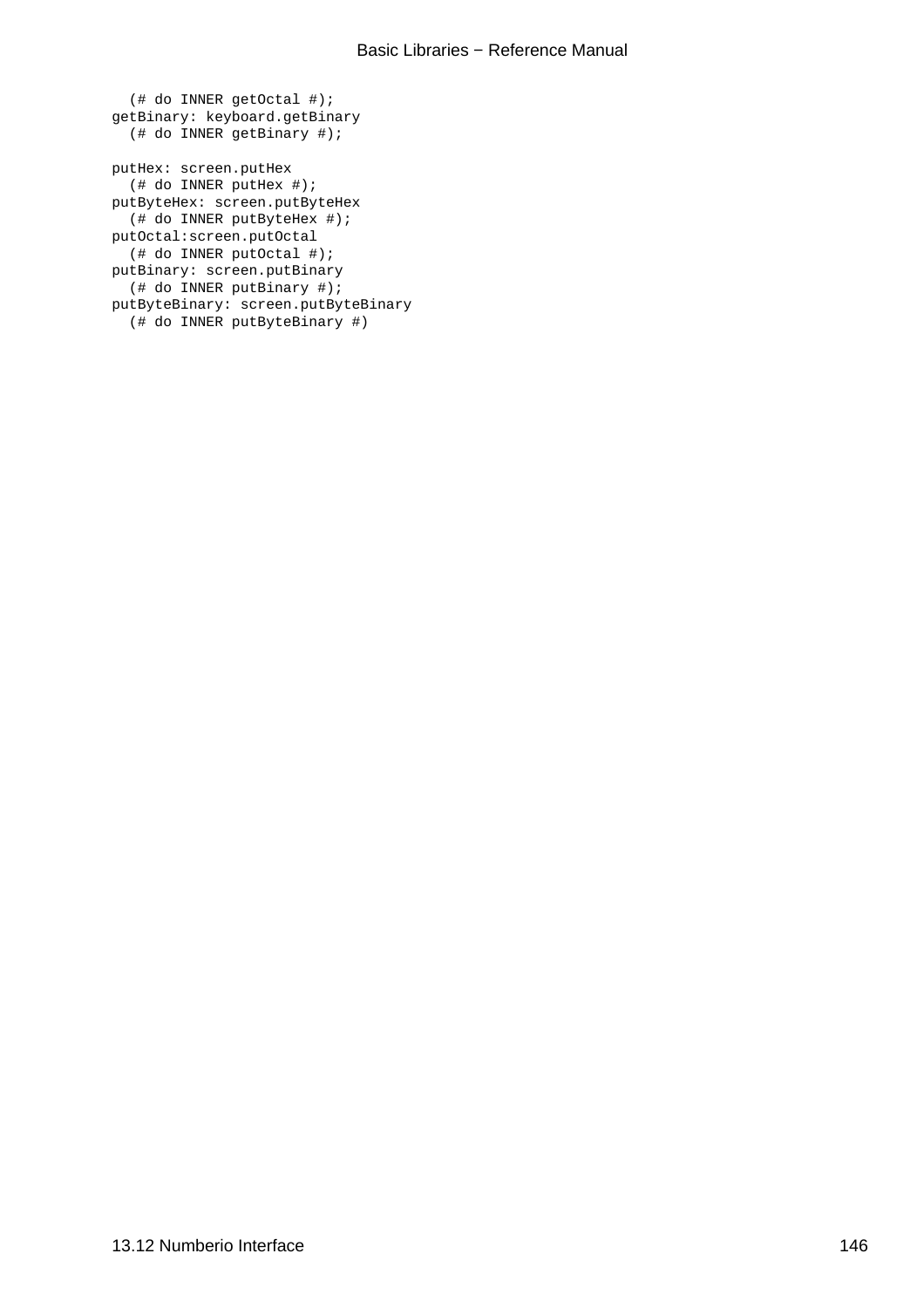### **13.13 Random Interface**

```
ORIGIN 'betaenv';
BODY 'private/randombody';
(*
 * COPYRIGHT
        Copyright (C) Mjolner Informatics, 1995-96
        All rights reserved.
 *)
−−− lib: attributes −−−
initgn: external
   (*
    * INIT−ialize current G−e−N−erator
    * Reinitializes the state of the current generator
 * 
    * Arguments
          isdtyp −> The state to which the generator is to be set
           isdtyp = -1 => sets the seeds to their initial value
            isdtyp = 0 => sets the seeds to the first value of the
                           current block
            isdtyp = 1 => sets the seeds to the first value of the
                           next block
 * 
    * Method
    * This is a transcription from Pascal to Fortran of routine
    * Init_Generator from the paper
          L'Ecuyer, P. and Cote, S. "Implementing a Random Number
    * Package with Splitting Facilities." ACM Transactions on
    * Mathematical Software, 17:98−111 (1991)
   *)
   (# isdtyp: @integer
  enter (isdtyp)
  #);
gscgn: external
   (*
    * Get/Set GeNerator
         Gets or returns in G the number of the current generator
 * 
    * Arguments
    * getset −−> 0 Get 1 Set
   * g <−− Number of the current random number generator (1..32)
   *)
   (# getset, g: @integer
  enter (getset, g)
  #);
setsd: external
   (*
    * SET S−ee−D of current generator
         Resets the initial seed of the current generator to ISEED1
         and ISEED2. The seeds of the other generators remain
         unchanged.
    * Arguments
         iseed1 -> First integer seed
         iseed2 -> Second integer seed
    * Method
         This is a transcription from Pascal to Fortran of routine
    * Set_Seed from the paper L'Ecuyer, P. and Cote, S. "Implementing a
    * Random Number Package with Splitting Facilities." ACM
    * Transactions on Mathematical Software, 17:98−111 (1991)
```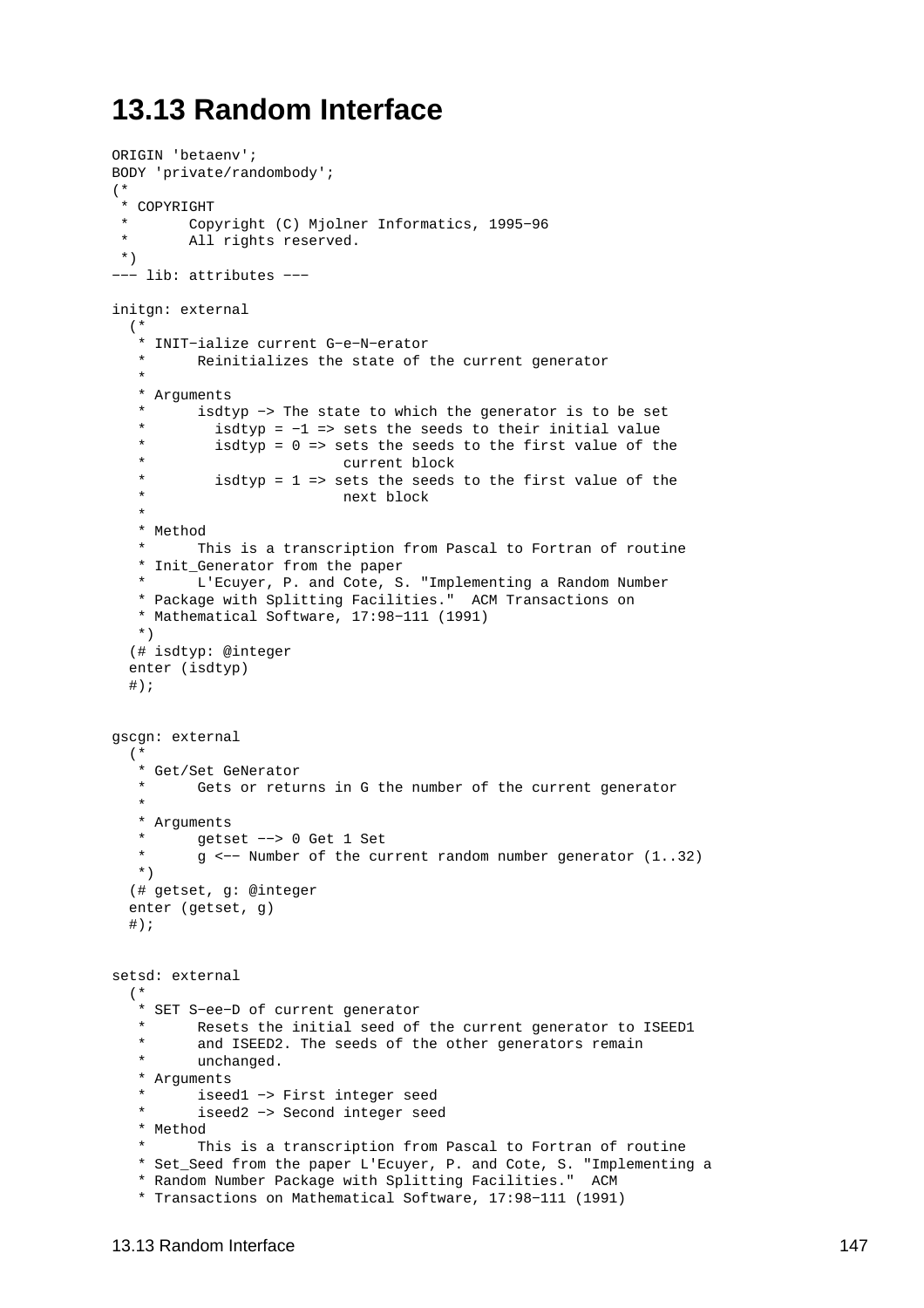```
 *)
   (# iseed1, iseed2: @integer
   enter (iseed1, iseed2)
  \#);
getsd: external
   (*
    * GET SeeD
          Returns the value of two integer seeds of the current
          generator
    * Arguments
          iseed1 <- First integer seed of generator G
          iseed2 <- Second integer seed of generator G
    * Method
          This is a transcription from Pascal to Fortran of routine
    * Get_State from the paper L'Ecuyer, P. and Cote, S. "Implementing
    * a Random Number Package with Splitting Facilities." ACM
    * Transactions on Mathematical Software, 17:98−111 (1991)
    *)
   (# iseed1, iseed2: @integer
   enter (iseed1, iseed2)
  #);
setall: external
   (*
    * SET ALL random number generators
         Sets the initial seed of generator 1 to ISEED1 and
    * ISEED2. The initial seeds of the other generators are set
    * accordingly, and all generators states are set to these seeds.
 * 
    * Arguments
          iseed1 -> First of two integer seeds
          iseed2 −> Second of two integer seeds
 * 
    * Method
          This is a transcription from Pascal to Fortran of routine
    * Set_Initial_Seed from the paper L'Ecuyer, P. and Cote,
    * S. "Implementing a Random Number Package with Splitting
    * Facilities." ACM Transactions on Mathematical Software,
    * 17:98−111 (1991)
   *)
   (# iseed1, iseed2: @integer
   enter (iseed1, iseed2)
  #);
setant: external
   (*
    * SET ANTithetic Sets whether the current generator produces
    * antithetic values. If X is the value normally returned from
          a uniform [0,1] random number generator then 1 - X is the
          antithetic value. If X is the value normally returned from a
          uniform [0,N] random number generator then N − 1 − X is the
          antithetic value. All generators are initialized to NOT
          generate antithetic values.
    * Arguments
          qvalue -> nonzero if generator G is to generating antithetic
                    values, otherwise zero
    * Method
          This is a transcription from Pascal to Fortran of routine
    * Set_Antithetic from the paper L'Ecuyer, P. and Cote,
    * S. "Implementing a Random Number Package with Splitting
    * Facilities." ACM Transactions on Mathematical Software,
    * 17:98−111 (1991)
```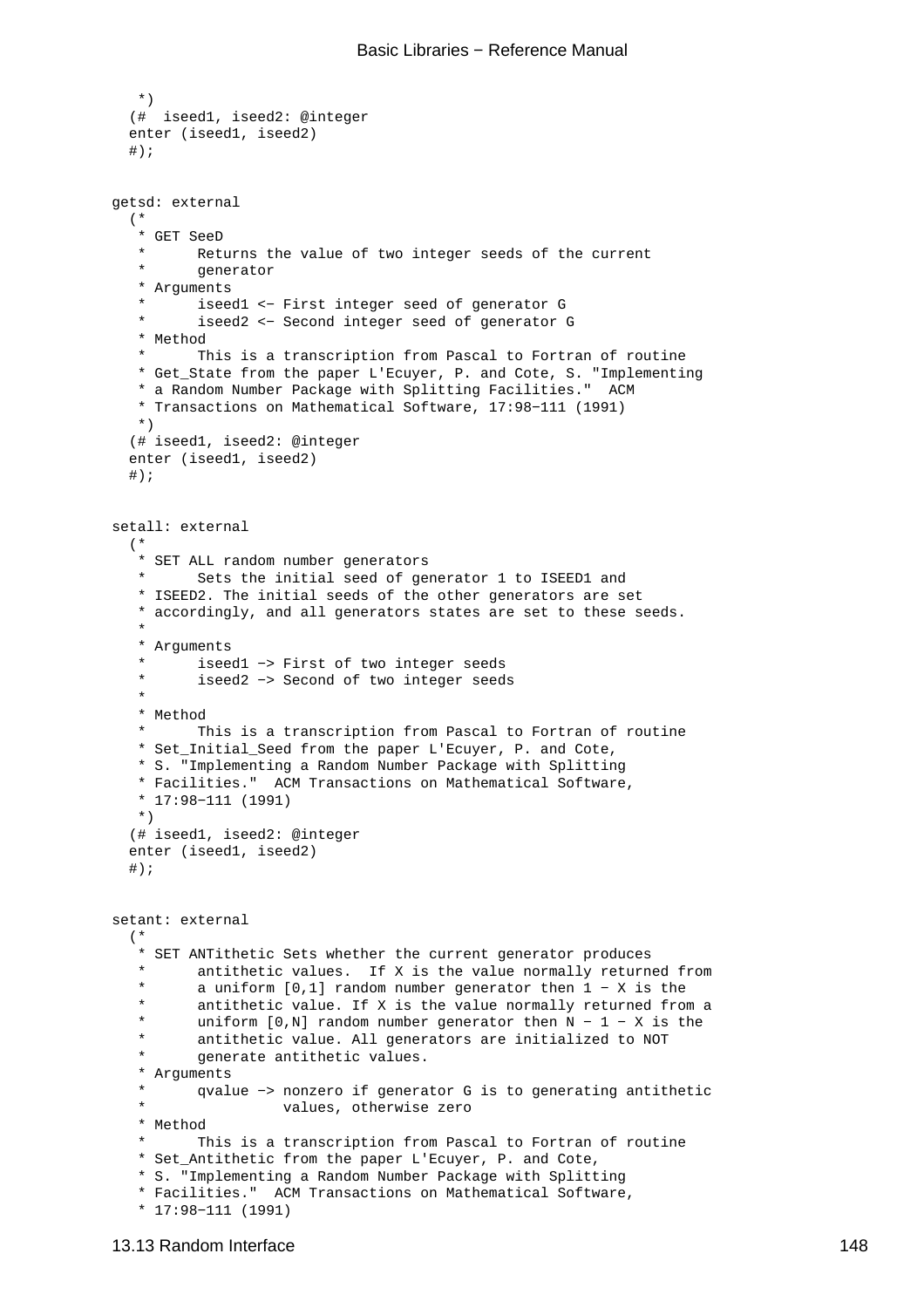```
 *)
   (# qvalue: @integer
   enter qvalue
  \#);
advnst: external
   (*
    * ADV−a−N−ce ST−ate
          Advances the state of the current generator by 2<sup>^</sup>K values
          and resets the initial seed to that value.
    * Arguments
    * k −> The generator is advanced by2^K values
    * Method: routine Advance_State from the paper L'Ecuyer, P. and
          Cote, S. "Implementing a Random Number Package with
    * Splitting Facilities." ACM Transactions on Mathematical
          Software, 17:98-111 (1991)
    *)
   (# k: @integer
  enter k
   #);
(*=================================================================*)
(*===== Integer random number generators ==========================*)
(*=================================================================*)
ignlgi: external
   (*
    * Integer GeNerate LarGe Integer
    * Returns a random integer following a uniform distribution
    * over (1, 2147483562) using the current generator.
 * 
    * Method
          This is a transcription from Pascal to Fortran of routine
    * Random from the paper L'Ecuyer, P. and Cote, S. "Implementing a
    * Random Number Package with Splitting Facilities." ACM
    * Transactions on Mathematical Software, 17:98−111 (1991)
   *)
   (# random: @integer
   exit random
   #);
ignuin: external
   (*
    * GeNerate Uniform INteger
    * Generates an integer uniformly distributed between LOW and
    * HIGH.
 * 
    * Arguments
         low --> Low bound (inclusive) on integer value to be
    * generated
    * high −−> High bound (inclusive) on integer value to be
                  generated
    * 
    * Note
    * If (HIGH−LOW) > 2,147,483,561 prints error message on * unit
    * and stops the program.
   *)
   (# low, high: @integer;
    random: @integer
   enter (low, high)
   exit random
  #);
```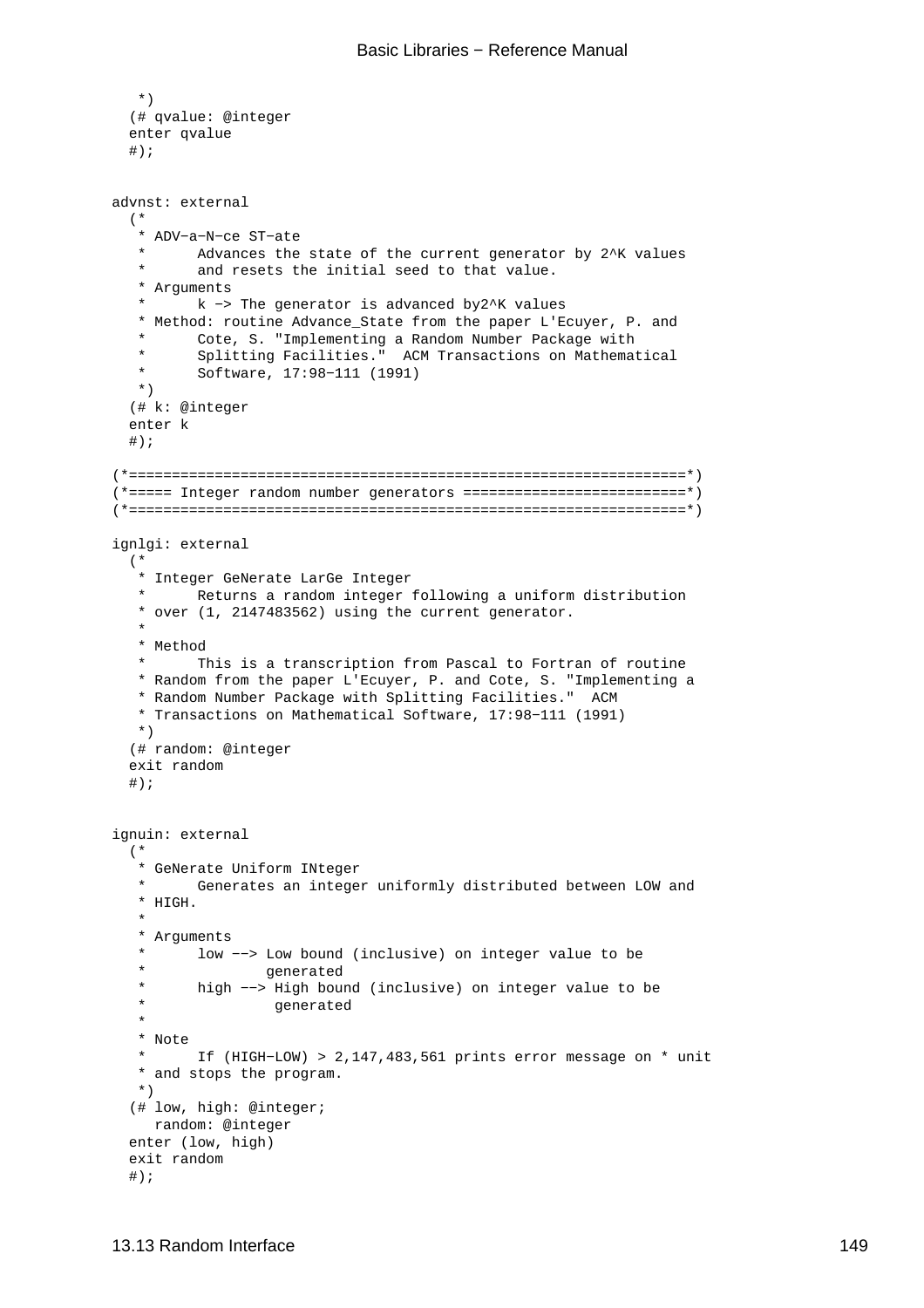```
ignbin: external
   (*
    * Integer GeNerate BINomial random deviate
    * Generates a single random deviate from a binomial
    * distribution whose number of trials is N and whose probability of
    * an event in each trial is P.
 * 
    * Arguments
         n --> The number of trials in the binomial distribution from
                which a random deviate is to be generated.
    * p −−> The probability of an event in each trial of the
                binomial distribution from which a random deviate is
                to be generated.
          ignbin <-- A random deviate yielding the number of events
                from N independent trials, each of which has a
                probability of event P.
    * Method
   * This is algorithm BTPE from: Kachitvichyanukul, V. and
    * Schmeiser, B. W. Binomial Random Variate Generation.
    * Communications of the ACM, 31, 2 (February, 1988) 216.
   *)
   (# n: @integer;
    p: @real;
    random: @integer
   enter (n, p)
   exit random
  #);
ignnbn: external
   (*
    * Integer GeNerate Negative BiNomial random deviate
         Generates a single random deviate from a negative binomial
    * distribution.
 * 
    * Arguments
         N --> The number of trials in the negative binomial
                distribution from which a random deviate is to be
                generated.
    * P −−> The probability of an event.
    * Method
    * Algorithm from page 480 of Devroye, Luc, Non−Uniform Random
    * Variate Generation. Springer−Verlag, New York, 1986.
    *)
   (# n: @integer;
    p: @real;
    random: @integer
   enter (n, p)
   exit random
  #);
ignpoi: external
   (*
    * GENerate POIsson random deviate
    * Generates a single random deviate from a Poisson
    * distribution with mean AV.
 * 
    * Arguments
         mu --> The mean of the Poisson distribution from which a
                random deviate is to be generated.
 * 
    * Method
         Renames KPOIS from TOMS as slightly modified by BWB to use
    * RANF instead of SUNIF. For details see: Ahrens, J.H. and Dieter,
    * U. Computer Generation of Poisson Deviates From Modified Normal
```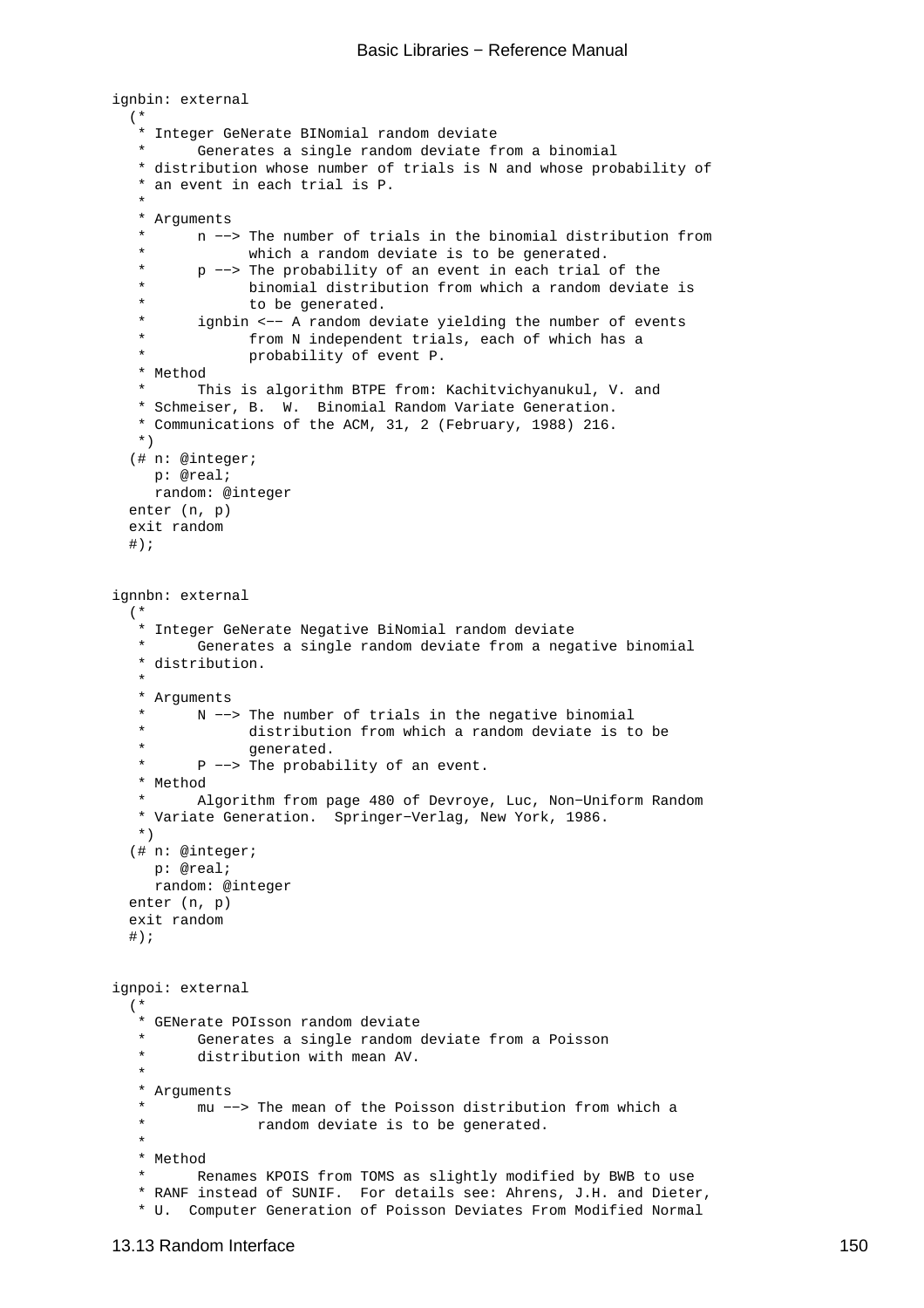```
 * Distributions. ACM Trans. Math. Software, 8, 2 (June
    * 1982),163−179
   *)
   (# mu: @real;
    random: @integer
   enter mu
   exit random
   #);
(*=================================================================*)
(*===== Real random number generators =============================*)
(*=================================================================*)
ranf: external
   (*
    * RANnom number generator as a Function
         Returns a random floating point number from a uniform
    * distribution over 0 − 1 (endpoints of this interval are not
    * returned) using the current generator
 * 
    * Method
          This is a transcription from Pascal to Fortran of routine
    * Uniform_01 from the paper L'Ecuyer, P. and Cote, S. "Implementing
    * a Random Number Package with Splitting Facilities." ACM
    * Transactions on Mathematical Software, 17:98−111 (1991)
   *)
   (# random: @real
   exit random
   #);
genunf: external
   (*
    * GENerate UNiForm real
         Generates a real uniformly distributed between LOW and HIGH.
 * 
    * Arguments low −−> Low bound (exclusive) on real value to be
           * generated high −−> High bound (exclusive) on real value to
    * be generated
    *)
   (# low, high: @real;
    random: @real
   enter (low, high)
   exit random
  \#);
genbet: external
   (*
    * GeNerate BETa random deviate
    * Returns a single random deviate from the beta distribution
   * with parameters A and B. The density of the beta is x^{\wedge}(a-1) *
    * (1−x)^(b−1) / B(a,b) for 0 < x < 1
 * 
    * Arguments
          aa --> First parameter of the beta distribution
          bb --> Second parameter of the beta distribution Method
 * 
    * Method: described in R. C. H. Cheng Generating Beta Variatew with
          Nonintegral Shape Parameters Communications of the ACM,
    * 21:317−322 (1978) (Algorithms BB and BC)
    *)
   (# aa, bb: @real;
     random: @real
   enter (aa,bb)
   exit random
```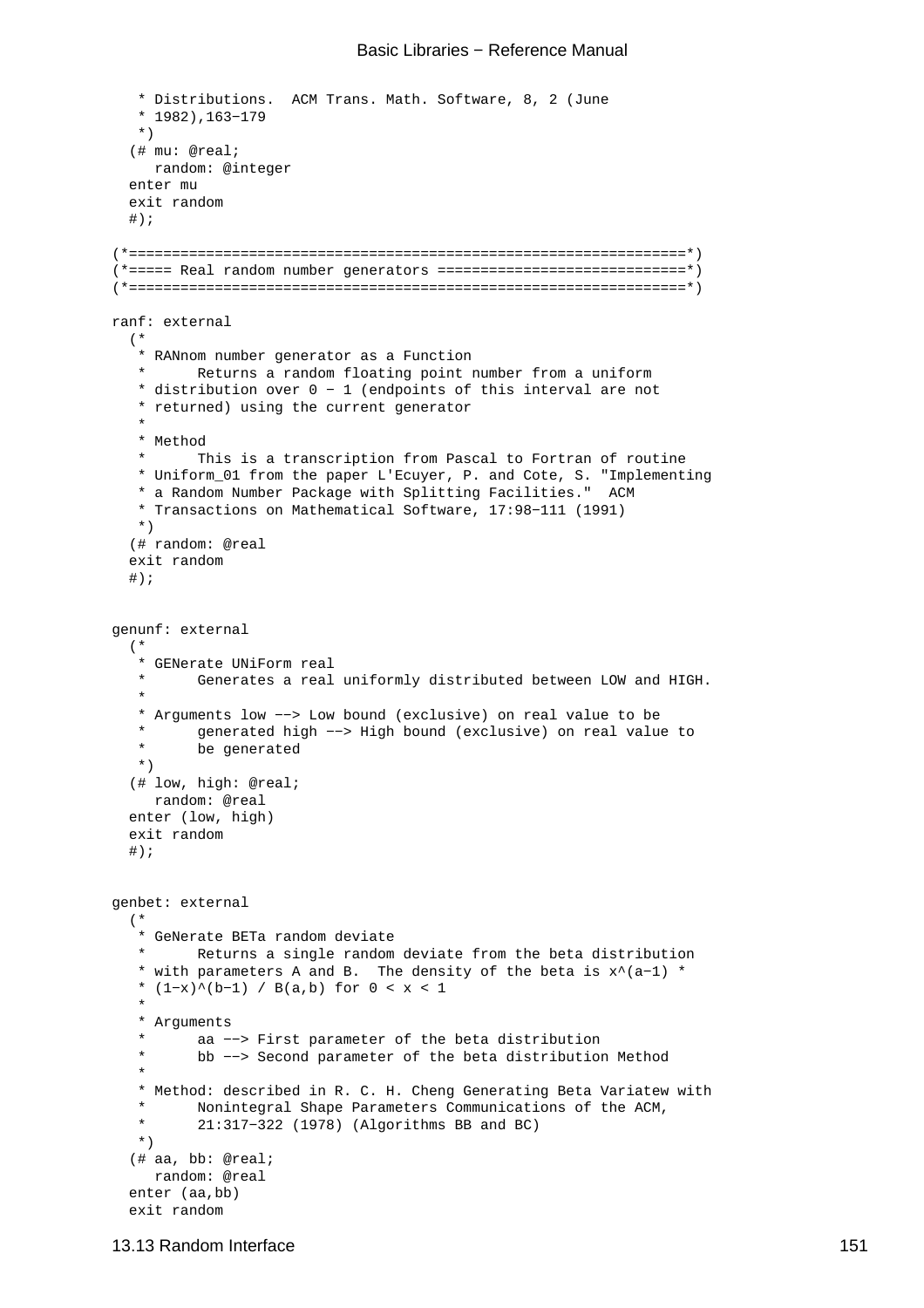```
#);
genchi: external
   (*
    * GENerate random value of CHIsquare variable
   * Generates random deviate from the distribution of a
    * chisquare with DF degrees of freedom random variable.
 * 
    * Arguments
    * df −−> Degrees of freedom of the chisquare (Must be
    * positive)
 * 
    * Method:
    * Uses relation between chisquare and gamma.
    *)
   (# df: @real;
    random: @real
   enter df
  exit random
   #);
genexp: external
   (*
    * GENerate EXPonential random deviate
    * Generates a single random deviate from an exponential
    * distribution with mean AV.
 * 
    * Arguments
         av --> The mean of the exponential distribution from which a
                 random deviate is to be generated. Method:
 * 
    * Renames SEXPO from TOMS as slightly modified by BWB to use
    * RANF instead of SUNIF. 
    * For details see: Ahrens, J.H. and Dieter,
    * U. Computer Methods for Sampling From the Exponential and Normal
    * Distributions. Comm. ACM, 15,10 (Oct. 1972), 873 − 882.
   *)
   (# av: @real;
    random: @real
   enter av
   exit random
   #);
genf: external
   (*
    * GENerate random deviate from the F distribution
    * Generates a random deviate from the F (variance ratio)
    * distribution with DFN degrees of freedom in the numerator and DFD
    * degrees of freedom in the denominator.
 * 
    * Arguments
          dfn --> Numerator degrees of freedom (Must be positive)
    * dfd −−> Denominator degrees of freedom (Must be positive)
 * 
    * Method
    * Directly generates ratio of chisquare variates
    *)
   (# dfn, dfd: @real;
    random: @real
   enter (dfn, dfd)
   exit random
  #);
```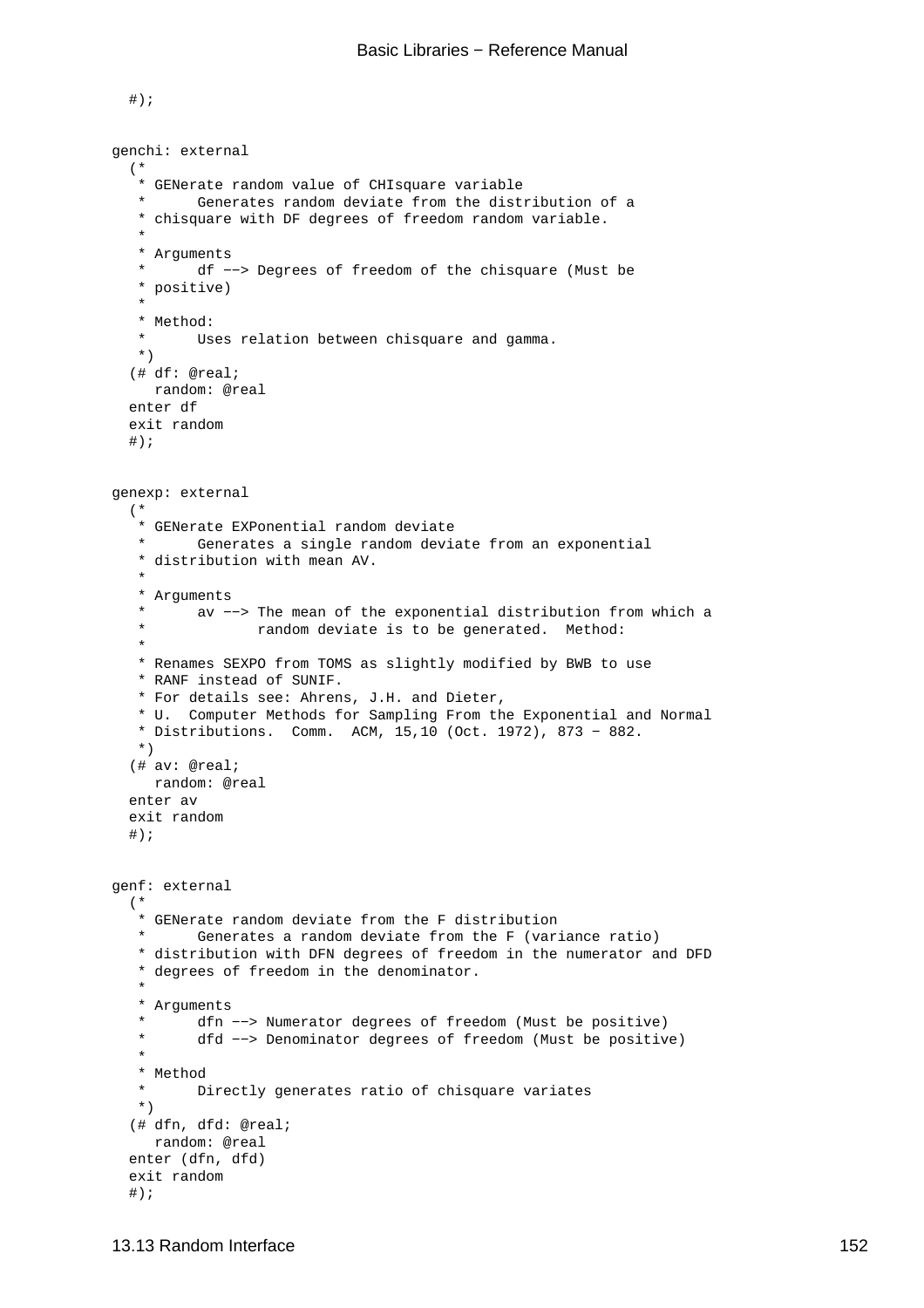```
gengam: external
   (* GENerates random deviates from GAMma distribution
         Generates random deviates from the gamma distribution whose
    * density is (A**R)/Gamma(R) * X**(R−1) * Exp(−A*X)
 * 
    * Arguments
          a --> Location parameter of Gamma distribution
           * r −−> Shape parameter of Gamma distribution
 * 
    * Method
    * Renames SGAMMA from TOMS as slightly modified by BWB to use
    * RANF instead of SUNIF. For details see: (Case R >= 1.0) Ahrens,
    * J.H. and Dieter, U. Generating Gamma Variates by a Modified
    * Rejection Technique. Comm. ACM, 25,1 (Jan. 1982), 47 − 54.
    * Algorithm GD (Case 0.0 <= R <= 1.0) Ahrens, J.H. and Dieter, U.
    * Computer Methods for Sampling from Gamma, Beta, Poisson and
    * Binomial Distributions. Computing, 12 (1974), 223−246/ Adapted
    * algorithm GS.
    *)
   (# a, r: @real;
    random: @real
   enter (a, r)
   exit random
   #);
gennch: external
   (* GENerate random value of Noncentral CHisquare variable
         Generates random deviate from the distribution of a
    * noncentral chisquare with DF degrees of freedom and noncentrality
    * parameter xnonc.
 * 
    * Arguments
           * df −−> Degrees of freedom of the chisquare (Must be > 1.0)
           * xnonc −−> Noncentrality parameter of the chisquare (Must be
                    >= 0.0 * Method
         Uses fact that noncentral chisquare is the sum of a
    * chisquare deviate with DF−1 degrees of freedom plus the square of
    * a normal deviate with mean XNONC and standard deviation 1.
    *)
   (# df, xnonc: @real;
    random: @real
   enter (df, xnonc)
   exit random
  #);
gennf: external
   (* GENerate random deviate from the Noncentral F distribution
          Generates a random deviate from the noncentral F (variance
    * ratio) distribution with DFN degrees of freedom in the numerator,
    * and DFD degrees of freedom in the denominator, and noncentrality
    * parameter XNONC.
 * 
    * Arguments
          dfn --> Numerator degrees of freedom (Must be >= 1.0)
          dfd --> Denominator degrees of freedom (Must be positive)
          xnonc −−> Noncentrality parameter (Must be nonnegative)
 * 
    * Method
    * Directly generates ratio of noncentral numerator chisquare
    * variate to central denominator chisquare variate.
    *)
   (# dfn, dfd, xnonc: @real;
```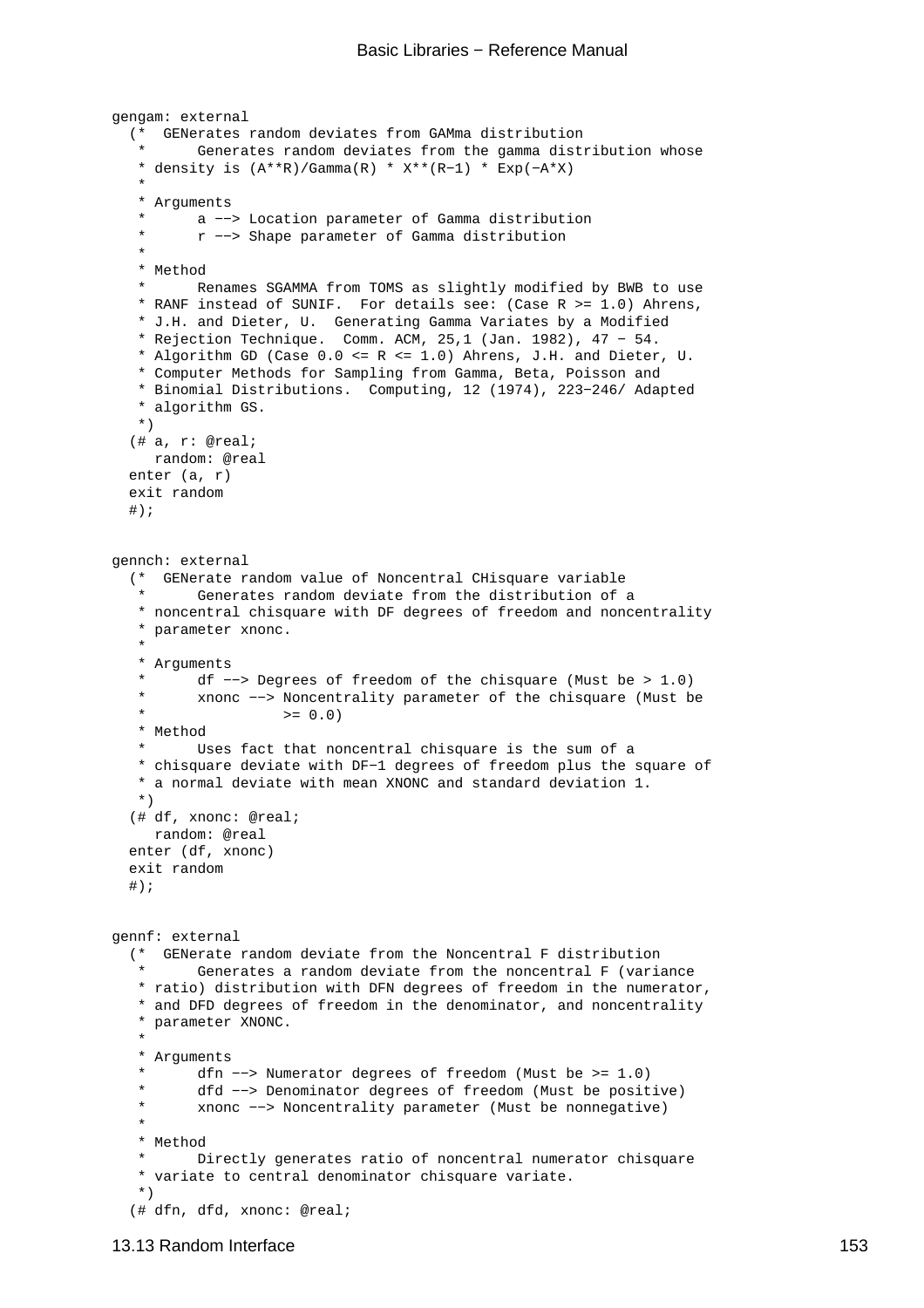```
random: @real
   enter (dfn, dfd, xnonc)
   exit random
  \#);
gennor: external
   (*
    * GENerate random deviate from a NORmal distribution
         Generates a single random deviate from a normal distribution
    * with mean, AV, and standard deviation, SD.
 * 
    * Arguments
          av --> Mean of the normal distribution.
          sd --> Standard deviation of the normal distribution.
 * 
    * Method
    * Renames SNORM from TOMS as slightly modified by BWB to use
    * RANF instead of SUNIF. For details see: Ahrens, J.H. and Dieter,
    * U. Extensions of Forsythe's Method for Random Sampling from the
    * Normal Distribution. Math. Comput., 27,124 (Oct. 1973), 927 −
    * 937.
   *)
   (# av, sd: @real;
    random: @real
   enter (av, sd)
   exit random
  #);
sexpo: external
   (*
   * Standard EXPonential distribution
 * 
    * Method
    * For details see: Ahrens, J.H. and Dieter, U. Computer
    * Methods For Sampling From The Exponential And Normal
    * Distributions. COMM. ACM, 15,10 (Oct. 1972), 873 − 882. All
    * statement numbers correspond to the steps of algorithm 'SA' in
    * the above paper (slightly modified implementation) Modified by
    * Barry W. Brown, Feb 3, 1988 to use RANF instead of SUNIF. The
    * argument IR thus goes away.
 * 
          Q(N) = SUM(ALOG(2.0)**K/K!) K=1,..,N, The highest N (here
    * 8) is determined by Q(N)=1.0 within standard precision
    *)
   (# random: @real
   exit random
  \#);
sgamma: external
   (*
    * Standard GAMMA distribution
 * 
    * Sample from the GAMMA−(A)−distribution coefficients Q(K)
              * − for Q0 = SUM(Q(K)*A**(−K)) coefficients A(K)
             - for Q = Q0+(T*T/2)*SUM(A(K)*V**K) coefficients E(K)− for EXP(Q)-1 = SUM(E(K)*Q**K) * 
    * Arguments
         A ---> Parameter (mean) of the standard GAMMA distribution
    * Method
          CASE A \geq 1.0 !
          For details see: Ahrens, J.H. and Dieter, U. Generating
    * GAMMA variates by a modified rejection technique. COMM. ACM,
```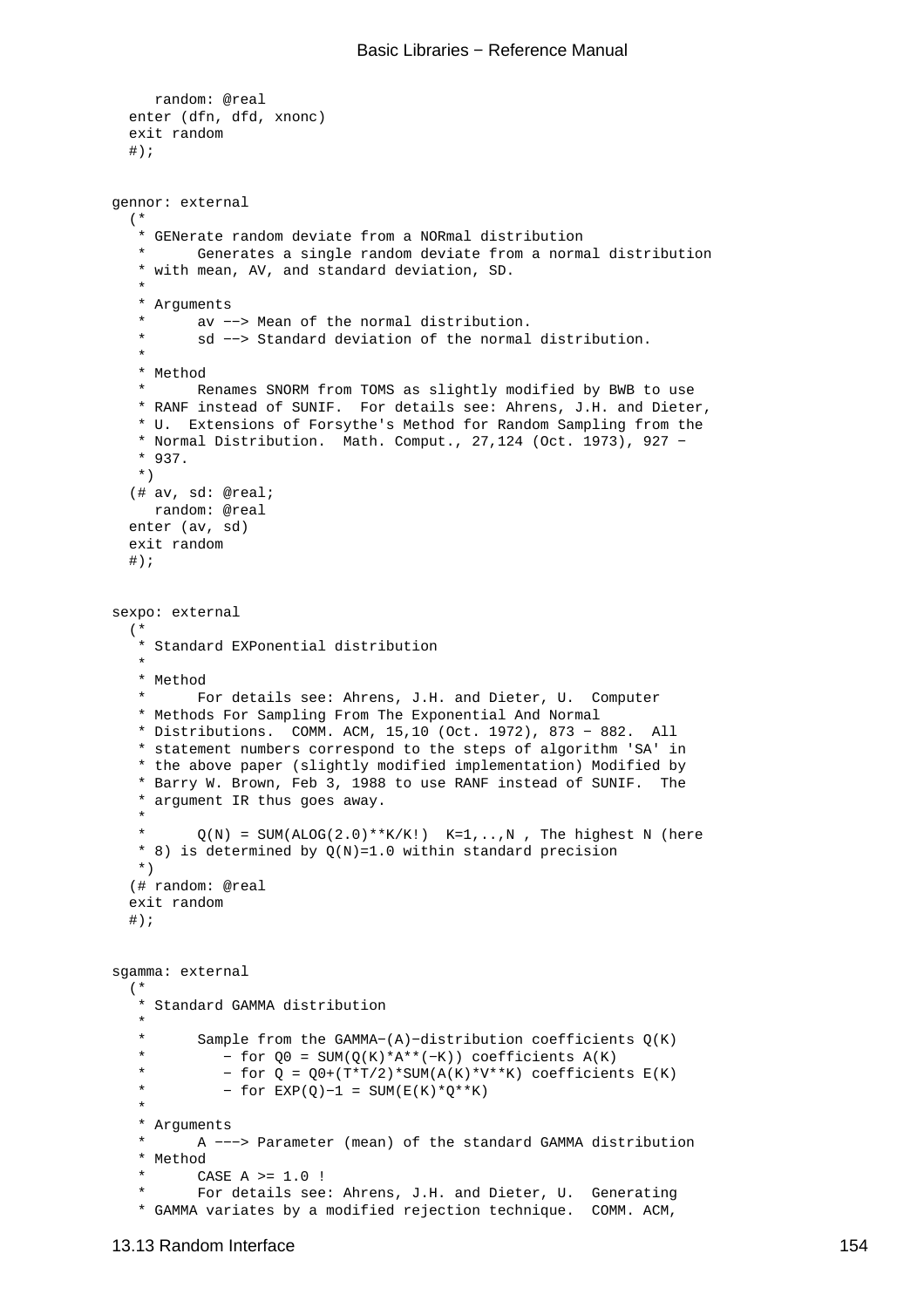```
 * 25,1 (Jan. 1982), 47 − 54. Step numbers correspond to algorithm
    * 'GD' in the above paper (straightforward implementation) Modified
    * by Barry W. Brown, Feb 3, 1988 to use RANF instead of SUNIF. The
    * argument IR thus goes away.
          CASE 0.0 < A < 1.0 !
    * For details see: Ahrens, J.H. and Dieter, U. Computer
    * Methods for Sampling from GAMMA, BETA, Poisson and Binomial
    * Distributions. COMPUTING, 12 (1974), 223 − 246. (adapted
    * implementation of algorithm 'GS' in the above paper)
   *)
   (# a: @real;
    random: @real
   enter a
   exit random
  #);
snorm: external
   (*
    * Standard NORmal distribution
 * 
   * Method
          For details see: Ahrens, J.H. and Dieter, U. Extensions of
   * Forsythe's method for Random Sampling from the NORMAL
    * distribution. MATH. COMPUT., 27,124 (OCT. 1973), 927 − 937.
    * All statement numbers correspond to the steps of algorithm 'FL'
    * (M=5) in the above paper (slightly modified implementation)
    * Modified by Barry W. Brown, Feb 3, 1988 to use RANF instead of
    * SUNIF. The argument IR thus goes away.
   *)
   (# random: @real
   exit random
   #)
```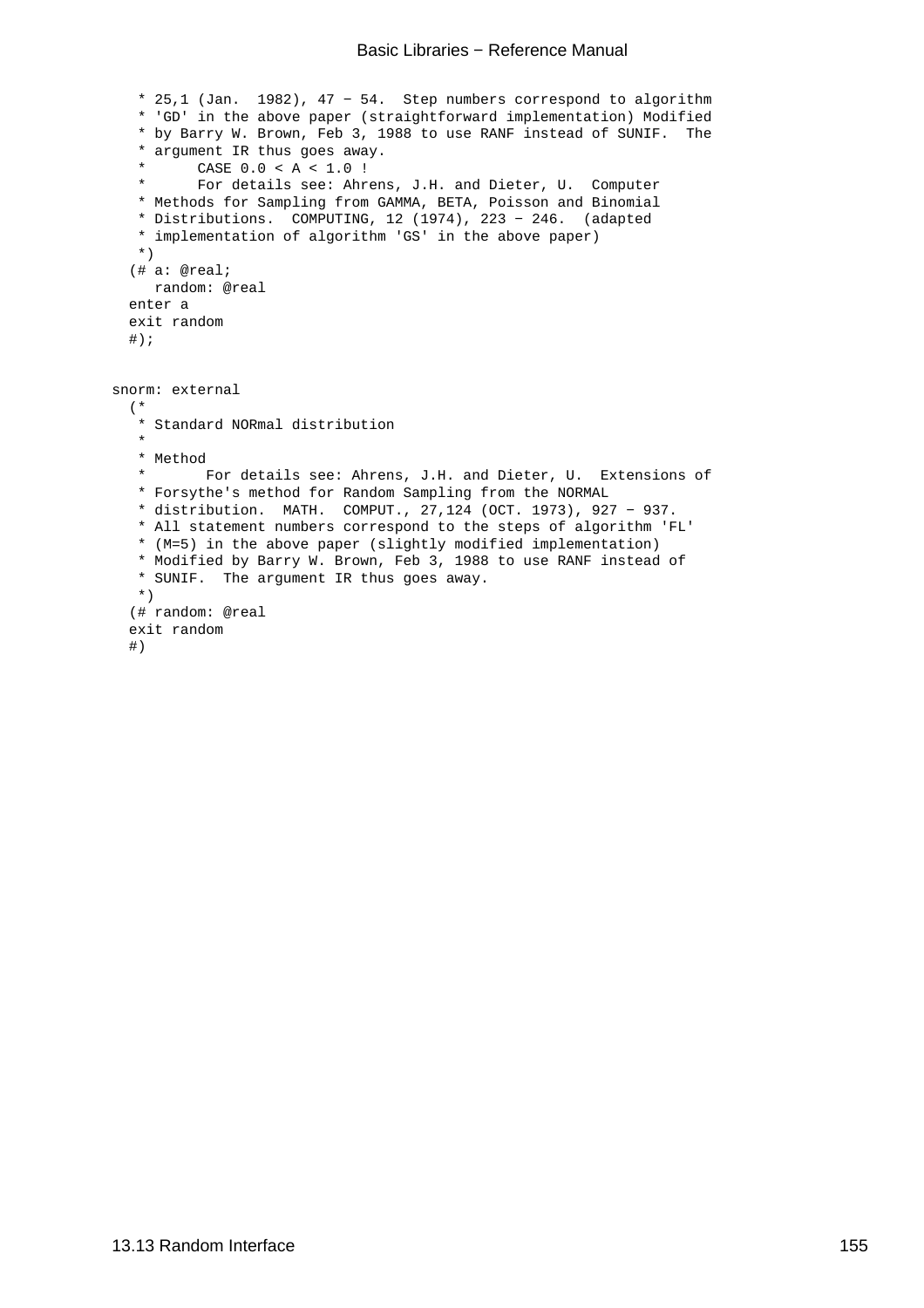## **13.14 Regexp Interface**

```
ORIGIN 'betaenv';
LIB_DEF 'regexp' '../lib';
BODY 'private/regexplib';
(*
  * COPYRIGHT
          * Copyright (C) Mjolner Informatics, 1992−96
  * All rights reserved.
  *)
−−− textlib: attributes −−−
regexp_operation:
   (* generic superpattern for all regexp text operations:
        regexp_match, regexp_search, regexp_replace,
    * regexp_replace_literally.
    * regexp_string: text string containing the regexp.
    * start: start position for match in THIS(text). 
           Default: pos
    * limit: end position for match in THIS(text). 
            Default: length
    * posToMatchEnd: if true, move THIS(text).pos to the end of the
                    matched substring.
           Default: false
    * regs: structure for getting access to the matched substring.
    * noMatch: invoked if no matches are found.
    * regexpError: is invoked if syntax error occurs in the specified
    * regexp.
 * 
    * value: true, if any match is found.
    *)
   (# regexp_string: ^text;
     start:< integerObject(# do pos −> value; INNER #);
     limit:< integerObject(# do length −> value; INNER #);
    posToMatchEnd:< booleanObject;
    regs: @regexp_registers;
    noMatch:< Notification;
    regexpError:< Exception(# do 'Syntax error in regular expression'−>msg #);
    value: @boolean;
    private: @(* private *)...
   enter (#
        enter regexp_string[]
        do ...
         #)
   do INNER regexp_operation
   exit value
  #);
regexp_match: regexp_operation
(* Takes a regexp as enter parameter (in the form of a reference to a
  * text, containing the regexp. Matches THIS(text) against the
  * regexp. INNER is executed if THIS(text) matches the regexp, and
  * the virtual notification noMatch is invoked otherwise. Returns
  * true if a match is found, false otherwise. The regexp must be
  * found starting at the current position of THIS(text).
  *)
(# do ... #);
regexp_search: regexp_operation
(* Like regexp_match, except that the match is allowed to be found
  * anywhere between the current position and the end of THIS(text).
  *)
(# do ... #);
regexp_replace: regexp_search
```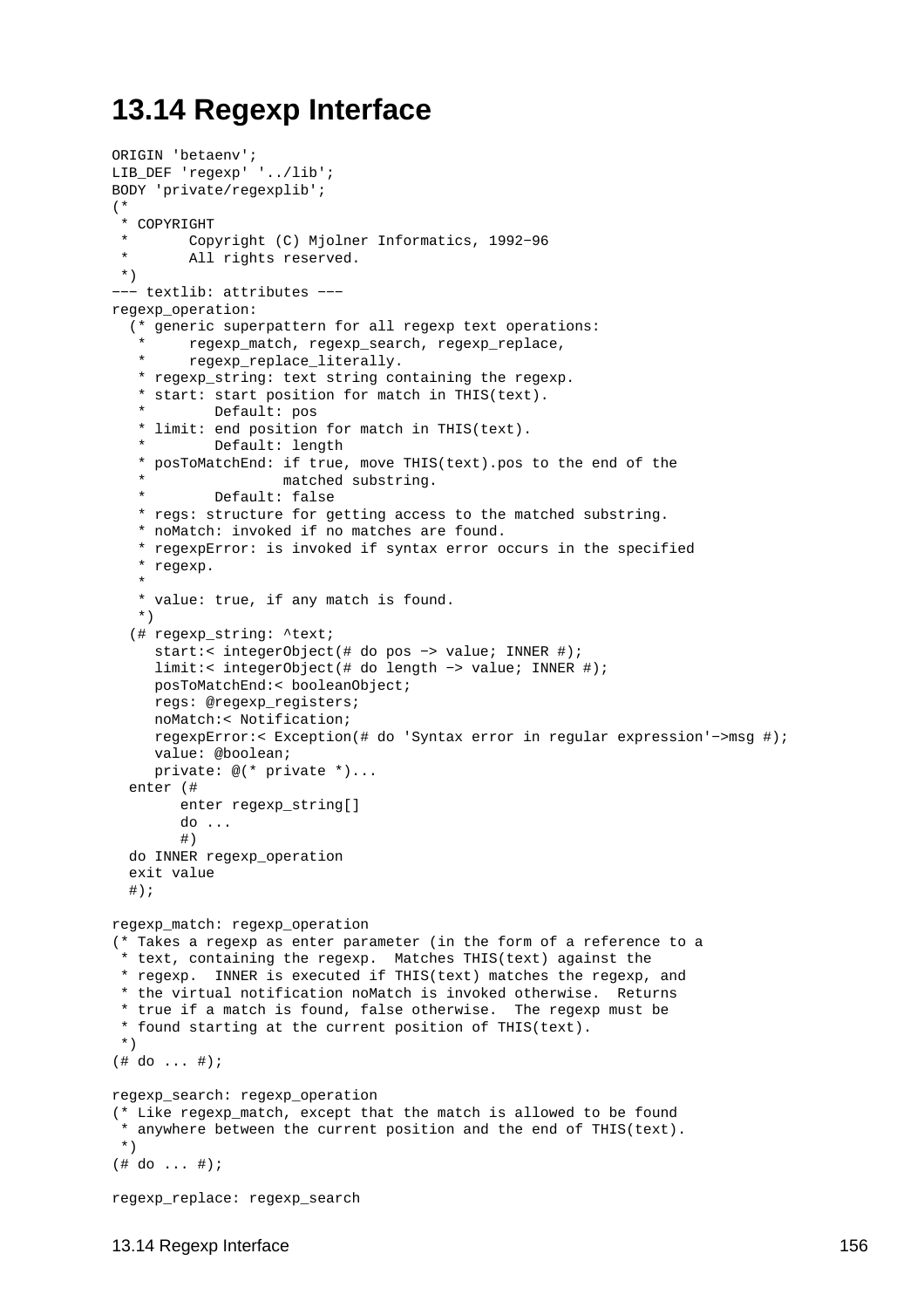```
(* Like regexp_search, except that it takes a second enter parameter,
  * replace_string. Regexp_replace searches for the regexp, and
  * replaces the matched substring of THIS(text) with the replacement
 * string. The replacement string may contain \setminus 0, \setminus 1, ..., \setminus 9,
  * representing the substring matched by the i'th parenthesis in the
  * regexp. \0 represents the entire substring matched. INNER is
  * executed after the replace have taken place.
  *)
(# replace_string: ^text;
enter replace_string[]
do ...
#);
regexp_replace_global:
   (* replaces all occurences of m with r in THIS(text) using
    * regexp_replace, starting from THIS(text).pos.
    *)
   (# m,r: ^Text; more: @boolean;
     replaceOp: @regexp_replace
      (# noMatch:: (# do false−>more #);
         posToMatchEnd:: (# do true−>value #)
     #);
   enter (m[],r[])
   do true−>more;
      (m[],r[])−>replaceOp;
     loop:
        (if more and not eos then
            replaceOp;
            restart loop
        if)
  #);
regexp_replace_literally: regexp_search
(* Like regexp_replace, except that the replacement string is taken
 * literally (i.e \setminus 0, \setminus 1, etc. are not substituted with any matched
  * substrings).
  *)
(# replace_string: ^text
enter replace_string[]
do ...
\#);
regexp_replace_literally_global:
   (* replaces all occurences of m with r in THIS(text) using
    * regexp_replace_literally, starting from THIS(text).pos.
    *)
   (# m,r: ^Text; more: @boolean;
     replaceOp: @regexp_replace_literally
      (# noMatch:: (# do false−>more #);
         posToMatchEnd:: (# do true−>value #)
      #);
   enter (m[],r[])
   do true−>more;
      (m[],r[])−>replaceOp;
     loop:
        (if more and not eos then
            replaceOp;
            restart loop
        if)
  #);
−−− lib: attributes −−−
regexp_numberOfRegisters: (# exit 10 #);
regexp_registers: Cstruct
   (* Structure for accessing the substrings matched by some regexp. *)
```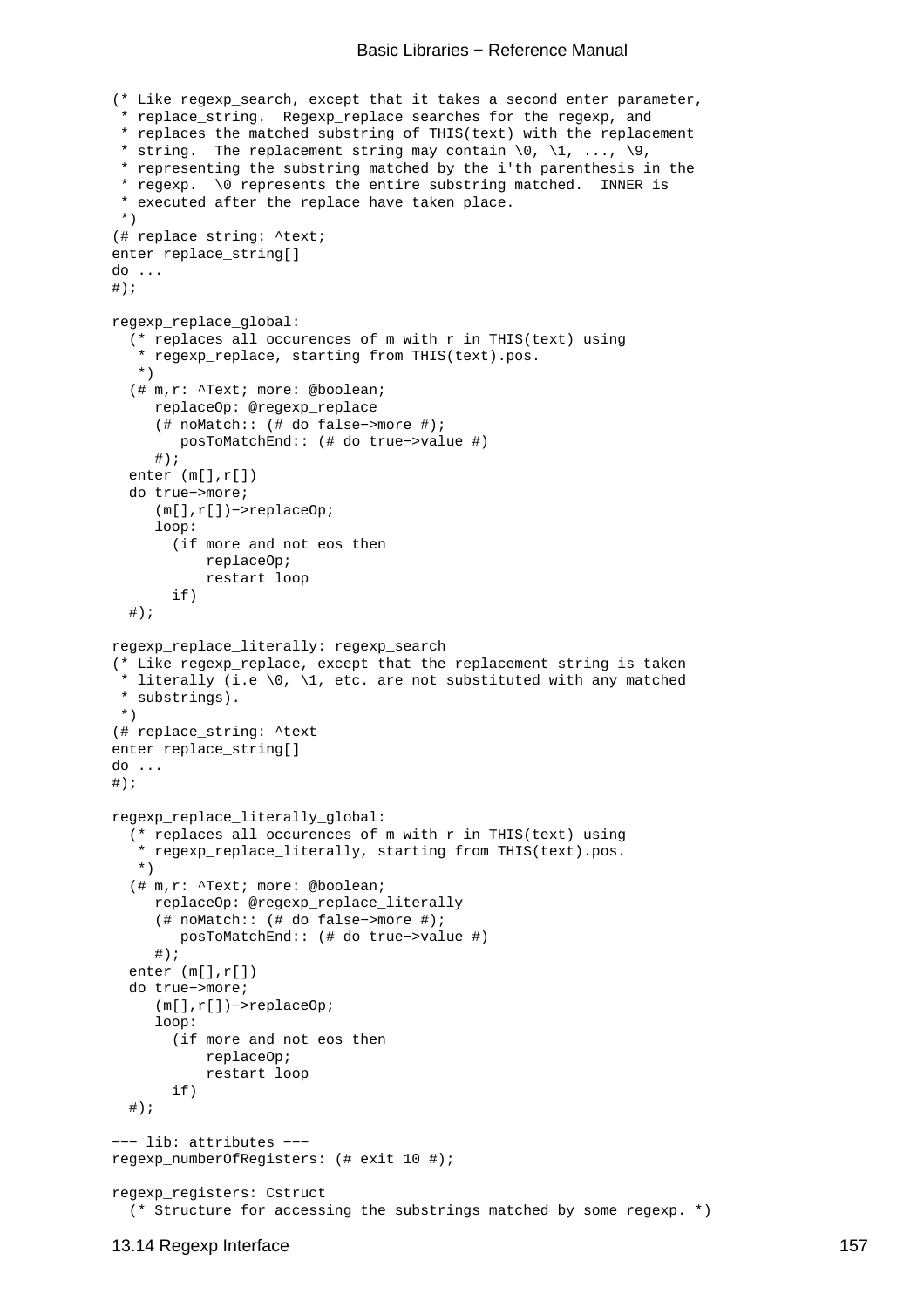```
 (# getRegisterValue:
     (# regNr, value: @integer;
        pos:< integerValue;
        thePos: @pos (* private: for efficiency *)
     enter regNr
     do ...
     exit value
    #);
  start: @getRegisterValue
     (# pos::< (# do 0 −> value #) #);
  end: @getRegisterValue
     (# pos::< (# do 40 −> value #) #);
  byteSize::< (* private *) (# do regexp_numberOfRegisters*2*4 −> value #)
 #)
```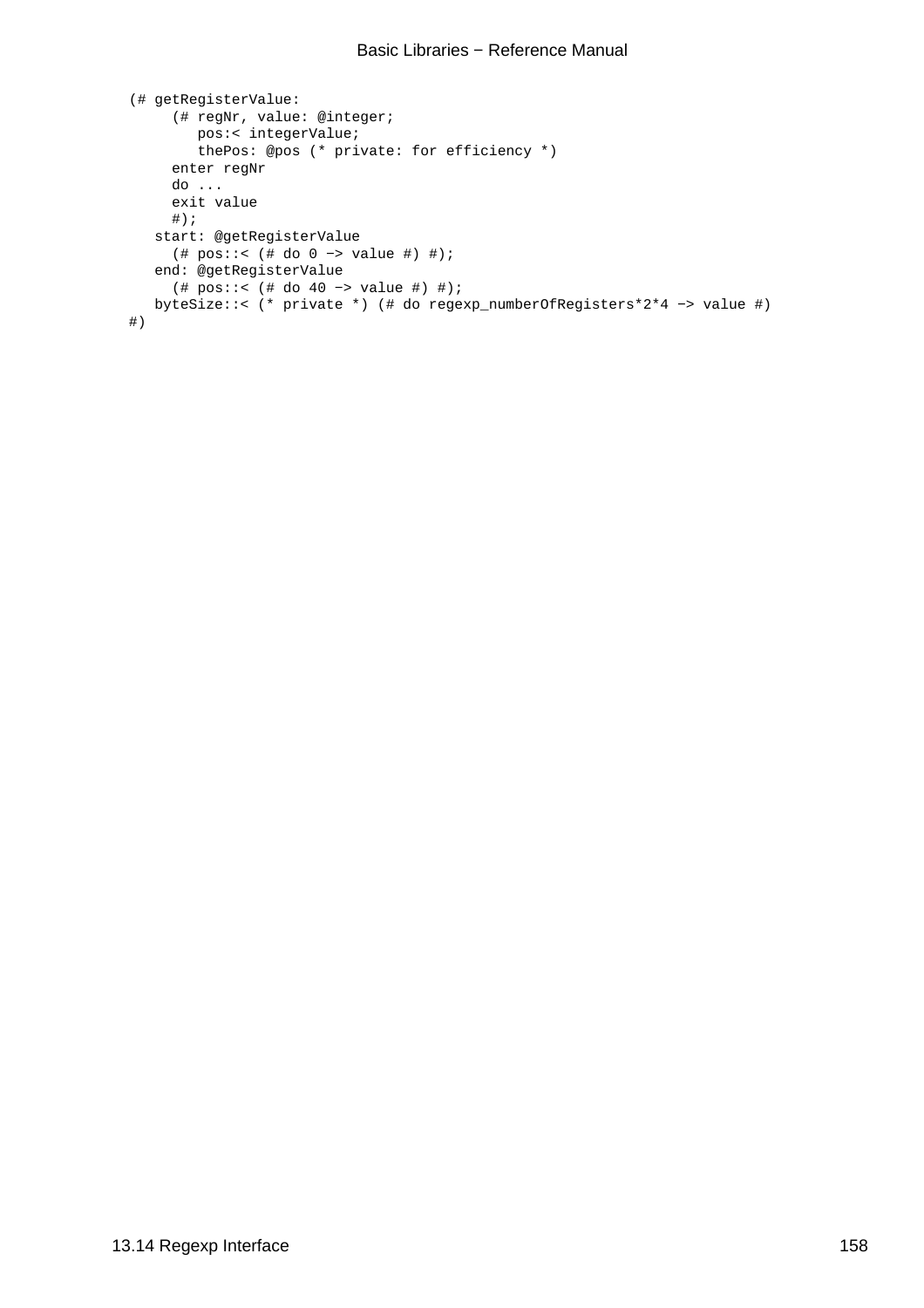### **13.15 Pcre Interface**

```
ORIGIN 'betaenv';
INCLUDE 'private/pcrelib';
BODY 'private/pcrebody';
(*
  * COPYRIGHT
        Copyright (C) Mjolner Informatics, 2000
        All rights reserved.
  * Written by Erik Corry
  *)
−−− lib: attributes −−−
   (*
    * Perl compatible regular expressions, based on Philip Hazel's PCRE
    * library. See his documentation and perl documentation for details.
    * To activate the /i /x /m or /s options you can use the inline notation
    * (?x) notation either at the top level of the regular expression or
    * in a subexpression. You can disable the options again with (?−x). You
    * can also use the comments below.
 * 
    * See also pcreDemo.bet in the basiclib/demo/pcre directory for some uses
    * for this stuff.
    *)
    (* HOW TO DO SOME TYPICAL PERL THINGS
 *
     * Here are a few things that are very easy to do in perl with the
     * equivalent using BETA's perl−compatible regular expression support.
     * As you can see, the BETA version is often a little longer − this is
     * the penalty you pay for having a general purpose language. You can
     * save some space at the expense of readability and perhaps efficiency
     * by initialising the Pcre object inline.
 *
     * Assume
     * pre: @Pcre;
     * ok: @boolean;
 *
     * Desc: Test whether a string matches a pattern
     * Perl: if $sample =~ /trigger/ ...
     * BETA: 'trigger' −> pre;
             (if sample[] \rightarrow pre.match then ... if)
     * Alternative:
            (if sample[] -> ('trigger' -> Pcre).match then ... if)
 *
     * Desc: Replace a text in a string with another text
     * Perl: $sample =~ s/gun/pistol/;
     * BETA: 'gun' −> pre;
              * (sample[], 'pistol') −> pre.replace −> (ok, sample[]);
 *
     * For /g use replaceAll instead of replace
     * For /e use rep, see HTMLise in pcreDemo in ~beta/basiclib/demo/pcre
 *
     * Desc: Test for case insensitive match
     * Perl: if $sample =~ /trigger/i ...
     * BETA: '(?i)trigger' −> pre;
             (if sample[] \rightarrow pre.match then ... if);
     * Alternative:
             'trigger' −> pre (# options:: (# do CASELESS #) #);
             (if sample[] \rightarrow pre.match then ... if);
     * Likewise for /x
 *
     * Desc: Split an input line three ways into fields using : as separator
     * Perl: ($wordone, $wordtwo, $rest) = split(/:/, $sample, 3);
```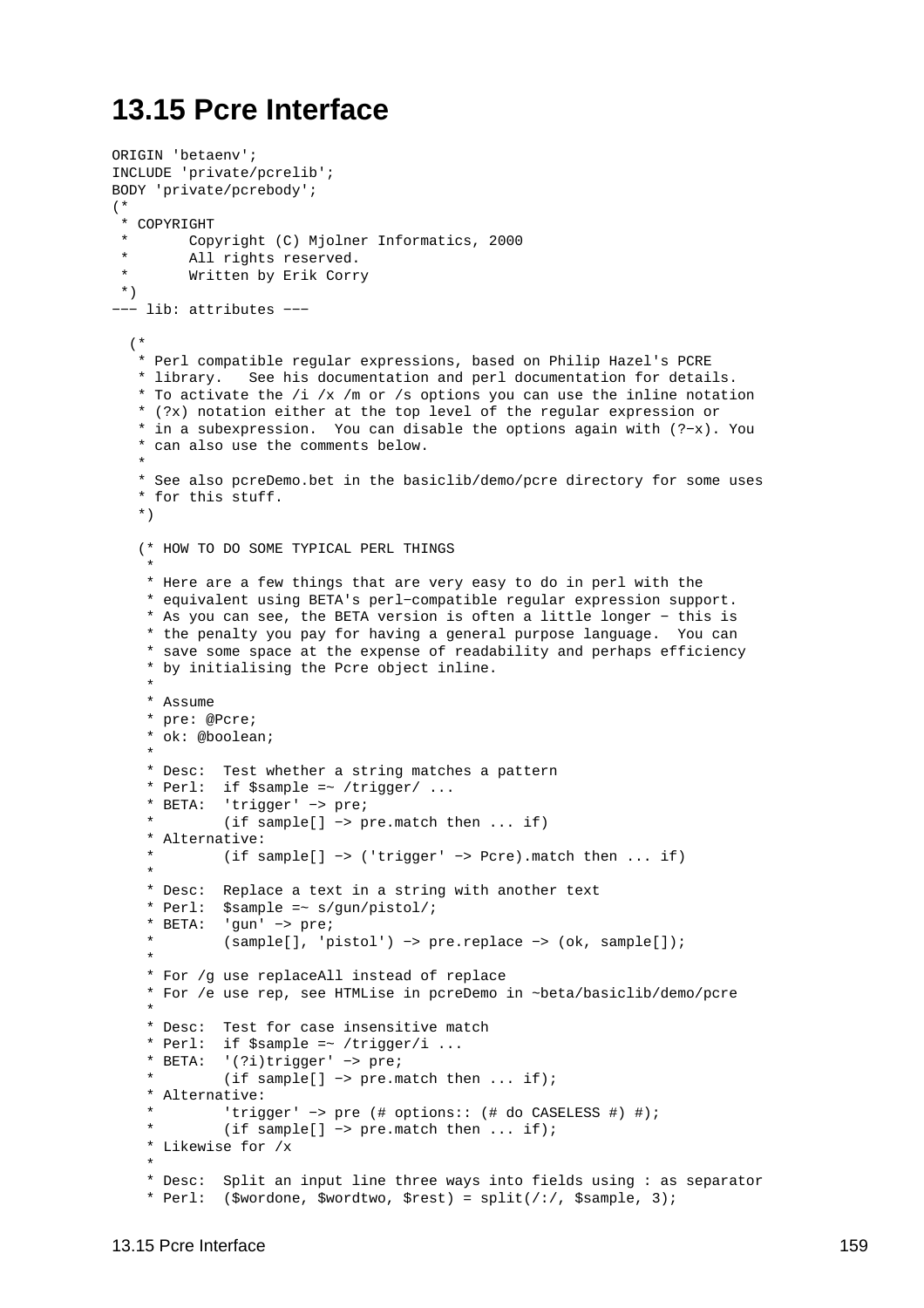```
 * BETA: sample[] −> (':' −> Pcre).matchAll
    * (#
                * post:: (# do sp1 −> wordone[];
   * sp2 −> wordtwo[];<br>x spst? > xost[];
    * rest3 −> rest[];
\star # )
    * #)
    * Alternative:
           sample[] -> (':' -> Pcre).matchAll
    * (# post:: (# do ways3 −> (wordone[], wordtwo[], rest[]) #) #);
    *)
Pcre:
(#
 compilation_error:< Exception
  (#
     errortext: ^Text;
  enter errortext[]
  do INNER;
 \#);
  (* Options: See pcre.h and doc *)
 pcre_CASELESS: (# exit 1 #);pcre_MULTILINE: (# exit 2 #);
 pcre_DOTALL: (# exit 4 #);
  pcre_EXTENDED: (# exit 8 #);
  pcre_ANCHORED: (# exit 16 #);
 pcre_DOLLAR_ENDONLY: (# exit 32 #);
 pcre_EXTRA: (# exit 64 #);
 pcre_NOTBOL: (# exit 128 #);
 pcre_NOTEOL: (# exit 256 #);
 pcre UNGREEDY: (# exit 512 #);
 pcre_NOTEMPTY: (# exit 1024 #);
 pcre_NONBETAOPTIONS: (# exit 65535 #);
  (* Only in BETA library version *)
  (* Use non−localised English char classes *)
  (* You have to set this when compiling the regexp, not when matching *)
 pcre_C_LOCALE: (# exit 65536 #);
  (* Study the regular expression after compiling it *)
  (* You have to set this when compiling the regexp, not when matching *)
 pcre_DO_STUDY: (# exit 131072 #);
  (* Give none instead of zero length strings for cases where there is no
    * match. This is more correct, but you have to program more carefully
   * to avoid runtime errors.
   *)
 pcre_RETURN_NONE: (# exit 262144 #);
 pcre_MATCHOPTIONS: (# exit pcre_NOTBOL %Bor
                                 pcre_NOTEOL %Bor
                                  pcre_NOTEMPTY %Bor
                                  pcre_RETURN_NONE #);
  (* For internal use *)
 pcre_INFO_OPTIONS: (# exit 0 #);
 pcre_INFO_SIZE: (# exit 1 #);
 pcre_INFO_CAPTURECOUNT: (# exit 2 #);
 pcre_INFO_BACKREFMAX: (# exit 3 #);
 pcre_INFO_FIRSTCHAR: (# exit 4 #);<br>pcre_INFO_FIRSTTABLE: (# exit 5 #);
 pcre_INFO_FIRSTTABLE:
 pcre_INFO_LASTLITERAL: (# exit 6 #);
 pcre_ERROR_NOMATCH: (# exit −1 #);
```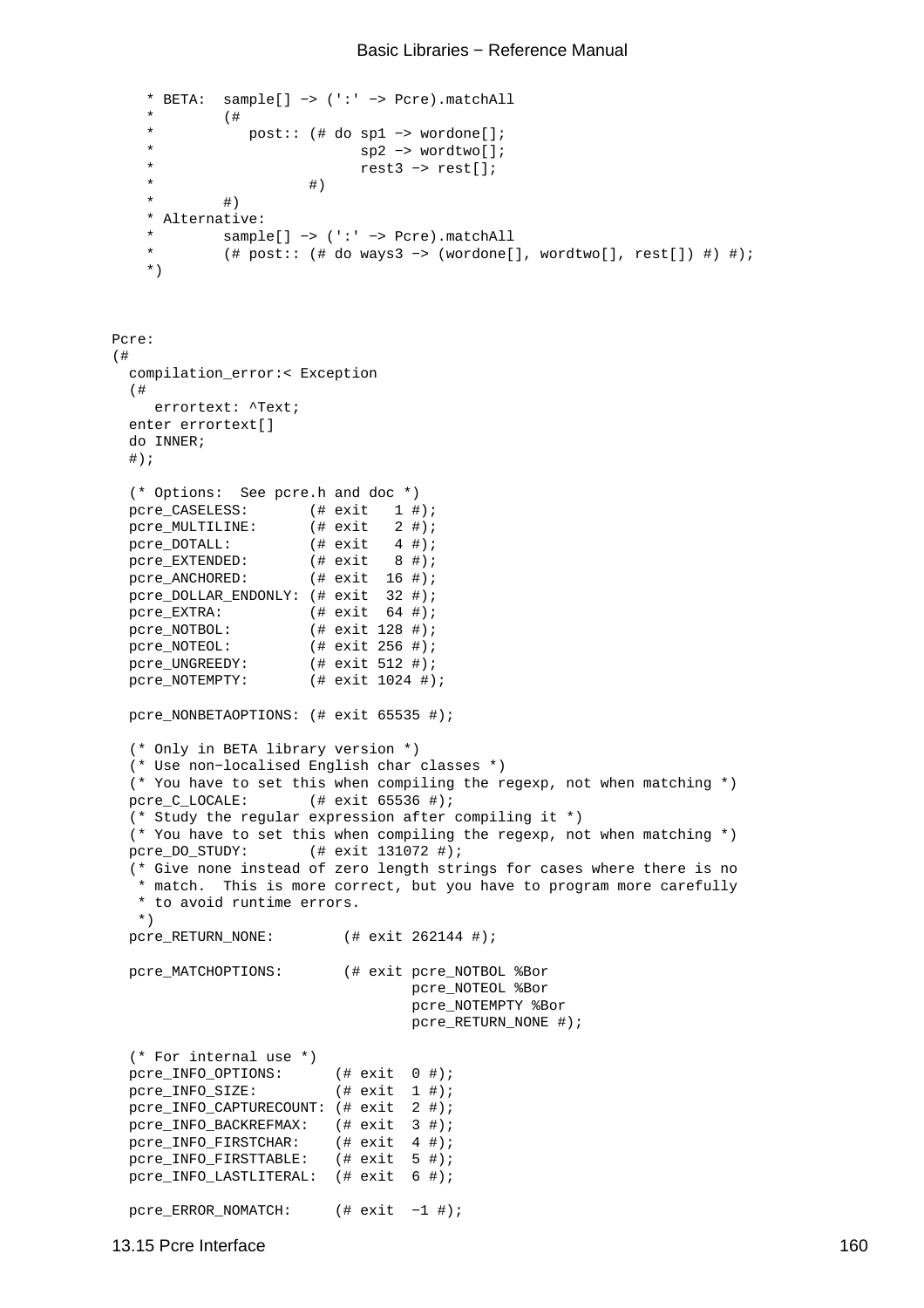```
pcre_ERROR_NULL: (# exit −2 #);
 pcre_ERROR_BADOPTION: (# exit −3 #);
 pcre_ERROR_BADMAGIC: (# exit −4 #);
 pcre_ERROR_UNKNOWN_NODE:(# exit −5 #);
 pcre_ERROR_NOMEMORY: (# exit −6 #);
 pcre_ERROR_NOSUBSTRING: (# exit −7 #);
  (* Private internal state *)
 private: @...;
  (* Read−only for users of pcre. Tells you how many subpatterns your
   * pattern has. Only useful if you are reading regular expressions from
   * a config file or from the user, since otherwise you should know this
   * figure already :−]
   *)
 subPatterns: @Integer;
  (* Specialise this in order to give options when compiling the
   regular expression and default options when matching.
   *)
 options:<(#
     (* Options: See above *)
     CASELESS: (# do value %Bor 1 −> value #);
     MULTILINE: (# do value %Bor 2 −> value #);
     DOTALL: (# do value %Bor 4 −> value #);
     EXTENDED: (# do value %Bor 8 −> value #);
     ANCHORED: (# do value %Bor 16 −> value #);
     DOLLAR_ENDONLY: (# do value %Bor 32 −> value #);
     EXTRA: (# do value %Bor 64 −> value #);
     NOTBOL: (# do value %Bor 128 −> value #);
     NOTEOL: (# do value %Bor 256 −> value #);
     UNGREEDY: (# do value %Bor 512 −> value #);
     NOTEMPTY: (# do value %Bor 1024 −> value #);
     C_LOCALE: (# do value %Bor 65536 −> value #);
    DO_STUDY: (# do value %Bor 131072 -> value #);<br>RETURN_NONE: (# do value %Bor 262144 -> value #);
                  (# do value %Bor 262144 −> value #);
     clearCASELESS: (# do value %Band (%Bnot 1) −> value #);
     clearMULTILINE: (# do value %Band (%Bnot 2) −> value #);
     clearDOTALL: (# do value %Band (%Bnot 4) −> value #);
     clearEXTENDED: (# do value %Band (%Bnot 8) −> value #);
     clearANCHORED: (# do value %Band (%Bnot 16) −> value #);
     clearDOLLAR_ENDONLY: (# do value %Band (%Bnot 32) −> value #);
     clearEXTRA: (# do value %Band (%Bnot 64) −> value #);
     clearNOTBOL: (# do value %Band (%Bnot 128) −> value #);
     clearNOTEOL: (# do value %Band (%Bnot 256) −> value #);
     clearUNGREEDY: (# do value %Band (%Bnot 512) −> value #);
     clearNOTEMPTY: (# do value %Band (%Bnot 1024) −> value #);
 clearC_LOCALE: (# do value %Band (%Bnot 65536) −> value #);
 clearDO_STUDY: (# do value %Band (%Bnot 131072) −> value #);
     clearRETURN_NONE: (# do value %Band (%Bnot 262144) −> value #);
     value: @Integer;
  do 0 −> value;
     INNER;
  exit value
  #);
 init:
  (#
     error: ^CString;
     exp: ^Text;
     opt: @Integer;
     errtext: @Integer;
     erroffset: @Integer;
  enter exp[]
  ...
```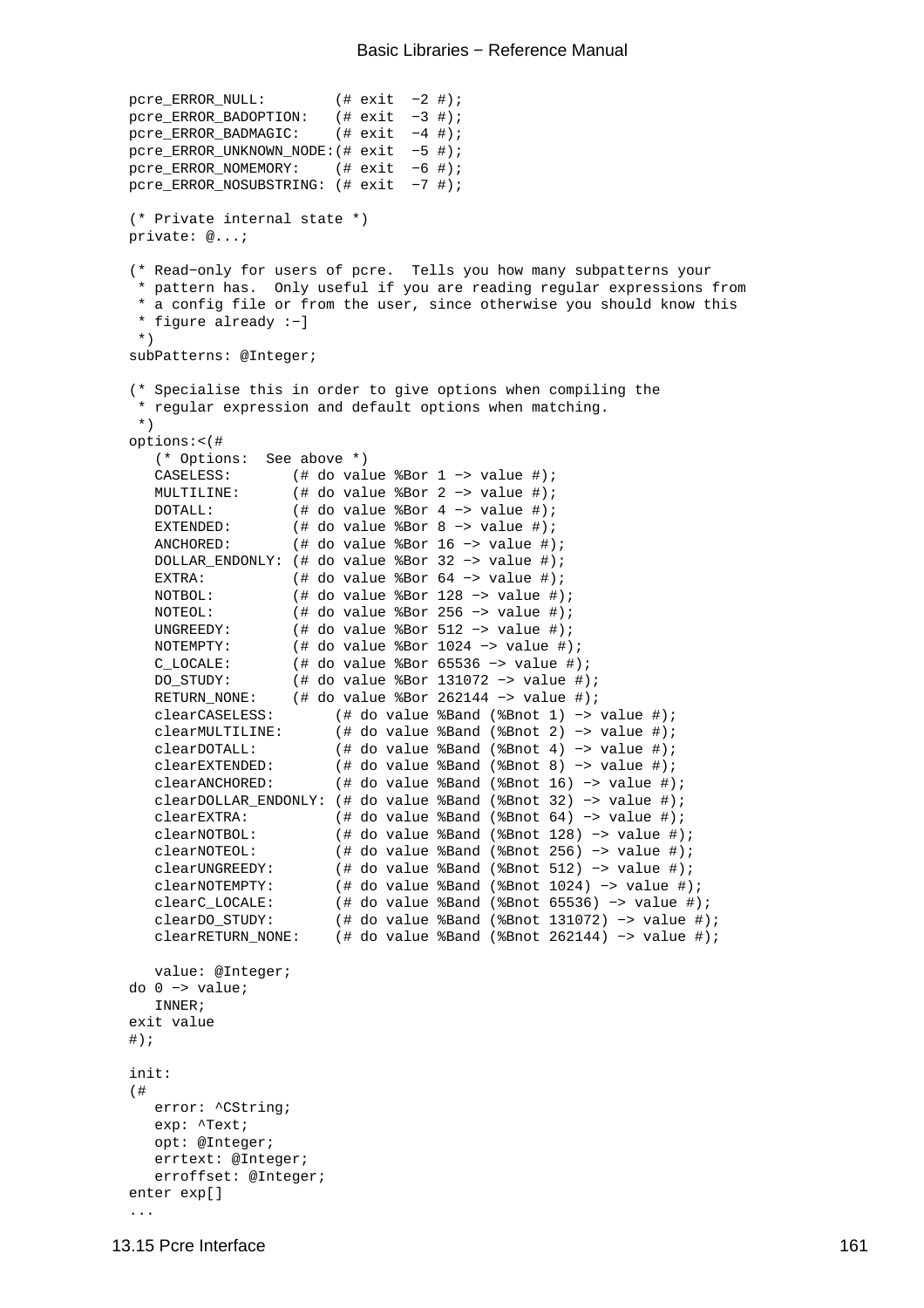```
match:
   (#
     result: @Integer;
     subMatchCounter: @Integer;
     nextSubMatchIndex:
     ( \pm do subMatchCounter = subMatchCounter + 1;
      exit subMatchCounter
     #);
      (* Get (as an integer pair) the position of the text that matched
       * the regular expression in the original text.
       *)
      matchPos:
      (#
        start: @Integer;
         end: @Integer;
 ...
      exit (start, end)
     #);
      (* Get (as a text reference) the text that matched the regular
       * expression.
      *)
     matchText:
      (#
        result: ^Text;
      do
        matchPos −> subject.sub −> result[];
      exit result[]
     \#);
      (* Get (as a text reference) the text before the text that matched
       * the regular expression.
      *)
     preMatchText:
      (#
        result: ^Text;
      ...
      exit result[]
     \#);
      (* Get (as a text reference) the text after the text that matched
       * the regular expression.
       *)
     postMatchText:
      (#
        result: ^Text;
      ...
      exit result[]
     \#);
      (* Get (as an integer pair) the position of the nth submatch in the
       * original text. You get (0,0) if the nth subpattern didn't match.
       * (It is possible that the nth subpattern didn't match, even if
       * the pattern as a whole matched. This is different from the
       * subpattern matching an empty string.)
       *)
      subMatchPos:
      (#
         index: @Integer;
         start: @Integer;
         end: @Integer;
      enter index
```
 $#$ );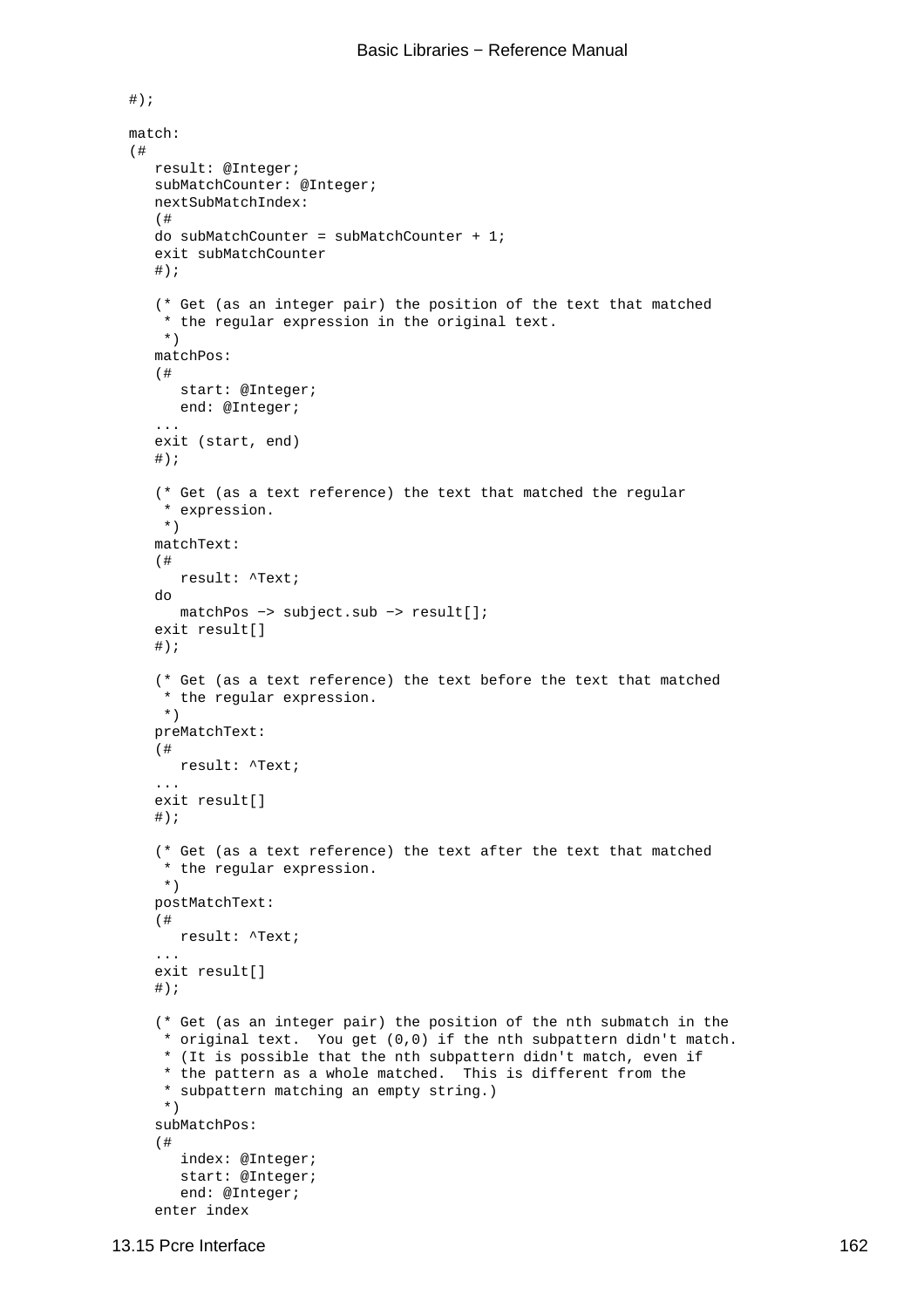```
 ...
     exit (start, end)
     #);
      (* Get (as an integer pair) the position of the next submatch in the
      * original text. You get (0,0) if the next subpattern didn't match.
      * (It is possible that the nth subpattern didn't match, even if
       * the pattern as a whole matched. This is different from the
       * subpattern matching an empty string.)
       *)
     nextSubMatchPos:
      (#
     exit nextSubMatchIndex −> subMatchPos
     #);
      (* Get (as a text reference) the position of the nth submatch in the
       * original text. You get NONE if the nth subpattern didn't match and
       * you set the option.
       * (It is possible that the nth subpattern didn't match, even if
       * the pattern as a whole matched. This is different from the
       * subpattern matching an empty string.)
       *)
     subMatchText:
      (#
        index: @Integer;
        start: @Integer;
        end: @Integer;
        result: ^Text;
     enter index
 ...
     exit result[]
     #);
      (* Get (as a text reference) the position of the next submatch in the
      foriginal text. You get NONE if the next subpattern didn't match
       * and you set the option.
       * (It is possible that the nth subpattern didn't match, even if
       * the pattern as a whole matched. This is different from the
       * subpattern matching an empty string.)
       *)
     nextSubMatchText:
      (#
     exit nextSubMatchIndex −> subMatchText
     #);
      (*
       * Shorthand methods to get a given matched subpattern 
      * You get NONE if the given subpattern didn't match and you set the
      * option.
       * (It is possible that the subpattern didn't match, even if
       * the pattern as a whole matched. This is different from the
       * subpattern matching an empty string.)
      *)
     sub1: (# exit 1 −> subMatchText #);
     sub2: (# exit 2 −> subMatchText #);
     sub3: (# exit 3 −> subMatchText #);
     sub4: (# exit 4 −> subMatchText #);
     sub5: (# exit 5 −> subMatchText #);
     sub6: (# exit 6 −> subMatchText #);
     sub7: (# exit 7 −> subMatchText #);
     sub8: (# exit 8 −> subMatchText #);
     sub9: (# exit 9 −> subMatchText #);
      (* Gets called if there is no match at all. I'm sure you can think
       * of something useful to put here.
       *)
```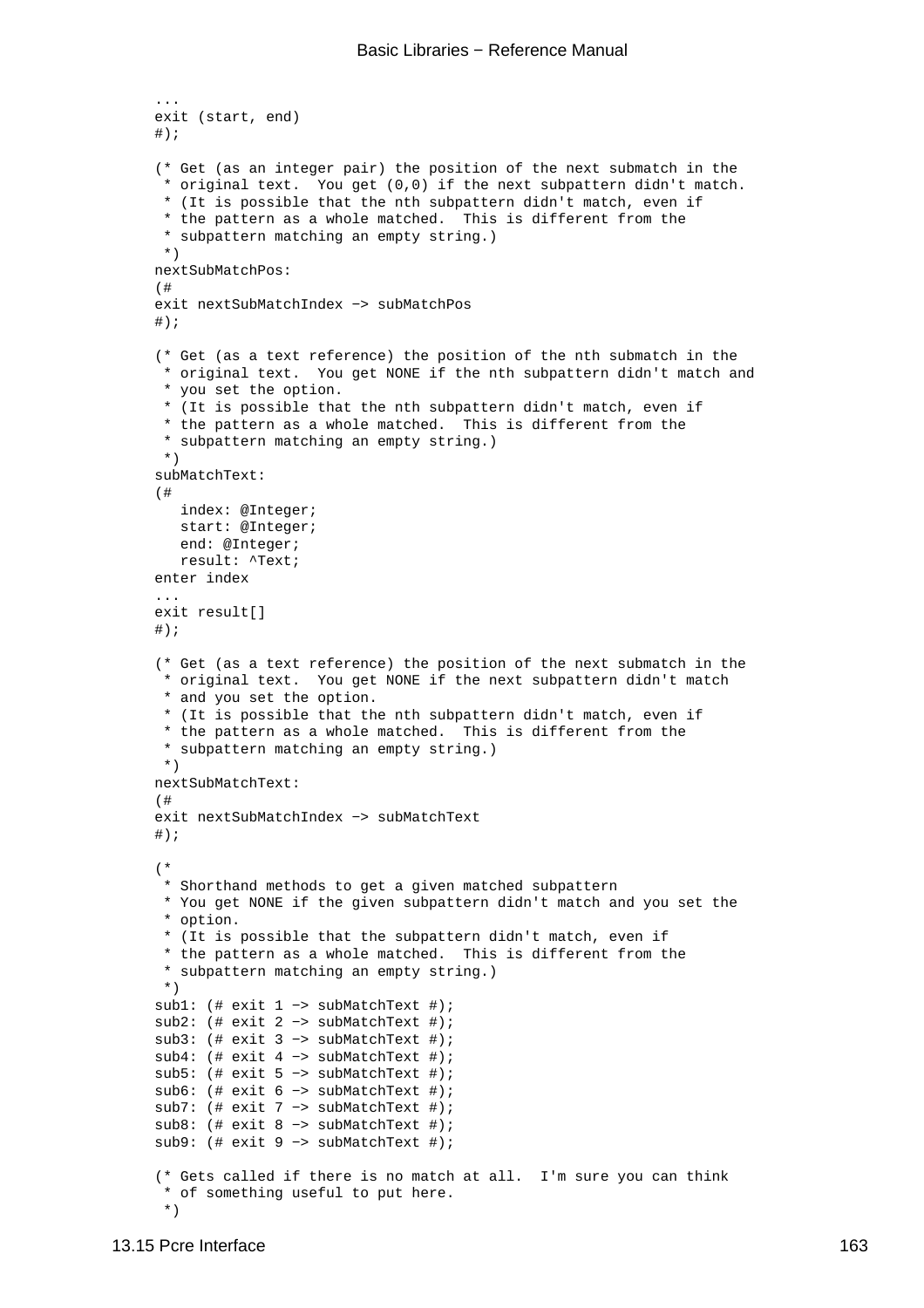```
 noMatch:<
   ( # do INNER; #); (* Specialise this in order to start at a position other than the
     * start of the string
     *)
    position:<
    (#
      value: @Integer;
    do 1 −> value;
       INNER;
    exit value
   #);
    (* Specialise this in order to give options when executing the
     regular expression. Doesn't work for options used to compile
     * the regular expression, you had to give them earlier. If you
     * don't specialise this then you get the global options for this
     * pcre object.
     *)
    options:<
    (#
       (* Options: See above
        * Only the options that are useful at match−time (as opposed to
        * init−time) are here
        *)
       NOTBOL: (# do value %Bor 128 −> value #);
       NOTEOL: (# do value %Bor 256 −> value #);
       NOTEMPTY: (# do value %Bor 1024 −> value #);
       RETURN_NONE: (# do value %Bor 262144 −> value #);
       clearNOTBOL: (# do value %Band (%Bnot 128) −> value #);
       clearNOTEOL: (# do value %Band (%Bnot 256) −> value #);
       clearNOTEMPTY: (# do value %Band (%Bnot 1024) −> value #);
       clearRETURN_NONE:(# do value %Band (%Bnot 262144) −> value #);
       value: @Integer;
    do THIS(pcre).options %Band pcre_MATCHOPTIONS −> value;
       INNER;
    exit value
   #);
    (* Called before the first match is attempted
    *)
   pre:<
   ( # do INNER; #);
 (* match
  * Enter a text reference into the regular expression. Returns true or
  * false according to whether the text matched the expression. Executes
  * INNER if there is a match.
 *)
   subject: ^Text;
   matched: @Boolean;
   opt: @Integer;
   psn: @Integer;
 enter subject[]
 ...
 exit (matched)
\#);
 (*
 * matchAll: match
 * Keeps matching as many times as possible until there are no more matches
  * or the end of the string is reached. Returns true if at least one match
  * occurs. Calls INNER for each match.
  *)
```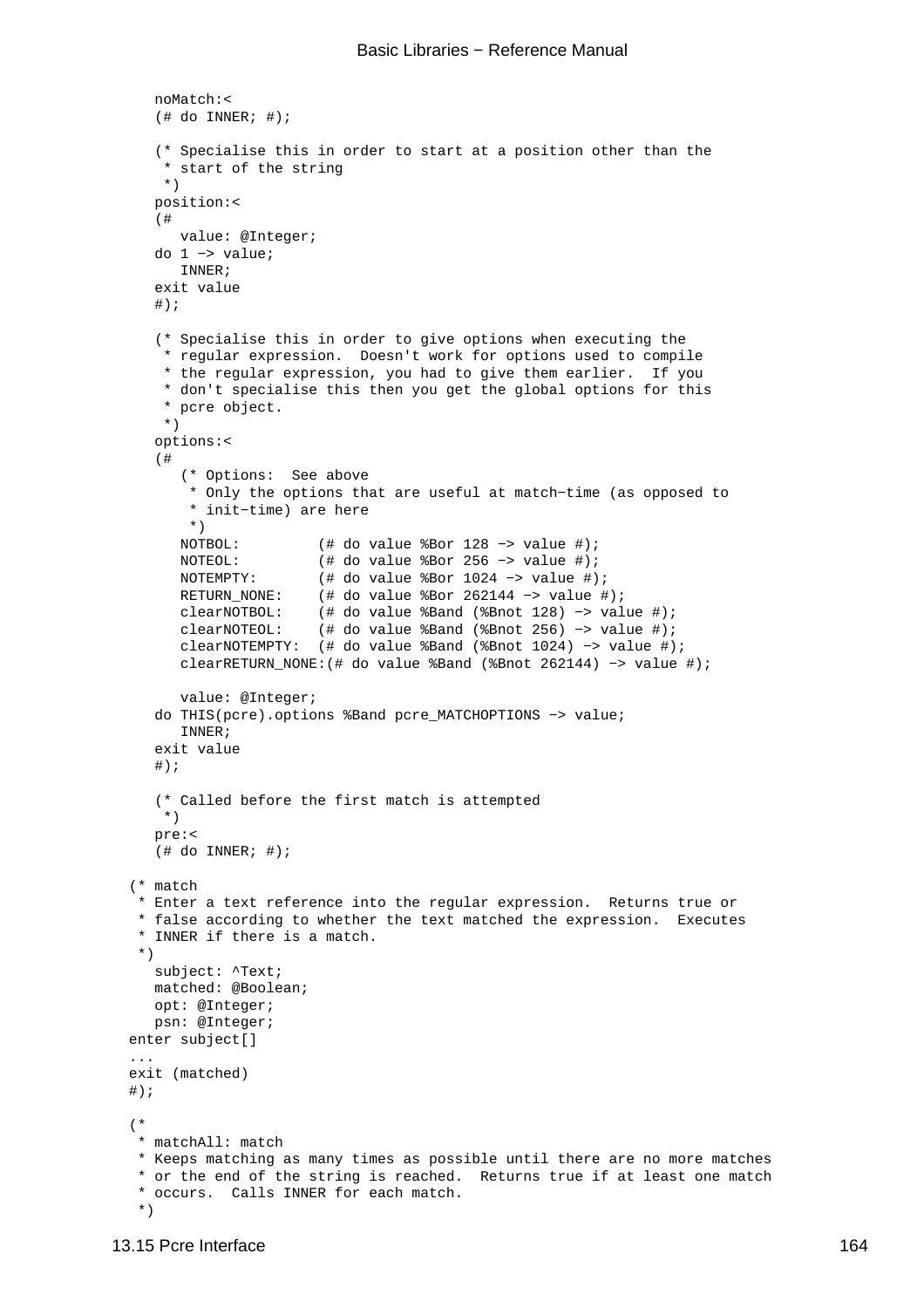```
matchAll: match
 (#
    privatema: @...;
    (* The number og matches we have so far. This can be queried in split
     * (where it is always one less than the number of matches except the
     * last time) or in the INNER part of matchAll, where it is accurate.
     *)
    matches: @Integer;
    pre::<
    (#
    ...
   #);
    (* Get (as a text reference) the text after the previous match (if any)
     * but before the text that matched the regular expression this time
     * around.
     *)
    splitText:
    (#
       result: ^Text;
    do
       splitPos −> subject.sub −> result[];
    exit result[]
    #);
    (* Get (as an integer pair) the position of the text after the previous
     * match (if any) but before the text that matched the regular
     * expression this time around.
     *)
    splitPos:
    (#
       start: @Integer;
       end: @Integer;
    ...
    exit (start, end)
   #);
    (* Gets called once for each split and once at the end. You can call
      * splitText and splitPos from here to do something with the split
     * strings. Gets called only once if the pattern doesn't match at all.
     *)
    split:<
    (#
       thismatch: @Integer;
    ...
   #);
    (* Make sure split and post get called at least once even if there
     * is no match at all. You can add code here if you want to do
     * something whenever there is no match at all.
     *)
    noMatch::<
    (#
     ...
    #);
    (* Gets called once at the end. You can call
     * splitText and splitPos from here to do something with the rest
     * You can also call spn, sp1, sp2, etc to get the first,
     * second etc. split text. Restn, rest1, rest2 are similar, but they
     * get the rest of the string from the start of the nth split text to
     * the end.
     *)
```

```
 post:<
```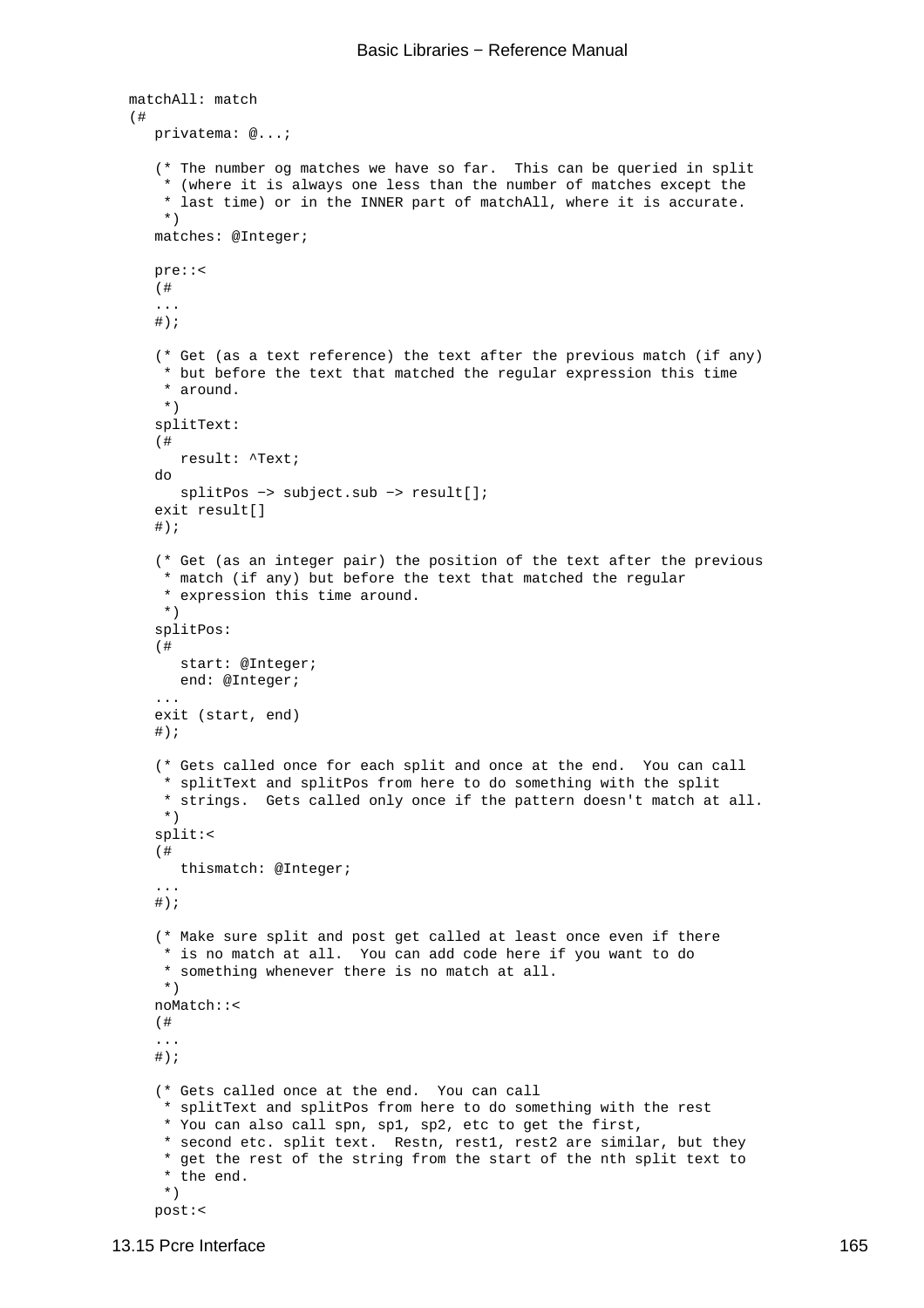```
 (#
         spn:<
         (#
           num: @Integer;
            result: ^Text;
         enter num
 ...
         exit result[]
         #);
         sp1: (# exit 1−> spn #);
         sp2: (# exit 2−> spn #);
         sp3: (# exit 3−> spn #);
         sp4: (# exit 4−> spn #);
         sp5: (# exit 5−> spn #);
         sp6: (# exit 6−> spn #);
         sp7: (# exit 7−> spn #);
         sp8: (# exit 8−> spn #);
         sp9: (# exit 9−> spn #);
         restn:<
         (#
           num: @Integer;
           result: ^Text;
         enter num
         ...
         exit result[]
         #);
         rest1: (# exit 1−> restn #);
         rest2: (# exit 2−> restn #);
         rest3: (# exit 3−> restn #);
         rest4: (# exit 4−> restn #);
         rest5: (# exit 5−> restn #);
         rest6: (# exit 6−> restn #);
         rest7: (# exit 7−> restn #);
         rest8: (# exit 8−> restn #);
         rest9: (# exit 9−> restn #);
         ways2: (# exit (sp1, rest2) #);
         ways3: (# exit (sp1, sp2, rest3) #);
        ways4: (\# exit (spl, sp2, sp3, rest4) #); ways5: (# exit (sp1, sp2, sp3, sp4, rest5) #);
         ways6: (# exit (sp1, sp2, sp3, sp4, sp5, rest6) #);
         ways7: (# exit (sp1, sp2, sp3, sp4, sp5, sp6, rest7) #);
         ways8: (# exit (sp1, sp2, sp3, sp4, sp5, sp6, sp7, rest8) #);
         ways9: (# exit (sp1, sp2, sp3, sp4, sp5, sp6, sp7, sp8, rest9) #);
      do INNER;
      #);
   ...
 #);
   (*
    * Replace: match
   * Enter a reference to a text and a replacement string. Exits a sucess
    * boolean and a text reference to the new string. If there is no match
    * then false, plus a reference to a copy of the original string is exited.
   *)
 replace: match
   (#
      (* By overriding this you can put a different value in replacement,
       * so that the replacement text can be calculated dynamically (based
       * on eg. the contents or position of the matched or submatched texts).
       * (You can call matchText to get the text that matched)
       *)
      rep:<
      (#
         value: ^Text;
      enter value[]
```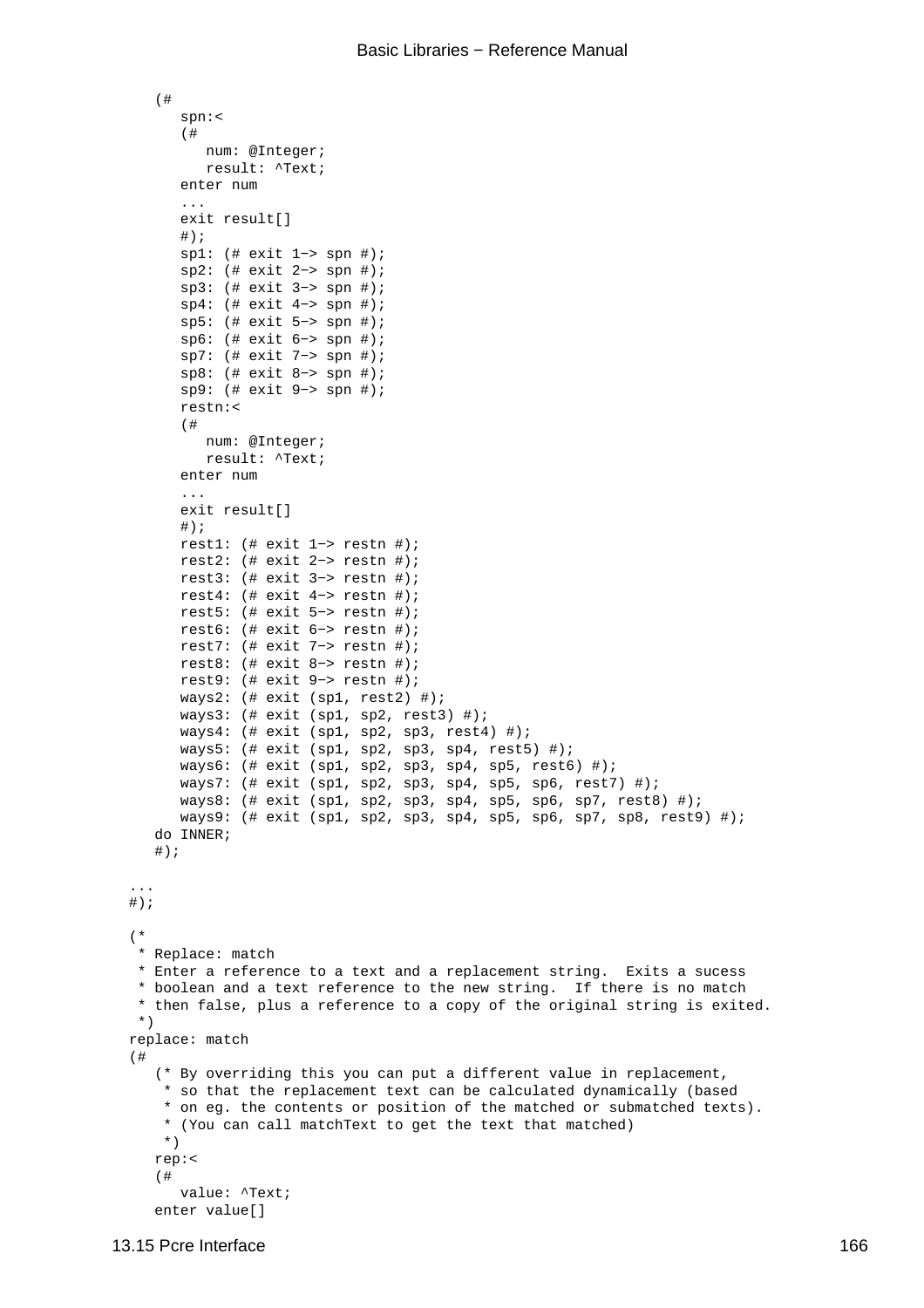```
 do INNER;
      exit value[]
     \#);
      replacement: ^Text;
     new: ^Text;
  enter replacement[]
   ...
 e^{rt} (#
     do
         (if new[] = NONE then subject.copy −> new[] if);
     exit new[]
      #)
 \#);
   (*
    * ReplaceAll: matchAll
   * Enter a reference to a text and a replacement string. Exits a sucess
    * boolean and a text reference to the new string. If there is no match
    * then false, plus a reference to a copy of the original string is exited. 
   *)
 replaceAll: matchAll
   (#
      (* By overriding this you can put a different value in replacement,
       * so that the replacement text can be calculated dynamically (based
       * on eg. the contents or position of the matched or submatched texts).
       * (You can call matchText to get the text that matched)
       *)
      rep:<
      (#
        value: ^Text;
      enter value[]
      do INNER;
      exit value[]
     \#);
     post::<
      (#
      do splitText −> new.append;
         INNER;
     \#);
     replacement: ^Text;
     new: ^Text;
 enter replacement[]
  do
      (if new[] = NONE then
         splitText −> new[];
         subject.lgth −> new.extend;
      else
         splitText −> new.append;
      if);
      replacement[] −> rep −> new.append;
      INNER;
  exit
     (#
     do
         (if new[] = NONE then subject.copy −> new[] if);
      exit new[]
      #)
 #);
(* Pcre itself enters init (which takes a text reference and compiles it
 * to a regular expression) and exits a reference to itself, which lets you
  * dynamically create a regexp and call a method on it in one line
 *)
```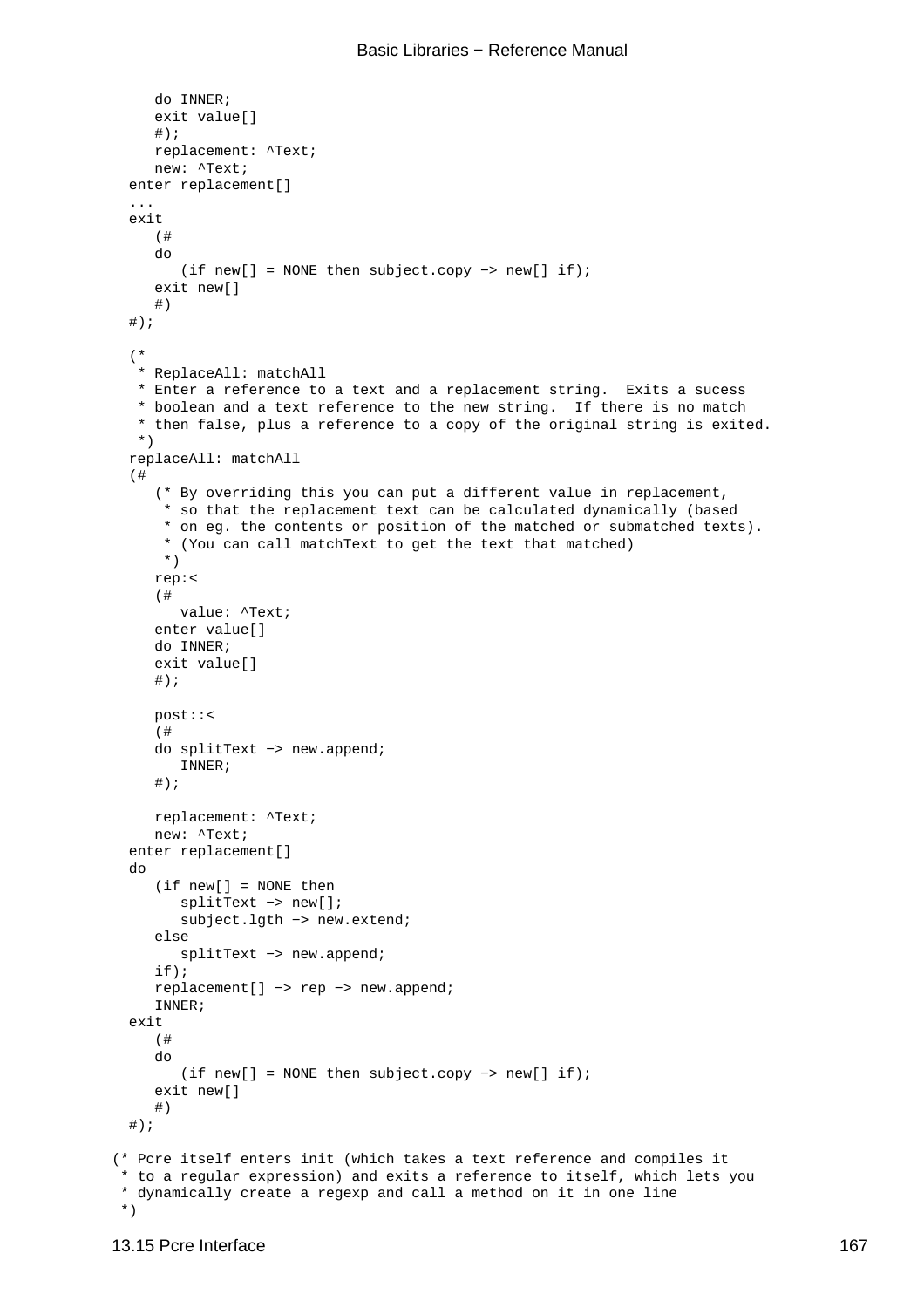```
enter init
exit this(Pcre)[]
#)
```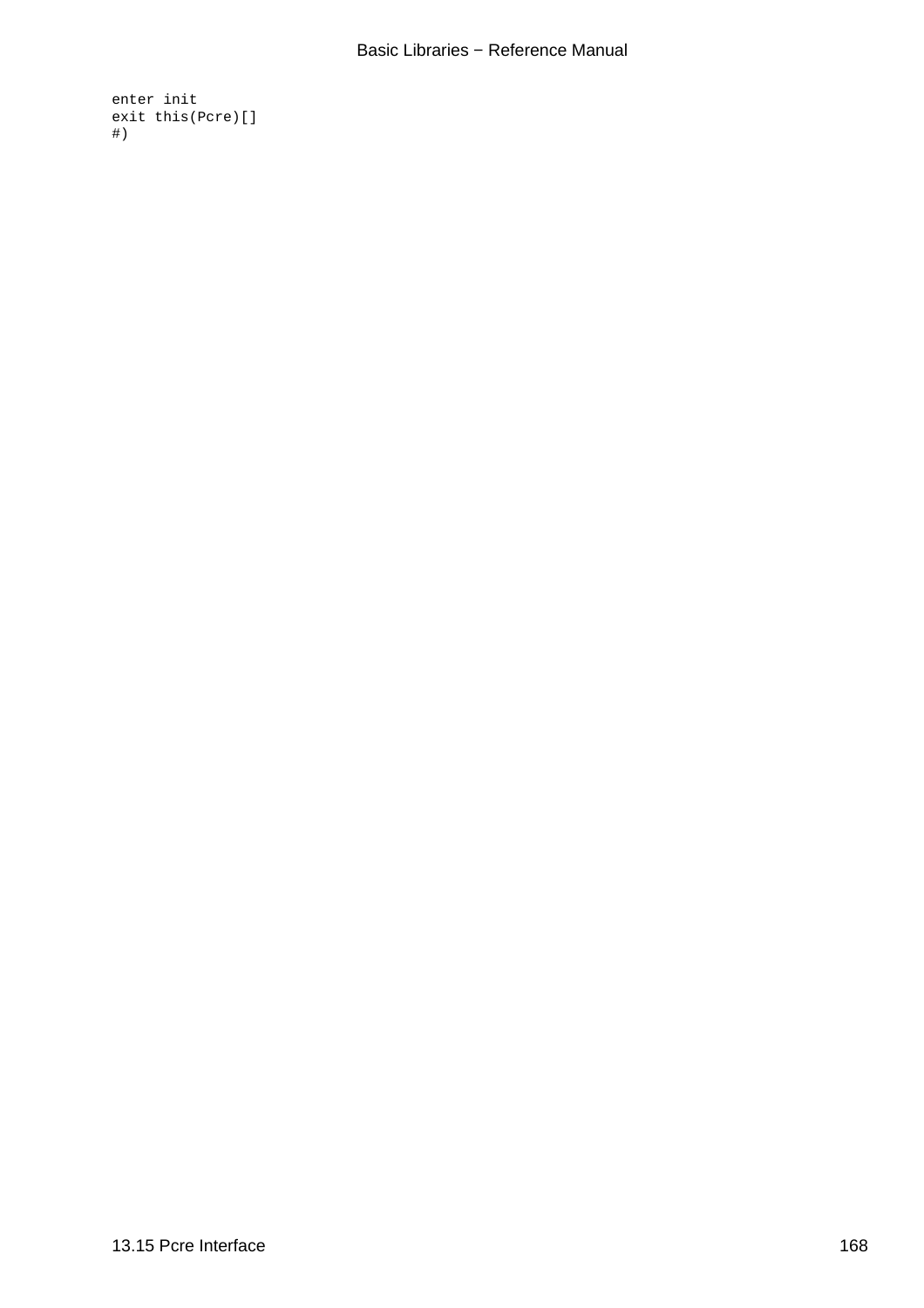# **13.16 Substreams Interface**

```
ORIGIN 'betaenv';
BODY 'private/substreamsbody'
(*
  * COPYRIGHT
         * Copyright (C) Mjolner Informatics, 1995−96
         All rights reserved.
 *
  * This fragment implements a substream and a subtext pattern
  * The operations of substream and subtext are essentially the same
  * as the operations on stream, respectively, text. See these patterns
  * in betaenv for a description of the semantics of the operations.
  *)
−−− lib: attributes −−−
substream: stream
   (# <<SLOT substreamLib: attributes>>;
     streamType:< stream;
     stm: (* the attached stream *) ^streamType;
     high, low: @integer;
     init:
        (#
        enter (stm[], low, high)
        do check
       #);
     attach:
        (# enter stm[] #);
     range:
        (#
        enter (low,high)
        do check; high−low+1−>lgth
        exit (low,high)
        #);
     check:
        (#
        do (if true
            // stm[]=NONE then notAttachedError
            // low>high then illegalRangeError
            // low<0 then illegalRangeError
            // low>stm.length then illegalRangeError
            // high>stm.length then illegalRangeError
           if)
       #);
     length::<(# ... #);
     eos::<
       ( # ... #);empty: booleanValue
       ( # ... #);copy:
        (# theCopy: ^substream;
           copyI: @...
        do copyI
        exit theCopy[]
       #);
     notAttachedError:< StreamException
        (* Raised when this(substream) is not attached to any stream.
         * Message: "The substream is not attached to any stream!".
         *)
       ( # ... #);illegalRangeError:< StreamException
        (* Raised when the substream range specified does not lie
         * within the range of the attached stream. Message: "The
         * substream range is not within the attached stream range!".
         *)
```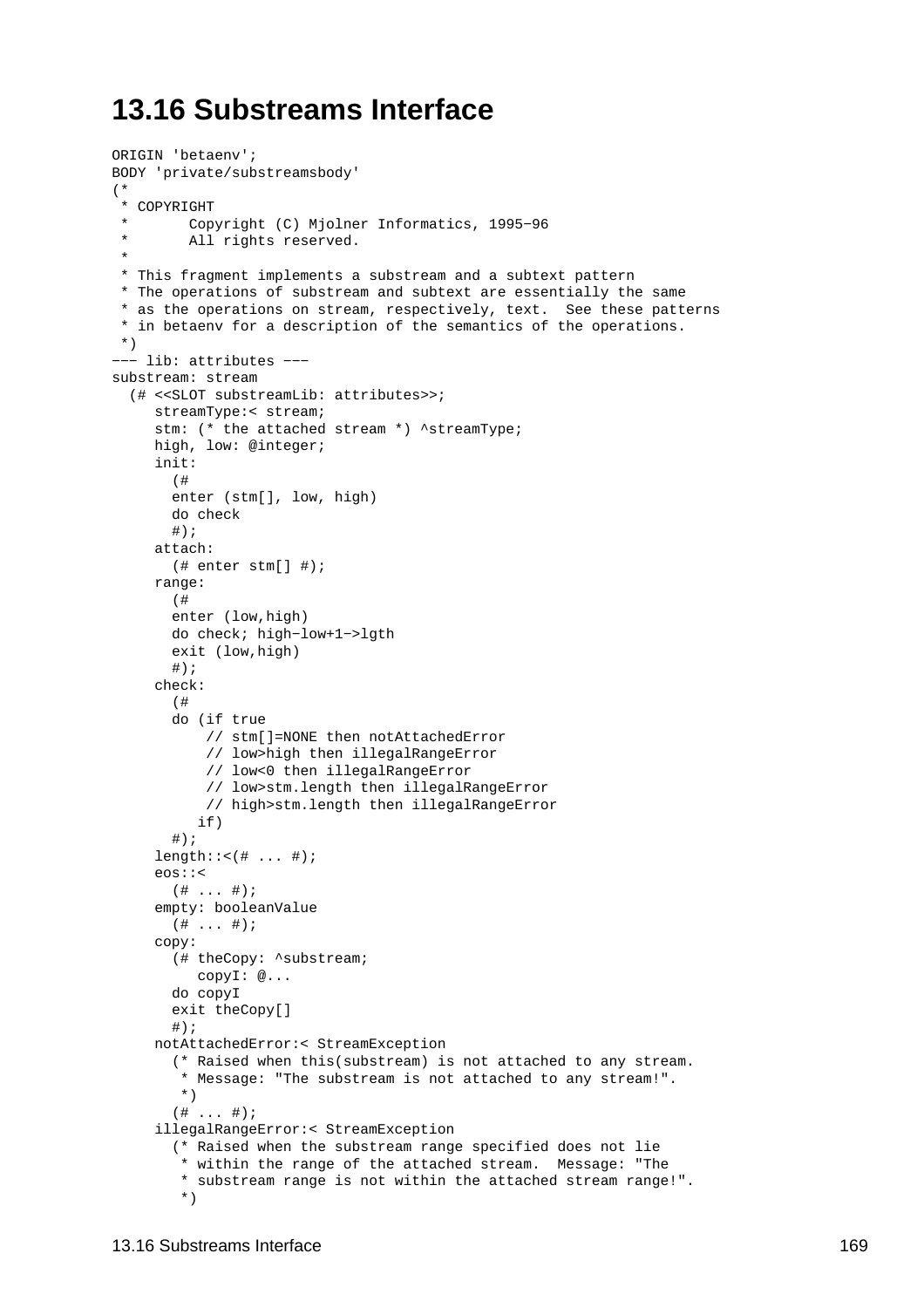```
( # ... #);indexError:< StreamException
        (* Raised when the index goes outside the range of the
         * substream. Message: "Index error in stream! (index <num>)".
         *)
        (# inx: @integer
        enter inx ...
       \#);
     EOSerror::<
        (* Raised from Get and Peek when the end of the substream is
         * passed.
         *)
        (# ... #);
     otherError::<
        (* Raised when an error other than the Index−/EOSerror occurs.
         *)
       ( # ... #);setpos::<
        (# ... #);
     getpos::<
       (# ... #);
     pos, lgth: (* private *) @integer;
   enter (attach,range)
  #);
subtext: substream
   (# <<SLOT subtextLib: attributes>>;
    streamType::< text;
     put::<
       (# ... #);
     putText::<
      ( # ... #);get::<
      ( # ... #);getAtom::<
       (# ... #);
     getLine::<
       ( # ... #);peek::<
       ( # ... #);clear:
        (# ... #);
     inxGet: charValue
       (# i: @integer
        enter i
        ...
       #);
     inxPut:
        (# ch: @char; i: @integer
        enter (ch,i)
        ...
       \#);
     append:
        (# S1: ^streamType; S1lgt: @integer
        enter S1[]
        ...
       #);
     prepend:
        (# S1: ^streamType; S1lgt: @integer
        enter S1[]
        ...
       #);
     scanAll:
        (# ch: @char
        ...
       #);
```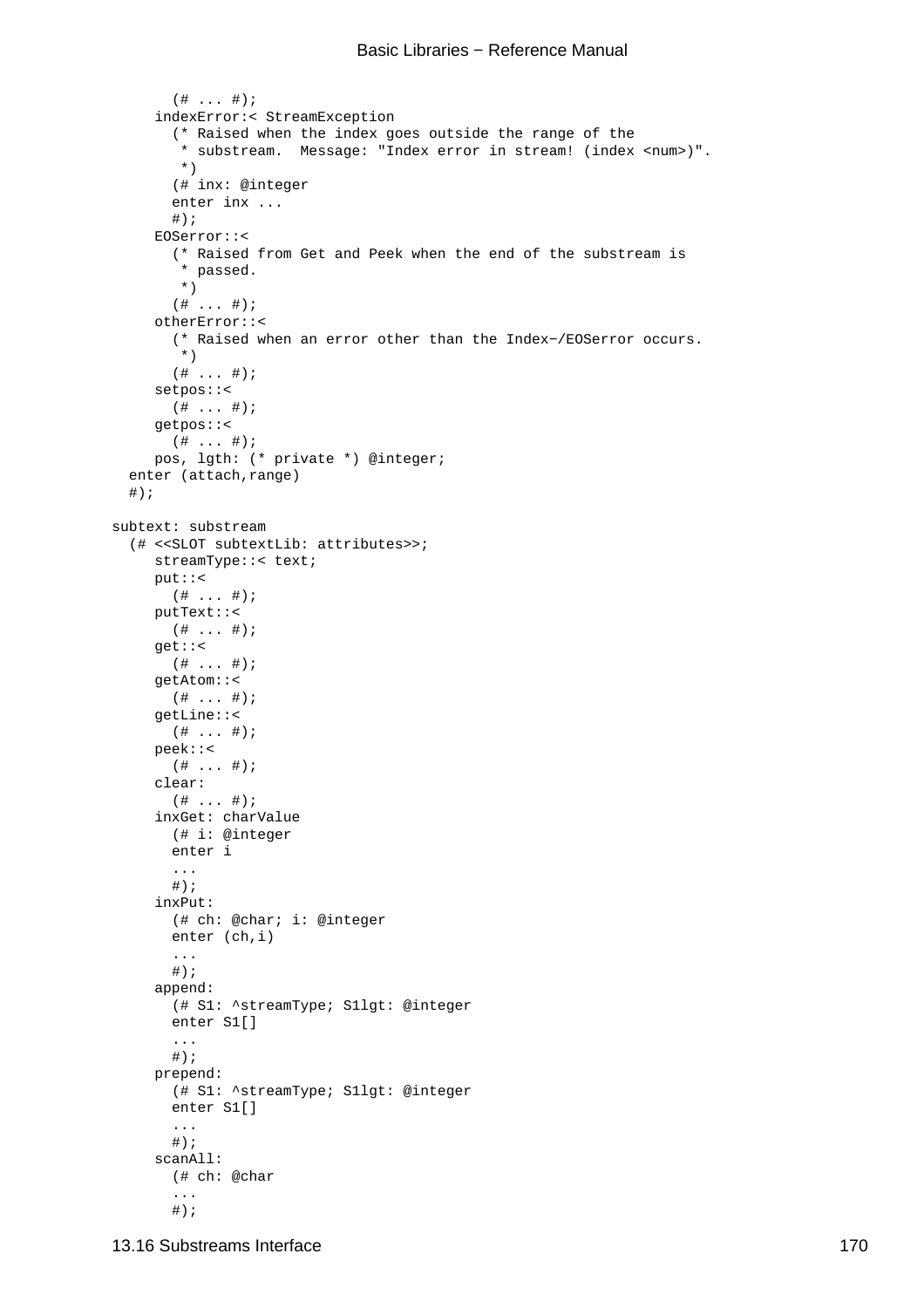```
sub: 
   (# i,j: @integer
   enter (i,j)
   exit (i,j)−>stm.sub
  \#);
insert:
   (# T1: ^streamType;
      inx: @integer;
      P: @integer
   enter (T1[],inx)
   ...
  #);
delete:
   (# i,j: @integer
   enter (i,j)
   ...
  #);
equal: booleanValue
   (# S1: ^streamType;
      S1pos, lgt: @integer;
      NCS:< booleanObject
   enter S1[]
   ...
  #);
equalNCS: equal
   (* As 'equal', except the the comparison will be done Non
    * Case Sensitive
    *)
   (# NCS:: trueObject #);
less: booleanValue
   (# S1: ^streamType;
      S1pos, lgt: @integer; ch, ch1: @char
   enter S1[] 
   ...
  #);
greater: booleanValue
   (# S1: ^streamType;
      S1pos, lgt: @integer; ch, ch1: @char
   enter S1[]
   ...
  #);
makeLC:
   (# ... #);
makeUC:
  (# ... #);
find:
   (# ch: @char;
      inx: @integer;
      NCS:< booleanObject;
      from:< integerObject(# do pos−>value; INNER from #)
   enter ch
   ...
  \# ) \, ;
findAll: find
   (# from:: (# do 0−>value #)
   do INNER findAll
  \#);
findText:
   (# txt: ^text;
      inx: @integer;
      NCS:< booleanObject;
      from:< integerObject(# do pos−>value; INNER from #)
   enter txt[]
   ...
  #);
findTextAll: findText
```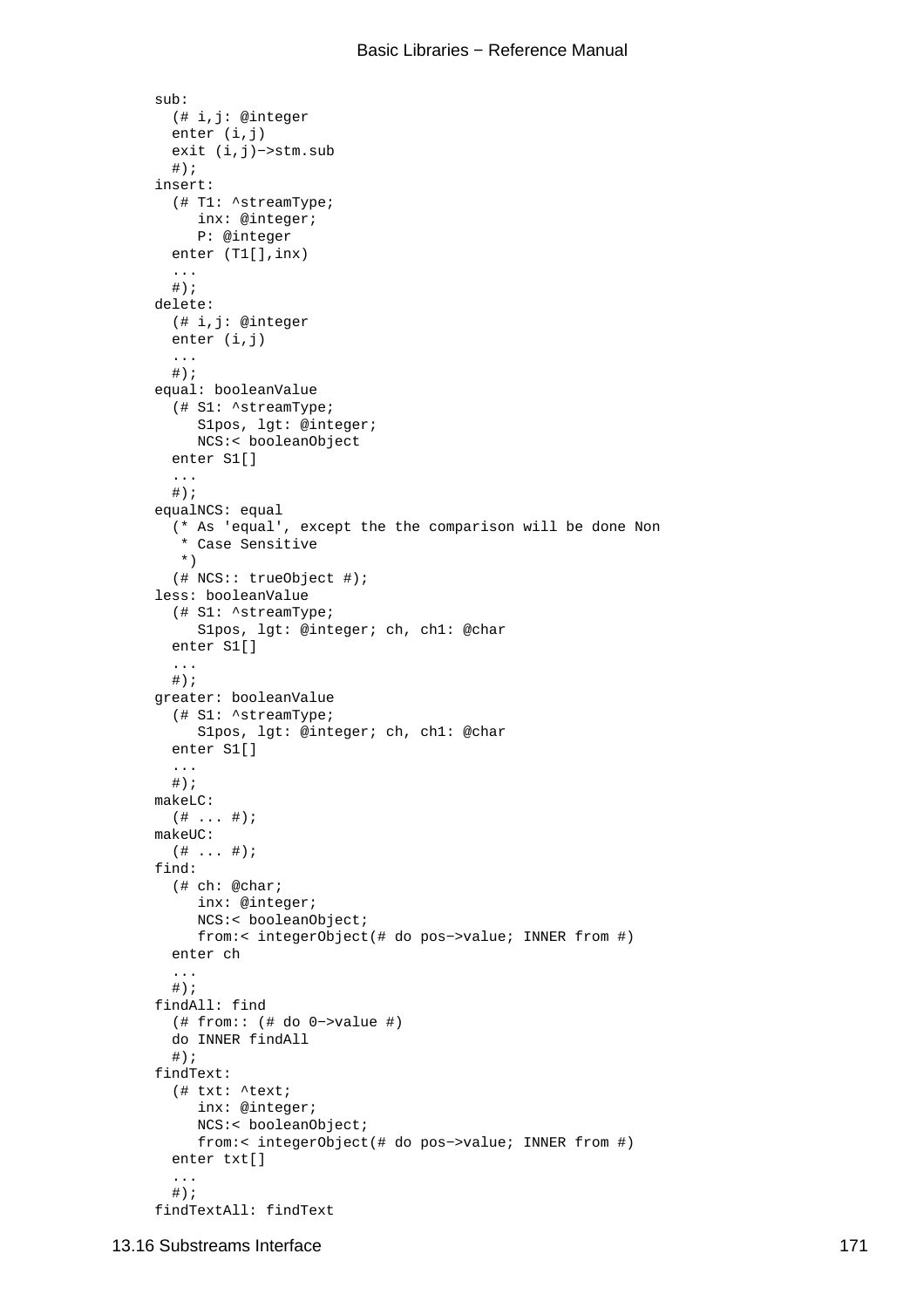```
 (# from:: (# do 0−>value #)
        do INNER findTextAll
       \#);
   exit stm.T[low:high]
  \#);
putSubStream: screen.putSubstream(# do INNER putSubstream #)
−−− textLib: attributes −−−
subtxt:
  (# low,high: @integer;
     theSubtext: ^subtext
   enter (low,high)
   do &subtext[]−>theSubtext[];
      (this(text)[],(low,high))−>theSubtext;
      theSubtext.init
   exit theSubtext[]
   #)
−−− streamLib: attributes −−−
putSubstream:
   (# stm: ^substream;
    p: (*private*)@integer
   enter stm[]
   ...
   #)
```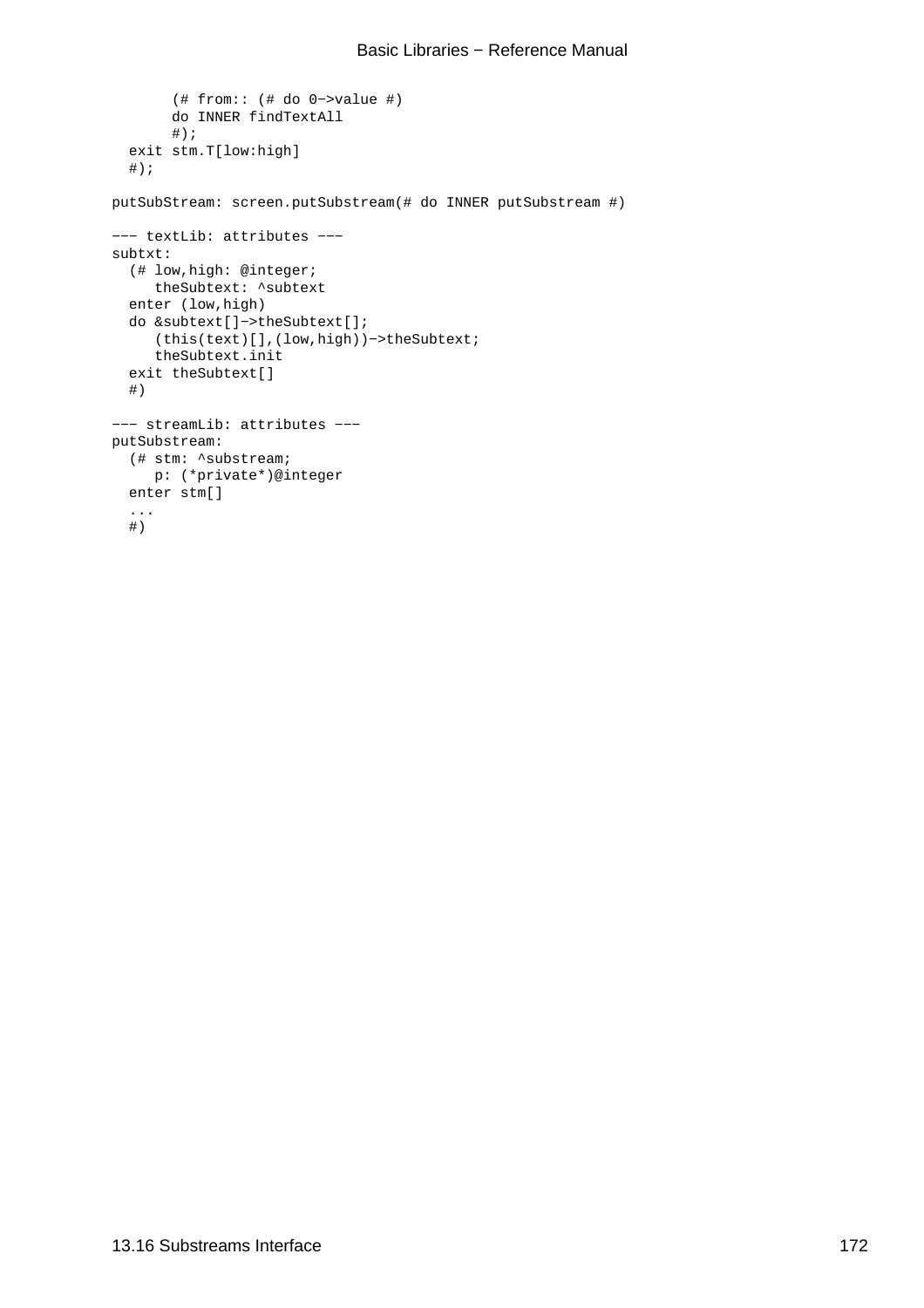# **13.17 Systemenv Interface**

```
ORIGIN 'basicsystemenv'; 
BODY 'private/systemenvbody';
(*
 * COPYRIGHT
  * Copyright (C) Mjolner Informatics, 1984−96
  * All rights reserved.
 *
  * Use this fragment as the ORIGIN for concurrent BETA
  * programs NOT using X libraries or other UI libraries 
  * with a central event−loop.
 * 
  * Programs should look something like:
 * 
 * ORIGIN 'systemenv';
  * −−− program:descriptor −−−
  * systemEnv:
 * (# ...
  * do ...
  * #)
 * 
  * For details about the concurrency abstractions,
  * see the file basicsystemenv.bet
  *)
```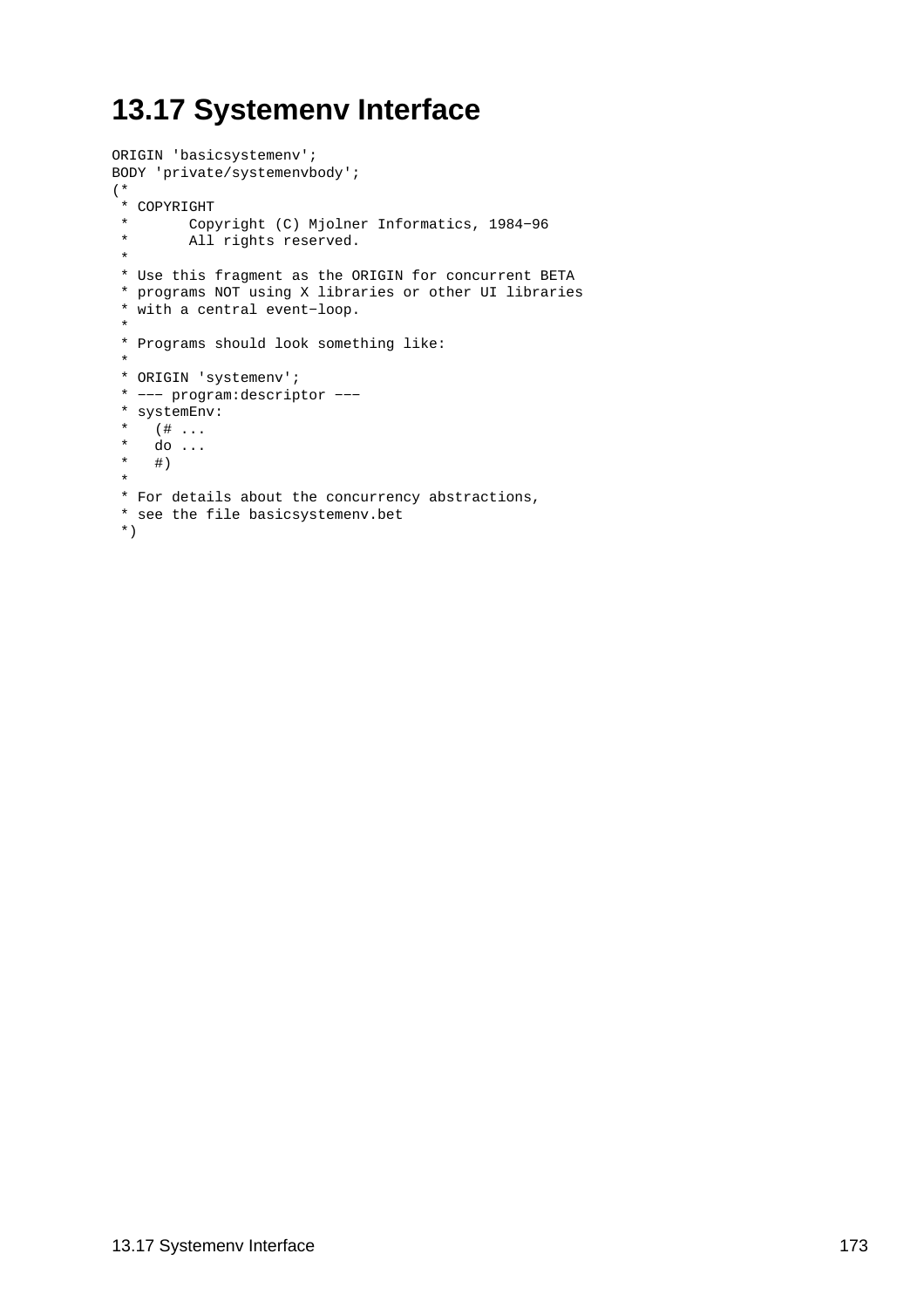## **13.18 TextUtils Interface**

```
ORIGIN 'betaenv';
LIB_DEF 'textUtils' '../lib';
INCLUDE 'numberio'
(*
  * COPYRIGHT
        Copyright (C) Mjolner Informatics, 1996
  * All rights reserved.
  *)
−−− streamLib: attributes −−−
getBoolean:
   (# trueValue:< (# value: ^text do 'true'−>value[]; INNER exit value[] #);
     falseValue:< (# value: ^text do 'false'−>value[]; INNER exit value[] #);
     syntaxError:< streamException
        (# 
        do 'getBoolean: Syntax Error − looking at: "'−>msg.append;
           t[]−>msg.puttext; '"'−>msg.putline; INNER
       \#);
     value: @boolean;
     t: ^(* private *)text
   do getAtom−>t[];
      (if true
       // t[]−>(trueValue).equalNCS then true−>value
       // t[]−>(falseValue).equalNCS then false−>value
       else syntaxError 
      if);
      INNER getBoolean
   exit value
   #);
putBoolean:
   (# trueValue:< (# value: ^text do 'true'−>value[]; INNER exit value[] #);
    falseValue:< (# value: ^text do 'false'−>value[]; INNER exit value[] #);
     value: @boolean
   enter value
   do (if value then
          trueValue−>puttext
       else
          falseValue−>puttext
      if);
      INNER putBoolean
  #);
−−− lib: attributes −−−
getBoolean: keyboard.getBoolean
   (# do INNER getBoolean #);
putBoolean: screen.putBoolean
   (# do INNER putBoolean #);
−−− textLib: attributes −−−
set: (* makes THIS( stream) contain only the character: ch *)
  (# ch: @char
  enter ch
  do INNER set; clear; ch−>put
 #);
setText:
   (* makes THIS( stream) contain only the text contained in 't' *)
  (# t: ^text
  enter t[]
   do INNER setText; clear; t[]−>puttext
```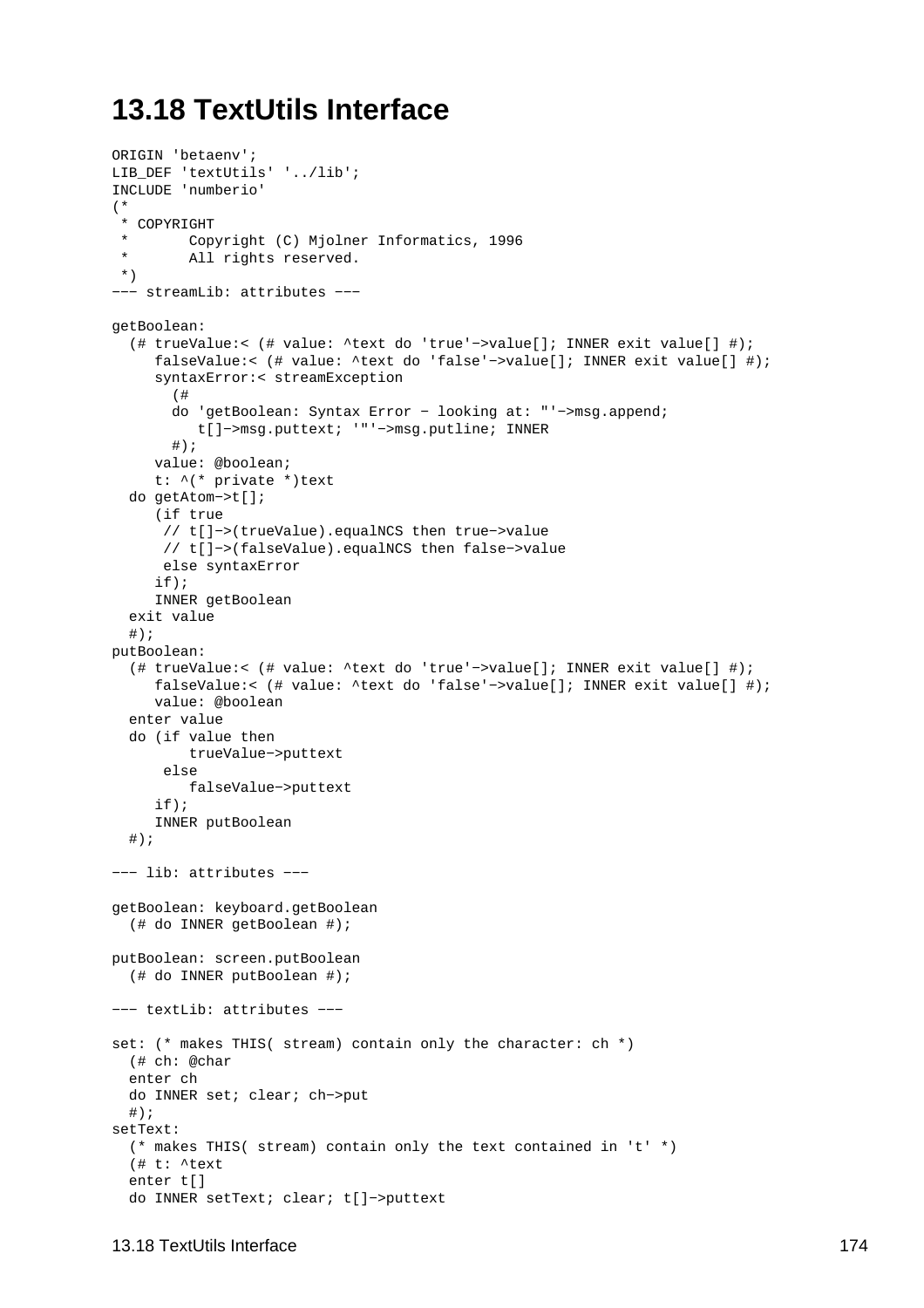```
\#);
setInt:
   (* makes THIS( stream) contain only the textual representation of
    * the integer 'i'
   *)
   (# i: @integer
   enter i
   do INNER setInt; clear; i−>putint
  \#);
setBased:
   (* makes THIS( stream) contain only the textual representation of
    * the number 'value' in base 'base'
   *)
   (# base, value: @integer
   enter (base, value)
   do INNER setBased; clear; (base,value)−>putBased
  \#);
setReal:
   (* makes THIS( stream) contain only the textual representation of
    * the real number 'r'
   *)
   (# r: @real
   enter r
   do INNER setReal; clear; r−>putreal
  \#);
setBoolean:
   (* makes THIS( stream) contain only the textual representation of
    * the boolean 'value' (i.e. either 'true' og 'false')
   *)
   (# value: @boolean
   enter value
   do INNER setBoolean; clear; value−>putBoolean
   #)
```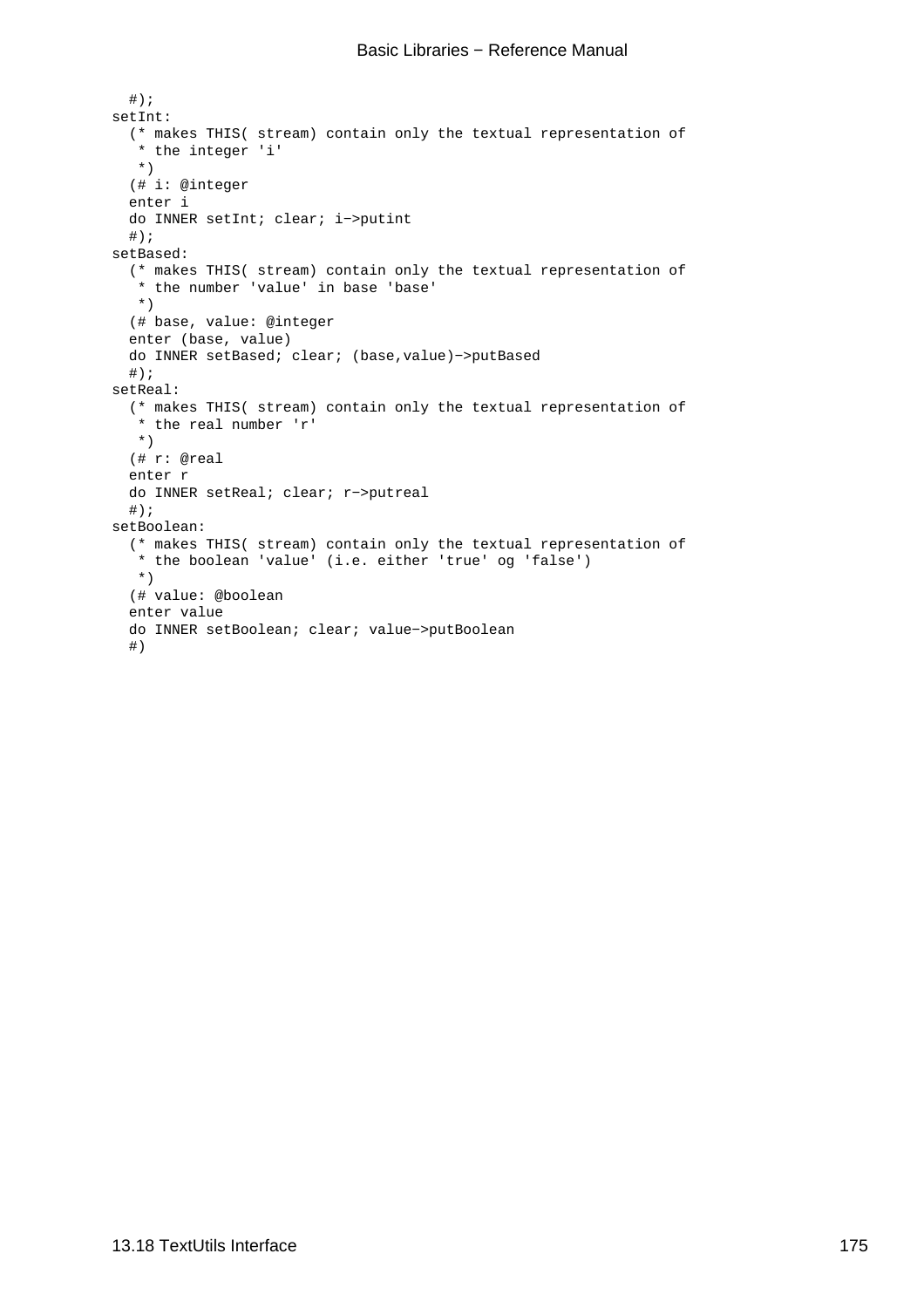# <span id="page-181-0"></span>**13.19 Texthash Interface**

```
ORIGIN '~beta/basiclib/betaenv';
LIB_DEF 'texthash' '../lib';
−−− lib:attributes −−−
(* This is a pattern implementing a hash of a text into an integer.
 * 
  * Usage:
       ph: @honeyman;
\star ...
  * do ph.init;
\star ...
       * 'Some text' −> ph.hash −> hashValue
 * 
  * This version is a BETA implementation of a hash function found in:
 *
         C News Source, which contains the following statement:
 *
  * "dbz.c V3.2
 *
  * Copyright 1988 Jon Zeeff (zeeff@b−tech.ann−arbor.mi.us)
  * You can use this code in any manner, as long as you leave my name on it
  * and don't hold me responsible for any problems with it.
 *
  * Hacked on by gdb@ninja.UUCP (David Butler); Sun Jun 5 00:27:08 CDT 1988
 *
  * Various improvments + INCORE by moraes@ai.toronto.edu (Mark Moraes)
 * 
  * Major reworking by Henry Spencer as part of the C News project."
 *
  * The following text is the original comment before the hash function:
 *
  * This is a simplified version of the pathalias hashing function.
  * Thanks to Steve Belovin and Peter Honeyman
 *
  * hash a string into a long int. 31 bit crc (from andrew appel).
  * the crc table is computed at run time by crcinit() −− we could
  * precompute, but it takes 1 clock tick on a 750.
 *
  * This fast table calculation works only if POLY is a prime polynomial
  * in the field of integers modulo 2. Since the coefficients of a
  * 32−bit polynomial won't fit in a 32−bit word, the high−order bit is
  * implicit. IT MUST ALSO BE THE CASE that the coefficients of orders
  * 31 down to 25 are zero. Happily, we have candidates, from
  * E. J. Watson, "Primitive Polynomials (Mod 2)", Math. Comp. 16 (1962):
       x^32 + x^3 + x^5 + x^3 + x^2 + x^1 + x^0x^31 + x^3 + x^0 *
  * We reverse the bits to get:
        1111010100000000000000000000000000001 but drop the last 1
            * f 5 0 0 0 0 0 0
        01001000000000000000000000000000000001 ditto, for 31-bit crc
            * 4 8 0 0 0 0 0 0
  *)
honeyman: (* BETA VERSION *)
   (# POLY: (# exit 0x48000000 #);
     CrcTable: [128]@Integer;
     init:
       (# j,sum: @Integer;
        do 
           (for i:128 repeat
                0−>sum; 6−>j;
```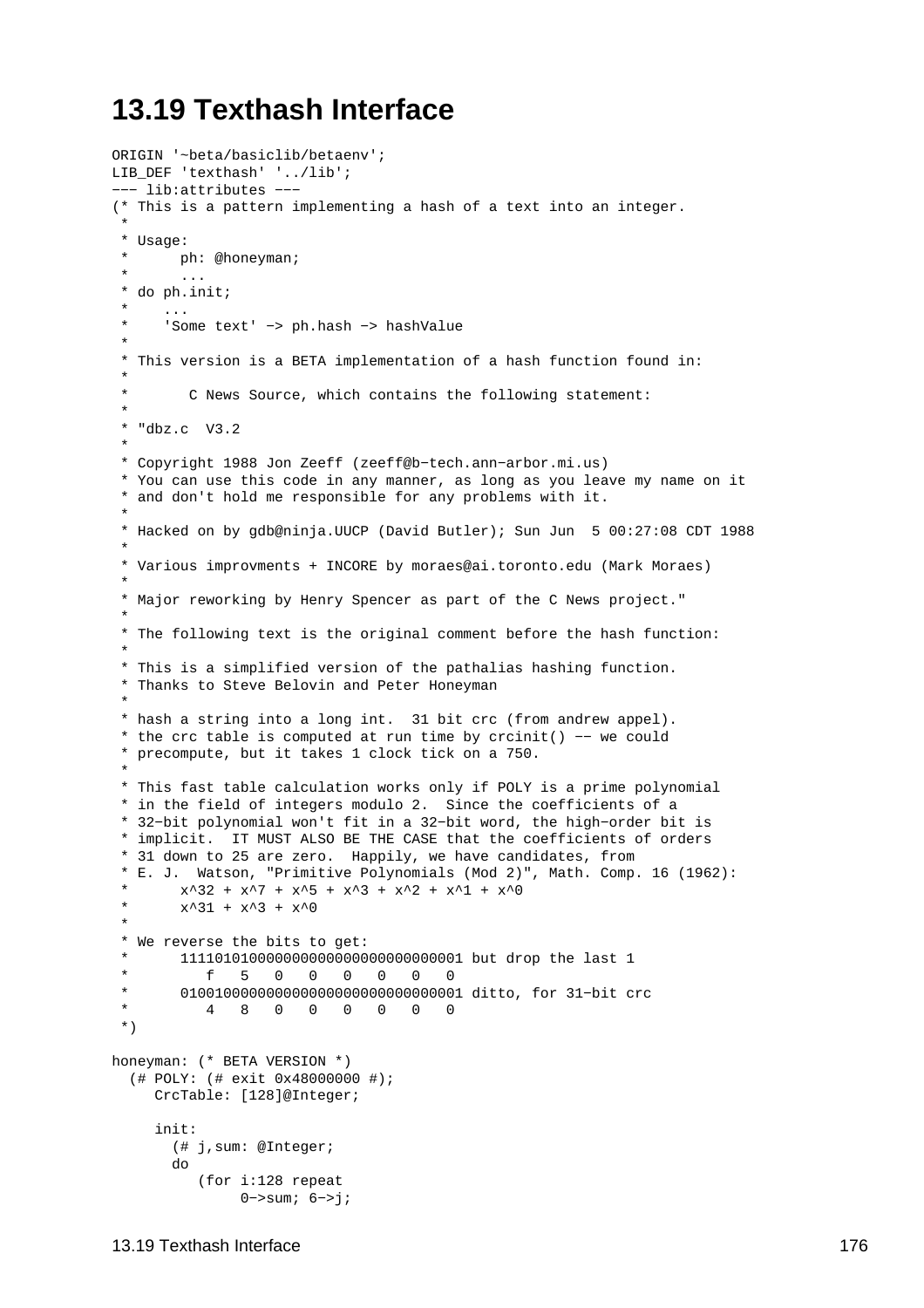```
 loop:
                 (#
                 do (if ((i−1) %Band (1 %sll j)) then
                        (sum %Bxor (POLY %srl j))−>sum;
                     if);
                    (if j>0 then j−1−>j; restart loop if);
                \#);
               sum−>CrcTable[i];
         for);
     \# ) \, ;
   hash: @ 
      (# t: ^Text; sum: @Integer;
      enter t[]
      do 0−>sum;
         (for i:t.lgth repeat
               (sum %srl 7) %Bxor CrcTable[((sum %Bxor t.T[i]) %Band 0x7f) + 1]
                 −>sum;
         for);
      exit sum
     \# ) \, ;
 #)
```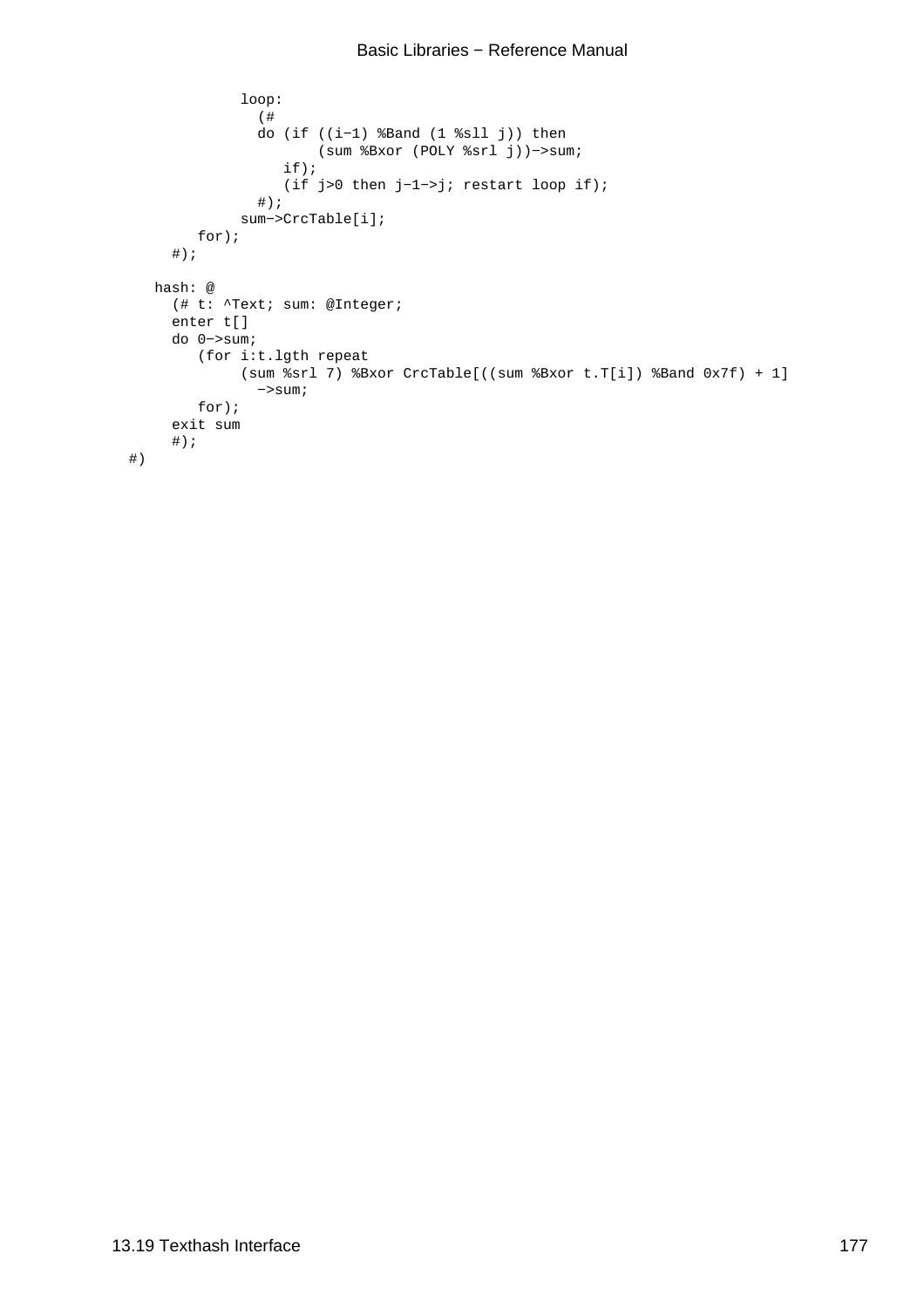# <span id="page-183-0"></span>**13.20 Timedate Interface**

```
ORIGIN '~beta/basiclib/betaenv';
BODY 'private/timedatebody';
(* This library defines a 'time' (and thereby a date) and a 'period'
 * concept.
 * 
  * The library defines numerous operations on time and period values,
 * and time objects, including operations for comparisons, addition,
  * subtractions, printing and reading times and periods.
 * 
  * Given a time, you can ask for the year, day, etc. components of
  * that time, giving the date−related informations of a time.
 *)
−−− lib:attributes −−−
time:
   (# <<SLOT timeLib:attributes>>;
      (* Get and set the individual attributes of the time.
\star * These are normalised, so that you can overflow attributes into
       * each other. If you e.g. add 23 hours to a time representing
       * 7 o'clock one day, it becomes 6 o'clock the next day! If you
       * subtract a day from the 1st of a month, you get the last day
       * of the previous month, and so on.
       *)
     year: (* set/get the year−component of this(time) *)
        (#
        enter (# value: @integer enter value ... #)
        exit (# value: @integer ... exit value #)
       #);
     month: (* set/get the month−component of this(time). Range: [1−12] *)
        (#
        enter (# value: @integer enter value ... #)
        exit (# value: @integer ... exit value #)
       #);
     day: (* set/get the day−component of this(time). Range: [1−31] *)
        (#
        enter (# value: @integer enter value ... #)
        exit (# value: @integer ... exit value #)
       #);
    hour: (* set/get the hour−component of this(time) *)
        (#
        enter (# value: @integer enter value ... #)
        exit (# value: @integer ... exit value #)
       #);
     minute: (* set/get the minute−component of this(time) *)
        (#
        enter (# value: @integer enter value ... #)
        exit (# value: @integer ... exit value #)
       #);
     sec: (* set/get the sec−component of this(time) *)
        (#
        enter (# value: @integer enter value ... #)
        exit (# value: @integer ... exit value #)
       \#);
     weekday:
        (* Returns the weekday of this(time) as an integer.
         * Monday=1, Tuesday=2, etc.Sunday=7
        *)
        (#
```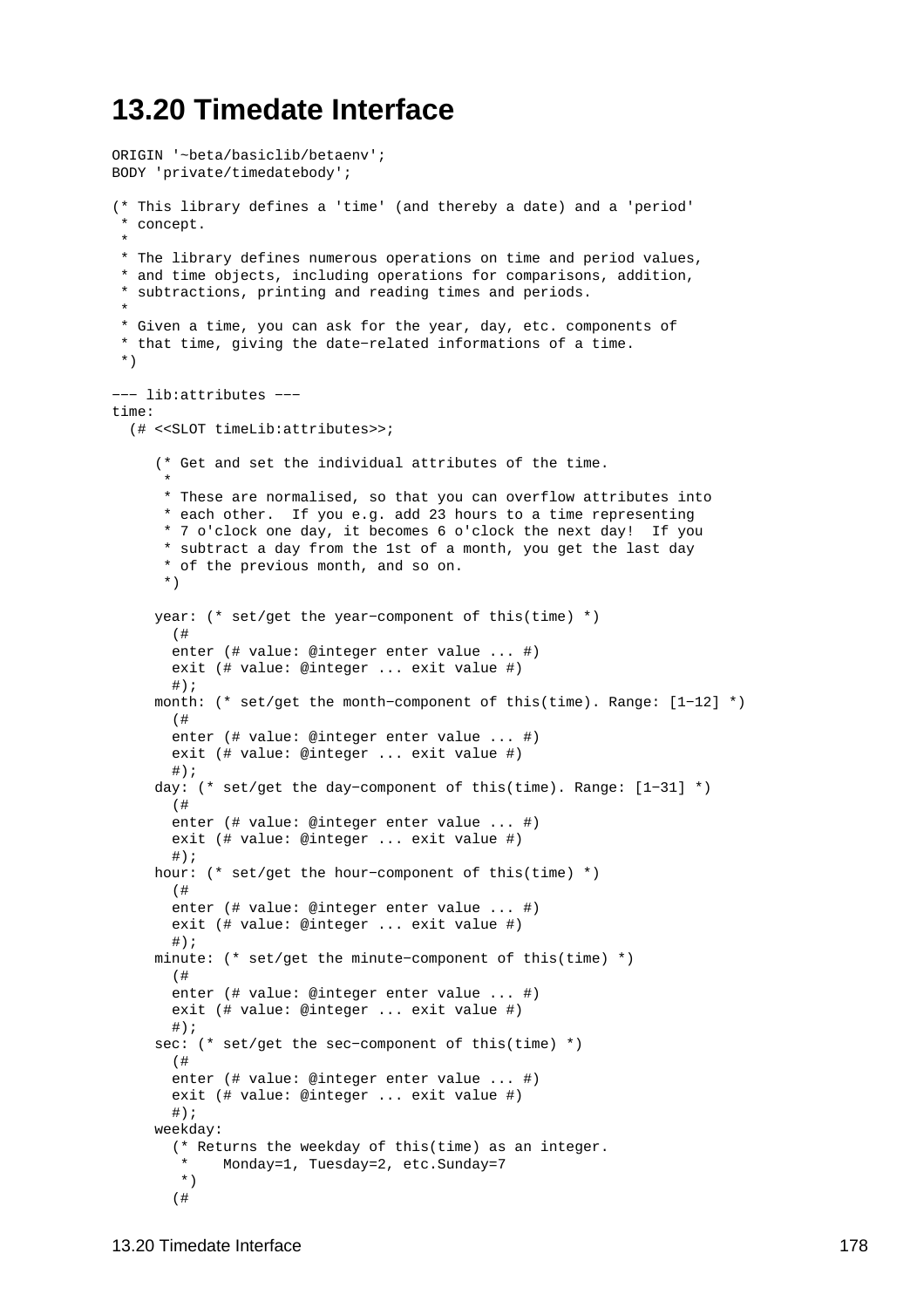```
 exit (# value: @integer ... exit value #)
  \#);
dayOfYear: integerValue
   (* returns the day of yeat of this(time) *)
   (# doy: @...
   do doy
  \# ) \, ;
weekOfYear: integerValue
   (* Returns the number of the week of this(time). Range: [1−53].
        previousYear is invoked if the week is the last week
                       of the previous year
    * followingYear is invoked if the week is the first week
                       of the following year
    *)
   (# previousYear:< notification;
      followingYear:< notification;
      woy: @...
   do woy
  #);
leapYear: booleanValue
   (* Returns true, iff this(time).year is a leap year *)
   (# ly: @...
   do ly
  \#);
timePredicate: booleanValue(# other: @time enter other do INNER #);
sameYear:
   (* returns true, iff this(time).year = other.year *)
   timePredicate(# ... #);
sameMonth:
  (* returns true, if sameYear and this(time).month = other.month *)
   timePredicate(# ... #);
sameDay:
  (* returns true, if sameMonth and this(time).day = other.day *)
   timePredicate(# ... #);
sameHour:
   (* returns true, if sameDay and this(time).hour = other.hour *)
   timePredicate(# ... #);
sameMinute:
   (* returns true, if sameHour and this(time).minute = other.minute *)
   timePredicate(# ... #);
sameSec:
   (* returns true, if sameMinute and this(time).sec = other.sec *)
   timePredicate(# ... #);
equal:
   (* returns true, iff this(time) = other *)
   sameSec(# #);
before: (* returns true, iff this(time) < other *)
   timePredicate(# ... #);
after: (* returns true, iff this(time) > other *)
   timePredicate(# ... #);
between: booleanValue
  (* returns true, iff d1 <= this(time) <= d2 *)
   (# d1,d2: @time
   enter (d1,d2)
   ...
  #);
add: (* moves this(time) forward in time by period 'p' *)
   (# p: @period
   enter p
   ...
```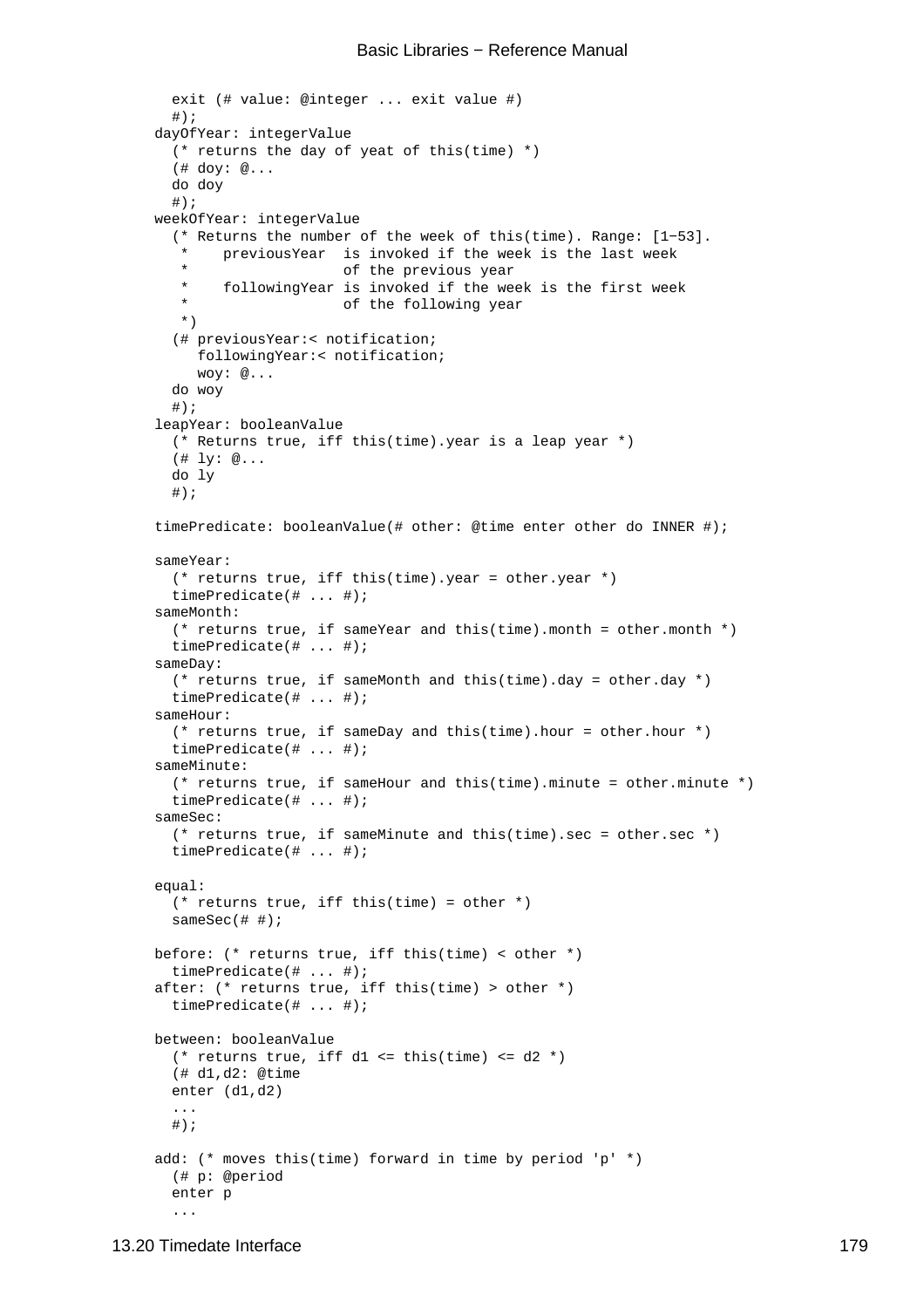```
#);
     sub: (* moves this(time) backwards in time by period 'p' *)
        (# p: @period
        enter p
        ... 
        #);
     private: @...;
  enter (# year, month, day, hour, minute, sec: @integer;
         enter (year, month, day, hour, minute, sec) 
         ... #)
   exit (# year, month, day, hour, minute, sec: @integer;
         ...
         exit (year, month, day, hour, minute, sec) 
         #)
  #);
timeNow: (* get the time right now! *)
   (# t: @time;
   ...
  exit t 
  \#);
timeNowRef:
   (* as timeNow, except that it returns a time object reference *)
   (# t: ^time
  do &time[]−>t[]; timeNow−>t;
  exit t[]
   #);
timeMin: (* Mon Nov 24 12:00:00 −4713 *) 
  (# t: @time;
   ... 
  exit t
  \#);
timeMax: (* in principle infinity *)
   (# t: @time;
   ... 
  exit t
  \#);
timeRange: (* the range within which time objects will be normalized *)
   (# exit (timeMin, timeMax) #);
timeDifference:
   (* calculates the time difference (period) between the two times t1 and t2 *)
   (# t1, t2: @time; d: @period
  enter (t1,t2)
   ... 
  exit d
  #);
period:
   (* Periods are used to represent a period of time.
 * 
    * Periods are measured in days, hours, minutes and seconds, and is
    * as such independent of months and years, since these measurements
    * are not time invariant (the length of a year varies, and the same
    * applies for months (28, 29, 30 or 31 days).
 * 
    * Periods can be used to represent the time difference between two
    * times, e.g. between Nov 28 22:45:15 1996 and Dec 3 23:15:30,
    * which is 05#00:30:15.
```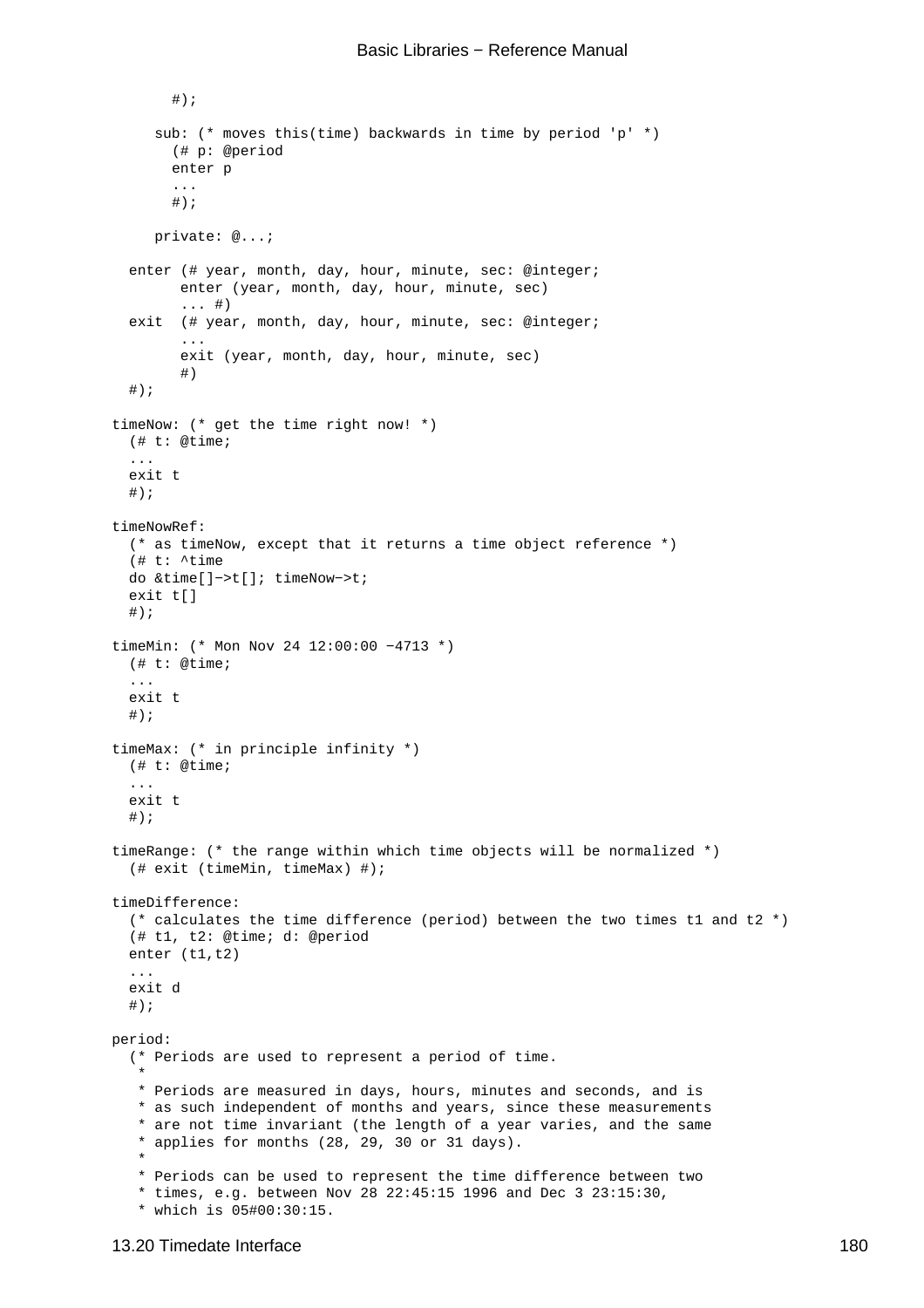```
 * 
    * Periods are also used to represent a duration, e.g. the duration
    * of a standard lecture, 00#00:45:00.
 * 
    * You can add and subtract periods using pAdd and pSub
    * (e.g. '((0,01,30,00),p1)−>pAdd−>p2' adds one hour and 30 minutes
    * to the period 'p1' and returns the result in 'p2').
 * 
    * And you can measure the time difference between two times 't1'
    * and 't2' by '(t1,t2)−>timeDifference−>p'. Finally, you can move
    * a time 't' forward or backwards in time by a given period 'p' by
    * 'p−>t.add' and' p−>t.sub'.
    *)
   (# <<SLOT periodLib: attributes>>;
     days, hours, minutes, seconds: @integer; 
   enter (days, hours, minutes, seconds)
   exit (days, hours, minutes, seconds)
  #);
pAdd: (* adds two periods and returns the result *)
   (# p1, p2, p3: @period
   enter (p1, p2)
   do p1.days+p2.days−>p3.days;
     p1.hours+p2.hours−>p3.hours;
     p1.minutes+p2.minutes−>p3.minutes;
     p1.seconds+p2.seconds−>p3.seconds;
   exit p3
  \# ) \; ;
pSub: (* subtracts two periods and returns the result *)
   (# p1, p2, p3: @period
   enter (p1, p2)
   do p1.days−p2.days−>p3.days;
     p1.hours−p2.hours−>p3.hours;
      p1.minutes−p2.minutes−>p3.minutes;
     p1.seconds−p2.seconds−>p3.seconds;
   exit p3
  #);
(* Input/Output utilities:
 *
  * Formats:
     Time: Www Mmm Dd Yyyy Hh:Mm:Ss
     Date: Www Mmm Dd Yyyy
     Clock: Hh:Mm:Ss
     Period: Dd#Hh:Mm:Ss
 * 
  * where Www is the weekday (Mon, Tue, etc.)
        Mmm is the month (Jan, Feb, etc.)
  * Dd is the date
  * Hh is hours
  * Mm is minutes
  * Ss is seconds
  * Yyyy is the year
  *)
putTime: (* prints a time value on screen *)
 screen.putTime(# do INNER #);
getTime: (* reads a time value from the keyboard *)
  keyboard.getTime(# do INNER #);
putDate: (* prints the date portion of a time value on screen *)
  screen.putDate(# do INNER #);
getDate:
   (* reads a date value from the keyboard. The clock part of the
    time value will be 00:00:00
```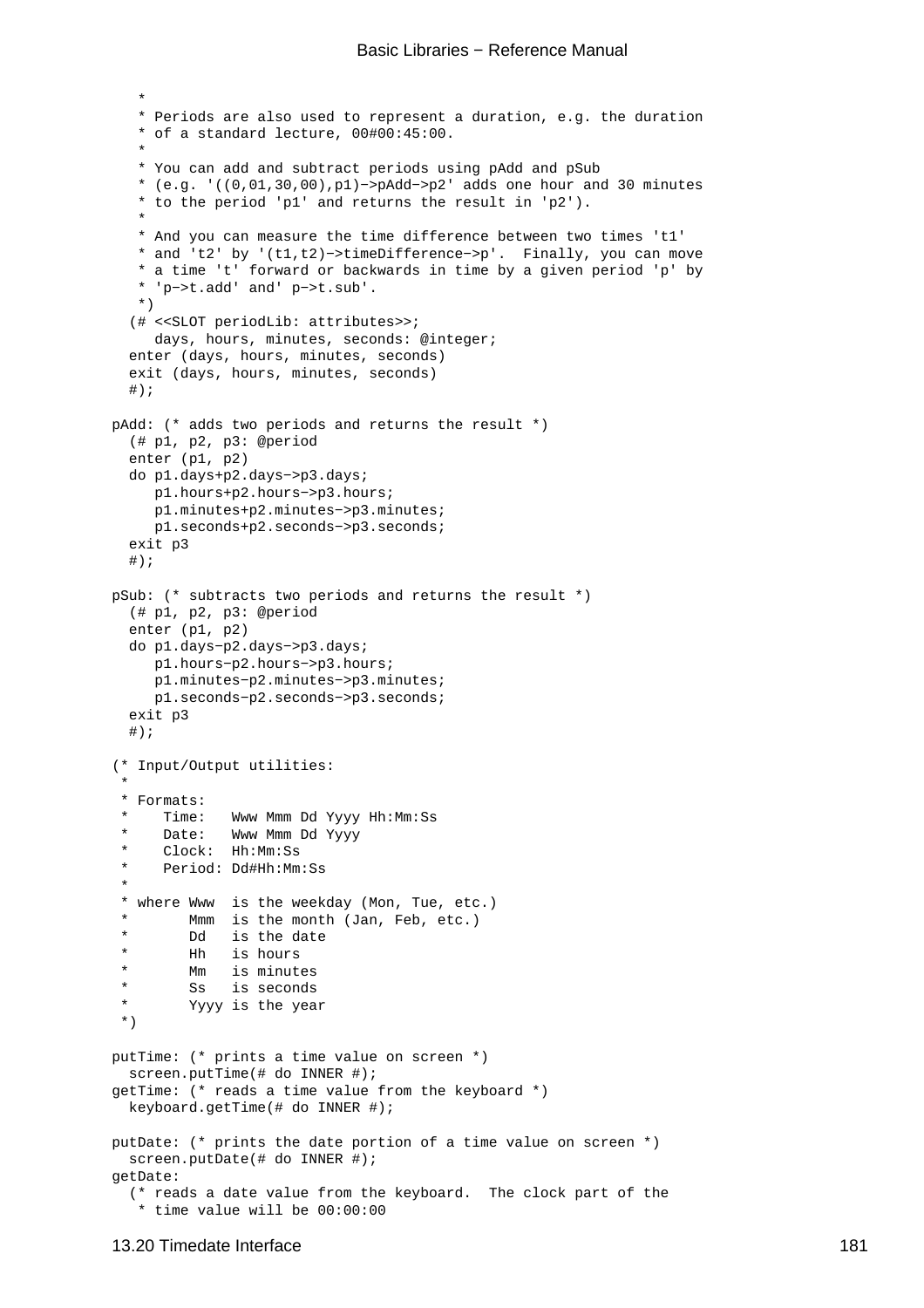```
 *)
   keyboard.getDate(# do INNER #);
putClock: (* prints the clock portion of a time value on screen *)
  screen.putClock(# do INNER #);
getClock:
   (* reads a clock value from the keyboard. The date part of the
    * time value will be Jan 01, 0000.
    *)
   keyboard.getClock(# do INNER #);
putPeriod: (* prints a period value on screen *)
   screen.putPeriod(# #);
getPeriod: (* reads a period value from the keyboard *)
  keyboard.getPeriod(# #);
−−− streamLib:attributes −−−
putTime: (* prints a time value on this(stream) *)
   (# t: @time;
   enter t
   ...
  #);
getTime: (* reads a time value from this(stream) *)
   (# t: @time;
   ...
   exit t
  \# ) \, ;
putDate: (* prints the date portion of a time value on screen *)
   (# t: @time;
   enter t
   ...
  #);
getDate:
   (* reads a date value from the keyboard. The clock part of the
    * time value will be 00:00:00
   *)
   (# t: @time;
   ...
   exit t
  #);
putClock: (* prints the clock portion of a time value on screen *)
   (# t: @time;
   enter t
   ...
  \#);
getClock:
   (* reads a clock value from the keyboard. The date part
    * of the time value will be Jan 01, 0000
   *)
   (# t: @time;
   ...
   exit t
  \#);
putPeriod: (* prints a period value on this(stream) *)
   (# p: @period
   enter p
   ...
  \#);
getPeriod: (* prints a period value on this(stream) *)
   (# p: @period
   ...
   exit p
```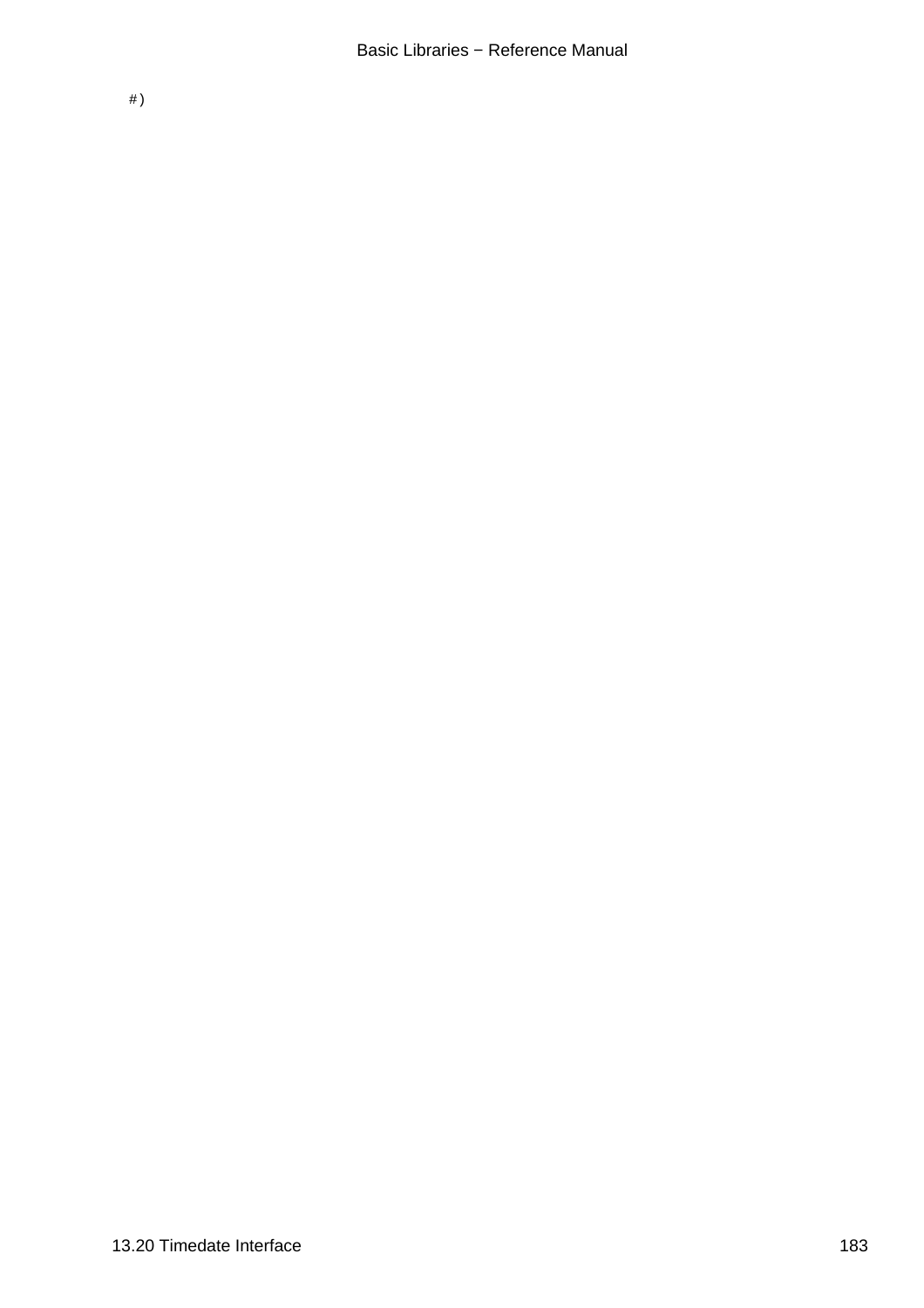# <span id="page-189-0"></span>**13.21 Timehandler Interface**

```
ORIGIN 'basicsystemenv';
LIB_DEF 'timehandler' '../lib';
BODY 'private/timehandlerbody';
(*
  * COPYRIGHT
  * Copyright (C) Mjolner Informatics, 1984−96
  * All rights reserved.
 \ddot{\phantom{0}} *)
−−− systemLib:attributes −−−
timeHandler:
   (* timeHandler handles the setting and unsetting of timers.
    * 
    * register takes a time to wait and an object reference. It returns
    * a unique id identifying the registration. If the registration is
    * not unregistered before the timer goes off, the object will be
    * executed. Due to non−preemptive multitasking, it can only be
    * guaranteed that at least time seconds will elapse before obj is
    * executed.
 * 
    * unregister takes a registration id and unregisters the
    * registration. If this happens before the corresponding timer
    * goes off, the registered object will not be executed.
 * 
    * init should be called before using the timeHandler.
    *)
   (# register:
        (# obj: ^Object; time: @Integer;
           id: @Integer;
        enter (obj[],time)
        ...
        exit id
       #);
     unregister:
        (# id: @Integer;
        enter id
        ...
       \#) ;
     init:
        (#
        ...
       #);
     timeHandlerPrivate: @...;
```
#)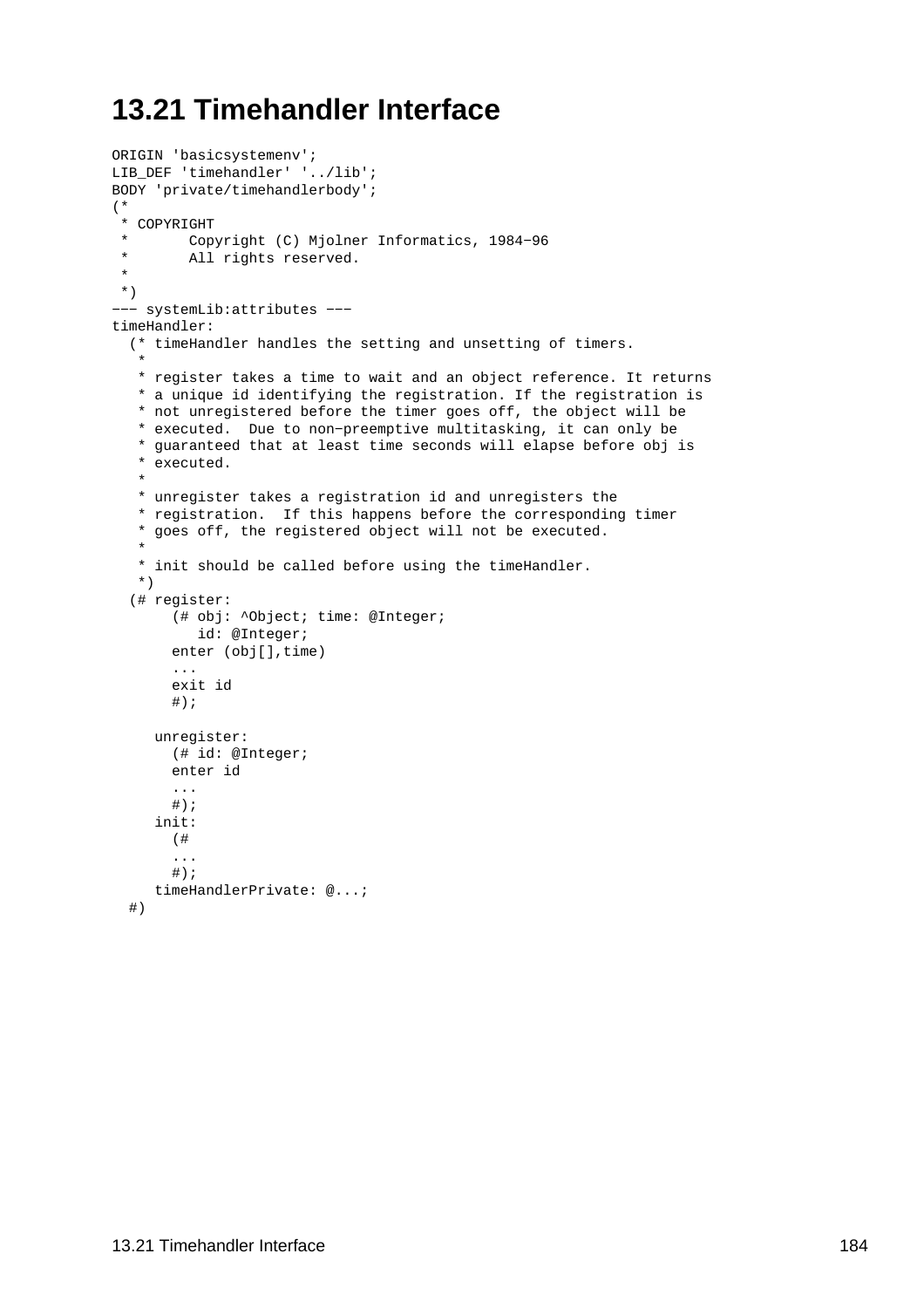# <span id="page-190-0"></span>**13.22 Wtext Interface**

```
ORIGIN 'betaenv';
BODY 'private/wtextbody'
(*
  * COPYRIGHT
         * Copyright (C) Mjolner Informatics, 1997−98
         All rights reserved.
 *
  * This fragment implements a UniCode stream and text concept
  *)
−−−lib:attributes−−−
wStream: 
   (# <<SLOT wStreamLib: attributes>>;
     length:< integerValue (* returns the length of THIS(wStream) *)
        (#
        do −1−>value; INNER length
       \#);
     position: (* current position of THIS(wStream) *)
        (# 
        enter setPos
        exit getPos
       \#);
     eos:< (* returns 'true' if THIS(wStream) is at end−of−wStream *)
        booleanValue;
     reset: (* sets 'position' to zero *)
        (#
        do 0−>setPos
        exit THIS(wStream)[]
        #);
     peek:< (* looks at the next character of THIS(wStream) *)
        (# ch: @wchar
        do INNER peek
        exit ch
       \#);
     get:< (* reads a character from THIS(wStream) *)
        (# ch: @wchar
        do INNER get
        exit ch
       \#);
     getNonBlank: 
        (* Reads first non−whitespace character from THIS(wStream).
         * If called at end−of−wStream the character 'ascii.fs' is
         * returned
         *)
        (# ch: @wchar;
           skipblanks: @scanWhiteSpace;
           testEOS: @EOS;
           getCh: @get;
        ...
        exit ch
       \#);
     getint: integerValue
        (* Reads an integer: skips whitespace characters and
         * returns the following digits. 
 * 
         * See numberio.bet for more numerical output operations
         *)
        (# syntaxError:< wStreamException
             (# 
             do 'getint: syntax error − looking at: "'−>msg.append;
                peek−>msg.put; '"'−>msg.putline; INNER syntaxError
            #);
```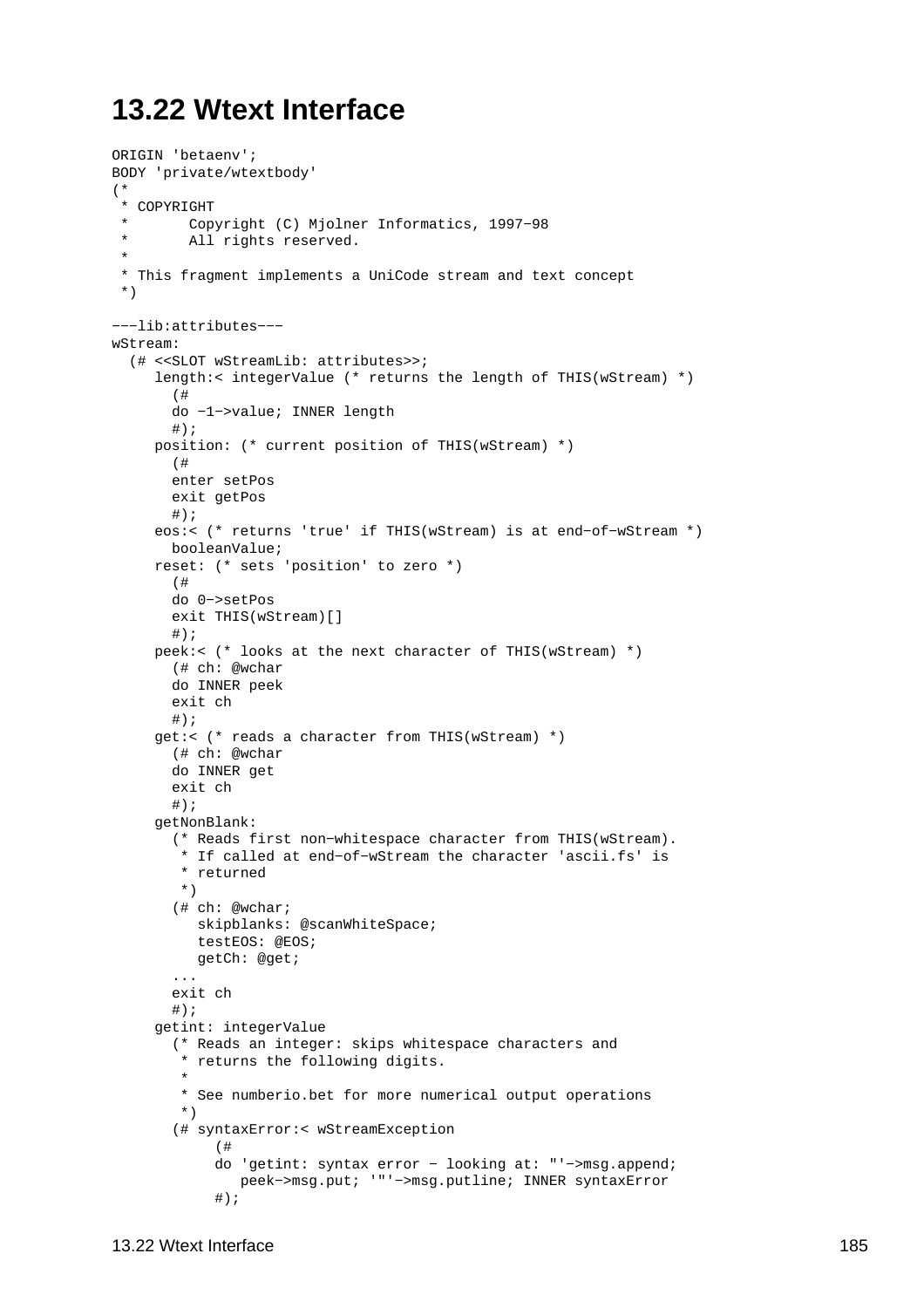```
 geti: @... 
       do geti; INNER getint
       \#);
     getAtom:<
        (* Returns the next atom (i.e. sequence of non−white
         * characters − skipping leading blanks)
        *)
        (# txt: ^wtext;
       do &wText[]−>txt[]; INNER getAtom;
        exit txt[]
       \#) :
     getline:<
        (* Reads a sequence of characters until nl−character
         * appears and returns the characters read.
        *)
        (# txt: ^wText;
       do &wText[]−>txt[]; INNER getline
       exit txt[]
       \#);
     asInt:
        (* converts THIS(wText) to an integer value, ignoring
         * leading and trailing whitespace. See numberio.bet for
         * more numerical conversion operations.
         *)
        (# i: @integer;
           syntaxError:< wStreamException
             (# peekCh: @wchar
             enter peekCh
             do 'asInt: syntax error − looking at: "'−>msg.append;
               peekCh−>msg.put; '"'−>msg.put;
                INNER syntaxError
             #)
        ...
        exit i
       #);
     put:< (* writes a character to THIS(wStream) *)
        (# ch: @wchar
        enter ch
       do INNER put
        exit THIS(wStream)[]
       #);
     newline: (* writes the nl−character *) 
        (#
       do ascii.newline−>put
       exit THIS(wStream)[]
        #);
     putint: 
        (* Writes an integer to THIS(wStream); The format may be
         * controlled by the 'signed', 'blankSign', 'width',
         * 'adjustLeft' and 'zeroPadding' variable attributes.
         * 'width' is extended if it is too small. Examples:
         * '10−>putint' yields: '10'; '10*pi−>putint(# do 10−>width;
         * true−>adjustLeft #)' yields: '10 '; and '10−>putint(# do
         * 10−>width; true−>zeroPadding #)' yields: '0000000010'.
 * 
         * See numberio.bet for more numerical output operations
         *)
        (# n: @integer;
           signed: @boolean
             (* If integer is positive, a '+' will always be
              * displayed
              *);
           blankSign: @boolean 
             (* If integer is positive, a ' ' space is displayed as
              * the sign. Ignored if 'signed=true'
              *);
```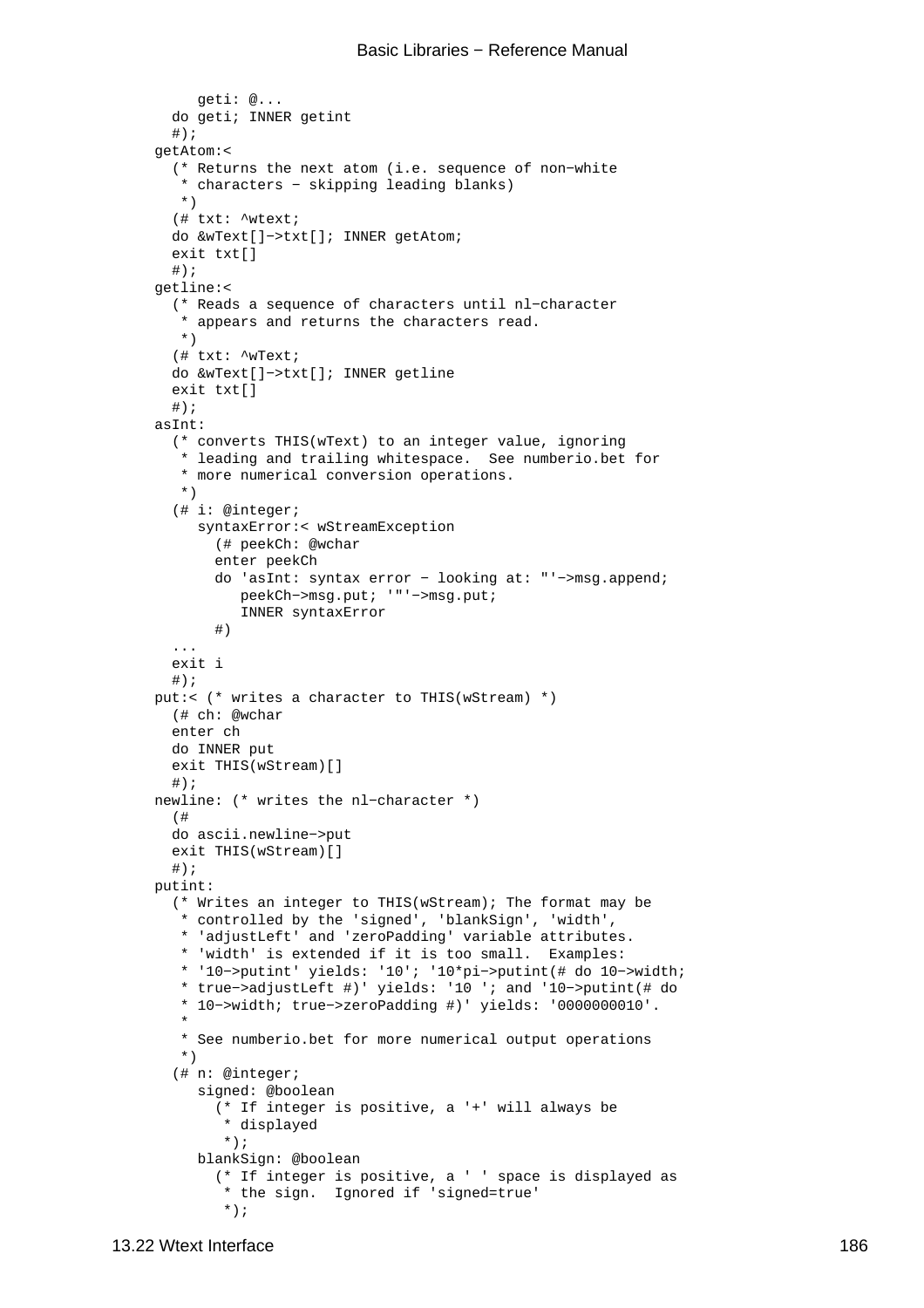```
 width: @integer
        (* Minimum width *);
      adjustLeft: @boolean
        (* Specifies if the number is to be aligned left or
         * right, if padding of spaces is necessary to fill up
         * the specified width.
         *);
      zeroPadding: @boolean
        (* width is padded with leading zero instead of
         * spaces. Ignored if 'adjustLeft=true'
         *);
      format:< (# do INNER format #);
      puti: @...
   enter n
   do 1−>width; format; INNER putint; puti
   exit THIS(wStream)[]
  \#) :
putText:< (* Writes a wText to THIS(wStream). *)
   (# txt: ^wText
   enter txt[]
   do (if txt[]<>NONE then INNER puttext if)
   exit THIS(wStream)[]
  \#);
putline: 
   (* 'puttext' followed by 'newline' *)
   (# T: ^wText; putT: @puttext; newL: @newline
   enter T[]
   do INNER putline; T[]−>putT; newL
   exit THIS(wStream)[]
  \#);
scan: 
   (* Scan chars from current position in THIS(wStream) while
    * '(ch−>while)=true'; perform INNER for each char being
    * scanned
    *)
   (# while:<
        (# ch: @wchar; value: @boolean
        enter ch
        do true−>value; INNER while
        exit value
        #);
      ch: @wchar;
      whilecondition: @while;
      testEOS: @EOS;
      getPeek: @peek;
      getCh: @get;
   ...
   exit THIS(wStream)[]
  \#);
scanWhiteSpace: scan 
   (* Scan whitespace characters *)
   (# while::< (# do ch−>ascii.isWhiteSpace−>value #)
   do INNER scanWhiteSpace
   exit THIS(wStream)[]
  \#);
scanAtom: 
   (* Scan until first non−whitespace char. Scan the next
    * sequence of non−whitespace chars. Stop at first
    * whitespace char. For each non−whitespace char an INNER
    * is performed. Usage: 'scanAtom(# do ch−><destination> #)'
    *)
   (# ch: @wchar;
   ...
   exit THIS(wStream)[]
  \#);
scanToNl:
```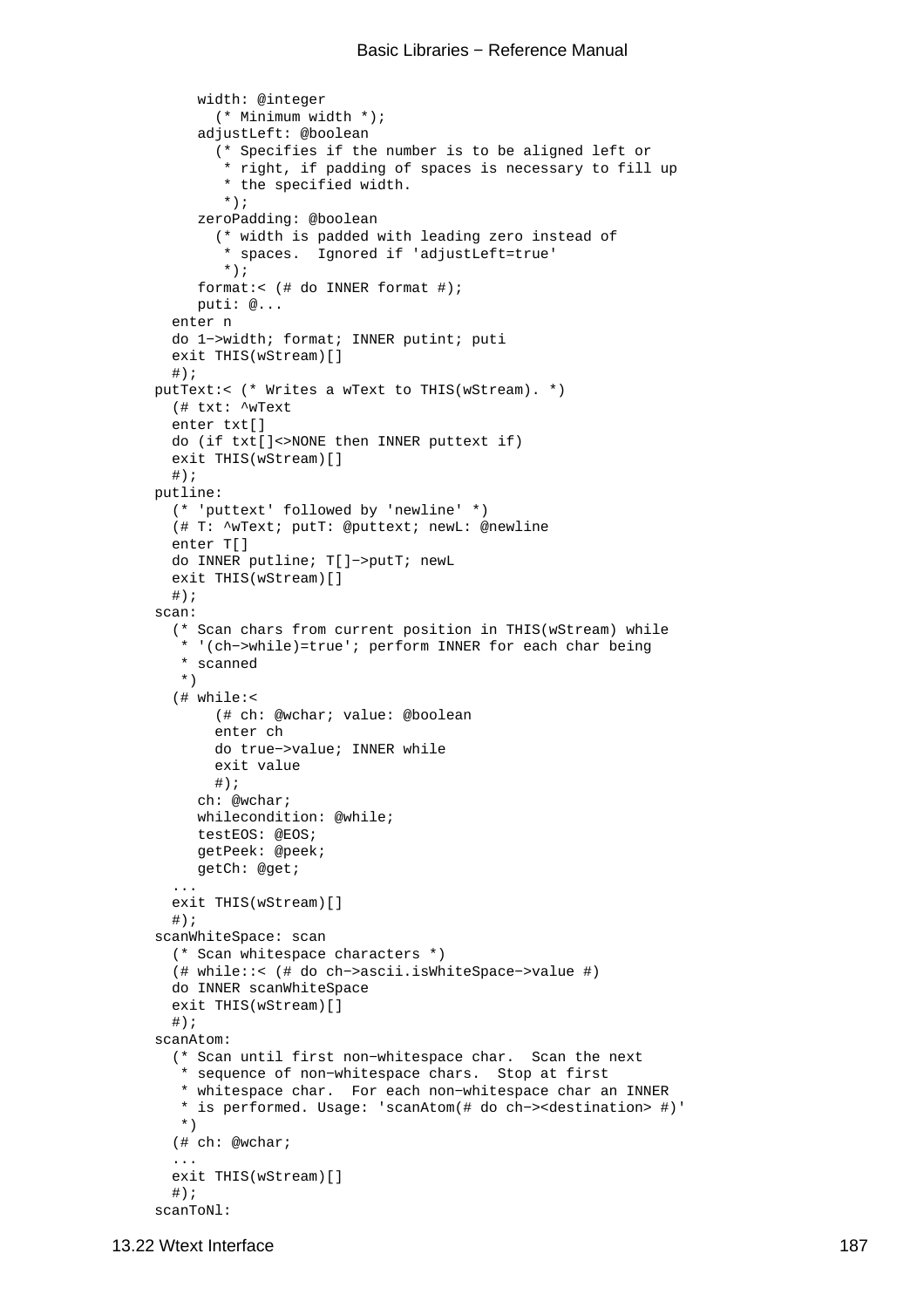#### Basic Libraries − Reference Manual

```
 (* Scan all chars in current line including newline char *)
        (# ch: @wchar; getCh: @get;
        ...
        exit THIS(wStream)[]
       \#);
     wStreamException: exception
        (# do INNER wStreamException #);
     EOSerror:< wStreamException
        (* Raised from 'get' and 'peek' when attempted to read past
         * the end of the wStream.
         *)
        (# 
        do 'Attempt to read past end−of−wStream'−>msg.putline; 
           INNER EOSerror
        #);
     otherError:< wStreamException
        (* Raised when some other kind of wStream error apart from
         the one mentioned above occurs.
         *);
     getPos:< (* returns current position of THIS(wStream) *)
        integerValue;
     setPos:< (* sets current position in THIS(wStream) to 'p' *)
        (# p: @integer
        enter p
        do INNER setPos
        exit THIS(wStream)[]
        #)
   #); (* pattern wStream *)
(***** wText pattern **********************************************)
wText: wStream
   (* A wText is a sequence of characters. Let 'T: @wText'. The
    * range of 'T' is '[1,T.length]'. A wText can be initialized by
    * executing 'T.clear' or by assigning it another (initialized)
    * wText. A wText−constant has the form 'foo'. The 'wText' pattern
    * is primarily intended for small wTexts but there is no upper
    * limit in the size. However, most of the operations becomes
    * less efficient with larger wTexts.
    *)
   (# <<SLOT wTextLib: attributes>>;
     length::< (* Returns the length of THIS(wText) *) 
        (# do lgth−>value; INNER length #);
     eos::<
       (# ... #);
     empty: 
      (\# \text{exit} (\text{lqth} = 0) \#);clear: (* Sets the length and position of THIS(wText) to zero *)
        (#
        do 0−>pos−>lgth
        exit THIS(wText)[]
       \#);
     equal: booleanValue
        (* Tests if THIS(wText) is equal to the entered wText. If
         * 'NCS' is further bound to 'trueObject', the comparison
         * will be done Non Case Sensitive.
         *)
        (# txt: ^wText;
           NCS:< booleanObject
        enter txt[]
        ...
       #);
     equalNCS: equal
        (* As 'equal', except the the comparison will be done Non
         * Case Sensitive
         *)
        (# NCS:: trueObject #);
```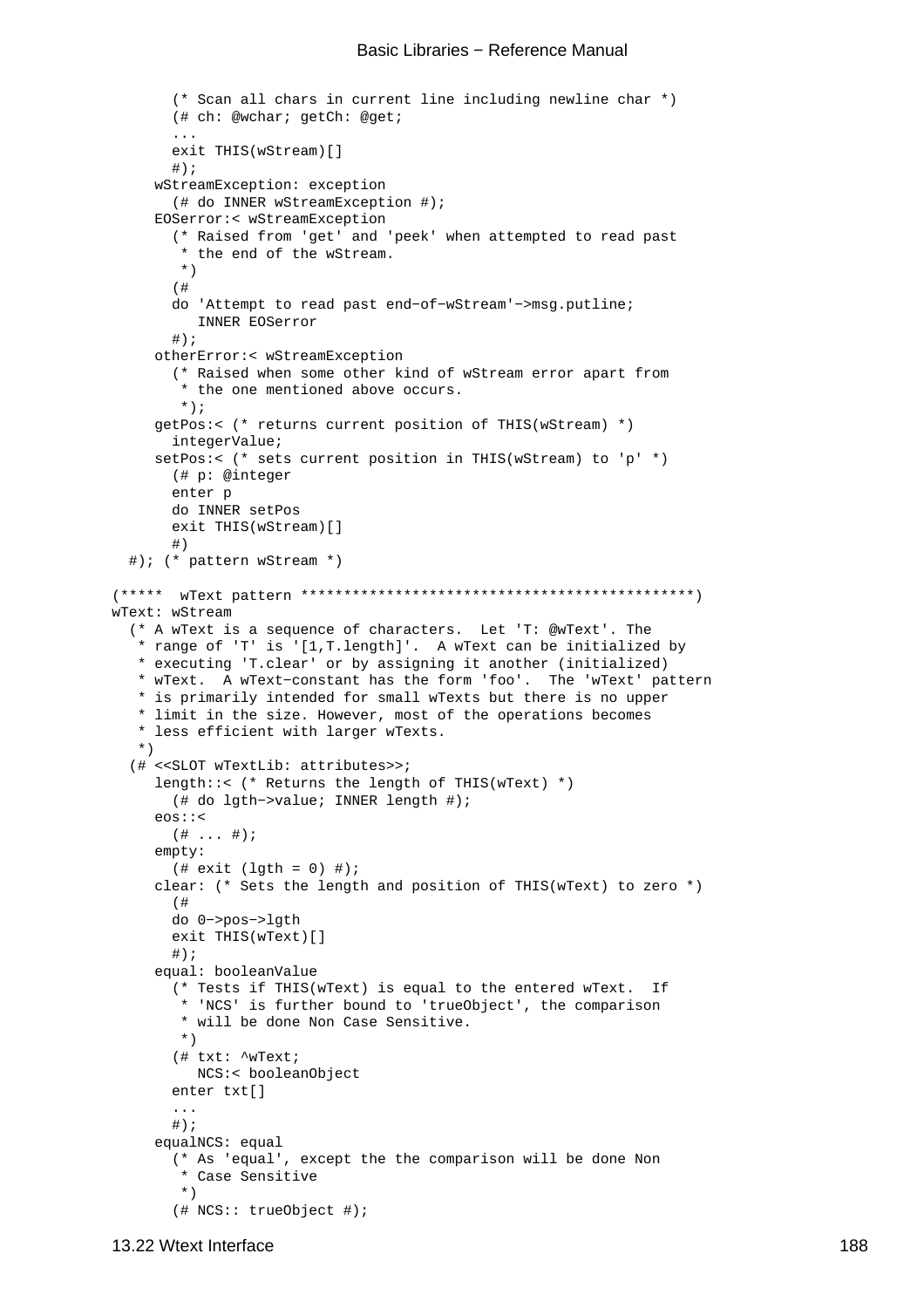```
less: booleanValue
   (* Tests whether the entered wText 'T1[1: length]' is less
    * than 'THIS(wText)[1: T1.length]'. The lexicographical
    * ordering is used.
    *)
   (# T1: ^wText
   enter T1[]
   ...
  #);
greater: booleanValue
   (* Tests whether the entered wText 'T1[1: length]' is
    * greater than 'THIS(wText)[1: T1.length]'. The
   * lexicographical ordering is used.
   *)
   (# T1: ^wText
   enter T1[]
   ...
  #);
peek::<
   (* Returns the character at current position; does not
    * update 'position'
    *)
  ( # ... #);get::<
   (* Returns the character at current position; increments
    * 'position'
   *) 
   (# ... #);
inxGet: wcharValue
   (* Returns the character at position 'i' *)
   (# i: @integer;
      iget: @...
   enter i
   do iget
  \#);
getAtom::<
   (* Returns the next atom (i.e. sequence of non−white
    * characters − skipping leading blanks)
    *)
  ( # ... #);getline::<
   (* Reads a sequence of characters until nl−character
    * appears and returns the characters read.
    *)
  ( # ... #);put::<
   (* writes the character 'ch' at current position in
    * THIS(wText); increments 'position'
    *) 
   (# ... #);
inxPut: 
   (* Replaces the character at position 'i' *)
   (# ch: @wchar;
      i: @integer;
      iput: @...
   enter (ch,i)
   do iput
   exit THIS(wText)[]
  \#);
puttext::<
  ( # ... #);append: 
   (* Appends a wText to THIS(wText); does not change 'position'
    *)
   (# T1: ^wText
   enter T1[]
```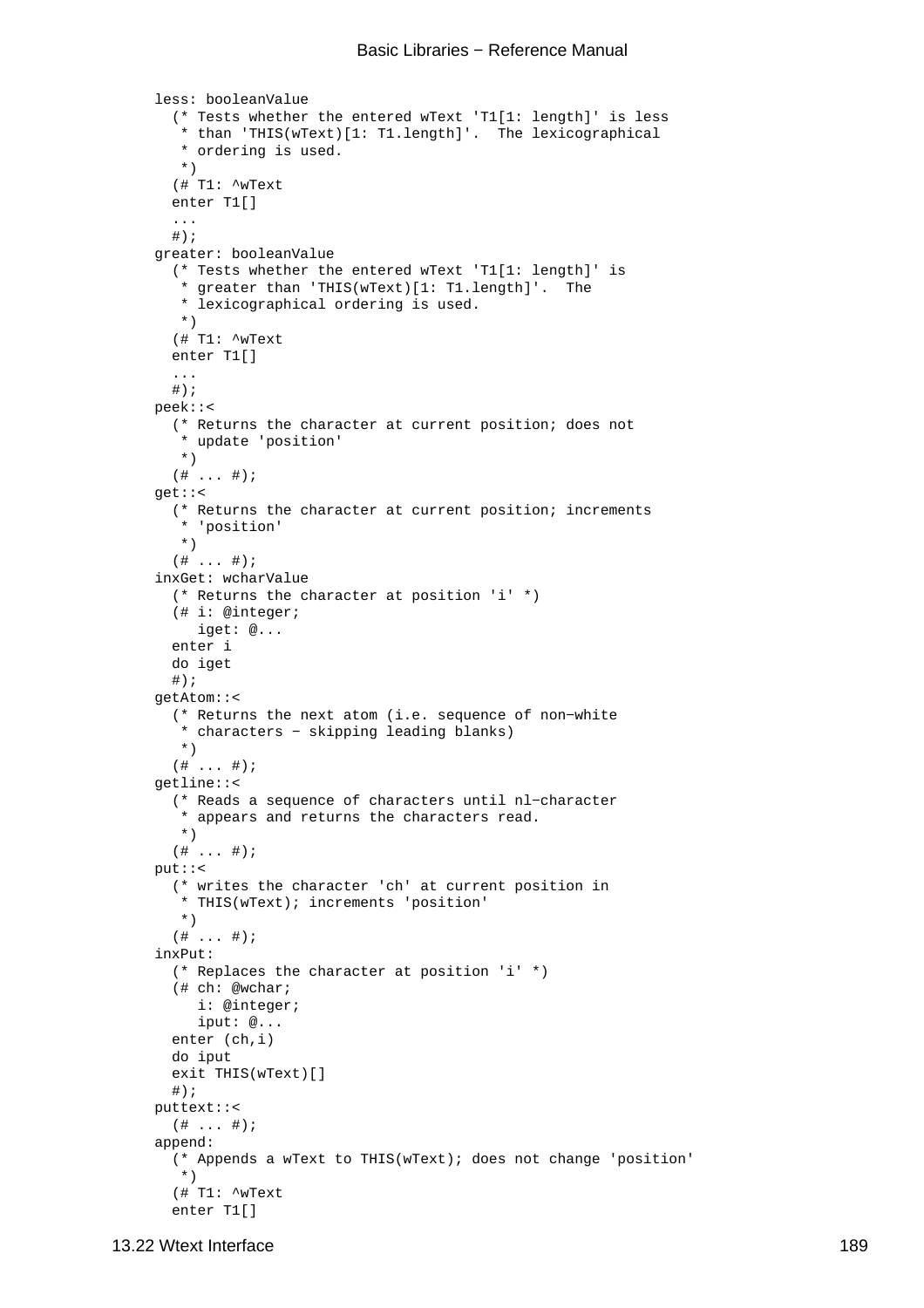```
 ...
  exit THIS(wText)[]
  \#);
prepend: 
   (* Inserts the wText in 'T1' in front of THIS(wText); updates
    * current position to 'position+T1.length' if 'position>0'
   *)
   (# T1: ^wText
   enter T1[]
   ...
  exit THIS(wText)[]
  #);
insert: 
   (* Inserts a wText before the character at position 'inx'.
    * Note: inx<1 means inx=1; inx>length means inx=length+1.
    * If 'position>=inx' then 'position+T1.length−>position'.
   *)
   (# T1: ^wText;
      inx: @integer
   enter (T1[],inx)
   ...
   exit THIS(wText)[]
  \#);
delete: 
   (* Deletes THIS(wText)[i: j]; updates current position:
    * i<=position<j => i−1−>position
           * j<=position => position−(j−i+1)−>position
    *)
   (# i,j: @integer; 
      deleteT: @...
   enter (i,j)
   do deleteT
   exit THIS(wText)[]
   #);
makeLC: (* Converts all characters to lower case *)
  ( \# \ldots exit THIS(wText)[]
  #);
makeUC: 
   (* Converts all characters to upper case *)
  ( \# \ldots exit THIS(wText)[]
  \#);
sub:
   (* Returns a copy of THIS(wText)[i:j]. If 'i<1', 'i' is
    * adjusted to 1. If 'j>length', 'j' is adjusted to
    * 'length'. If (after adjustment) 'i>j', an empty wText is
    * returned.
    *)
   (# i,j: @integer; T1: ^wText;
     subI: @...
   enter (i,j)
   do subI
   exit T1[]
  \#);
copy: 
  (# T1: \simwText;
     copyI: @...
   do copyI
   exit T1[]
  \#);
scanAll: 
   (* Scans all the elements in THIS(wText). For 'ch' in '[1:
    * THIS(wText).length]' do INNER
    *)
   (# ch: @wchar
```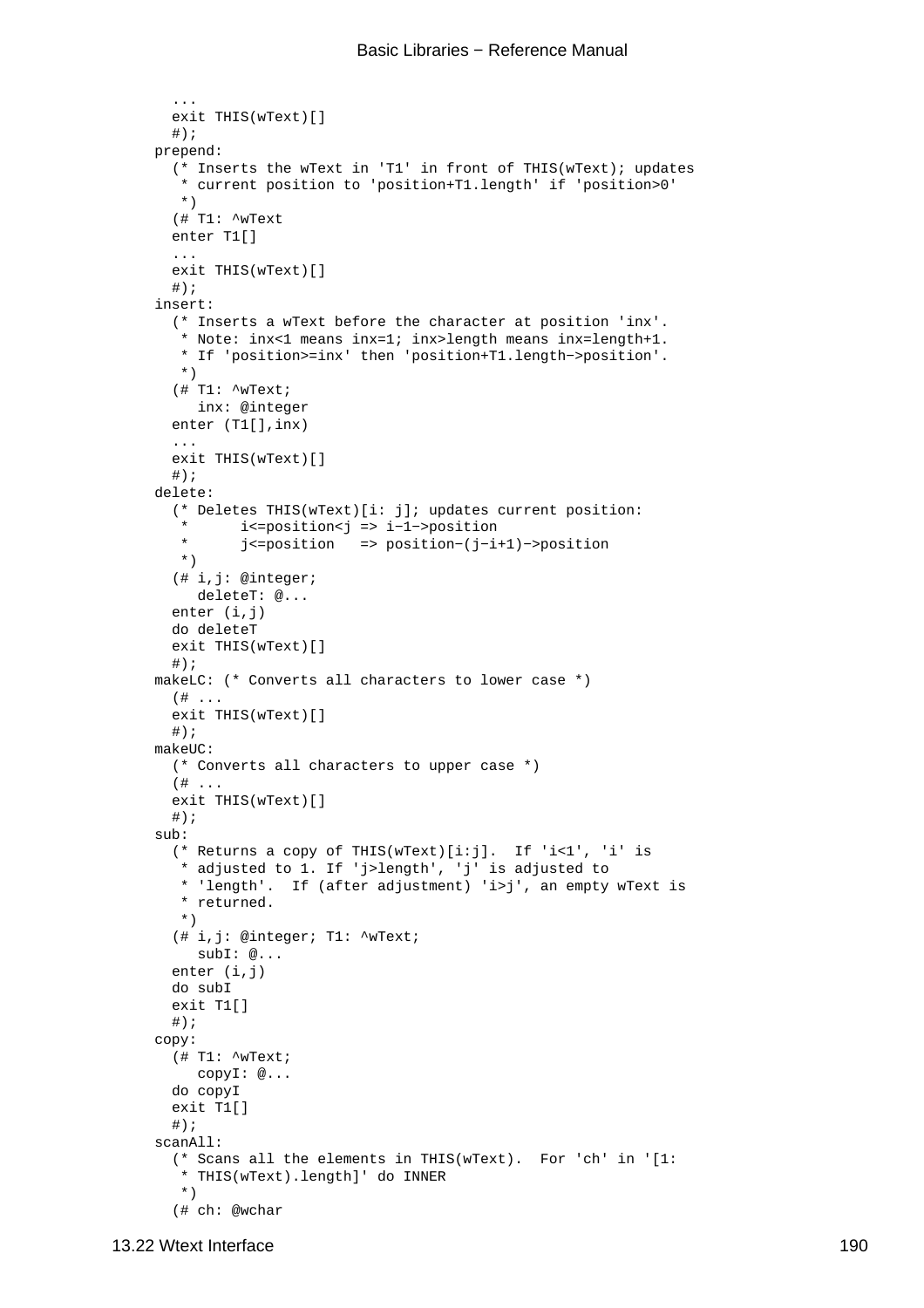```
 do (for i: lgth repeat T[i]−>ch; INNER scanAll for)
        exit THIS(wText)[]
       #);
    find:
        (* find all occurrences of the character 'ch' in
         * THIS(wText), executing INNER for each occurrence found,
        * beginning at 'THIS(wText).position'. 'inx' will contain
         * the position of each 'ch' in THIS(wText). If 'NCS' is
         * further bound to 'trueObject', the comparison will be
         * done Non Case Sensitive. If 'from' is further bound, the
         * search will begin at position 'from'.
        *)
        (# ch: @wchar;
           inx: @integer;
          NCS:< booleanObject;
          from:< integerObject(# do pos−>value; INNER from #)
        enter ch
        ...
       exit THIS(wText)[]
        #);
    findAll: find
        (* As 'find', except that the entire wText will be searched.
         * Replaces 'findCh' in previous versions of betaenv (v1.4
        * and earlier)
        *)
        (# from:: (# do 0−>value #)
       do INNER findAll
       \#);
    findwText:
        (* find all occurrences of the 'txt' in THIS(wText),
         * executing INNER for each occurrence found, beginning at
         * 'THIS(wText).position'. 'inx' will contain the position
         * of the first character of each occurrence found
         * THIS(wText). If 'NCS' is further bound to 'trueObject',
         * the comparison will be done Non Case Sensitive. If
         * 'from' is further bound, the search will begin at
        * position 'from'.
        *)
        (# txt: ^wText;
           inx: @integer;
          NCS:< booleanObject;
           from:< integerObject(# do pos−>value; INNER from #)
        enter txt[]
        ...
       exit THIS(wText)[]
        #);
    findwTextAll: findwText
        (* As 'findwText', except that the entire wText will be
         * searched
        *)
        (# from:: (# do 0−>value #)
       do INNER findwTextAll
      \#);
    extend: 
        (* Extend THIS(wText) with 'L' (undefined) chars. Notice
         * that it is only the representation of the THIS(wText),
        * that is extended, the 'length' and 'position' are not
        * changed.
        *)
        (# L: @integer
       enter L do L−>T.extend
       exit THIS(wText)[]
       #);
    indexError:< wStreamException
 (* Raised from 'Check' when the index goes outside the
 * range of the wText. Message: "Index error in wText!".
```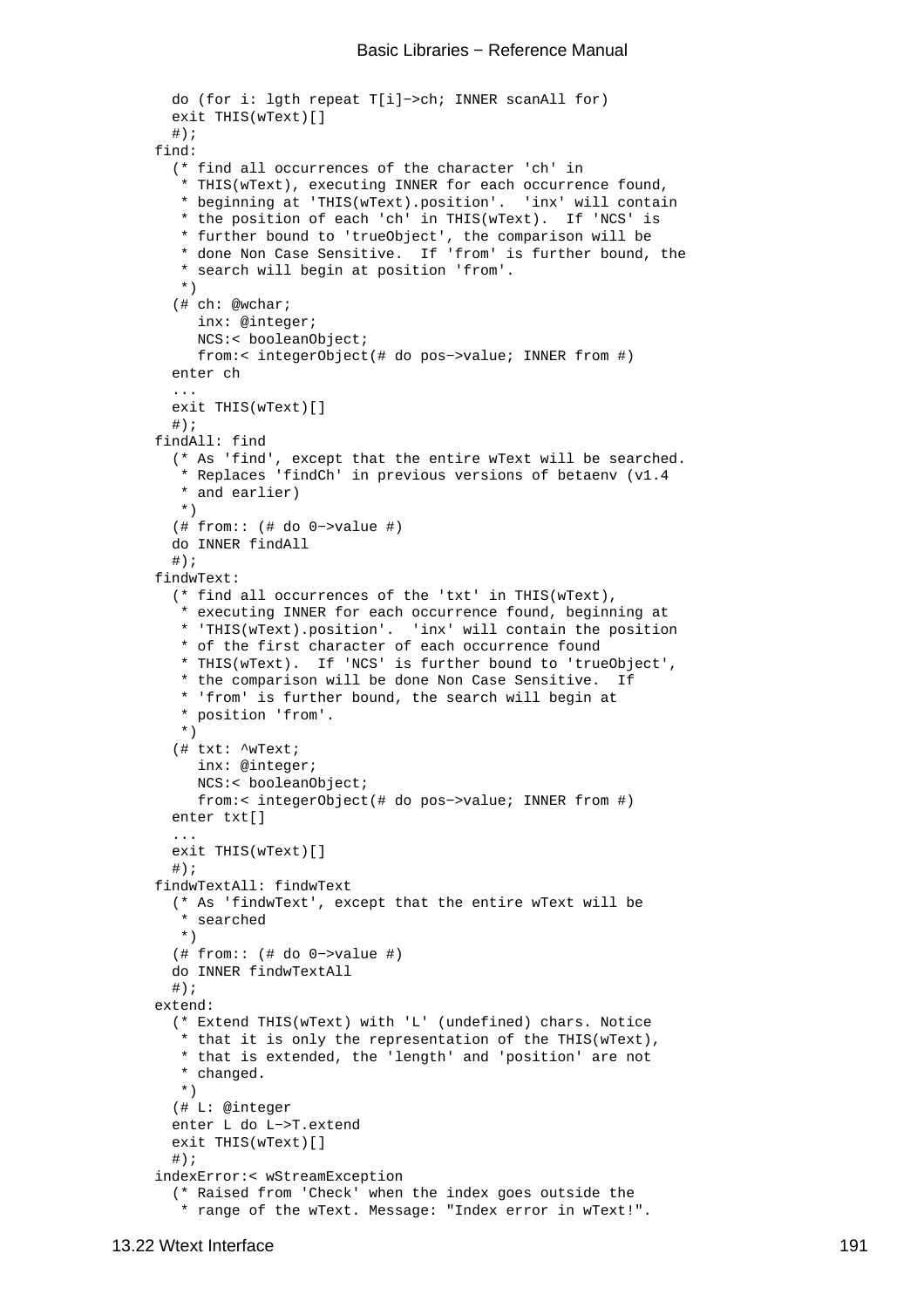```
 *)
        (# inx: @integer 
        enter inx
        ...
        #);
     EOSerror::<
        (* Raised from 'get' and 'peek' when the end of the wStream is
         * passed.
         *) 
       ( # ... #);otherError::<
        (* Raised when an error other than the Index−/EOSerror
         * occurs.
         *) 
       ( # ... #)setPos::<
        (# ... #);
     getPos::<
        (# do pos−>value; INNER getPos #);
      (* Private attributes: !!OBS!! The 3 attributes 'T', 'lgth'
       * and 'pos' declared below MUST be the first data items
       * declared in 'wStream' and 'wText' since their addresses are
       * hardcoded into the compiler.
       *)
     T: [16] @wchar;
     lgth,pos: (* 16 is default size *) @integer;
     setT: (# enter T do T.range−>lgth−>pos #);
     setAscii:
        (# t: ^ text
        enter T[]
        do T.scanAll(#do ch −> put #)
       #);
     asAscii:
        (# T: @text
        do scanAll(#do ch −> T.put #)
        exit T[]
        #)
   enter setT
   exit T[1: lgth]
   #) (* Pattern wText *); 
ascii2wText:
   (# T1: ^text; T2: @wText
   enter T1[]
   do T1.scanAll(#do ch −> T2.put #); 
   exit T2[]
 \#);
−−−textLib:attributes−−−
aswText:
   (# UT: @wText
   do scanAll(#do ch −> UT.put #)
   exit UT[]
   #)
```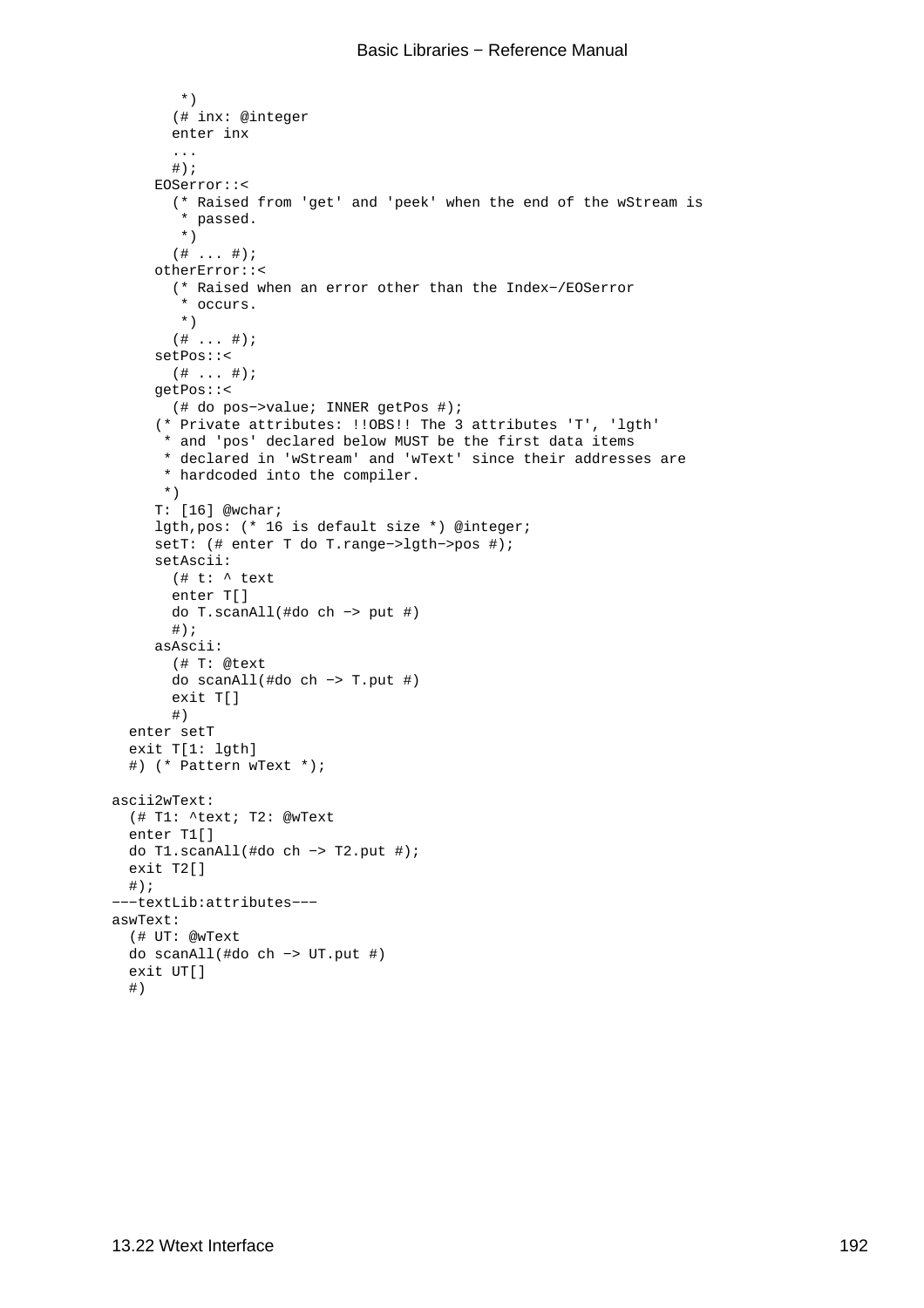# **Index**

The entries in the alphabetic index consists of selected words and symbols from the body files of this manual – these are in **bold** font – as well as the identifiers defined in the public interfaces of the libraries  $-$  set in regular font.

In the manual, the entries, which can be found in the index are typeset like this. This can help localizing the identifier, when the link from the index if followed – especially in the case where the browser does not scroll the line to the top, e.g. because there is less than a page of text left. In the small table of letters and symbols below, each entry links directly to the section of the index containing entries starting with the corresponding letter or symbol.

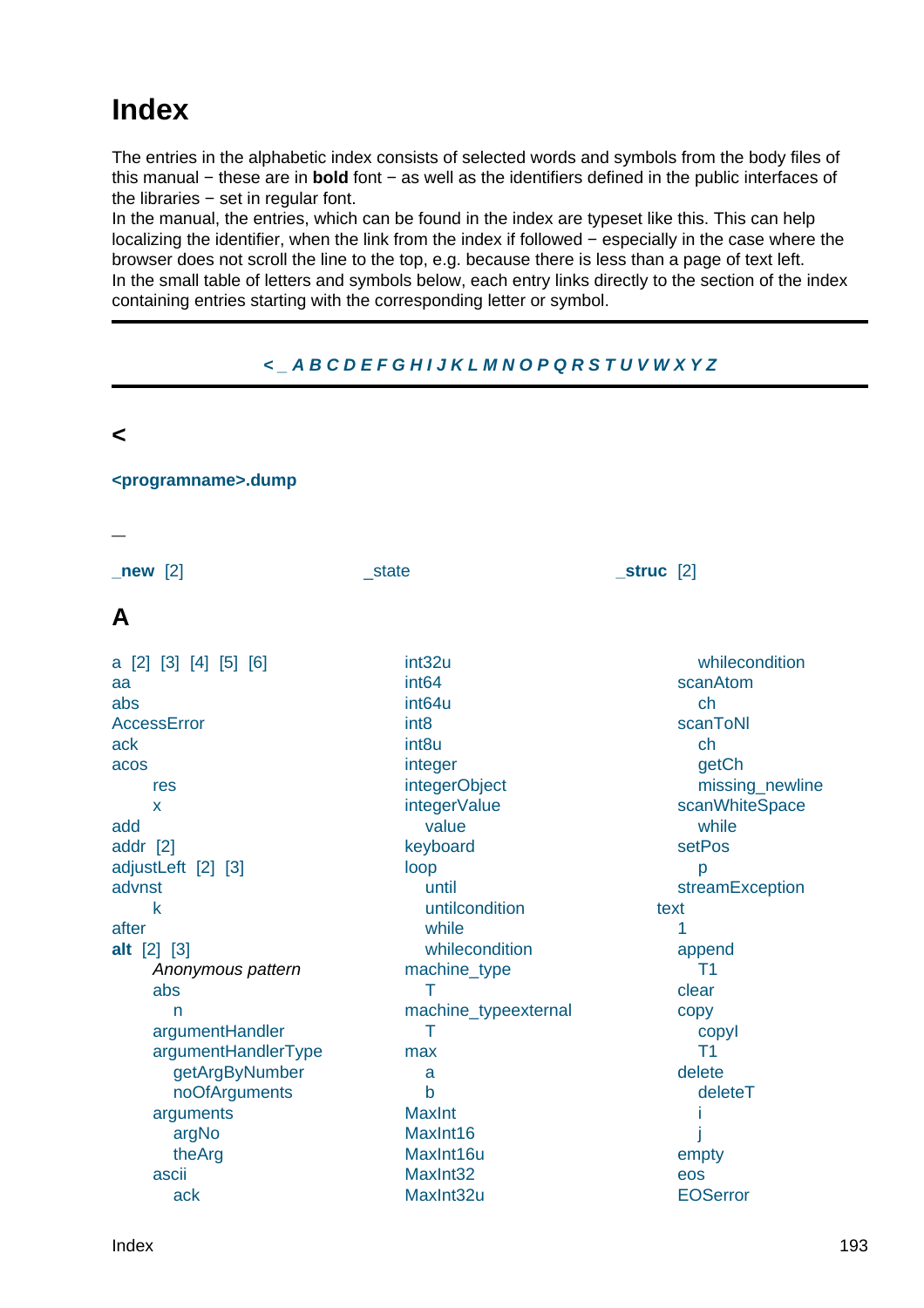bel bs can  $capA$  $cr$  $dc1$  $dc2$  $dc3$  $dc4$ del dle em enq eot esc etb etx  $fs$ gs ht init **isDigit isLetter** isLower **isSpace** isUpper **isWhiteSpace** lowCase nak newline  $n<sup>l</sup>$  $np$ nul private  $rs$ si smalla **SO** soh sp stx sub syn testChar ch upCase **us** vt boolean booleanObject booleanValue value char charObject charValue

MaxInt<sub>8</sub> MaxInt8u **MaxReal** min a  $\mathbf b$ **MinInt** MinInt16 MinInt16u MinInt32 MinInt32u MinInt<sub>8</sub> MinInt<sub>8u</sub> **MinReal** newline noOfArguments normal notification object  $new$ \_state struc objectPool get private put scan **strucGet** strucScan program put  $ch$ putC putint putline puttext putT t qua as quaError R thisObj rawArgumentHandler getArgByNumber noOfArguments real realObject realValue value repetition extend new range scanAtom

equal **NCS** txt equalNCS **NCS** extend Ĺ find  $ch$ from  $inx$ **NCS** findAll from findText from  $inx$ **NCS** txt findTextAll from get getAtom getline getPos greater  $T1$ indexError  $inx$ insert  $inx$  $T1$ **inxGet** i. iget **inxPut**  $ch$ i. iput length **less**  $T1$ lgth makeLC makeUC otherError peek pos prepend  $T1$ put puttext scanAll  $ch$ for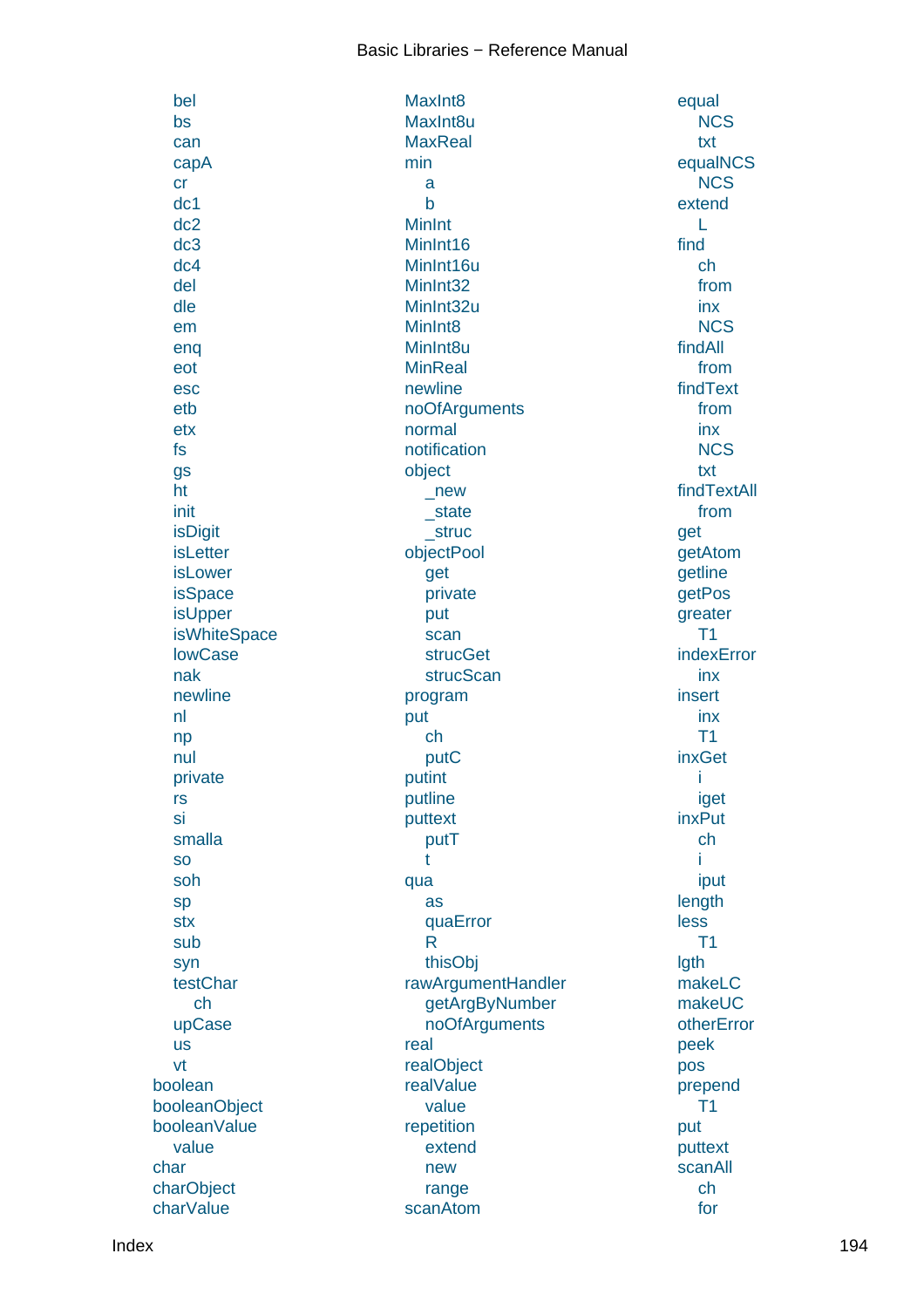value screen **COM** shortInt cStruct state **BoundsExceeded** stop T inx byteSize chk stream inx  $\mathsf{R}$ cycle data eos doGC dumpStack get errorName exception continue error msg notify propagate termCode expandWildcardsArgumentHandler getArgByNumber noOfArguments private **External** callC callPascal callStd cExternalEntry pascal pascalExternalEntry pascalTrap stdExternalEntry failure put failureTrace false falseObject forTo high inx low get  $ch$ getC getAtom getA t getint getline getL t getNonBlank Holder **infReal** 

termCode aslnt Ť syntaxError **EOSerror** ch getAtom txt getint geti syntaxError qetline missing\_newline txt getNonBlank  $ch$ **getCh** skipblanks testEOS getPos length newline otherError peek ch position  $ch$ putint adjustLeft blankSign format  $\overline{n}$ puti signed width zeroPadding putline newL putT Τ puttext txt reset scan  $ch$ getCh

**setPos** setT sub Ť j subl  $T1$ T theProgram theScheduler true trueObject wchar wcharObject wcharValue value append [2] [3] [4] argNo argumentHandler argumentHandlerType arguments [2] as asAscii asBased  $\mathbf b$ Ť **Ascii** ascii ascii2wText  $T1$  $T<sub>2</sub>$ asin res  $\overline{\mathsf{x}}$ asint [2] asInteger Ť. asNumber baseError syntaxError valueError asRadix radix value asReal r aswText UT atan res  $\overline{\mathbf{x}}$ atan2 res X У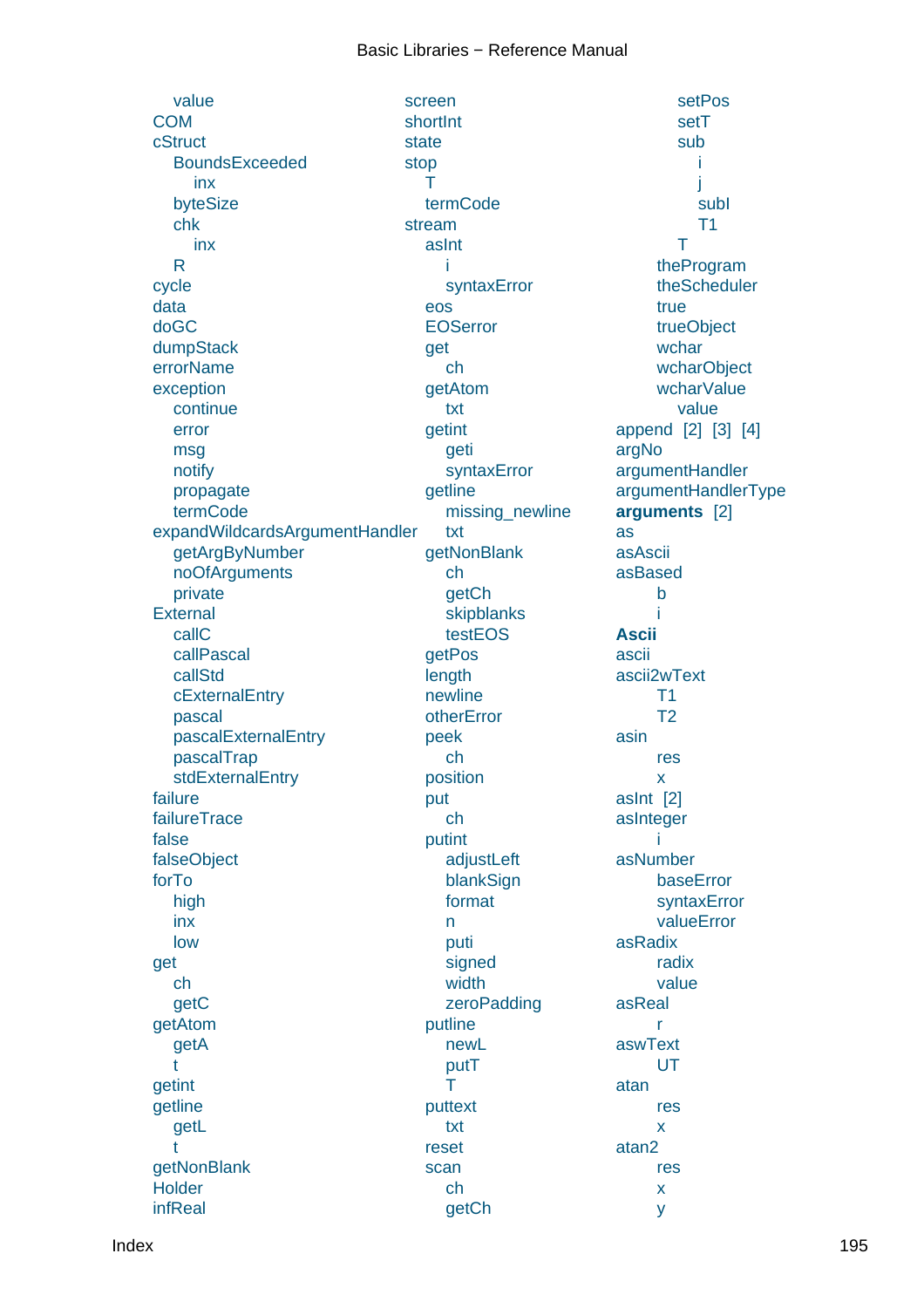| int <sub>16</sub> | getPeek |
|-------------------|---------|
| int16u            | testEOS |
| int32             | while   |

**b<sub>b</sub>** 

hel

before

betaeny

between

binfile

binary  $[2]$ 

**BasicSystemEnv** 

binary

blankSign [2] [3]

#### B

b [2] [3] [4] [5] [6] [7] [8] base [2] **based integers** basedValue [2] basedValuePtn baseError [2] [3] baseWidth baseZeroPadding **BasicScheduler** basicsystemenv

### C

 $\mathbf C$ compilation\_error  $c$  [2] **conc** [2] [3] call backs concPriv callC concurrency [2] caller Condition callPascal continue [2] callStd copy [2] [3] can copyl candidate **COS** capA res  $cb$  $\mathbf{x}$  $chf$ cosh ce res ceil  $\overline{\mathsf{x}}$ res  $cr$ CrcTable  $\mathsf{x}$ cExternalEntry createDir ch [2] [3] [4] [5] [6] [7] [8] [9] create File  $[10]$   $[11]$   $[12]$   $[13]$   $[14]$   $[15]$ cStruct  $[2]$   $[3]$   $[4]$ char  $[2]$ **CStructField** charObject [2] current charValue [2] cycle [2] check cyclicElm  $chk$ due clear [2] [3] next close prev **COM** s.

boolean [2] booleanObject [2] booleanValue [2] **BoundsExceeded**  $bs$ **Byte** [2] byte  $[2]$ byteSize [2]

attach atZero

av [2]

cyclicQueue append elm delete elm first freeList **aetFirst**  $elm$ insert new  $\overline{\mathbf{s}}$ **insertBefore** new old onDel onDelete onlns onlnsert prepend  $elm$ remove elm  $\mathbf{s}$ scan current size

#### D

d [2] [3] data day dayOfYear foundDesc foundDir foundFile foundFullPath **DiskEntryExistsException DiskEntryModtimeException DiskEntryRenameException DiskEntryTouchException**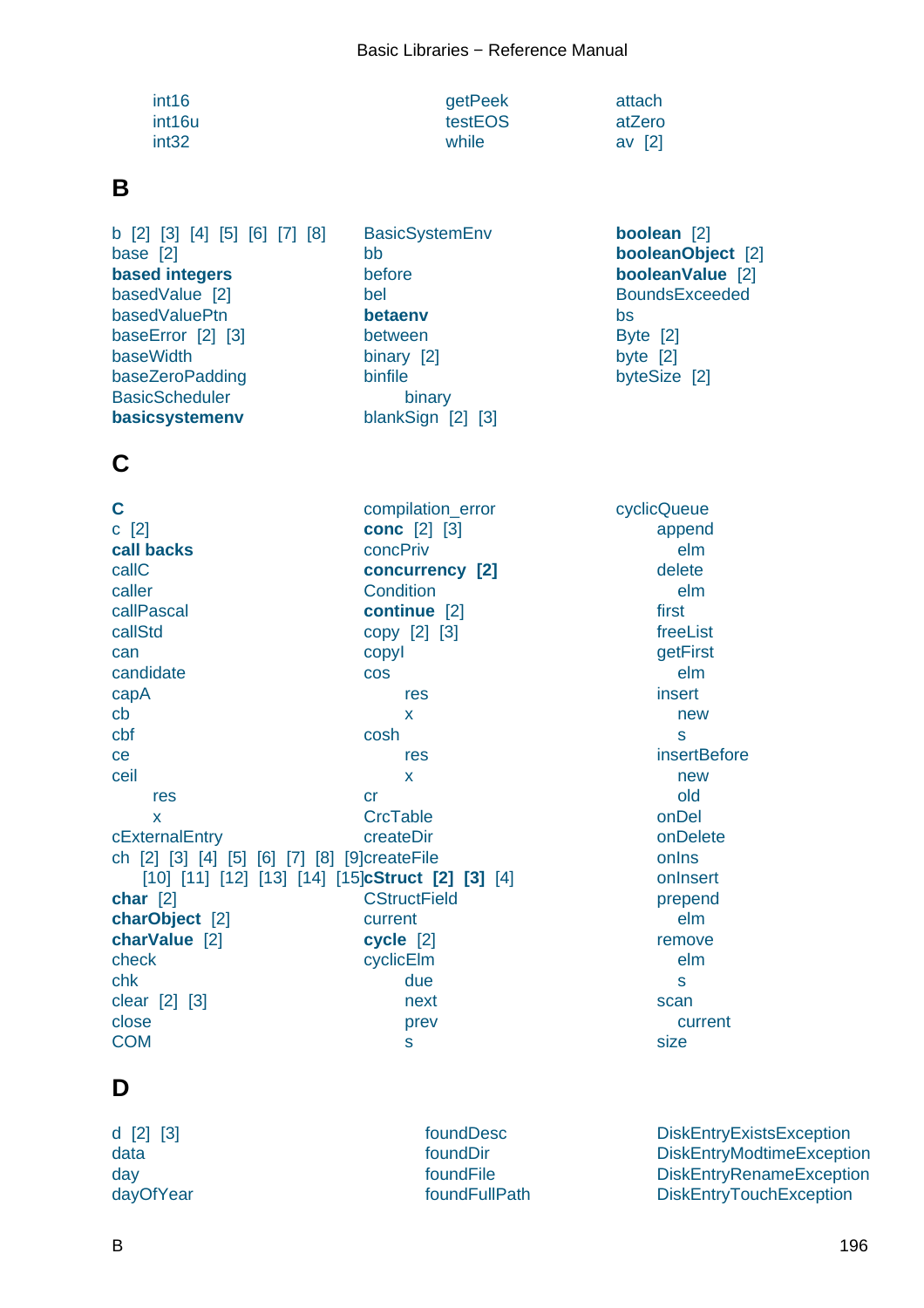days  $dc1$  $dc2$  $dc3$  $dc4$ deadLocked dec del delete [2] [3] [4] [5] [6] deleteDir deleteFile deleteT desc  $df$  [2]  $dfd$  [2]  $dfn$  [2] directory [2] [3] createDir createFile delete deleteDir deleteFile **DirException DirScanException DirSearchException** empty entry **EntryDesc EntryExistException** findEntry candidate error found

notfound select error selectImpl whenDir whenFile whenOther name noOfEntries **NoSuchException** NotFoundException private scanEntries error found foundDesc foundDir foundFile foundFullPath longest select error selectImpl whenDir whenFile whenOther touch **DirException DirScanException DirSearchException** diskEntry **DiskEntry DiskEntryException** 

exists **isDirectory isFile** modtime path pathDesc get head name nameDesc extension get prefix suffix set private readable rename size touch writeable **DiskEntryException DiskEntryExistsException DiskEntryModtimeException DiskEntryRenameException DiskEntryTouchException** dle doGC DoubleLong due dumpStack

# Е

 $e$  [2] [3] elementSize elm [2] [3] [4] [5]  $em$ empty [2] [3] [4] end eng entry Entry EntryDesc [2] EntryExistException eos [2] [3] Eos eos [2] EOSerror [2] [3] [4] [5] [6] eot equal [2] [3] [4] equalNCS  $[2]$   $[3]$ 

**GetSignedShort** etb etx Long exception [2] ptr **PutByte** exists PutLong exp res **PutShort Short**  $\mathbf{x}$ exp [2] **SignedShort** expandWildcardsArgumentHandlexternalRecordField extend [2] [3] [4] [5] **ExternalRepetition** elementSize extension external [2] [3] extend **External** free externalRecord init **ExternalRecord** [2] *inxCopy* **Byte inxGet DoubleLong inxPut ExternalRecordField** new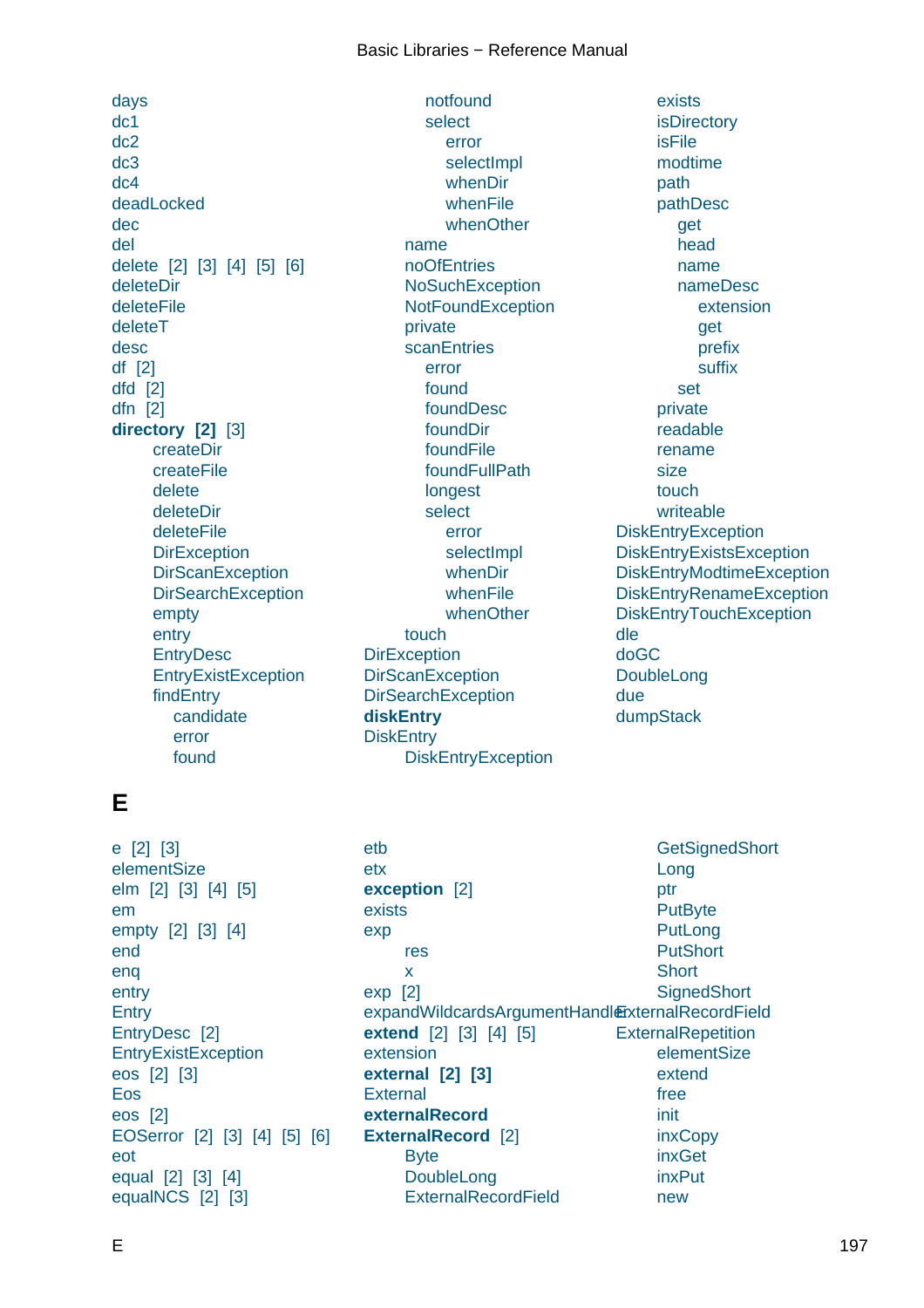error [2] [3] [4] [5] errorName esc

### **[F](#page-109-0)**

f [\[2\]](#page-105-0) [3] fabs res x [fa](#page-130-0)[ilur](#page-133-0)[e](#page-141-0) **[failure](#page-140-0)Trace false** [\[2\]](#page-140-0) **false[O](#page-140-0)bject** [2] [falseTe](#page-105-0)xt [falseValue](#page-105-0) [2] **[file](#page-9-0) [2] [3] [File](#page-12-0) [Acce](#page-134-0)s[sEr](#page-179-0)ror** [binary](#page-179-0) [clo](#page-13-0)[se](#page-7-0) delete **[Entry](#page-126-0) [EntryD](#page-126-0)esc** [Eos](#page-126-0) **[EOSer](#page-126-0)ror [FileEx](#page-125-0)ception [FileExistsE](#page-125-0)rror** [flush](#page-125-0) [Get](#page-127-0) [GetAtom](#page-126-0) **[GetLine](#page-127-0) [GetP](#page-126-0)os** [getR](#page-125-0)ep **[Length](#page-125-0)** [name](#page-125-0) **[NoSpac](#page-125-0)eError** [NoSuch](#page-127-0)FileError [openAp](#page-125-0)pend **[OpenE](#page-125-0)xception** [openRead](#page-127-0) [openReadAppen](#page-127-0)d

#### [openRea](#page-118-0)dWrite openWrite **OtherError** Peek [private](#page-126-0) [Put](#page-126-0) [putRep](#page-127-0) **[PutTe](#page-125-0)xt [ReadE](#page-127-0)rror [Set](#page-125-0)Pos** [touch](#page-127-0) **[WriteErr](#page-125-0)or FileE[xception](#page-127-0) FileE[xistsErr](#page-125-0)or fileR[ep](#page-125-0)** [FileRep](#page-126-0) R [Restore](#page-127-0) **[Sa](#page-37-0)ve** [top](#page-128-0) find [\[2\]](#page-128-0) [3] findAll [\[2\]](#page-128-0) [3] findE[ntry](#page-128-0) findT[ext](#page-128-0) [2] [findT](#page-176-0)[ext](#page-196-0)[All](#page-103-0) [\[2\]](#page-103-0) [findwT](#page-176-0)[ext](#page-196-0) [findwText](#page-114-0)[All](#page-103-0) [first](#page-176-0) [floor](#page-176-0) [res](#page-196-0) x [flush](#page-92-0) [fmax](#page-141-0)

**GetByte GetLong GetShort** 

> fmod f [x](#page-140-0) [y](#page-140-0) [for](#page-141-0) **fork** [\[](#page-141-0)2] form[at](#page-141-0) [2] [3] [4] [5] [6] **form[at](#page-141-0)io** [form](#page-103-0)atStr [form](#page-43-0)[a](#page-146-0)[tte](#page-89-0)r fo[rma](#page-147-0)[tStr](#page-148-0) [illega](#page-7-0)lFormat [input](#page-134-0)Error [matc](#page-134-0)h [missingFi](#page-134-0)eld [missingMarke](#page-134-0)r [private](#page-134-0) [scanForMark](#page-134-0)er **forTo** [2] found [\[2\]](#page-134-0) foun[dDesc](#page-134-0) [2] foun[dDir](#page-134-0) [2] [foundF](#page-17-0)[ile](#page-96-0) [2] [foundF](#page-114-0)[ull](#page-115-0)[Pa](#page-114-0)[th](#page-115-0) [2]

range

a b

free [freeCBF](#page-114-0) [cbf](#page-114-0) [freeList](#page-114-0) [from](#page-120-0) [2] [3] [4] **[FromBeg](#page-121-0)inning From[Cur](#page-121-0)rent** [FromEn](#page-92-0)[d](#page-103-0) [fs](#page-125-0)

# **G**

g [2] [\[3\]](#page-126-0) genbet aa bb r[and](#page-152-0)om [genchi](#page-156-0) [df](#page-156-0) [random](#page-156-0) [genexp](#page-157-0)

value **getByte GetByte** i **GetB[yte](#page-179-0)** [getBytes](#page-111-0) [add](#page-117-0)r [n](#page-111-0)um [getC](#page-118-0)

[a](#page-141-0) [b](#page-141-0)

[fmin](#page-126-0)

getn getNonBlank [2] [3] **getNumber** [2] [3] basedValue basedValue[Ptn](#page-97-0) [baseErr](#page-190-0)[o](#page-143-0)[r](#page-96-0) [getn](#page-21-0) [integerValue](#page-144-0) [integerValuePtn](#page-144-0)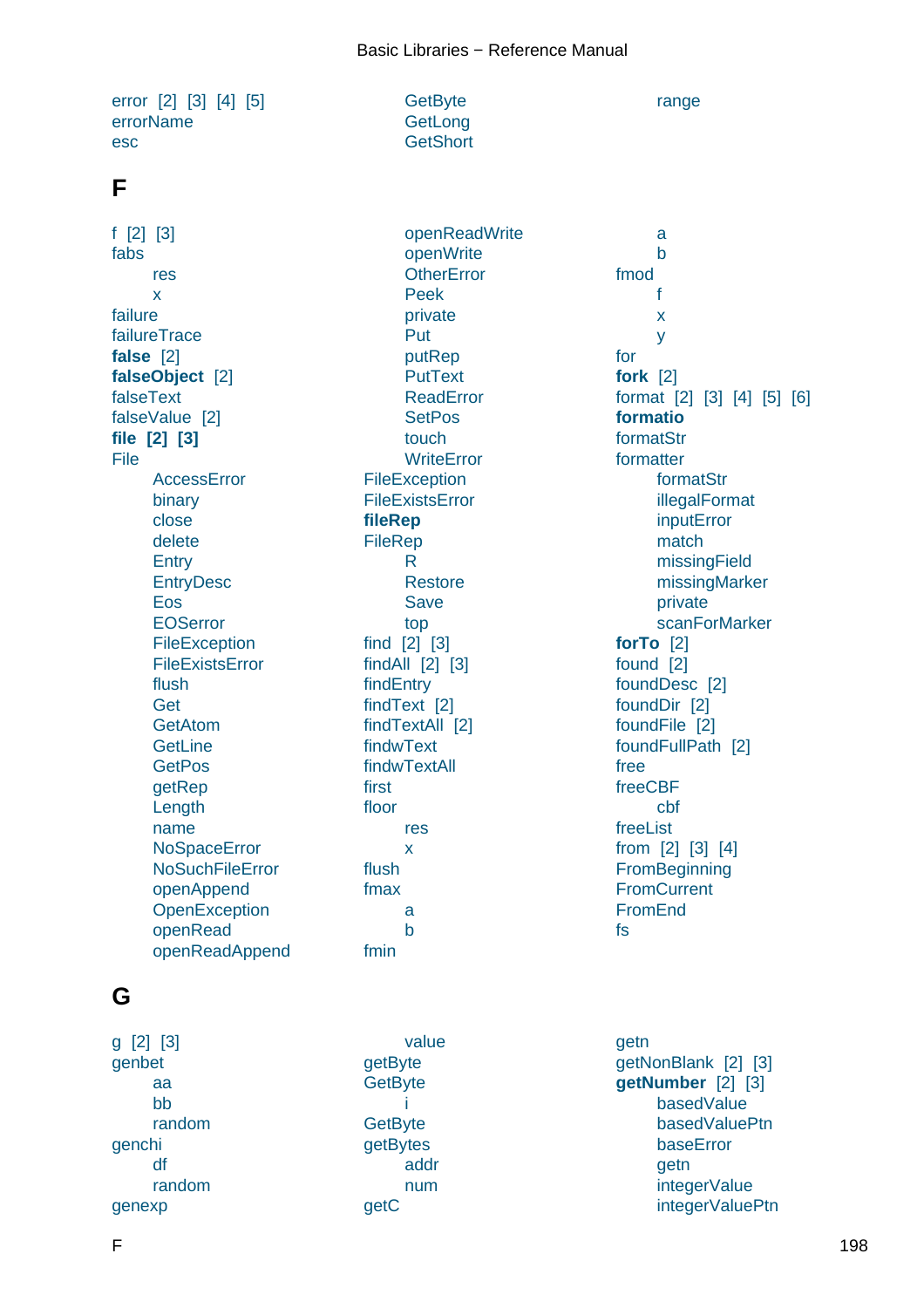av random genf dfd [dfn](#page-157-0) [random](#page-157-0) gengam<br>a<br>r [random](#page-157-0) [gennch](#page-158-0) [d](#page-158-0)f [r](#page-158-0)andom [xnonc](#page-158-0) [gennf](#page-158-0) [dfd](#page-158-0) [dfn](#page-158-0) [random](#page-158-0) [x](#page-158-0)nonc genn[or](#page-158-0) [av](#page-158-0) [random](#page-159-0) [sd](#page-158-0) [genunf](#page-159-0) [hig](#page-159-0)h [low](#page-159-0) [ran](#page-159-0)dom [get](#page-156-0) [[2\]](#page-156-0) [3] [4] Get get [[2\]](#page-156-0) [\[3\]](#page-156-0) [4] [5] getA [getA](#page-175-0)[rgB](#page-190-0)[yN](#page-194-0)u[mb](#page-96-0)er [2] [3] [getA](#page-125-0)tom [2] [\[3](#page-123-0)] [\[4](#page-123-0)] [Get](#page-97-0)[Ato](#page-101-0)[m](#page-106-0) [getAto](#page-96-0)m [2] [getB](#page-107-0) [getBased](#page-175-0) [\[2](#page-191-0)] b [bas](#page-98-0)[edV](#page-101-0)alue i [getBinary](#page-145-0) [\[2\]](#page-150-0) [g](#page-145-0)etB [noNumberE](#page-145-0)rror [x](#page-145-0) **[getBoolea](#page-149-0)[n](#page-151-0)** [2] [3] [false](#page-149-0)Value [syntaxError](#page-149-0) [t](#page-149-0) [trueVal](#page-14-0)[ue](#page-179-0)

getCh [2] [3] getClock [2] t [getDat](#page-97-0)[e](#page-99-0) [2[\]](#page-100-0) t **[getDouble](#page-187-0)** [i](#page-187-0) [getFirst](#page-186-0) **[getF](#page-111-0)[o](#page-187-0)[rmat](#page-111-0)** [2] [3] b [b](#page-111-0)[cd](#page-93-0)[e](#page-24-0)[f](#page-130-0)[g](#page-131-0)[i](#page-129-0)  $\overline{c}$  $\overline{\mathsf{d}}$  $\mathbf e$  $f$ g Ť. [m](#page-130-0)arker [m](#page-130-0)atch [n](#page-131-0)<br>[o](#page-129-0) [precisio](#page-129-0)n r<br>s [uB](#page-130-0) [uE](#page-129-0) [u](#page-130-0)G [u](#page-131-0)R [uX](#page-130-0) [wid](#page-131-0)th [x](#page-131-0) getH getH[ex](#page-130-0) [2] [getH](#page-129-0) [n](#page-130-0)oNumberError [x](#page-149-0) [geti](#page-149-0) getint [\[2\]](#page-149-0) [3] getIn[teger](#page-149-0) [2] [i](#page-149-0) i[nteg](#page-96-0)[erV](#page-97-0)alue [getL](#page-190-0) [getLine](#page-145-0) getlin[e](#page-145-0) [2] [3] **GetLi[ne](#page-145-0)** [getlin](#page-96-0)e [2] [getLong](#page-175-0) **[GetLon](#page-191-0)[g](#page-194-0)** i **[GetLon](#page-98-0)[g](#page-101-0)** 

overflow realValue realValuePtn syntaxError [underflow](#page-145-0) [valueError](#page-144-0) getO getO[ctal](#page-144-0) [2] [getO](#page-145-0) [noNumber](#page-144-0)Error [x](#page-149-0) [getPeek](#page-149-0) getP[eriod](#page-149-0) [2] p getp[os](#page-149-0) [getPos](#page-99-0) [2] **[GetPos](#page-187-0)** getP[os](#page-187-0) [2] [getr](#page-175-0) [getRadi](#page-193-0)[x](#page-125-0) [\[2](#page-197-0)] getr [rad](#page-100-0)[ix](#page-104-0) radix[Err](#page-150-0)or [valu](#page-145-0)e getR[eal](#page-145-0) [2] r [realValue](#page-145-0) getR[egiste](#page-145-0)[rV](#page-150-0)alue [getRep](#page-145-0) getsd [iseed1](#page-145-0) [iseed2](#page-163-0) [getset](#page-127-0) [getSho](#page-153-0)rt **GetS[hort](#page-153-0)** i **[GetSho](#page-152-0)rt** [GetSigne](#page-111-0)dShort [2] [getSystem](#page-117-0)Env [s](#page-111-0)ystemEnvType [theS](#page-118-0)ystem[Env](#page-118-0) [getTime](#page-117-0) [2] t greater [\[2\]](#page-89-0) [3] gs [gscgn](#page-186-0)<br>[g](#page-187-0) [ge](#page-176-0)[tse](#page-194-0)t **[gu](#page-105-0)[ienv](#page-152-0)systemenv**

## **H**

hash head **[honeyma](#page-119-0)n** [2] **CrcTable** 

**[POLY](#page-44-0)** hour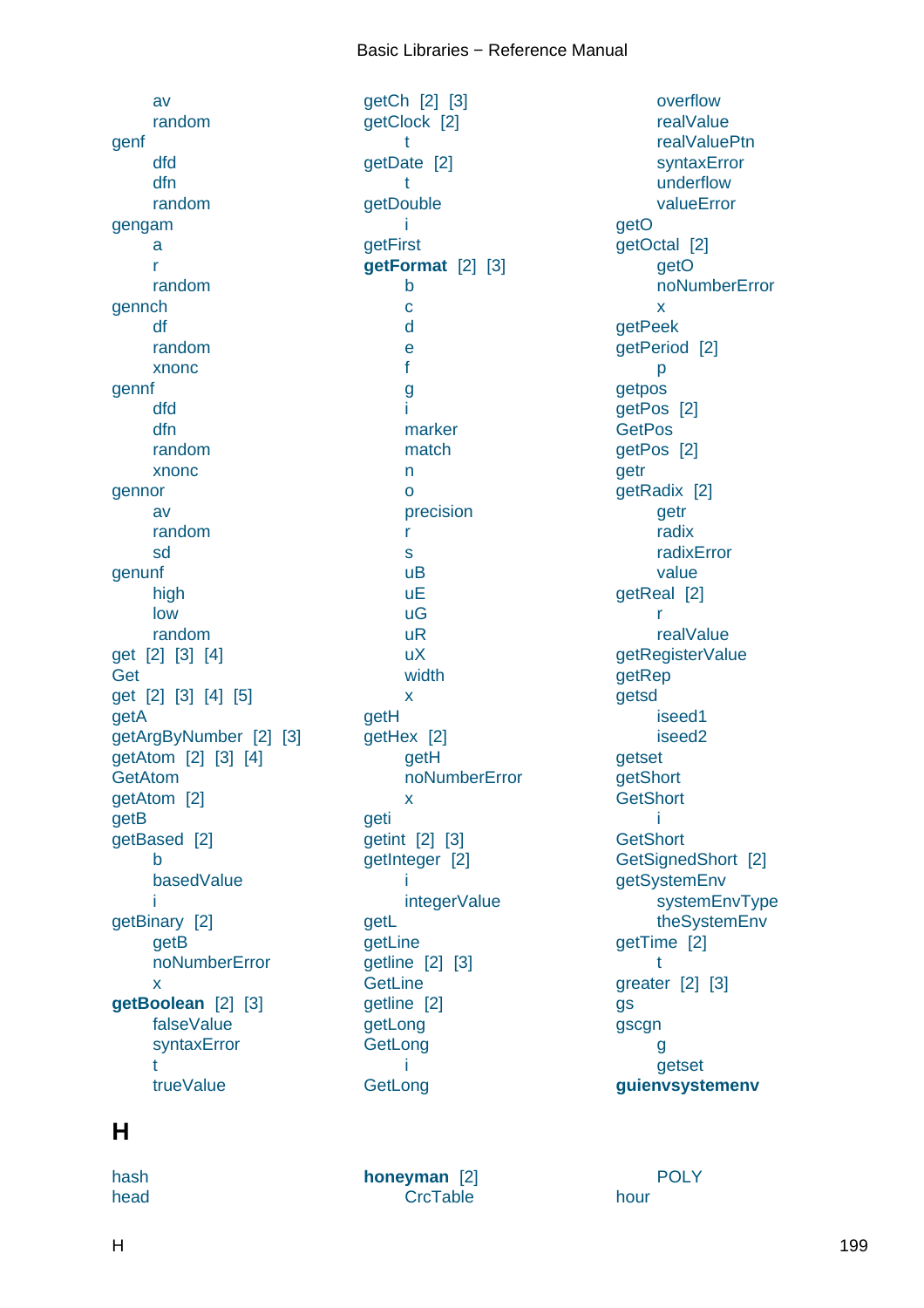high [2] [3] [4] [5] **Holder** 

hash init

hours ht

#### **[I](#page-174-0)**

i [\[2\]](#page-94-0) [3] [4] [5] [6] [7] [8] [9] [10] [11] [12] [13] [14] [15]ill**ega**l**Hom**hat18] [19] [20] [ig](#page-180-0)[et](#page-110-0) [ch](#page-110-0) iget [ignb](#page-136-0)[in](#page-102-0) n [p](#page-136-0) random [ignlgi](#page-155-0) [ra](#page-155-0)ndom ignn[bn](#page-155-0) [n](#page-155-0) [p](#page-154-0) [random](#page-154-0) [ignpoi](#page-155-0) [m](#page-155-0)u [random](#page-155-0) [ignuin](#page-155-0) high [low](#page-156-0) [ran](#page-181-0)dom illegalRangeError indexError [2] [3] infRe[al](#page-154-0) [in](#page-134-0)[it](#page-98-0) [2] [\[3\]](#page-101-0) [\[4\]](#page-101-0) [[5\]](#page-102-0) [6] [7] [initBeforeSchedule](#page-174-0)r [initgn](#page-175-0) [isd](#page-96-0)typ **[inp](#page-166-0)[ut a](#page-174-0)[nd](#page-181-0) [outp](#page-189-0)[ut](#page-119-0) [input/output](#page-92-0)** [inputE](#page-152-0)rror insert [\[2\]](#page-152-0) [3] [4] [insertBefore](#page-24-0) [int16](#page-18-0) [int16u](#page-134-0) [int32](#page-176-0) [int32u](#page-93-0) [int64](#page-94-0) [int64u](#page-94-0) [int8](#page-94-0) [int8u](#page-94-0)

**[int](#page-104-0)eger [2]** [3] **integerObject** [2] **integerValue** [2] [3] [4] integerValuePtn [inx](#page-9-0) [2] [[3\]](#page-9-0) [[4\]](#page-94-0) [\[5\]](#page-95-0) [6] [7] [inxCopy](#page-12-0) [inxGet](#page-12-0) [2] [3] [\[4\]](#page-95-0) [inxPut](#page-144-0) [\[2\]](#page-103-0) [\[3\]](#page-103-0) [\[4\]](#page-104-0) [ipPt](#page-96-0)r [iput](#page-120-0) [isDigit](#page-175-0) [isDirec](#page-175-0)t[ory](#page-194-0) [isdtyp](#page-140-0) [iseed](#page-102-0)1 [2] [3] [iseed2](#page-105-0) [2] [3] [isFile](#page-124-0) **[isLette](#page-152-0)r** [isLower](#page-153-0) [isSpace](#page-153-0) [isUppe](#page-124-0)r

**[isWhiteS](#page-105-0)pace** 

## **[J](#page-154-0)**

j [2]

### **K**

| $\mathsf k$                                                                                        | keyboard [2]                                                                                 | kill                                                                                                                                         |
|----------------------------------------------------------------------------------------------------|----------------------------------------------------------------------------------------------|----------------------------------------------------------------------------------------------------------------------------------------------|
|                                                                                                    |                                                                                              |                                                                                                                                              |
| L<br> c <br>Idexp<br>exp<br>res<br>X<br>leapYear<br>$length$ $[2]$ $[3]$<br>Length<br>$length$ [2] | less [2] [3]<br>lgth [2] [3]<br>lib slot<br>limit<br>In10<br>ln2<br>log<br>res<br>X<br>log10 | res<br>X<br>log10e<br>log <sub>2e</sub><br><b>Long [2]</b><br>longest<br><b>loop</b> $[2]$ $[3]$ $[4]$<br>low [2] [3] [4] [5] [6]<br>lowCase |
| M                                                                                                  |                                                                                              |                                                                                                                                              |

m [\[2\]](#page-97-0) [MaxIn](#page-139-0)t32 MinInt8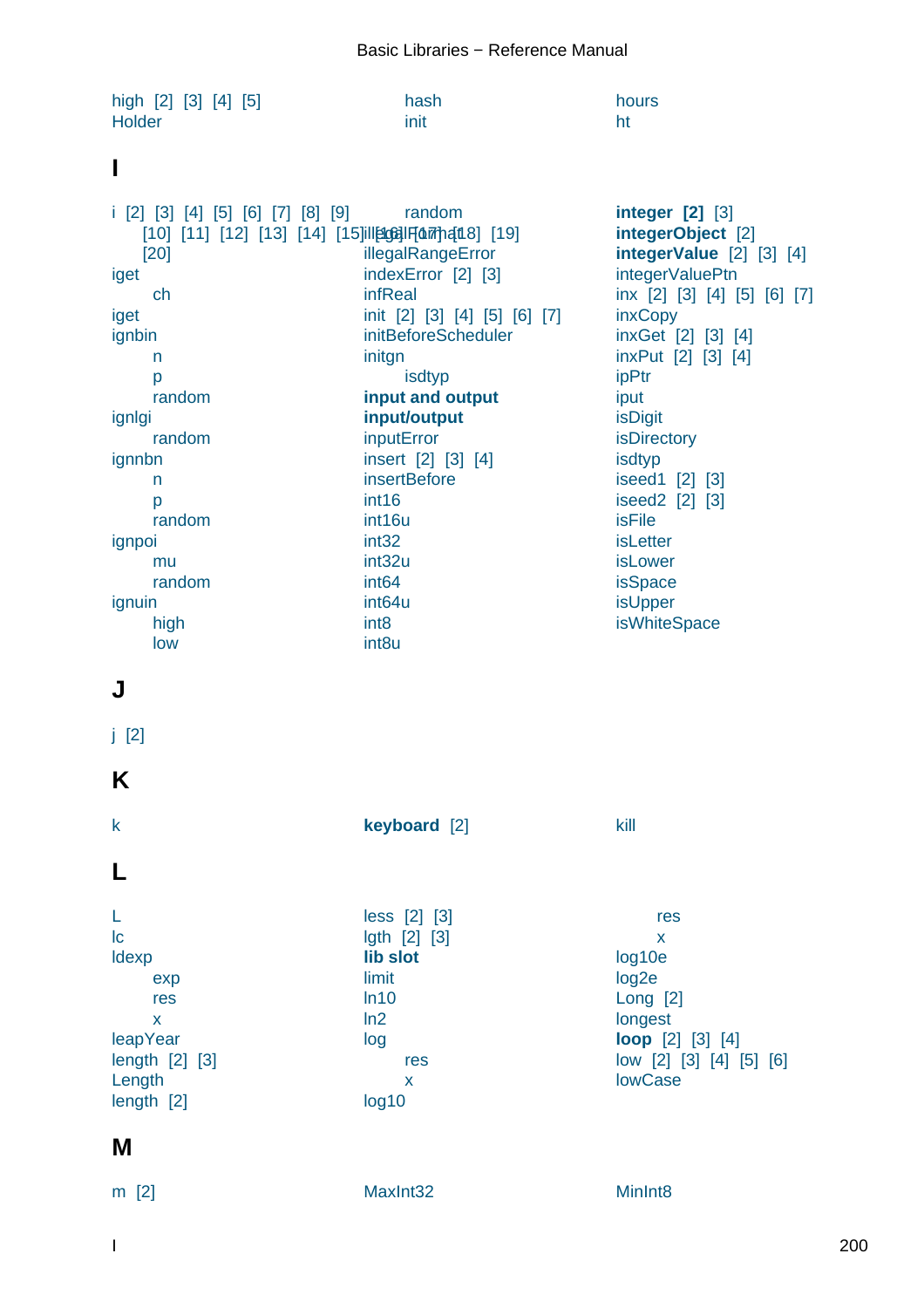machine\_type machine\_typeexternal major [makeCBF](#page-108-0) cb [pat](#page-109-0) [makeL](#page-142-0)C [2] [3] [makeUC](#page-121-0) [2] [3] mall[oc](#page-121-0) [ptr](#page-121-0) [size](#page-176-0) [marker](#page-176-0) [[2\]](#page-195-0) [match](#page-118-0) [2] [3] [4] matc[hAll](#page-118-0) **math [mathem](#page-129-0)[ati](#page-132-0)[cal](#page-134-0) [pa](#page-134-0)tterns** [max](#page-167-0) **[MaxInt](#page-170-0)** [MaxIn](#page-7-0)t16 [MaxInt16u](#page-20-0)

# **[N](#page-95-0)**

n [\[2\]](#page-95-0) [3] [4] [5] [6] nak name [2] [3] name[Desc](#page-155-0) [nb](#page-131-0)[yte](#page-134-0)s [NCS](#page-105-0) [2] [3] [4] **[new](#page-112-0)** [[2\]](#page-125-0) [[3\]](#page-123-0) [4] [5] [newL](#page-123-0) [newline](#page-118-0) [[2\]](#page-103-0) [[3\]](#page-103-0) [4] [next](#page-101-0) [nl](#page-11-0)

# **[O](#page-92-0)**

[o](#page-104-0) [2] **object** [2] **objectPool** [2] **O[bjec](#page-132-0)tPort** [old](#page-130-0) [onDel](#page-11-0) [onDelete](#page-19-0)

### **[P](#page-92-0)**

p [\[2\]](#page-92-0) [3] [4] [5] [6] p1 [2] p2 [2] p3 [2] [pA](#page-177-0)[dd](#page-187-0) [p](#page-186-0)1

MaxInt32u MaxInt8 MaxInt8u **MaxReal** mbs version desc [majo](#page-95-0)r [mino](#page-95-0)r [release](#page-142-0) [revisi](#page-142-0)on mem[cpy](#page-142-0) [nbytes](#page-142-0) [s1](#page-142-0) [s2](#page-142-0) [min](#page-118-0) **MinI[nt](#page-118-0)** MinInt<sub>16</sub> MinI[nt16](#page-118-0)u [MinI](#page-96-0)nt<sub>32</sub> [MinInt32u](#page-95-0)

[noBasePre](#page-95-0)fix noexp noMatch noNumberError [2] [3] **[noOfArgumen](#page-146-0)ts** [2] [3] [4] [5] [np](#page-114-0) [noOfEn](#page-147-0)tries [normal](#page-161-0) **[NoSpaceError](#page-149-0) [NoSuchException](#page-18-0)** [NoSuchFileE](#page-114-0)rror [notAttac](#page-105-0)[hedErr](#page-127-0)or [notfoun](#page-92-0)d **NotFoundException notification** [2] notify [nul](#page-112-0) [num](#page-16-0) [2] **[Numb](#page-106-0)erio [num](#page-104-0)berio**

[onIns](#page-174-0) onInsert onKilled openAppend **[OpenE](#page-92-0)xception** [openRea](#page-92-0)d [openRea](#page-91-0)[dApp](#page-126-0)end

[Peek](#page-126-0) peek [2] period

> days [h](#page-125-0)ours [min](#page-101-0)utes

openReadWrite openWrite options otherError [2] [3] **[OtherError](#page-126-0)** [otherError](#page-126-0) [2] [overflow](#page-166-0)

MinInt8u minor **MinReal** minute [minutes](#page-95-0)

[missin](#page-142-0)g\_newline [2]

[missingF](#page-95-0)ield [missing](#page-183-0)Marker

[ipPtr](#page-98-0) [res](#page-134-0) x [modtim](#page-140-0)e **moni[tor](#page-140-0) Moni[tor](#page-140-0)** mont[h](#page-140-0) [more](#page-124-0) [2] [msg](#page-43-0) [mu](#page-90-0) [mutex](#page-183-0)

[modf](#page-186-0)

[t](#page-145-0) putdouble i **putFormat** [2] [3] [b](#page-187-0) [c](#page-110-0)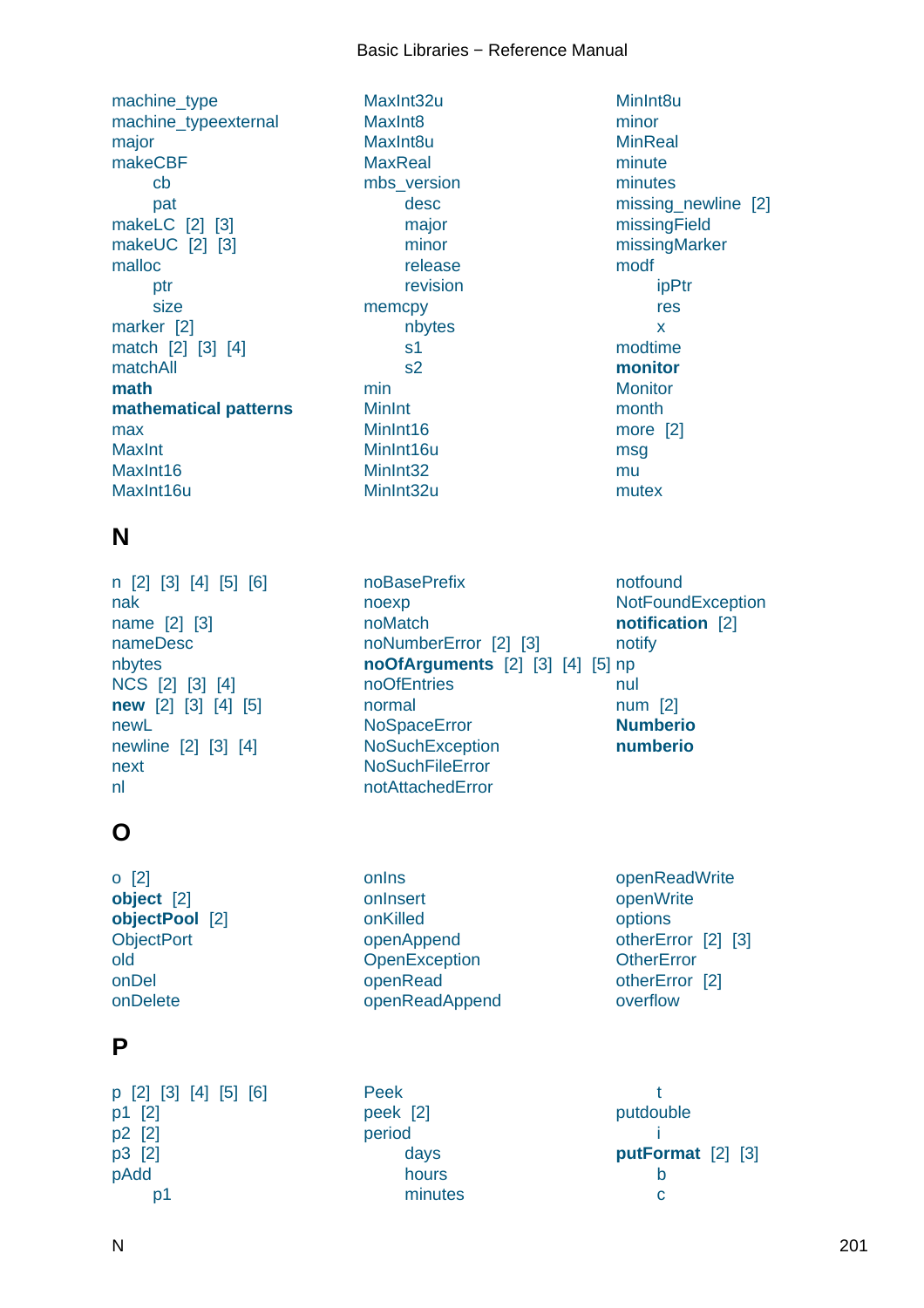p2 p3 **Pascal** pascal pasc[alE](#page-186-0)xternalEntry [pasc](#page-51-0)[alTr](#page-186-0)ap pat [path](#page-108-0) [pathDesc](#page-108-0) [pause](#page-108-0) [Pcr](#page-121-0)[e](#page-124-0) compilation\_error [init](#page-123-0) [m](#page-90-0)atch matchAll [options](#page-165-0) [pcr](#page-166-0)e\_ANCHORED [pcre\\_C](#page-167-0)\_LOCALE [pcre\\_CA](#page-170-0)SELESS [pcre\\_DO](#page-166-0)\_STUDY [pcre\\_DOLLAR\\_EN](#page-165-0)DONLY **[program](#page-175-0) [slo](#page-195-0)[t](#page-93-0)** [pcre\\_DOTALL](#page-165-0) [pcre\\_ERROR\\_BA](#page-165-0)DMAGIC [propaga](#page-161-0)[te](#page-166-0) [pcre\\_ERROR\\_BA](#page-165-0)DOPTION Pro[tectedInt](#page-107-0) [pcre\\_ERROR\\_NOMATCH](#page-165-0) [pSub](#page-8-0) [pcre\\_ERROR\\_](#page-165-0)NOMEMORY [pcre\\_ERROR\\_NOSUBSTR](#page-166-0)[ING](#page-106-0) p2 [pcre\\_ERROR\\_NULL](#page-166-0) [pcre\\_ERROR\\_UNKNOWN](#page-165-0)\_**MOD**<br>[2] [pcre\\_EXTENDED](#page-166-0) [pcre\\_EXTRA](#page-166-0) [pcre\\_INFO\\_BACKRE](#page-166-0)FMAX put [\[](#page-118-0)[2\]](#page-186-0) [3] pcre\_INFO\_CAPTURECOU**pU**ttb [pcre\\_INFO\\_FIRST](#page-165-0)CHAR [putB](#page-175-0) [pcre\\_INFO\\_F](#page-165-0)IRSTTABLE [putB](#page-125-0)ased [2] [pcre\\_INFO\\_LASTLITERAL](#page-165-0) [pcre\\_INFO\\_OPTIONS](#page-165-0) [pcre\\_INFO\\_SIZE](#page-165-0) [pcre\\_MATCHOPTIONS](#page-165-0) [pcre\\_MULTILINE](#page-165-0) [pcre\\_NONBETAOPTIO](#page-165-0)NS [pcre\\_NOTBOL](#page-165-0) [pcre\\_NOTEMPTY](#page-165-0) [pcre\\_NOTEOL](#page-165-0) [pcre\\_RETURN\\_NONE](#page-165-0) [pcre\\_UNGREEDY](#page-165-0) private [replace](#page-165-0) [replaceAll](#page-165-0) **[subPatterns](#page-165-0)** pcre[\\_ANCHO](#page-166-0)RED pcre[\\_C\\_LOC](#page-171-0)ALE pcre[\\_CASELES](#page-172-0)S pcre[\\_DO\\_STUDY](#page-166-0) [pcre\\_DOLLAR\\_END](#page-165-0)ONLY seconds pi piforth pihalf plain **[PO](#page-137-0)LY** [Port](#page-137-0) [pos](#page-137-0) [2] [3] [positio](#page-147-0)n [2] [posToM](#page-181-0)atchEnd [pow](#page-91-0) [res](#page-197-0) [x](#page-190-0) [y](#page-161-0) [precision](#page-140-0) [2] [3] prefix prep[en](#page-140-0)d [2] [3] [4] prev [private](#page-129-0) [2] [\[3](#page-132-0)] [\[4](#page-147-0)] [5] [6] [7] [8] [9] [uR](#page-134-0) [10] [11] [progr](#page-92-0)am [p1](#page-109-0) [p3](#page-92-0) put [[2\]](#page-186-0) [3] [4] Put [ad](#page-101-0)[just](#page-107-0)Left base baseError [base](#page-145-0)[Wid](#page-150-0)th [baseZeroP](#page-146-0)adding [blank](#page-146-0)Sign [format](#page-146-0) [noBasePre](#page-146-0)fix [putb](#page-146-0) [signed](#page-146-0) [upcase](#page-146-0) [uppercase](#page-146-0) [value](#page-146-0) [width](#page-146-0) [zeroPaddin](#page-146-0)g putBB putB[H](#page-146-0) putBi[nary](#page-146-0) [2] [format](#page-146-0) [pu](#page-148-0)tB d e f falseText [g](#page-132-0) [i](#page-133-0) [m](#page-133-0)arker [match](#page-134-0) [n](#page-133-0) [o](#page-132-0) [precisio](#page-132-0)n r [s](#page-134-0) [trueText](#page-132-0) tv [u](#page-132-0)B [u](#page-134-0)E [uG](#page-134-0) [uX](#page-133-0) [wid](#page-133-0)th x [y](#page-133-0) putH putHex [\[2\]](#page-132-0) [fo](#page-132-0)rmat [p](#page-132-0)utH uppercase [wi](#page-147-0)[d](#page-148-0)[th](#page-151-0) x [zeroPaddin](#page-148-0)g puti putint [\[2\]](#page-148-0) [3] putlin[e](#page-148-0) [2] [3] putlo[ng](#page-148-0) [PutL](#page-99-0)[o](#page-191-0)[ng](#page-96-0) i [PutLon](#page-192-0)[g](#page-96-0) [putO](#page-110-0) [putOctal](#page-117-0) [2] [f](#page-110-0)ormat [putO](#page-119-0) [w](#page-148-0)idt[h](#page-151-0) [x](#page-148-0) [zeroPa](#page-148-0)dding putP[eriod](#page-148-0) [2] [p](#page-148-0) putr putR[adix](#page-148-0) [2] [putReal](#page-187-0) [[2\]](#page-187-0) [a](#page-187-0)djustLeft blan[kSi](#page-150-0)gn [exp](#page-147-0) [for](#page-146-0)[mat](#page-150-0) [noexp](#page-147-0)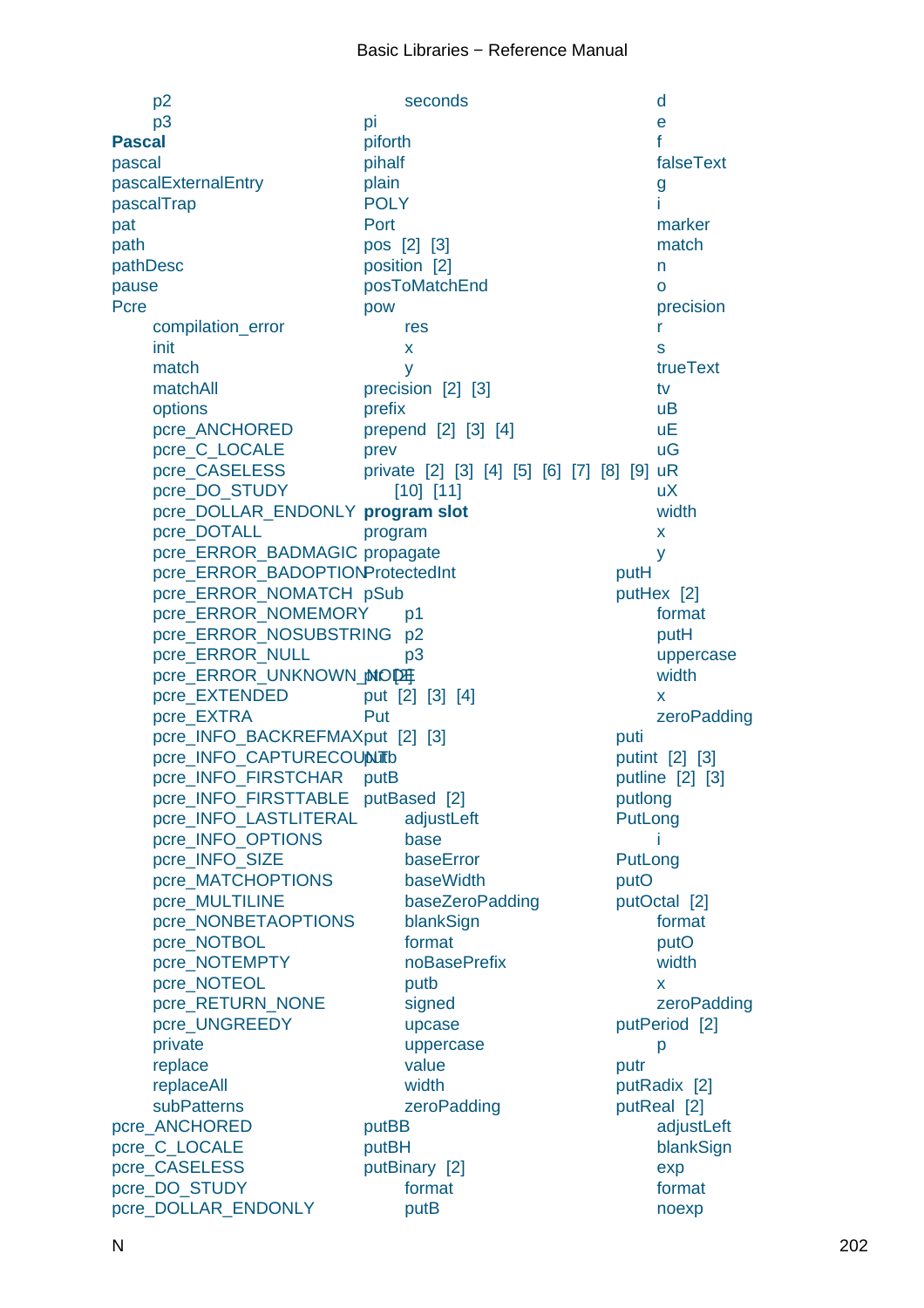| pcre_DOTALL                                       | width                 | plain                                                                                          |
|---------------------------------------------------|-----------------------|------------------------------------------------------------------------------------------------|
| pcre ERROR BADMAGIC                               | X.                    | precision                                                                                      |
| pcre_ERROR_BADOPTION                              | zeroPadding           | putr                                                                                           |
| pcre_ERROR_NOMATCH                                | putBoolean [2] [3]    | r                                                                                              |
| pcre_ERROR_NOMEMORY                               | falseValue            | signed                                                                                         |
| pcre_ERROR_NOSUBSTRING                            | trueValue             | style                                                                                          |
| pcre_ERROR_NULL                                   | value                 | upcase                                                                                         |
| pcre_ERROR_UNKNOWN_NODEutbyte                     |                       | width                                                                                          |
| pcre_EXTENDED                                     | <b>PutByte</b>        | zeroPadding                                                                                    |
| pcre_EXTRA                                        |                       | putRep                                                                                         |
| pcre_INFO_BACKREFMAX                              | <b>PutByte</b>        | putshort                                                                                       |
| pcre_INFO_CAPTURECOUNT                            | putByteBinary [2]     | <b>PutShort</b>                                                                                |
| pcre_INFO_FIRSTCHAR                               | byte                  |                                                                                                |
| pcre_INFO_FIRSTTABLE                              | putBB                 | <b>PutShort</b>                                                                                |
| pcre_INFO_LASTLITERAL                             | X.                    | putSubStream                                                                                   |
| pcre_INFO_OPTIONS                                 |                       |                                                                                                |
|                                                   | putByteHex [2]        | putSubstream                                                                                   |
| pcre_INFO_SIZE                                    | byte                  | p                                                                                              |
| pcre MATCHOPTIONS                                 | putBH                 | stm                                                                                            |
| pcre MULTILINE                                    | X                     | putT [2]                                                                                       |
| pcre NONBETAOPTIONS                               | putBytes              | putText [2]                                                                                    |
| pcre_NOTBOL                                       | addr                  | puttext [2]                                                                                    |
| pcre_NOTEMPTY                                     | num                   | <b>PutText</b>                                                                                 |
| pcre_NOTEOL                                       | putC                  | puttext [2]                                                                                    |
| pcre_RETURN_NONE                                  | putClock [2]          | putTime [2]                                                                                    |
| pcre_UNGREEDY                                     | t                     | t                                                                                              |
| peek [2] [3]                                      | putDate [2]           |                                                                                                |
|                                                   |                       |                                                                                                |
|                                                   |                       |                                                                                                |
|                                                   |                       |                                                                                                |
| Q                                                 |                       |                                                                                                |
|                                                   |                       |                                                                                                |
| q                                                 | quaError              | qvalue                                                                                         |
| qua                                               | QualifiedPort         |                                                                                                |
|                                                   |                       |                                                                                                |
|                                                   |                       |                                                                                                |
| R                                                 |                       |                                                                                                |
|                                                   |                       |                                                                                                |
| $r$ [2] [3]                                       | posToMatchEnd         | r                                                                                              |
| R.                                                | private               | replaceOp                                                                                      |
| r [2] [3] [4] [5] [6]                             | regexp_string         | regexp_search                                                                                  |
| R [2]                                             | regexpError           | regexp_string                                                                                  |
| radix integers                                    | regs                  | regexpError                                                                                    |
| radix [2]                                         | start                 | register                                                                                       |
| radixError                                        | value                 | regs                                                                                           |
| random [2] [3] [4] [5] [6] [7] [@]g@\$p_registers |                       | regular expression                                                                             |
| [10] [11] [12] [13] [14] [15] [16] bMeBite8] [19] |                       | release                                                                                        |
| $[20]$                                            | end                   | remove                                                                                         |
| ranf                                              | getRegisterValue      | rename                                                                                         |
| random                                            | start                 | rendezvous                                                                                     |
| <b>range</b> [2] [3] [4]                          | regexp_replace [2]    | repetition [2]                                                                                 |
| rawArgumentHandler                                |                       | replace                                                                                        |
| readable                                          | replace_string        |                                                                                                |
|                                                   | regexp_replace_global | replace_string [2]                                                                             |
| <b>ReadError</b>                                  | loop                  | replaceAll                                                                                     |
| real $[2]$                                        | m                     | replaceOp [2]                                                                                  |
| realObject [2]                                    | more                  | repStream                                                                                      |
| realValue [2] [3] [4]<br>realValuePtn             | r<br>replaceOp        | res [2] [3] [4] [5] [6] [7] [8] [9]<br>$[10]$ $[11]$ $[12]$ $[13]$ $[14]$ $[15]$ $[16]$ $[17]$ |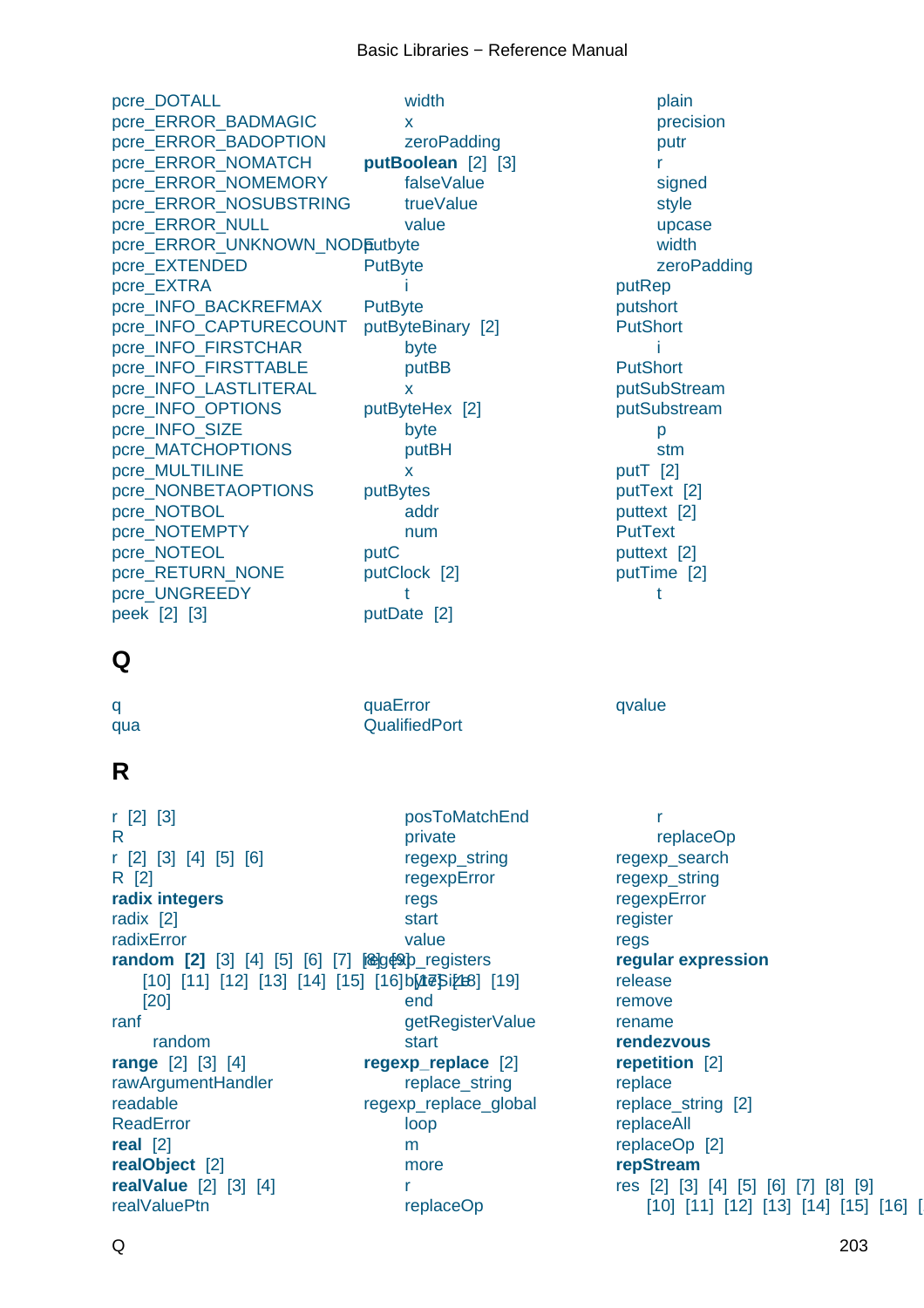**regexp [2] regexp\_match** [2] regexp\_numberOfRegisters [regexp\\_](#page-29-0)[ope](#page-7-0)ration limit [noMatch](#page-29-0) **regexp\_replace\_literally** [2] replace\_string regexp\_replace\_literally\_global loop [m](#page-29-0) [more](#page-162-0)

[20] reset [2] Restore RestrictedPort [revi](#page-190-0)[sion](#page-141-0) [rs](#page-128-0)

## **[S](#page-161-0)**

s [2] [\[3\]](#page-161-0) [4] [5] s1 s2 sameDay [sa](#page-92-0)[me](#page-131-0)[Hou](#page-134-0)[r](#page-92-0) [sam](#page-118-0)eMinute [sam](#page-118-0)eMonth [sameSec](#page-184-0) [sameYear](#page-184-0) [Save](#page-184-0) [scan](#page-184-0) [2] [3] [4] [scanAll](#page-184-0) [2] [3] [scanAtom](#page-184-0) [2] [3] **[scanE](#page-128-0)ntries** [scanF](#page-192-0)[orM](#page-93-0)[ark](#page-99-0)[er](#page-106-0) [scanTo](#page-175-0)[Nl](#page-195-0) [[2\]](#page-103-0) [scanWhite](#page-192-0)[Spa](#page-96-0)[ce](#page-99-0) [2] **[screen](#page-115-0)** [2] sd [SE\\_KILLE](#page-192-0)[D](#page-100-0) [SE\\_READY](#page-192-0) [SE\\_RU](#page-18-0)[NNI](#page-96-0)NG [SE\\_](#page-159-0)SLEEPING [SE\\_WAITING](#page-93-0) [sec](#page-93-0) [seconds](#page-93-0) [select](#page-93-0) [2] [selectImpl](#page-93-0) [2] **[sem](#page-183-0)aphore** [2] **[set](#page-186-0)** [2] [c](#page-114-0)[h](#page-115-0) [set](#page-115-0) [setall](#page-43-0) [ise](#page-179-0)ed1 [ise](#page-179-0)ed2 [seta](#page-123-0)[nt](#page-153-0) [qvalue](#page-153-0) setAscii **[setBased](#page-153-0)** [2] base [value](#page-154-0) **[setBoole](#page-197-0)a[n](#page-180-0)** [2] [value](#page-14-0) **setInt** [\[2\]](#page-180-0) [i](#page-14-0)

[res](#page-162-0) x sinh res [x](#page-138-0) size [\[2](#page-138-0)] [3] [skipblank](#page-139-0)s sleep sleep[U](#page-139-0)nt[il](#page-93-0) [smal](#page-118-0)l[a](#page-124-0) [snorm](#page-97-0) random [so](#page-90-0) [soh](#page-105-0) [sp](#page-160-0) [sqr](#page-104-0)t res x [star](#page-105-0)t [2] [3] [state](#page-140-0) stdE[xtern](#page-140-0)alEntry stm [\[2](#page-140-0)[\]](#page-161-0) **[Stop](#page-163-0)** [stop](#page-109-0) **[stream](#page-108-0) [2]** [3] [strea](#page-174-0)[mE](#page-177-0)xception [stream](#page-15-0)Type [2] **[struc](#page-105-0)Get [strucScan](#page-13-0)** [stx](#page-100-0) [style](#page-174-0) [sub](#page-106-0) [2] [3] [4] [5] [subI](#page-107-0) **[sub](#page-104-0)Patterns** [subst](#page-146-0)ream [att](#page-185-0)[ach](#page-195-0) check [copy](#page-166-0) [empty](#page-174-0) [eos](#page-174-0) **[EOSe](#page-174-0)rror** [getpo](#page-174-0)s [high](#page-174-0) [illeg](#page-174-0)alRangeError [indexErro](#page-175-0)r

insert inxGet inxPut less [low](#page-176-0) [makeL](#page-175-0)C [makeU](#page-175-0)C [peek](#page-176-0) [prep](#page-177-0)end [put](#page-176-0) [putText](#page-176-0) [scanA](#page-175-0)ll [streamT](#page-175-0)ype [sub](#page-175-0) subtxt [high](#page-175-0) [low](#page-175-0) [theS](#page-176-0)ubtext [suffix](#page-177-0) syn synta[xErr](#page-177-0)or [2] [3] [4] [5] **[SysH](#page-123-0)[ead](#page-177-0)** ce lc [q](#page-179-0) [shsta](#page-93-0)tus **Syst[em](#page-93-0)** [2] **syst[em](#page-93-0)Env [2] Syst[em](#page-93-0)Env** [alt](#page-93-0) **[Bas](#page-43-0)[icS](#page-91-0)[che](#page-7-0)duler** [conc](#page-43-0) [conc](#page-89-0)Priv start [deadLocked](#page-92-0) **[Ba](#page-91-0)[sicSys](#page-92-0)temEnv** fork [initBeforeSch](#page-91-0)eduler kill **[M](#page-89-0)[onitor](#page-91-0) Condition [Wait](#page-92-0)** [pau](#page-90-0)se [private](#page-90-0) **Pr[otectedInt](#page-90-0)**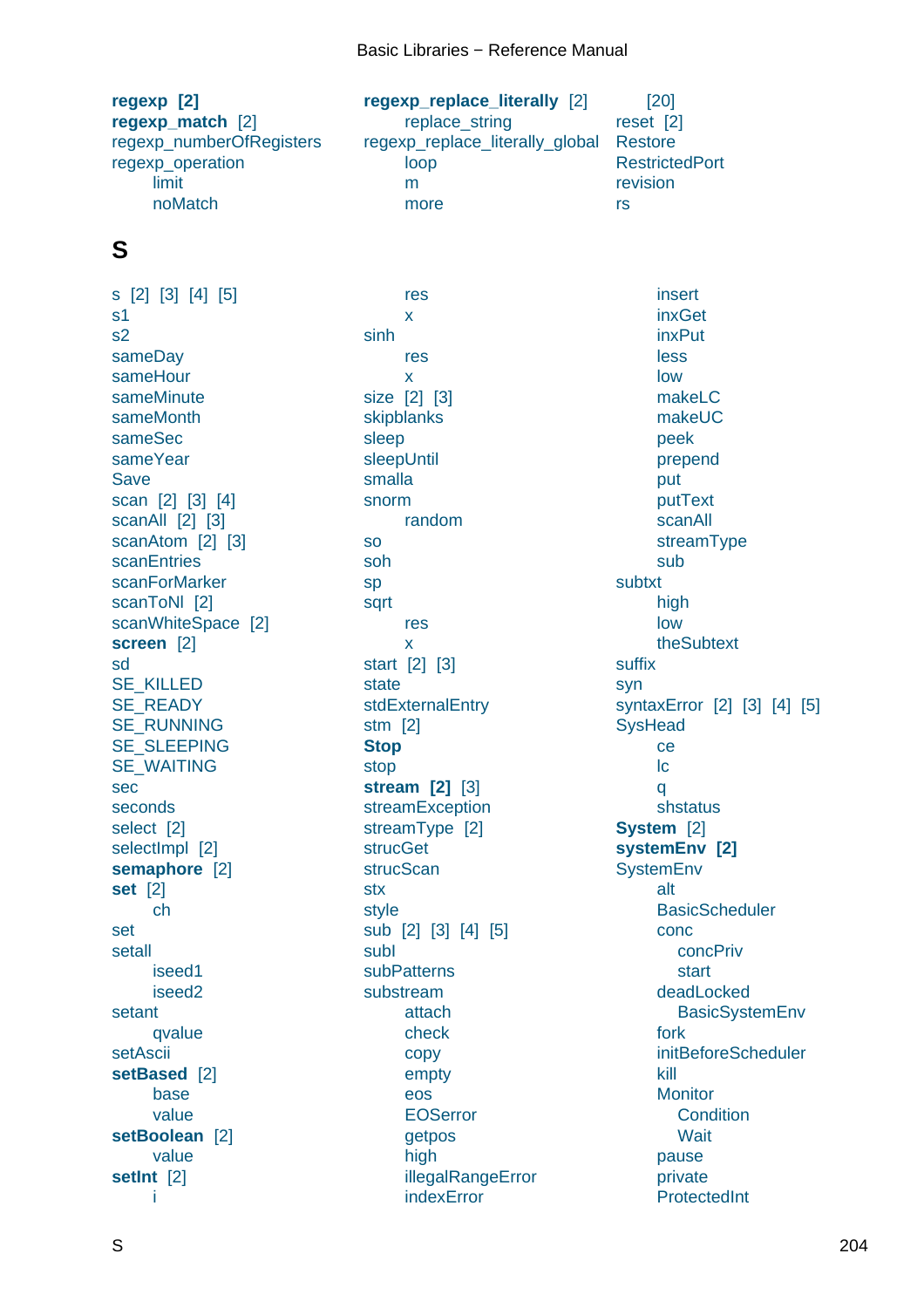setpos setPos [2] **SetPos** setPos [2] setReal [2]  $r<sub>1</sub>$ setsd iseed1 iseed<sub>2</sub> set $T$  [2] setText [2]  $\mathsf{t}$ setWindowEnv sexpo random sgamma a random Short [2] shortInt shstatus si signed [2] [3] SignedShort [2] sin

# T

t [2] [3] [4] [5] [6] [7] [8] [9]  $[10]$   $[11]$   $[12]$ T  $t$  [2] [3]  $T$  [2] [3] [4] [5]  $t1$ T1 [2] [3] [4] [5] [6] [7] [8]  $t2$  $T<sub>2</sub>$ tan res  $\mathbf{x}$ tanh res  $\overline{\mathbf{x}}$ termCode [2] testChar testEOS [2] text  $[2]$   $[3]$ the Active theArg theProgram theScheduler theSubtext theSystemEnv theWindowEnv

init length lgth low notAttachedError otherError pos range setpos stm streamType subtext append clear delete equal equalNCS find findAll findText findTextAll get getAtom getLine greater

add after before between day dayOfYear equal hour **leapYear** minute month private sameDay sameHour sameMinute sameMonth sameSec sameYear sec sub timePredicate weekday weekOfYear year timeDifference  $\mathsf{d}$ 

atZero dec init mutex waitForZero semaphore setWindowEnv sleep sleepUntil **System** alt caller conc **ObjectPort** onKilled Port QualifiedPort **RestrictedPort** the Active theWindowEnv timeStamp windowEnvType systemEnvType

timeHandler init register timeHandlerPrivate unregister timeHandlerPrivate timeMax  $\mathbf t$ timeMin  $\ddagger$ timeNow  $\ddagger$ timeNowRef  $^{\dagger}$ timePredicate timeRange timeStamp top touch [2] [3] **Transferring** true  $[2]$ trueObject [2] trueText trueValue [2] tv txt [2] [3] [4] [5]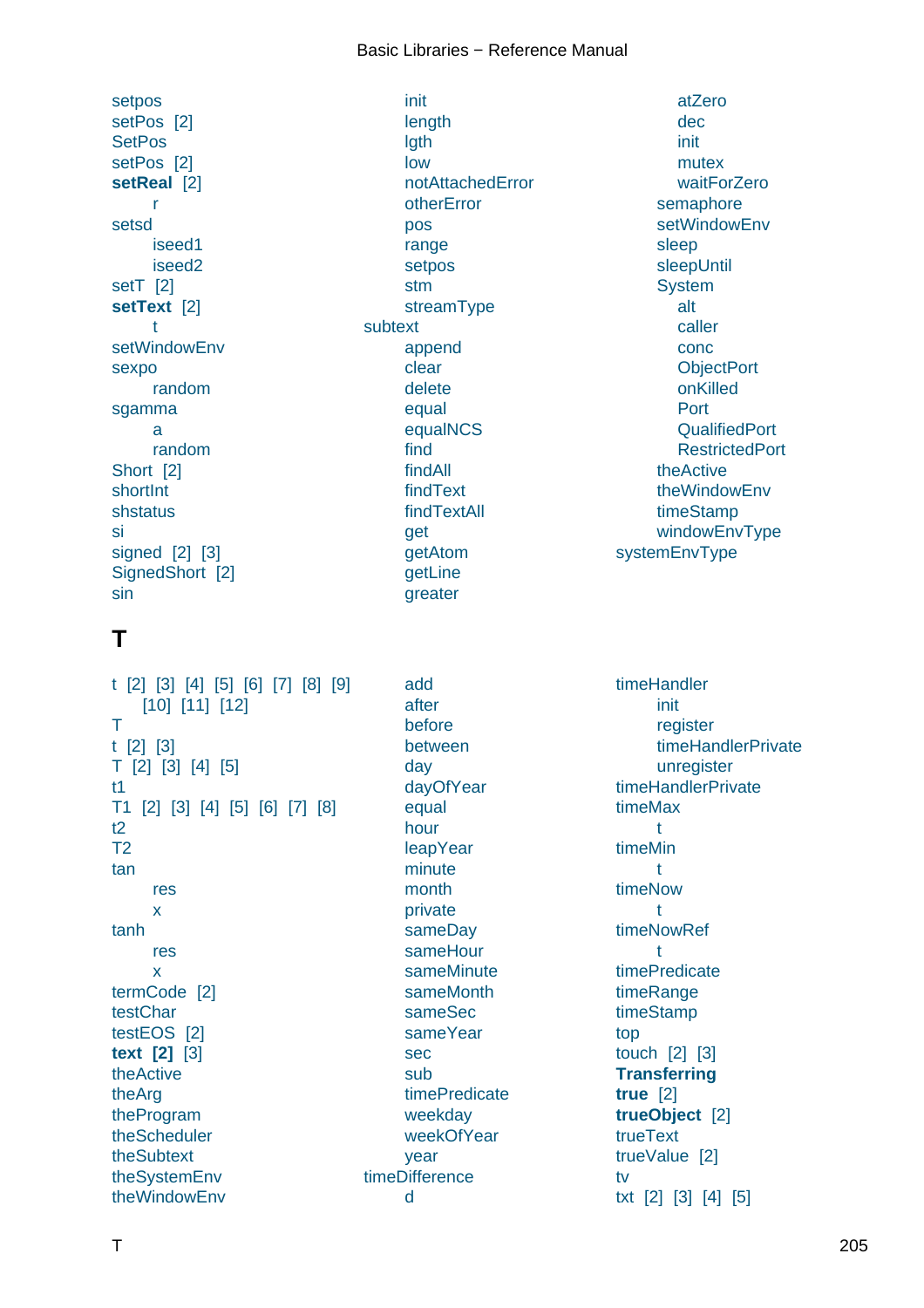#### thisObi time

| × |
|---|
|   |

# $\mathbf U$

| $\mathsf{u}\mathsf{B}$ [2] | until          | uR [2]    |  |
|----------------------------|----------------|-----------|--|
| uE [2]                     | untilcondition | <b>us</b> |  |
| uG [2]                     | upcase $[2]$   | UT        |  |
| underflow                  | upCase         | $uX$ [2]  |  |
| unregister                 | uppercase [2]  |           |  |

#### $\mathbf{V}$

value [2] [3] [4] [5] [6] [7] [8] valueError [2]  $[10]$   $[11]$   $[12]$   $[13]$ vt

#### W

Wait peek waitForZero position wchar put wcharObject putint wcharValue putline weekday putText weekOfYear reset whenDir [2] scan whenFile [2] scanAtom whenOther [2] scanToNI while [2] [3] scanWhiteSpace whilecondition [2] **setPos** wStreamException width [2] [3] [4] [5] [6] [7] [8] windowEnvType wStreamException writeable wText **WriteFrror**  $\mathbf{1}$ wStream append asAscii aslnt clear eos **EOSerror** copy delete get getAtom empty getint eos getline **EOSerror** getNonBlank equal **getPos** equalNCS length extend newline find otherError findAll

findwText findwTextAll get getAtom getline **getPos** greater indexError insert **inxGet inxPut** length less lgth makeLC makeUC otherError peek pos prepend put puttext scanAll setAscii **setPos** setT sub T

### X

x [2] [3] [4] [5] [6] [7] [8] [9] [20] [21] [22] [23] [24] [25]xh26hc [221] [28] [29]  $[10]$  [11] [12] [13] [14] [15] [16] [16] [1] [1] [19] xsystemenv